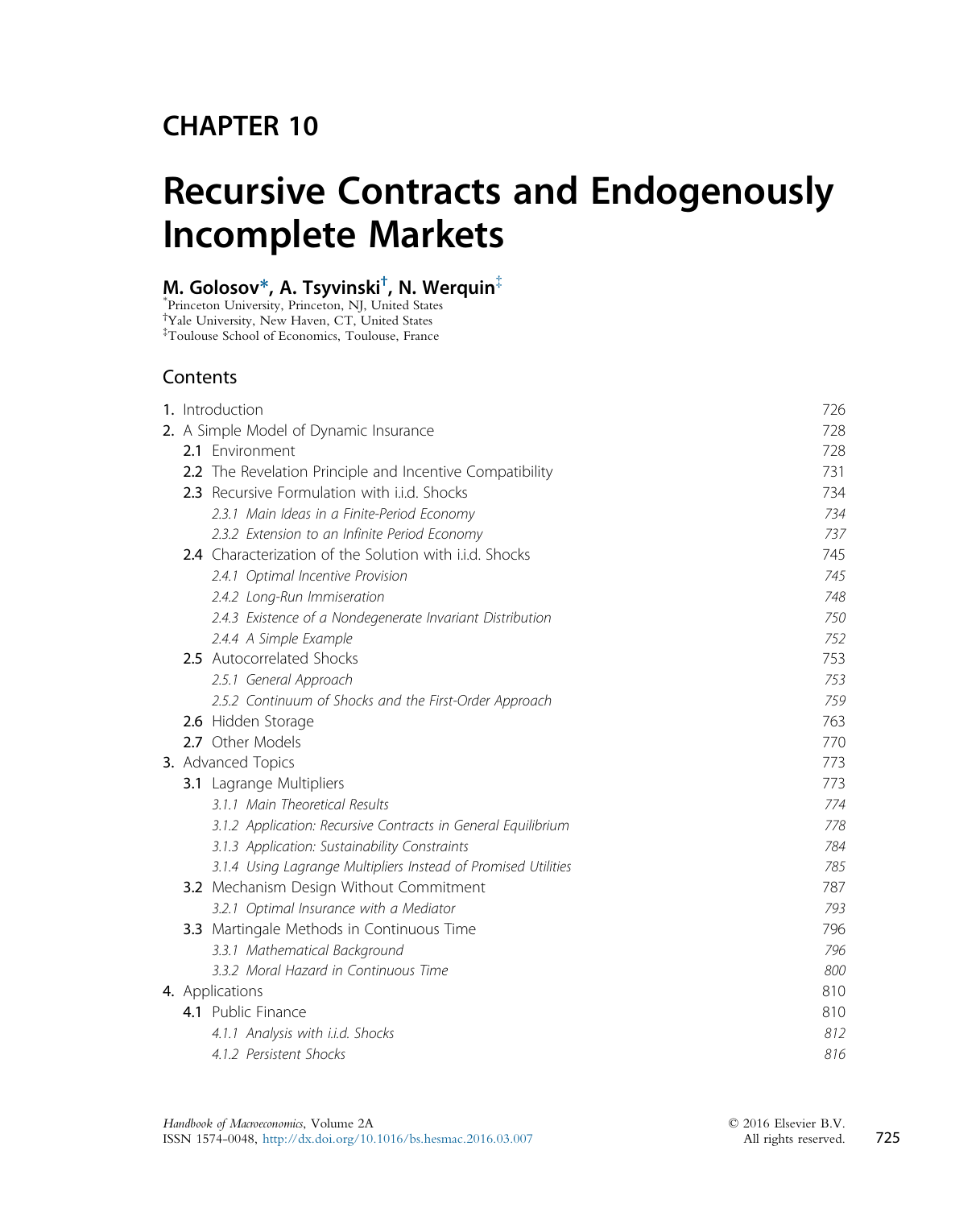| 4.2 Corporate Finance     | 819 |  |
|---------------------------|-----|--|
| 4.3 Development Economics | 828 |  |
| 4.4 International Finance | 832 |  |
| 5. Conclusion             | 836 |  |
| Acknowledgments           |     |  |
| References                |     |  |
|                           |     |  |

## Abstract

In this chapter we study dynamic incentive models in which risk sharing is endogenously limited by the presence of informational or enforcement frictions. We comprehensively overview one of the most important tools for the analysis such problems—the theory of recursive contracts. Recursive formulations allow us to reduce often complex models to a sequence of essentially static problems that are easier to analyze both analytically and computationally. We first provide a self-contained treatment of the basic theory: the Revelation Principle, formulating and simplifying the incentive constraints, using promised utilities as state variables, and analyzing models with persistent shocks using the first-order approach. We then discuss more advanced topics: duality theory and Lagrange multiplier techniques, models with lack of commitment, and martingale methods in continuous time. Finally, we show how a variety of applications in public economics, corporate finance, development and international economics featuring incomplete risk sharing can be analyzed using the tools of the theory of recursive contracts.

## Keywords

Principal–agent model, Dynamic mechanism design, Recursive contracts, Private information, Limited commitment, Incomplete markets, Revelation Principle, Promised utility, First-order approach, Hidden storage, Lagrangian, Continuous time contracts

## JEL Classification Codes

A33, C61, D52, D82, D86, H21

## 1. INTRODUCTION

Dynamic incentive problems are ubiquitous in macroeconomics. The design of social insurance programs by governments, long-run relationships between banks and entrepreneurs, informal insurance contracts against idiosyncratic shocks provided in village economies, sovereign borrowing and lending between countries can all be understood using the theory of dynamic incentives. These models have been widely used in macroeconomics, public economics, international macroeconomics, finance, development, and political economy, both for explaining existing patterns in the data and for normative policy analysis. The unifying feature of these models is that, at their essence, they study endogenously incomplete markets, ie, environments in which risk sharing is constrained by (informational or enforcement) frictions, and where insurance arrangements arise endogenously.

One of the most important tools used for studying dynamic incentive problems is the theory of recursive contracts. Recursive formulations allow one to reduce often complex models to a sequence of essentially static problems that are easier to analyze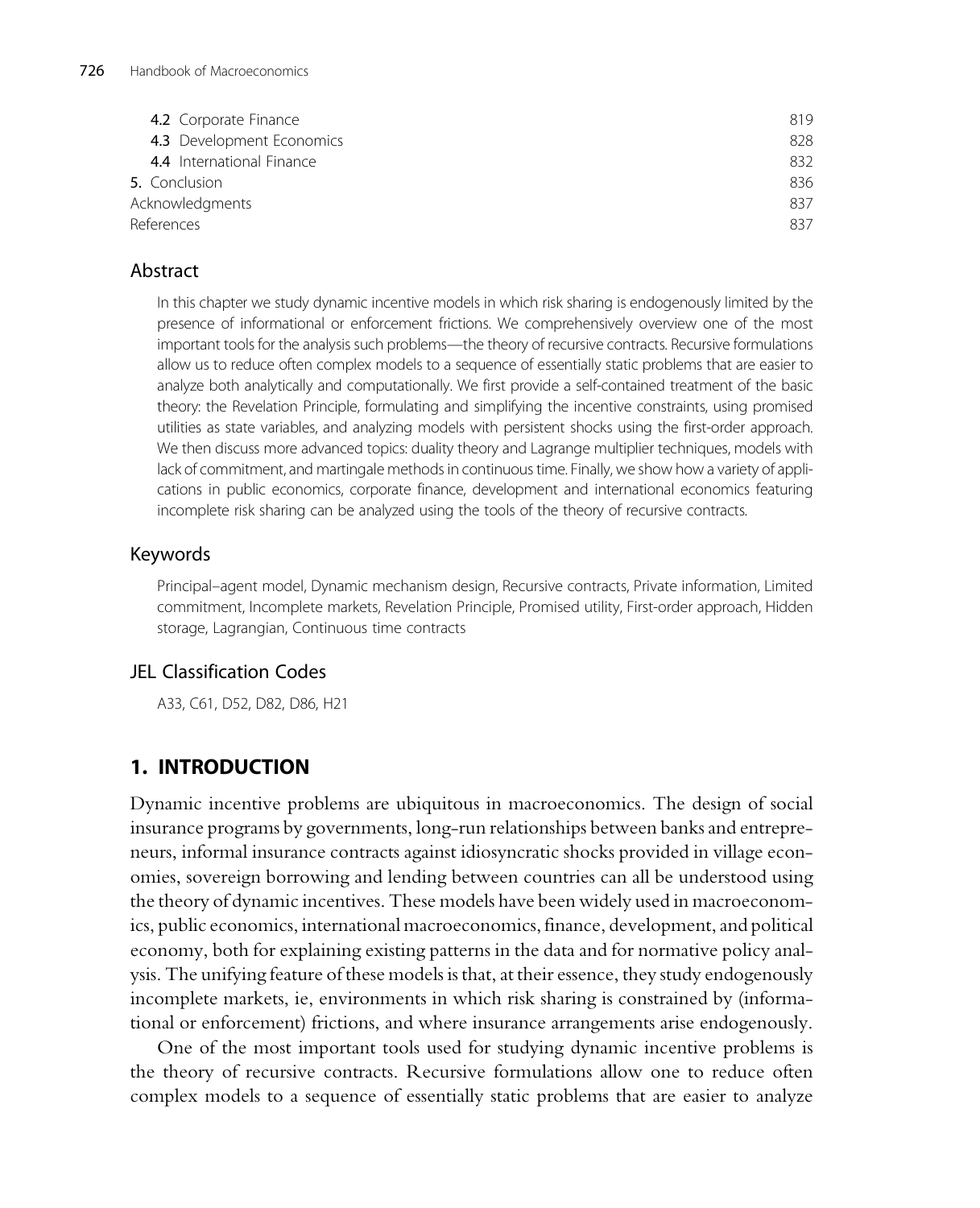both analytically and computationally. This substantially simplifies the analysis and the characterization of the optimal insurance arrangements in rich and realistic environments. The goal of this chapter is to provide an overview of the theory of recursive contracts and give a number of examples of application. The analysis in the theoretical part is selfcontained; whenever a textbook approach is not directly applicable (eg, when the assumptions needed to apply the recursive techniques in [Stokey et al., 1989](#page-116-0) are not met), we provide the necessary mathematical background. We also discuss the strengths and weaknesses of several alternative approaches to solving dynamic incentive problems that emerged in the literature. In the last part of the chapter we show how the methods of recursive contracts can be used in a variety of applications.

Our paper is organized as follows. [Section 2](#page-3-0) considers a prototypical dynamic incentive problem—insurance against privately observable idiosyncratic taste shocks under perfect commitment by the principal. The goal of this section is to provide an example of a self-contained, rigorous, and relatively general treatment of a dynamic incentive problem. We also use this economy in subsequent sections to illustrate other approaches to the analysis of dynamic incentive problems. In [Section 2](#page-3-0) we highlight the three main steps in the analysis: first, applying the Revelation Principle to set up a mechanism design problem with incentive constraints; second, simplifying this problem by focusing on one-shot incentive constraints; and third, writing this problem recursively using "promised utilities" as state variables. We then show how this recursive formulation can be used to characterize the properties of the optimal insurance arrangements in our economy. We derive general features of the optimal insurance contract and characterize the long-run behavior of the economy in [Section 2.4.](#page-20-0) We show how to overcome the technical difficulties that arise when the idiosyncratic shocks are persistent in [Section 2.5.](#page-28-0) Next we discuss in a simple version of the framework how the optimal insurance arrangement is affected when the agent can unobservably save in [Section 2.6](#page-38-0). We conclude by showing how the same techniques can be applied to other dynamic incentive problems, such as moral hazard in [Section 2.7](#page-45-0).

[Section 3](#page-48-0) considers more advanced topics. We focus on three of them: using Lagrange multiplier tools in recursive formulations, studying dynamic insurance problems in economies in which the principal has imperfect commitment, and applying martingale techniques to study recursive contracts in continuous time. [Section 3.1](#page-48-0) discusses the Lagrangian techniques. Using Lagrangians together with the recursive methods of [Section 2](#page-3-0) greatly expands the class of problems that can be characterized. We first provide an overview of the theory of constrained optimization using Lagrange multipliers, with a particular focus on showing how to use them in the infinite dimensional settings that frequently arise in macroeconomic applications. We then show how to apply these theoretical techniques to incentive problems to obtain several alternative recursive formulations having some advantages relative to those discussed in [Section 2](#page-3-0). A number of results in this section are new to the dynamic contracts literature. In [Section 3.2](#page-62-0) we show how to analyze dynamic insurance problems in settings where the principal cannot commit to the contracts. The arguments used to prove simple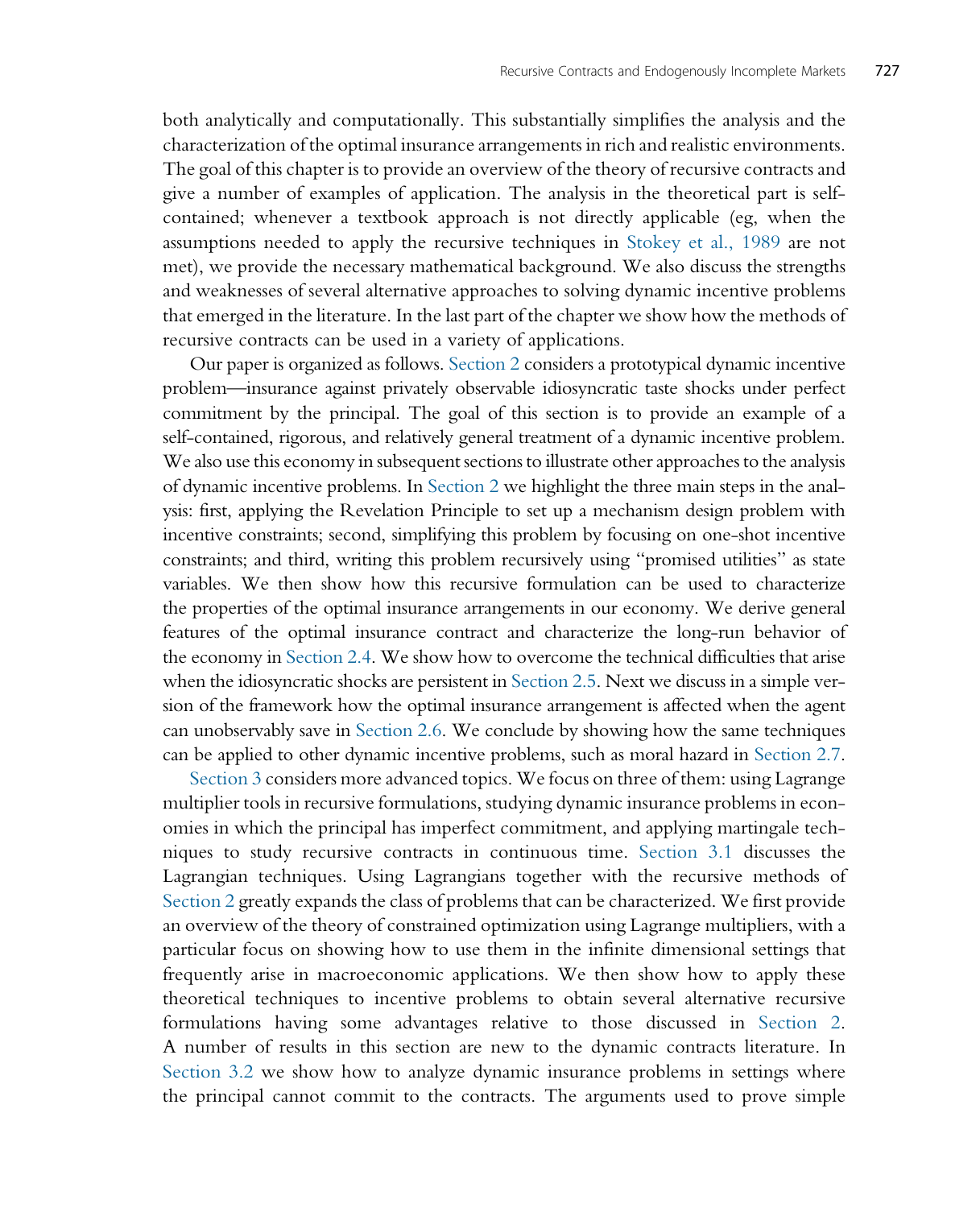<span id="page-3-0"></span>versions of the Revelation Principle under commitment fail in such an environment; we discuss several ways to generalize it and write a recursive formulation of the mechanism design problem. Our characterization of such problems relies heavily on our analysis of [Section 3.1.](#page-48-0) Finally, in [Section 3.3,](#page-71-0) we show how to analyze a dynamic contracting problem in continuous time using martingale methods and the dynamic programming principle. To keep the analysis self-contained, we start by stating the stochastic calculus results that we use. Continuous-time methods often simplify the characterization of optimal contracts, allowing for analytical comparative statics and easier numerical analysis of the solution.

[Section 4](#page-85-0) gives a number of applications of the recursive techniques discussed in Sections 2 and [3](#page-48-0) to various environments. We show that these diverse applications share three key features: (i) insurance is endogenously limited by the presence of a friction; (ii) the problem is dynamic; and (iii) the recursive contract techniques that we develop in the theoretical sections allow us to derive deep characterizations of these problems. We explain how theoretical constructs such as the incentive constraints and promised utilities can be mapped into concrete economic concepts, and how the predictions of dynamic incentive models can be tested empirically and used for policy analysis. In [Section 4.1](#page-85-0), we apply the techniques and results of Section 2 to public finance where the endogenous market incompleteness and the limited social insurance arise due to the unobservability of the shocks that agents receive. We derive several central results characterizing the optimal social insurance mechanisms and show how to implement the optimal allocations with a tax and transfer system that arises endogenously, without restricting the system exogenously to a specific functional form. In [Section 4.2](#page-94-0) we show how recursive techniques can be applied to corporate finance problems to study the effects of informational frictions on firm dynamics and the optimal capital structure. [Section 4.3](#page-103-0) presents applications of these techniques to study insurance in village economies in developing countries where contracts are limited by enforcement and informational frictions. [Section 4.4](#page-107-0) discusses applications to international borrowing and lending.

## 2. A SIMPLE MODEL OF DYNAMIC INSURANCE

In this section we study a prototypical model of dynamic insurance against privately observed idiosyncratic shocks. Our goal is to explain the key steps in the analysis and the main insights in the simplest setting. The mathematical techniques that we use as well as the economic insights that we obtain extend to many richer and more realistic environments. We discuss examples of such environments in the following sections.

## 2.1 Environment

We consider a discrete-time economy that lasts T periods, where T may be finite or infinite. The economy is populated by a continuum of ex ante identical agents whose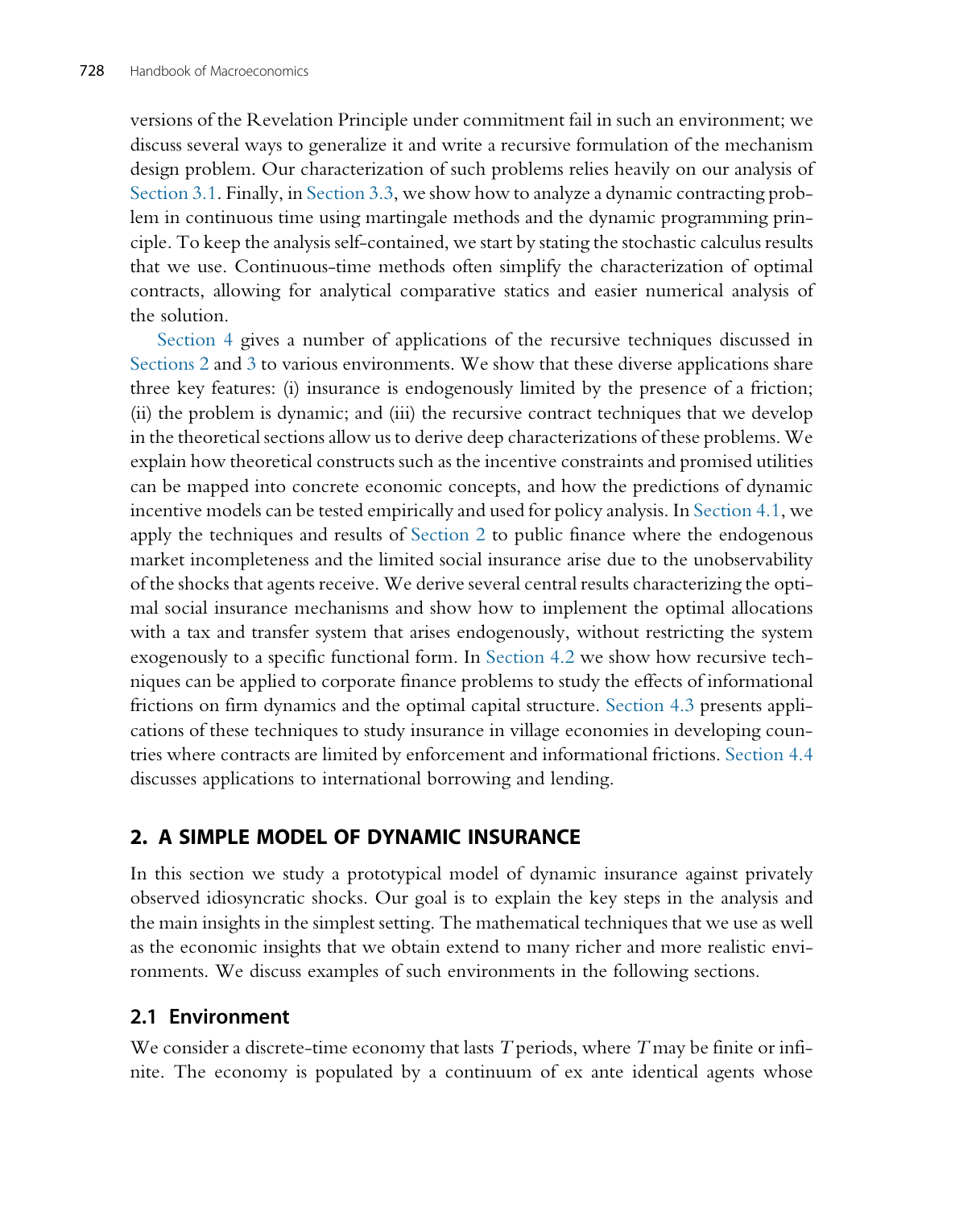preferences over period-t consumption  $c_t \geq 0$  are given by  $\theta_t U(c_t)$ , where  $\theta_t \in \Theta \subset \mathbb{R}_+$  is an idiosyncratic "taste shock" that the individual receives in period  $t$ , and  $U$  is a utility function.

**Assumption 1** The utility function  $U : \mathbb{R}_+ \to \mathbb{R}$  is an increasing, strictly concave, differentiable function that satisfies the Inada conditions  $\lim_{\epsilon \to 0} U'(\epsilon) = \infty$  and  $U'(\epsilon) = 0$  $\lim_{\epsilon \to \infty} U'(\epsilon) = 0.$ 

All agents have the same discount factor  $\beta \in (0,1)$ . In each period the economy receives e units of endowment which can be freely transferred between periods at rate  $\beta$ .

The idiosyncratic taste shocks are stochastic. We use the notations  $\theta^t = (\theta_1, \ldots, \theta_t) \in$  $\Theta^t$  to denote a history of realizations of shocks up to period t and  $\pi_t(\theta^t)$  to denote the probability of realization of history  $\theta^t$ . We assume that the law of large numbers holds so that  $\pi_t(\theta^t)$  is also the measure of individuals who experienced history  $\theta^{t,a}$ . An indi-<br>vidual privately learns his taste shock  $\theta$  at the beginning of period t. Thus, at the vidual privately learns his taste shock  $\theta_t$  at the beginning of period t. Thus, at the beginning of period t an agent knows his history  $\theta^t$  of current and past shocks, but not his future shocks. This implies that his choices in period  $t$ , and more generally all the period-t random variables  $x_t$  that we encounter, can only be a function of this history.

Some parts of our analysis use results from probability theory and require us to be more formal about the probability spaces that we use. A standard way to formalize these stochastic processes is as follows.<sup>b</sup> Let  $\Theta^T$  be the space of all histories  $\theta^T$  and let  $\pi_T$  be a probability measure over the Borel subsets  $\mathcal{B}(\Theta^T)$  of  $\Theta^T$ . Thus,  $(\Theta^T, \mathcal{B}(\Theta^T), \pi_T)$ <br>forms a probability space. Any period, trandom variable is required to be measurable with forms a probability space. Any period-t random variable is required to be measurable with respect to  $\mathcal{B}(\Theta^t)$ , that is, for any Borel subset M of  $\mathbb{R}$ ,  $x_t^{-1}(M) = B \times \Theta^{T-t}$ , where B is a<br>Borel subset of  $\Theta^t$ . This formalizes the intuition that the realization of shocks in future Borel subset of  $\Theta'$ . This formalizes the intuition that the realization of shocks in future periods is not known as of period t.

Until [Section 2.5.2](#page-34-0) we make the following assumptions about the idiosyncratic taste shocks:

**Assumption 2** The set  $\Theta \subset \mathbb{R}_+$  of taste shocks is discrete and finite with cardinality  $|\Theta|$ . Agents' shocks evolve according to a first-order Markov process, that is, the probability of drawing type  $\theta_t$  in period t depends only on the period- $(t-1)$  type:

$$
\pi_t(\theta_t|\theta^{t-1}) = \pi(\theta_t|\theta_{t-1}), \forall \theta^{t-1} \in \Theta^{t-1}, \theta_t \in \Theta,
$$

where  $\theta_{t-1}$  is the last component of  $\theta^{t-1}$ .

We use the notation  $\pi_t(\theta^t|\theta^s)$  for  $t > s$  to denote the probability of realization of history  $\theta^t$  up to period t conditional on the realization of history  $\theta^s$  up to period s, with

<sup>&</sup>lt;sup>a</sup> The assumption that the law of large numbers holds can be justified formally (see [Uhlig, 1996; Sun, 2006](#page-116-0)). <br><sup>b</sup> See [Stokey et al. \(1989, Chapter 7\)](#page-116-0) for a review of the measure-theoretic apparatus.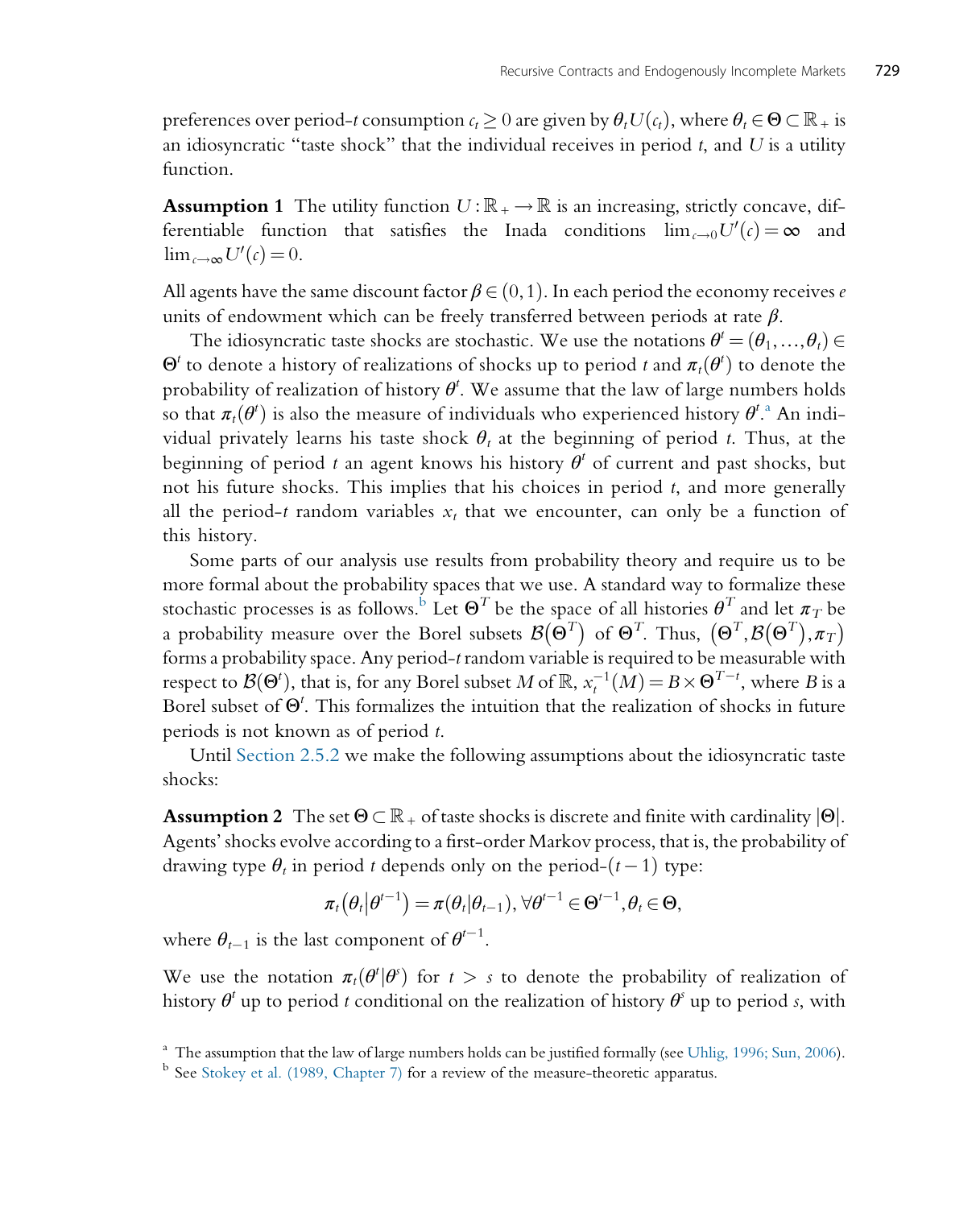<span id="page-5-0"></span>a convention that  $\pi_t(\theta^t|\theta^s) = 0$  if the first s elements of  $\theta^t$  are not  $\theta^s$  (history  $\theta^t$  in period to cour if  $\theta^s$  was not realized up to period s). We use  $\theta^t$  to denote  $(\theta - \theta)$ . Finally cannot occur if  $\theta^s$  was not realized up to period s). We use  $\theta^t_s$  to denote  $(\theta_s, ..., \theta_t)$ . Finally we index the elements of  $\Theta$  by the subscript (*j*) for  $j \in \{1,..., |\Theta|\}$ , and assume that  $\theta_{(1)} < \theta_{(2)} < \ldots < \theta_{(|\Theta|)}.$ 

We consider the problem of a social planner that chooses consumption allocations  $c_t$ :  $\Theta' \rightarrow \mathbb{R}_+$  to maximize agents' ex ante expected utility and has the ability to commit to such allocations in period 0. At this stage we are agnostic about who or what this planner is. One can think of it as a government that provides insurance to agents, or as some decentralized market arrangement. We study the optimal insurance contract that such a planner can provide given a feasibility constraint and informational constraints. We use the shortcut **c** to denote the consumption plan  $\{c_t(\theta^t)\}_{t\geq 1, \theta^t \in \Theta^t}$ .<br>The ex ante "period 0" expected utility of all agents is denote

The ex ante, "period-0" expected utility of all agents is denoted by  $U_0(c)$  and is given by

$$
U_0(\mathbf{c}) \equiv \mathbb{E}_0 \left[ \sum_{t=1}^T \beta^{t-1} \theta_t U(c_t) \right] = \sum_{t=1}^T \sum_{\theta' \in \Theta^t} \beta^{t-1} \pi_t(\theta') \theta_t U(c_t(\theta')). \tag{1}
$$

Here  $\mathbb{E}_0$  represents the (unconditional) expectation at time 0, before the first-period type  $\theta_1$  is known. Under our assumption that resources can be freely transferred between periods, the resource constraint is

$$
\mathbb{E}_0\left[\sum_{t=1}^T \beta^{t-1} c_t\right] \le \frac{1-\beta^T}{1-\beta}e. \tag{2}
$$

Note that to write the left hand side of this feasibility constraint we again implicitly invoked the law of large numbers.

When the realizations of the taste shocks are observable by the planner, this problem can easily be solved explicitly. Let  $\zeta > 0$  be the Lagrange multiplier on the feasibility constraint. The optimal allocation  $\mathbf{c}^{\text{fb}}$  in the case where shocks are observable (the "first best" allocation) is a solution to "first best" allocation) is a solution to

$$
\theta_t U' \big( c_t^{\text{fb}}(\theta^t) \big) = \zeta, \forall t \ge 1, \forall \theta^t \in \Theta^t.
$$
\n<sup>(3)</sup>

It is immediate to see that this equation implies that  $c_t^{fb}(\theta^t)$  is independent of period t or<br>the past history of shocks  $\theta^{t-1}$  and only depends on the current realization of the shock the past history of shocks  $\theta^{t-1}$ , and only depends on the current realization of the shock  $\theta_t$ . That is, the informationally unconstrained optimal insurance in this economy gives to agents with a higher realization of the shock  $\theta$  in any period (hence with a higher current marginal utility) more consumption than to agents with a lower realization of a taste shock.

<sup>&</sup>lt;sup>c</sup> Formally,  $c_t$  is a random variable over the probability space  $(\Theta^T, \mathcal{B}(\Theta^T), \pi_T)$  that is measurable with respect to  $\mathcal{B}(\Theta^t)$ . to  $\mathcal{B}(\Theta^t)$ .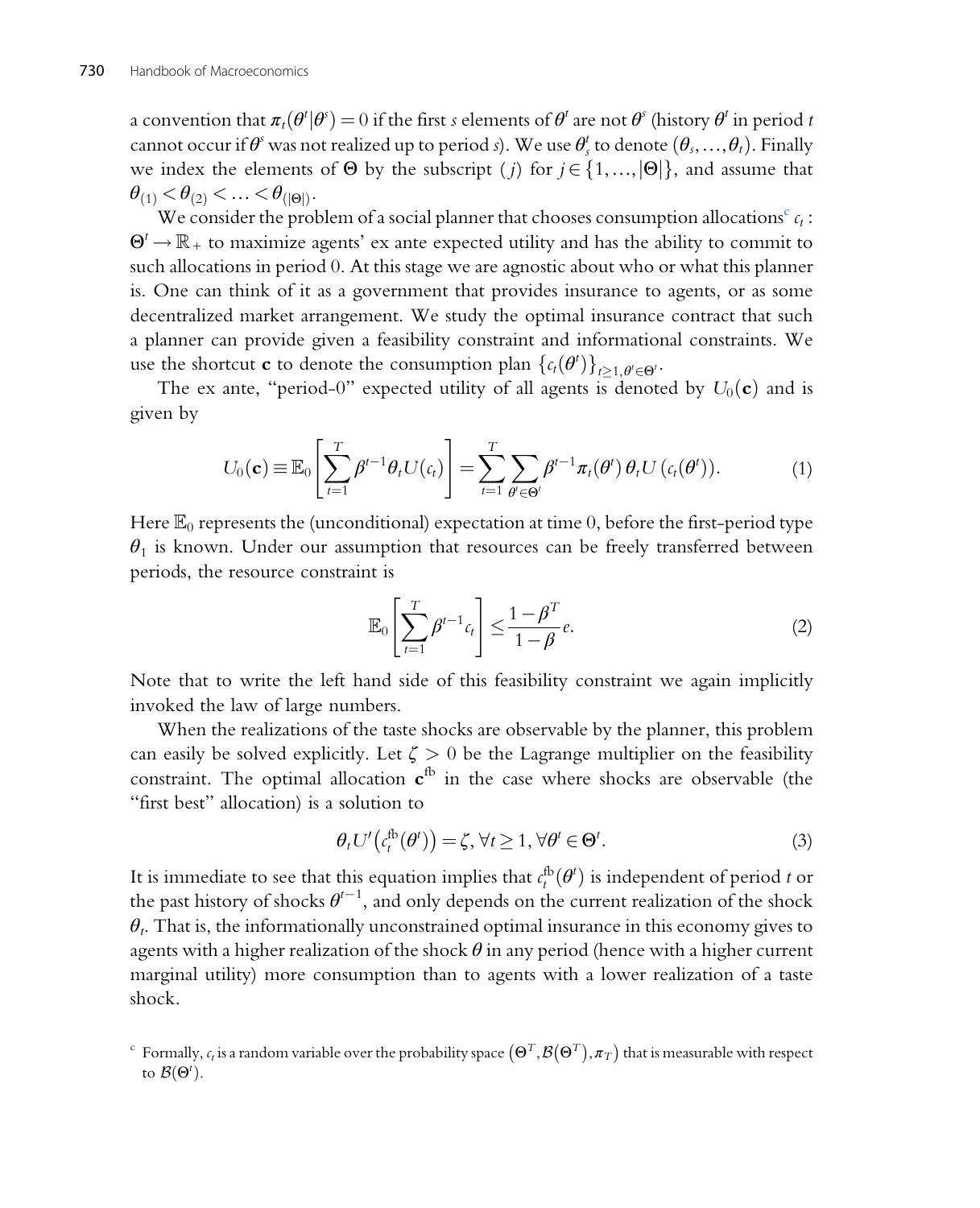#### 2.2 The Revelation Principle and Incentive Compatibility

We are interested in understanding the properties of the best insurance arrangements that a planner can provide in the economy with private information. This insurance can be provided by many different mechanisms: the agents may be required to live in autarky and consume their endowment, or may be allowed to trade assets, or may be provided with more sophisticated arrangements by the planner. A priori it is not obvious how to set up the problem of finding the best mechanism to provide the highest utility to agents. This problem simplifies once we apply the results of the mechanism design literature, in particular the Revelation Principle. Textbook treatments of the Revelation Principle are widely available (see, eg, Chapter 23 in [Mas-Colell et al., 1995](#page-115-0)). Here we outline the main arguments behind the Revelation Principle in our context. This overview is useful both to keep the analysis self-contained and to emphasize subtleties that emerge in using the Revelation Principle once additional frictions, such as lack of commitment by the planner, are introduced.

[Hurwicz \(1960, 1972\)](#page-114-0) provided a general framework to study various arrangements of allocation provision in environments with private information. He showed that such arrangements can be represented as abstract communication mechanisms. Consider an arbitrary message space M that consists of a collection of messages m. Each agent observes his shock  $\theta_t$  and sends a (possibly random) message  $m_t \in M$  to the principal. The agent's reporting strategy in period t is a map  $\widetilde{\sigma}_t : \Theta^t \to \Delta(M)$ . The planner in turn chooses a (possibly<br>the checked all action wile  $\widetilde{\sigma} : M^t \to \Delta(\mathbb{R}_+)$  where  $\Lambda(\mathbb{R}_+)$  denotes the grass of makehility stochastic) allocation rule  $\widetilde{c}_t : M^t \to \Delta(\mathbb{R}_+),$  where  $\Delta(\mathbb{R}_+)$  denotes the space of probability measures on  $\mathbb{R}_+$ . The strategies  $\widetilde{\sigma} = \{\widetilde{\sigma}_t(\theta^t)\}_{t \geq 1, \theta^t \in \Theta^t}$  and  $\widetilde{\mathfrak{c}} = \{\widetilde{\epsilon}_t(m^t)\}_{t \geq 1, m^t \in M^t}$  induce a measure over the consumption paths  $\{c_t\}_{t\geq 1} \in \mathbb{R}^T_+$ , which we denote by  $\widetilde{\mathfrak{c}} \circ \widetilde{\mathfrak{\sigma}}$ . The expected utility of each agent is then equal to  $\mathbb{E}^{\tilde{\epsilon} \circ \tilde{\sigma}} \left[ \sum_{t=1}^{T} \beta^{t-1} U(\mathfrak{c}_t) \right]$ , where the super $t=1$ script in  $\mathbb{E}^{\widetilde{c} \circ \widetilde{\sigma}}$  means that the expectation is computed using the probability distribution  $\widetilde{c} \circ \widetilde{\sigma}$  over the paths  $\{c_t\}_{t\geq 1}$ . The strategy  $\widetilde{\sigma}$  is *incentive compatible* for the agent if  $\sigma^{\rm d,e}$ 

$$
\mathbb{E}^{\tilde{c}\circ\tilde{\sigma}}\left[\sum_{t=1}^T \beta^{t-1}\theta_t U(c_t)\right] - \mathbb{E}^{\tilde{c}\circ\tilde{\sigma}'}\left[\sum_{t=1}^T \beta^{t-1}\theta_t U(c_t)\right] \geq 0, \forall \tilde{\sigma}'.\tag{4}
$$

A mechanism  $\hat{\Gamma} = (M, \tilde{c} \circ \tilde{\sigma})$  is incentive compatible if it satisfies (4), and *feasible* if it satisfies

<sup>&</sup>lt;sup>d</sup> When T is allowed to be infinite, these sums may not be well defined for all  $\sigma$ , and we require (4) to hold as  $\limsup_{T\to\infty}$ .<br><sup>e</sup> Note that the constraints (4) also include all the constraints that ensure that  $\tilde{\sigma}$  is optimal after any history

t,  $\theta^t$ , ie,  $\mathbb{E}^{\widetilde{\epsilon} \circ \widetilde{\sigma}} \left[ \sum_{i=1}^T \right]$  $s = t$  $\left[\sum_{s=t}^T \beta^{s-t}\theta_s U(\mathbf{c}_s) | \theta^t \right] - \mathbb{E}^{\widetilde{\mathbf{c}} \circ \widetilde{\boldsymbol{\sigma}}'} \left[\sum_{s=t}^T \theta^s \theta^s \right]$  $s = t$  $\left[\sum_{s=t}^T \beta^{s-t} \theta_s U(\mathfrak{c}_s) | \theta^t \right] \geq 0, \forall \widetilde{\boldsymbol{\sigma}}'.$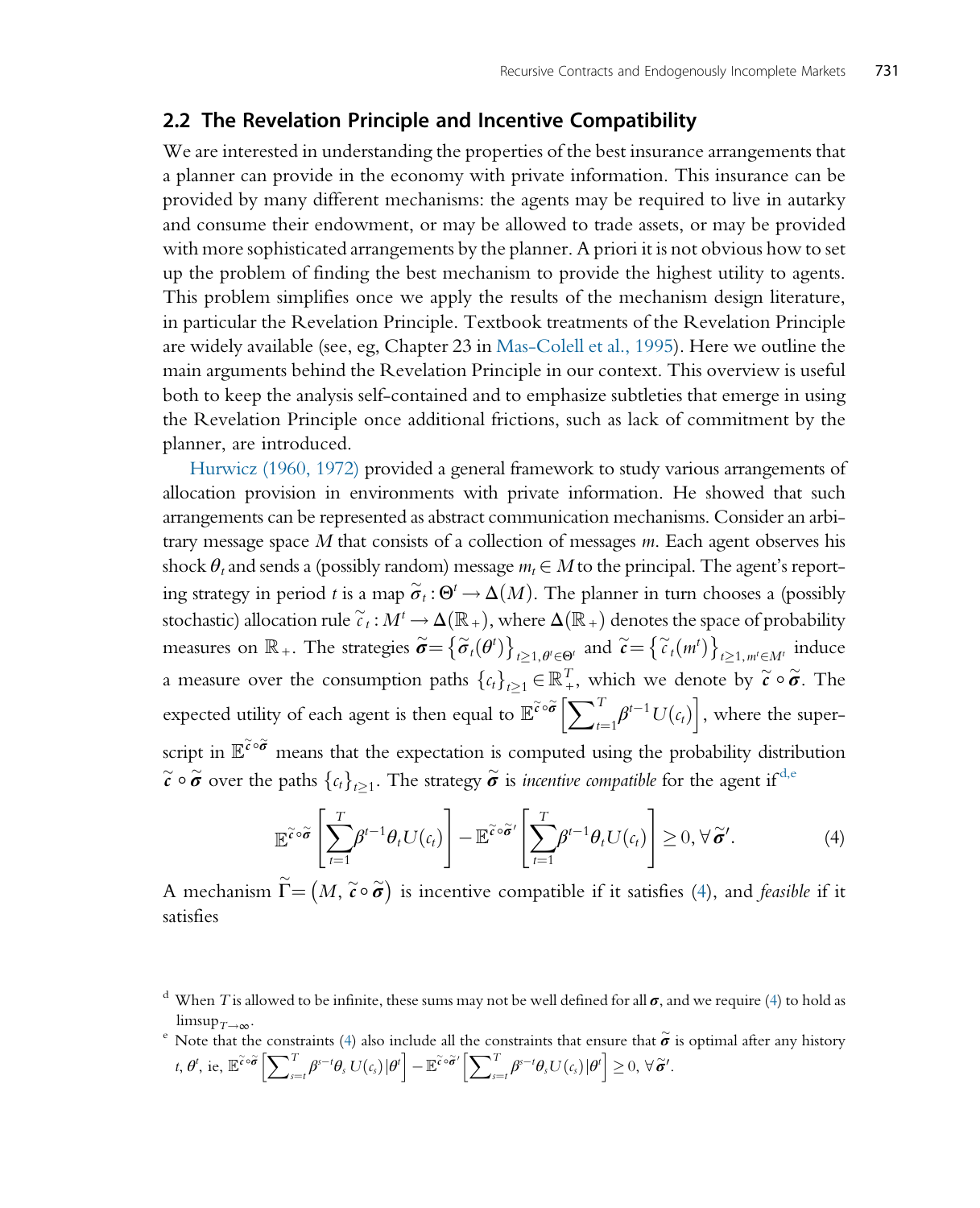$$
\mathbb{E}^{\tilde{c} \circ \tilde{\sigma}} \left[ \sum_{t=1}^{T} \beta^{t-1} c_t \right] \le \frac{1 - \beta^T}{1 - \beta} e. \tag{5}
$$

The key insight behind the Revelation Principle is that any outcome  $\stackrel{\sim}{\mathfrak{c}}\circ\stackrel{\sim}{\mathfrak{o}}$  of an incentive-compatible and feasible mechanism can be achieved as the outcome of a directtruthtelling mechanism, in which agents report their types directly to the principal. Define a direct mechanism as a reporting strategy  $\sigma_t : \Theta^t \to \Theta$ . Define a truthtelling strategy  $\sigma^{truth}$ as  $\sigma_t^{truth}(\theta^{t-1}, \theta) = \theta$  for all  $\theta^{t-1}$ ,  $\theta$ . The key observation is that there exists  $c = \{c_t\}_{t \geq 1}$ , with  $c_t$  :  $\Theta^t \to \Delta(\mathbb{R}_+)$  for each t, such that the (induced) measure  $\mathfrak{c} \circ \sigma^{truth}$  replicates the measure  $\stackrel{\sim}{\mathfrak{c}}\circ\stackrel{\sim}{\sigma}.^{\scriptscriptstyle\mathfrak{f}}$ 

**Theorem 1 (Revelation Principle)** The outcome of any incentive-compatible and feasible mechanism  $\overline{\Gamma} = (M, \widetilde{c} \circ \widetilde{\sigma})$  is also the outcome of an incentive-compatible and feasible direct truthful<br>mechanism  $\Gamma = (\Theta, c \circ \sigma^{truth})$ mechanism  $\Gamma = (\Theta, c \circ \sigma^{truth})$ .

**Proof** By construction, we have

$$
\mathbb{E}^{\epsilon \circ \sigma^{\text{truth}}}\left[\sum_{t=1}^{T} \beta^{t-1} c_t\right] = \mathbb{E}^{\widetilde{\epsilon} \circ \widetilde{\sigma}}\left[\sum_{t=1}^{T} \beta^{t-1} c_t\right],
$$

so that the truthtelling strategy satisfies (5). Any alternative strategy  $\sigma'$  induces a measure  $c \circ \sigma'$  which replicates the measure  $\stackrel{\sim}{\epsilon} \circ \stackrel{\sim}{\sigma'}$  for some strategy  $\stackrel{\sim}{\sigma'}$  in the original mechanism. Therefore

$$
\mathbb{E}^{\epsilon \circ \sigma^{\text{truth}}}\left[\sum_{t=1}^{T} \beta^{t-1} \theta_t U(\mathbf{c}_t)\right] - \mathbb{E}^{\epsilon \circ \sigma'}\left[\sum_{t=1}^{T} \beta^{t-1} \theta_t U(\mathbf{c}_t)\right] \geq 0, \forall \sigma'.
$$
 (6)

This concludes the proof. □

We can simplify our analysis further by showing that there is no loss of generality in focusing on deterministic direct mechanisms, where each history of reports yields a deterministic consumption allocation (rather than a measure)  $c_t^{\text{det}}$  :  $\Theta^t \to \mathbb{R}_+$ . We show:

 $^{\rm f}$  The proof of this observation is straightforward. For simplicity, assume that  $\widetilde{\sigma}$  and  $\widetilde{\epsilon}$  involve randomization over a finite number of elements after each history and let  $\widetilde{\sigma}^t(m'|\theta')$  be the probability that agent  $\theta'$  sends a<br>bittery of progress of and  $\widetilde{\sigma}$  (club) had a general bility that has grin in all discusses comm history of messages  $m^t$ , and  $\tilde{c}_t(x|m^t)$  be the probability that the principal delivers consumption x to an agent with a reported history  $m'$ . Then  $c_t$  is simply defined by  $c_t(x|\theta') \equiv \sum_{m'} \tilde{c}_t(x|m^t|\theta^t)$ . Given this definition of  $\frak c$  the payoff of any strategy  $\widetilde{\pmb\sigma}$  in the original mechanism  $(M, \, \widetilde\pmb{c} \circ\widetilde{\pmb\sigma})$  can be replicated by a strategy  $\sigma$  in the truthtelling mechanism.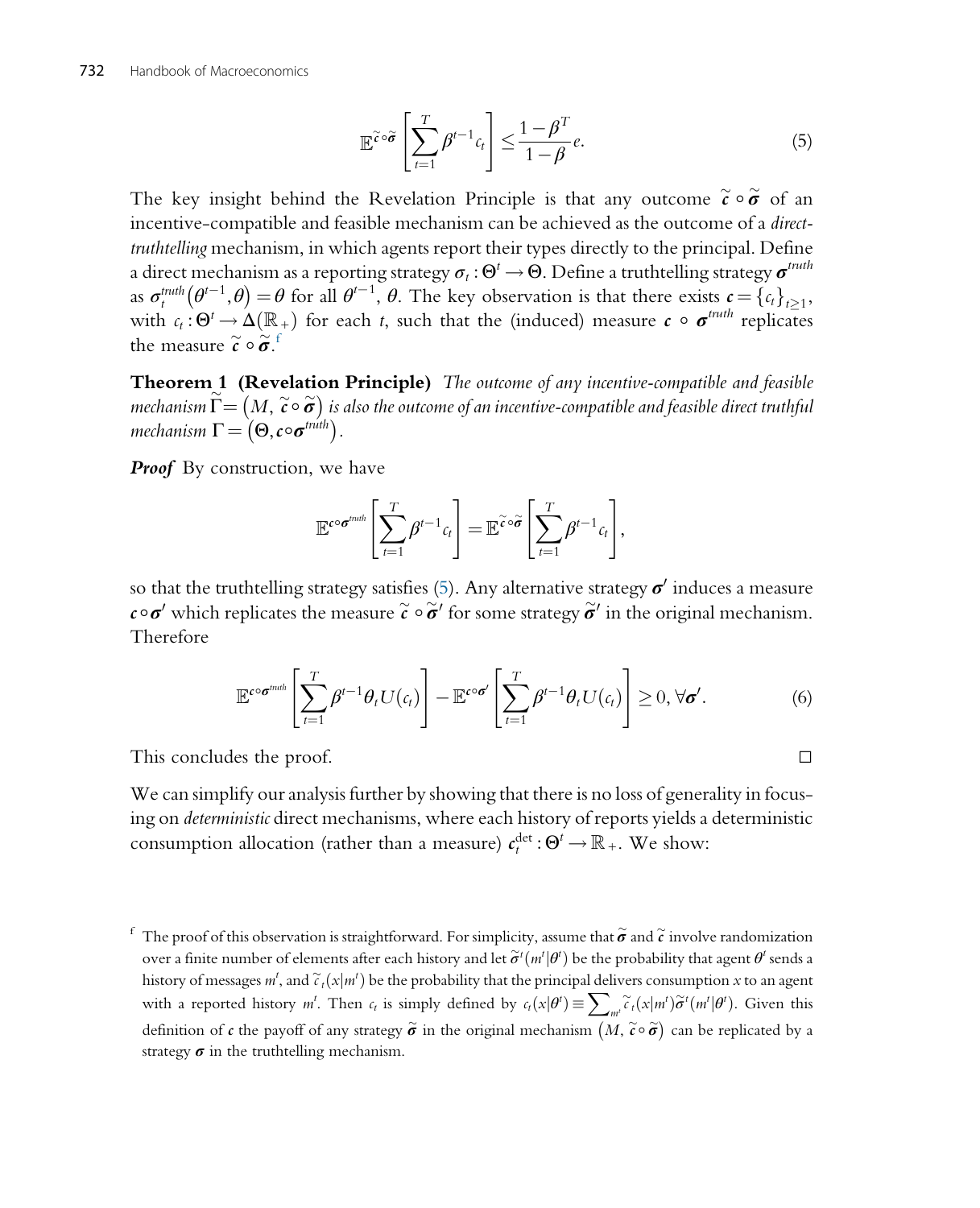<span id="page-8-0"></span>**Proposition 1** For any incentive-compatible and feasible direct mechanism  $\Gamma = (\Theta, c \circ \sigma^{truth})$ there exists an incentive-compatible, feasible, deterministic direct mechanism  $(\Theta, \mathfrak{c}^{det} \circ \boldsymbol{\sigma}^{truth})$  that achieves the same ex ante utility.

**Proof** Consider any incentive-compatible and feasible, but possibly stochastic, direct mechanism  $\Gamma = (\Theta, c \circ \sigma^{truth})$ . Define a deterministic consumption allocation  $c_t^{\text{det}} : \Theta^t \to$  $\mathbb{R}_+$  implicitly by

$$
U\big(c_t^{\det}(\theta^t)\big) = \mathbb{E}^{\mathfrak{c} \circ \sigma^{\text{truth}}}[U(\mathfrak{c}_t)|\theta^t], \ \ \forall t \ge 1, \theta^t \in \Theta^t,
$$
 (7)

where the right hand side is the expected consumption given at time  $t$  under the mechanism  $\Gamma$  to the agent who reports the history  $\theta^t$ . Since U is concave by Assumption 1, Jensen's inequality implies that

$$
\mathbb{E}^{\boldsymbol{c} \circ \boldsymbol{\sigma}^{\text{truth}}}[c_t|\theta^t] \geq c_t^{\text{det}}(\theta^t), \forall \theta^t,
$$

hence the mechanism  $(\Theta, c^{\det} \circ \bm{\sigma}^{\textit{truth}})$  is feasible. By construction, we have that for all  $t, \theta^t,$  $\mathbb{E}^{\epsilon \circ \sigma^{multi}}[U(\epsilon_i)|\theta^i] = \mathbb{E}^{\epsilon^{\det \circ \sigma^{multi}}}[U(\epsilon_i)|\theta^i]$ , since the conditional expectation in (7) implies that for any report the agent receives the same expected utility under  $c$  and under  $c^{\text{det}}$ . Hence the mechanism is incentive compatible. This concludes the proof.  $□$ 

With a slight abuse of notation we will use  $\mathbf{c} = \{c_t(\theta^t)\}_{t \geq 1, \theta^t \in \Theta^t}$  instead of  $c_t^{\text{det}}$ . The incentive constraint in the deterministic direct mechanism can be written simply as tive constraint in the deterministic direct mechanism can be written simply as

$$
\sum_{t=1}^{T} \sum_{\theta' \in \Theta'} \beta^{t-1} \pi_t(\theta') \theta_t [U(c_t(\theta')) - U(c_t(\sigma'^t(\theta')))] \ge 0, \quad \forall \sigma'.
$$
 (8)

The proof of the Revelation Principle requires very few assumptions except the ability of the social planner to commit to the long-term contract in period 0. Theorem 1 and Proposition 1 are very powerful results that provide a simple way to find informationally constrained optimal allocations. In particular, such allocations are a solution to the problem

$$
V(e) \equiv \sup_{\mathbf{c}} \sum_{t=1}^{T} \sum_{\theta' \in \Theta^t} \beta^{t-1} \pi_t(\theta^t) \theta_t U(c_t(\theta^t))
$$
  
subject to (2), (8). (9)

If the supremum of this problem is attained by some vector  $c^*$ , any insurance arrangement in which agents consume  $c^*$  in equilibrium is efficient.

In [Sections 2.3](#page-9-0)–2.5 we focus on describing general methods to solve the maximization problem defined in (9). We give examples of specific insurance arrangements when discussing various applications in [Section 4.](#page-85-0)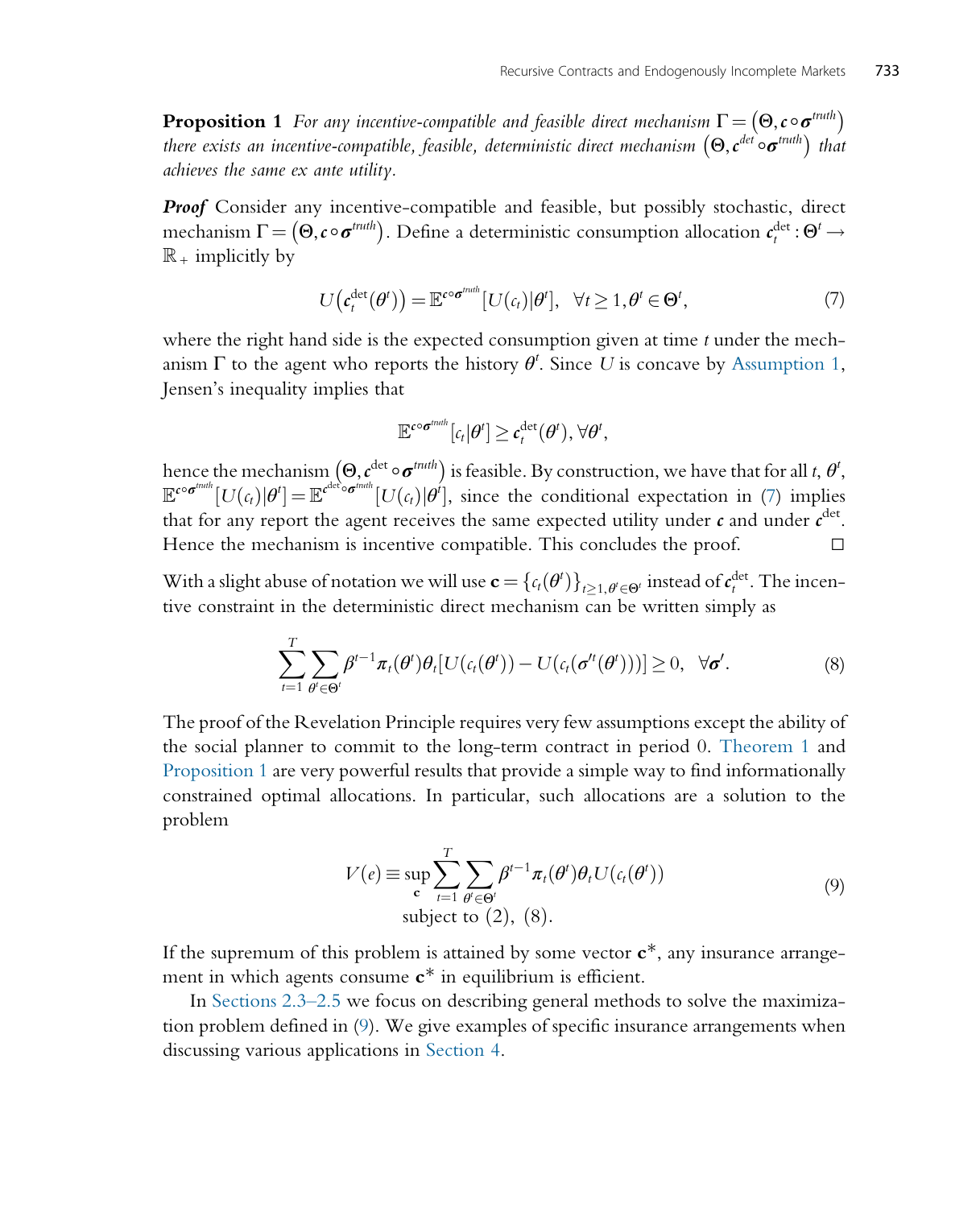## <span id="page-9-0"></span>2.3 Recursive Formulation with i.i.d. Shocks

The analysis of the solution to problem ([9](#page-8-0)) is significantly simplified if shocks are independently and identically distributed (i.i.d.). In more general Markov settings, many of the same arguments continue to hold but they are more cumbersome, and analytical results are more difficult to obtain. For this reason we first focus on i.i.d. shocks and discuss general Markov shocks in [Section 2.5](#page-28-0).

**Assumption 3** Types  $\{\theta_t\}_{t>1}$  are independent and identically distributed, that is,  $\pi_t(\theta_t|\theta^{t-1}) = \pi(\theta_t)$ . Without loss of generality we assume that  $\mathbb{E}[\theta] = \sum_{\theta \in \Theta} \pi(\theta)\theta = 1$ .

## 2.3.1 Main Ideas in a Finite-Period Economy

In an economy with a finite number of periods, the maximization problem [\(9\)](#page-8-0) is defined over a closed and bounded set, because the feasibility constraint imposes that for all  $t, \theta^t$ , we have  $0 \leq c_t(\theta^t) \leq \beta \frac{1-\beta^T}{1-\beta} (\beta \min_{\theta \in \Theta} \pi(\theta))^{-T} e$ . In finite dimensions closed and bounded sets are compact and therefore by Weierstrass' theorem the maxiclosed and bounded sets are compact and therefore by Weierstrass' theorem the maxi-mum of problem ([9](#page-8-0)) is achieved, so that we can replace the "sup" with a "max." Moreover, it is easy to see that at the optimum the feasibility constraint must hold with equality.

We want to simplify the set of the incentive constraints in problem [\(9](#page-8-0)). Eq. ([8\)](#page-8-0) should hold for all possible reporting strategies  $\sigma'$ . The set of such strategies is large; it consists of all strategies in which an agent misreports his type in some (possibly all) states only in period 1, all strategies in which he misreports his types in some states in periods 1 and 2, and so on. Most of these constraints are redundant. We say that  $\sigma''$  is a one-shot deviation strategy if  $\sigma''_t(\theta^{t-1}, \theta_t) \neq \theta_t$  for only one  $\theta^t$ . It turns out that if ([8](#page-8-0)) is satisfied for one-shot deviations, it is satisfied for all deviations in a finite period economy. Formally, we can write a *one-shot* incentive constraint (see [Green, 1987\)](#page-114-0) as: for all  $\theta^{t-1}, \theta, \hat{\theta},$ 

$$
\theta U(c_{t}(\theta^{t-1},\theta)) + \beta \sum_{s=1}^{T-t} \sum_{\theta^{t+s} \in \Theta^{t+s}} \beta^{s-1} \pi_{t+s}(\theta^{t+s}|\theta^{t-1},\theta) \theta_{t+s} U(c_{t+s}(\theta^{t-1},\theta,\theta^{t+s}_{t+1}))
$$
  
\n
$$
\geq \theta U(c_{t}(\theta^{t-1},\hat{\theta})) + \beta \sum_{s=1}^{T-t} \sum_{\theta^{t+s} \in \Theta^{t+s}} \beta^{s-1} \pi_{t+s}(\theta^{t+s}|\theta^{t-1},\theta) \theta_{t+s} U(c_{t+s}(\theta^{t-1},\hat{\theta},\theta^{t+s}_{t+1})).
$$
\n(10)

**Proposition 2** Suppose that T is finite and Assumption 3 is satisfied. An allocation **c** satisfies  $(8)$  $(8)$  $(8)$ if and only if it satisfies (10).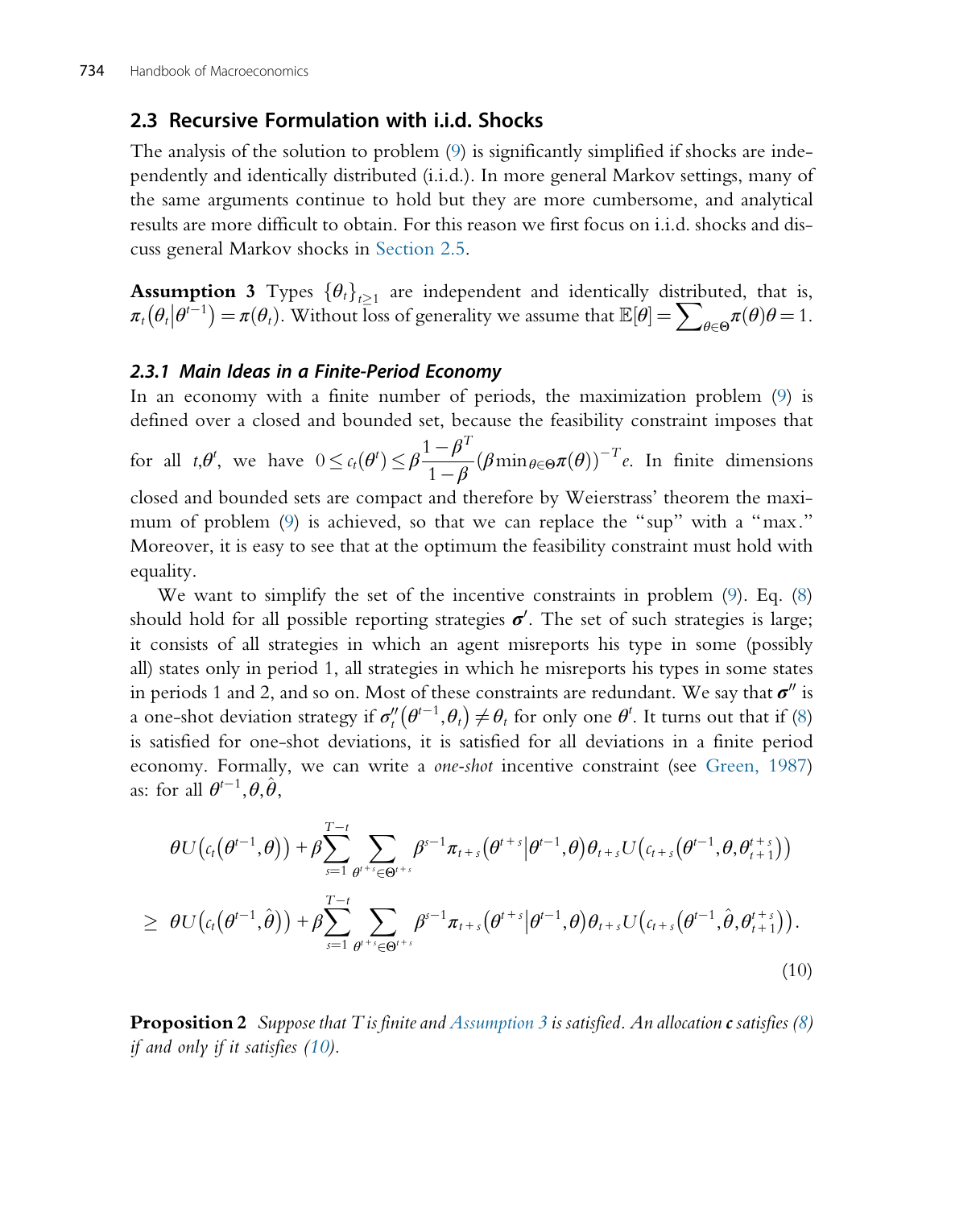<span id="page-10-0"></span>**Proof** That ([8\)](#page-8-0) implies [\(10\)](#page-9-0) is clear, since ([10\)](#page-9-0) considers a strict subset of the possible deviations. To show the converse, consider any reporting strategy  $\boldsymbol{\sigma}'$ . Suppose that the last period in which the agent misreports his type is period t. By [\(10](#page-9-0)), for any  $\theta_t$ , the agent gets higher utility from reporting his type truthfully in that period than from deviating. Therefore, the strategy  $\sigma''$  which coincides with  $\sigma'$  in the first  $t-1$  periods and reveals types truthfully from period  $t$  onward gives higher utility to the agent than  $\pmb{\sigma}'$ . Backward induction then implies that truthtelling gives higher utility than  $\sigma'$ , establishing the result.  $\;\;\Box$ 

Proposition 2 simplifies the maximization problem ([9](#page-8-0)) by replacing the constraint set ([8\)](#page-8-0) with a smaller number of constraints ([10](#page-9-0)). This simplified problem is still too complicated to be solved directly. We next show how to rewrite this problem recursively to reduce it to a sequence of essentially static problems which can be easily analyzed analytically and computationally.

We take several intermediate steps to rewrite constraints ([2](#page-5-0)) and ([10](#page-9-0)). First, observe that the constraint set defined by Eqs. ([2](#page-5-0)) and ([10](#page-9-0)) is not convex. Although much of the analysis can be done for a nonconvex maximization problem, we can obtain convexity by a simple change of variables: instead of choosing consumption  $c_t(\theta')$  we can choose utils  $u_t(\theta^t) \equiv U(c_t(\theta^t))$ . The resource cost of providing u units of utils is  $C(u) = U^{-1}(u)$ , where the cost function  $C$ , defined on the range of  $U$ , is increasing, differentiable, and strictly convex by Assumption 1. Let  $\underline{u}$  and  $\bar{u}$  be the (possibly infinite) greatest lower bound and smallest upper bound of U. Observe that  $\lim_{u\to \underline{u}} C(u) = 0$  and  $\lim_{u\to \overline{u}} C(u) = \infty$ . We use U to denote the domain of C, which is  $(\underline{u}, \overline{u})$  if the utility function is unbounded below<br>and  $[\underline{u}, \overline{u}]$  if it is bounded below. Given this change of variables, the incentive constraint and  $[\underline{u}, \overline{u}]$  if it is bounded below. Given this change of variables, the incentive constraint<br>(10) becomes linear in  $\mathbf{u} = \int u(\theta^t) \mathbf{1}$ , while the resource constraint becomes [\(10\)](#page-9-0) becomes linear in  $\mathbf{u} = \{u_t(\theta^t)\}_{t, \theta^t}$ , while the resource constraint becomes

$$
\mathbb{E}_0\left[\sum_{t=1}^T \beta^{t-1} C(u_t)\right] \le \frac{1-\beta^T}{1-\beta}e,
$$

which defines a convex set of feasible **u**.

The second simplification is to define a continuation (or promised) utility variable

$$
\nu_t(\theta^t) \equiv \sum_{s=1}^{T-t} \sum_{\theta^{t+s} \in \Theta^{t+s}} \beta^{s-1} \pi_{t+s}(\theta^{t+s}|\theta^t) \theta_{t+s} u_{t+s}(\theta^t, \theta_{t+1}^{t+s}). \tag{11}
$$

Using repeated substitution we get

$$
\nu_t(\theta^t) = \sum_{\theta \in \Theta} \pi(\theta) [\theta u_{t+1}(\theta^t, \theta) + \beta v_{t+1}(\theta^t, \theta)], \forall \theta^t,
$$
\n(12)

where we use the convention  $\nu_T = 0$ . Given this definition we can rewrite the incentive constraints ([10\)](#page-9-0) as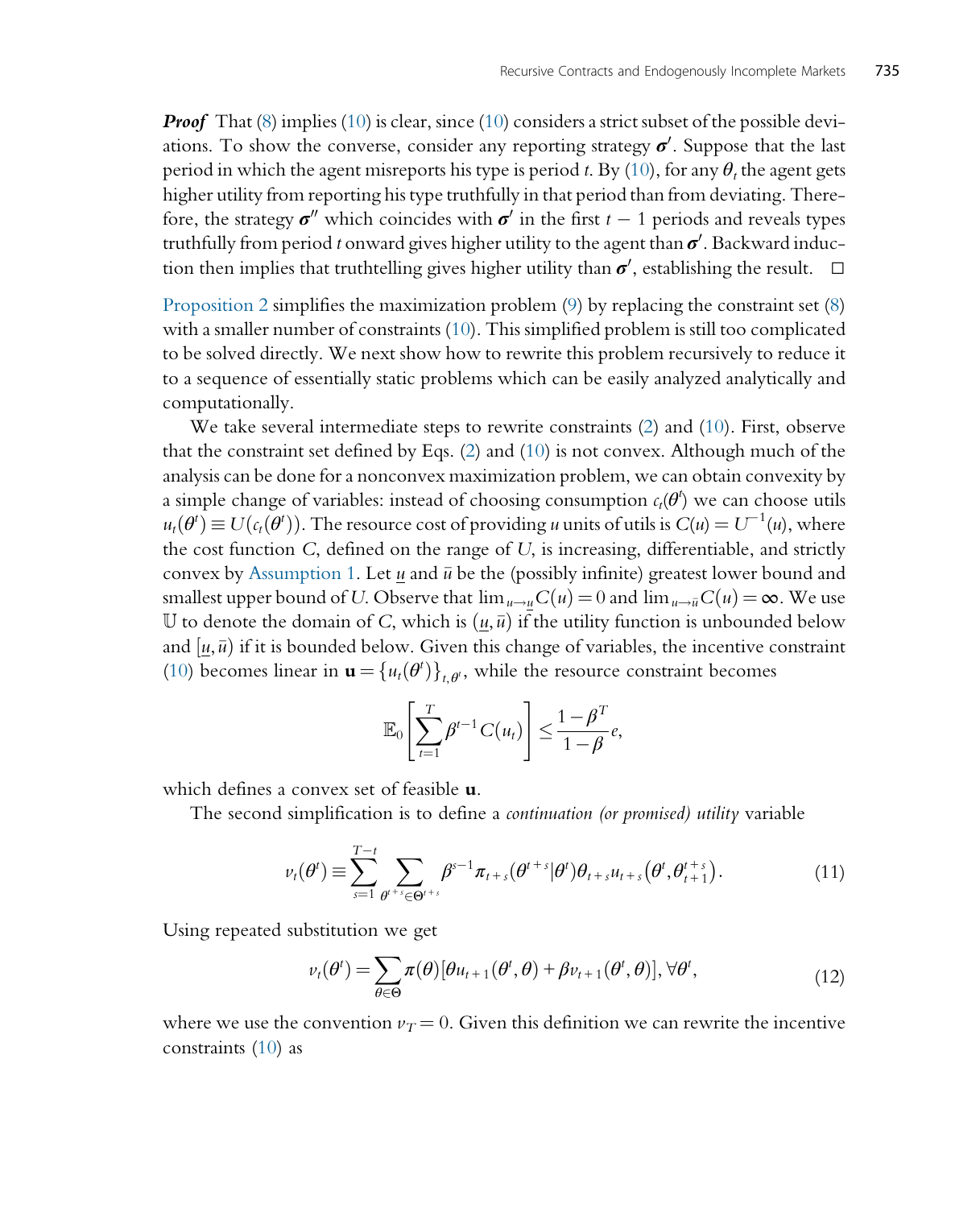$$
\theta u_t(\theta^{t-1},\theta) + \beta v_t(\theta^{t-1},\theta) \ge \theta u_t(\theta^{t-1},\hat{\theta}) + \beta v_t(\theta^{t-1},\hat{\theta}), \forall \theta^{t-1},\theta,\hat{\theta}.
$$
 (13)

<span id="page-11-0"></span>We are now ready to simplify our analysis by observing that while the original maximization problem does not have an obvious recursive structure, its dual does. Our arguments imply that the maximization problem ([9](#page-8-0)) can be rewritten as the maximization of the planner's objective over  $(\mathbf{u}, \mathbf{v}) = (\{u_t(\theta^t)\}_{t, \theta^t}, \{v_t(\theta^t)\}_{t, \theta^t})$  subject to the con-straints ([2](#page-5-0)), ([12](#page-10-0)), and (13). Let  $(\mathbf{u}^*, \mathbf{v}^*)$  be the solution to that problem and  $v_0$  be the value of the maximum. Then, by standard duality arguments,  $(\mathbf{u}^*, \mathbf{v}^*)$  also minimizes the cost of providing  $(\mathbf{u}, \mathbf{v})$  subject to the incentive-compatibility constraints and the "promisekeeping constraint"

$$
\mathbb{E}_0\left[\sum_{t=1}^T \beta^{t-1} \theta_t u_t(\theta^t)\right] = \nu_0.
$$
\n(14)

Using the definition of  $v_1(\theta^1)$ , this constraint can be rewritten as

$$
\nu_0 = \sum_{\theta \in \Theta} \pi(\theta) [\theta u_1(\theta) + \beta v_1(\theta)]. \tag{15}
$$

Define the set  $\Gamma(\nu_0)$  as

$$
\Gamma(v_0) = \left\{ (\mathbf{u}, \mathbf{v}) : (12), (13), (15) \text{ hold} \right\}.
$$
 (16)

We thus obtain that  $(\mathbf{u}^*, \mathbf{v}^*)$  is the solution to

$$
K_0(\nu_0) \equiv \max_{(\mathbf{u}, \mathbf{v}) \in \Gamma(\nu_0)} \mathbb{E}_0 \left[ -\sum_{t=1}^T \beta^{t-1} C(u_t) \right].
$$
 (17)

The key simplification allowed by this formulation is that it can be easily solved using recursive techniques. Let  $K_{T-1}(\cdot) \equiv -C(\cdot)$ , which has domain  $\mathbb{V}_{T-1} = \mathbb{U}$ . Define the functions  $K_t$  for  $0 \le t \le T-2$  and their domains  $V_t$  recursively by

$$
K_t(\nu)\max_{\{(u(\theta),w(\theta))\}_{\theta\in\Theta}}\sum_{\theta\in\Theta}\pi(\theta)[-C(u(\theta))+\beta K_{t+1}(w(\theta))]
$$
\n(18)

subject to the promise-keeping constraint:

$$
\nu = \sum_{\theta \in \Theta} \pi(\theta) [\theta u(\theta) + \beta w(\theta)], \qquad (19)
$$

and the incentive-compatibility constraint:

$$
\theta u(\theta) + \beta w(\theta) \ge \theta u(\hat{\theta}) + \beta w(\hat{\theta}), \forall \theta, \hat{\theta},
$$
\n(20)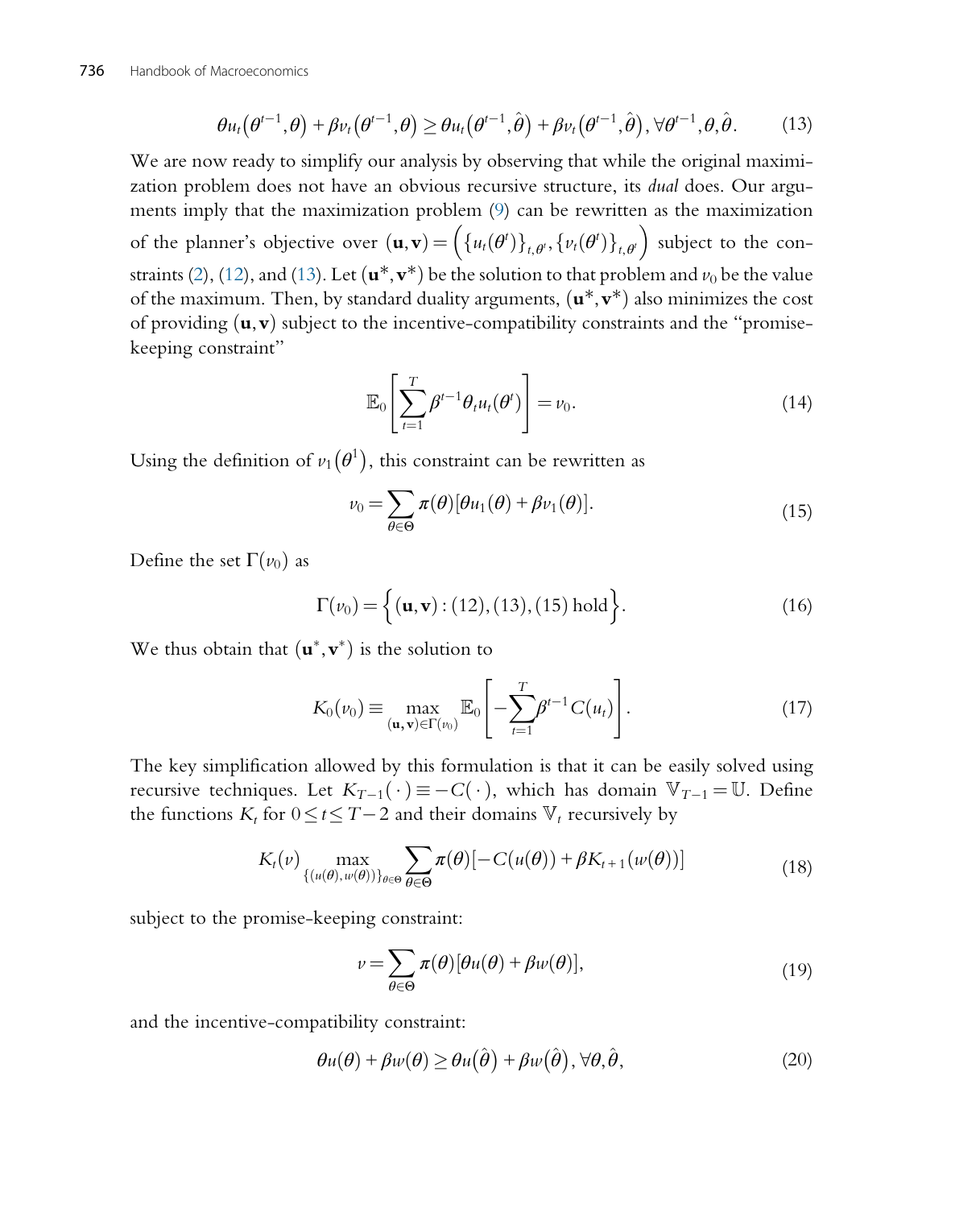and

$$
u(\theta) \in \mathbb{U}, \quad w(\theta) \in \mathbb{V}_{t+1}.
$$

Eq. ([18](#page-11-0)) defines the domain of  $K_t$ , denoted by  $V_t$ . It is easy to verify that it is either  $\frac{1-\beta^{T-t}}{1-\beta}$  $\frac{\mu}{1-\beta}$  u,<br>etion is k  $\frac{1-\beta^{T-t}}{1-\beta}$  $\frac{r}{1-\beta}$ *u*<br>unded be  $\left[\frac{1-\beta^{T-t}}{1-\theta}\underline{u},\frac{1-\beta^{T-t}}{1-\theta}\overline{u}\right]$  or  $\left(\frac{1-\beta^{T-t}}{1-\theta}\right)$  $\frac{\mu}{1-\beta}$  u,<br>and lt is u  $\frac{1-\beta^{T-t}}{1-\beta}$  $\frac{P}{1-\beta}$   $\bar{u}$ <br>w to see  $\left(\frac{1-\beta^{T-t}}{1-\beta u},\frac{1-\beta^{T-t}}{1-\beta u}\right)$ , depending on whether the utility function is bounded below or not. It is easy to see that the function  $K_0$  defined in [\(17\)](#page-11-0) satisfies ([18\)](#page-11-0) for  $t = 0$ . Standard arguments establish that  $K_t$  is a continuous, strictly decreasing, strictly concave, and differentiable function. For any value  $v \in V_{t-1}$ for  $t \ge 1$ , let  $\vec{u}_{v,t} = \{u_{v,t}(\theta)\}_{\theta \in \Theta}$  and  $\vec{w}_{v,t} = \{w_{v,t}(\theta)\}_{\theta \in \Theta}$  denote the solution (ie, the arg-max) of the Bellman equation ([18\)](#page-11-0). We call  $\left(\vec{u}_{v,t},\vec{w}_{v,t}\right)$  the *policy functions* of the Bellman equation. Given our assumption that  $C$  is strictly convex, these policy functions are unique for each  $v, t$ .

We can now describe how to find the solution to [\(17](#page-11-0)). The main simplification comes from the fact that if we know the optimal value  $v_t^*(\theta^t)$  after any history  $\theta^t$ , we can find the optimal allocations in the nodes following  $\theta^t$  without beyond the optimal allocations. optimal allocations in the nodes following  $\theta^t$  without having to know the optimal allocations in any other node. We start with  $t = 1$ . Since  $K_0(v)$  is (minus) the amount of resources required to achieve the expected utility v, the initial value  $\nu_0$  must satisfy  $K_0(v_0) = -\frac{1-\beta^T}{1-\beta}e$ . The constrained-optimal utility allocation in period 1 for an agent<br>with shock  $\theta$ , is then given by  $u^*(\theta_1) = u_{-1}(\theta_1)$  and his expected utility stating from with shock  $\theta_1$  is then given by  $u_1^*(\theta_1) = u_{\nu_0,1}(\theta_1)$ , and his expected utility starting from period 2 is  $v_1^*(\theta_1) = w_{v_0,1}(\theta_1)$ . The optimal utility allocation in period two for a history of shocks  $(\theta_1, \theta_2)$  is then given by  $u_2^*(\theta_1, \theta_2) = u_{w_{v_0,1}(\theta_1),2}(\theta_2)$ , and similarly  $\nu_2^*(\theta_1, \theta_2) = \nu_{\nu_{\nu_0,1}(\theta_1),2}(\theta_2)$ . This way we can use forward induction to find the solution to ([9](#page-8-0)),  $(\mathbf{u}^*, \mathbf{v}^*)$ . We say that the solution  $(\mathbf{u}^*, \mathbf{v}^*)$  is *generated by the policy functions* of the Bellman equation (18) given u. Bellman equation ([18\)](#page-11-0) given  $v_0$ .

#### 2.3.2 Extension to an Infinite Period Economy

In the previous section we showed a simple way to characterize the solution to a dynamic contracting problem recursively when the number of periods is finite. For many applications it is more convenient to work with infinite periods for at least two reasons. The first is that many problems do not have a natural terminal period so that the assumption of infinite periods is more convenient. The second reason is that the assumption of infinite periods allows us to obtain sharp insights about the economic forces behind the optimal provision of incentives that are more difficult to see in finite-period economies.

The key step in the analysis of [Section 2.3.1](#page-9-0) consisted of setting up the dual problem ([17\)](#page-11-0) and its recursive representation [\(18\)](#page-11-0). In the finite-horizon setting, we were able to obtain the formulation [\(17](#page-11-0)) by proving the one-shot deviation principle (Proposition 2). Here, we start by assuming that the one-shot deviation principle holds, and solve a relaxed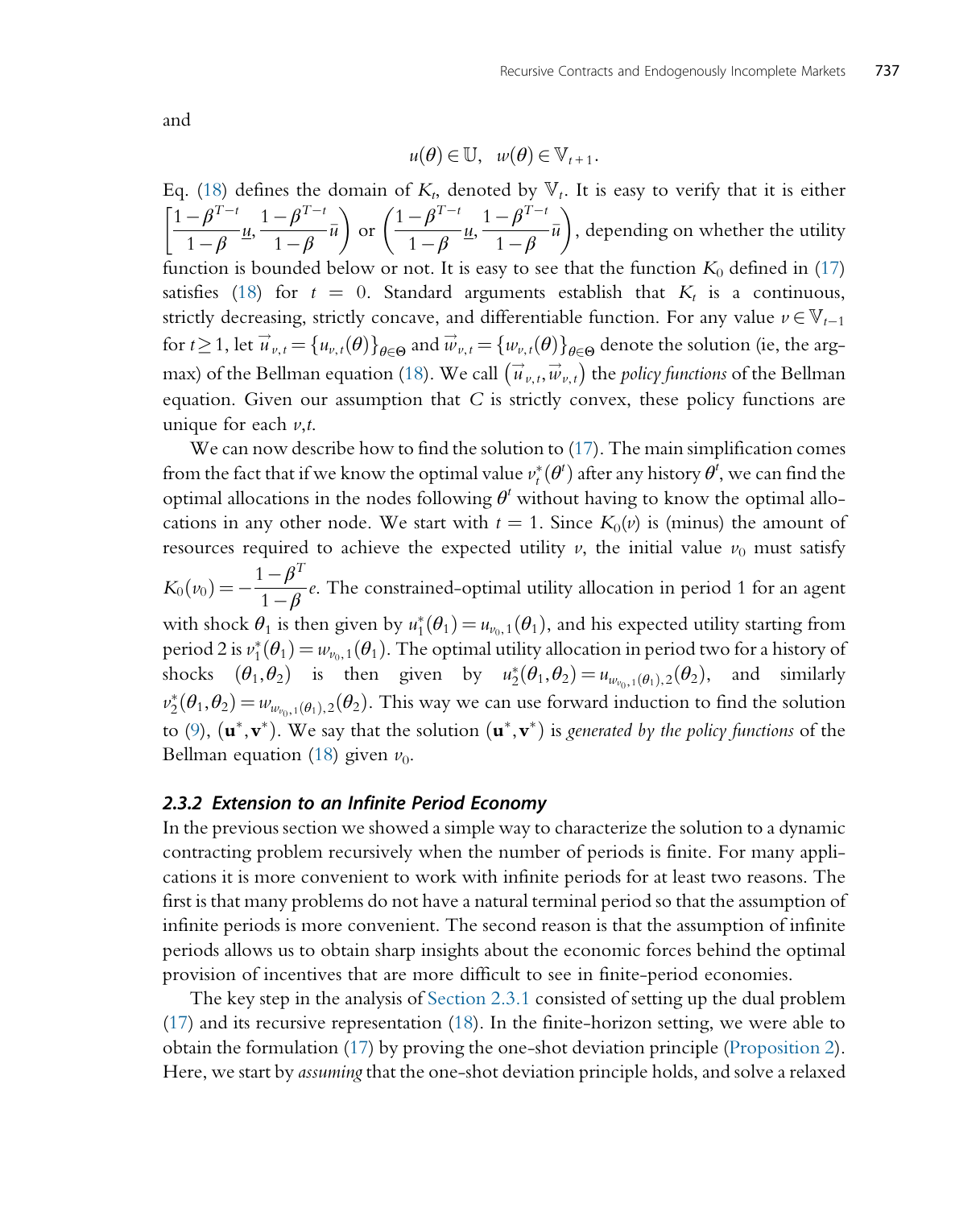<span id="page-13-0"></span>problem where the incentive constraints  $(8)$  $(8)$  $(8)$  are replaced with  $(10)$ . We then show later in Proposition 4 that under some conditions, the solution to the relaxed problem is also a solution to the original problem.The infinite period analogue of the (relaxed) sequential dual problem is

$$
K(v_0) \equiv \sup_{\mathbf{u}} \mathbb{E}_0 \left[ -\sum_{t=1}^{\infty} \beta^{t-1} C(u_t) \right]
$$
  
subject to (11), (13), (14).

We now show that the value function  $K$  defined in (21) can be written recursively, and that the solution to this recursive formulation can, under some conditions, recover the maximum to our primal problem ([9\)](#page-8-0). Let  $\bar{v} = \frac{1}{1-\beta}\bar{u}$ ,  $\underline{v} = \frac{1}{1-\beta}\underline{u}$ , and let  $\mathbb{V} = [\underline{v}, \bar{v})$  if<br>the utility is bounded below and  $\mathbb{V} = (v, \bar{v})$  otherwise <sup>g</sup> We denote by  $B(v)$  the set of the utility is bounded below and  $\mathbb{V} = (\underline{v}, \overline{v})$  otherwise.<sup>8</sup> We denote by  $B(v)$  the set of pairs  $(\vec{u}, \vec{w}) = (\{u(\theta)\}_{\theta \in \Theta}, \{w(\theta)\}_{\theta \in \Theta})$  that satisfy the constraints of the recursive problem, ie,

$$
B(v) \equiv \left\{ \left( \vec{u}, \vec{w} \right) \in \mathbb{U}^{|\Theta|} \times \mathbb{V}^{|\Theta|} : (19), (20) \text{ hold} \right\}. \tag{22}
$$

We first prove an infinite period analogue of the Bellman equation ([18\)](#page-11-0). Some of the arguments are based on those in [Farhi and Werning \(2007\)](#page-113-0).

Proposition 3 Suppose that the utility function satisfies Assumption 1, shocks satisfy Assumptions 2 and 3, and  $T = \infty$ . Then K satisfies the Bellman equation

$$
K(v) = \max_{(\vec{u}, \vec{w}) \in B(v)} \sum_{\theta \in \Theta} \pi(\theta) [-C(u(\theta)) + \beta K(w(\theta))].
$$
\n(23)

**Proof** We first show that the maximum in problem  $(23)$  is well defined. That is, for any  $v \in \mathbb{V}$ , there exist  $(\vec{u}_v, \vec{w}_v)$  that maximize the right hand side of (23) within the set  $B(v)$ defined in (22). To do so we restrict the optimization over  $(\vec{u}, \vec{w})$  to a compact set.

 $g$  In our benchmark taste shock model it is easy to find the domain of K that we denote by  $V$ . Any constant consumption sequence is incentive compatible. Since the consumption set is bounded below by 0, the greatest lower bound for the set V must be  $\underline{v} = \sum_{\theta \in \Theta} \pi(\theta) \theta[U(0) + \beta \underline{v}] = \frac{1}{1 - \beta} \underline{u}$ , where we used the nor-<br>malization  $\mathbb{E} \theta = 1$ . If  $U(0)$  is finite, so is v. Similarly, since the consumption set is unb malization  $\mathbb{E}\theta = 1$ . If U(0) is finite, so is <u>v</u>. Similarly, since the consumption set is unbounded above,  $\bar{v} = \frac{1}{1-\beta} \bar{u}$  is the least upper bound of V. Since ([13\)](#page-11-0) and [\(14](#page-11-0)) define a convex set, any  $v_0 \in (\underline{v}, \bar{v})$  can be virtually intensive-compatible allocations, which establishes that  $\mathbb{V} = [v, \bar{v})$  if the utili attained by incentive-compatible allocations, which establishes that  $\mathbb{V} = [\underline{\nu}, \overline{\nu})$  if the utility is bounded<br>below and  $\mathbb{V} = (\nu, \overline{\nu})$  otherwise. It is not always possible to characterize the domain of the value below and  $\mathbb{V} = (\underline{v}, \overline{v})$  otherwise. It is not always possible to characterize the domain of the value function<br>in such a simple way. The general way to characterize the set  $\mathbb{V}$  is described in Proposition 8. in such a simple way. The general way to characterize the set  $V$  is described in Proposition 8.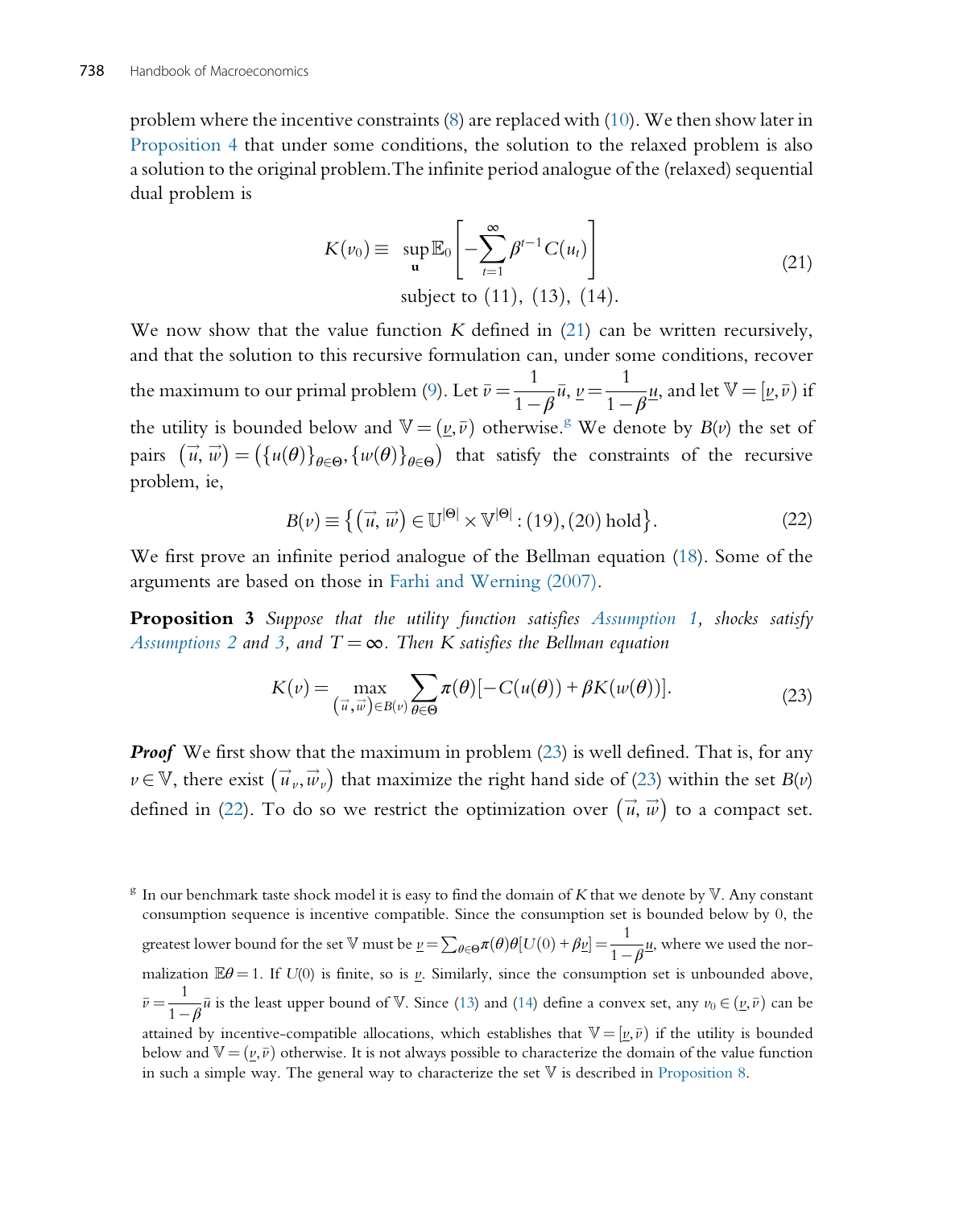Since the right hand side of [\(23\)](#page-13-0) is a continuous function of  $(\vec{u},\vec{w})$ , this implies that it reaches its maximum.

The allocation  $(\vec{u}', \vec{w}')$  defined by  $u'(\theta) = (1 - \beta)v$  and  $u'(\theta) = v$  for all  $\theta \in \Theta$  satisfies<br>constraints (10) and (20) and widely unless  $G((1 - \beta)v) + \beta V(v) = V$ . Therefore the the constraints [\(19](#page-11-0)) and [\(20](#page-11-0)) and yields value  $-C((1 - \beta)v) + \beta K(v) \equiv K_v$ . Therefore the r.h.s. of the Bellman equation is larger than  $K_{\nu}$ . Now suppose that for some  $\theta$ ,  $w(\theta)$  is such that  $\beta \pi(\theta) K(w(\theta)) \leq \underline{K}_{w}$ . Then we have

$$
\sum_{\theta \in \Theta} \pi(\theta) [-C(u(\theta)) + \beta K(w(\theta))] < \underline{K}_{\nu},
$$

a contradiction. Thus we can restrict the search to  $\{w(\theta) \text{ s.t. } \beta \pi(\theta) K(w(\theta)) \geq \underline{K}_v\}$  and, similarly, to  $\{u(\theta) \text{ s.t. } -\pi(\theta)C(u(\theta)) \geq \underline{K}_v\}$ . Moreover, we have  $\lim_{u \to \bar{u}} - C(u) = -\infty$ and  $\lim_{\nu \to \bar{\nu}} K(\nu) = -\infty$ . To show the latter, consider the function  $\bar{K}(\nu)$  which maximizes the objective function (21) subject to delivering lifetime utility  $u_i - u$  without the incen-the objective function [\(21\)](#page-13-0) subject to delivering lifetime utility  $v_0 = v$ , without the incentive constraints. Obviously  $\bar{K}(v) \ge K(v)$ . We easily obtain that the solution to this relaxed problem is  $\bar{K}(v) = -\frac{1}{1-\beta} \mathbb{E}\left[C(C'^{-1}(\gamma_v \theta))\right]$  where  $\gamma_v > 0$  is the multiplier on the<br>promise keeping constraint. We have  $\mathbb{E}\left[\theta C'^{-1}(\gamma_v \theta)\right] = (1-\beta)v$ , so  $\lim_{\gamma_v \to \infty} \gamma_v = \infty$  and promise-keeping constraint. We have  $\mathbb{E}[\theta C'^{-1}(\gamma,\theta)] = (1-\beta)\nu$ , so  $\lim_{\nu \to \bar{\nu}} \gamma_{\nu} = \infty$  and hence  $\lim_{\nu \to \bar{\nu}} \bar{K}(\nu) = -\infty$ . This implies that  $\lim_{\nu \to \bar{\nu}} K(\nu) = -\infty$ , and therefore the previous arguments lead to upper bounds  $\bar{\bar{u}}_\theta,\bar{\bar{v}}_\theta$  for  $u(\theta)$  and  $w(\theta)$ , respectively. Moreover,  $\mathbb{E}[\theta u(\theta) + \beta w(\theta)]$  goes to  $-\infty$  if  $u(\theta)$  or  $w(\theta)$  go to  $-\infty$  because of the upper bounds  $\bar{\bar u}_\theta$ ,  $\bar{\bar w}_\theta$ . This contradicts the promise-keeping constraint and thus gives us lower bounds  $\frac{u}{\theta}$ ,  $\frac{w}{\theta}$  for all  $\theta$ . Therefore, we can restrict the search for  $\{u(\theta), w(\theta)\}_{\theta \in \Theta}$  to the compact set  $\prod_{\theta \in \Theta} \left[ \underline{u}_{\theta}, \bar{\bar{u}}_{\theta} \right] \times \left[ \underline{w}_{\theta}, \bar{\bar{w}}_{\theta} \right]$ . This concludes the proof that the maximum in the right hand side of ([23](#page-13-0)) is attained.

Next, we show that K, the solution to  $(21)$  $(21)$ , satisfies the Bellman equation  $(23)$  $(23)$  $(23)$ . We start by showing that the left hand side is weakly smaller than the right hand side. Suppose that for some  $\nu$ , we have

$$
K(v) > \max_{(\vec{u},\vec{w}) \in B(v)} \sum_{\theta \in \Theta} \pi(\theta) [-C(u(\theta)) + \beta K(w(\theta))].
$$

Thus there exists  $\varepsilon > 0$  such that

$$
K(v) \geq \mathbb{E}[-C(u(\theta)) + \beta K(w(\theta))] + \varepsilon, \ \ \forall (\vec{u}, \vec{w}) \in B(v).
$$

Now consider any allocation  $\mathbf{u} = \{u_t(\theta^t)\}_{t \geq 1, \theta^t \in \Theta^t}$  that satisfies incentive compatibility ([10\)](#page-9-0) and delivers lifetime utility v. We can write  $\mathbf{u} = (\{u_1(\theta_1)\}_{\theta_1 \in \Theta}, \{u_2(\theta_1)\}_{\theta_1 \in \Theta}),$ where for all  $\theta_1$ ,  $\mathbf{u}_2(\theta_1) = \{u_t(\theta_1, \theta_2^t)\}_{t \geq 2, \theta_2^t \in \Theta^{t-1}}$ . Let  $w_2(\theta_1)$  denote the lifetime utility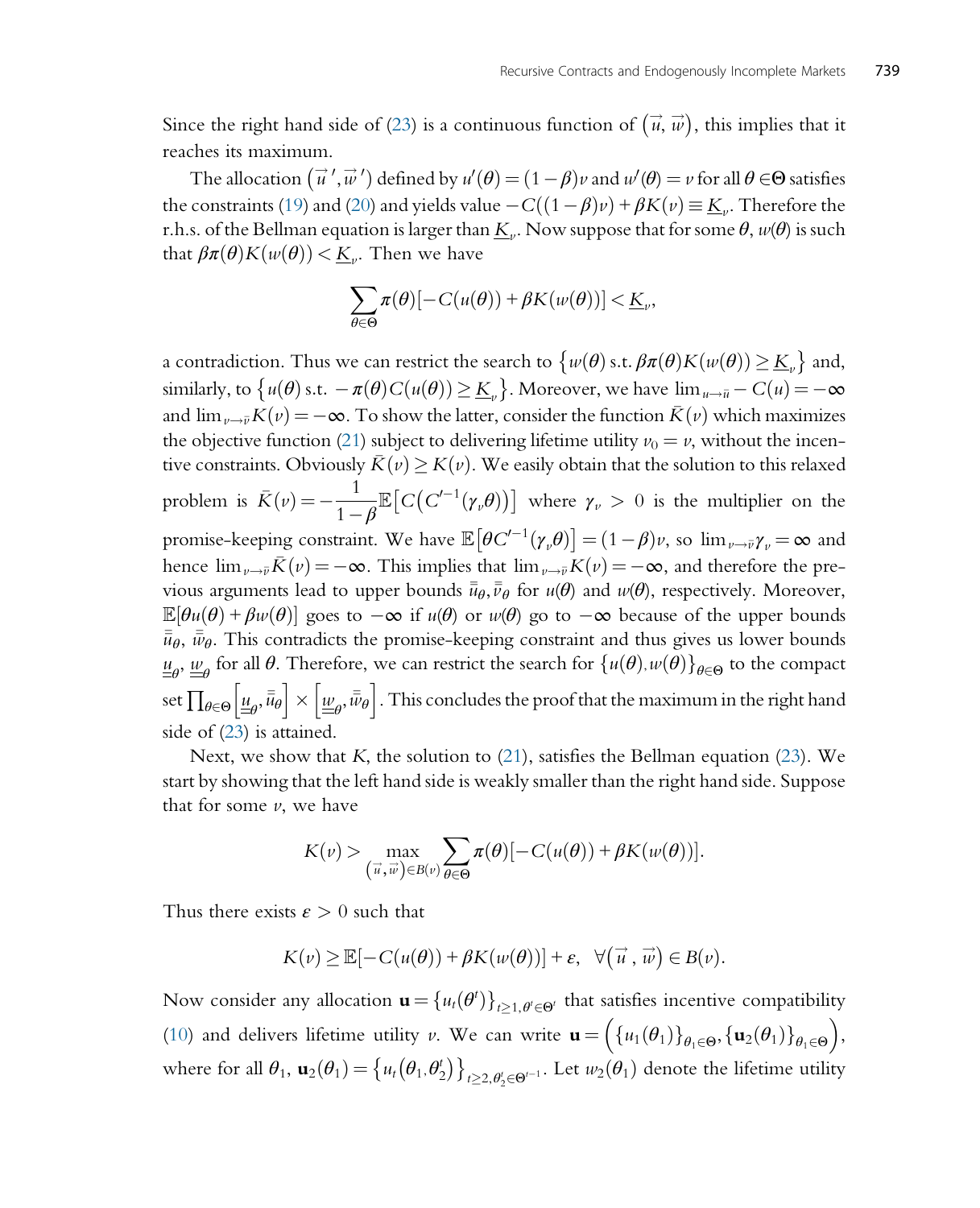achieved by  $\mathbf{u}_2(\theta_1)$ .<sup>h</sup> The pair  $(\vec{u}_1, \vec{w}_2) = (\{u_1(\theta_1)\}_{\theta_1 \in \Theta}, \{w_2(\theta_1)\}_{\theta_1 \in \Theta})$  satisfies [\(19\)](#page-11-0) and ([20\)](#page-11-0), ie,  $(\vec{u}_1, \vec{w}_2) \in B(v)$ . Thus, the previous inequality implies that

$$
K(v) \geq \mathbb{E}[-C(u_1(\theta_1)) + \beta K(w_2(\theta_1))] + \varepsilon
$$
  
\n
$$
\geq \mathbb{E}\left[-C(u_1(\theta_1)) + \beta \mathbb{E}_1\left[-\sum_{t=2}^{\infty} \beta^{t-2} C(u_t(\theta_1, \theta_2'))\right]\right] + \varepsilon
$$
  
\n
$$
= \mathbb{E}_0\left[-\sum_{t=1}^{\infty} \beta^{t-1} C(u_t(\theta'))\right] + \varepsilon,
$$

where the second inequality follows from the definition [\(21](#page-13-0)) of  $K(w_2(\theta_1))$ , since the allocation  $\mathbf{u}_2(\theta_1)$  satisfies [\(10](#page-9-0)) and yields  $w_2(\theta_1)$ . Since this reasoning holds for any allocation **u** that satisfies ([10](#page-9-0)) and delivers  $\nu$ , we get a contradiction.

Next we show the reverse inequality. Note that by definition of the supremum in [\(21\)](#page-13-0), for all v and  $\varepsilon > 0$  there exists an allocation  $\tilde{\mathbf{u}}^{\nu,\varepsilon} = \{\tilde{u}_t^{\nu,\varepsilon}(\theta^t)\}\$  that satisfies [\(10\)](#page-9-0) and delivers  $\nu$  with cost

$$
\mathbb{E}_0\left[-\sum_{t=1}^{\infty}\beta^{t-1}C(\tilde{u}_t^{\nu,\varepsilon}(\theta^t))\right] > K(\nu)-\varepsilon.
$$

Let

$$
(\vec{u}_v, \vec{w}_v) \in \arg \max_{(\vec{u}, \vec{w}) \in B(v)} \mathbb{E}[-C(u(\theta)) + \beta K(w(\theta))].
$$

Consider the incentive-compatible allocation **u** defined by  $u_1(\theta^1) = u_v(\theta_1)$  for all  $\theta_1 \in \Theta$  and  $u_t(\theta_1, \theta_2^t) = \tilde{u}_t^{w_v(\theta_1), \varepsilon}(\theta^t)$  for all  $t \ge 2$ ,  $\theta^t \in \Theta^t$ . We have

 $^{\rm h}$  Note that the continuation utilities, and in particular  $w_2(\theta)$  for all  $\theta$ , are well defined. Indeed, if not, then for some  $s \geq 0$ ,  $U_s^+ \equiv \lim_{T \to \infty} \mathbb{E}_s \Bigl[\sum_{t=1}^T$  $\left[\sum_{t=1}^T \beta^{t-1} \{\theta_t u_t(\theta^t) \vee 0\}\right] = \infty$ . Since the cost function is convex, we have  $C(u) \ge -B + A\{ (\max_{\Theta} \theta)u \vee 0 \}$  for some  $A, B > 0$ , and hence  $\lim_{T \to \infty} \mathbb{E}_{s} \Biggl[ \sum_{t=1}^{T} \mathbb{E}_{s} \Biggl[ \sum_{t=1}^{T} \mathbb{E}_{s} \Biggr]$  $\left[\sum_{t=1}^T \beta^{t-1} C(u_t(\theta^t))\right] \geq$  $-\frac{B}{1-\beta} + AU_s^+ = \infty$ . This implies  $\lim_{T \to \infty} \mathbb{E}_0 \left[ \sum_{t=1}^T \right]$  $t=1$  $\left[\sum_{t=1}^T \beta^{t-1} C(u_t(\theta^t))\right] = \sum_{\theta^t \in \Theta^t} \pi_s(\theta^s) \lim_{T \to \infty} \mathbb{E}_s \left[\sum_{t=1}^T \pi_t(\theta^t) \right]$  $t=1$  $\left[\sum_{t=1}^T \beta^{t-1} C(u_t(\theta^t))\right] = \infty,$ 

which contradicts the feasibility constraint [\(2\)](#page-5-0).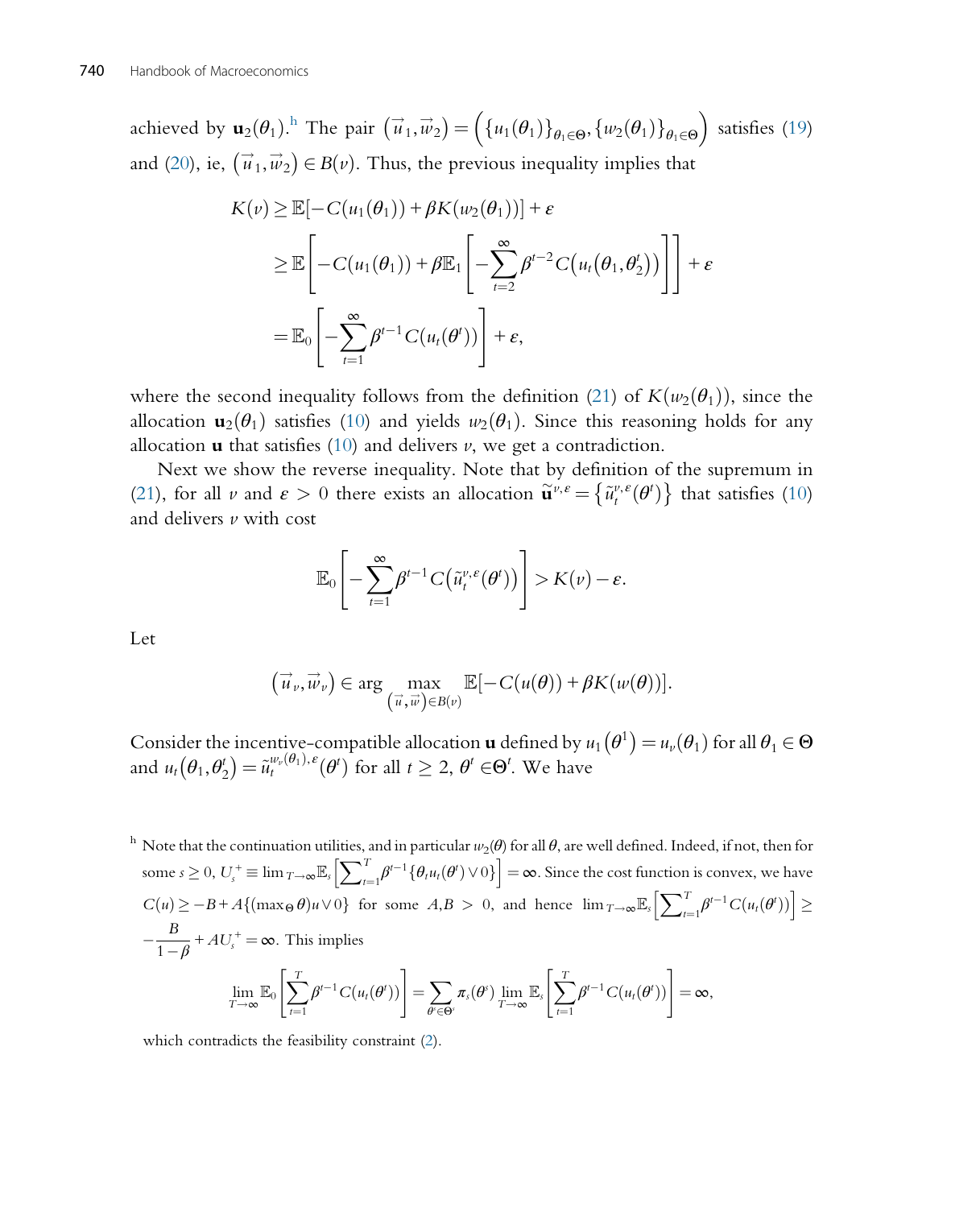$$
K(v) \geq \mathbb{E}_{0} \left[ -\sum_{t=1}^{\infty} \beta^{t-1} C(u_{t}(\theta^{t})) \right]
$$
  
\n
$$
= \mathbb{E}_{0} \left[ -C(u_{v}(\theta_{1})) + \beta \mathbb{E}_{1} \left[ -\sum_{t=2}^{\infty} \beta^{t-2} C\left(\tilde{u}_{t}^{w_{v}(\theta_{1}), \varepsilon}(\theta^{t})\right) \right] \right]
$$
  
\n
$$
\geq \mathbb{E}_{0} \left[ -C(u_{v}(\theta_{1})) + \beta K(w_{v}(\theta_{1})) \right] - \beta \varepsilon
$$
  
\n
$$
= \max_{(\vec{u}, \vec{w}) \in B(v)} \mathbb{E} \left[ -C(u(\theta)) + \beta K(w(\theta)) \right] - \beta \varepsilon.
$$

Since  $\varepsilon > 0$  was arbitrary, we can let  $\varepsilon \to 0$  in this inequality. We have thus shown that the value function [\(21\)](#page-13-0) of the dual planner's problem satisfies the Bellman equation ([23\)](#page-13-0).  $\Box$ 

The function K inherits the same properties as the function  $K_t$  in the finite period version of this economy.

**Lemma 1** Suppose that the utility function satisfies Assumption 1, shocks satisfy Assumptions 2 and 3, and  $T = \infty$ . Then K is continuous on V, strictly concave, strictly decreasing, and differentiable, with  $\lim_{\nu\to \underline{\nu}}K(\nu)=\lim_{\nu\to \underline{\nu}}K'(\nu)=0$  and  $\lim_{\nu\to \overline{\nu}}K(\nu)=\lim_{\nu\to \overline{\nu}}K'(\nu)=-\infty$ .

**Proof** The objective function in  $(21)$  $(21)$  $(21)$  is concave and the constraint set is convex; therefore, K is weakly concave. To show the strict concavity of K, pick any  $v^a$ ,  $v^b \in \mathbb{V}$  such that  $v^a \neq v^b$ , and let  $(\vec{u}_{v^a}, \vec{w}_{v^a})$  and  $(\vec{u}_{v^b}, \vec{w}_{v^b})$  be the corresponding policy functions that maximize the right hand side of [\(23\)](#page-13-0). The incentive constraint ([20](#page-11-0)) implies that  $\vec{u}_{\nu^a} \neq \vec{u}_{\nu^b}$ . Let, for  $\alpha \in [0,1]$ ,  $\nu^{\alpha} \equiv \alpha \nu^a + (1-\alpha)\nu^b$ , and  $(\vec{u}_{\nu^a}, \vec{w}_{\nu^a})$  be the corresponding policy function. Since ([19\)](#page-11-0) and [\(20](#page-11-0)) are linear in  $u(\theta)$  and  $w(\theta)$ , we obtain that

$$
(\alpha \vec{u}_{\nu^a} + (1 - \alpha) \vec{u}_{\nu^b}, \alpha \vec{w}_{\nu^a} + (1 - \alpha) \vec{w}_{\nu^b}) \in B(\nu^{\alpha}).
$$

Thus  $K$  satisfies

$$
K(\nu^{\alpha}) = \sum_{\theta \in \Theta} \pi(\theta) [-C(u_{\nu^{\alpha}}(\theta)) + \beta K(w_{\nu^{\alpha}}(\theta))]
$$
  
\n
$$
\geq \sum_{\theta \in \Theta} \pi(\theta) [-C(\alpha u_{\nu^{\alpha}}(\theta) + (1 - \alpha)u_{\nu^{\beta}}(\theta)) + \beta K(\alpha w_{\nu^{\alpha}}(\theta) + (1 - \alpha)w_{\nu^{\beta}}(\theta))].
$$

so that by the strict concavity of  $-C$  and the weak concavity of K we get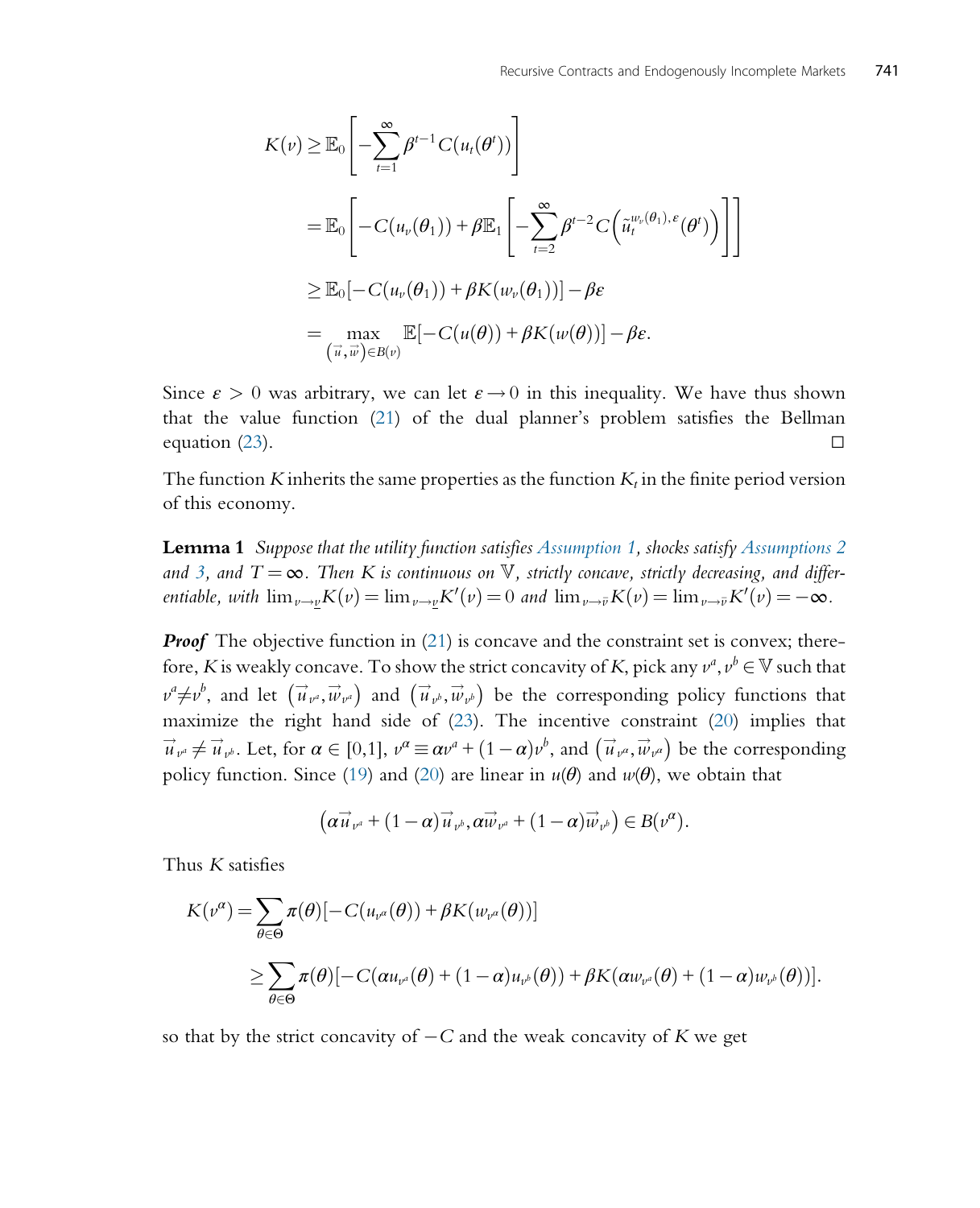<span id="page-17-0"></span>
$$
K(\nu^{\alpha}) > \alpha \sum_{\theta \in \Theta} \pi(\theta) [-C(u_{\nu^{\alpha}}(\theta)) + \beta K(w_{\nu^{\alpha}}(\theta))]
$$
  
+ 
$$
(1 - \alpha) \sum_{\theta \in \Theta} \pi(\theta) [-C(u_{\nu^{\beta}}(\theta)) + \beta K(w_{\nu^{\beta}}(\theta))] = \alpha K(\nu^{\alpha}) + (1 - \alpha) K(\nu^{\beta}),
$$

Therefore K is strictly concave.

The concavity of K implies that it is continuous in the interior of  $V$  (Exercise 4.23 in [Rudin, 1976\)](#page-115-0). To show the continuity of K on V it remains to show that  $\lim_{v\to v}K(v)$  =  $K(\underline{v})$  when the utility is bounded below. Since the only feasible solution that delivers  $\underline{v}$ has  $u_t(\theta^t) = \underline{u}$  for all t,  $\theta^t$ , we have in this case  $K(\underline{v}) = -\frac{1}{1-\theta^t}$  $\frac{1}{1-\beta}C(\underline{u})=0.$  Therefore show-<br>ing that  $\lim_{k\to\infty}K(u)=0$  Let ing the continuity at  $\underline{v}$  is equivalent to showing that  $\lim_{v\to v}K(v)=0$ . Let  $\underline{K}(v) = -\frac{1}{1-\beta}C((1-\beta)v)$  be the cost of delivering  $u_t(\theta^t) = (1-\beta)v$  independently<br>of  $\theta^t$ . Since this allocation is incentive compatible, we have  $0 \ge K(v) \ge K(v)$  for all v. of  $\theta^t$ . Since this allocation is incentive compatible, we have  $0 \ge K(v) \ge K(v)$  for all v.<br>K is continuous on W with  $\lim_{k \to \infty} K(v) = 0$ ; therefore,  $\lim_{k \to \infty} K(v) = 0$ . K is continuous on V with  $\lim_{\nu \to \nu} K(\nu) = 0$ ; therefore,  $\lim_{\nu \to \nu} K(\nu) = 0$ .

We already showed that  $\lim_{\nu \to \bar{\nu}} K(\nu) = -\infty$  in the proof of Proposition 3.<br>To show the strict monotonicity, for any  $y^d \le y^b$  pick  $y \in (y, y^d)$  and  $\alpha \in [0, \infty)$ 

To show the strict monotonicity, for any  $v_0^a < v_0^b$  pick  $v \in (\underline{v}, v_0^a)$  and  $\alpha_v \in [0, 1)$  such  $v_0^a = \alpha v + (1 - \alpha)v_0^b$ . Since K is strictly concave, we have  $K(v_0^a) \ge \alpha K(v_0) +$ that  $v_0^a = \alpha_v v + (1 - \alpha_v) v_0^b$ . Since K is strictly concave, we have  $K(v_0^a) > \alpha_v K(v) +$ <br>  $(1 - \alpha_v) K(v_0^b)$  Letting  $v \to v$  in this inequality, we obtain  $K(v_0^a) > (1 - \alpha_v) K(v_0^b)$  $(1 - \alpha_v) K(v_0^b)$ . Letting  $v \to v$  in this inequality, we obtain  $K(v_0^a) \ge (1 - \alpha_v) K(v_0^b) \ge$ <br> $K(v_0^b)$  and hence K is weakly decreasing. But then using  $K(v) \ge K(v_0^b)$  in the previous  $K(v_0^b)$ , and hence K is weakly decreasing. But then using  $K(v) \geq K(v_0^b)$  in the previous<br>inequality leads to  $K(v^a) > \alpha K(v^b) + (1-\alpha)K(v^b) - K(v^b)$  so that K is strictly inequality leads to  $K(v_0^d) > \alpha_v K(v_0^b) + (1 - \alpha_v) K(v_0^b) = K(v_0^b)$ , so that K is strictly decreasing.

Next we show the differentiability of the cost function  $K$  in the case where the utility is unbounded. A slightly different perturbational argument can be used to establish the differentiability when the utility function is bounded, taking care of the situations when the optimum is at the corners (see, eg, [Farhi and Werning, 2007\)](#page-113-0). Fix an interior  $\nu$  and define, for all  $x \in (-\varepsilon, \varepsilon)$  for some small  $\varepsilon > 0$ ,

$$
L_{\nu}(x) = \sum_{\theta \in \Theta} \pi(\theta) [-C(u_{\nu}(\theta) + x) + \beta K(w_{\nu}(\theta))].
$$

The allocation  $(\vec{u}_x, \vec{w}_x)$  with  $u_x(\theta) = u_y(\theta) + x$  and  $w_x(\theta) = w_y(\theta)$  for all  $\theta$  is incentive<br>compatible and delivere lifetime within  $w_y(x) = w_y(\theta)$  for all  $\theta$  is incentive compatible and delivers lifetime utility  $v + x$ . Therefore, for all x we have  $L_v(x) \leq K(v+x)$ , with equality if  $x = 0$ . Since  $L_v(\cdot)$  is concave and differentiable on  $(-\varepsilon,\varepsilon)$  (because  $-C(\cdot)$  is), the Benveniste–Scheinkman theorem [\(Benveniste and](#page-112-0) [Scheinkman, 1979,](#page-112-0) or Theorem 4.10 in [Stokey et al., 1989](#page-116-0)) implies that  $K$  is differentiable at  $\nu$  and we have  $K'(\nu) = L'_{\nu}(0)$ . Direct calculation of  $L'_{\nu}(0)$  shows that

$$
K'(v) = \sum_{\theta \in \Theta} \pi(\theta) [-C'(u_v(\theta))] \le 0.
$$
 (24)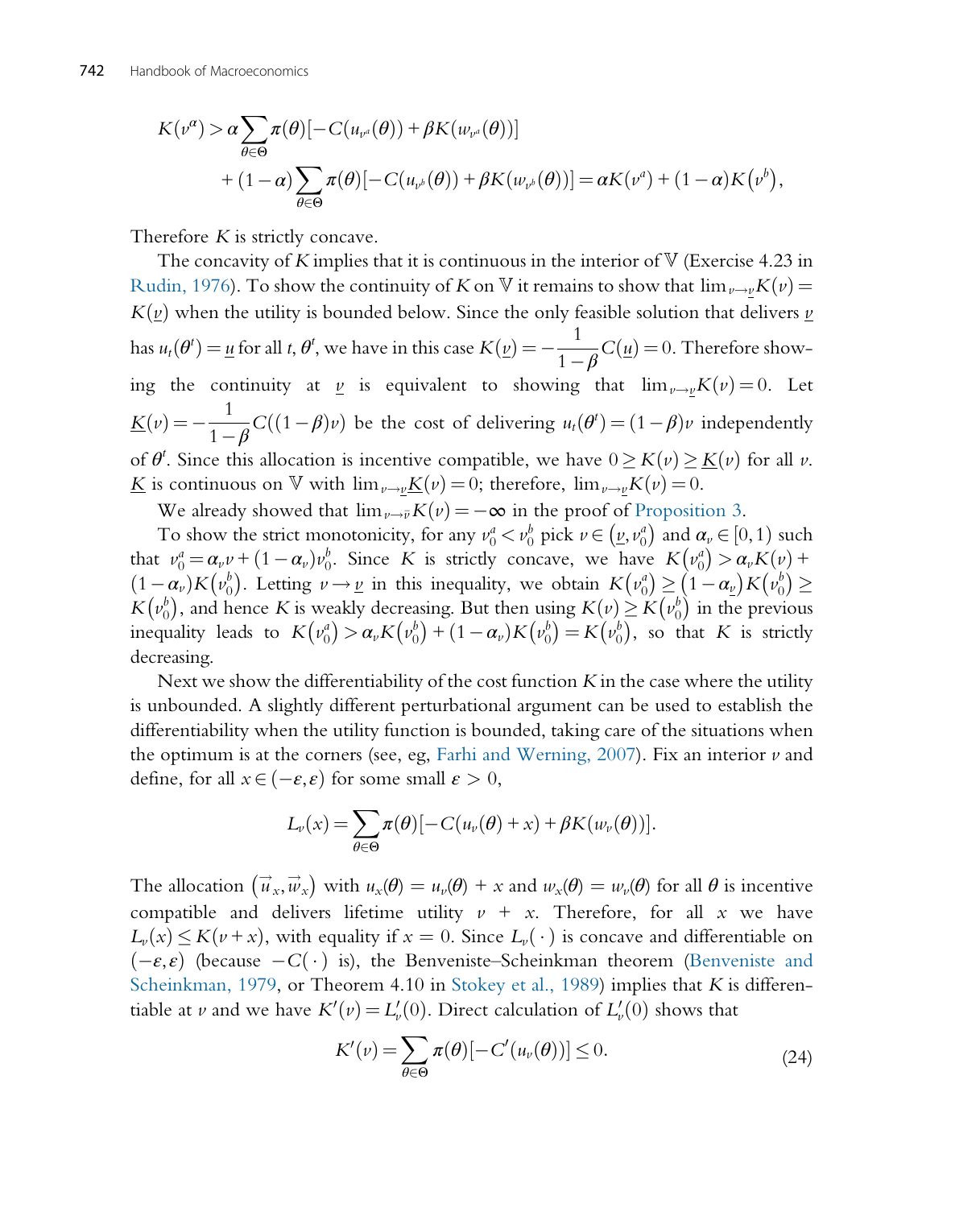<span id="page-18-0"></span>The bounds  $\underline{K}(v) \le K(v) \le \overline{K}(v)$  (see the proof of Proposition 3) and the limits<br>lim  $K'(v) = 0$  and lim  $\overline{K}'(v) = -\gamma = -\infty$  imply that lim  $K'(v) = 0$  and  $\lim_{\nu \to \underline{v}} \underline{K}'(\nu) = 0$  and  $\lim_{\nu \to \overline{\nu}} \overline{K}'(\nu) = -\gamma_{\nu} = -\infty$  imply that  $\lim_{\nu \to \underline{v}} K'(\nu) = 0$  and  $\lim_{\nu \to \bar{\nu}} K'$  $(v) = -\infty$ .

Finally, we are ultimately interested in recovering a solution to problem [\(9\)](#page-8-0). Analogous to the finite period case, we call the solution to  $(23)$  $(23)$  a *policy function* and denote it by  $(\vec{u}_v, \vec{w}_v)$ . For any initial  $v_0$  these functions *generate* (**u**,**v**) as in [Section 2.3.1.](#page-9-0)

**Proposition 4** Suppose that the utility function satisfies Assumption 1, shocks satisfy Assumptions 2 and 3, and  $T = \infty$ . Let  $v_0$  be defined by  $K(v_0) = -\frac{e}{1-e^{\frac{1}{2}}}\mathcal{L}(v_0)$  $\frac{1}{1-\beta}$ . If the sequence  $(u, v)$  generated by the policy functions to the Bellman equation ([23](#page-13-0)) given  $v_0$  satisfies

$$
\lim_{t \to \infty} \mathbb{E}_0[\beta^t \nu_t(\theta^t)] = 0 \tag{25}
$$

and

$$
\limsup_{t \to \infty} \mathbb{E}_0[\beta^t \nu_t(\sigma^t(\theta^t))] \ge 0, \forall \sigma
$$
\n(26)

then  $(\mathbf{u}, \mathbf{v})$  achieves the supremum of the primal maximization problem [\(9\)](#page-8-0).

**Proof** Let  $(\mathbf{u}, \mathbf{v})$  denote the allocations generated by the policy functions  $(\vec{u}, \vec{w})$  starting at  $u$ , First we show that  $(\mathbf{u}, \mathbf{v})$  achieves the supremum of the sequential dual problem (21).  $v_0$ . First, we show that  $(\mathbf{u}, \mathbf{v})$  achieves the supremum of the sequential *dual* problem [\(21\)](#page-13-0) with the full set of incentive constraints [\(8](#page-8-0)) (rather than only the constraints [\(10\)](#page-9-0) of the relaxed problem), ie, that  $(\mathbf{u}, \mathbf{v})$  satisfies the constraints [\(8\)](#page-8-0) and [\(14\)](#page-11-0) and attains  $K(v_0)$ . To see that constraint ([14](#page-11-0)) is satisfied, note that by repeated substitution,  $(\mathbf{u}, \mathbf{v})$  satisfies

$$
\nu_0 = \mathbb{E}_0 \left[ \sum_{t=1}^T \beta^{t-1} \theta_t u_t(\theta^t) \right] + \beta^T \mathbb{E}_0 \left[ \nu_T(\theta^T) \right].
$$

If  $(\mathbf{u}, \mathbf{v})$  satisfies (25), then taking limits as  $T \to \infty$  (see Footnote h for the existence of the limit on the right hand side) leads to

$$
\nu_0 = \mathbb{E}_0 \left[ \sum_{t=1}^{\infty} \beta^{t-1} \theta_t u_t(\theta^t) \right].
$$

To see that  $(\mathbf{u},\mathbf{v})$  satisfies the incentive-compatibility constraint ([8](#page-8-0)), consider any reporting strategy  $\sigma$ . Since the policy functions  $(\vec{u}, \vec{w})$  that generate  $(\mathbf{u}, \mathbf{v})$  satisfy ([20](#page-11-0)), repeated<br>substitution implies that  $(\mathbf{u}, \mathbf{v})$  satisfies substitution implies that  $(\mathbf{u}, \mathbf{v})$  satisfies

$$
\nu_0 \geq \mathbb{E}_0 \left[ \sum_{t=1}^T \beta^{t-1} \theta_t u(\sigma^t(\theta^t)) \right] + \beta^T \mathbb{E}_0 \left[ \nu_T \big( \sigma^T \big( \theta^T \big) \big) \right].
$$

If the condition (26) is satisfied, taking limits implies that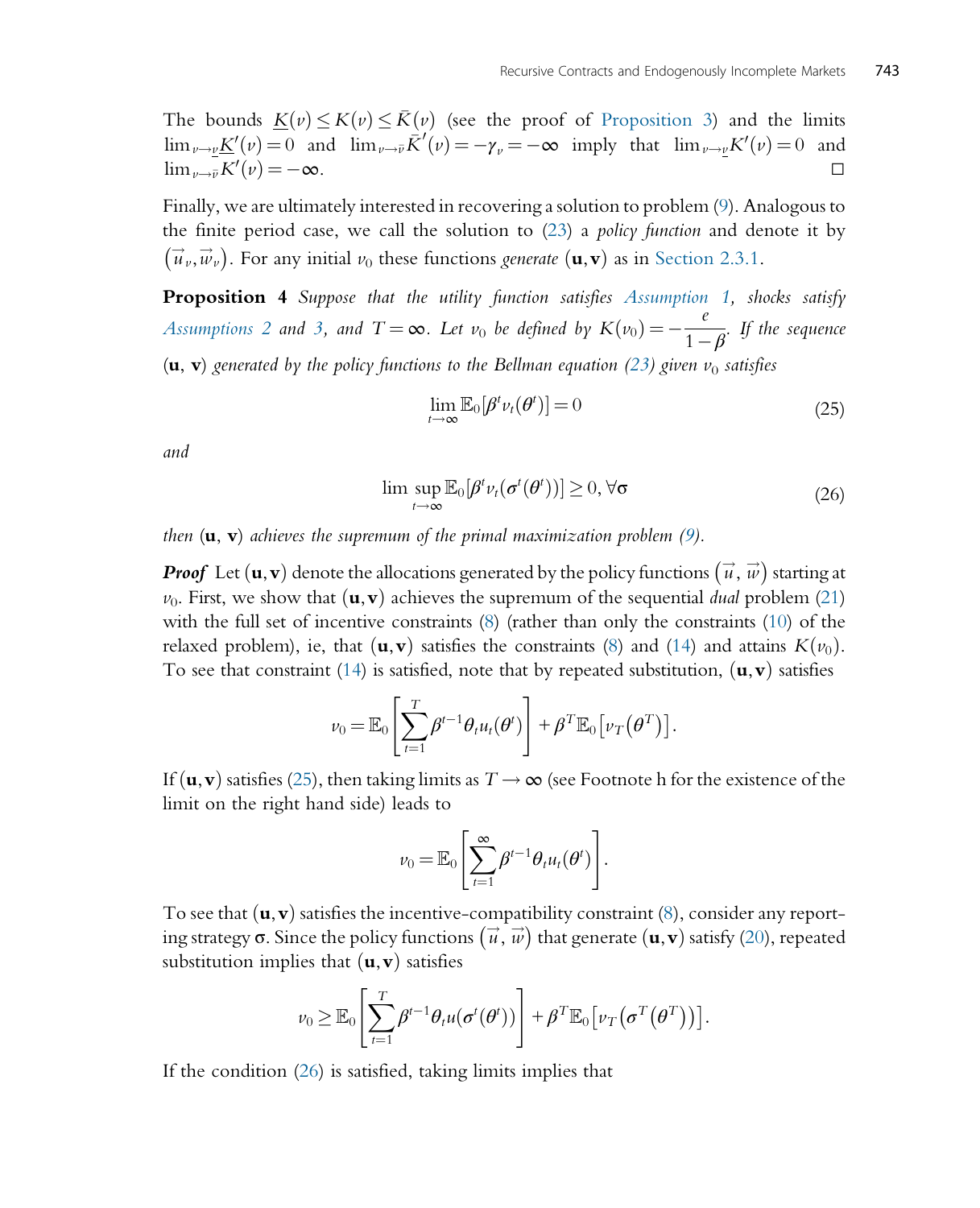$$
\limsup_{T\to\infty}\left\{\nu_0-\mathbb{E}_0\left[\sum_{t=1}^T \beta^{t-1}\theta_t U(c_t(\sigma^t(\theta^t)))\right]\right\}\geq 0 \,\forall \sigma,
$$

establishing that  $(\mathbf{u}, \mathbf{v})$  satisfies [\(8](#page-8-0)).

We next show that  $(\mathbf{u}, \mathbf{v})$  attains  $K(v_0)$ . Repeatedly applying the Bellman equation [\(23\)](#page-13-0) yields

$$
K(\nu_0) = \mathbb{E}_0 \left[ - \sum_{t=1}^T \beta^{t-1} C(u_t(\theta^t)) \right] + \beta^T \mathbb{E}_0 \left[ K(\nu_T(\theta^T)) \right].
$$

Since  $\limsup_{T\to\infty}\beta^T\mathbb{E}_0\left[K\left(\nu_T(\theta^T)\right)\right]\leq 0$  we obtain

$$
K(\nu_0) \leq \mathbb{E}_0 \left[ -\sum_{t=1}^{\infty} \beta^{t-1} C(u_t(\theta^t)) \right].
$$

But  $(\mathbf{u}, \mathbf{v})$  satisfies the constraints of problem [\(21\)](#page-13-0), thus  $K(v_0) \geq$  $\mathbb{E}_0\Bigl[-\sum\nolimits_{t=1}^\infty$  $t=1$  $\left[-\sum_{t=1}^{\infty}\beta^{t-1}C(u_t(\theta^t))\right]$ . Therefore  $(\mathbf{u}, \mathbf{v})$  achieves the supremum of the dual problem ([21](#page-13-0)).

Second, we show that the maximum to the dual problem ([21](#page-13-0)) is also a maximum to the primal problem [\(9\)](#page-8-0). Since  $(\mathbf{u}, \mathbf{v})$  delivers  $\nu_0$  which satisfies  $-K(\nu_0) = \frac{e}{1-\nu_0}$  $\frac{c}{1-\beta}$ , **u** satisfies the feasibility constraint [\(2\)](#page-5-0) and therefore  $V(e) \ge v_0$ . Suppose that this inequality is strict, so that there exists  $(\mathbf{u}', \mathbf{v}')$  that delivers lifetime utility  $v_0' > v_0$ , is incentive compatible, and satisfies  $\mathbb{E}_0\Big[\sum\nolimits_{t=1}^\infty$  $t=1$  $\left[\sum_{t=1}^{\infty} \beta^{t-1} C(u_t')\right] \leq \frac{e}{1-\beta}$ . The continuity and strict monotonicity of K (Lemma 1)  $1-\beta$ imply that  $-K(v_0') > -K(v_0) = \frac{e}{1-e^{-\frac{1}{2}}}\$  $\frac{e}{1-\beta}$ . Since  $\mathbb{E}_0\left[\sum_{t=1}^{\infty}$  $t=1$  $\left[\sum_{t=1}^{\infty} \beta^{t-1} C(u'_t)\right] \geq -K(v'_0)$ , this establishes a contradiction. □

If the utility function is bounded, then the limiting conditions ([25\)](#page-18-0) and [\(26](#page-18-0)) are automatically satisfied and Proposition 4 implies simultaneously that the supremum to problem [\(21\)](#page-13-0) is attained and that it can be recovered from the policy functions of the Bellman equation [\(23](#page-13-0)). When the utility function is unbounded, an extra step is needed to verify that the policy functions generate a solution that satisfies the conditions [\(25](#page-18-0)) and ([26](#page-18-0)). We show in an example in [Section 2.4](#page-20-0) how to verify ex post these conditions with unbounded utilities.

The analysis above can be simplified if we modify Assumption 1 and assume that the domain of U is compact. In this case  $C(\cdot)$  is a bounded function on a compact set  $[\underline{u}, \overline{u}]$ .<br>The results of Propositions 3 and 4 can be proven immediately using standard contraction The results of Propositions 3 and 4 can be proven immediately using standard contraction mapping arguments (see Chapter 9 in [Stokey et al., 1989\)](#page-116-0). Moreover, the results of Stokey et al.  $(1989)$  show that the function K that satisfies the functional equation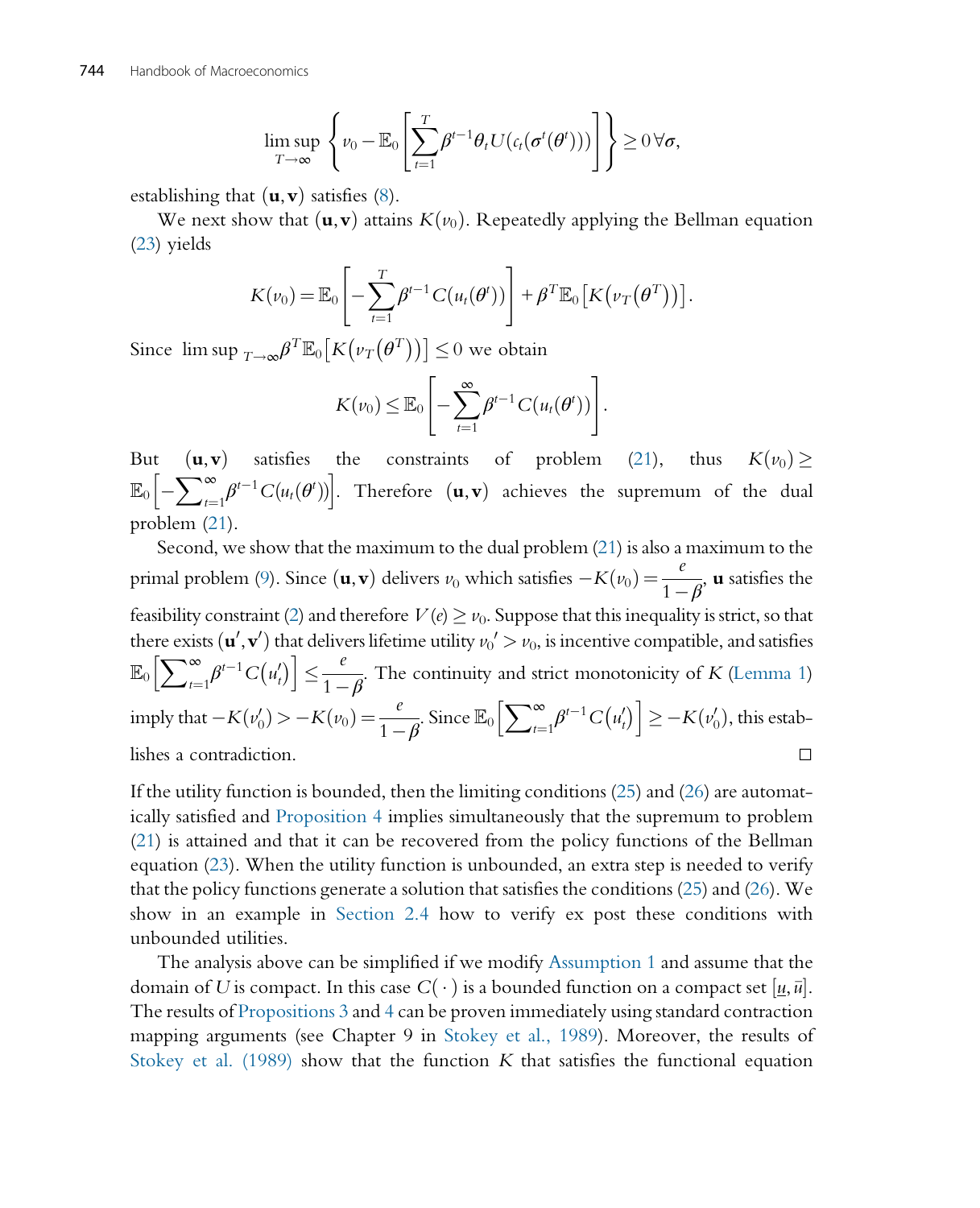<span id="page-20-0"></span>([23\)](#page-13-0) is the unique fixed point of the Bellman operator defined on the space of continuous and bounded functions by

$$
\mathscr{B}(k)(v) = \max_{(\vec{u}, \vec{w}) \in B(v)} \sum_{\theta \in \Theta} \pi(\theta) [-C(u(\theta)) + \beta k(w(\theta))],
$$

and that for all bounded and continuous  $k_0$  the sequence  $\{k_n\}_{n\geq 0}$  defined by  $k_n = \mathscr{B}^n k_0$ <br>for all u converges to K. This characterization can be used to compute the solution to the for all  $n$  converges to  $K$ . This characterization can be used to compute the solution to the problem numerically.

## 2.4 Characterization of the Solution with i.i.d. Shocks

#### 2.4.1 Optimal Incentive Provision

In this section we characterize the solution to the Bellman equation ([23](#page-13-0)). At the end of this section we provide a simple example showing how to verify the limiting conditions ([25\)](#page-18-0) and [\(26](#page-18-0)) when the utility function is unbounded.

For simplicity, we assume that  $\theta$  can take only two values,  $\Theta = {\theta_{(1)}, \theta_{(2)}}$ , with  $\angle \theta_{(2)}$ , The incentive constraints (20) with two shocks reduce to  $\theta_{(1)} < \theta_{(2)}$ . The incentive constraints [\(20\)](#page-11-0) with two shocks reduce to

$$
\theta_{(1)}u(\theta_{(1)}) + \beta w(\theta_{(1)}) \ge \theta_{(1)}u(\theta_{(2)}) + \beta w(\theta_{(2)}),
$$
\n(27)

and

$$
\theta_{(2)}u(\theta_{(2)}) + \beta w(\theta_{(2)}) \ge \theta_{(2)}u(\theta_{(1)}) + \beta w(\theta_{(1)}).
$$
 (28)

Proposition 5 Suppose that the utility function satisfies Assumption 1, shocks satisfy Assumptions 2 and 3,  $|\Theta| = 2$ , and  $T = \infty$ . The constraint (27) binds, and the constraint (28) is slack for all interior v. Moreover  $u_v(\theta_{(1)}) \leq u_v(\theta_{(2)})$  and  $w_v(\theta_{(1)}) \geq v \geq w_v(\theta_{(2)})$ , with strict<br>inequalities for all interior v. The policy functions  $u(\theta)$ ,  $w(\theta)$  are continuous in y for all  $\theta \in \Theta$ . inequalities for all interior v. The policy functions  $u_{\nu}(\theta)$ ,  $w_{\nu}(\theta)$  are continuous in v for all  $\theta \in \Theta$ . If  $w_v(\theta_{(2)})$  is interior, the policy functions satisfy

$$
K'(v) = \mathbb{E}[K'(w_v)] = \mathbb{E}[-C'(u_v)], \forall v.
$$
 (29)

**Proof** The proof proceeds by guessing that the constraint (28) is slack and solving a relaxed problem [\(23](#page-13-0)) in which this constraint is dropped. We then verify ex post that (28) is satisfied. The strict concavity of the objective function in ([23](#page-13-0)) and the convexity of the constraint set then implies that the solution to the relaxed problem is the unique solution to the original problem.

Let  $\xi_v \geq 0$  and  $\gamma_v \geq 0$  be the Lagrange multipliers on the incentive-compatibility constraint (27) and the promise-keeping constraint ([19](#page-11-0)) in the relaxed problem. The first-order conditions with respect to  $u(\theta_{(1)})$  and  $u(\theta_{(2)})$  are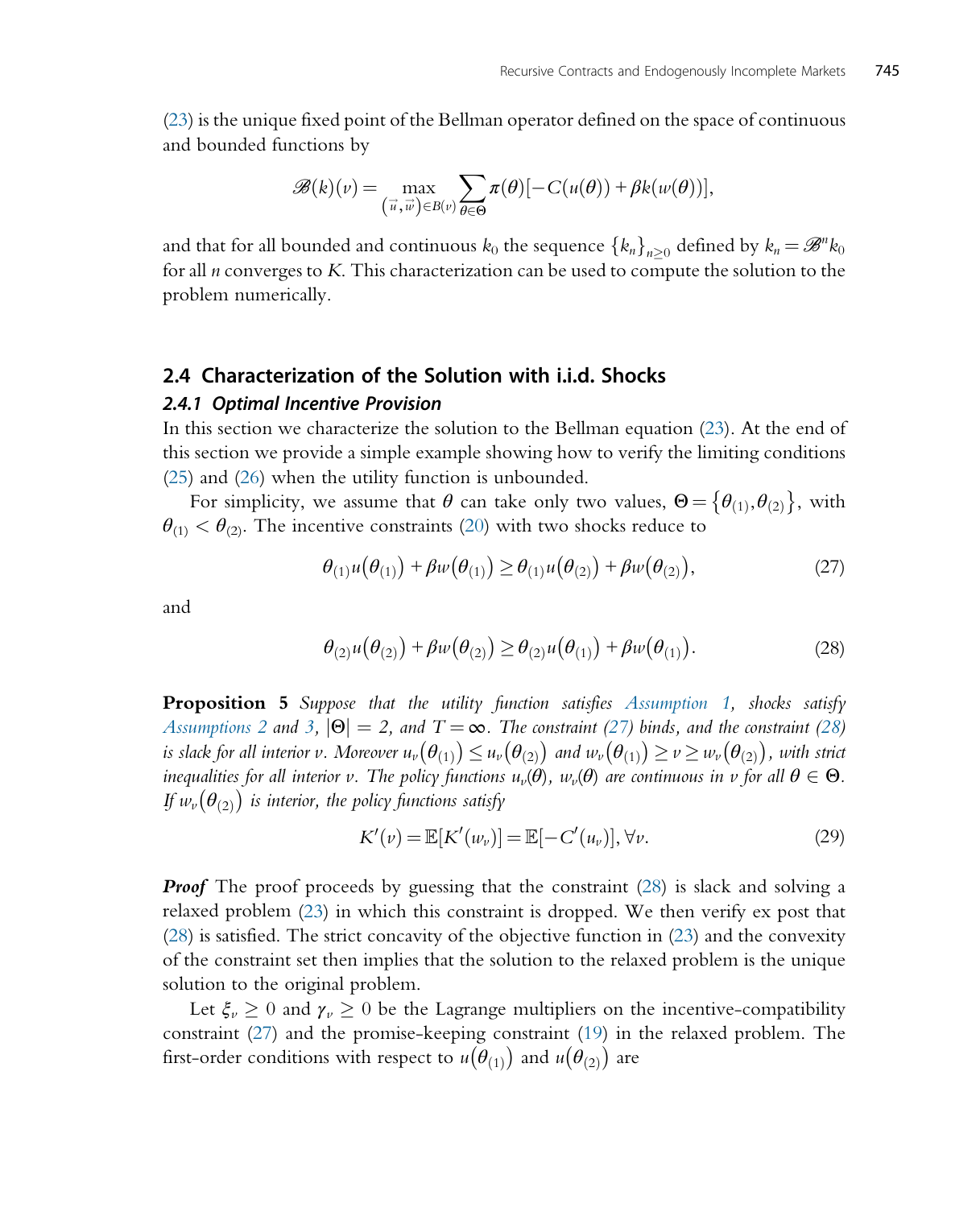$$
\pi(\theta_{(1)}) C' \big( u_{\nu}(\theta_{(1)}) \big) - \xi_{\nu} \theta_{(1)} \geq \gamma_{\nu} \pi(\theta_{(1)}) \theta_{(1)}, \tag{30}
$$

$$
\pi(\theta_{(2)}) C' \big( u_{\nu}(\theta_{(2)}) \big) + \xi_{\nu} \theta_{(1)} \geq \gamma_{\nu} \pi(\theta_{(2)}) \theta_{(2)}, \tag{31}
$$

<span id="page-21-0"></span>where these constraints hold with equality if  $u_v(\theta_{(1)}) > u$  and  $u_v(\theta_{(2)}) > u$ , respectively. Similarly, the first-order conditions with respect to  $w(\theta_{(1)})$  and  $w(\theta_{(2)})$  are

$$
-\pi(\theta_{(1)})K'(\omega_{\nu}(\theta_{(1)}))-\xi_{\nu}\geq \gamma_{\nu}\pi(\theta_{(1)}), \qquad (32)
$$

$$
-\pi(\theta_{(2)})K'(\omega_v(\theta_{(2)}))+\xi_v \geq \gamma_v\pi(\theta_{(2)}),
$$
\n(33)

where these constraints hold with equality if  $w_v(\theta_{(1)}) > \underline{v}$  and  $w_v(\theta_{(2)}) > \underline{v}$ , respectively.

We first show that  $u_{\nu}(\theta_{(1)})$ ,  $w_{\nu}(\theta_{(1)})$  are interior for all interior  $\nu$ . (We show below that  $u_{\nu}(\theta_{(2)})$  is also interior.) Suppose that  $u_{\nu}(\theta_{(1)}) = \underline{u}$ . Since  $C'(\underline{u}) = 0$ , (30) implies that  $\xi = \chi = 0$ . If  $u(\theta_{(1)}) > u$ , then (31) would hold with equality implying  $\xi_v = \gamma_v = 0$ . If  $u_v(\theta_{(2)}) \ge \underline{u}$ , then (31) would hold with equality, implying  $C'(u(\theta_{(2)})) = 0$  a contradiction. Thus we have  $u(\theta_{(2)}) = u(\theta_{(2)}) = u$  and the same  $C'(u_\nu(\theta_{(2)})) = 0$ , a contradiction. Thus we have  $u_\nu(\theta_{(1)}) = u_\nu(\theta_{(2)}) = u$ , and the same<br>reasoning implies that  $u_\nu(\theta_{(2)}) = u_\nu(\theta_{(2)}) = u$ , which contradicts the promise keeping reasoning implies that  $w_{\nu}(\theta_{(1)}) = w_{\nu}(\theta_{(2)}) = \underline{\nu}$ , which contradicts the promise-keeping<br>constraint (19) when use interior. Therefore we must have  $u_{\nu}(\theta_{(2)}) > u$  so that (30) holds constraint ([19](#page-11-0)) when v is interior. Therefore we must have  $u_{\nu}(\theta_{(1)}) > u$  so that (30) holds with equality. An identical reasoning implies that  $w_{\nu}(\theta_{(1)}) > \underline{\nu}$ , so that (32) holds with equality.

We now show that  $\xi_{\nu} > 0$  for all interior v. If  $\xi_{\nu} = 0$ , then (32) and (33) imply that  $w_v(\theta_{(2)}) \geq w_v(\theta_{(1)})$  by the concavity of K. Moreover (30) and (31) with  $\theta_{(2)} > \theta_{(1)}$  imply<br>that  $w(\theta_{(2)}) > w_v(\theta_{(3)})$ . This violates the incentive constraint (27) and hence  $\xi > 0$  if that  $u_{\nu}(\theta_{(2)}) > u_{\nu}(\theta_{(1)})$ . This violates the incentive constraint ([27\)](#page-20-0), and hence  $\xi_{\nu} > 0$  if  $v > v$ . This implies that the constraint [\(27](#page-20-0)) holds with equality for all  $v > v$ , and it also trivially holds as an equality for  $v = v$ .

We show next that the solution to the relaxed problem satisfies [\(28](#page-20-0)). Suppose not, ie,

$$
\theta_{(2)}u_{\nu}(\theta_{(2)}) + \beta w_{\nu}(\theta_{(2)}) < \theta_{(2)}u_{\nu}(\theta_{(1)}) + \beta w_{\nu}(\theta_{(1)}).
$$

Sum this equation with ([27](#page-20-0)) which holds with equality, to obtain  $u_{\nu}(\theta_{(2)}) < u_{\nu}(\theta_{(1)})$ , and<br>there  $u_{\nu}(\theta_{(1)}) > u_{\nu}(\theta_{(1)}) > u_{\nu}$ . This invaligate to (22) holds with equality. But (22) and (22) thus  $w_v(\theta_{(2)}) > w_v(\theta_{(1)}) > v$ . This implies that (33) holds with equality. But (32) and (33) with  $\xi_{\nu} \geq 0$  then imply that  $w_{\nu}(\theta_{(2)}) \leq w_{\nu}(\theta_{(1)})$ , a contradiction. Therefore the incentive<br>constraint (28) is satisfied in the relaxed problem for all  $\nu$ . Moreover, if  $\nu$  is interior, the constraint [\(28](#page-20-0)) is satisfied in the relaxed problem for all  $\nu$ . Moreover, if  $\nu$  is interior, the same reasoning with  $\xi_v > 0$  implies that [\(28](#page-20-0)) is slack.

Summing the incentive constraints [\(27](#page-20-0)) and ([28\)](#page-20-0) implies  $u_{\nu}(\theta_{(2)}) \ge u_{\nu}(\theta_{(1)})$  and (31) hence  $w_{\nu}(\theta_{(1)}) \geq w_{\nu}(\theta_{(2)})$ . In particular,  $u_{\nu}(\theta_{(2)})$  is interior for all interior  $\nu$ , and (31) holds with equality. Now suppose  $v > \underline{v}$ . If  $w_{\nu}(\theta_{(2)}) = \underline{v}$ , then  $w_{\nu}(\theta_{(1)}) > w_{\nu}(\theta_{(2)})$ . If  $w_v(\theta_{(2)}) > v$ , then (33) holds with equality, and (32) with  $\xi_v > 0$  yields  $w_{\nu}(\theta_{(1)}) > w_{\nu}(\theta_{(2)})$  by the strict concavity of K. We then obtain  $u_{\nu}(\theta_{(1)}) < u_{\nu}(\theta_{(2)})$  from [\(27\)](#page-20-0). When v is interior, we saw that  $u_{\nu}(\theta)$  is interior for all  $\theta$  and therefore Benveniste– Scheinkman arguments (see the arguments leading to Eq. [\(24](#page-17-0))), or using the envelope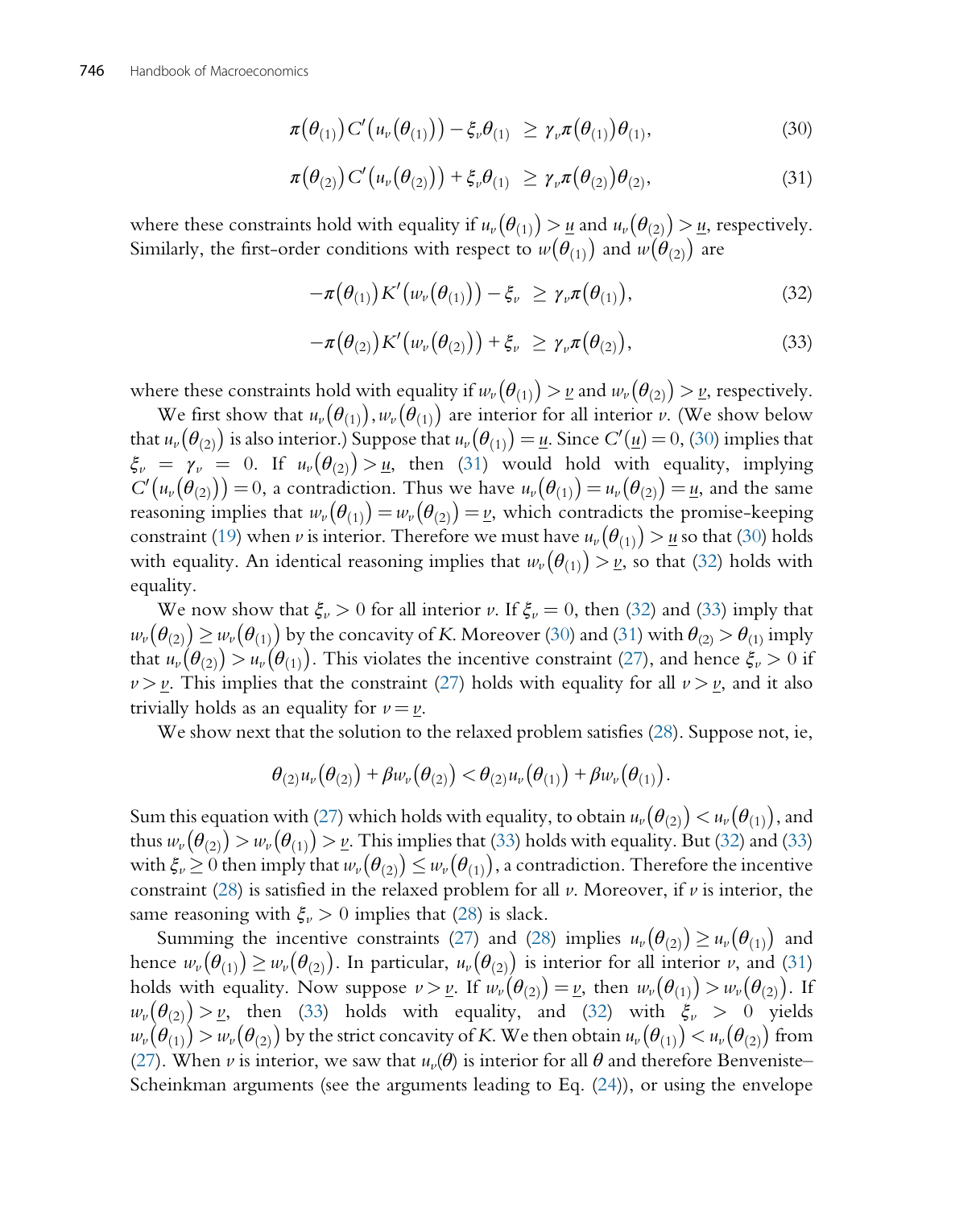theorem and summing ([30\)](#page-21-0) and [\(31\)](#page-21-0), establish that  $K'(v) = \mathbb{E}[-C'(u_v)] = -\gamma_v$ . This equation also holds at the boundary  $v = v$  since in this case both sides of this expression are equal to zero. Therefore, Eqs. ([32](#page-21-0)) and ([33](#page-21-0)), assuming that  $w_v(\theta_{(2)})$  is interior, imply that  $-K'(w_v(\theta_{(1)})) > -K'(v)$  and  $-K'(w_v(\theta_{(2)})) < -K'(v)$ , respectively, so that  $w_{\nu}(\theta_{(2)}) < \nu < w_{\nu}(\theta_{(1)})$ .

Next we show that the policy functions are continuous in  $\nu$ . The objective function in [\(23\)](#page-13-0) is continuous and strictly concave on  $\mathbb{U}^2 \times \mathbb{V}^2$ . Following the same steps as in the proof of Proposition 3, we restrict the optimization over  $(\vec{u}, \vec{w})$  to a compact set  $\mathbb{X} \subset \mathbb{U}^2 \times \mathbb{V}^2$ . The constraint set  $B(\cdot): \mathbb{V} \to \mathbb{X}$  defined in [\(22](#page-13-0)) is then a continuous,<br>compact valued, and convex valued correspondence. Thus, by the Theorem of the compact-valued, and convex-valued correspondence. Thus, by the Theorem of the Maximum (see, eg, Theorem 3.6 and Exercise 3.11a in [Stokey et al., 1989](#page-116-0)), the function  $(\vec{u}_v, \vec{w}_v)$  is continuous in  $v$ .

We now prove Eq. [\(29](#page-20-0)). We saw above that for all  $v \geq v, K'(v) = \mathbb{E}[-C'(u_v)] = -\gamma_v$ . Moreover, when  $\nu$  is interior, summing the conditions ([30](#page-21-0)) and ([31\)](#page-21-0) (which both hold with equality), and the conditions [\(32\)](#page-21-0) and ([33](#page-21-0)) (the former holds with equality, the latter does as well if  $w_v(\theta_{(2)}) > v$  yields  $\mathbb{E}[K'(w_v)] \leq \mathbb{E}[-C'(u_v)]$ , with equality if  $w_v(\theta_{(2)})$  is<br>interior. Finally, this equation holds with equality if  $v-v$ . interior. Finally, this equation holds with equality if  $v = v$ .

Note finally that from [\(30\)](#page-21-0) and ([31](#page-21-0)), we obtain that

$$
-\theta_{(1)}K'(v) < C'\big(u_v(\theta_{(1)})\big) < -K'(v) < C'\big(u_v(\theta_{(2)})\big) < -\theta_{(2)}K'(v),\tag{34}
$$

for all interior  $\nu$ .  $\Box$ 

Proposition 5 highlights the main principle underlying the optimal provision of incentives in dynamic economies. Consider the unconstrained first-best allocation, given by

$$
\frac{1}{\theta_{(1)}} C'(u_v^{fb}(\theta_{(1)})) = \frac{1}{\theta_{(2)}} C'(u_v^{fb}(\theta_{(2)})).
$$
\n(35)

In this case the future continuation allocations are independent of the current realization of the shock: the social planner redistributes resources from agents with shock  $\theta_{(1)}$  to agents with shock  $\theta_{(2)}$ . As we discussed above, this allocation is not incentive compatible when shocks are private information. To provide incentives, the social planner spreads out future promised utilities  $w_{\nu}$ , rewarding agents who report a lower shock and punishing those who report a higher shock. In exchange, a higher reported shock gives the agent a higher utility today. The bounds (34) imply

$$
\frac{1}{\theta_{(2)}}C'(u_{\nu}(\theta_{(2)})) < \frac{1}{\theta_{(1)}}C'(u_{\nu}(\theta_{(1)})).
$$

Therefore the spread in the current period utilities (or consumption allocations) is not as large as in the first best allocation. This reflects the fact that private information makes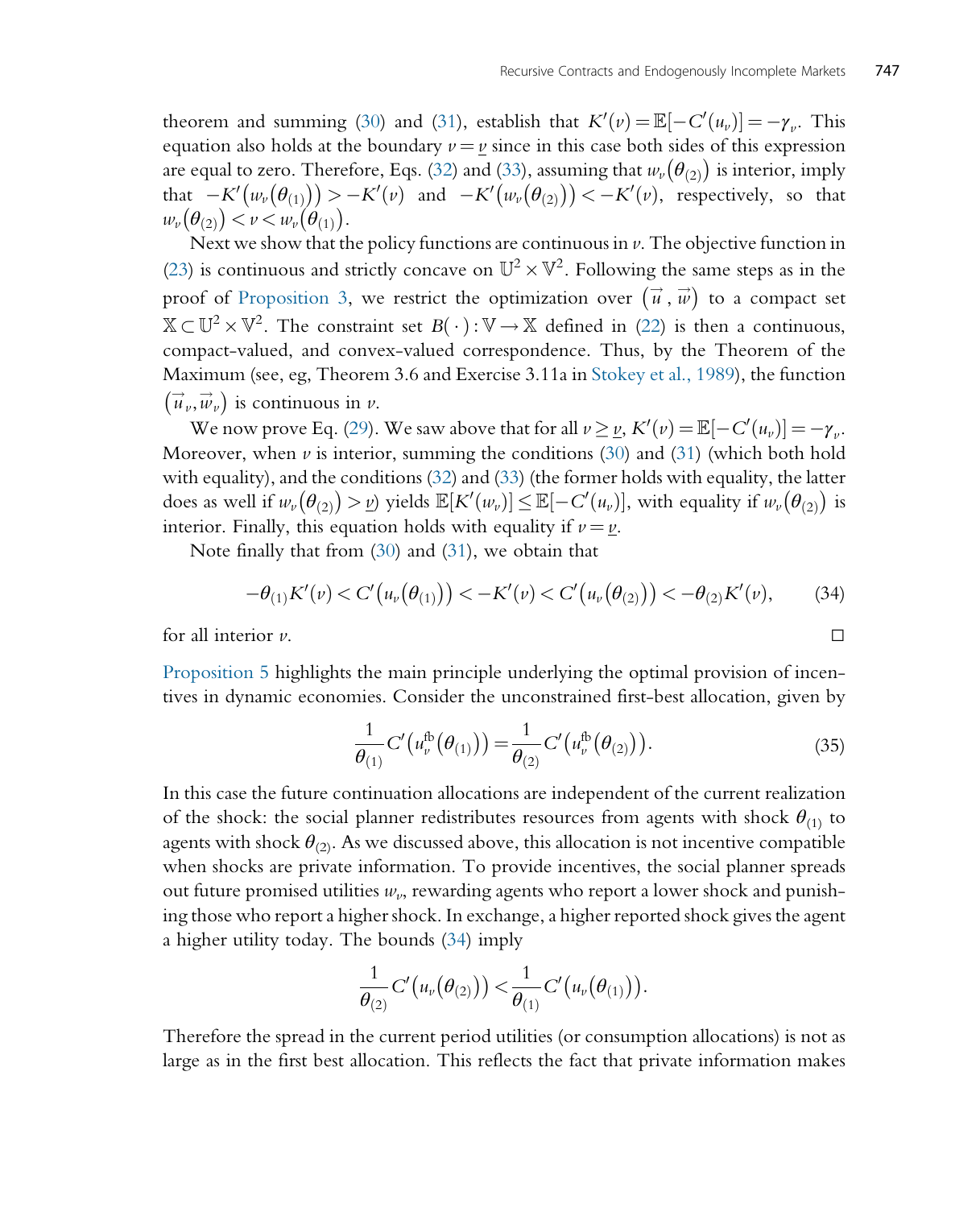redistribution more costly. The resources are still being redistributed away from the  $\theta_{(1)}$ type, but only up to the point where his incentive constraint binds.

Eq. [\(29](#page-20-0)) shows how the planner allocates the costs of providing incentives over time. Fluctuations in promised utilities are costly due to the concavity of the cost function, and it is optimal to smooth these costs over time. The best smoothing can be achieved if the forecast of future marginal costs of providing incentives based on the current information,  $\mathbb{E}_t[K'(v_t, s)]$ , is equal to the current period marginal cost,  $K'(v_t)$ , so that  $K'(v_t)$  is a random walk. This result is a manifestation of the same general principle that underlies random walk. This result is a manifestation of the same general principle that underlies consumption smoothing in the permanent income hypothesis (see [Friedman, 1957; Hall,](#page-114-0) [1978](#page-114-0)) or tax smoothing in public finance (see [Barro, 1979](#page-112-0)).

## 2.4.2 Long-Run Immiseration

Analogous to other environments with cost smoothing, the random walk nature of  $K'(\nu_t)$ <br>has powerful implications about the long-run properties of the solution <sup>i</sup> To derive these has powerful implications about the long-run properties of the solution.  $^{\rm i}$  To derive these implications, we first introduce the notion of *martingale* and the Martingale Convergence Theorem (see [Billingsley, 2008](#page-113-0), Section 35):

**Definition 1** Let  $X_t(\theta^t)$  be a random variable on the probability space  $(\Omega, \mathcal{F}, \mathbb{P})$ . The sequence  $\{X_t, \mathcal{F}_t\}_{t=1,2,\ldots}$  is a *martingale* if:

- (i)  $\{\mathcal{F}_t\}_{t>1}$  is an increasing sequence of  $\sigma$ -algebras,
- (ii)  $X_t$  is measurable with respect to  $\mathcal{F}_t$ ,
- (iii)  $\mathbb{E}_0[|X_t|] < \infty$ , and
- (iv)  $\mathbb{E}_{t}[X_{t+1}] = X_{t}$  with probability 1.

A submartingale is defined as above except that the condition (iv) is replaced by  $\mathbb{E}_{t}|X_{t+1}| \geq X_{t}$ . Any martingale is a submartingale. We have the following important result (Theorem 35.5 in [Billingsley, 2008\)](#page-113-0):

**Theorem 2 (Martingale Convergence Theorem)** Let  $\{X_t\}_{t=0}^{\infty}$  be a submartingale. If  $M = \sup_{\mathbb{R}} \mathbb{E}_t[|X|] \geq \infty$ , then  $X \to X$  with probability 1, where X is a random variable on  $M \equiv \sup_{\iota} \mathbb{E}_0[|X_{\iota}|] < \infty$ , then  $X_{\iota} \to X$  with probability 1, where X is a random variable on  $O \subseteq \mathbb{F}$   $\mathbb{P}$ ) satisfying  $\mathbb{E} \cup [X \cup X] < M$  $(\Omega, \mathcal{F}, \mathbb{P})$  satisfying  $\mathbb{E}_0[|X|] \leq M$ .

To apply this result in our context, observe that the policy functions induce a law of motion for the distribution of promised utilities over time. For any probability distribution Ψ on V, define an operator  $\mathscr T$  as follows. For all Borel sets  $A\subset V$ , let

$$
(\mathscr{T}\Psi)(A) \equiv \int_{\mathbb{V}} \left[ \sum_{\theta \in \Theta} \pi(\theta) \mathbb{I}_{\{\omega_v(\theta) \in A\}} \right] \Psi(dv).
$$
 (36)

 $\mathscr{I}\Psi$  defines another probability distribution on V. This operator allows us to study the dynamics of the distribution of lifetime utilities in our economy. In particular, let  $\Psi_0$  be a

<sup>&</sup>lt;sup>i</sup> See [Chamberlain and Wilson \(2000\)](#page-113-0) for an analogous result in consumption smoothing models, and [Aiyagari et al. \(2002\)](#page-112-0) for tax smoothing.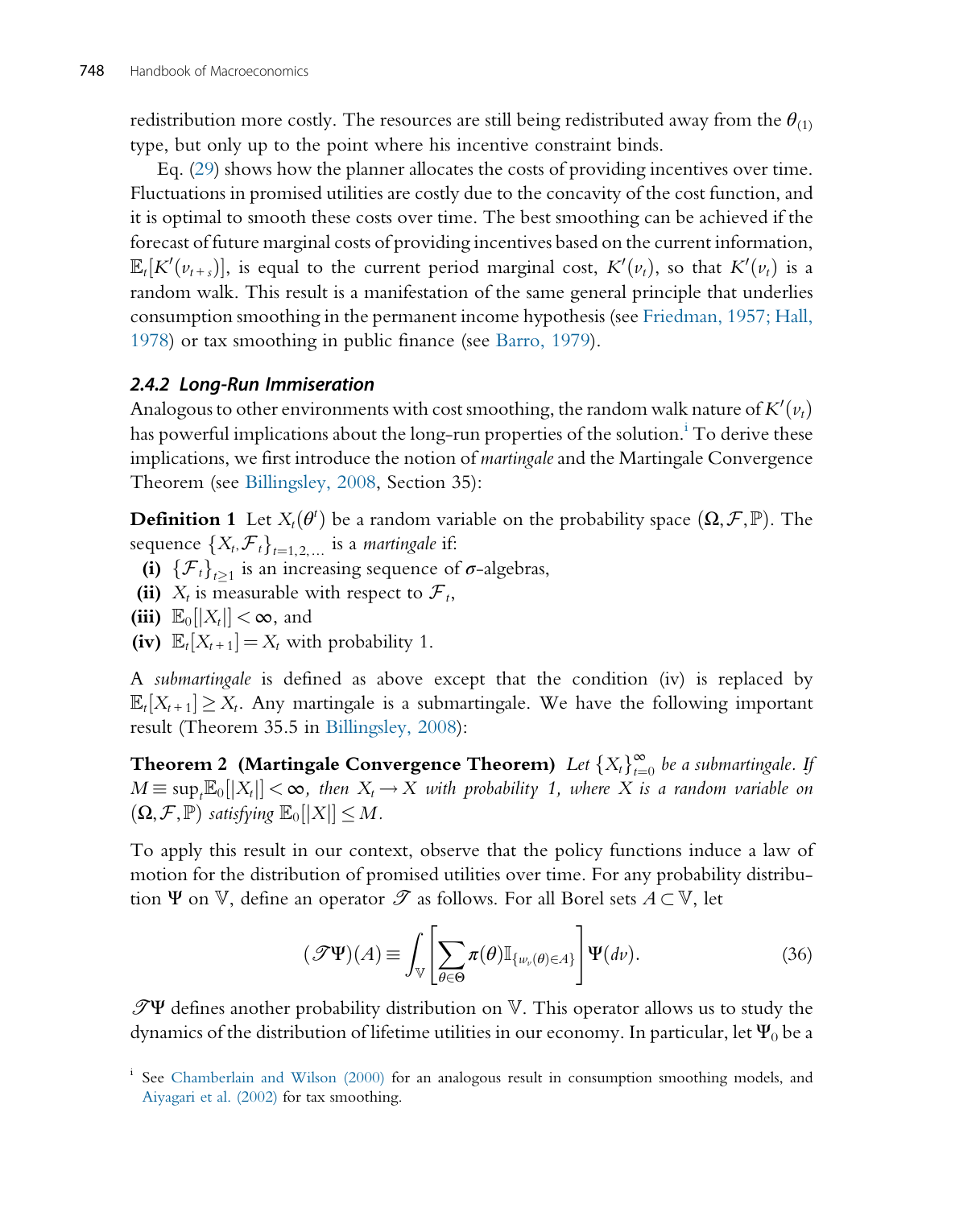probability distribution on V that assigns probability 1 to  $\nu_0$  and define  $\Psi_t$  recursively as  $\Psi_t = \mathscr{F} \Psi_{t-1}$ . In other words, initially in period 0 everyone is identical with the same lifetime utility  $v_0$ . Over time idiosyncratic shocks lead to inequality in lifetime promises captured by the distribution  $\Psi_t$  in period t. A distribution  $\Psi$  is *invariant* if it satisfies  $\Psi = \mathscr{T}\Psi$ .

Suppose that the utility function is unbounded below, so that  $w_v(\theta_{(2)})$  is always inte-<br>Consider the number weights  $V'(\mu_{(d)}(t))$  defined accomingly an the numberline rior. Consider the random variable  $K'(v_t(\theta^t))$  defined recursively on the probability space  $(\mathbf{\Theta}^{\infty}, \mathcal{B}(\mathbf{\Theta}^{\infty}), \pi_{\infty})$  starting at  $K'(v_0)$ . The sequence  $\{K'(v_t(\theta^t)), \mathcal{B}(\mathbf{\Theta}^t)\}_{t=1,2,\dots}$  is a martingale. Indeed,  $\{\mathcal{B}(\Theta^t)\}_{t\geq 1}$  is an increasing sequence of  $\sigma$ -algebras,  $K'(\nu_t)$  is mea-<br>surable with respect to  $\mathcal{B}(\Theta^t)$   $\mathbb{E}[[K'(\nu_t)]] = -\mathbb{E}_\sigma[K'(\nu_t) - K'(\nu_t)] < \infty$  and surable with respect to  $\mathcal{B}(\Theta')$ ,  $\mathbb{E}_0[[K'(v_t)]] = -\mathbb{E}_0[K'(v_t)] = -K'(v_0) < \infty$ , and  $\mathbb{E}_t[K'(\nu_{t+1})] = K'(\nu_t)$  follows from Proposition 5. Hence all the conditions of Definition 1 are satisfied, and Theorem 2 implies that  $K'(v_t)$  converges almost surely to  $v_t$  and  $\Delta w$  with  $\Delta w$  and  $\Delta w$  and  $\Delta w$  and  $\Delta w$ a random variable X. That is, for almost all histories  $\theta^{\infty} \in \Theta^{\infty}$ , we have  $K'(v_t(\theta^t)) \to X(\theta^{\infty})$ . The following proposition, the proof of which follows [Thomas](#page-116-0) [and Worrall](#page-116-0) (1990), further characterizes the limit of the sequence:

**Proposition 6** Suppose that the utility function satisfies Assumption 1, shocks satisfy Assumptions 2 and 3,  $|\Theta| = 2$ , and  $T = \infty$ .<sup>*j*</sup> If the utility function is unbounded below, then  $\mu(\theta^t) \rightarrow -\infty$  as  $t \rightarrow \infty$  with probability 1. If the utility function is hounded below by u, then  $v_t(\theta') \to -\infty$  as  $t \to \infty$  with probability 1. If the utility function is bounded below by y, then the unique invariant distribution of continuation utilities on  $\mathbb {V}$  assigns mass 1 to the lower bound  $\underline{\nu}$ .

**Proof** Suppose that the utility function is unbounded below. Then  $K'(v_t(\theta'))$  is a martingale, and Theorem 2 implies that for almost all  $\theta^{\infty}$ ,  $K'(v_t(\theta^t))$  converges to some random variable  $X(\theta^{\infty})$ . We now show that its limit  $X(\theta^{\infty})$  is equal to 0 almost surely.

Consider a path  $\theta^t$  such that  $K'(v_t(\theta^t)) \to \kappa < 0$ . The sequence  $v_t(\theta^t)$  thus converges to  $\hat{v} > \underline{v}$ , solution to  $K'(\hat{v}) = \kappa$ . With probability 1, the state  $\theta_{(2)}$  occurs infinitely often on this path. Take the subsequence composed of the dates  $\hat{u}$  where the state  $\theta_{\text{av}}$ this path. Take the subsequence composed of the dates  $\{t_n\}_{n=1,2,...}$  where the state  $\theta_{(2)}$ occurs. We have  $\lim_{n\to\infty} \nu_{t_n-1} (\theta^{t_n-1}) = \hat{\nu}$  and  $\lim_{n\to\infty} \nu_{t_n} (\theta^{t_n}) = \hat{\nu}$ . Since the policy function  $w_{\nu}(\theta)$  is continuous in  $\nu$  for all  $\theta \in \Theta$ , we obtain

$$
\lim_{n \to \infty} w_{\nu_{t_{n-1}}(\theta^{t_{n-1}})}(\theta_{(2)}) = w_{\hat{\nu}}(\theta_{(2)}).
$$
  
But  $w_{\nu_{t_{n-1}}(\theta^{t_{n-1}})}(\theta_{(2)}) = \nu_{t_n}(\theta^{t_{n-1}}, \theta_{(2)}) = \nu_{t_n}(\theta^{t_n}),$  hence we also have  

$$
\lim_{n \to \infty} w_{\nu_{t_{n-1}}(\theta^{t_{n-1}})}(\theta_{(2)}) = \hat{\nu}.
$$

This implies that  $w_{\hat{v}}(\theta_{(2)}) = \hat{v}$ , which contradicts the inequality  $w_{\hat{v}}(\theta_{(2)}) < \hat{v}$  proved in Proposition 5. Proposition 5.

<sup>&</sup>lt;sup>j</sup> The condition  $|\Theta| = 2$  is not important for this proposition. It is easy to show that the martingale property [\(29\)](#page-20-0) holds for any number of shocks.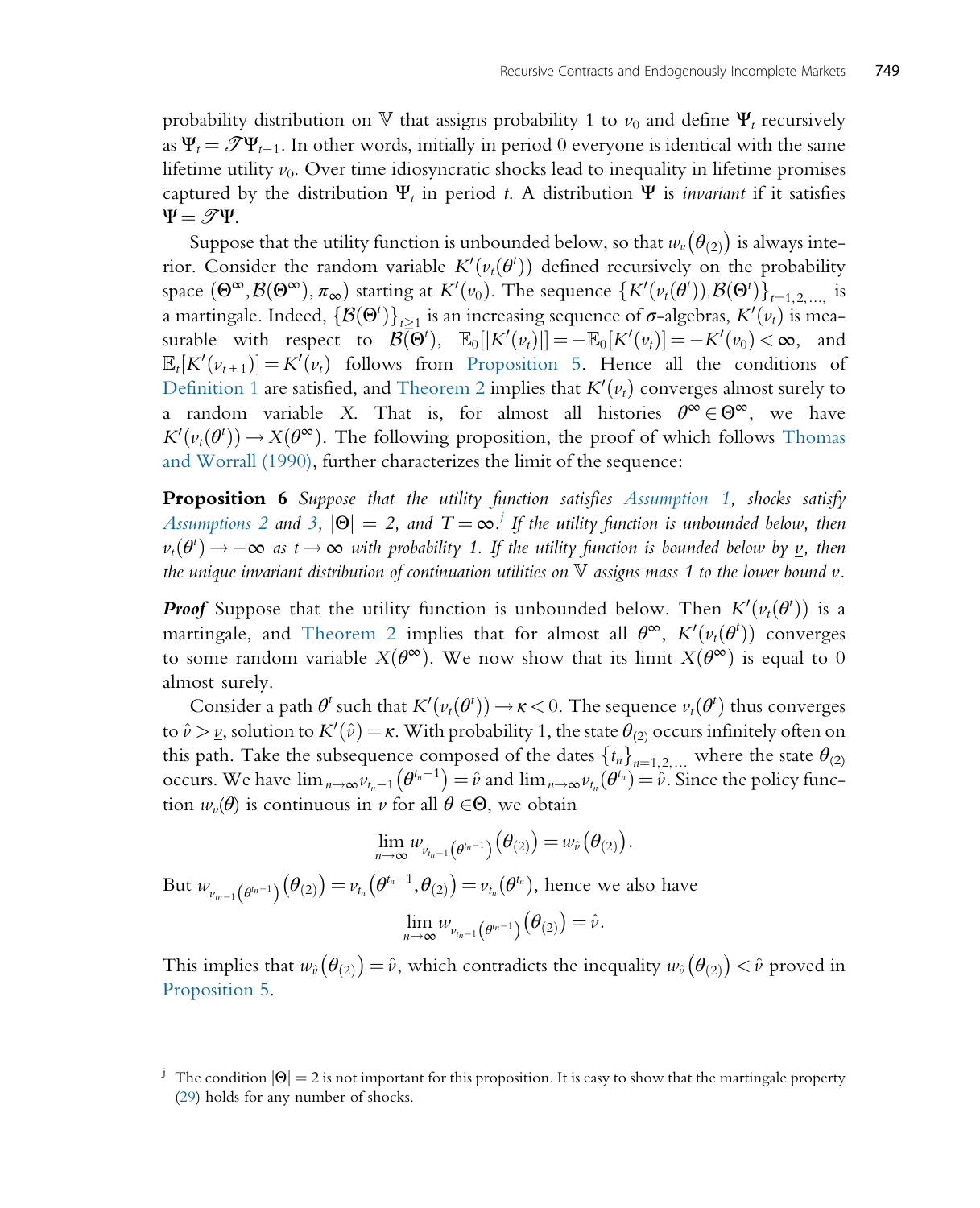Now suppose that the utility function is bounded below by  $\underline{v} > -\infty$ . In this case  $-K'(v_t(\theta^t))$  is a (possibly unbounded) submartingale. Note that the point v is absorbing, ie,  $u_v(\theta) = \underline{u}$  and  $w_v(\theta) = \underline{v}$  for all  $\theta \in \Theta$ . Consider an invariant distribution  $\Psi$  of continuation utilities on  $V$ , and let Supp $(\Psi) \subset V$  denote its support. Let  $\mathcal{M}_{\nu}$  denote the Markov chain characterizing the law of motion of continuation utilities, starting at  $\nu$ . Define the set  $S_1 \subset \text{Supp}(\Psi)$  consisting of all the continuation utility values v for which  $\mathcal{M}_{\nu}$  reaches  $\underline{v}$  in a finite number of steps with positive probability, and the set  $S_2 = Supp(\Psi)\S_1$ . By construction of S<sub>1</sub>, every state  $\nu \in S_1 \setminus {\{\underline{\nu}\}}$  is transient, so that such a  $\nu$  cannot be in the support of the invariant distribution. Now, for  $v \in S_2$ , the Markov chain  $\mathcal{M}_v$  defines a sequence  $\{v_t(\theta^t)\}_{t,\theta^t}$ . By construction of S<sub>2</sub>, the process  $K'(v_t(\theta^t))$  is a martingale and the previous arguments show that  $\nu$  cannot be in the support of the invariant distribution. Therefore  $\text{Supp}(\Psi) = {\{\varrho\}}$ .

The result of Proposition 6 is often referred to as the *immiseration* result. It shows that a feature of the optimal contract is that agents' consumption,  $c_t^*$ , goes to 0 with probability 1 as  $t \rightarrow \infty$ . When the utility function is unbounded below, this implies that agents' utility diverges to  $-\infty$ ; otherwise the only invariant distribution is degenerate and assigns probability 1 to  $\frac{U(0)}{1-\rho}$  $\frac{1-\beta}{1-\beta}$ . Note that the fact that  $c_t^* \to 0$  with probability 1 does *not* mean that unntion converges to zero. As we saw in Proposition 5, an agent with everyone's consumption converges to zero. As we saw in Proposition 5, an agent with shock realization  $\theta_{(1)}$  always gets a strictly higher promised utility (and hence consumption) in the future. Thus there are always some agents (whose measure goes to zero as  $t \to \infty$ ) with strictly positive consumption. In [Section 3.1.2](#page-53-0) we shut down the intertemporal transfer of resources and show that the immiseration result still holds in this setting. This will imply that in order to provide incentives for agents to reveal their private information, the planner needs to increase inequality without bounds over time. As time goes to infinity this inequality grows until a measure 0 of agents consume the entire endowment of the economy.

The intuition for this result is as follows. To provide agents with incentives to reveal information in the current period, the principal needs to commit to increasing inequality (in promised utilities and therefore consumption) in the future. When the interest rate is equal to the discount factor, as we assumed in this section, there are no offsetting forces and inequality under the optimal contract grows over time. In the infinite period economy it approaches an extreme level as  $t \rightarrow \infty$ , where only a measure zero of agents have positive consumption. We revisit this result in subsequent sections, especially in Sections 2.4.3 and [3.2](#page-62-0).

#### 2.4.3 Existence of a Nondegenerate Invariant Distribution

In this section we show in a simple example that there can exist a nondegenerate invariant distribution of utilities if additional constraints are imposed. We study the case where the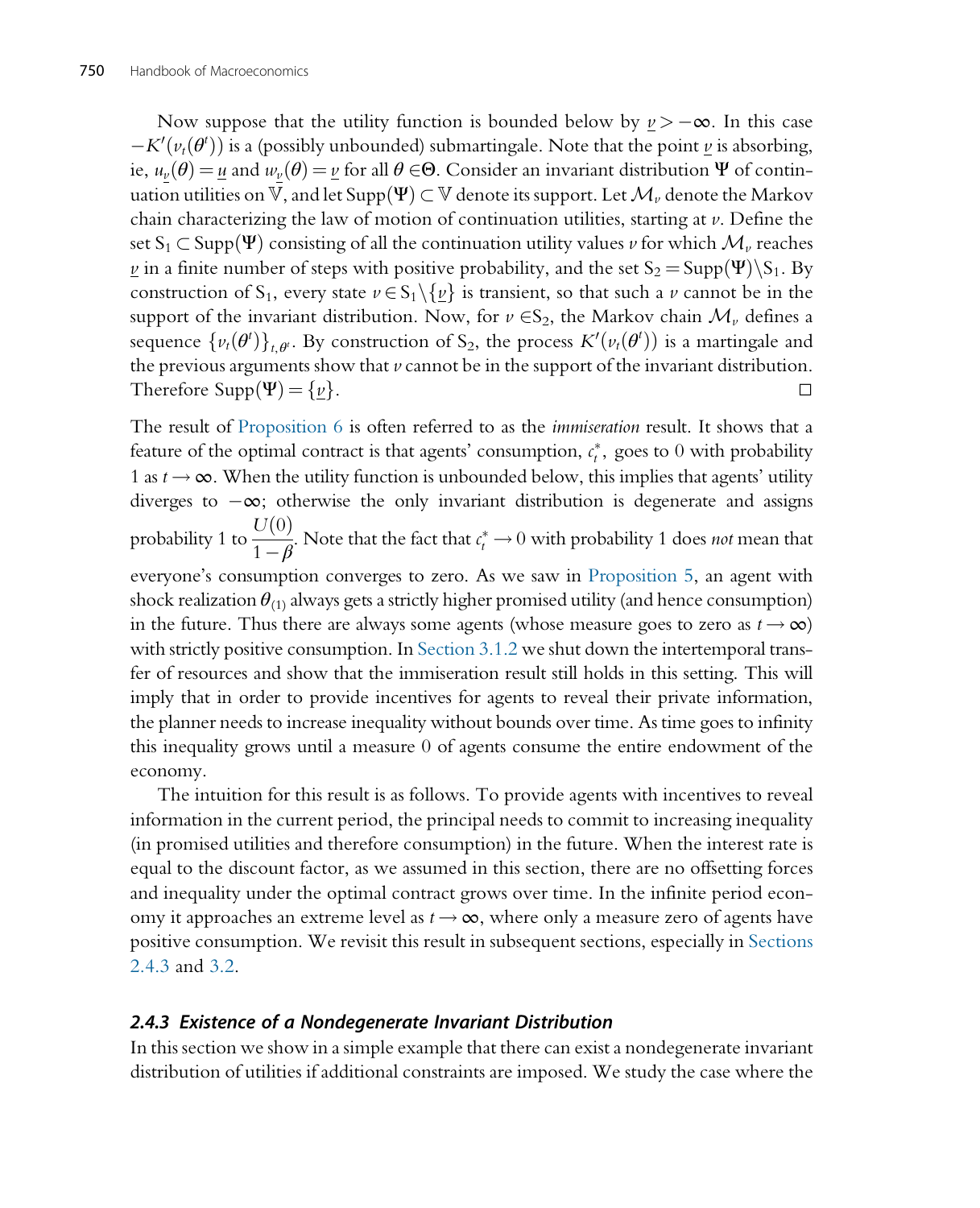<span id="page-26-0"></span>planner is required to promise future utilities in a compact set  $[\underline{w}, \overline{w}]$ , with  $\underline{v} \le \underline{w} \le \overline{w} \le \overline{v}$ .<br>In Section 3.2 we show how similar constraints can emerge from more sophisticated In [Section 3.2](#page-62-0) we show how similar constraints can emerge from more sophisticated political economy arguments, but for now we simply impose<sup> $k$ </sup>

$$
w(\theta) \in [\underline{w}, \overline{w}], \forall \theta \in \Theta \tag{37}
$$

in problem ([23\)](#page-13-0). It is easy to see that the solution to the modified Bellman equation continues to satisfy the results of Lemma 1 except for the fact that  $K^{\prime}(\nu)$  is now strictly negative and finite on the set  $[\underline{w}, \bar{w}]$ .

**Lemma 2** Suppose that all the assumptions of Proposition 5 are satisfied and in addition the constraint (37) is imposed. Then there are no absorbing points:  $w_{\nu}(\theta_{(1)}) > w_{\nu}(\theta_{(2)})$  for all  $v \in [\underline{w}, \overline{w}].$ 

**Proof** Suppose  $w_v(\theta_{(1)}) = w_v(\theta_{(2)}) = v \in [\underline{w}, \overline{w})$  for some v, implying (from [\(19\)](#page-11-0) and ([27\)](#page-20-0)) that  $u_v(\theta_{(1)}) = u_v(\theta_{(2)}) = (1 - \beta)v$ . Thus  $K(v) = \underline{K}(v) \equiv -\frac{1}{1 - \beta}C((1 - \beta)v)$ ,<br>where  $K(v)$  was defined in the proof of Lemma 1. Subtracting Eqs. (30) from (32) where  $K(v)$  was defined in the proof of Lemma 1. Subtracting Eqs. [\(30\)](#page-21-0) from [\(32\)](#page-21-0) (written as an inequality because of the condition  $w_{\nu}(\theta_{(1)}) \geq \underline{\omega}$ ), we obtain

$$
K'(v) \leq -\frac{1}{\theta_{(1)}} C'((1-\beta)v) = \frac{1}{\theta_{(1)}} \underline{K}'(v).
$$

But  $\theta_{(1)} < 1$  contradicts the fact that  $K(v') \geq K(v')$  for all  $v' > v$ . For  $v = \bar{w}$ , a similar reasoning with Eqs. (31) and (33) (written as an inequality because of the condition reasoning with Eqs. ([31](#page-21-0)) and [\(33\)](#page-21-0) (written as an inequality because of the condition  $\displaystyle{ w_{\nu}\big(\theta_{(2)}\big)\leq \bar w)}$  implies that  $K'\big(w_{\nu}\big(\theta_{(2)}\big)\big)\geq \frac{1}{\theta_{(2)}}$  $\frac{1}{\theta_{(2)}}\underline{K}'\big(w_\nu\big(\theta_{(2)}\big)\big)+\frac{\xi_\nu}{\pi\big(\theta_{(2)}\big)}$  $\frac{\xi_v}{\pi(\theta_{(2)})}\bigg(1-\frac{\theta_{(1)}}{\theta_{(2)}}\bigg)$  $\left( \begin{array}{cc} \theta_{(1)} \end{array} \right)$ and leads to the same conclusion. □

We show next that a nondegenerate long-run distribution of utilities and consumption exists.

**Proposition 7** Suppose that all the assumptions of Proposition 5 are satisfied and in addition the constraint (37) is imposed. Then there exists a unique invariant and nondegenerate distribution  $\Psi$  of utilities, and for any initial measure  $\Psi_0$  on the state space,  $\mathscr{T}^n(\Psi_0)$  converges to  $\Psi^*$  as  $n\to\infty$  at a<br>geometric rate that is uniform in  $\Psi$  . geometric rate that is uniform in  $\Psi_0$ .

**Proof** The result follows from Theorem 11.12 in [Stokey et al. \(1989\),](#page-116-0) which holds if condition M (p. 348 in [Stokey et al., 1989](#page-116-0)) is satisfied. To show this condition, it is

<sup>&</sup>lt;sup>k</sup> Our arguments here adapt [Atkeson and Lucas \(1995\)](#page-112-0) and [Phelan \(1995\).](#page-115-0) See also [Farhi and Werning \(2007\)](#page-113-0) and [Hosseini et al. \(2013\).](#page-114-0)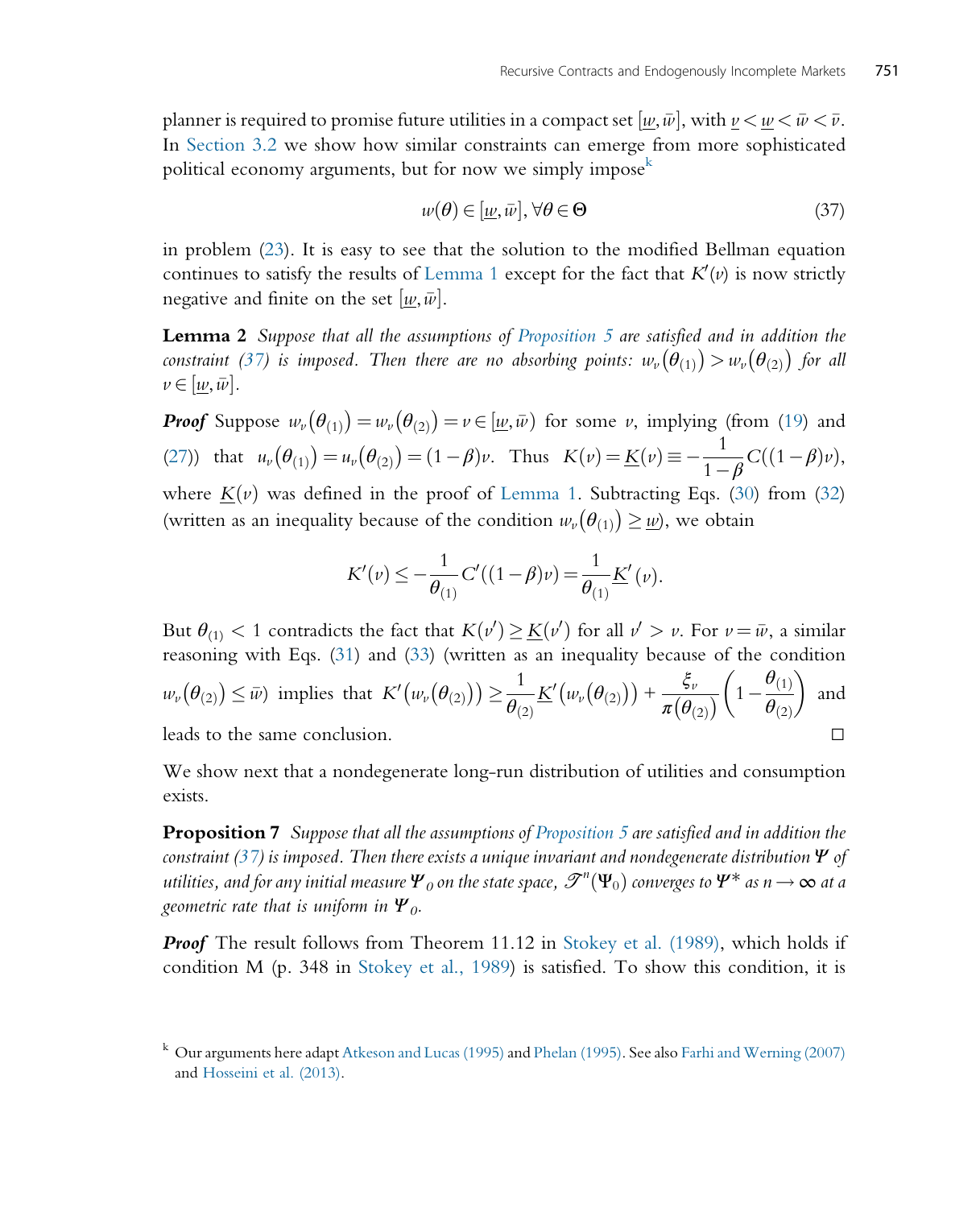sufficient to prove that there exists  $\underline{\varepsilon} > 0$  and an integer  $N < \infty$  such that, for all  $v \in [\underline{w}, \overline{w}]$ ,<br> $D^N(u, w) > \varepsilon$ , where *P* denotes the transition matrix of the Markov chain *M* that char  $P^N(\nu,\omega)\geq \varepsilon$ , where P denotes the transition matrix of the Markov chain M that characterizes the law of motion of continuation utilities; that is, the probability of reaching  $w$ in N steps starting from any  $\nu$  is at least as large than  $\underline{\varepsilon}$ .

To show this we proceed in two steps. First, we prove that if the continuation utility  $\nu$ in the current period is close enough to w, receiving a high taste shock  $\theta_{(2)}$  implies that the promised utility in the next period is  $\underline{w}$ . That is, there exists  $\varepsilon > 0$  such that, for all  $v \leq \underline{w} + \varepsilon$ , we have  $w_v(\theta_{(2)}) = \underline{w}$ . Suppose by contradiction that this is not the case, and consider a sequence  $v_n > w$  with  $\lim_{n \to \infty} v_n = w$ , such that  $w_{v_n}(\theta_{(2)}) > w$  for all *n*.<br>The martingale property (29) then writes The martingale property [\(29\)](#page-20-0) then writes

$$
K'(v_n) = \pi(\theta_{(1)}) K'(\omega_{v_n}(\theta_{(1)})) + \pi(\theta_{(2)}) K'(\omega_{v_n}(\theta_{(2)})).
$$

Letting  $n \to \infty$  in this equation imposes  $w_{\underline{w}}(\theta_{(1)}) = w_{\underline{w}}(\theta_{(2)}) = \underline{w}$ , which contradicts Lemma 2.

Second, we prove that there exists  $\delta > 0$  such that, for any  $\nu > \underline{w} + \varepsilon$ , receiving a high taste shock  $\theta_{(2)}$  implies that the promised utility in the next period,  $w_{\nu}(\theta_{(2)})$ , is smaller than  $\nu - \delta$ . To show this, note that since  $w_{\nu}(\theta_{(2)})$  is continuous in  $\nu$ , it is either bounded<br>away from the 45 decree line for  $\mu > \mu + \epsilon$ , or  $\mu(\theta_{\nu}) = \mu$  for some  $\mu \in [m + \epsilon, \bar{m}]$ . By the away from the 45 degree line for  $v \geq \underline{w} + \varepsilon$ , or  $w_v(\theta_{(2)}) = v$  for some  $v \in [\underline{w} + \varepsilon, \overline{w}]$ . By the martingale property, the latter implies that  $w(\theta_{(2)}) = v$  contradicting Lemma 2 martingale property, the latter implies that  $w_v(\theta_{(1)}) = v$ , contradicting Lemma 2.<br>These results imply that there exists  $N \le \infty$  such that, for any  $u \in [u, \bar{w}]$ , the pro

These results imply that there exists  $N < \infty$  such that, for any  $\nu \in [\underline{w}, \bar{w}]$ , the promised<br>ity after a sequence of N bigh taste shocks  $\theta_{\infty}$ , starting from  $v$  is  $w$ . This implies that utility after a sequence of N high taste shocks  $\theta_{(2)}$ , starting from  $\nu$ , is  $\underline{\nu}$ . This implies that  $\underline{\varepsilon} < \pi(\theta_{(2)})^N$  is a uniform lower bound on the probability of being at w in N steps. Thus condition M is satisfied in Stokey et al.  $(1989)$ , which concludes the proof.  $\Box$ 

The immiseration result does not hold in the case where expected discounted utilities are constrained by [\(37\)](#page-26-0), because the lower bound  $w > v$  acts as a reflective (rather than absorbing) barrier (Lemma 2), creating a form of mean reversion that leads to a nondegenerate invariant distribution.

## 2.4.4 A Simple Example

In this section we address one remaining issue of our analysis. Proposition 4 showed that the allocation generated by the policy functions of our Bellman equation is the solution to the original problem ([9\)](#page-8-0) as long as it satisfies the limiting conditions ([25\)](#page-18-0) and ([26\)](#page-18-0). These conditions are trivially satisfied if the utility function is bounded, but many convenient functional forms assume an unbounded utility. In this section we analyze a simple example with unbounded utility in which we can easily verify conditions ([25](#page-18-0)) and [\(26](#page-18-0)). This example also leads to a characterization of the solution to the Bellman equation "almost" in closed form.

We assume a logarithmic utility function  $U(c) = \ln c$ . Similar arguments can be applied to CRRA and CARA preferences. Note that  $(\mathbf{u}, \mathbf{v}) \in \Gamma(v_0)$  if and only if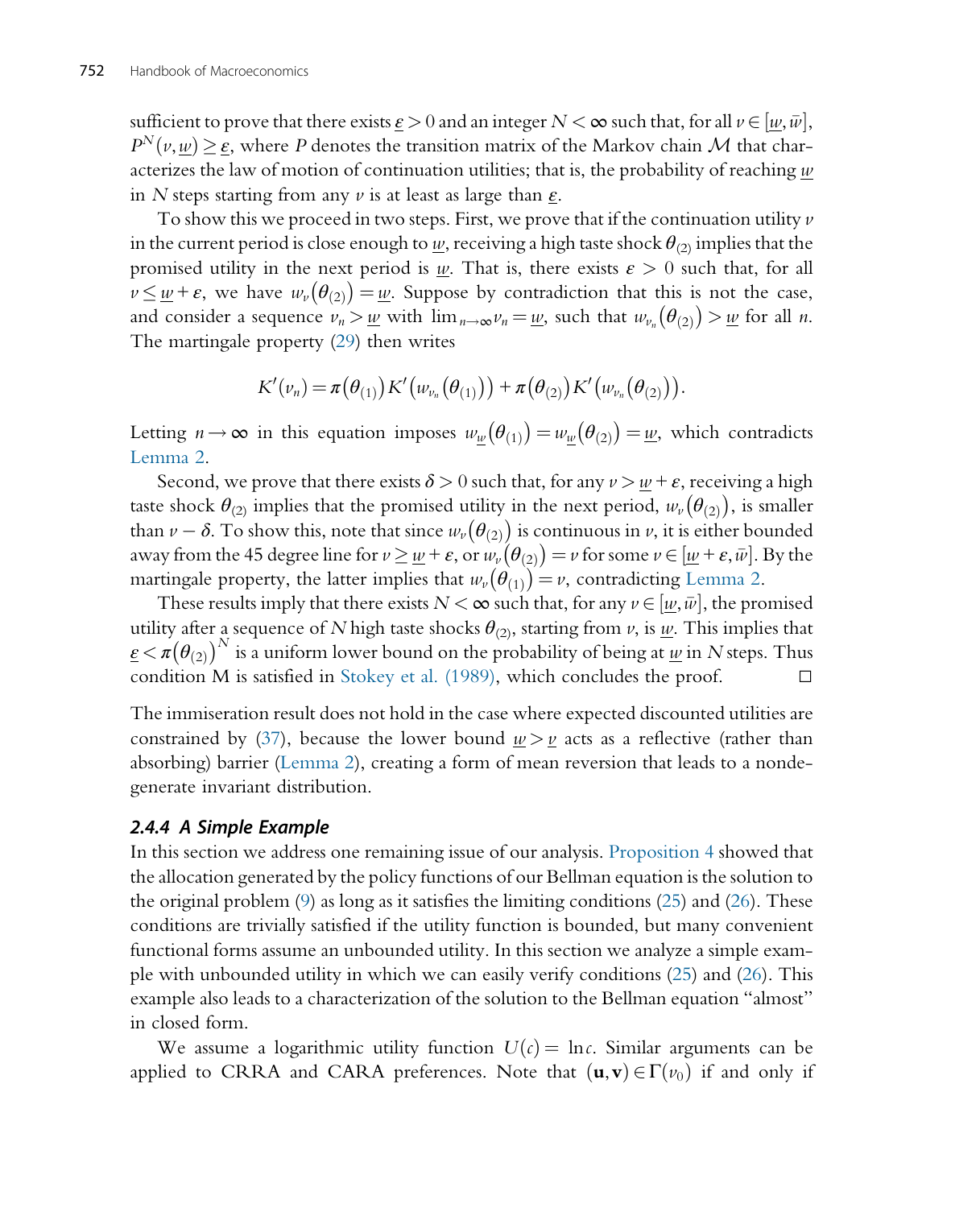<span id="page-28-0"></span> $(\mathbf{u} - (1-\beta)v_0, \mathbf{v}-v_0) \in \Gamma(0)$ , where  $\Gamma(\cdot)$  is defined in ([16](#page-11-0)). We can thus rewrite the dual planner's problem ([21](#page-13-0)) as

$$
K(\nu_0) = \max_{(\mathbf{u}, \mathbf{v}) \in \Gamma(\nu_0)} \mathbb{E}_0 \left[ -\sum_{t=1}^{\infty} \beta^{t-1} \exp(u_t) \right]
$$
  
= 
$$
\max_{(\widetilde{\mathbf{u}}, \widetilde{\mathbf{v}}) \in \Gamma(0)} \mathbb{E}_0 \left[ -\sum_{t=1}^{\infty} \beta^{t-1} \exp(\widetilde{u}_t + (1-\beta)\nu_0) \right] = \exp((1-\beta)\nu_0)K(0).
$$

This implies that if  $\{u_0(\theta),w_0(\theta)\}_{\theta\in\Theta}$  is the solution to the Bellman equation [\(23\)](#page-13-0) for  $v=0$ , then  $\{u_0(\theta)+(1-\beta)v,w_0(\theta)+v\}_{\theta\in\Theta}$  is the solution to [\(23\)](#page-13-0) for any v. This property allows us to establish bounds on the left hand sides of  $(25)$  $(25)$  and  $(26)$  $(26)$  $(26)$ . If we start with some initial  $v_0$  and generate  $(\mathbf{u}, \mathbf{v})$  using the policy functions  $(u_v(\theta), w_v(\theta))$  of the Bellman equation ([23\)](#page-13-0) as described in [Section 2.3](#page-9-0), we have

$$
\nu_t(\theta^t) = \nu_{\nu_{t-1}(\theta^{t-1})}(\theta_t) = \nu_{t-1}(\theta^{t-1}) + \nu_0(\theta_t)
$$
  
=  $\nu_{\nu_{t-2}(\theta^{t-2})}(\theta_{t-1}) + \nu_0(\theta_t) = \nu_{t-2}(\theta^{t-2}) + \nu_0(\theta_{t-1}) + \nu_0(\theta_t)$   
=  $\cdots = \nu_1(\theta^1) + \nu_0(\theta_2) + \cdots + \nu_0(\theta_t) = \nu_0 + \sum_{s=1}^t \nu_0(\theta_s).$ 

Let  $\underline{A} \equiv \min_{\Theta} \{ w_0(\theta) \}$  and  $\overline{A}$ <br>Then  $B^t(u_1 + tA) < B^t(u_1/\theta) <$  $\equiv \max_{\Theta} \{w_0(\theta)\}\$ , so that  $\underline{A} \leq w_0(\theta) \leq \overline{A}$  for all  $\theta \in \Theta$ .<br>  $\theta^{t}(w + t\overline{A})$  for all  $t\theta^{t}$ . Since  $\lim_{\theta^{t}\to 0} \theta^{t}t = 0$ , this implies Then  $\beta^t(v_0 + t\underline{A}) \leq \beta^t v_t(\theta^t) \leq \beta^t (v_0 + t\overline{A})$  for all t,  $\theta^t$ . Since  $\lim_{t\to\infty} \beta^t t = 0$ , this implies that  $\lim_{t\to\infty} \beta^t v_t(\theta^t) = 0$  for all  $\theta^{\infty} \in \Theta^{\infty}$  which implies both (25) and (26) that  $\lim_{t\to\infty} \beta^t v_t(\theta^t) = 0$  for all  $\theta^{\infty} \in \Theta^{\infty}$ , which implies both [\(25](#page-18-0)) and ([26](#page-18-0)).<br>Since the value function K is homogeneous, it is easy to find it "almost

Since the value function  $K$  is homogeneous, it is easy to find it "almost" in closed form. Our arguments established that  $K(v) = a \exp((1 - \beta)v)$  for some  $a < 0$ . The parameter a can then be found as a fixed point of the equation

$$
a = \max_{(\vec{u}, \vec{w}) \in B(0)} \sum_{\theta \in \Theta} \pi(\theta) [-\exp(u(\theta)) + \beta a \exp((1-\beta)w(\theta))].
$$

The arguments used in this example can be extended to utility functions in the CRRA or

CARA classes by observing that if 
$$
(\mathbf{u}, \mathbf{v}) \in \Gamma(v_0)
$$
 then  $\left(\frac{1}{|v_0|} \mathbf{u}, \frac{1}{|v_0|} \mathbf{v}\right) \in \Gamma\left(\frac{v_0}{|v_0|}\right)$ .

#### 2.5 Autocorrelated Shocks

#### 2.5.1 General Approach

We now address the case where the taste shocks  $\theta$  follow a first-order Markov process. The goal of this section is to derive a recursive formulation for the planner's dual problem. We assume that the probabilities of the first period types  $\theta_1 \in \Theta$ are given by  $\pi(\theta_1|\theta_{(1)})$ , ie, as if the type realization in period 0 was the seed value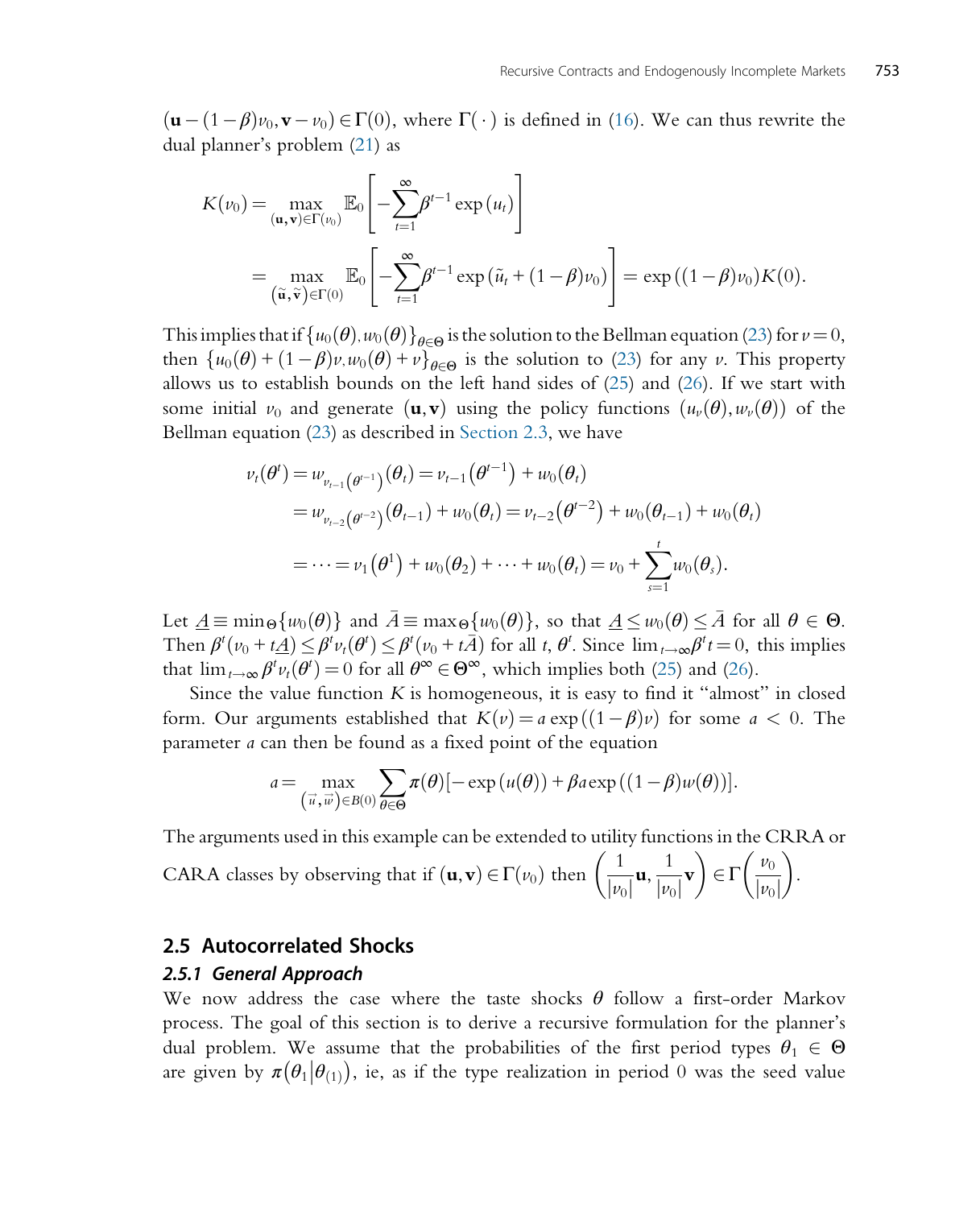<span id="page-29-0"></span> $\theta$ <sub>(1)</sub>. This assumption carries no loss of generality and simplifies the exposition. [Fernandes](#page-113-0) [and Phelan](#page-113-0) (2000) show how to write a recursive formulation of the planner's problem in this environment.

We define the analogue of the temporary incentive-compatibility constraint ([10](#page-9-0)) in the case where shocks are first-order Markov as follows. For all  $\theta^{t-1}, \theta, \hat{\theta},$ 

$$
\theta U(c_{t}(\theta^{t-1},\theta)) + \beta \sum_{s=1}^{T-t} \sum_{\theta^{t+s} \in \Theta^{t+s}} \beta^{s-1} \pi_{t+s}(\theta^{t+s}|\theta^{t-1},\theta) \theta_{t+s} U(c_{t+s}(\theta^{t-1},\theta,\theta^{t+s}_{t+1}))
$$
  
\n
$$
\geq \theta U(c_{t}(\theta^{t-1},\hat{\theta})) + \beta \sum_{s=1}^{T-t} \sum_{\theta^{t+s} \in \Theta^{t+s}} \beta^{s-1} \pi_{t+s}(\theta^{t+s}|\theta^{t-1},\theta) \theta_{t+s} U(c_{t+s}(\theta^{t-1},\hat{\theta},\theta^{t+s}_{t+1})).
$$
\n(38)

The one-shot-deviation result of Proposition 2 extends to the problem with persistent shocks:

**Lemma 3** Suppose that either  $T$  is finite, or  $U$  is bounded. Suppose moreover that the shocks  $\theta$  follow a first-order Markov process. An allocation c satisfies [\(8](#page-8-0)) if and only if it satisfies (38).

**Proof** Suppose that [\(8\)](#page-8-0) is violated for some strategy  $\sigma'$  but (38) holds. If  $\sigma'$  involves misreporting at finitely many nodes, the arguments of Proposition 2 apply directly. If T is infinite and  $\sigma'$  recommends lying at infinitely many nodes, we have, by the previous result,

$$
\sum_{t=1}^{\infty} \sum_{\theta' \in \Theta'} \beta^{t-1} \pi_t(\theta^t) \theta_t U(c_t(\theta^t)) \geq \sum_{t=1}^{\infty} \sum_{\theta' \in \Theta'} \beta^{t-1} \pi_t(\theta^t) \theta_t U(c_t(\sigma'^t(\theta^t)))
$$
  
 
$$
\dots - \beta^T \left[ \sum_{s=1}^{\infty} \sum_{\theta^{T+s} \in \Theta^{T+s}} \beta^{s-1} \pi_{T+s}(\theta^{T+s}) \theta_{T+s} \left( U(c_{T+s}(\sigma'^{T+s}(\theta^{T+s}))) - U(c_{T+s}(\theta^{T+s}))) \right) \right].
$$

Since the utility is bounded, the second line converges to zero as  $T \rightarrow \infty$ , which estab-<br>lishes that if **c** satisfies (38) then it satisfies (8). lishes that if  $c$  satisfies (38) then it satisfies [\(8\)](#page-8-0).

We follow [Section](#page-9-0) 2.3 and redefine our maximization problem with respect to  $u_t(\theta)$ rather than  $c_t(\theta')$ . We now emphasize the main differences that persistent shocks intro-duce. As in [Section 2.3](#page-9-0), we start by assuming that  $T$  is finite.

#### Finite-period economy

In this section we consider the case  $T < \infty$ . For any history  $\theta^t \in \Theta^t$  and any  $\theta' \in \Theta$ , define  $\theta^t(\theta^t)$  $\nu_t(\theta^t|\theta')$  as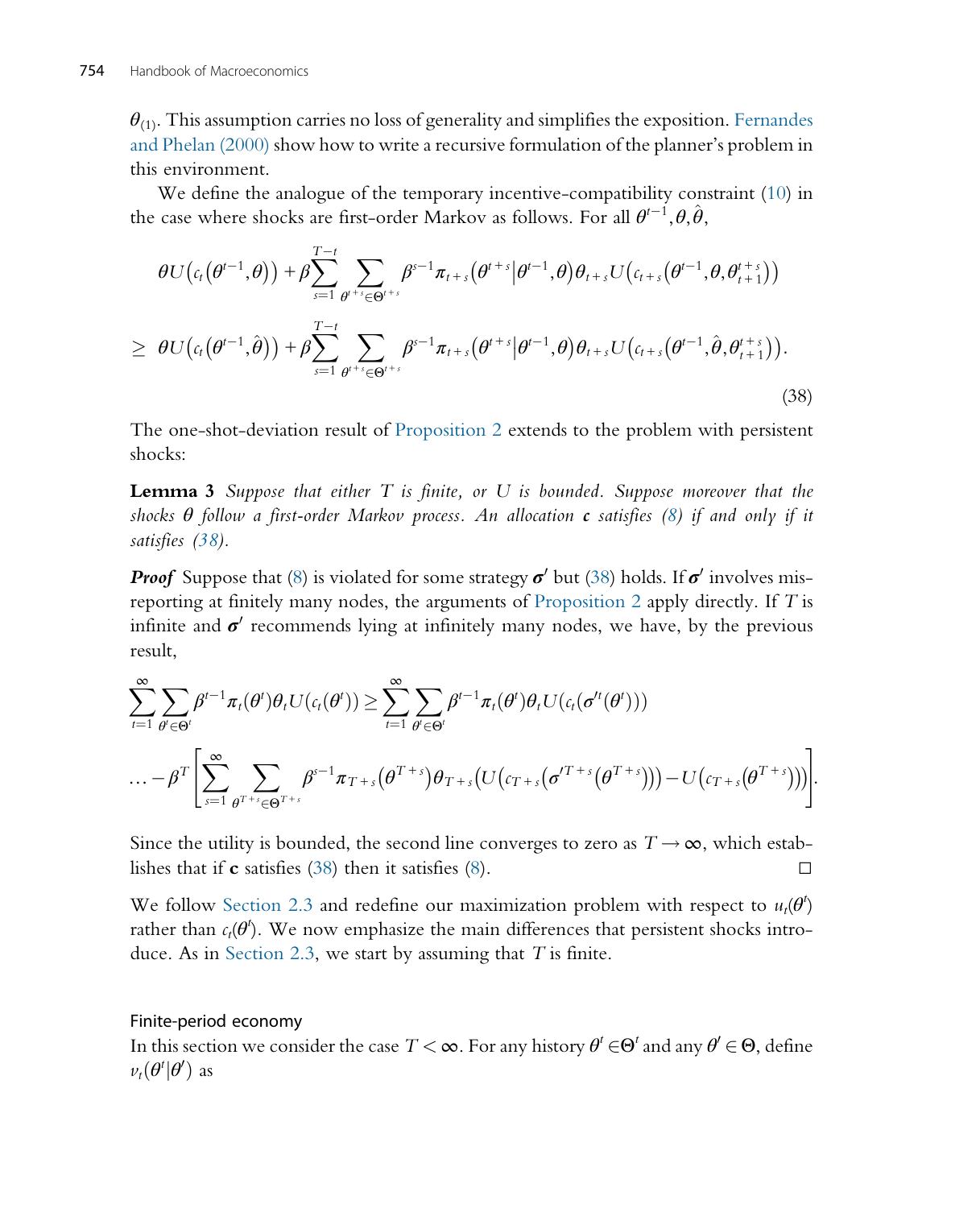$$
\nu_t(\theta^t|\theta^t) \equiv \sum_{s=1}^{T-t} \sum_{\theta^{t+s} \in \Theta^{t+s}} \beta^{s-1} \pi_{t+s}(\theta_{t+1}^{t+s}|\theta^t) \theta_{t+s} u_{t+s}(\theta^t, \theta_{t+1}^{t+s}), \tag{39}
$$

<span id="page-30-0"></span>where  $\left(\theta^t,\theta^{t+s}_{t+1}\right)$  denote the histories  $\theta^{t+s}$  whose first  $t$  elements are  $\theta^t$ . This allows us to write ([38\)](#page-29-0) as

$$
\theta u_t(\theta^{t-1},\theta) + \beta v_t(\theta^{t-1},\theta|\theta) \ge \theta u_t(\theta^{t-1},\hat{\theta}) + \beta v_t(\theta^{t-1},\hat{\theta}|\theta), \forall \theta^{t-1},\theta,\hat{\theta}.
$$
 (40)

Unlike the case of i.i.d. shocks, considered in [Section 2.3.1](#page-9-0), the continuation utility of an agent who reports  $\theta^t$  depends not only on the history of reports but also on the true period-t shock  $\theta_t'$  of the agent. The economic intuition for this result is that when shocks are autocorrelated, the realization of the shock  $\theta'_t$  is informative about the realization of future shocks from period  $t + 1$  onward. Repeated substitution allows us to rewrite  $v_t$  as

$$
\nu_t(\theta^t|\theta') = \sum_{\theta \in \Theta} \pi(\theta|\theta') [\theta u_{t+1}(\theta^t, \theta) + \beta v_{t+1}(\theta^t, \theta|\theta)], \forall \theta^t, \theta', \tag{41}
$$

with the convention that  $\nu_T(\theta^T|\theta') = 0$  if T is finite. The initial utility  $\nu_0$  is given by

$$
\nu_0 = \sum_{\theta \in \Theta} \pi(\theta | \theta_{(1)}) [\theta u_1(\theta) + \beta v_1(\theta | \theta)]. \tag{42}
$$

Let  $\mathbf{v} = \{v_t(\theta^t | \theta_t)\}_{t \ge 1, \theta^t \in \Theta^t, \theta_t^t \in \Theta}$ . The set  $\Gamma(v_0)$  is now defined as the set of allocations  $(\mathbf{u}, \mathbf{v})$  that satisfy (40)–(42). The direct extension of the arguments of [Section 2.3](#page-9-0) implies that the optimal incentive-compatible allocation (ie, the solution to the primal problem ([9](#page-8-0))) exists and is a solution to the dual maximization problem

$$
\widetilde{K}_0(\nu_0) \equiv \max_{(\mathbf{u}, \mathbf{v}) \in \Gamma(\nu_0)} \left[ -\sum_{t=1}^T \sum_{\theta' \in \Theta'} \beta^{t-1} \pi_t(\theta' | \theta_{(1)}) C(u_t(\theta')) \right]. \tag{43}
$$

This problem can be written recursively following the same ideas as we used to obtain the Bellman equation ([18](#page-11-0)), with two differences: (i) the state space is larger when the shocks are autocorrelated, and (ii) the space of feasible values for the state variables is now more difficult to characterize. We show both of these differences using backward induction arguments.

The need for the larger state space can be seen already from the incentive constraints. Each history of reports  $\theta^t$  has an associated  $|\Theta|$ -dimensional vector of "promised utilities"  $v_t(\theta^t|\cdot) = \big\{v_t(\theta^t|\theta_{(j)})\big\}_{j=1}^{|\Theta|}$ , where for each j,  $v_t(\theta^t|\theta_{(j)})$  is the promised utility allocated to the agent who reported history  $\theta^t$  and whose true type in period  $t$  was actually  $\theta_{(j)}.$  Moreover, the expectation over the future realizations of shocks in period  $t + 1$  depends on the period-t realized shock  $\theta'_t$ . Therefore the state space has dimensionality  $|\Theta| + 1$ . We now describe the recursive construction of the value function  $K_{t-1} \big( v(\theta_{(1)}), ..., v(\theta_{(|\Theta|)}) , \theta_{-} \big)$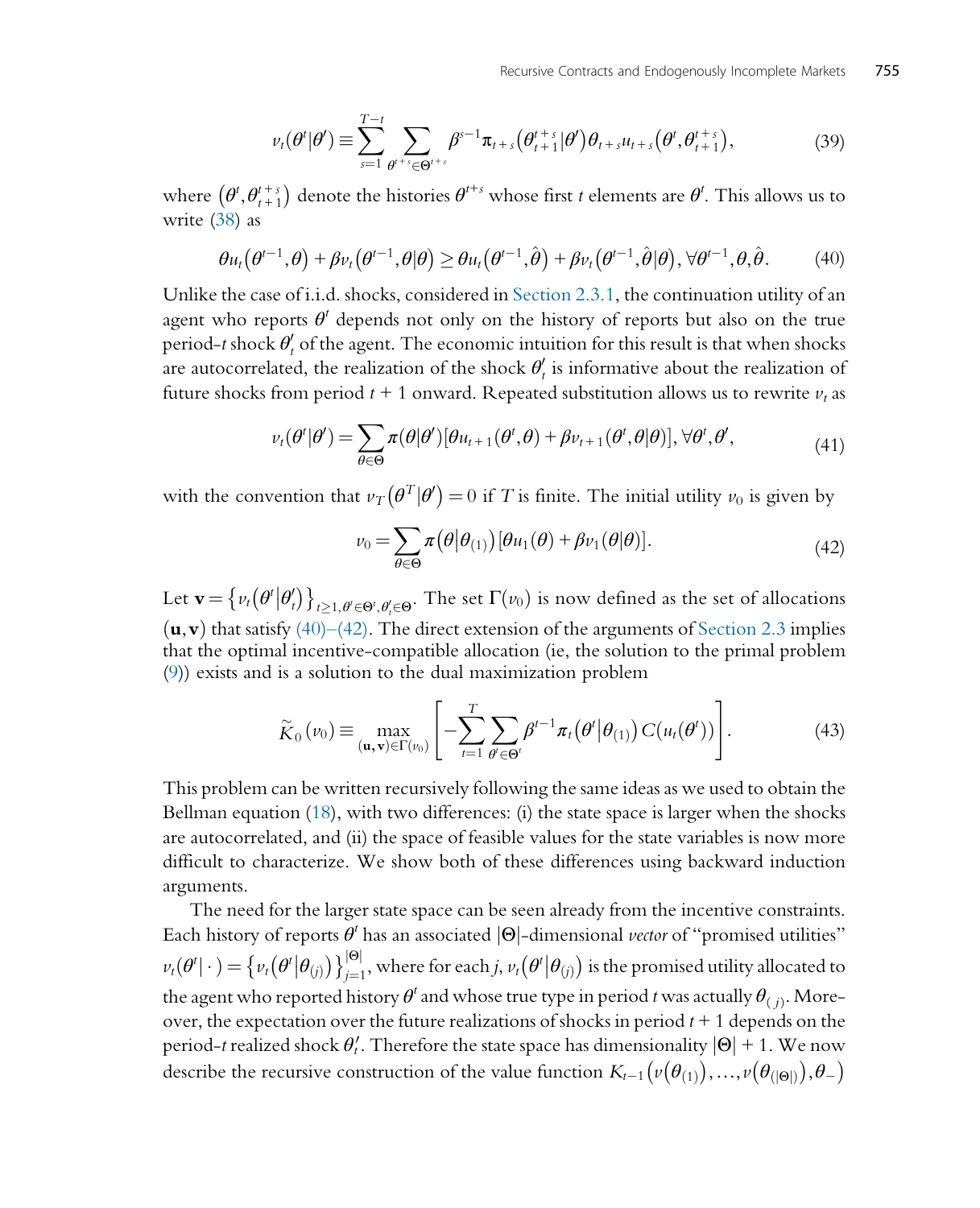<span id="page-31-0"></span>and its domain  $V_{t-1} \times \Theta$ . Let  $V_{T-1}$  be the space of all vectors  $v(\cdot) \in \mathbb{R}^{|\Theta|}$  with the property that there exists some  $u \in \mathbb{U}$  such that  $v(\theta_{(i)}) = u \sum_{\theta \in \Theta} \pi(\theta | \theta_{(i)}) \theta$  for all  $i \in \Theta$ . Let  $K_{T-1}(\nu(\cdot),\theta) = -C(\mu)$  for all such  $\nu(\cdot) \in \mathcal{V}_{T-1}$ . This definition simply captures the fact that in the last period the principal cannot provide any insurance against the period- $T$ shocks (by incentive compatibility ([40](#page-30-0))), and  $K_{T-1}$  is then (minus) the cost of the feasible promises that the principal can make in period  $T - 1$ . For  $0 \le t \le T - 2$ define  $K_t$  recursively as

$$
K_t(\nu(\,\cdot\,),\theta_{-})=\max_{\{u(\theta),w(\theta|\,\cdot\,)\}_{\theta\in\Theta}}\sum_{\theta\in\Theta}\pi(\theta|\theta_{-})[-C(u(\theta))+\beta K_{t+1}(w(\theta|\,\cdot\,),\theta)]\tag{44}
$$

subject to the promise-keeping constraints

$$
\nu(\theta_{(j)}) = \sum_{\theta \in \Theta} \pi(\theta | \theta_{(j)}) [\theta u(\theta) + \beta w(\theta | \theta)], \forall j \in \{1, ..., |\Theta|\},
$$
\n(45)

the incentive-compatibility constraints

$$
\theta u(\theta) + \beta w(\theta|\theta) \ge \theta u(\hat{\theta}) + \beta w(\hat{\theta}|\theta), \forall \theta, \hat{\theta} \in \Theta,
$$
\n(46)

and

$$
u(\theta) \in \mathbb{U}, \quad w(\theta|\cdot) \in \mathcal{V}_{t+1}, \quad \forall \theta \in \Theta.
$$
 (47)

The domain of  $K_t$  is  $V_t \times \Theta$ , where  $V_t$  is defined as the set of all  $v(\cdot) \in \mathbb{R}^{|\Theta|}$  with the property that there exist  $\{u(\theta), u(\theta), \cdot\}$  and that the constraints (45) (46) and property that there exist  $\{u(\theta), w(\theta|\cdot)\}_{\theta \in \Theta}$  such that the constraints (45), (46), and (47) are satisfied.

So far we defined  $K_t$  from purely mathematical considerations by observing that the solution to the maximization problem [\(43\)](#page-30-0) after any history  $\theta^t$  could be found independently of any other history  $\hat{\theta}^t$ , as long as we keep track of the vector  $v(\cdot)$  and the realization of the period t shock  $\theta'$ . It is useful to describe the economic intuition behind realization of the period-t shock  $\theta'_t$ . It is useful to describe the economic intuition behind these equations. Eq. (46) is simply the incentive constraint, familiar from [Section 2.3](#page-9-0). Eq. (45) for  $\theta_{(i)} = \theta_{-}$  summarizes the expected utility that an agent with period- $(t-1)$ shock  $\theta$  receives in period t. This equation is the analogue of the promise-keeping constraint [\(19\)](#page-11-0) in the i.i.d. case. Eq. (45) for  $\theta_{(i)}\neq\theta_{-}$  are auxiliary "threat-keeping" constraints, which allow us to keep track of the incentives provided in the previous period. Since allocations are incentive compatible, no agent misrepresents his type along the equilibrium path and hence no agent actually obtains utility  $\nu(\theta_{(j)})$  for  $\theta_{(j)}\neq\theta_-\,$ . One can think of those  $\nu(\theta_{(k)})$  as threats that the principal chooses in period  $t-1$  to ensure that agents do of those  $\nu(\theta_{(j)})$  as threats that the principal chooses in period  $t-1$  to ensure that agents do<br>not mixengeent their time. Eq. (45) in period t ensures that the principal's subsequent not misrepresent their type. Eq.  $(45)$  in period t ensures that the principal's subsequent choices are consistent with that threat. The principal chooses a common allocation for all the agents that report  $\theta_{-}$ . This common allocation simultaneously delivers utility  $\nu(\theta)$  to the agents with true type  $\theta$  (ie, when expected values are computed using the probabilities  $\pi(\theta|\theta_{-})$ ), and  $\nu(\theta_{(j)})$  to the agents with true types  $\theta_{(j)}$  (ie, when expected values are computed using the probabilities  $\pi(\theta|\theta_{\infty})$ ) for each  $i \in I_1$  [6]  $\lambda$ values are computed using the probabilities  $\pi(\theta | \theta_{(j)}))$  for each  $j \in \{1, ..., |\Theta|\}$ .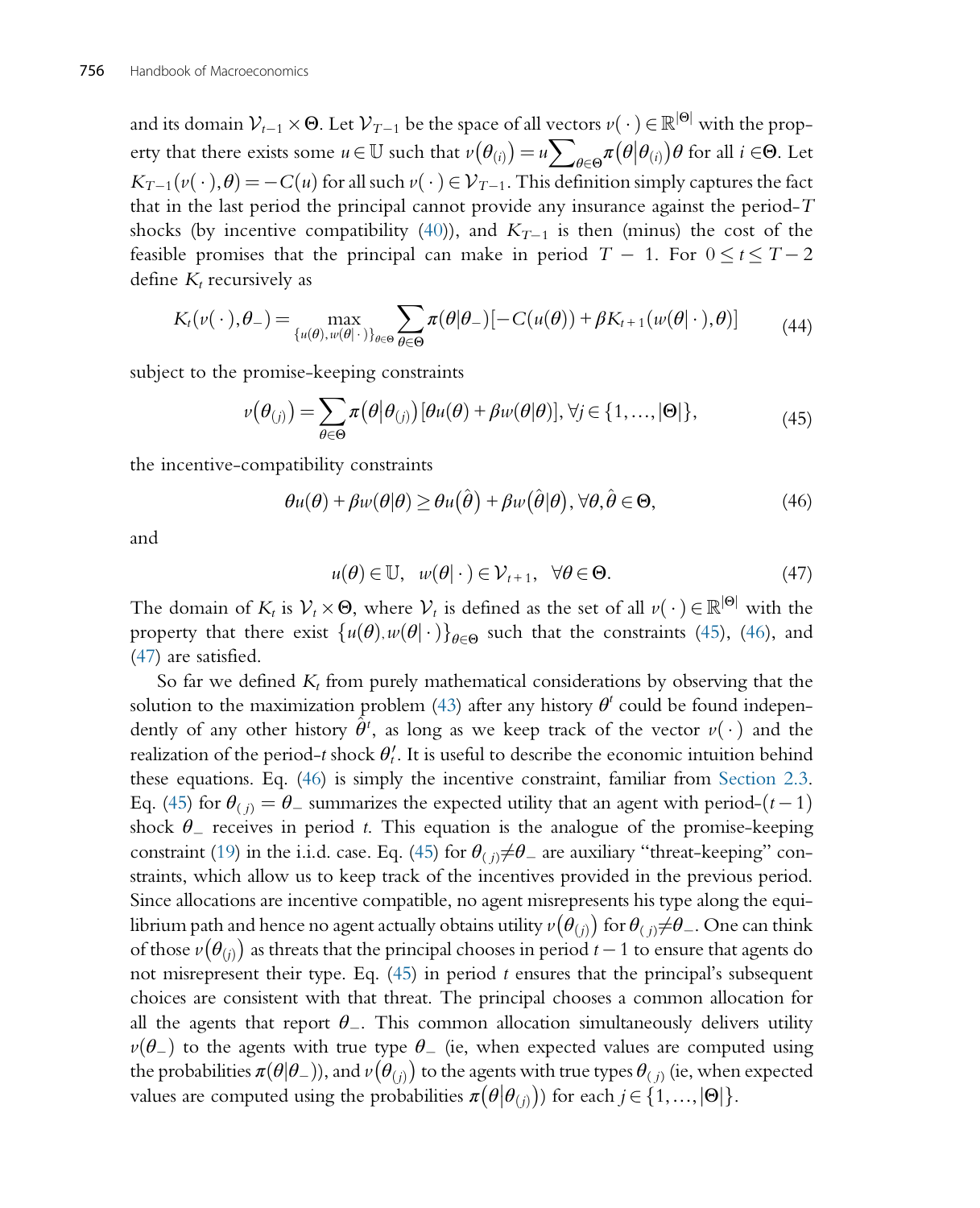<span id="page-32-0"></span>The relationship between the function  $K_0(\nu(\cdot), \theta)$  defined in [\(44\)](#page-31-0) and the function  $K_0(v_0)$  defined in ([43](#page-30-0)) is as follows. Observe that there are no auxiliary threat-keeping<br>constraints in the set  $\Gamma(v_0)$ . It is mathematically equivalent to saying that those constraints constraints in the set  $\Gamma(v_0)$ . It is mathematically equivalent to saying that those constraints are slack. Thus, given our assumption that shocks in period 1 are drawn from  $\pi(\cdot|\theta_{(1)}),$ <br>the relationship between  $K_{\tau}(y(\cdot), \theta_{\tau})$  and  $\widetilde{K}_{\tau}(y_{\tau})$  is simply the relationship between  $K_0(\nu(\cdot), \theta_-)$  and  $K_0(\nu_0)$  is simply

$$
\widetilde{K}_0(\nu_0) = \max_{\nu(\cdot) \in \mathcal{V}_0, \nu(\theta_{(1)}) = \nu_0} K_0(\nu(\cdot), \theta_{(1)}).
$$
\n(48)

This gives a simple way to find the solution  $(\mathbf{u}^*, \mathbf{v}^*)$  for the primal problem [\(9\)](#page-8-0). The value of this problem should be such that the feasibility constraint holds with equality, which can be found as a solution to  $\widetilde{K}_0(\nu_0) = -\frac{1-\beta^T}{1-\beta}$  $\frac{P}{1-\beta}e$ . Then from the maximization<br>ly we use the policy functions to the problem (48) we generate the vector  $v_0(\cdot)$ . Finally, we use the policy functions to the Bellman equation ([44\)](#page-31-0) to generate the solution  $(\mathbf{u}^*, \mathbf{v}^*)$ , analogous to the i.i.d. case.

#### Infinite-period economy

We now turn to the recursive formulation in the infinite-period economy,  $T = \infty$ . Assume for simplicity that the utility function is bounded, ie,  $\mathbb{U} = [\underline{u}, \overline{u}]$ . Let  $\mathcal{V}$  be the set of promised utility vectors  $u(x)$  for which there exists an allocation **u** such that set of promised utility vectors  $v(\cdot)$  for which there exists an allocation **u** such that

$$
\nu(\theta_{(j)}) = \sum_{t=1}^{\infty} \sum_{\theta' \in \Theta'} \beta^{t-1} \pi_t(\theta^t | \theta_{(j)}) \theta_t u_t(\theta'), \forall j \in \{1, ..., |\Theta|\},
$$
\n(49)

and for all  $t \geq 1$ , for all  $\theta^{t-1}, \theta, \hat{\theta},$ 

$$
\theta u_t(\theta^{t-1},\theta) + \beta \Bigg\{ \sum_{s=1}^{\infty} \sum_{\theta^{t+s} \in \Theta^{t+s}} \beta^{s-1} \pi_{t+s}(\theta^{t+s}|\theta^{t-1},\theta) \theta_{t+s} u_{t+s}(\theta^{t-1},\theta, \theta_{t+1}^{t+s}) \Bigg\}\geq \theta u_t(\theta^{t-1},\hat{\theta}) + \beta \Bigg\{ \sum_{s=1}^{\infty} \sum_{\theta^{t+s} \in \Theta^{t+s}} \beta^{s-1} \pi_{t+s}(\theta^{t+s}|\theta^{t-1},\theta) \theta_{t+s} u_{t+s}(\theta^{t-1},\hat{\theta},\theta_{t+1}^{t+s}) \Bigg\}.
$$
\n(50)

For any  $\theta_{-} \in \Theta$  and  $v(\cdot) \in V$ , the Bellman equation writes

$$
K(\nu(\,\cdot\,),\theta_{-}) = \max_{\{u(\theta),w(\theta|\,\cdot\,)\}_{\theta\in\Theta}} \sum_{\theta\in\Theta} \pi(\theta|\theta_{-})[-C(u(\theta)) + \beta K(w(\theta|\,\cdot\,),\theta)] \tag{51}
$$

subject to [\(45](#page-31-0)), ([46\)](#page-31-0), and  $u(\theta) \in \mathbb{U}$ ,  $w(\theta | \cdot) \in \mathcal{V}$  for all  $\theta$ .

This Bellman equation is a direct extension of the Bellman equation [\(23\)](#page-13-0) in the i.i.d. case. The need to keep track of a larger number of state variables in the case of general Markov shocks follows from our discussion in the finite period economy. One additional consideration that (51) introduces is that it is defined over a set V, which needs to be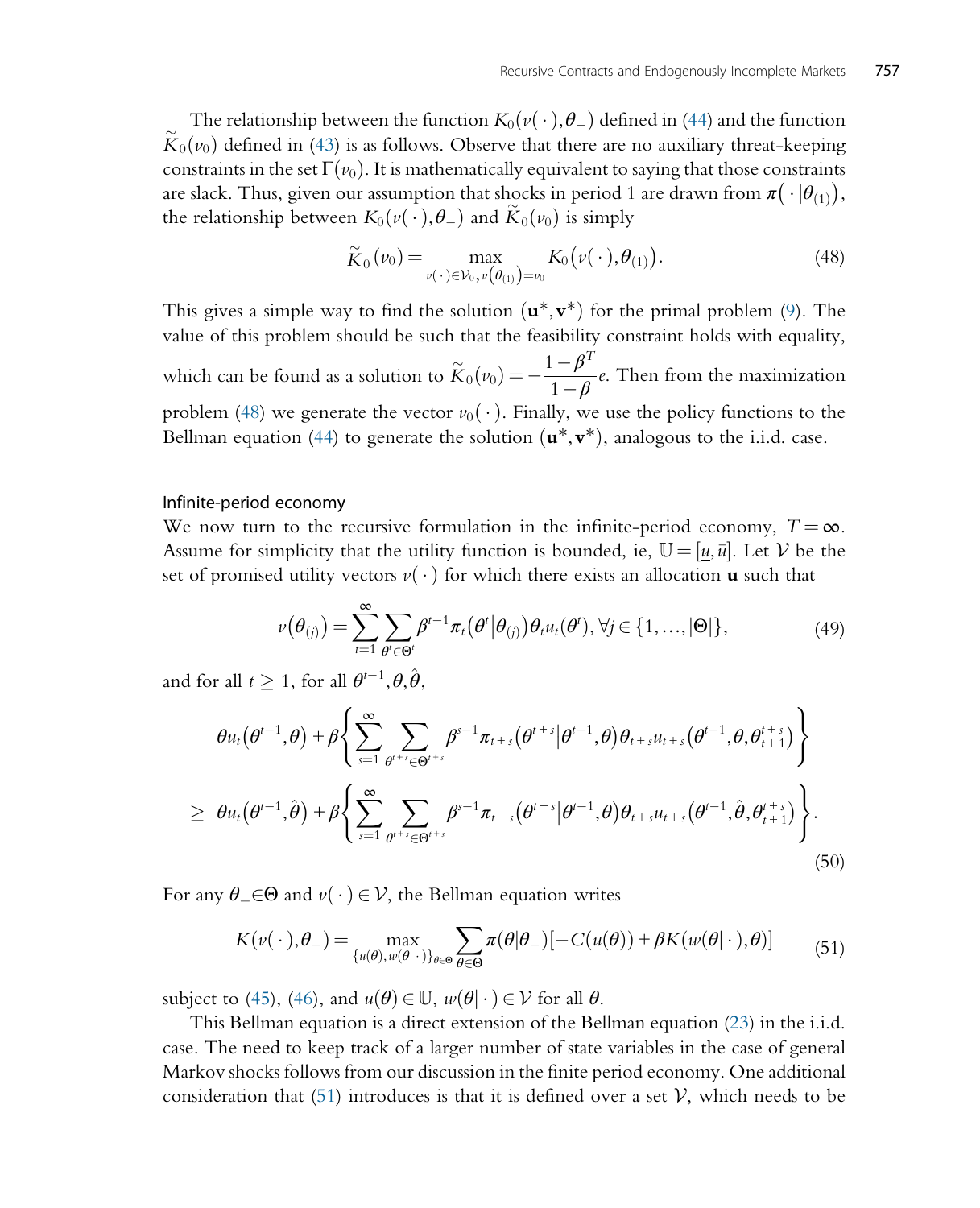found. The work of [Abreu et al. \(1990\)](#page-112-0) provides a method of finding this set and characterizing its properties.

**Proposition 8** The set V is nonempty, compact, and convex. It is the largest bounded fixed point of the operator  $\mathscr A$  defined for an arbitrary compact set  $\mathcal V\!\subset\!\mathbb R^{|\Theta|}$  as

$$
\mathscr{A}\widetilde{\mathcal{V}} = \Big\{v(\cdot) \text{ s.t. } \exists \{u(\theta), w(\theta|\cdot)\}_{\theta \in \Theta} : (45), (46) \text{ hold and } (u(\theta), w(\theta|\cdot)) \in \mathbb{U} \times \widetilde{\mathcal{V}}, \forall \theta\Big\}.
$$

It is the limit of the monotonically decreasing sequence of compact sets  ${\{\mathcal{V}_n\}}_{n=0,1,\ldots}$  defined as  $\mathcal{V}_0 =$ 

$$
\left[\frac{\theta_{(1)}}{1-\beta}\underline{u},\frac{\theta_{(|\Theta|)}}{1-\beta}\overline{u}\right]^{|\Theta|} \text{ and } \mathcal{V}_n = \mathscr{A} \mathcal{V}_{n-1} \text{ for } n \geq 1, \text{ so that } \mathcal{V} = \lim_{n \to \infty} \mathcal{V}_n = \bigcap_{n=1}^{\infty} \mathcal{V}_n.
$$

**Proof** The set  $V$  is nonempty because any allocation that is independent of the report is incentive compatible. V is convex since  $v_{\mathbf{u}}(\theta_{(j)})$  is affine in **u** for all  $j \in \{1, ..., |\Theta|\}$ , where  $u_{\Theta}(t)$  is defined by the right hand side of (49). The construction of  $\mathcal{V}$  as the largest  $v_{\mathbf{u}}(\theta_{(j)})$  is defined by the right hand side of [\(49\)](#page-32-0). The construction of V as the largest<br>compact fixed point of the operator of follows from the results of Abreu et al. compact fixed point of the operator  $\mathscr A$  follows from the results of [Abreu et al.](#page-112-0) [\(1990\).](#page-112-0) Here we give a simple proof that V is compact and is a fixed point of  $\mathscr A$ .

Let U denote the space of allocations  $\mathbf{u} = \{u_t(\theta^t)\}_{t \geq 1, \theta^t \in \Theta^t}$ , with  $u_t(\theta^t) \in [\underline{u}, \overline{u}]$  for all t<br> $\theta^t \in \Theta^t$ . Since  $|\Theta^t| < \infty$  for all  $t > 1$ , It is the countable product of the connect  $\geq 1, \theta^t \in \Theta^t$ . Since  $|\Theta^t| < \infty$  for all  $t \geq 1, U$  is the countable product of the compact<br>metric spaces  $[u, \bar{u}]$ . Embedding *U* with the product topology, we obtain that *U* is a commetric spaces  $[\underline{u}, \overline{u}]$ . Embedding  $\mathcal U$  with the product topology, we obtain that  $\mathcal U$  is a com-<br>pact metric space (the compactness is a standard result that follows from a diagonalization pact metric space (the compactness is a standard result that follows from a diagonalization argument). A sequence  $\mathbf{u}^{(n)}$  in U converges as  $n \to \infty$  if and only if all of its projections  $u_t^{(\tilde{n})}(\theta^t)$  converge in  $[\underline{u}, \overline{u}]$  as  $n \to \infty$ .<br>We now show that V is compact.

We now show that V is compact. Since the utility function is bounded,  $v_{\mathbf{u}}$  is bounded and hence V is bounded. To prove that V is closed, let  $\left\{\vec{v}^{(n)}\right\}_{n=1}^{\infty}$  be a Cauchy sequence in V, and let  $\vec{v}^{(\infty)} = \{v^{(\infty)}(\theta_{(j)})\}_{j=1,\dots,J}$  its limit. Let  $\{u^{(n)}\}_{n=1}^{\infty}$  be a sequence of allocations such that  $v^{(n)}(\theta_{(j)}) = v_{\mathbf{u}^{(n)}}(\theta_{(j)})$  for all  $j \in \{1, ..., |\Theta|\}$  and all  $n \ge 1$ . Since  $\mathcal{U}$  is compact,  ${\bf u}^{(n)}\}_{n=1}^{\infty}$  contains a convergent subsequence  ${\bf u}^{(\varphi(n))}\}_{n=1}^{\infty}$ ; denote by  ${\bf u}^{(\infty)}$ its limit. We have  $\mathbf{u}^{(\infty)} \in \mathcal{U}$ . Since  $\nu_{\mathbf{u}}(\theta_{(j)})$  is continuous in **u** we get, for all  $i \in [1, \dots, |\mathbf{u}|]$  $j \in \{1, \ldots, |\Theta|\},\$ 

$$
\nu^{(\infty)}(\theta_{(j)}) = \lim_{n \to \infty} \nu^{(\varphi(n))}(\theta_{(j)}) = \lim_{n \to \infty} \nu_{\mathbf{u}^{(\varphi(n))}}(\theta_{(j)}) = \nu_{\mathbf{u}^{(\infty)}}(\theta_{(j)}).
$$

Finally, since  $\mathbf{u}^{(n)}$  satisfies the incentive constraints ([50](#page-32-0)), by continuity we obtain that  $\mathbf{u}^{(\infty)}$ <br>satisfies (50) as well. Thus  $\vec{u}^{(\infty)} \in \mathcal{V}$  and bance V is closed. Since  $\mathcal{V} \subset \mathbb{P}^{|\Theta|}$ , we obt satisfies [\(50\)](#page-32-0) as well. Thus  $\overrightarrow{\nu}^{(\infty)} \in \mathcal{V}$  and hence  $\mathcal{V}$  is closed. Since  $\mathcal{V} \subset \mathbb{R}^{|\Theta|}$ , we obtain that  $\mathcal{V}$  is compact  $V$  is compact.

Next we show that V is a fixed point of  $\mathscr{A}$ , that is  $\mathscr{A}V = V$ . First let  $\vec{v} \in V$ . There exists  $\mathbf{u} = \{u_t(\theta^t)\}_{t,\theta^t} \in \mathcal{U}$  that satisfies the incentive constraints [\(50\)](#page-32-0) and delivers  $\nu(\theta_{(j)}) = \nu_{\mathbf{u}}(\theta_{(j)})$  for all  $j \in \{1, ..., |\Theta|\}$ . Define the allocation rule  $\{u(\theta), w(\theta|\cdot)\}_{\theta \in \Theta}$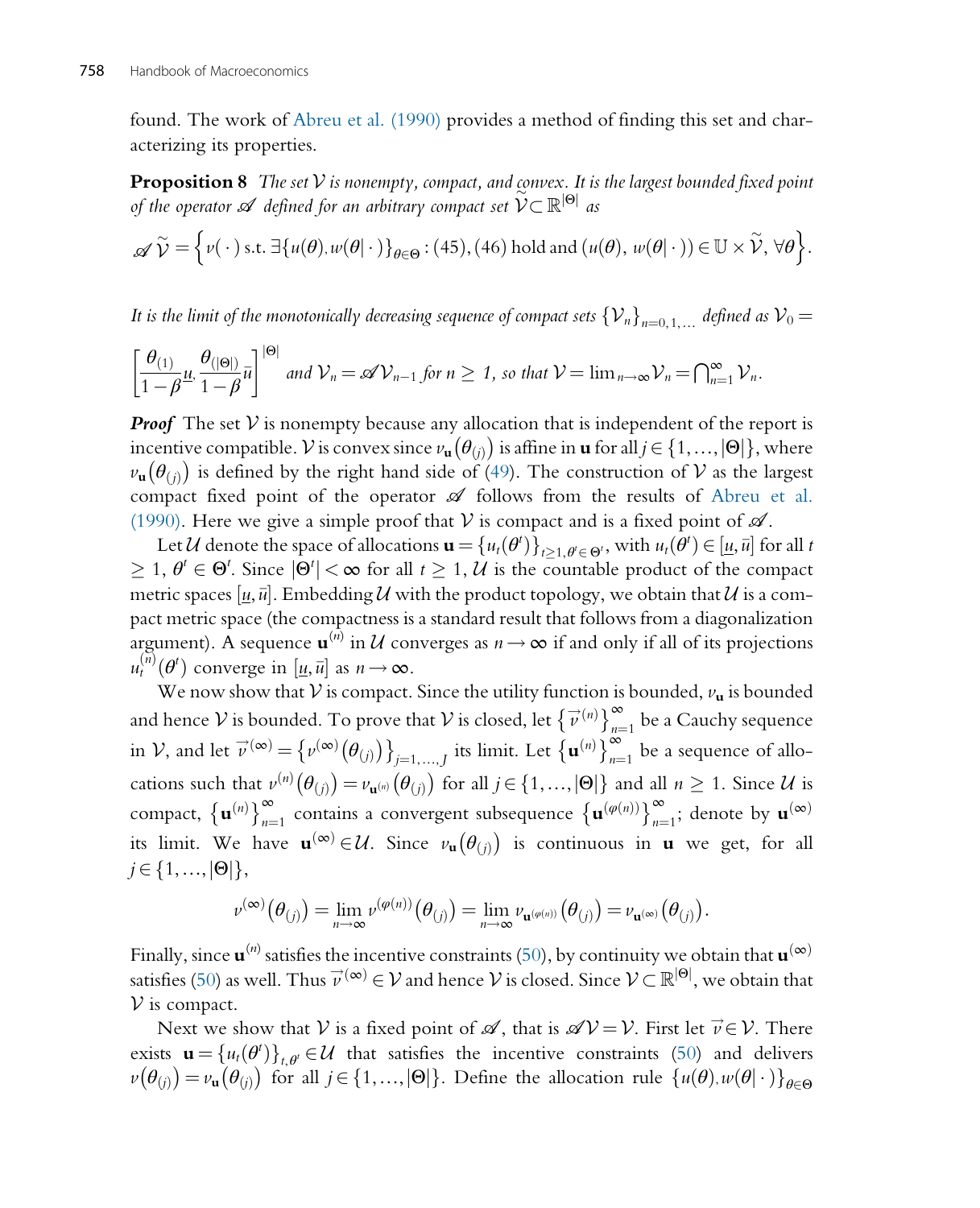<span id="page-34-0"></span>by  $u(\theta) = u_1(\theta)$  and  $w(\theta | \theta_{(i)}) = v_{\mathbf{u}_i^{\infty}(\theta)}(\theta_{(i)})$ , where  $\mathbf{u}_i^{\infty}(\theta)$  is the continuation of the allocation **u** from period 2 onward given the history  $\theta_1^1 - \theta$ . We have  $w(\theta | \cdot) \in \mathcal{V}$  for allocation **u** from period 2 onward given the history  $\theta^1 = \theta$ . We have  $w(\theta|\cdot) \in V$  for all  $\theta \in \Theta$  because the allocation  $\mathbf{u}^{\infty}(\theta)$  satisfies the incentive compatibility condition all  $\theta \in \Theta$  because the allocation  $\mathbf{u}_2^{\infty}(\theta)$  satisfies the incentive-compatibility condition (50) after all histories. Moreover, we have [\(50\)](#page-32-0) after all histories. Moreover, we have

$$
\theta u(\theta) + \beta w(\theta|\theta) = \theta u_1(\theta) + \beta v_{\mathbf{u}_2^{\infty}(\theta)}(\theta)
$$
  
\n
$$
\geq \theta u_1(\hat{\theta}) + \beta v_{\mathbf{u}_2^{\infty}(\hat{\theta})}(\theta) = \theta u(\hat{\theta}) + \beta w(\hat{\theta}|\theta),
$$

where the inequality follows from ([50\)](#page-32-0). Hence  $\{u(\theta), w(\theta|\cdot)\}_{\theta \in \Theta}$  satisfies [\(46](#page-31-0)). Finally, by construction  $\{u(\theta), w(\theta|\cdot)\}_{\theta \in \Theta}$  satisfies [\(45\)](#page-31-0). Thus,  $\vec{v} \in \mathscr{AV}$  and hence  $V \subset \mathscr{AV}$ . For the converse, suppose that  $\vec{v} \in \mathcal{AV}$ . Then there exists some allocation rule  $f_u(\theta)$   $u(\theta)$ .  $\{u(\theta), w(\theta|\cdot)\}_{\theta\in\Theta}$  such that the promise-keeping constraint ([45](#page-31-0)) and the incentive constraints ([46](#page-31-0)) hold and  $w(\theta|\cdot) \in V$  for all  $\theta$ . Define an allocation **u** as follows. Let  $u_1(\theta) = u(\theta)$ . For each  $\theta \in \Theta$ , since  $w(\theta | \cdot) \in \mathcal{V}$  there exists some allocation  $\tilde{u}(\theta)$  such that  $u_1, \theta(\theta) = w(\theta | \theta_0)$  for all  $i \in I_1$  [[o]]. Define  $u^\infty(\theta) = \tilde{u}(\theta)$  The allocation  $u$ that  $\nu_{\tilde{\mathbf{u}}(\theta)}(\theta_{(j)}) = w(\theta | \theta_{(j)})$  for all  $j \in \{1, ..., |\Theta|\}$ . Define  $\mathbf{u}_2^{\infty}(\theta) = \tilde{\mathbf{u}}(\theta)$ . The allocation  $\mathbf{u}$ <br>constructed in this way is in  $\mathcal{U}$  satisfies the incentive constraints (50), and delivers constructed in this way is in U, satisfies the incentive constraints ([50](#page-32-0)), and delivers  $u(\theta_{\alpha}) = u(\theta_{\alpha})$ . Thus  $\vec{u} \in \mathcal{V}$  and hance  $\mathcal{A}\mathcal{V} \subset \mathcal{V}$ .  $v_{\mathbf{u}}(\theta_{(j)}) = v(\theta_{(j)})$ . Thus,  $\vec{v} \in \mathcal{V}$  and hence  $\mathscr{AV} \subset \mathcal{V}$ .

#### 2.5.2 Continuum of Shocks and the First-Order Approach

The previous section provides a general way to characterize recursively the solution to the optimal insurance problem when shocks are Markovian. One practical difficulty in using the Bellman equation [\(51\)](#page-32-0) in applications is that the dimensionality of the state space grows with the number of shocks. As the number of shocks becomes large, solving problem ([51](#page-32-0)) becomes intractable. To keep the problem manageable, it is useful to have a method that keeps the number of state variables small.

One approach is to guess that only some of the incentive constraints [\(38\)](#page-29-0) bind at the optimum. In this case all the nonbinding constraints can be dropped, which also eliminates the need to keep track of the corresponding state variables. The natural candidate for binding constraints are the local constraints that ensure that a type  $\theta$  does not want to mimic the types closest to his. In this section we describe how to construct this relaxed problem and provide sufficient conditions that can be verified ex post to make sure that the dropped incentive constraints are satisfied.<sup>1</sup>

This analysis can be done with a discrete number of shocks, but it becomes particularly simple if instead we allow for a continuum of shocks. In this case applying the envelope theorem to the incentive-compatibility condition gives a simple and

 $\frac{1}{1}$  It is important to keep in mind that there is a large class of incentive problems with persistent shocks in which nonlocal incentive constraints bind (see, eg, [Battaglini and Lamba, 2015\)](#page-112-0) and thus the relaxed problem may not satisfy the sufficient conditions.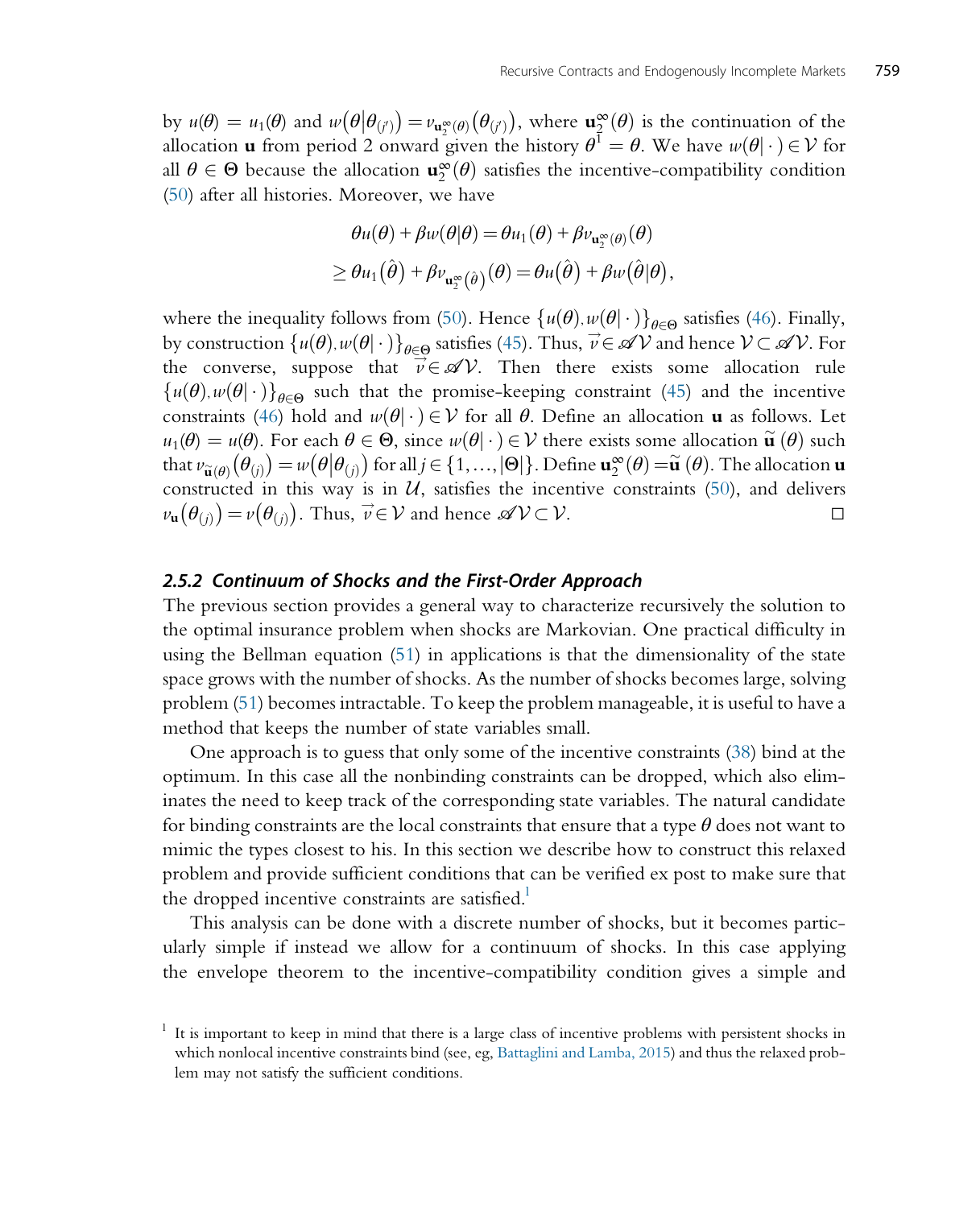tractable way to derive the Bellman equation. This problem has been analyzed by Kapička  $(2013)$  and Pavan et al.  $(2014)$ ; here we follow the exposition of the former.

Let the taste shocks  $\theta_t$  in each period belong to an interval  $\Theta = (\underline{\theta}, \overline{\theta}) \subset \mathbb{R}^*_+$ , with  $\theta < \infty$ . We assume that the stochastic process for the shocks  $\theta_t$  is Markov with continuous density  $\pi(\theta_t|\theta_{t-1})$ . We use  $\pi_s(\cdot|\theta_t)$  to denote the p.d.f. of histories  $\theta_{t+1}^{t+s}$  given that the shock  $\theta_t$  occurred in period t, that is,

$$
\pi_s(\theta^{t+s}_{t+1}|\theta_t)=\pi(\theta_{t+s}|\theta_{t+s-1})\times\cdots\times\pi(\theta_{t+1}|\theta_t).
$$

Assume as in the previous section that these probabilities are generated from the seed value  $\theta_0 = \theta_{(1)}$ . We make the following assumptions:

**Assumption 4** Assume that the density  $\pi(\theta|\cdot)$  is uniformly Lipschitz continuous for all  $\theta$ , and that the derivatives  $\hat{\pi}(\theta | \theta_{-}) \equiv \frac{\partial \pi(\theta | \theta_{-})}{\partial \theta_{-}}$  $\frac{\partial \theta}{\partial \theta}$  exist and are uniformly bounded.

These assumptions can be substantially relaxed (see Kapička, [2013; Pavan et al., 2014](#page-114-0) for more general treatments of the problem), but they considerably simplify our analysis. To simplify the integrability conditions, we further assume in this section that the utility function is bounded.

Having a continuum of shocks does not change the arguments leading to the recursive characterization of the constraints ([40](#page-30-0)), [\(41\)](#page-30-0), with the only difference that the sum over a finite number of shock realizations in Eq. [\(41\)](#page-30-0) is now replaced by an integral. Constraints  $(41)$  and  $(40)$  $(40)$  can be written as

$$
\nu_t(\theta^{t-1},\hat{\theta}_t|\theta_t) = \int_{\Theta} \left[ \theta' u_{t+1}(\theta^{t-1},\hat{\theta}_t,\theta') + \beta \nu_{t+1}(\theta^{t-1},\hat{\theta}_t,\theta'|\theta') \right] \pi(\theta'|\theta_t) d\theta', \forall \theta^t, \hat{\theta}_t,
$$
\n(52)

and

$$
\theta_t u_t \big(\theta^{t-1}, \theta_t\big) + \beta v_t \big(\theta^{t-1}, \theta_t | \theta_t\big) = \max_{\hat{\theta} \in \Theta} \left\{ \theta_t u_t \big(\theta^{t-1}, \hat{\theta}\big) + \beta v_t \big(\theta^{t-1}, \hat{\theta} | \theta_t\big) \right\}, \forall \theta^{t-1}, \theta_t.
$$
\n(53)

**Lemma 4** Suppose Assumption 4 is satisfied and the utility function is bounded. Then the function  $v_t(\theta^{t-1}, \theta_t|\cdot)$  is differentiable with respect to the realized period-t type  $\theta$  for each history of<br>reports  $\theta^t - (\theta^{t-1}, \theta)$  and its derivative evaluated at  $\theta$  is given by reports  $\hat{\theta}^t = (\theta^{t-1}, \theta_t)$  and its derivative evaluated at  $\theta_t$  is given by

$$
\hat{\nu}_t(\theta^t) = \int_{\Theta} [\theta' u_{t+1}(\theta^t, \theta') + \beta v_{t+1}(\theta^t, \theta' | \theta')]\hat{\pi}(\theta' | \theta_t) d\theta'.
$$
\n(54)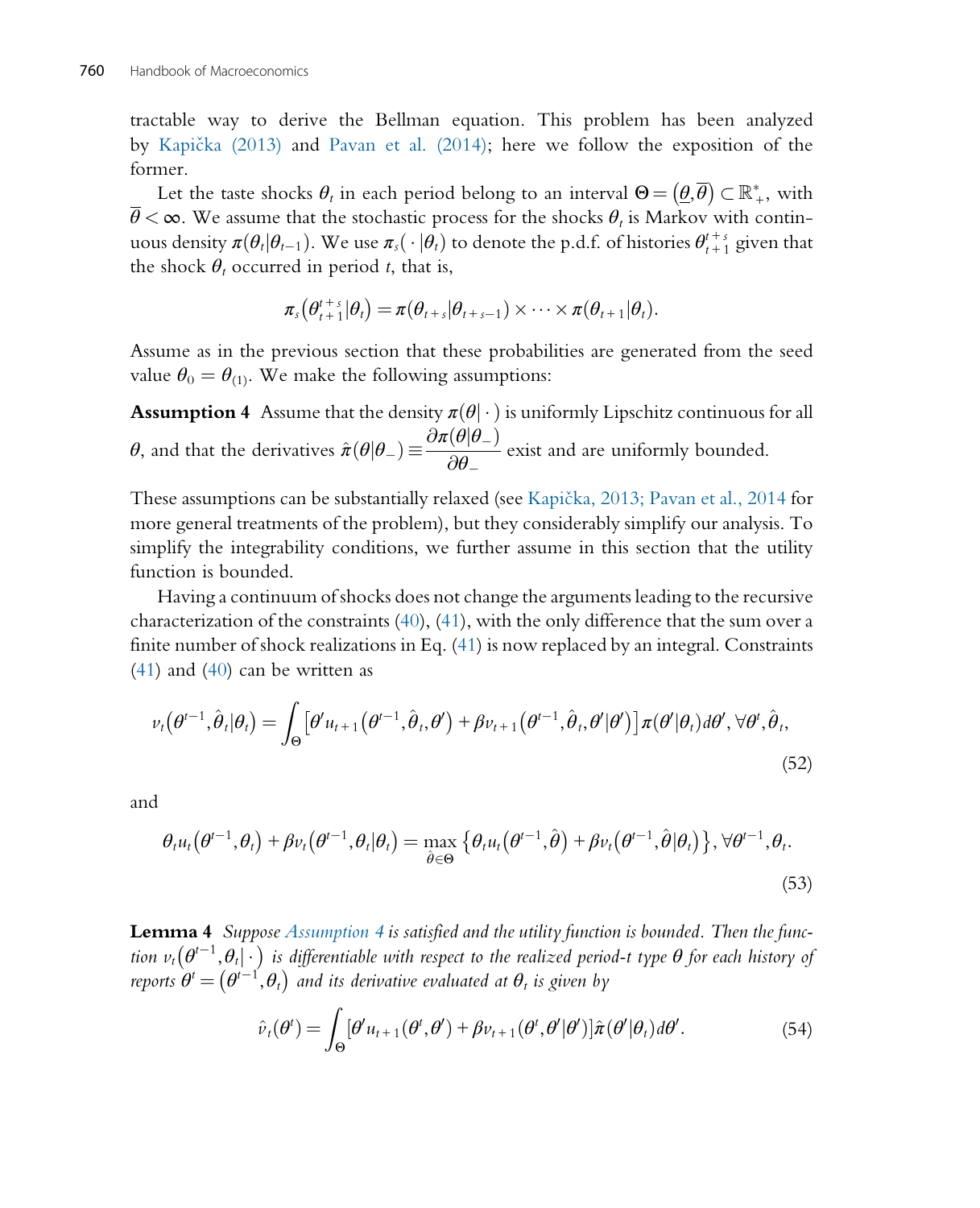<span id="page-36-0"></span>Moreover, if an allocation is incentive compatible, then for all  $t \geq 1$ ,  $\theta^t \in \Theta^t$ ,

$$
\theta_t u_t \big(\theta^{t-1}, \theta_t\big) + \beta v_t \big(\theta^{t-1}, \theta_t | \theta_t\big) = \int_{\underline{\theta}}^{\theta_t} \left\{ u_t \big(\theta^{t-1}, \theta\big) + \beta \hat{v}_t \big(\theta^{t-1}, \theta\big) \right\} d\theta + \nu \big(\theta^{t-1}\big), \quad (55)
$$

where  $\nu(\theta^{t-1}) = \lim_{\theta \to \theta} \big\{ \theta u_t(\theta^{t-1}, \theta) + \beta v_t(\theta^{t-1}, \theta | \theta) \big\}.$ **Proof** Let  $S_{t+1}(\theta^t, \theta') = \theta' u_{t+1}(\theta^t, \theta') + \beta v_{t+1}(\theta^t, \theta'|\theta')$ . Then

$$
\frac{\nu_t(\theta^{t-1},\theta_t|\theta+\Delta\theta)-\nu_t(\theta^{t-1},\theta_t|\theta)}{\Delta\theta}=\int_{\Theta}S_{t+1}(\theta',\theta')\frac{\pi(\theta'|\theta+\Delta\theta)-\pi(\theta'|\theta)}{\Delta\theta}d\theta'
$$
\n
$$
\frac{1}{\Delta\theta\to 0}\int_{\Theta}S_{t+1}(\theta',\theta')\hat{\pi}(\theta'|\theta)d\theta',
$$

where the last step follows from the Dominated Convergence Theorem, noting that  $S_{t+1}(\theta^t, \theta^t)$  and  $\left| \frac{\pi(\theta^t | \theta + \Delta \theta) - \pi(\theta^t | \theta)}{\Delta \theta} \right|$   $\begin{array}{c} \hline \end{array}$ are bounded by the uniform Lipschitz continuity of  $\pi(\theta'|\cdot)$ . Hence  $\nu_t(\theta^{t-1}, \theta_t|\cdot)$  is differentiable, and it is Lipschitz continuous on  $[\eta, \overline{\theta}]$  for all  $\eta > \theta$  since  $\hat{\pi}(\theta'|\theta)$  is uniformly bounded.

Let  $\hat{S}_t (\theta^{t-1}, \hat{\theta}_t | \theta_t) = \theta_t u_t (\theta^{t-1}, \hat{\theta}_t) + \beta v_t (\theta^{t-1}, \hat{\theta}_t | \theta_t)$ . Then  $\hat{S}_t$  is differentiable in  $\theta_t$  on  $\overline{\theta}$ .  $(\eta, \overline{\theta})$  (denote by  $\hat{S}_{\theta,t}$ , its derivative) and Lipschitz in  $\theta_t$  on  $[\eta, \overline{\theta})$ . Hence it is absolutely continuous and has a bounded derivative with respect to  $\theta_t$  on  $(\eta, \overline{\theta})$ . Since the allocation is incentive compatible,  $\hat{S}_t (\theta^{t-1}, \hat{\theta}_t | \theta_t)$  is maximized at  $\hat{\theta}_t = \theta_t$ . By Theorem 2 in [Milgrom and Segal \(2002\),](#page-115-0)  $\hat{S}_t (\theta^{t-1}, \theta_t | \theta_t)$  can be represented as an integral of its derivative:

$$
\hat{S}_t(\theta^{t-1}, \theta_t | \theta_t) = \int_{\eta}^{\theta_t} \hat{S}_{\theta, t}(\theta^{t-1}, \theta, \theta) d\theta + \hat{S}_t(\theta^{t-1}, \eta | \eta) \n= \int_{\eta}^{\theta_t} \left\{ u_t(\theta^{t-1}, \theta) + \beta \hat{v}_t(\theta^{t-1}, \theta | \theta) \right\} d\theta + \hat{S}_t(\theta^{t-1}, \eta | \eta).
$$

Take the limit as  $\eta \rightarrow \theta$  to get expression (55). □

We can now define a relaxed problem by replacing the temporarily incentivecompatibility constraints ([53](#page-35-0)) by the envelope condition (55) for all histories. This substantially simplifies the analysis, as the latter constraint only depends on the lifetime utility and marginal lifetime utility of the truthteller, rather than the continuation utility of all possible types as in [Section 2.5.](#page-28-0) In the recursive formulation of the planner's problem, the choice variables are the current utility  $u(\theta)$ , the continuation utility of the truthtelling agent  $w(\theta)$ , and the marginal change in the continuation utility of the truthtelling agent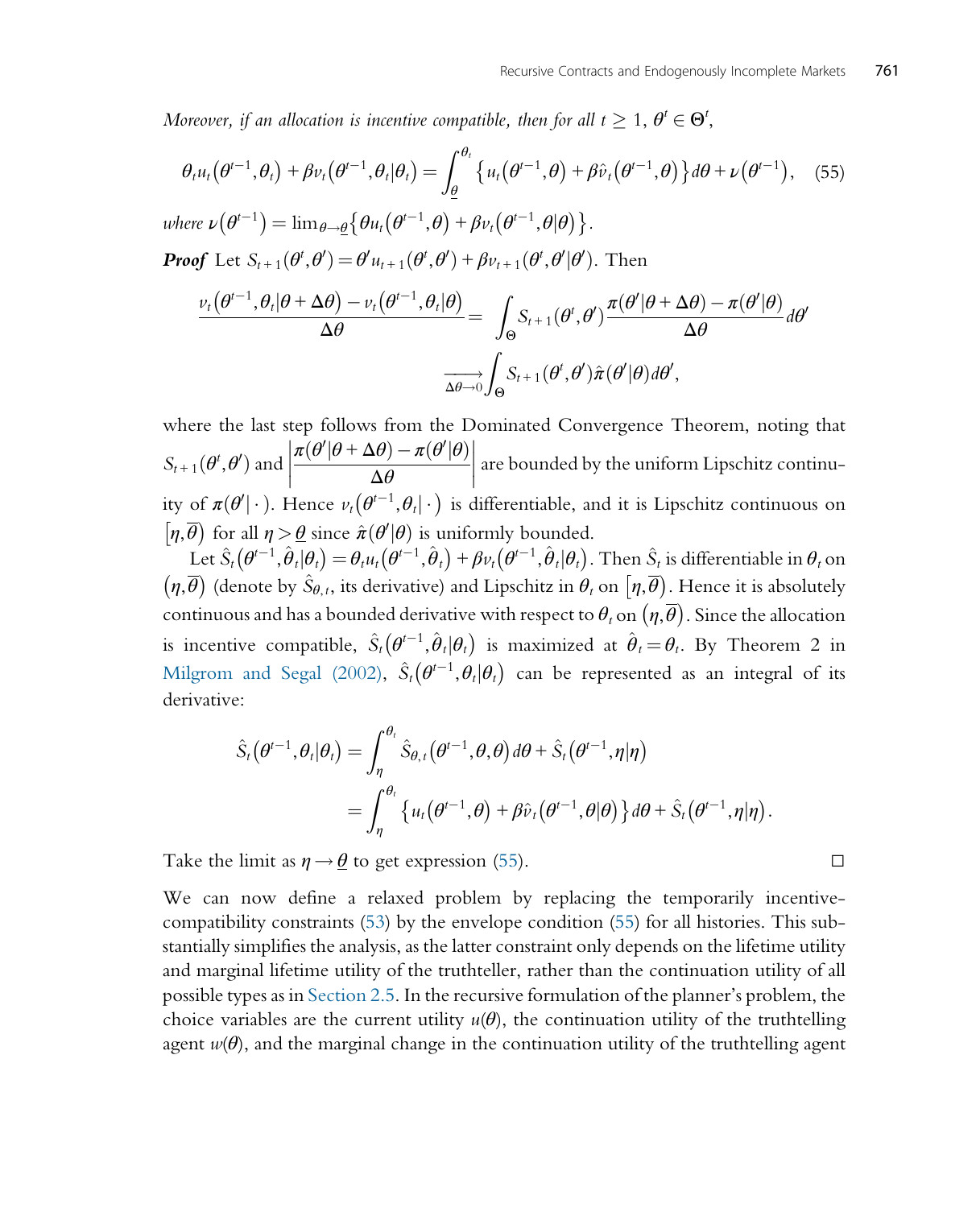<span id="page-37-0"></span> $\hat{w}(\theta)$ . The state variables are the reported taste shock realization  $\theta$  in the previous period, the promised utility v of an agent who truthfully announced  $\theta_{-}$  last period, and the marginal promised utility  $\hat{v}$  of an agent who truthfully announced  $\theta_{\perp}$  last period.

We now show the recursive formulation of the relaxed problem in an infinite-period economy. Let  $V(\theta_-)$  denote the set of lifetime utility and marginal lifetime utility pairs  $(v,\hat{v}) \in \mathbb{R}^2$  for which there exist values  $\{u(\theta),w(\theta),\hat{w}(\theta)\}_{\theta \in \Theta}$  such that the following conditions hold:

(i) the envelope condition:

$$
\theta u(\theta) + \beta w(\theta) = \int_{\underline{\theta}}^{\theta} \left\{ u(\theta') + \beta \hat{w}(\theta') \right\} d\theta' + \lim_{\theta' \to \underline{\theta}} \left\{ \theta' u(\theta') + \beta w(\theta') \right\}, \forall \theta \in \Theta, \tag{56}
$$

(ii) the promise-keeping constraint:

$$
\nu = \int_{\Theta} {\{\theta' u(\theta') + \beta w(\theta')\} \pi(\theta'|\theta_{-}) d\theta'},
$$
\n(57)

(iii) the marginal promise-keeping constraint:

$$
\hat{v} = \int_{\Theta} {\{\theta' u(\theta') + \beta w(\theta')\} \hat{\pi}(\theta'|\theta_{-}) d\theta'},
$$
\n(58)

(iv)  $(w(\theta), \hat{w}(\theta)) \in \hat{\mathcal{V}}(\theta)$  for all  $\theta \in \Theta$ .

Note that in general  $V(\theta)$  depends on the realized value of  $\theta$ . It can be characterized along the lines of Proposition 8.

For any  $\theta_{-} \in \Theta$  and pair  $(v, \hat{v}) \in \hat{V}(\theta_{-})$ , the Bellman equation writes

$$
K(\nu,\hat{\nu},\theta_{-}) = \sup_{(\vec{u},\vec{w},\vec{\hat{\nu}})} \int_{\Theta} \{-C(u(\theta)) + \beta K(\nu(\theta),\hat{\nu}(\theta),\theta)\} \pi(\theta|\theta_{-}) d\theta
$$
(59)

subject to (56)–(58) and  $u(\theta) \in \mathbb{U}$ ,  $(w(\theta), \hat{w}(\theta)) \in \hat{\mathcal{V}}(\theta)$  for all  $\theta \in \Theta$ .

We finally discuss when the relaxed problem gives the solution to the original problem. The envelope condition ([55](#page-36-0)) is necessary but not sufficient for an allocation to be temporarily incentive compatible. A sufficient condition is given in Proposition 9:

**Proposition 9** Suppose that an allocation **u** satisfies the envelope condition ([55\)](#page-36-0) and, in addition,

$$
u_t(\theta^{t-1}, \hat{\theta}_t) + \beta \hat{\nu}_t(\theta^{t-1}, \hat{\theta}_t | \theta_t)
$$
\n(60)

is increasing in  $\hat{\theta}_t$  for all t, $\theta^{t-1}$  and almost all  $\theta_t$ , where  $\hat{v}_t \big(\theta^{t-1}, \hat{\theta}_t | \theta_t \big) \equiv \frac{\partial}{\partial t}$  $\frac{\partial}{\partial \theta} \nu_t \big( \theta^{t-1}, \hat{\theta}_t | \theta_t \big).$ Then  $\mathbf u$  is incentive compatible.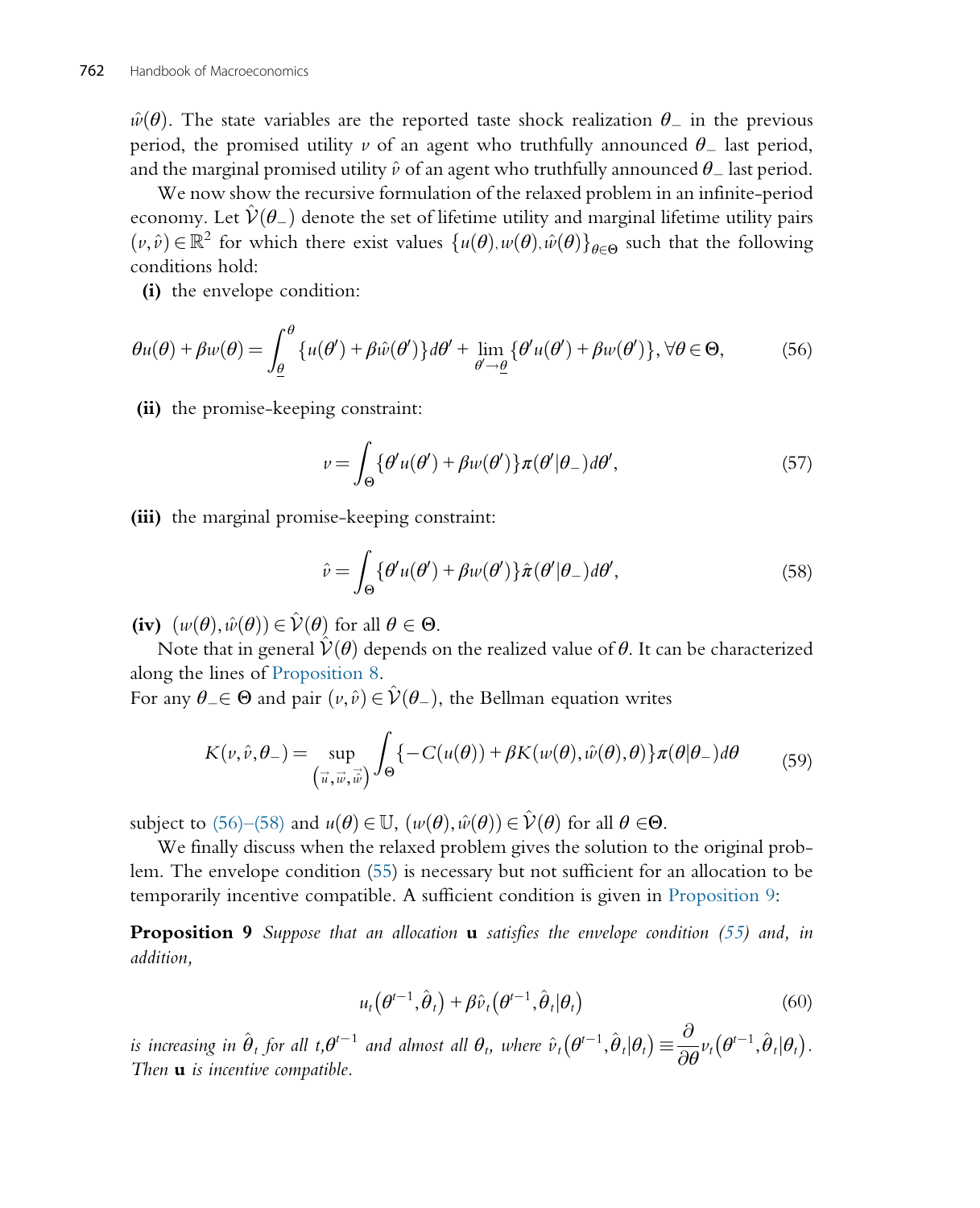**Proof** Fix  $t, \theta^{t-1}$ , and let  $S_t(\theta^{t-1}, \theta_t) \equiv \hat{S}_t(\theta^{t-1}, \theta_t | \theta_t)$ . An allocation is temporarily incentive compatible if  $S_t(\theta^{t-1}, \theta_t) \ge \hat{S}_t(\theta^{t-1}, \hat{\theta}_t | \theta_t)$  for all  $\theta^{t-1}, \theta_t, \hat{\theta}_t$ . Eq. [\(55\)](#page-36-0) shows that  $S_t(\theta^{t-1},\cdot)$  is differentiable for almost all  $\theta \in \Theta$  with

$$
\frac{\partial}{\partial \theta} S_t(\theta^{t-1},\theta) = u_t(\theta^{t-1},\theta) + \beta \hat{v}_t(\theta^{t-1},\theta).
$$

We thus have

$$
S_t(\theta^{t-1}, \theta_t) - S_t(\theta^{t-1}, \hat{\theta}_t)
$$
  
= 
$$
\int_{\hat{\theta}_t}^{\theta_t} \frac{\partial}{\partial \theta} S_t(\theta^{t-1}, \theta') d\theta' = \int_{\hat{\theta}_t}^{\theta_t} \left\{ u_t(\theta^{t-1}, \theta') + \beta \hat{v}_t(\theta^{t-1}, \theta' | \theta') \right\} d\theta'
$$
  

$$
\geq \int_{\hat{\theta}_t}^{\theta_t} \left\{ u_t(\theta^{t-1}, \hat{\theta}_t) + \beta \hat{v}_t(\theta^{t-1}, \hat{\theta}_t | \theta') \right\} d\theta' = \hat{S}_t(\theta^{t-1}, \hat{\theta}_t | \theta_t) - S_t(\theta^{t-1}, \hat{\theta}_t),
$$

where the inequality follows from the monotonicity of  $(60)$  $(60)$ , and the last equality follows from the differentiability of  $\hat{S}_t (\theta^{t-1}, \hat{\theta}_t | \theta_t)$ , with  $\frac{\partial}{\partial \theta} \hat{S}_t (\theta^{t-1}, \hat{\theta}_t | \theta) = u_t (\theta^{t-1}, \hat{\theta}_t) +$  $\beta \hat{v}_t (\theta^{t-1}, \hat{\theta}_t | \theta)$ . We obtain that **u** is temporarily incentive compatible.  $\Box$ 

If the shocks are i.i.d., the second term in expression  $(60)$  $(60)$  drops out and the proposition is equivalent to a simple requirement that  $u_t(\theta^t)$  is increasing in  $\theta_t$ , and one can show that this requirement is necessary as well. In the static setting, u satisfies the Spence–Mirrlees condition and this sufficient condition reduces to the familiar necessary and sufficient condition that allocations are monotonic (see [Myerson, 1981](#page-115-0)). Unfortunately, in the dynamic model with persistent shocks, the monotonicity condition on ([60](#page-37-0)) is not necessary, and moreover there is no one-to-one mapping between marginal lifetime utilities and allocations. Moreover, in practice condition [\(60\)](#page-37-0) is difficult to verify directly, and we have to either try to derive weaker sufficient conditions, or check ex post (possibly numerically) in specific applications whether the solution to the relaxed problem is indeed an optimal allocation.

### 2.6 Hidden Storage

We now suppose that agents have access to a storage technology, a problem analyzed by [Allen \(1985\)](#page-112-0) and [Cole and Kocherlakota \(2001\)](#page-113-0). <sup>m</sup> The model is the same as in [Sections](#page-9-0) [2.3](#page-9-0) and [2.4](#page-20-0) (with i.i.d. and discrete types), except that individuals can now store nonnegative amounts of goods at rate R. The planner cannot observe these private savings.

<sup>m</sup> See also [Werning \(2002\), Golosov and Tsyvinski \(2007\), Farhi et al. \(2009\),](#page-116-0) and [Ales and Maziero \(2009\).](#page-112-0)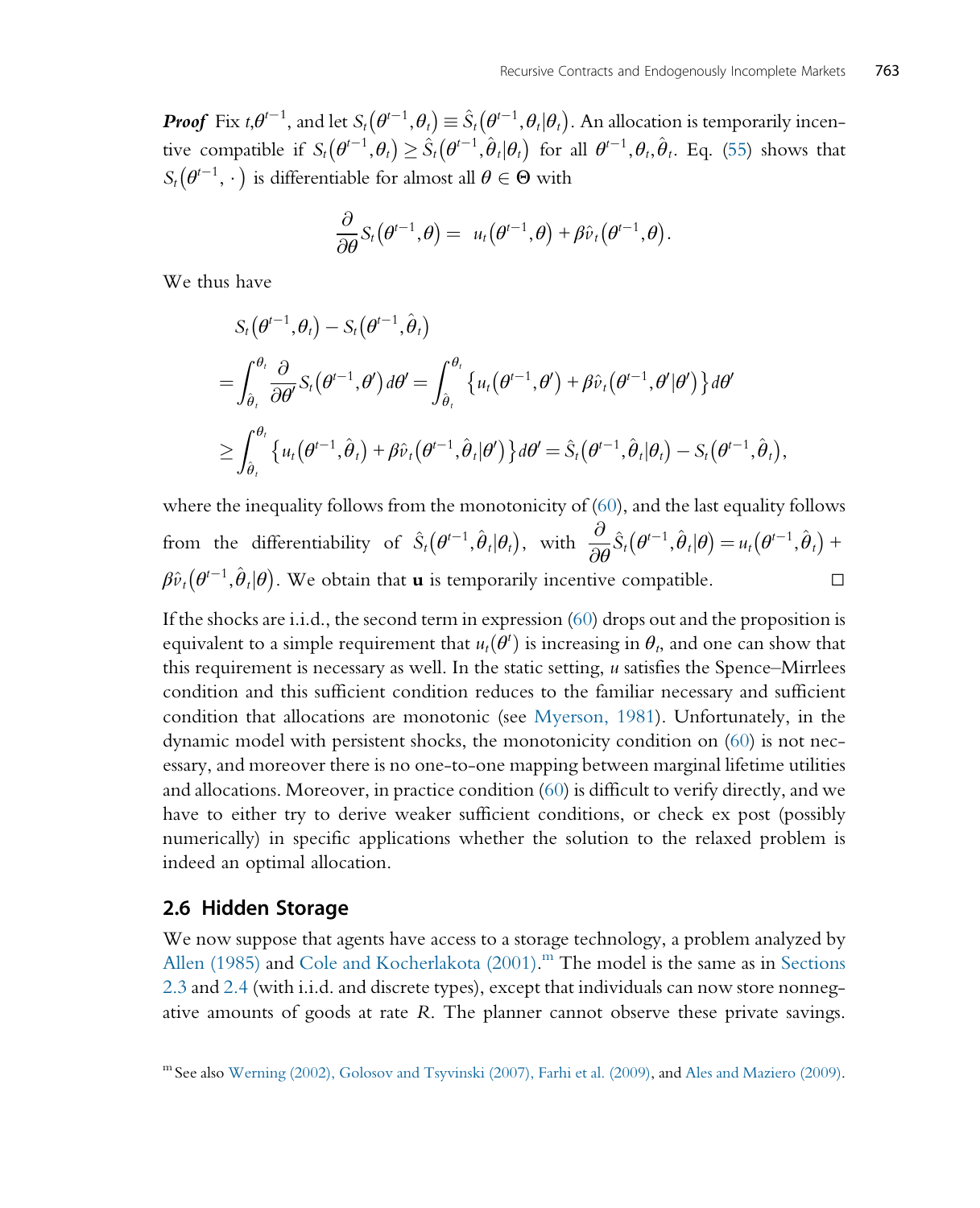<span id="page-39-0"></span>The planner is still able to both borrow and lend at the same rate  $R$  as the agents.<sup>n</sup> We show that allowing for hidden private storage dramatically changes the optimal social insurance contract: in this environment, no social insurance can be provided.

To understand the argument, suppose first (following [Allen, 1985\)](#page-112-0) that agents can both borrow *and* lend at rate R. In this case, agents can always perfectly smooth across time their consumption. Hence they always report the shocks that yield the highest net present value of transfers, regardless of their true history. Consequently, incentive compatibility requires that the planner gives all individuals the same present value of transfers, which must then be equal to the present value of the endowment,  $e + e/R$ . Therefore, the planner simply gives the economy's endowment to the agents, who self-insure from then on. In particular, there is no transfer of resources across households, ie, no risk sharing is possible.

Now suppose (following [Cole and Kocherlakota, 2001](#page-113-0)) that the agent can only privately save, but not borrow, at the interest rate R. Assume for simplicity that the horizon lasts two periods (see [Cole and Kocherlakota, 2001](#page-113-0) for a generalization to  $T \leq \infty$  periods).<sup>o</sup> We still denote by  $\mathbf{c} = \{c_1(\theta_1), c_2(\theta_1, \theta_2)\}\$ the agent's consumption, but now the transfers from the planner to the agent may be different and are denoted by  $\tau = {\tau_1(\theta_1), \tau_2(\theta_1, \theta_2)}$ . Denote by  $k(\theta_1)$  the agent's private storage, and by K the public saving or borrowing. An efficient allocation is defined as a tuple  $\{\mathbf{c}, \tau, k, K\}$  that solves:

$$
\max_{\{\mathbf{c},\mathbf{r},k,K\}} \quad \sum_{\theta_1 \in \Theta} \pi(\theta_1) \left\{ \theta_1 U(c_1(\theta_1)) + \sum_{\theta_2 \in \Theta} \beta \pi(\theta_2) \theta_2 U(c_2(\theta_1, \theta_2)) \right\} \tag{61}
$$

subject to the planner's feasibility constraints:  $\forall \theta_1, \theta_2 \in \Theta$ ,

$$
\sum_{\theta_1 \in \Theta} \pi(\theta_1) \tau_1(\theta_1) + K = e,
$$
\n
$$
\sum_{(\theta_1, \theta_2) \in \Theta^2} \pi(\theta_1) \pi(\theta_2) \tau_2(\theta_1, \theta_2) = e + RK,
$$
\n(62)

the agent's resource constraints:  $\forall \theta_1, \theta_2 \in \Theta$ ,

$$
c_1(\theta_1) + k(\theta_1) = \tau_1(\theta_1),
$$
  
\n
$$
c_2(\theta_1, \theta_2) = \tau_2(\theta_1, \theta_2) + Rk(\theta_1),
$$
  
\n
$$
k(\theta_1) \ge 0,
$$
  
\n(63)

and the incentive-compatibility constraints:  $\forall \hat{\theta}_1, \hat{\theta}_2 \in \Theta, \forall \hat{k} \geq 0$ ,

<sup>n</sup> This definition of feasibility is that of [Ljungqvist and Sargent \(2012\)](#page-115-0) rather than that of [Cole and](#page-113-0) [Kocherlakota \(2001\)](#page-113-0), who assume that the planner cannot borrow.<br><sup>o</sup> The results of this section extend to finite horizons if the utility function has non-increasing absolute risk

aversion, and to the infinite horizon if the utility function is bounded.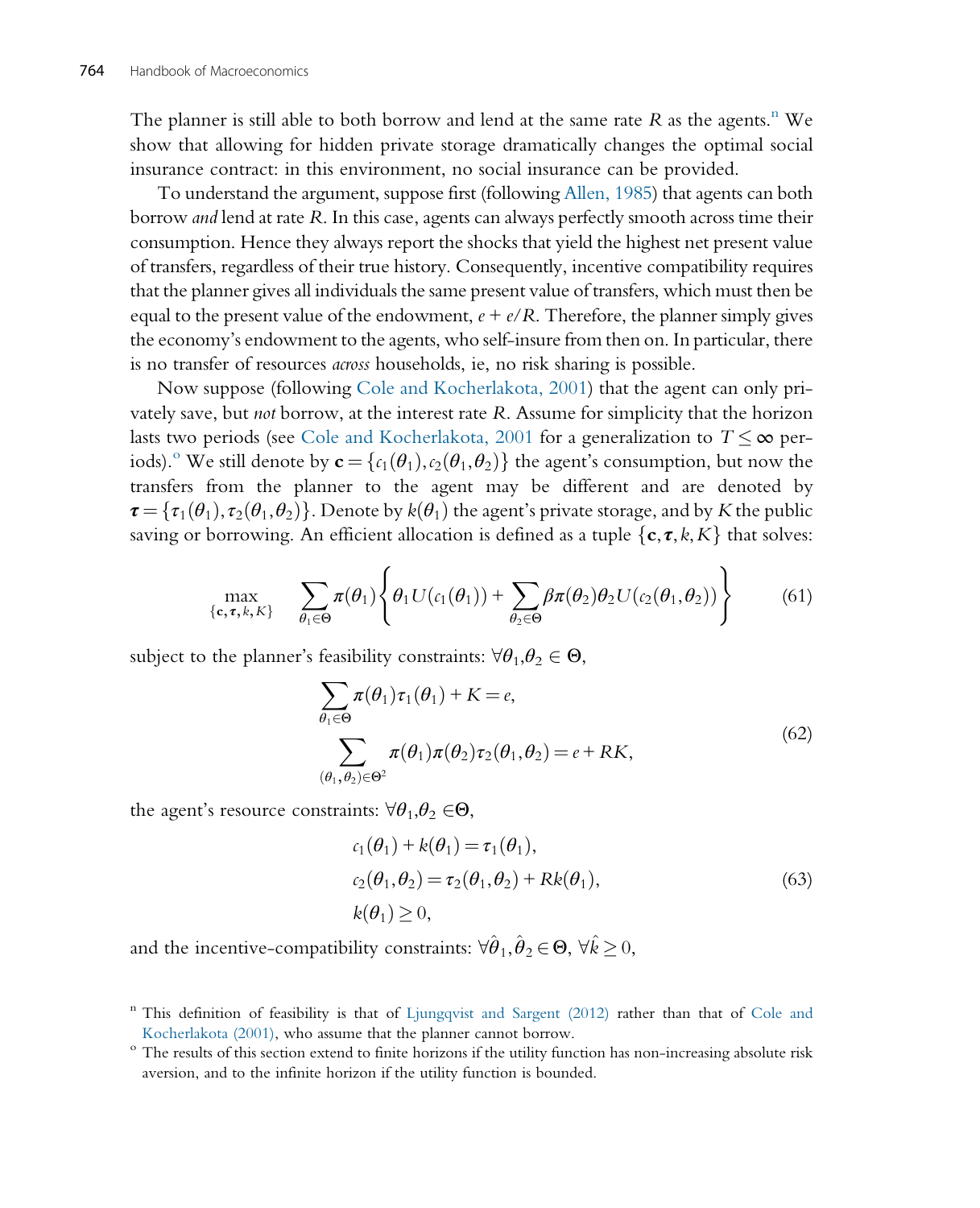<span id="page-40-0"></span>
$$
\sum_{\theta_1 \in \Theta} \pi(\theta_1) \left\{ \theta_1 U(\tau_1(\theta_1) - k(\theta_1)) + \sum_{\theta_2 \in \Theta} \beta \pi(\theta_2) \theta_2 U(\tau_2(\theta_1, \theta_2) + Rk(\theta_1)) \right\}
$$
\n
$$
\geq \sum_{\theta_1 \in \Theta} \pi(\theta_1) \left\{ \theta_1 U(\tau_1(\hat{\theta}_1) - \hat{k}(\theta_1)) + \sum_{\theta_2 \in \Theta} \beta \pi(\theta_2) \theta_2 U(\tau_2(\hat{\theta}_1, \hat{\theta}_2) + R\hat{k}(\theta_1)) \right\}.
$$
\n(64)

We first note that there is no loss to having the planner do all the (public plus private) saving publicly, since the agent and the planner have the same rate of return R.

**Lemma 5** Given any incentive-compatible and feasible allocation  $\{\mathbf{c}, \mathbf{r}, k, K\}$ , there exists another incentive-compatible and feasible allocation  $\left\{\mathbf{c},\mathbf{r}^0,0,K^0\right\}$  .

**Proof** Define the transfers  $\tau_1^0(\theta_1) = \tau_1(\theta_1) - k(\theta_1)$ ,  $\tau_2^0(\theta_1, \theta_2) = \tau_2(\theta_1, \theta_2) + Rk(\theta_1)$ ,<br>and the public saving  $K^0 = K + \sum_{\pi(\theta_1)} k(\theta_1)$ . The allocation  $\int_C \tau_2^0 = K^0 \int_C \text{ with }$ and the public saving  $K^0 = K + \sum_{\theta_1 \in \Theta} \pi(\theta_1) k(\theta_1)$ . The allocation  $\{\mathbf{c}, \tau^0, 0, K^0\}$  with  $\mathbf{c} = \tau^0$  clearly satisfies the planner's and the bouseholds budget constraints, and hence  $c = \tau^0$  clearly satisfies the planner's and the households budget constraints, and hence is feasible. We now show that it is incentive compatible. Indeed, suppose that there exists  $(\hat{\theta}_1,\hat{\theta}_2,\hat{k})$  such that

$$
\sum_{\theta_1 \in \Theta} \pi(\theta_1) \Bigg\{ \theta_1 U(\tau_1^0(\hat{\theta}_1) - \hat{k}(\theta_1)) + \sum_{\theta_2 \in \Theta} \beta \pi(\theta_2) \theta_2 U(\tau_2^0(\hat{\theta}_1, \hat{\theta}_2) + R\hat{k}(\theta_1)) \Bigg\} > \sum_{\theta_1 \in \Theta} \pi(\theta_1) \Bigg\{ \theta_1 U(\tau_1^0(\theta_1)) + \sum_{\theta_2 \in \Theta} \beta \pi(\theta_2) \theta_2 U(\tau_2^0(\theta_1, \theta_2)) \Bigg\}.
$$

Then the strategy  $(\hat{\theta}_1, \hat{\theta}_2, \{k(\theta_1) + \hat{k}(\theta_1)\})$  dominates  $(\theta_1, \theta_2, k(\theta_1))$ , so that  $\{\mathbf{c}, \mathbf{\tau}, k, K\}$ is not incentive compatible. □

Next, note that the incentive constraint in period 2 imposes that the second-period transfers are independent of the report  $\theta_2$  (otherwise the agent would always report the type that yields the highest transfer regardless of his true type). Thus we can rewrite the transfers from the planner to the agent as  $\tau_1(\theta_1), \tau_2(\theta_1)$ .

The possibility of hidden storage in the incentive constraints (64) makes the planner's problem (61)–[\(64\)](#page-39-0) difficult to solve directly. In a first step, we thus consider a simpler planner's problem with a larger constraint set: we suppose that the agent can only lie upward by one notch. Thus we analyze the following relaxed problem:

$$
\max_{\{\tau_1(\theta_1),\tau_2(\theta_1)\}} \quad \sum_{\theta_1 \in \Theta} \pi(\theta_1) \left\{ \theta_1 U(\tau_1(\theta_1)) + \sum_{\theta_2 \in \Theta} \beta \pi(\theta_2) \theta_2 U(\tau_2(\theta_1)) \right\} \tag{65}
$$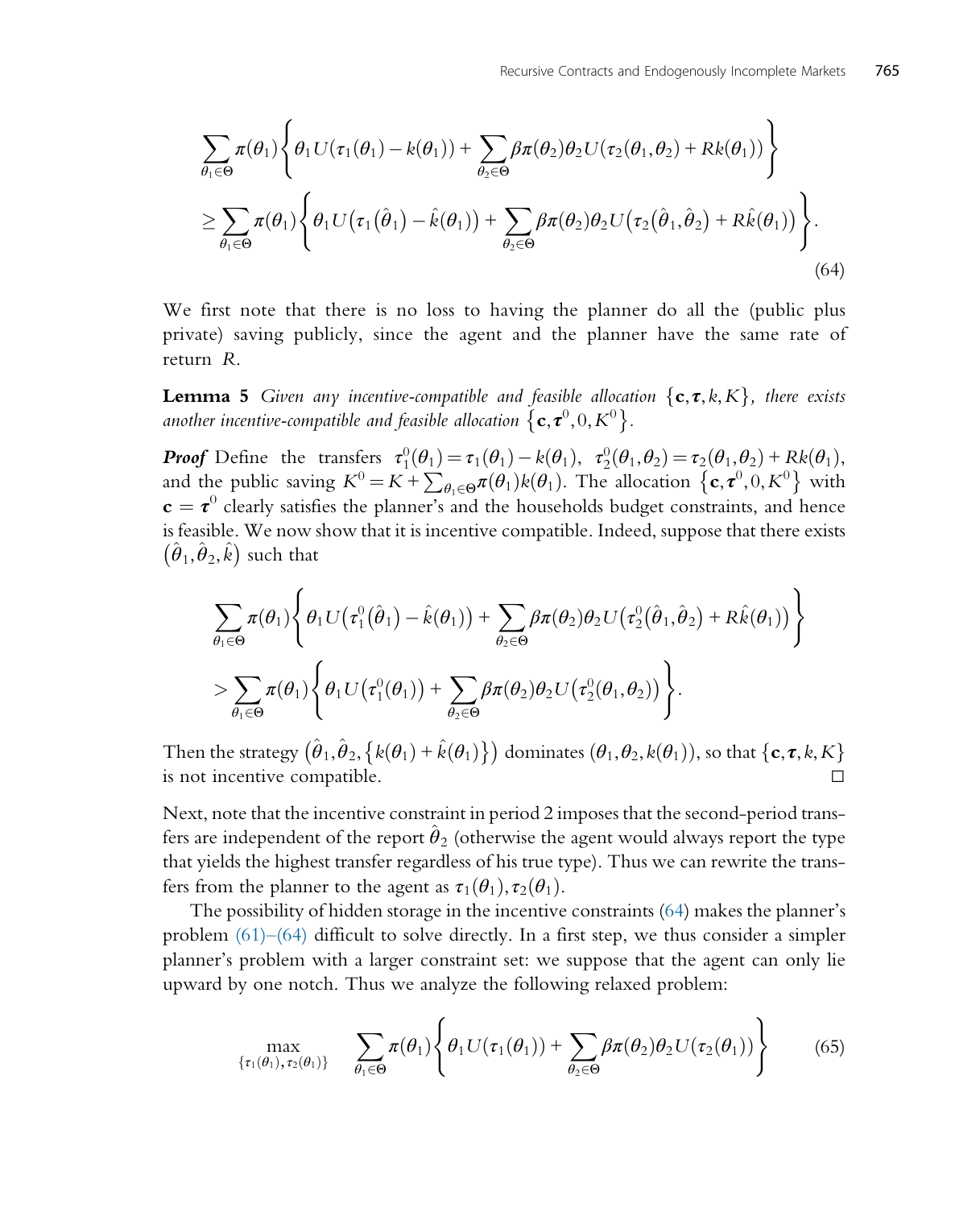<span id="page-41-0"></span>subject to

$$
\sum_{\theta_1 \in \Theta} \pi(\theta_1) \tau_1(\theta_1) + K = e,
$$
\n
$$
\sum_{\theta_1 \in \Theta} \pi(\theta_1) \tau_2(\theta_1) = e + RK,
$$
\n(66)

and, for all  $\hat{k} \ge 0$  and  $\sigma$  such that  $\sigma(\theta_{(j)}) \in \big\{\theta_{(j)}, \theta_{(j+1)}\big\}$  for all  $j \in \{1, ..., |\Theta| - 1\}$  and  $\sigma(\theta_{(j)}) = \theta_{(j)}$  $\sigma\big(\theta_{\left(\vert\Theta\vert\right)}\big) = \theta_{\left(\vert\Theta\vert\right)},$ 

$$
\sum_{\theta_1 \in \Theta} \pi(\theta_1) \left\{ \theta_1 U(\tau_1(\theta_1)) + \sum_{\theta_2 \in \Theta} \beta \pi(\theta_2) \theta_2 U(\tau_2(\theta_1)) \right\} \n\geq \sum_{\theta_1 \in \Theta} \pi(\theta_1) \left\{ \theta_1 U(\tau_1(\sigma(\theta_1)) - \hat{k}(\theta_1)) + \sum_{\theta_2 \in \Theta} \beta \pi(\theta_2) \theta_2 U(\tau_2(\sigma(\theta_1)) + R\hat{k}(\theta_1)) \right\}.
$$
\n(67)

We start by analyzing the relaxed problem [\(65](#page-40-0)). We do this in two steps. First, we show:

**Lemma 6** Consider any allocation that solves [\(65](#page-40-0)), say  $\{c, \tau, 0, K\}$ . It must satisfy

$$
\theta_{(j)} U'(c_1(\theta_{(j)})) = \beta R \sum_{\theta_{(j')} \in \Theta} \pi(\theta_{(j')}) \theta_{(j')} U' (c_2(\theta_{(j)}, \theta_{(j')})), \qquad (68)
$$

for all  $j \in \{1, ..., |\Theta|\}$ .

**Proof** Suppose first by contradiction that there exists  $i \in \{1, ..., |\Theta|\}$  such that

$$
\theta_{(i)} U' \big( c_1 \big( \theta_{(i)} \big) \big) < \beta R \sum_{\theta_{(j')} \in \Theta} \pi \big( \theta_{(j')} \big) \theta_{(j')} U' \big( c_2 \big( \theta_{(i)}, \theta_{(j')} \big) \big).
$$

Then, by saving  $\hat{k}(\theta_{(i)}) > 0$ , agent  $\theta_{(i)}$  raises his ex ante discounted utility, which contradicts the incentive constraint. Thus, because of the availability of private saving, individuals can only be borrowing constrained and not saving constrained.

Next, suppose that there exists  $i \in \{1, ..., |\Theta|\}$  such that

$$
\theta_{(i)} U' \big( c_1 \big( \theta_{(i)} \big) \big) > \beta R \sum_{\theta_{(j')} \in \Theta} \pi \big( \theta_{(j')} \big) \theta_{(j')} U' \big( c_2 \big( \theta_{(i)}, \theta_{(j')} \big) \big).
$$
\n(69)

We then construct an alternative incentive-compatible and feasible allocation  $\{\tilde{\mathbf{c}}, \tilde{\mathbf{r}}, 0, \tilde{K}\}$  that yields strictly higher ex ante utility than  $\{\mathbf{c}, \mathbf{r}, 0, K\}$ . Specifically, let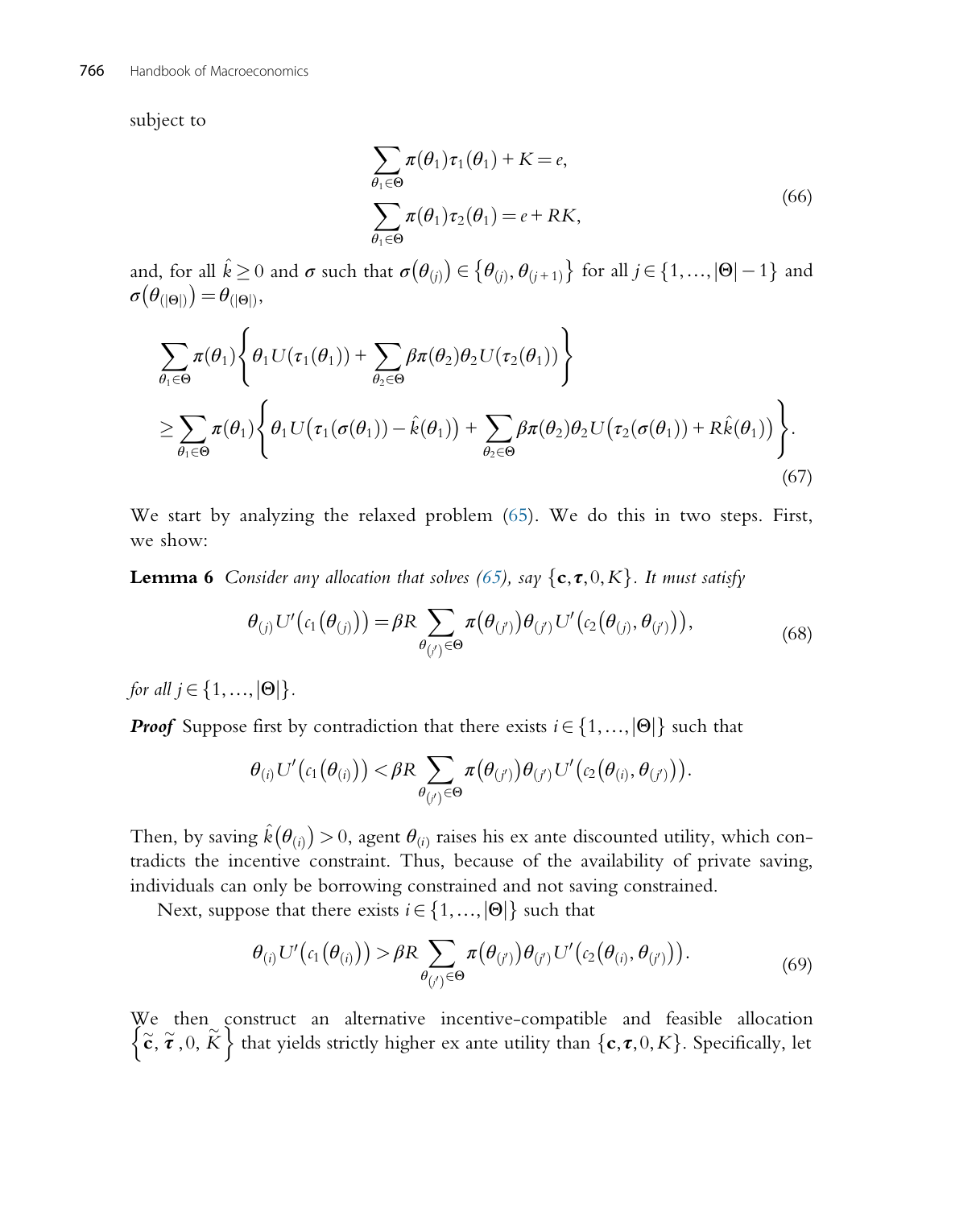$$
\widetilde{\tau}_1(\theta_{(i)}) = \tau_1(\theta_{(i)}) + \varepsilon_1,\n\widetilde{\tau}_2(\theta_{(i)}) = \tau_2(\theta_{(i)}) - \varepsilon_2,\n\widetilde{K} = K - \pi(\theta_{(i)}) \varepsilon_1,
$$

where  $(\varepsilon_1, \varepsilon_2)$  are chosen such that

$$
\theta_{(i)} U(\widetilde{\tau}_1(\theta_{(i)}))+\beta \sum_j \pi(\theta_{(j)}) \theta_{(j)} U(\widetilde{\tau}_2(\theta_{(i)}))
$$
  
=  $\theta_{(i)} U(\tau_1(\theta_{(i)}))+\beta \sum_j \pi(\theta_{(j)}) \theta_{(j)} U(\tau_2(\theta_{(i)})),$ 

and

$$
\theta_{(i)} U'(\widetilde{\tau}_1(\theta_{(i)})) \geq \beta R \sum_{\theta_{(j')} \in \Theta} \pi(\theta_{(j')}) \theta_{(j')} U'(\widetilde{\tau}_2(\theta_{(i)})). \tag{70}
$$

That is, the alternative allocation slightly raises the transfer to agent  $\theta_{(i)}$  in period 1 and slightly lowers it in period 2, in a way that makes him indifferent between the initial and the perturbed allocation, and by an amount small enough that he is still (weakly) borrowing constrained.

Since [\(69\)](#page-41-0) holds, by the envelope condition we have  $\varepsilon_2 > R\varepsilon_1$ . Therefore this alternative allocation frees up resources, ie,

$$
\sum_{\theta_1\in\Theta}\pi(\theta_1)\widetilde{\tau}_2(\theta_1)<\mathrm{e}+R\widetilde{K}\,.
$$

These resources can be used to raise agents' ex ante utility in the following way: we can give them in period 2 to the household that reports the lowest taste shock  $\theta_1$ . This does not violate any incentive constraints, since by assumption agents can only lie upward, and this does not lead to any private storage since the additional consumption is given in the second period.

We finally show that the alternative allocation  $\left\{ \widetilde{\mathbf{c}}, \widetilde{\mathbf{r}}, 0, \widetilde{K} \right\}$  is incentive compatible. First, the incentive compatibility is satisfied for individual  $\theta_{(i)}$ , since his payoffs from truthtelling and from lying are unchanged by construction, and (70) ensures that he still finds it optimal to not privately store  $(\hat{k} = 0)$ .<br>Thus it remains to prove that agent  $\theta_{(k)}$ .

Thus it remains to prove that agent  $\theta_{(i-1)}$  does not want to lie upward. Intuitively, the perturbation is constructed so that the planner borrows (ie, reduces public saving  $K$ ) at rate R, and then offers a loan  $\varepsilon_1$  to the borrowing constrained individual at his shadow interest rate  $\varepsilon_2/\varepsilon_1 > R$  (which generates extra resources). Now, the individuals who lie have a lower actual taste shock than their report (ie,  $\theta_{(i-1)} < \theta_{(i)}$ ), and hence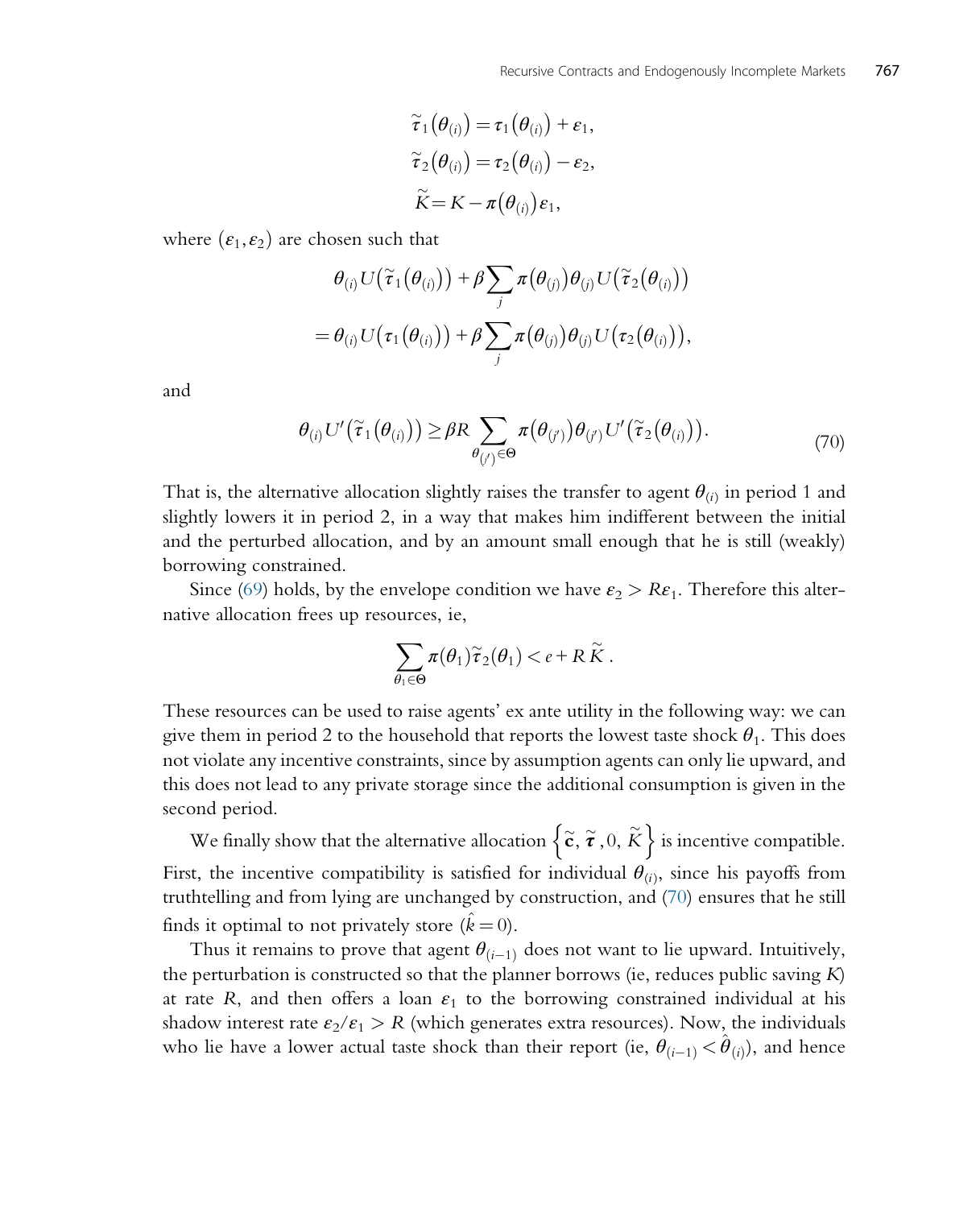<span id="page-43-0"></span>a lower shadow interest rate than that of the thruthteller  $\theta_{(i)}$ : they are less desperate to consume a bit more today in exchange for a larger consumption loss  $\varepsilon_2$  tomorrow. They are thus made strictly worse off by the planner's loan if they lie.

To show this formally, define, for any  $\theta \in \mathbb{R}_+$ ,

$$
Z(\theta) = \max_{k \geq 0} \left\{ \theta U(\tau_1(\theta_{(i)}) - k) + \beta \sum_j \pi(\theta_{(j)}) \theta_{(j)} U(\tau_2(\theta_{(i)}) + Rk) \right\},
$$
  

$$
W(\theta) = \max_{k \geq 0} \left\{ \theta U(\tau_1(\theta_{(i)}) + \varepsilon_1 - k) + \beta \sum_j \pi(\theta_{(j)}) \theta_{(j)} U(\tau_2(\theta_{(i)}) - \varepsilon_2 + Rk) \right\}.
$$

By construction of the perturbed allocation, we have  $Z(\theta_{(i)}) = W(\theta_{(i)})$ . We want to show that  $Z(\theta_{(i)}) > W(\theta_{(i)})$  (so that agent  $\theta_{(i)}$ ) finds it even worse to lie than show that  $Z(\theta_{(i-1)}) > W(\theta_{(i-1)})$  (so that agent  $\theta_{(i-1)}$  finds it even worse to lie than he did before the planner perturbed the allocation). Suppose by contradiction that  $W(\theta_{(i-1)}) \geq Z(\theta_{(i-1)})$ . Then by the mean value theorem, we have  $W'(\theta) \leq Z'(\theta)$ <br>for some  $\theta \in (\theta_{(i-1)}, \theta_{(i)})$ . This can be written as for some  $\theta \in (\theta_{(i-1)}, \theta_{(i)})$ . This can be written as

$$
U(\tau_1(\theta_{(i)})-k_W(\theta)+\varepsilon_1)\leq U(\tau_1(\theta_{(i)})-k_Z(\theta)),
$$

where  $k_W(\theta)$  and  $k_Z(\theta)$  denote the argmax of  $W(\theta)$  and  $Z(\theta)$ , respectively. This equation leads to  $k_W(\theta) - \varepsilon_1 \geq k_Z(\theta) \geq 0$ , which in turn implies  $k_W(\theta_{i-1}) \geq k_W(\theta) \geq \varepsilon_1$ , as we can easily show by differentiating the relevant first-order condition that  $k_W(\cdot)$  is weakly monotonic. Therefore, we have

$$
W(\theta_{(i-1)}) = \theta_{(i-1)} U(\tau_1(\theta_{(i)}) - \{k_W(\theta_{(i-1)}) - \varepsilon_1\})
$$
  
+  $\beta \sum_j \pi(\theta_{(j)}) \theta_{(j)} U(\tau_2(\theta_{(i)}) + Rk_W(\theta_{(i-1)}) - \varepsilon_2)$   
<  $\theta_{(i-1)} U(\tau_1(\theta_{(i)}) - \{k_W(\theta_{(i-1)}) - \varepsilon_1\})$   
+  $\beta \sum_j \pi(\theta_{(j)}) \theta_{(j)} U(\tau_2(\theta_{(i)}) + R\{k_W(\theta_{(i-1)}) - \varepsilon_1\})$   
 $\leq Z(\theta_{(i-1)}),$ 

where the first inequality uses the fact that  $\varepsilon_2 > R\varepsilon_1$ , and the second inequality invokes the fact (shown above) that  $k_W(\theta_{(i-1)}) - \varepsilon_1 \geq 0$ . Therefore, we have proved by contra-<br>diction that the agent  $\theta_{(i)}$  of does not want to lie unward and take the planner's loan at the diction that the agent  $\theta_{(i-1)}$  does not want to lie upward and take the planner's loan at the implied rate  $\varepsilon_2/\varepsilon_1 > R$  at which agent  $\theta_{(i)}$  is indifferent. implied rate  $\varepsilon_2/\varepsilon_1 > R$  at which agent  $\theta_{(i)}$  is indifferent.

The second step consists in showing that all agents receive the same present value of transfers:

**Lemma 7** For all  $\theta_1 \in \Theta$ ,

$$
\tau_1(\theta_1) + \frac{1}{R}\tau_2(\theta_1) = \left(1 + \frac{1}{R}\right)e.
$$
\n(71)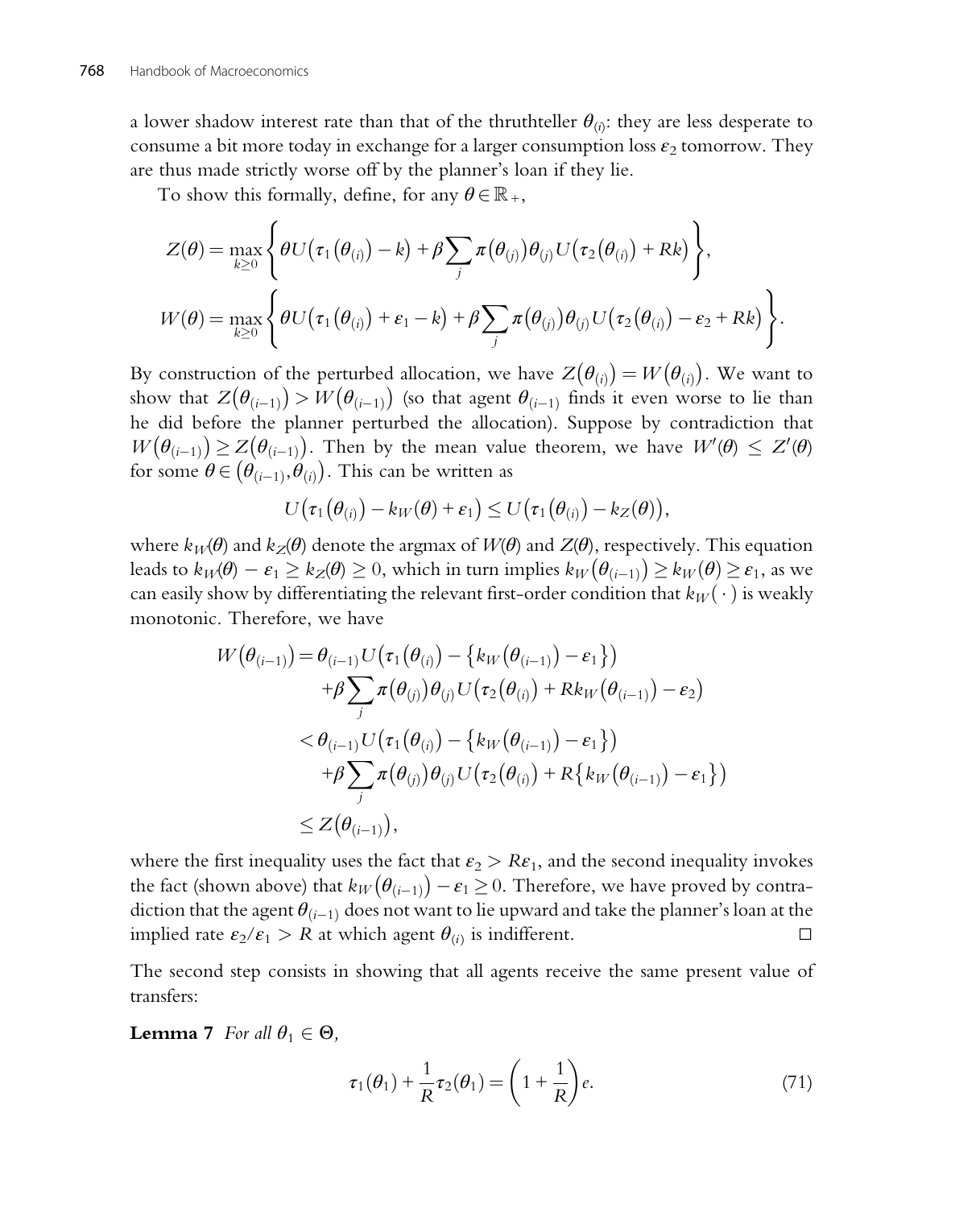**Proof** The planner's intertemporal budget constraint writes

$$
\sum \pi(\theta_1) \bigg(\tau_1(\theta_1) + \frac{1}{R} \tau_2(\theta_1)\bigg) = \bigg(1 + \frac{1}{R}\bigg)e.
$$

Thus, to prove the result, it is sufficient to show that for all  $j \in \{1, ..., |\Theta| - 1\}$ , we have  $\psi_i = \psi_{i+1}$ , where we denote

$$
\psi_j \equiv \tau_1(\theta_{(j)}) + \frac{1}{R} \tau_2(\theta_{(j)}).
$$

Suppose first by contradiction that there exists  $i \in \{1, ..., |\Theta| - 1\}$  such that  $\psi_i < \psi_{i+1}$ . Define, for any  $(\theta, \psi)$ ,

$$
\widetilde{Z}(\theta,\psi) = \max_{k \in \mathbb{R}} \left\{ \theta U(\psi - k) + \beta \sum_j \pi(\theta_{(j)}) \theta_{(j)} U(Rk) \right\},\
$$

If agent  $\theta_{(i)}$  reports his true type  $\theta_{(i)}$ , he reaches utility  $\tilde{Z}(\theta_{(i)}, \psi_i)$ , since we know from the previous lemma that his consumption is optimally smoothed across periods. If instead he lies and reports  $\theta_{(i+1)}$ , he reaches utility  $\tilde{Z}(\theta_{(i)}, \psi_{i+1})$  (and in particular will still be able to perfectly smooth his consumption), because his constraint  $k \geq 0$  does not bind (since it does not bind for individuals with the higher taste shock). Thus agent  $\theta_{(i)}$  is strictly better off lying upward, which contradicts incentive compatibility.

Suppose next that there exists  $i \in \{1, ..., |\Theta| - 1\}$  such that  $\psi_i > \psi_{i+1}$ . We then construct an alternative incentive-compatible and feasible allocation that yields strictly higher ex ante utility. Specifically, define the "certainty equivalent"  $\overline{\psi}$  by

$$
\pi(\theta_{(i)}) \overset{\sim}{Z} (\theta_{(i)}, \overline{\psi}) + \pi(\theta_{(i+1)}) \overset{\sim}{Z} (\theta_{(i+1)}, \overline{\psi})
$$
  
= 
$$
\pi(\theta_{(i)}) \overset{\sim}{Z} (\theta_{(i)}, \psi_i) + \pi(\theta_{(i+1)}) \overset{\sim}{Z} (\theta_{(i+1)}, \psi_{i+1}).
$$

Since the utility function  $U$  is concave, this alternative allocation frees up resources that can be used to raise ex ante utility, as we already described above. Moreover, it is easy to see that all the incentive constraints remain satisfied: agent  $\theta_{(i+1)}$  is now strictly better off when reporting truthfully; agent  $\theta_{(i)}$  is now indifferent between reporting truthfully and lying upward, since he gets the same present value of resources for both reports, and his consumption is optimally smoothed when he reports the truth; and agent  $\theta_{(i-1)}$  is now strictly worse off if he lies, since his present value of resources at  $\theta_{(i)}$  is lower.  $\theta_{(i)}$  is lower.

Lemmas 6 and 7 together imply that the relaxed problem (65)–[\(67\)](#page-40-0) has a unique solution  $\{\mathbf c^*, \mathbf r^*, 0, K^*\}$ , with  $\mathbf r^* = \mathbf c^*$  and  $K^* = e - \sum \pi(\theta_1) \tau_1(\theta_1)$ , and where  $\mathbf c^*$  is given by the solution to the problem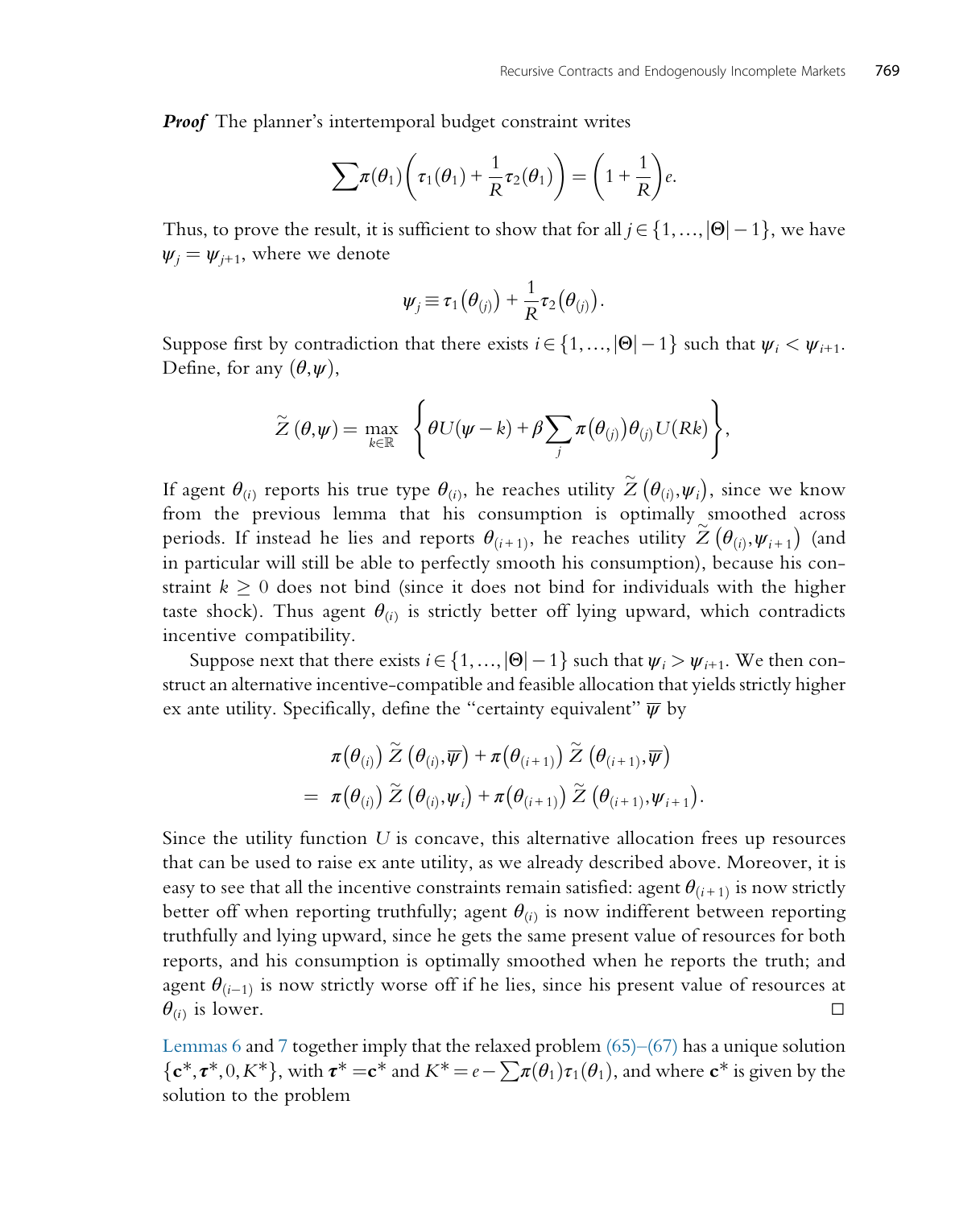<span id="page-45-0"></span>
$$
\max_{\{\epsilon_1(\theta_1),\epsilon_2(\theta_1,\theta_2)\}} \quad \sum_{\theta_1 \in \Theta} \pi(\theta_1) \left\{ \theta_1 U(\epsilon_1(\theta_1)) + \sum_{\theta_2 \in \Theta} \beta \pi(\theta_2) \theta_2 U(\epsilon_2(\theta_1,\theta_2)) \right\} \tag{72}
$$

subject

$$
c_1(\theta_1) + \frac{1}{R}c_2(\theta_1, \theta_2) = \left(1 + \frac{1}{R}\right)e, \quad \forall (\theta_1, \theta_2) \in \Theta^2.
$$
 (73)

This is because Eqs. ([68\)](#page-41-0) and ([71](#page-43-0)) characterize the unique solution to (72)–(73). The solution to the latter problem is the allocation in an economy where each household can borrow *and* lend at the risk-free gross interest rate R, subject to the natural debt limit, with a

present value of income equal to the endowment  $\left(1 + \frac{1}{n}\right)$ R  $(1, 1)$ e.

We finally prove that the solution to the original planner's problem  $(61)$ – $(64)$  is the same as the solution to  $(65)$ – $(67)$ .

**Proposition 10** Any allocation  $\{\mathbf{c}, \mathbf{\tau}, k, K\}$  is efficient, ie, solves [\(61\)](#page-39-0)–(64), if and only if  $\mathbf{c} = \mathbf{c}^*$ , where  $\mathbf{c}^*$  is the solution to problem (72)–(73).

**Proof** In the solution to the problem  $(65)$ – $(67)$ , the agents receive the same net present value of transfers regardless of what taste shock they report. Moreover, telling the truth and not storing is weakly optimal, because the planner already optimally smoothes the consumption of a truthtelling agent, so that lying would not increase the present value of transfers nor improve their allocation over time. Therefore any solution to  $(65)–(67)$  $(65)–(67)$  is fully incentive compatible in the sense of ([64](#page-40-0)), ie, with respect to the unrestricted set of possible deviations  $\big(\hat{\theta},\hat{k}\big).$ 

The conclusion of this section is that in an environment with hidden storage, the optimal transfers that the planner chooses effectively relax the nonnegativity constraint on household storage. However, the optimal transfers offer no insurance across agents, as the present value of transfers must equal the economy's endowment for all histories  $(\theta_1, \theta_2) \in \Theta^2$  (Eq. (73)). As a result, the allocation replicates a self-insurance economy; [Cole and Kocherlakota \(2001\)](#page-113-0) propose a decentralization of this allocation that can be interpreted asan explicit microfoundation for the models with exogenously incomplete markets, eg, [Aiyagari \(1994\)](#page-112-0).

# 2.7 Other Models

The techniques that we introduced in the previous sections in the context of the taste shock model can be easily applied to many more environments. First, [Green \(1987\)](#page-114-0) and [Thomas](#page-116-0) and [Worrall \(1990\)](#page-116-0) study a model closely related to the one we analyzed above, in which the agent receives privately observed i.i.d. or persistent endowment (or income) shocks  $\theta_t \in$ Θ: in each period  $t \geq 1$ , the agent observes his income shock  $\theta_t$  and reports its realization to the planner, who then provides a transfer  $\tau_t(\theta^t)$  to the agent. Second, [Spear and Srivastava](#page-115-0)  $(1987)$  and Phelan and Townsend  $(1991)$  study a moral hazard model in which agents exert a privately observed effort level  $\theta_t \in \Theta$  in each period. The output produced from that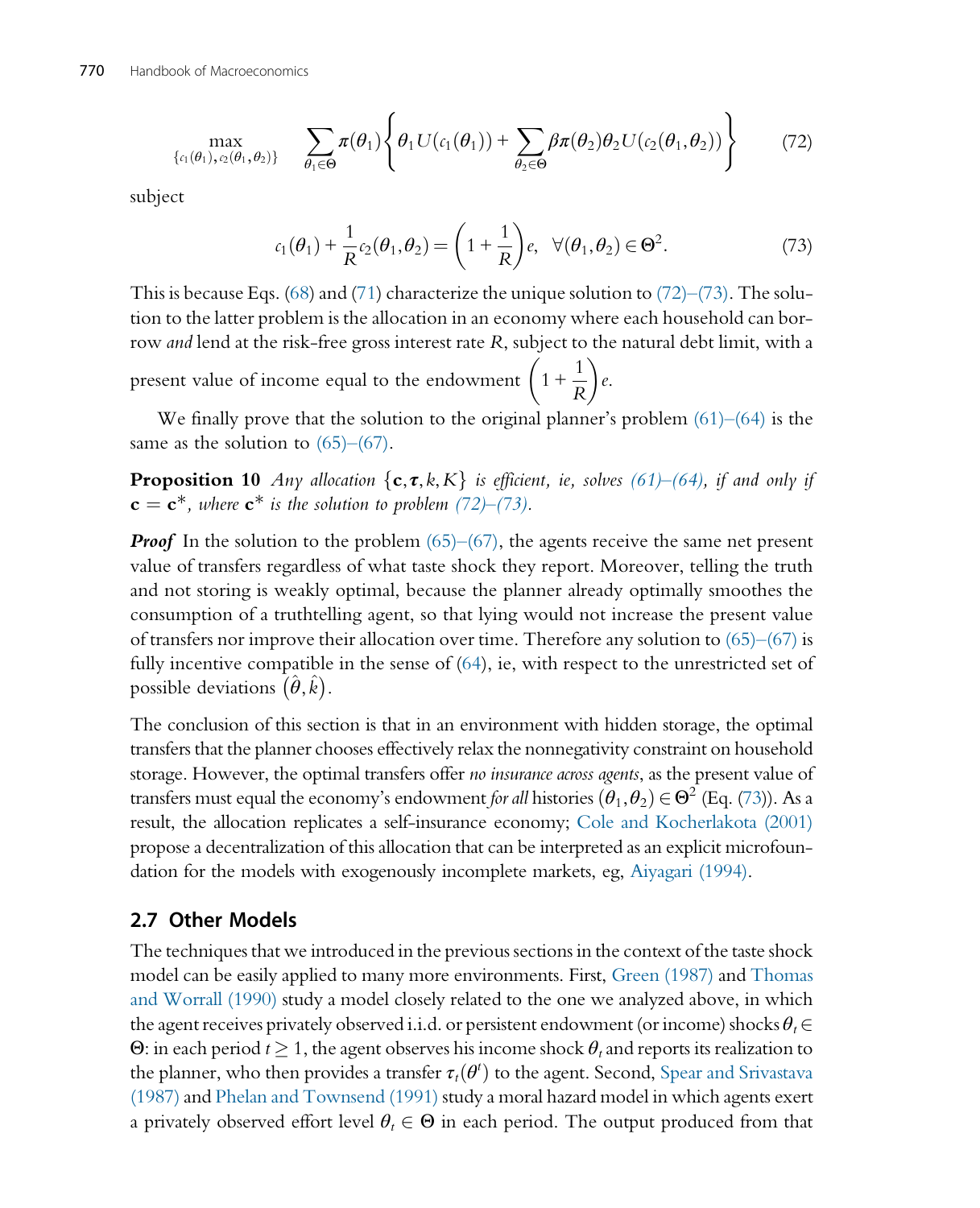effort is stochastic and observable to the planner. The case where current effort affects only current output corresponds to the i.i.d. assumption 3 in the taste shock model, while the case where current effort also affects future output corresponds to the taste shock model with persistent types. Third, [Thomas and Worrall \(1988\), Kocherlakota \(1996\),](#page-116-0) and [Ligon et al. \(2002\)](#page-115-0) show that models of limited commitment, in which there is no asymmetry of information but one or both parties are free to walk away from the insurance contract, can be analyzed using similar recursive techniques using promised utilities as state variables; we discuss examples of these models in [Section 4](#page-85-0).

Here we describe briefly how to apply our recursive techniques to a model of repeated moral hazard. Agents exert an effort level  $\theta_t \in \Theta = [0, \infty)$  in each period. The planner does not observe the agent's effort, but only the (random) output produced from that effort,  $y_t \in Y = \{y_{(1)}, y_{(2)}\}$ , with  $0 = y_{(1)} < y_{(2)}$ . The flow utility at time t is  $U(\epsilon_t) - h(\theta_t)$ , where the utility from consumption  $U(\cdot): \mathbb{R}_+ \to \mathbb{R}$  is differentiable, strictly increasing, and strictly concave, and the disutility of effort  $h(\cdot): \mathbb{R}_+ \to \mathbb{R}$  is differentiable, strictly increasing, and strictly convex with  $h(0) = 0$  and  $h'(0) \ge 0$ .<br>We assume that the probability of output  $y \in \mathcal{X}$  in

We assume that the probability of output  $y_t \in Y$  in period t depends only on the effort  $\theta_t \in \Theta$  exerted by the agent in the *current* period.<sup>p</sup> We denote it by  $\pi(\gamma_t | \theta_t)$ , and we suppose that  $0 = \pi(\gamma_{(2)}|0) < \pi(\gamma_{(2)}|\theta) < 1$  for all  $\theta > 0$ , and  $\pi(\gamma_{(2)}|\cdot)$  is twice differentiable with  $\pi_{\theta}(y_{(2)}|\cdot) > 0$ . An allocation in this model consists of a sequence  $\theta = {\theta_t(y^{t-1})}_{t>1}$ (with  $y^0 = \emptyset$ ) describing the effort recommended by the planner to the agent given the observed bistory of output at the beginning of each period t, and a sequence of utility observed history of output at the beginning of each period  $t$ , and a sequence of utility payments  $\mathbf{u} = \{u_t(y^t)\}_{t>1}$  given the observed history of output at the end of each period t. The planner chooses the incentive-compatible allocation  $\{\mathbf{c}, \boldsymbol{\theta}\}\)$  that minimizes the cost of delivering lifetime utility  $v_0$ , that is, letting  $C \equiv U^{-1}$ ,

$$
K(\nu_0) \equiv \max_{\theta, \mathbf{u}} \mathbb{E}^{\theta} \left[ \sum_{t=1}^{\infty} \beta^{t-1} \{ \gamma_t - C(u_t(\gamma^t)) \} \right]
$$
  
subject to 
$$
\mathbb{E}^{\theta} \left[ \sum_{t=1}^{\infty} \beta^{t-1} \{ u_t(\gamma^t) - h(\theta_t(\gamma^{t-1})) \} \right] = \nu_0,
$$
 (74)  

$$
\mathbb{E}^{\hat{\theta}} \left[ \sum_{t=1}^{\infty} \beta^{t-1} \{ u_t(\gamma^t) - h(\hat{\theta}_t(\gamma^{t-1})) \} \right] \leq \nu_0, \quad \forall \hat{\theta},
$$

<sup>p</sup> The analysis of the case where current effort also affects future output is slightly more involved than that of [Section 2.5](#page-28-0). This is because there is a form of nonseparability of the agent's lifetime utility (incentives in a given period depend no longer only on his current true type and past reports, but also on his past true types) which implies that truthful revelation does not necessarily hold after the agent has deviated from the recommended action in the past; see Example of Section S.5 in [Pavan et al. \(2014\).](#page-115-0) Thus, after a deviation an agent may prefer to engage in a strategy of infinite deviations, so that one generally cannot restrict attention to one shot deviations in such settings. [Fernandes and Phelan \(2000\)](#page-113-0) nevertheless show how to modify the arguments of [Section](#page-28-0) 2.5 to write a recursive formulation of this problem.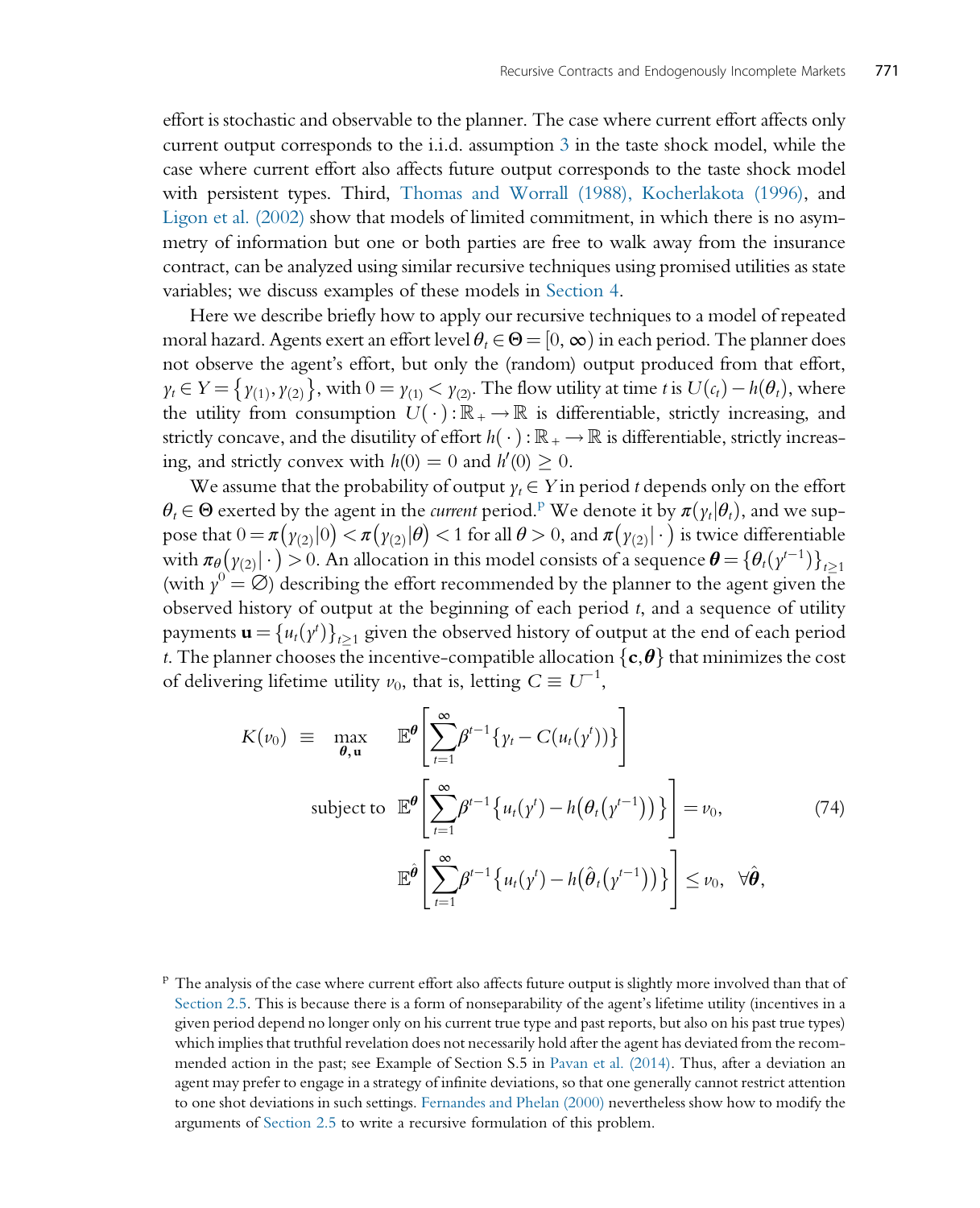where the superscripts over expectations  $\mathbb{E}^{\theta}$  and  $\mathbb{E}^{\tilde{\theta}}$  indicate that the probability distributions over the paths of output  $\{y^t\}_{t\geq 1}$  depend on the agent's strategies  $\theta$  and  $\hat{\theta}$ (respectively), that is, for any t and random variable  $X_t(y^t)$  we let  $\mathbb{E}^{\theta}[X_t] \equiv$  $y' \in Y'$ ,  $\pi_t(y'|\theta') X_t(y')$ . Thus, each expectation in the incentive constraint depends on the agent's effort directly through the cost of effort  $h(\theta_t)$ , and indirectly through its effect on the probability distribution  $\pi_t(y^t|\boldsymbol{\theta})$  over the paths of  $y^t$ .<br>Defining the continuation utility of an obedient (truthfolling

Defining the continuation utility of an obedient (truthtelling) agent up to and after date t as in  $(11)$ , we can rewrite this problem recursively:

$$
K(v) = \max_{\theta, \vec{u}, \vec{w}} \sum_{y \in Y} \pi(y|\theta)[y - C(u(y)) + \beta K(w(y))]
$$
  
s.t.  $v = \sum_{y \in Y} \pi(y|\theta)[u(y) - h(\theta) + \beta w(y)],$   

$$
\pi_{\theta}(y_{(2)}|\theta) [(u(y_{(2)}) - u(y_{(1)})) + \beta(w(y_{(2)}) - w(y_{(1)}))] - h'(\theta) \le 0
$$
  
with equality if  $\theta > 0$ ,

where the incentive-compatibility constraint is replaced by a first-order condition, assuming for simplicity that this condition is sufficient.

Following the steps leading to Proposition 5, we can obtain a characterization of the solution to the planner's problem. For any interior  $v$ , the optimal contract  $\left(\theta_v,\vec{u}_v,\vec{w}_v\right)$ satisfies the following martingale property (with respect to the probability measure associated with the optimum effort strategy  $\mathbb{P}^{\boldsymbol{\theta}}$ ):

$$
K'(v) = \mathbb{E}^{\theta_v}[-C'(u_v)] = \mathbb{E}^{\theta_v}[K'(w_v)].
$$
\n(76)

The first-order conditions of the problem imply moreover that  $K'(w_v(y_{(j)})) = -C'(u_v(y_{(j)}))$ , so that this property can be rewritten as:

$$
\frac{1}{u'(c_t(\gamma^t))} = \sum_{\gamma_{t+1} \in Y} \pi(\gamma_{t+1}|\theta_{t+1}(\gamma^t)) \frac{1}{u'(c_{t+1}(\gamma^t, \gamma_{t+1}))}.
$$
(77)

This equation is known in the literature as the *Inverse Euler Equation* (see [Diamond and](#page-113-0) Mirrlees, 1978; [Rogerson, 1985; Spear and Srivastava, 1987; Golosov et al., 2003](#page-113-0)). We derive implications of this equation in [Section 4.1](#page-85-0) and show by comparing it to the individual's Euler equation in a decentralized economy that agents' savings must be constrained in the optimal insurance arrangement.

We can further analyze problem  $(75)$  along the lines of the proof of Proposition 5. A utility-effort pair  $(v, \theta_v)$  is absorbing if and only if  $\theta_v = 0$  and  $(u_v(y), w_v(y)) = ((1 - \beta)v, v)$ . The recommended effort  $\theta_v$  is strictly positive as long as the promised utility is small enough,  $\nu < \bar{\nu}$ . If  $h'(0) = 0$ , we find that  $\bar{\nu} = \infty$ , so that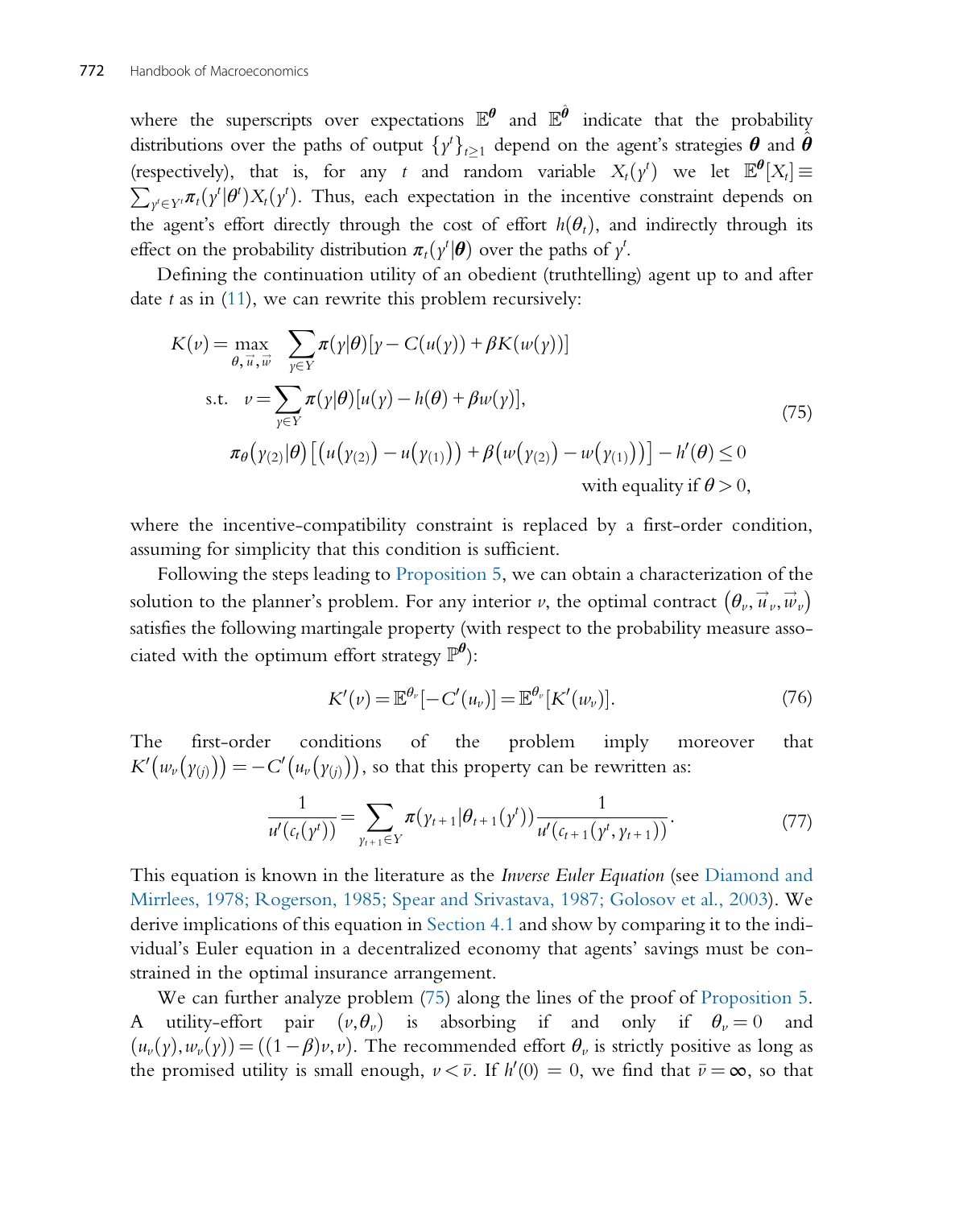<span id="page-48-0"></span>the recommended effort is always positive, and the Martingale Convergence Theorem implies that immiseration occurs:  $v_t(\theta^t) \to \nu$  as  $t \to \infty$  with probability 1. If instead  $h'(0) > 0$ , the principal will eventually "retire" the agent (ie, recommend effort  $\theta_t(y^t) = 0$  and provide constant consumption  $c_t(y^t) = c$ ) when  $v_t(\theta^t) \ge \bar{v}$ , as for a large<br>enough promised utility the benefit of inducing him to work outwaight the cost of enough promised utility the benefit of inducing him to work outweighs the cost of providing the necessary incentives and compensating him for the higher effort. We leave the formal proof and derivation of the value of  $\bar{\nu}$  to the reader.

# 3. ADVANCED TOPICS

In this section we discuss three additional topics that significantly expand the applicability of the recursive contract theory. In Section 3.1 we overview the theory of Lagrange multipliers and show how it can help solve many dynamic incentive problems recursively even if they do not fit into the canonical setup described in [Section 2.](#page-3-0) [Section 3.2](#page-62-0) shows how to extend the analysis to settings in which the ability of the principal to commit is imperfect. Finally, in [Section 3.3](#page-71-0), we describe the analysis of dynamic contracting problems in continuous time using martingale methods. Throughout this section we do not aim at the same level of rigor as in [Section 2;](#page-3-0) we omit several technical details and refer to the relevant papers for the complete proofs.

## 3.1 Lagrange Multipliers

The key feature that allowed us to analyze the dynamic contracting problem ([17\)](#page-11-0) is that we could write the incentive constraints in a simple recursive form. In many applications, however, the optimal contracting problem often has additional constraints that cannot easily be written recursively. For example, if we replaced the present value budget constraint ([2](#page-5-0)) with a requirement that the total consumption of all agents should be equal to the total endowment in each period, the previous method could not be applied directly. In this section we describe a simple approach that allows us to extend our analysis to such problems. The main idea behind this approach is to assign Lagrange multipliers to all the constraints that do not have a straightforward recursive representation, and to apply the techniques developed in the previous sections to the resulting Lagrangian.

We start in [Section 3.1.1](#page-49-0) by giving a general theoretical background about the properties of Lagrange multipliers in infinite dimensional spaces. Infinite dimensional spaces are common in macroeconomic applications but the Lagrangian techniques are more subtle in such spaces than in finite dimensions. The main results of this section are, first, Theorems 3 and 4, which provide conditions under which the Lagrangian exists and characterize the solution to the constrained optimization problem, and second, Theorem 5, which provides sufficient conditions that ensure that the Lagrangian can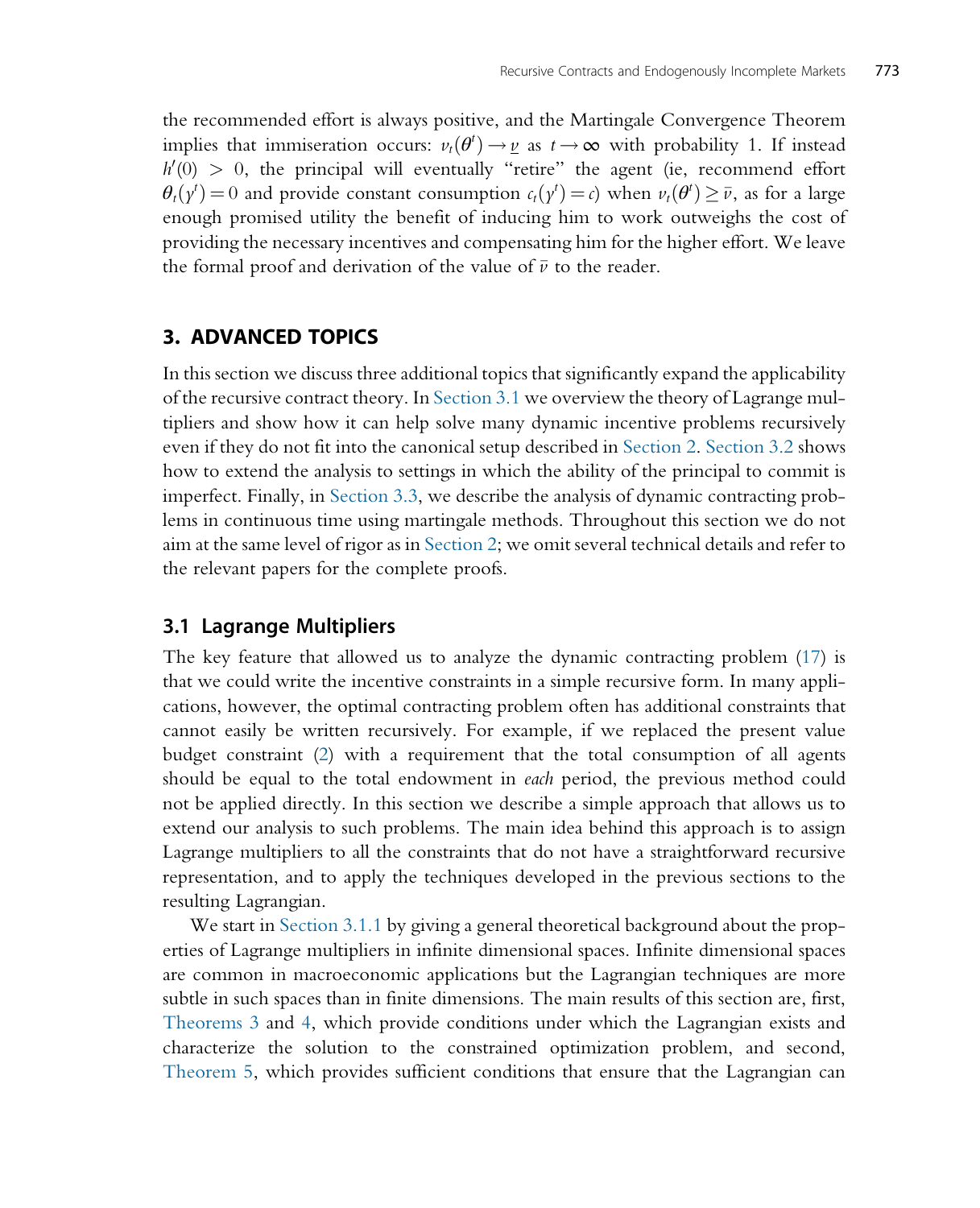<span id="page-49-0"></span>be written as an infinite sum, allowing us to apply the standard techniques familiar from finite-dimensional optimization theory. [Sections 3.1.2](#page-53-0)–3.1.4 give several examples of applications of these techniques. The reader only interested in practical applications can skip Section 3.1.1 in the first reading.

### 3.1.1 Main Theoretical Results

The classical reference about using Lagrange multipliers to solve optimization problems is [Luenberger \(1969\).](#page-115-0) Here we state two main results from this book, adapting them to our setting. To use this approach, we need to set our problem in abstract linear spaces.<sup>q</sup> Before starting our analysis we introduce the notions of convex cones and mappings, dual spaces, and  $l_p$  spaces.

First, let P be a convex cone in a vector space V, that is, P satisfies  $\alpha x + \beta y \in P$  for all  $x,y \in P$  and  $\alpha,\beta > 0$ . This convex cone defines a partial order  $\leq$  on V, such that  $x \geq \gamma$  if  $x - y \in P$ . By definition, P is the positive cone with respect to this partial order, ie, the subset  $V^+ = \{x \in V : x \ge 0\}$ . We write  $x > 0$  if x is an interior point of the positive cone P. By introducing a cone defining the positive vectors in the vector space  $\mathcal{V}$ , we thus define an ordering relation  $\leq$  and make it possible to consider inequality problems in the abstract vector space  $V$ . (Often the positive cones of the vector spaces we consider are constructed naturally, eg, the positive orthant of  $\mathbb{R}^n$  or the nonnegative continuous functions of  $\mathcal{C}([a,b])$ .) A mapping  $G: \mathcal{V}_1 \to \mathcal{V}_2$  from a vector space  $\mathcal{V}_1$  to a vector space  $\mathcal{V}_2$  having a cone P defined as the positive cone is said to be *convex* if the domain  $\Omega$  of G is a convex set and if  $G(\alpha x_1 + (1-\alpha)x_2) \le \alpha G(x_1) + (1-\alpha)G(x_2)$  for all  $x_1, x_2 \in \Omega$  and all  $\alpha \in (0,1)$ .

Second, the dual  $V^*$  of a normed vector space V is the space of all bounded linear functionals on V, ie,  $f : V \to \mathbb{R}$ . The norm of an element  $f \in V^*$  is  $||f|| = \sup_{||x|| \leq 1} |f(x)|$ . The value of the linear functional  $x^* \in \mathcal{V}^*$  at the point  $x \in \mathcal{V}$ , that is  $x^*(x)$ , is denoted by  $\langle x,x^* \rangle$ . For  $1 \leq p < \infty$ , the space  $l_p$  consists of all sequences of scalars  $\{u_1, u_2, ...\}$  for which  $\sum_{n=1}^{\infty} |u_n|^p < \infty$ , and the space  $l_{\infty}$  consists of the bounded sequences. The norm of an element  $u = \{u_n\}_{n\geq 1} \in l_p$  is defined as  $||u||_p = \left(\sum_{i=1}^{\infty} |u_n|^p\right)^{1/p}$ for  $p < \infty$ , and as  $||u||_p = \sup_n |u_n|$  for  $p = \infty$ . Then for every  $p \in [1, \infty)$ , the dual space of  $l_p$  is  $l_q$ , where  $q = (1 - p^{-1})^{-1}$ . This is because every bounded linear functional f on  $l_p$ ,  $1 \leq p < \infty$ , can be represented uniquely in the form  $f(u) = \sum_{n=1}^{\infty} v_n u_n$ , where  $v = \{v_n\}_{n \in \mathbb{N}}$  is an element of  $l_q$ ; specifically, for all  $n \geq 1$ ,  $v_n \equiv f(e_n)$ , where  $e_n \in l_p$  is the sequence that is identically zero except for a 1 in the  $v^{\text{th}}$  component. The dual of the sequence that is identically zero except for a 1 in the  $n^{\text{th}}$  component. The dual of  $l_{\infty}$ , however, *strictly contains*  $l_1$ . Finally, given a normed space V together with a positive convex cone  $P \subset V$ , it is natural to define a corresponding positive convex cone  $P^*$  in the dual space  $\mathcal{V}^*$  by  $P^* = \{x^* \in \mathcal{V}^* : \forall x \in P, \langle x, x^* \rangle \ge 0 \}.$ 

 $q$  For a review of basic functional analysis, see [Luenberger \(1969\),](#page-115-0) or Chapters 3 and 15 in [Stokey et al.](#page-116-0) [\(1989\)](#page-116-0).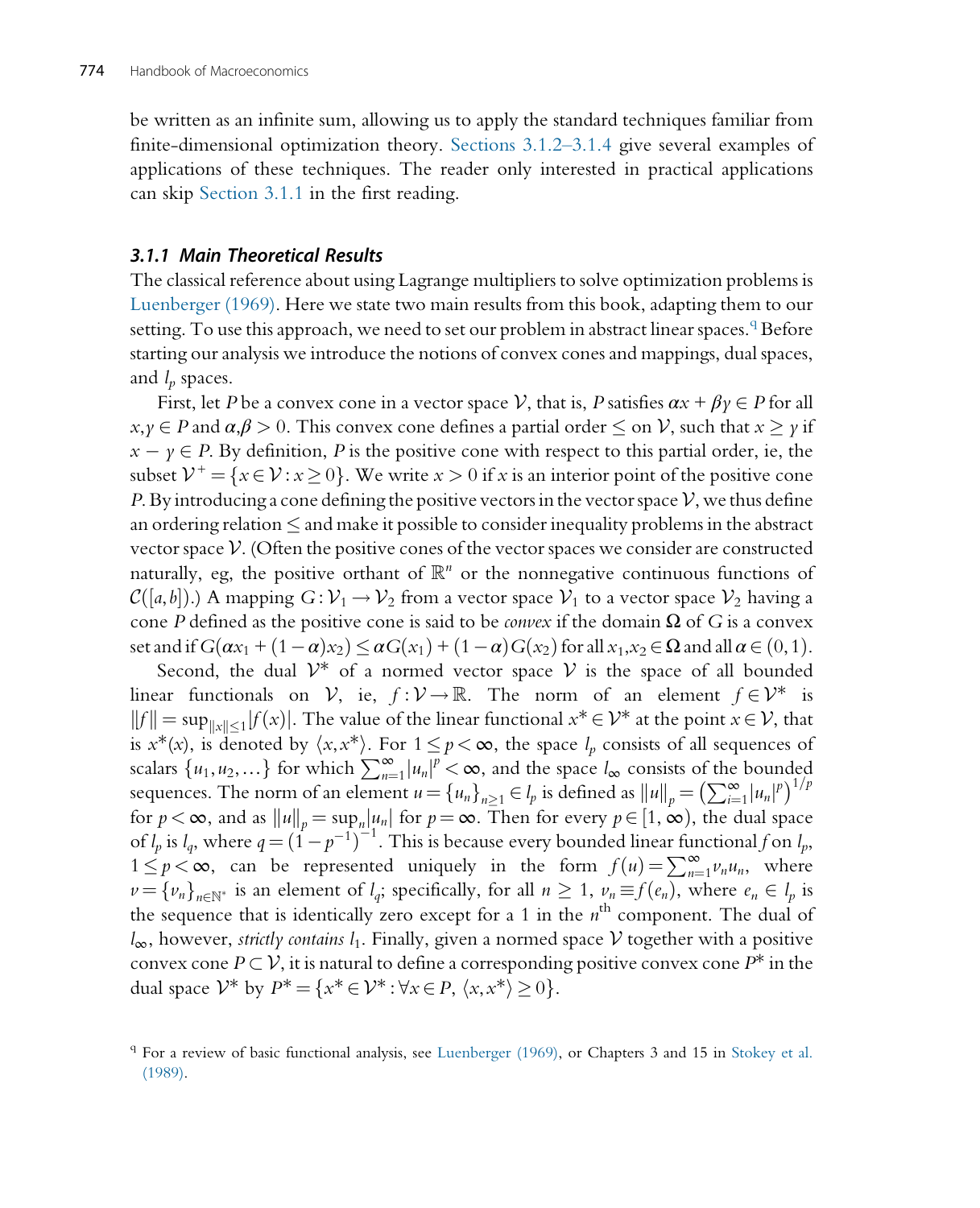<span id="page-50-0"></span>We can now introduce the theory of Lagrange multipliers. Consider a problem

$$
\min_{\mathbf{x}} \varphi(\mathbf{x})
$$
\nsubject to  $\Phi(\mathbf{x}) \leq \mathbf{0}, \mathbf{x} \in \Gamma,$ \n(78)

where  $\Gamma$  is a convex subset of a vector space X,  $\varphi : \Gamma \to \mathbb{R}$  is a convex functional, and  $\Phi: \Gamma \to Z$  is a convex mapping to a normed vector space Z that has positive cone P. Let  $Z^*$  be the dual space of  $Z$  and  $Z^*$  be its positive orthant (ie, all  $\mathbf{z}^* \in Z^*$ <br>such that  $\mathbf{z}^* > 0$ ). We assume throughout this section that the minimum of problem such that  $z^*\geq 0$ . We assume throughout this section that the minimum of problem (78) is attained. This assumption is not necessary but it simplifies the statement of the theorems, and we will see in our context (Proposition 11) that it can often be verified directly. Theorem 1, p. 217, and Corollary 1, p. 219 in [Luenberger \(1969\),](#page-115-0) give the main results for solving the minimization problem (78) using Lagrange multipliers.

**Theorem 3** Assume that the minimum in (78) is achieved at  $\hat{\mathbf{x}}$ . Suppose that P contains an interior point, and that there exists  $\mathbf{x}' \in \Gamma$  such that  $\Phi(\mathbf{x}') < 0$ . Then there is  $\hat{\mathbf{z}}^* \in Z^*_+$  such that<br>the Lagrangian the Lagrangian

$$
\mathcal{L}(\mathbf{x}, \mathbf{z}^*) = \varphi(\mathbf{x}) + \langle \Phi(\mathbf{x}), \mathbf{z}^* \rangle
$$

has a saddle point at  $(\hat{\mathbf{x}}, \hat{\mathbf{z}}^*)$ , ie,

$$
\mathcal{L}(\hat{\mathbf{x}}, \mathbf{z}^*) \le \mathcal{L}(\hat{\mathbf{x}}, \hat{\mathbf{z}}^*) \le \mathcal{L}(\mathbf{x}, \hat{\mathbf{z}}^*), \forall \mathbf{x} \in \Gamma, \mathbf{z}^* \in Z^*_{+}.
$$
 (79)

Moreover,

$$
\langle \Phi(\hat{\mathbf{x}}), \hat{\mathbf{z}}^* \rangle = 0.
$$

Theorem 3 establishes that for convex problems there generally exists a Lagrangian such that the solution to the original constrained minimization problem is also a solution to the minimization of the unconstrained Lagrangian. The next result (Theorem 2, p. 221 in [Luenberger, 1969\)](#page-115-0) ensures the sufficiency:

**Theorem 4** Let  $X, Z, \Gamma, P, \varphi, \Phi$  be as above and assume that the positive cone  $P \subset Z$  is closed. Suppose that there exist  $\hat{\mathbf{z}}^* \in Z^*_+$  and an  $\hat{\mathbf{x}} \in \Gamma$  such that the Lagrangian  $\mathcal{L}(\mathbf{x},\mathbf{z}^*)$  has a saddle point at  $(\hat{\mathbf{x}}, \hat{\mathbf{z}}^*)$ . Then  $\hat{\mathbf{x}}$  is a solution to (7.8) point at  $(\hat{\mathbf{x}}, \hat{\mathbf{z}}^*)$ . Then  $\hat{\mathbf{x}}$  is a solution to (78).

Thus, if  $\varphi$  and  $\Phi$  are convex, the positive cone  $P \subset Z$  is closed and has nonempty interior, and the regularity condition  $\Phi(\mathbf{x}') < 0$  is satisfied, then the saddle point condition is necessary and sufficient for the optimality of  $\hat{\mathbf{x}}$ .

One way to find a saddle point of  $\mathcal L$  is to use the following result (see [Bertsekas](#page-112-0) et al., [2003](#page-112-0)).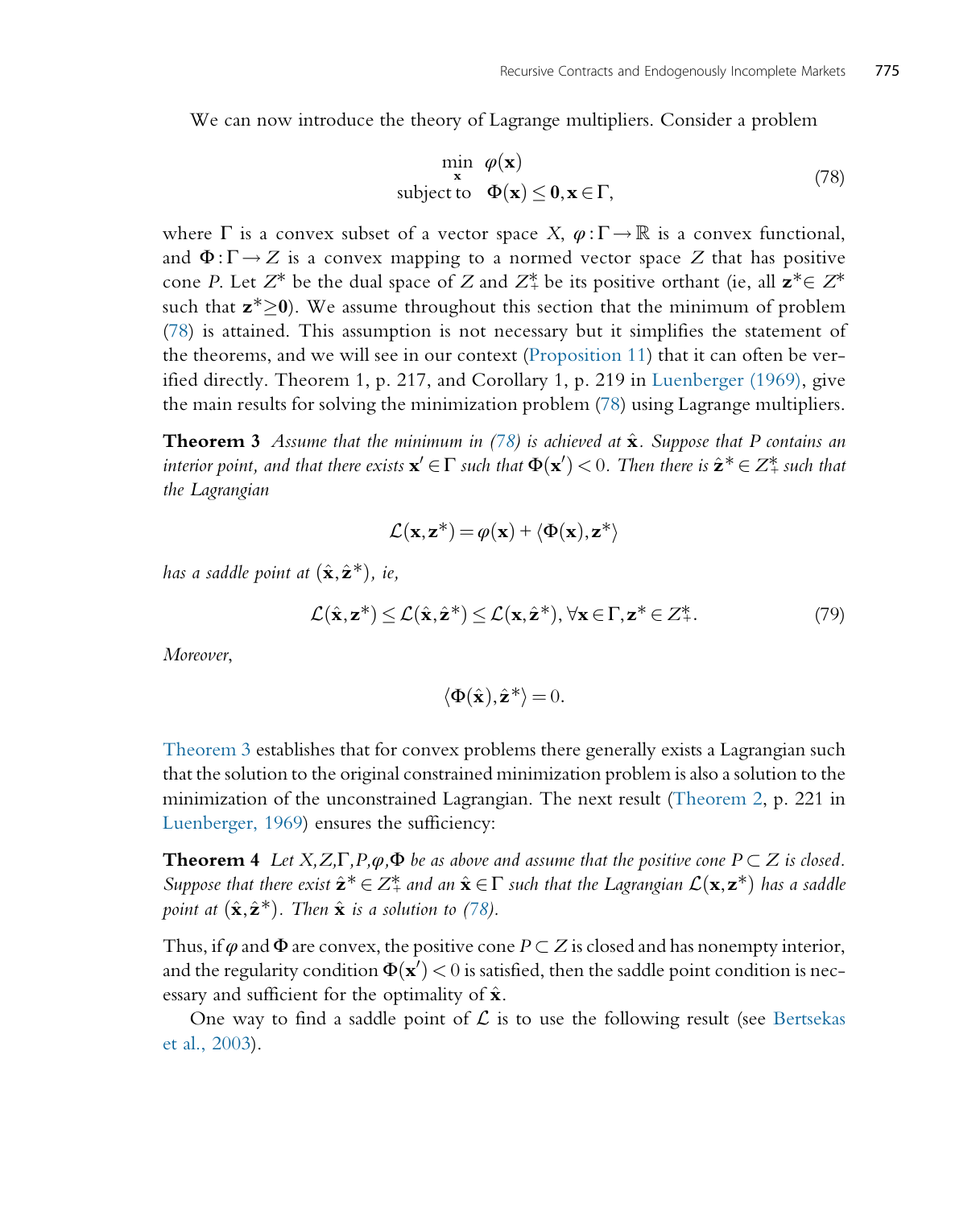**Corollary 1**  $(\hat{\mathbf{x}}, \hat{\mathbf{z}}^*)$  is a saddle point of  $\mathcal L$  if and only if the equality

$$
\inf_{\mathbf{x}\in\Gamma_{\mathbf{z}^*}\in Z^*_+} \sup_{\mathbf{z}^* \in Z^*_+} \mathcal{L}(\mathbf{x}, \mathbf{z}^*) = \sup_{\mathbf{z}^* \in Z^*_+} \inf_{\mathbf{x}\in\Gamma} \mathcal{L}(\mathbf{x}, \mathbf{z}^*)
$$
\n(80)

is satisfied, and

$$
\hat{\mathbf{x}} = \arg \min_{\mathbf{x} \in \Gamma} \sup_{\mathbf{z}^* \in Z_+^*} \mathcal{L}(\mathbf{x}, \mathbf{z}^*),
$$
  
\n
$$
\hat{\mathbf{z}}^* = \arg \max_{\mathbf{z}^* \in Z_+^*} \inf_{\mathbf{x} \in \Gamma} \mathcal{L}(\mathbf{x}, \mathbf{z}^*).
$$
\n(81)

In particular, suppose that the conditions of Theorem 3 hold, so that  $\mathcal{L}(\mathbf{x},\mathbf{z}^*)$  has a saddle point at  $(\hat{\mathbf{x}}, \hat{\mathbf{z}}^*)$ . Suppose moreover that arg min  $_{\mathbf{x}\in\Gamma}\mathcal{L}(\mathbf{x},\mathbf{z}^*)$  exists for each  $\mathbf{z}^*\in Z_+^*$  and is unique for  $\mathbf{z}^* = \hat{\mathbf{z}}^*$ . Then  $(\hat{\mathbf{x}}\cdot\hat{\mathbf{z}}^*)$  is the solution to max  $* = \min_{$ is unique for  $z^* = \hat{z}^*$ . Then  $(\hat{x}, \hat{z}^*)$  is the solution to  $\max_{z^* \in Z^*_+} \min_{x \in \Gamma} \mathcal{L}(x, z^*)$ .

*Proof* Suppose  $(\hat{\mathbf{x}}, \hat{\mathbf{z}}^*)$  is a saddle point. Then

$$
\inf_{\mathbf{x}\in\Gamma_{\mathbf{z}^*}\in\mathcal{Z}_+^*}\sup_{\mathbf{z}^*\in\mathcal{Z}_+^*}\mathcal{L}(\mathbf{x},\mathbf{z}^*)\leq \sup_{\mathbf{z}^*\in\mathcal{Z}_+^*}\mathcal{L}(\hat{\mathbf{x}},\mathbf{z}^*)=\mathcal{L}(\hat{\mathbf{x}},\hat{\mathbf{z}}^*)=\inf_{\mathbf{x}\in\Gamma}\mathcal{L}(\mathbf{x},\hat{\mathbf{z}}^*)\leq \sup_{\mathbf{z}^*\in\mathcal{Z}_+^*}\inf_{\mathbf{x}\in\Gamma}\mathcal{L}(\mathbf{x},\mathbf{z}^*).
$$

By the max–min inequality,  $\inf_{\mathbf{x} \in \Gamma} \sup_{\mathbf{z}^*}$ By the max-infirmeduanty,  $\max_{\mathbf{z} \in \Gamma} \sup_{\mathbf{z}^* \in Z^*_+} \mathcal{L}(\mathbf{x}, \mathbf{z}^*) \leq \sup_{\mathbf{z}^* \in Z^*_+} \min_{\mathbf{x} \in \Gamma} \mathcal{L}(\mathbf{x}, \mathbf{z}^*)$ , establishing that all these inequalities hold with equality, and hence (80) and (81) ar  $\mathcal{L}(\mathbf{x}, \mathbf{z}^*) \ge \sup_{\mathbf{z}^*}$ +  $\inf_{\mathbf{x} \in \Gamma} \mathcal{L}(\mathbf{x}, \mathbf{z}^*)$ , estab-<br>(0) and (81) are satisfied.

Conversely, suppose that (80) and (81) hold. Then

$$
\sup_{\mathbf{z}^* \in Z^*_+} \inf_{\mathbf{x} \in \Gamma} \mathcal{L}(\mathbf{x}, \mathbf{z}^*) = \inf_{\mathbf{x} \in \Gamma} \mathcal{L}(\mathbf{x}, \hat{\mathbf{z}}^*) \leq \mathcal{L}(\hat{\mathbf{x}}, \hat{\mathbf{z}}^*) \leq \sup_{\mathbf{z}^* \in Z^*_+} \mathcal{L}(\hat{\mathbf{x}}, \mathbf{z}^*) = \inf_{\mathbf{x} \in \Gamma} \sup_{\mathbf{z}^* \in Z^*_+} \mathcal{L}(\mathbf{x}, \mathbf{z}^*).
$$

Eq. (80) implies that  $(\hat{\mathbf{x}}, \hat{\mathbf{z}}^*)$  is a saddle point.

Finally suppose that the conditions of Theorem 3 are satisfied, so that  $\mathcal{L}(\mathbf{x},\mathbf{z}^*)$  has a saddle point at  $(\hat{\mathbf{x}}, \hat{\mathbf{z}}^*)$ , and that  $\mathbf{x}(\mathbf{z}^*) \equiv \arg \min_{\mathbf{x} \in \Gamma} \mathcal{L}(\mathbf{x}, \mathbf{z}^*)$  exists for each  $\mathbf{z}^* \in Z_+^*$  and  $\limsup_{\mathbf{x} \to \infty} f(\mathbf{x}(\mathbf{z}^*))$  arg max  $\mathbf{x} \in \mathcal{L}(\mathbf{x}(\mathbf{z}^*))$ . By the is unique for  $z^* = \hat{z}^*$ . Then, by (81) we have  $\hat{z}^* = \arg \max_{z^* \in Z^*} \mathcal{L}(\mathbf{x}(z^*), z^*)$ . By the uniqueness assumption we have  $\mathcal{L}(\mathbf{x}(\hat{\mathbf{z}}^*),\hat{\mathbf{z}}^*) < \mathcal{L}(\mathbf{x},\hat{\mathbf{z}}^*)$  for all  $\mathbf{x} \neq \mathbf{x}(\hat{\mathbf{z}}^*)$ , so that the saddle point ([79](#page-50-0)) can only be achieved at  $(\mathbf{x}(\hat{\mathbf{z}}^*), \hat{\mathbf{z}}^*)$ , establishing that  $\hat{\mathbf{x}} = \mathbf{x}(\hat{\mathbf{z}}^*)$ . We obtain that the solution to  $\max_{\mathbf{x} \in \mathcal{X}^*} \min_{\mathbf{x} \in \mathcal{F}} \mathcal{L}(\mathbf{x}, \mathbf{z}^*)$  is  $(\hat{\mathbf{x}}, \hat{\mathbf$ obtain that the solution to  $\max_{\mathbf{z}^*\in Z^*_+}\min_{\mathbf{x}\in \Gamma} \mathcal{L}(\mathbf{x}, \mathbf{z}^*)$  is  $(\hat{\mathbf{x}}, \hat{\mathbf{z}}^*)$ .

The max -min problem in Corollary 1 provides a simple way to find the solution to the minimization problem together with the corresponding Lagrangian. The uniqueness qualifier is important for that result; without it there may exist solutions to the max min problem that are not saddle points, ie, that are not a solution to the original optimization problem (see, eg, [Messner and Pavoni, 2016](#page-115-0)).

In economic applications, Φ often represents per-period constraints and it can be written as  $\Phi = {\Phi_1, \Phi_2, \dots}$ . The most natural vector space to choose in such situations is the space of bounded sequences,  $l_{\infty}$ . In this case we define the positive cone P of  $l_{\infty}$  as the positive orthant, ie, the subset of nonnegative sequences of  $l_{\infty}$ . Exercise 15.7 in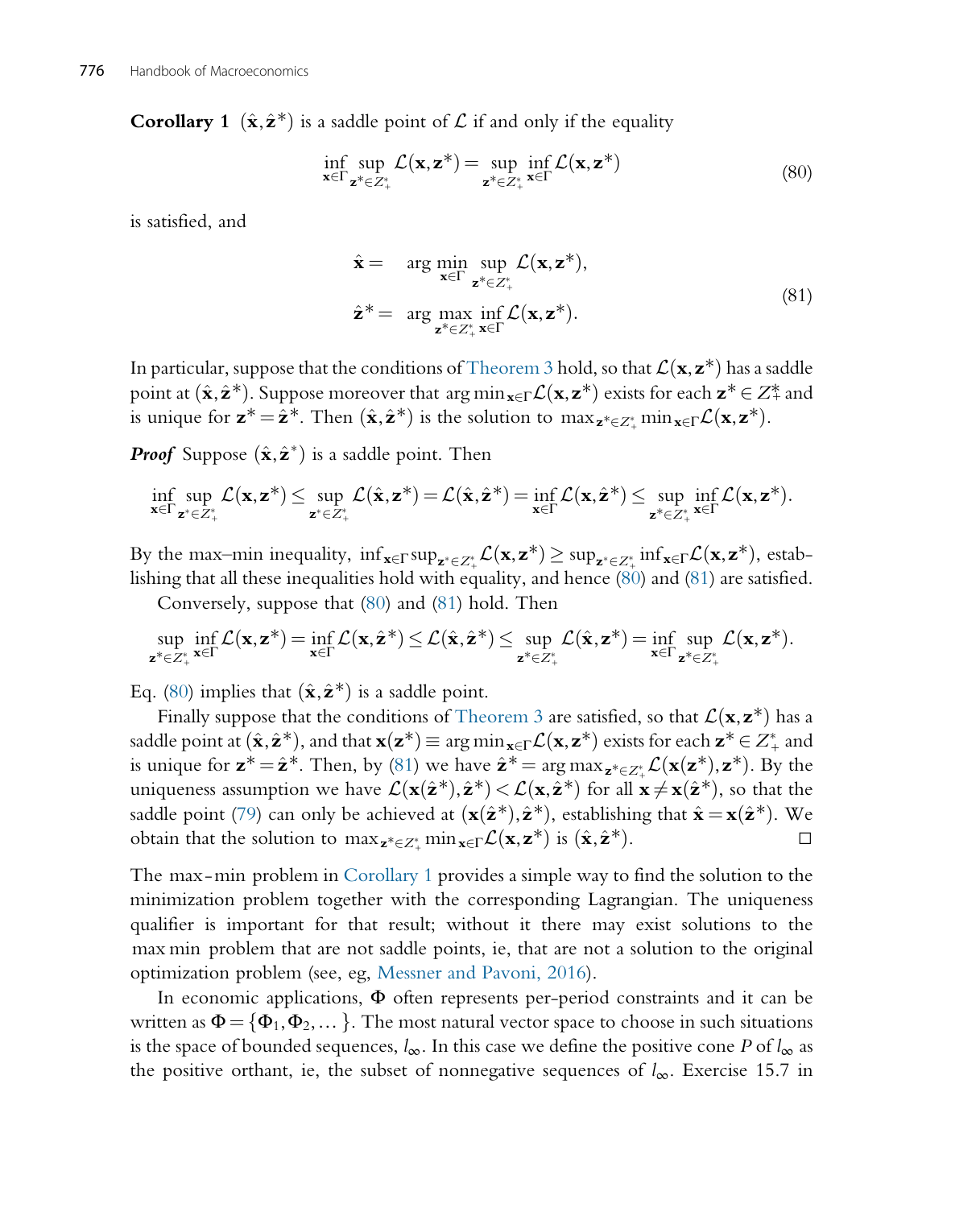[Stokey et al. \(1989\)](#page-116-0) shows that  $l_{\infty}$  is the only  $l_p$  space that has a positive orthant with a nonempty interior, which is a requirement needed to apply the theorems above.

A limitation of the space  $l_{\infty}$  is that its dual is complicated. It contains the space of summable sequences  $l_1$ , but it also includes other sequences which are not summable. This makes the analysis difficult because the linear operator  $\langle \Phi(\mathbf{x}), \hat{\mathbf{z}}^* \rangle$  may take a complicated form. The analysis simplifies if it can be ensured that the mappings  $\varphi$  and  $\Phi$  are not affected by how **x** behaves "at infinity," in which case we can provide an  $l_1$  representation of the Lagrange multipliers and each constraint  $\Phi_n(\mathbf{x})$  will have a scalar multiplier  $\lambda_n$  associated with it. For any  $\mathbf{x}, \mathbf{y} \in l_\infty$ , define an operator  $x^T(\mathbf{x}, \mathbf{y})$  as  $x^T(\mathbf{x}, \mathbf{y}) = x_t$ if  $t \leq T$  and  $x^T(\mathbf{x}, \mathbf{y}) = \gamma_t$  if  $t > T$ . We use the notation  $x_t^T(\mathbf{x}, \mathbf{y})$  to denote the *t*-th element of this operator.

**Assumption 5** Let  $X, Z = l_{\infty}, \Psi = {\mathbf{x} \in \Gamma : \varphi(\mathbf{x}) < \infty}$ . Suppose that:

(i) If  $(\mathbf{x}, \mathbf{y}) \in \Psi \times l_{\infty}$  satisfy  $x^T(\mathbf{x}, \mathbf{y}) \in \Psi$  for all T large enough, then  $\varphi(x^T(\mathbf{x}, \mathbf{y})) \rightarrow$  $\varphi(\mathbf{x})$  as  $T \to \infty$ .

(ii) If  $\mathbf{x}, \mathbf{y} \in \Gamma$  and  $x^T(\mathbf{x}, \mathbf{y}) \in \Gamma$  for all T large enough, then:

- (a)  $\forall t, \lim_{T \to \infty} \Phi_t(x^T(\mathbf{x}, \mathbf{y})) = \Phi_t(\mathbf{x}),$
- (b)  $\exists M$  s.t.  $\forall T$  large enough,  $\|\Phi(x^T(\mathbf{x}, \mathbf{y}))\| \leq M$ ,<br>(c)  $\forall T$  large enough,  $\lim_{\epsilon \to 0} [\Phi(x^T(\mathbf{x}, \mathbf{y})) \Phi(x)]$
- (*c*)  $\forall T$  large enough,  $\lim_{t \to \infty} [\Phi_t(x^T(\mathbf{x}, \mathbf{y})) \Phi_t(\mathbf{y})] = 0.$

[Le Van and Saglam \(2004\)](#page-114-0) prove that under these assumptions the Lagrangian can be written as an infinite sum: $\cdot$ 

**Theorem 5** Let  $\hat{\mathbf{x}}$  be a solution to [\(78\)](#page-50-0). Suppose that for all  $\mathbf{x} \in \Gamma$ , we have  $\Phi(\mathbf{x}) \in l_{\infty}$ . Assume that there exists  $\mathbf{x}' \in \Gamma$  such that  $\Phi(\mathbf{x}') < 0$ , that is,  $\sup_{\mathbf{x}} \Phi_t(\mathbf{x}') < 0$  (Slater condition).<br>Assume finally that Assumption 5 is satisfied and that  $\mathbf{x}^T(\hat{\mathbf{x}} | \mathbf{x}') \in \Gamma \cap \Psi$  for all T large enough Assume finally that Assumption 5 is satisfied and that  $x^T(\hat{\mathbf{x}}, \mathbf{x}') \in \Gamma \cap \Psi$  for all T large enough. Then there exists  $\hat{\mathbf{z}}^* \in l_1$  with  $\hat{\mathbf{z}}^* \geq 0$  such that

$$
\sum_{t=1}^{\infty} \hat{z}_t^* \Phi_t(\hat{\mathbf{x}}) = 0,
$$

and

$$
\varphi(\mathbf{x}) + \sum_{t=1}^{\infty} \hat{z}_t^* \Phi_t(\mathbf{x}) \ge \varphi(\hat{\mathbf{x}}) + \sum_{t=1}^{\infty} \hat{z}_t^* \Phi_t(\hat{\mathbf{x}}), \forall \mathbf{x} \in \Gamma.
$$

In the next sections, we apply this theory to dynamic contracting problems.

<sup>r</sup> See also [Rustichini \(1998\)](#page-115-0) who provides an alternative set of sufficient conditions ensuring the summability of the Lagrange multipliers.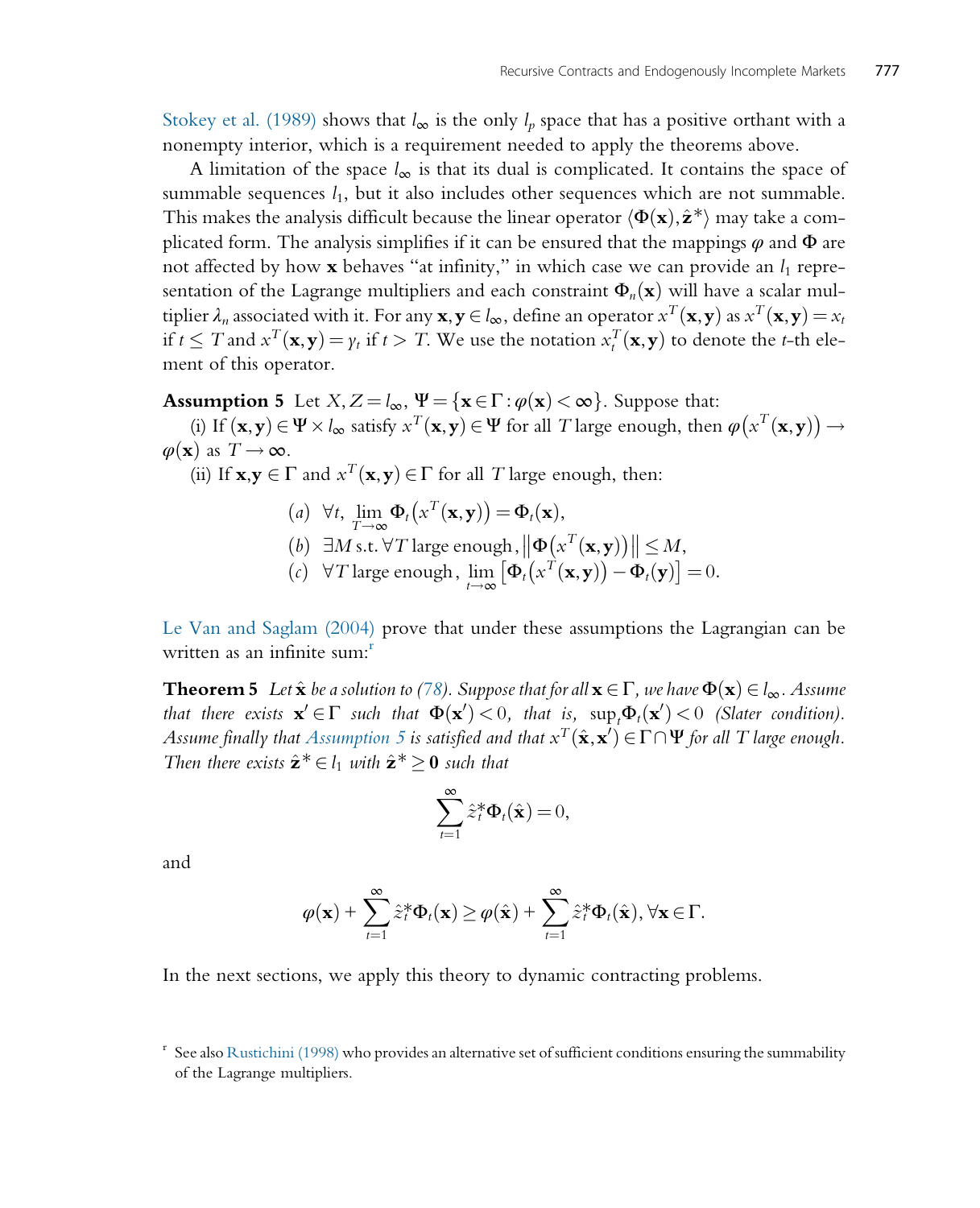#### <span id="page-53-0"></span>3.1.2 Application: Recursive Contracts in General Equilibrium

Consider a simple modification of the setup in [Section 2.3,](#page-9-0) in which the planner can no longer freely borrow and lend at an exogenous interest rate. Instead we require the economy-wide feasibility constraint to hold period by period, ie,

$$
\sum_{\theta' \in \Theta'} \pi_t(\theta^t) C(u_t(\theta^t)) \le e, \forall t \ge 1.
$$
\n(82)

This problem is analyzed by [Atkeson and Lucas \(1992\).](#page-112-0) For simplicity we assume that  $|\Theta| = 2$  and that shocks are i.i.d. to parallel our discussion in [Sections 2.3](#page-9-0) and [2.4](#page-20-0). Thus we study the problem

$$
\max_{\mathbf{u}} \mathbb{E}_0 \left[ \sum_{t=1}^{\infty} \beta^{t-1} \theta_t u_t(\theta^t) \right]
$$
(83)

subject to

$$
\mathbb{E}_0[C(u_t(\theta^t))] \le e, \forall t \ge 1,
$$
\n(84)

and

$$
\mathbb{E}_0\left[\sum_{t=1}^{\infty}\beta^{t-1}\theta_t\{u_t(\theta^t)-u_t(\sigma^t(\theta^t))\}\right]\geq 0, \forall \sigma.
$$
\n(85)

Assume for now that the maximum in the problem (83) is attained for all  $e > 0$ ; we will show this formally below.

Let  $\Gamma$  be the set of sequences  $\mathbf{u} = \{u_t(\theta^t)\}_{t\geq 1, \theta^t \in \Theta^t}$ , indexed by  $(t, \theta^t)$ , such that **u** satisfies the period-0 incentive constraint (85) and the sequence  $\{\mathbb{E}_{0}[C(u_{t})] - e\}_{t=1}^{\infty}$  is<br>bounded in sup norm. The set  $\Gamma$  is convex and bas an interior point, eq.  $u(\theta^{t}) = e$ bounded in sup-norm. The set  $\Gamma$  is convex and has an interior point, eg,  $u_t(\theta^t) = \varepsilon$ for all  $t,\theta^t$  and  $\epsilon > 0$  sufficiently small.

We start with the sufficient conditions first. Let  $X$  be the space of all infinite sequences,  $Z = l_{\infty}$ , and  $\Phi = {\Phi_1, \Phi_2, \dots}$ , where  $\Phi_t : \Gamma \to \mathbb{R}$  is defined by  $\Phi_t(\mathbf{u}) = \mathbb{E}_0[C(u_t)] - e$ . Suppose that we can find a nonnegative sequence  $\lambda = \{\lambda_t\}_{t=1}^{\infty}$ such that the problem<sup>3</sup>

$$
\max_{\mathbf{u}\in\Gamma}\mathbb{E}_0\left[\sum_{t=1}^{\infty}\beta^{t-1}\theta_t u_t\right]-\sum_{t=1}^{\infty}\lambda_t\{\mathbb{E}_0[C(u_t)]-e\}\tag{86}
$$

has a maximum  $\hat{\mathbf{u}}$  and  $\mathbb{E}_0[C(\hat{u}_t)] = e$  for all t. To verify that  $(\hat{\mathbf{u}},\lambda)$  is a saddle point, observe that for any  $z^* \in Z^*_+$ , we have  $\langle \Phi(\hat{\mathbf{u}}), z^* \rangle \leq 0 = \langle \Phi(\hat{\mathbf{u}}), \lambda \rangle$ . Moreover, the regularity condition  $\Phi(\mathbf{u}') < 0$  holds for some  $\mathbf{u}' \in \Gamma$ , ie,  $\mathbf{u}'$  satisfies incentive compatibility

<sup>&</sup>lt;sup>s</sup> To be consistent with discussion in [Section 3.1.1](#page-49-0), we use the fact that minimizing  $\varphi$  is equivalent to maximizing  $-\varphi$ .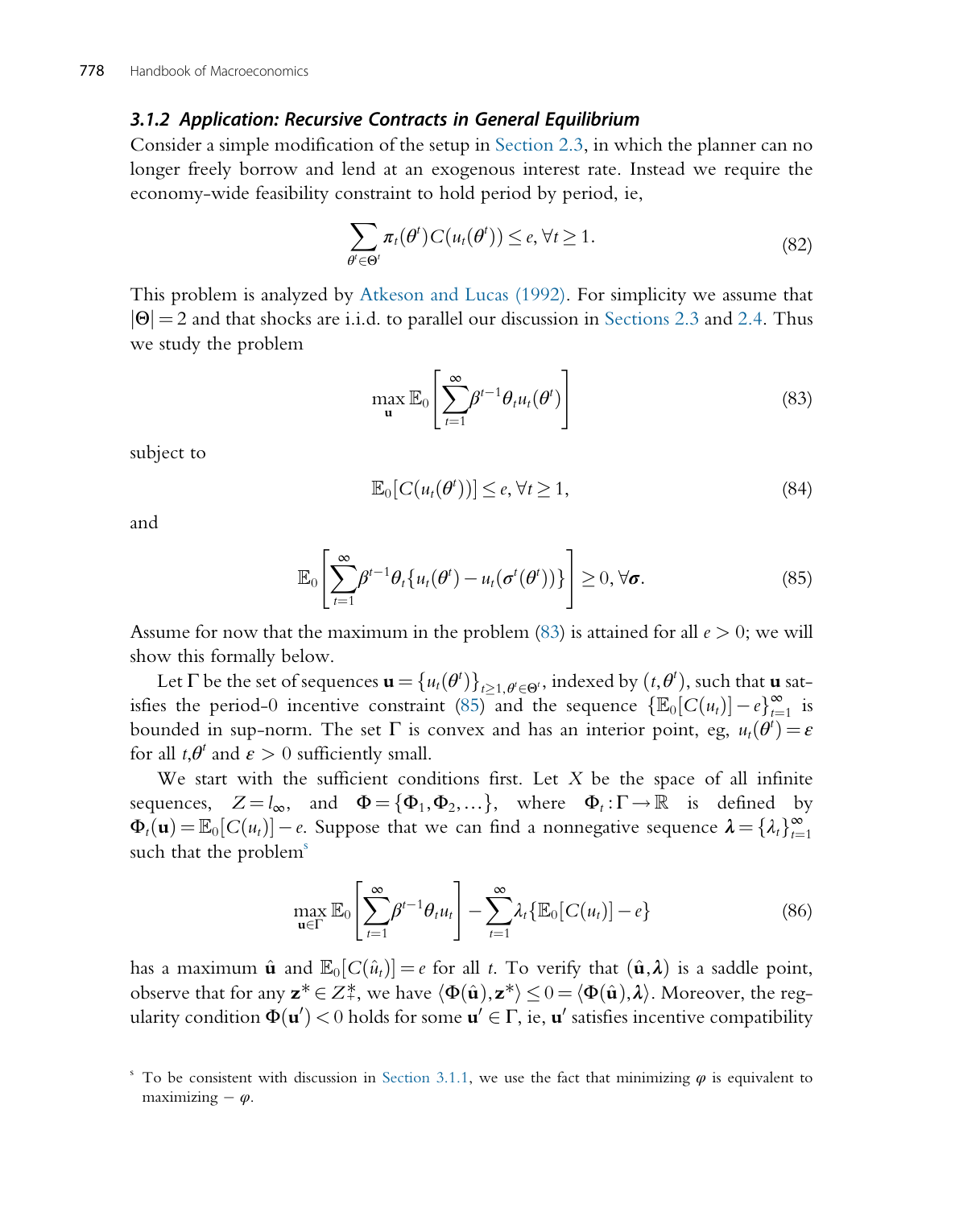(take  $u'_t(\theta') = \varepsilon$ ). Therefore  $\hat{\mathbf{u}}$  is a solution to the original problem [\(83](#page-53-0)) by Theorem 4.<br>Note that we impose no boundedness assumption on the utility function. Note that we impose no boundedness assumption on the utility function.

To illustrate an application of this result, consider an example with logarithmic preferences. We argue that the Lagrange multiplier  $\lambda$  has the form  $\lambda_t = \lambda_1 \beta^t$  for some  $\lambda_1$ . Fol-<br>lowing the same steps as in Section 2.3, replace the period. 0 incentive constraints with a lowing the same steps as in [Section 2.3](#page-9-0), replace the period-0 incentive constraints with a sequence of one-shot constraints. Moreover, we consider an auxiliary planner's problem that has a recursive structure, by augmenting the set of constraints with the promisekeeping condition

$$
\mathbb{E}_0\left[\sum_{t=1}^{\infty}\beta^{t-1}\theta_t u_t(\theta^t)\right] = \nu_0.
$$
\n(87)

The constraint set is then the set  $\Gamma(v_0)$  defined in [\(16\)](#page-11-0). We can rewrite the problem  $(86)$ – $(87)$  as

$$
\max_{(\mathbf{u},\mathbf{v})\in\Gamma(v_0)}v_0-\sum_{t=1}^\infty\lambda_t\{\mathbb{E}_0[C(u_t)]-e\}.
$$

The solution to this problem coincides, given our guess  $\lambda_t = \lambda_1 \beta^t$ , with the solution to the problem problem

$$
\max_{(\mathbf{u},\mathbf{v})\in\Gamma(v_0)} - \sum_{t=1}^{\infty} \beta^{t-1} \mathbb{E}_0[C(u_t)],
$$

which is, of course, the same problem as the one we analyzed in [Section 2.3](#page-9-0). Therefore, if we can show that the solution to that problem satisfies the feasibility constraint ([82\)](#page-53-0) for each period t, we found the solution to our new problem. We recover the solution to the original problem by maximizing the auxiliary problem over  $v_0$ .

We now check that this is the case. Let  $(\mathbf{u}, \mathbf{v})$  be the allocation generated by the policy functions to the Bellman equation [\(23\)](#page-13-0) for some  $\nu_0$ . The optimality conditions ([29\)](#page-20-0) imply

$$
K'(v_0) = \mathbb{E}_0[-C'(u_1)] = \mathbb{E}_0[K'(v_1)] = \mathbb{E}_0[\mathbb{E}_1[-C'(u_2)]] = \mathbb{E}_0[-C'(u_2)].
$$

When preferences are logarithmic,  $C = C' = \exp$ , thus forward induction implies  $\mathbb{E}_0[C(u_1)] = \mathbb{E}_0[C(u_t)]$  for all t. Since  $\nu_0$  must satisfy  $K(\nu_0) = -\frac{1}{1-\nu_0}$  $\frac{1}{1-\beta}$ e, this implies that  $\mathbb{E}_{0}[C(u_{t})] = e$  for all t, establishing our result (and justifying our guess for  $\lambda_{t}$ ).

When we set up the maximization problem ([86](#page-53-0)) we assumed the existence of a summable sequence  $\lambda$  such that the feasibility constraints are satisfied with equality in all periods at the optimum. We subsequently showed how to explicitly construct such a sequence of multipliers in an example with logarithmic preferences. We now conclude this section by discussing sufficient conditions ensuring the existence of a summable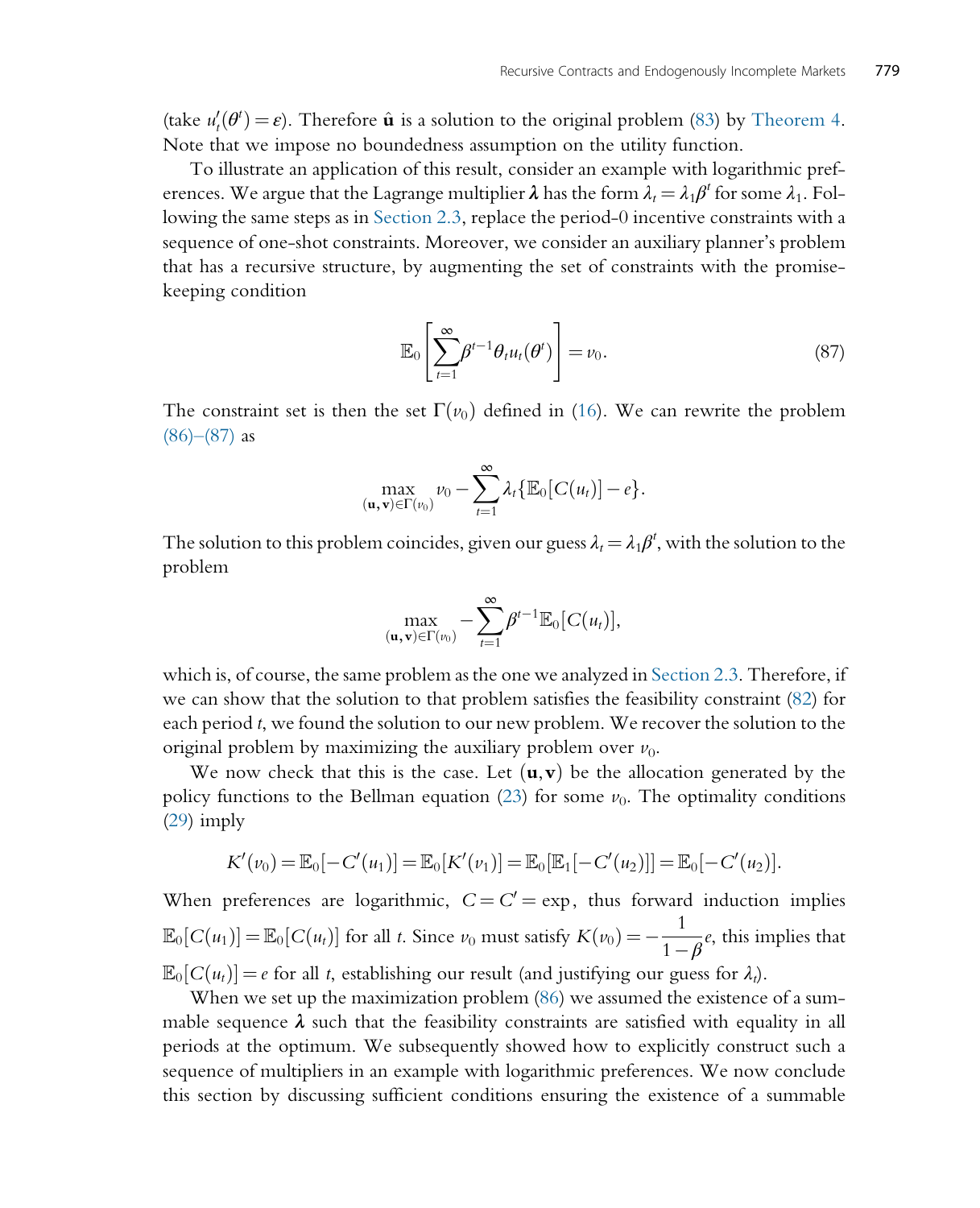sequence of Lagrange multipliers. Note that without any further assumptions, the maximization problem

$$
\max_{\mathbf{u}\in\Gamma,\,\Phi(\mathbf{u})\leq\mathbf{0}}\mathbb{E}_{0}\left[\sum_{t=1}^{\infty}\beta^{t-1}\theta_{t}u_{t}\right]
$$

satisfies all the conditions of Theorem 3, so that a Lagrangian exists. To show that it is a summable sequence we verify conditions of Theorem 5. It is the easiest to do in the case of bounded utility.<sup>t</sup> In this case any sequence **u** lies in  $l_{\infty}$ . Assumption 5.i holds following the arguments we use helow in the proof of Proposition 11. Since the constraint (82) holds the arguments we use below in the proof of Proposition 11. Since the constraint [\(82](#page-53-0)) holds for each t, we immediately have  $\mathbb{E}_0[C(u_t)] = \mathbb{E}_0[C(\mathbf{x}_t^T(\mathbf{u}, \mathbf{v}))]$  for T sufficiently large<br>holding t fixed, and  $\mathbb{E}_x[C(\mathbf{x}^T(\mathbf{u}, \mathbf{v}))] = \mathbb{E}_x[C(u)]$  for t sufficiently large holding T fixed holding t fixed, and  $\mathbb{E}_0\left[C\big(x_t^T(\mathbf{u}, \mathbf{v})\big)\right] = \mathbb{E}_0[C(v_t)]$  for t sufficiently large holding T fixed, which verifies Assumptions 5 ii a and 5 ii c. Assumption 5 ii h holds by definition of  $\Gamma$ . which verifies Assumptions 5.ii.a and 5.ii.c. Assumption 5.ii.b holds by definition of Γ. Therefore Theorem 5 establishes that the Lagrange multipliers form a summable sequence.

#### Existence of a Maximum

We finally show the existence of the maximum in problem [\(83](#page-53-0)). Note that we already showed the existence in [Section 2.3.2](#page-12-0) using the (finite-dimensional) Bellman formulation of the problem. Here we do so directly, using techniques that can be applied to other contexts where the previous approach is not readily available.

It is not obvious a priori that the maximum in this problem exists. In finite dimensional spaces, the continuity of the objective function and the compactness of the constraint sets are easily obtained, implying directly the existence of a maximum. These properties are more difficult to obtain in infinite period economies. The next proposition guarantees that the infinite-horizon planner's problem is a well-defined maximization problem, ie, there exist feasible  $(\mathbf{u}^*, \mathbf{v}^*)$  for which the supremum is achieved. The reader interested mostly in the applications can skip this section.

**Proposition 11** The maximum in the problem [\(83](#page-53-0)) is attained for all  $e > 0$ .

**Proof** One of the easiest ways to show the existence of the maximum in the planner's problem is to truncate the economy at any finite period  $T$ , show the existence of the solution for this truncated economy, and finally show that the limit of this solution achieves the supremum of the original problem as  $T \rightarrow \infty$ . To show these we adapt the arguments of [Ekeland and Scheinkman \(1986\).](#page-113-0)

We first restrict allocations in each period to compact sets as follows. Fix  $e > 0$ . For any  $t \ge 1$  and  $\theta^t \in \Theta^t$ , define  $\bar{\bar{u}}_t(\theta^t) \in (\underline{u}, \bar{u})$  by

$$
\bar{\bar{u}}_t(\theta^t) = C^{-1}\left(\frac{e}{\pi_t(\theta^t)}\right).
$$

 $t$  See [Rustichini \(1998\)](#page-115-0) for existence arguments when the utility is not bounded.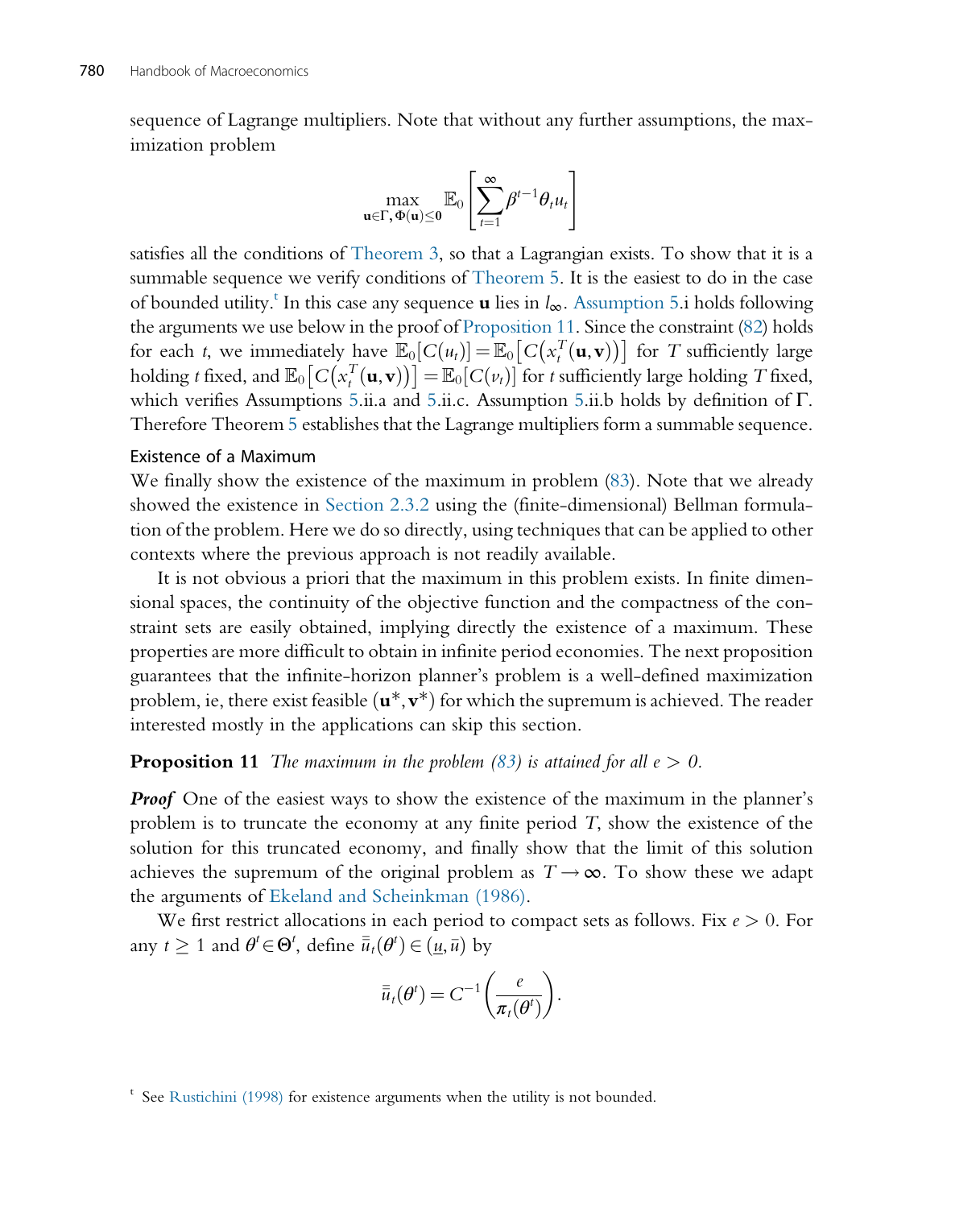If  $u_t(\theta^t) > \overline{\overline{u}}_t(\theta^t)$  for any history  $\theta^t \in \Theta^t$ , then  $\mathbb{E}_{0}[C(u_t)] > e$ , and the allocation is not feasible. This gives us an upper bound  $u(\theta^t) < \overline{\overline{u}}_t(\theta^t)$  for all  $t, \theta^t$ . Let feasible. This gives us an upper bound  $u_t(\theta^t) \le \overline{\overline{u}}_t(\theta^t)$  for all  $t, \theta^t$ . Let

$$
\bar{\bar{\nu}}_t = \mathbb{E}_t \left[ \sum_{s=1}^{\infty} \beta^{s-1} \theta_{t+s} \bar{\bar{u}}_{t+s} (\theta^{t+s}) \right].
$$

If  $\bar{u} < \infty$ , we have  $\bar{\bar{v}}_t < \frac{\bar{u}}{1-\beta} = \bar{v}$ . If  $\bar{u} = \bar{v} = \infty$ , then we can write

$$
\bar{\bar{\nu}}_t \leq \max_{\Theta} \theta \times \sum_{s=1}^{\infty} \beta^{s-1} \left\{ \sum_{\theta^{t+s}} \pi_{t+s}(\theta^{t+s}) U\left(\frac{e}{\pi_{t+s}(\theta^{t+s})}\right) \right\} \leq \theta_{(|\Theta|)} \sum_{s=1}^{\infty} \beta^{s-1} U(|\Theta|e) < \infty,
$$

where the second inequality follows from the concavity of U. Therefore we have  $v_t(\theta^t) \le \bar{\bar{v}}_t < \bar{v}$ , for all t,  $\theta^t$ . Next, if  $\underline{u} > -\infty$ , let  $\underline{u}_t(\theta^t) = \underline{u}$  for all t,  $\theta^t$ . Now suppose instead that  $\underline{u} = -\infty$ . We have  $\mathbb{E}_0 \left[ \sum_{t=1}^{\infty} \frac{1}{t} \right]$  $t=1$  $\left[\sum_{t=1}^{\infty} \beta^{t-1} \theta_t u_t(\theta^t)\right]$  diverges toward  $-\infty$  when  $\beta^{s-1}\theta_s u_s(\theta^s) \rightarrow -\infty$  for some  $(s,\theta^s)$ , because

$$
\sum_{t=1}^{\infty} \beta^{t-1} \sum_{\theta' \in \Theta' \setminus \{\theta^s\}} \pi_t(\theta') \theta_t u_t(\theta') \leq \sum_{t=1}^{\infty} \beta^{t-1} \sum_{\theta' \in \Theta' \setminus \{\theta^s\}} \pi_t(\theta') \theta_t \overline{u}_t(\theta')
$$
  
=  $\overline{v}_0 - \beta^{s-1} \pi_s(\theta^s) \theta_s \overline{u}_s(\theta^s) < \infty$ .

Thus, if  $u_s(\theta^s)$  is small enough, the allocation is dominated by  $\tilde{u}_t(\theta^t) = C^{-1}(e)$  for all  $(t, \theta^t)$ . Hence for each  $(t, \theta^t)$  we have a lower bound  $u(\theta^t) > u(\theta^t) > -\infty$ . Similarly  $(t, \theta^t)$ . Hence for each  $(t, \theta^t)$  we have a lower bound  $u_t(\theta^t) \ge \underline{u}_t(\theta^t) > -\infty$ . Similarly we have  $v_t(\theta^t) \geq \underline{v}_t > -\infty$ , where

$$
\underline{\underline{v}}_t = \mathbb{E}_t \left[ \sum_{s=1}^{\infty} \beta^{s-1} \theta_{t+s} C^{-1}(e) \right] = \frac{C^{-1}(e)}{1-\beta}.
$$

Therefore, defining  $\underline{u}_{\tau} \equiv \min_{\Theta'} \underline{u}_{\tau}(\theta'), \quad \underline{v}_{\tau} \equiv \min_{\Theta'} \underline{v}_{\tau}(\theta'), \quad \overline{\bar{u}}_{\tau} \equiv \max_{\Theta'} \overline{\bar{u}}_{\tau}(\theta')$  and  $\overline{\bar{u}} \equiv \max_{\Theta'} \overline{u}_{\tau}(\theta')$  we have shown that we can impose the additional constraints  $\overline{\overline{v}}_t \equiv \max_{\Theta'} \overline{\overline{v}}_t(\theta'),$  we have shown that we can impose the additional constraints

$$
\underline{\underline{u}}_t \leq u_t(\theta^t) \leq \overline{\overline{u}}_t, \underline{\underline{v}}_t \leq v_t(\theta^t) \leq \overline{\overline{v}}_t,
$$

for all  $t, \theta^t$ .

Next, we truncate the economy to  $T < \infty$  periods and allow the planner to provide incentives in the last period "for free." That is, we define

$$
V^{T}(e) = \sup_{u_t(\theta') \in [\underline{u}_t, \overline{u}_t] \atop v_t(\theta') \in [\underline{v}_t, \overline{v}_t]} \mathbb{E}_{0}\left[\sum_{t=1}^{T} \beta^{t-1} \theta_t u_t(\theta')\right]
$$

subject to the promise-keeping constraints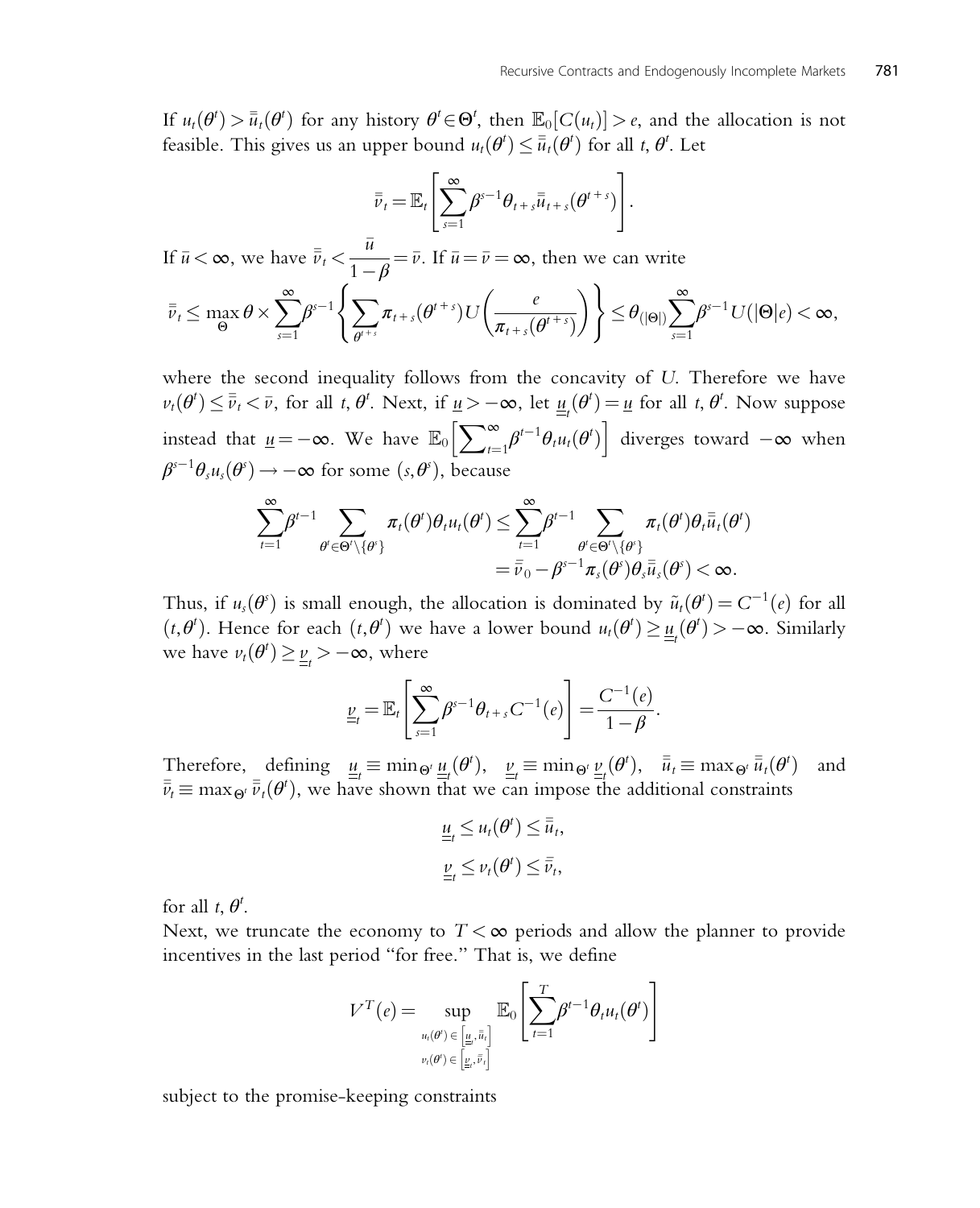$$
\nu_t(\theta^t) = \sum_{\theta \in \Theta} \pi(\theta) [\theta u_{t+1}(\theta^t, \theta) + \beta v_{t+1}(\theta^t, \theta)], \forall t \leq T-1,
$$

the incentive-compatibility constraints

$$
\theta u_t(\theta^{t-1},\theta) + \beta v_t(\theta^{t-1},\theta) \ge \theta u_t(\theta^{t-1},\hat{\theta}) + \beta v_t(\theta^{t-1},\hat{\theta}), \forall t \le T,
$$

and the feasibility constraints

$$
\mathbb{E}_0[C(u_t)] \leq e, \quad \forall t \leq T.
$$

Note that the last incentive constraint is:

$$
\theta u_T(\theta^{T-1},\theta) + \beta v_T(\theta^{T-1},\theta) \ge \theta u_T(\theta^{T-1},\hat{\theta}) + \beta v_T(\theta^{T-1},\hat{\theta}) \text{ for all } \theta^{T-1},\hat{\theta},
$$

and the last two promise-keeping constraints are:

$$
\nu_{T-1}(\theta^{T-1}) = \sum_{\theta \in \Theta} \pi(\theta) \left[ \theta u_T(\theta^{T-1}, \theta) + \beta v_T(\theta^{T-1}, \theta) \right] \text{ and } \underline{\nu}_T \leq \nu_T(\theta^T) \leq \overline{\bar{\nu}}_T,
$$

that is, the promise in period  $T$  has no resource cost. In the truncated problem we maximize a continuous function over a compact set, namely  $\prod_{1 \leq t \leq T} \left[ \underline{u}_t, \overline{\bar{u}}_t \right] \times \left[ \underline{v}_t, \overline{\bar{v}}_t \right]$ , so a  $\theta^t \in \Theta^t$ 

maximum exists (which is, in fact, unique, since the objective is strictly convex). Call this maximum  $(\mathbf{u}^T, \mathbf{v}^T) = \{u_t^T(\theta^t); v_t^T(\theta^t)\}_{t,\theta}.$ 

We now show that  $\lim_{T\to\infty} (\mathbf{u}^T, \mathbf{v}^T)$  achieves the maximum of the original problem.<br>definition of a supremum, for any  $\varepsilon > 0$  we can find an incentive compatible and By definition of a supremum, for any  $\varepsilon > 0$  we can find an incentive-compatible and feasible allocation  $(\widetilde{\mathbf{u}}, \widetilde{\mathbf{v}})$  for the original problem such that

$$
\mathbb{E}_0\left[\sum_{t=1}^{\infty}\beta^{t-1}\theta_t\tilde{u}_t(\theta^t)\right] > V(e) - \varepsilon.
$$

(Note that the r.h.s. is finite.) The truncation at  $T$  periods satisfies all the constraints of the truncated economy, so

$$
V^{T}(e) \geq \mathbb{E}_{0}\left[\sum_{t=1}^{T} \beta^{t-1} \theta_{t} \tilde{u}_{t}(\theta^{t})\right], \forall T \geq 1.
$$

Hence

$$
\lim \inf_{T \to \infty} V^T(e) \geq \mathbb{E}_0 \left[ \sum_{t=1}^{\infty} \beta^{t-1} \theta_t \tilde{u}_t(\theta^t) \right].
$$

Since  $\varepsilon$  is arbitrary,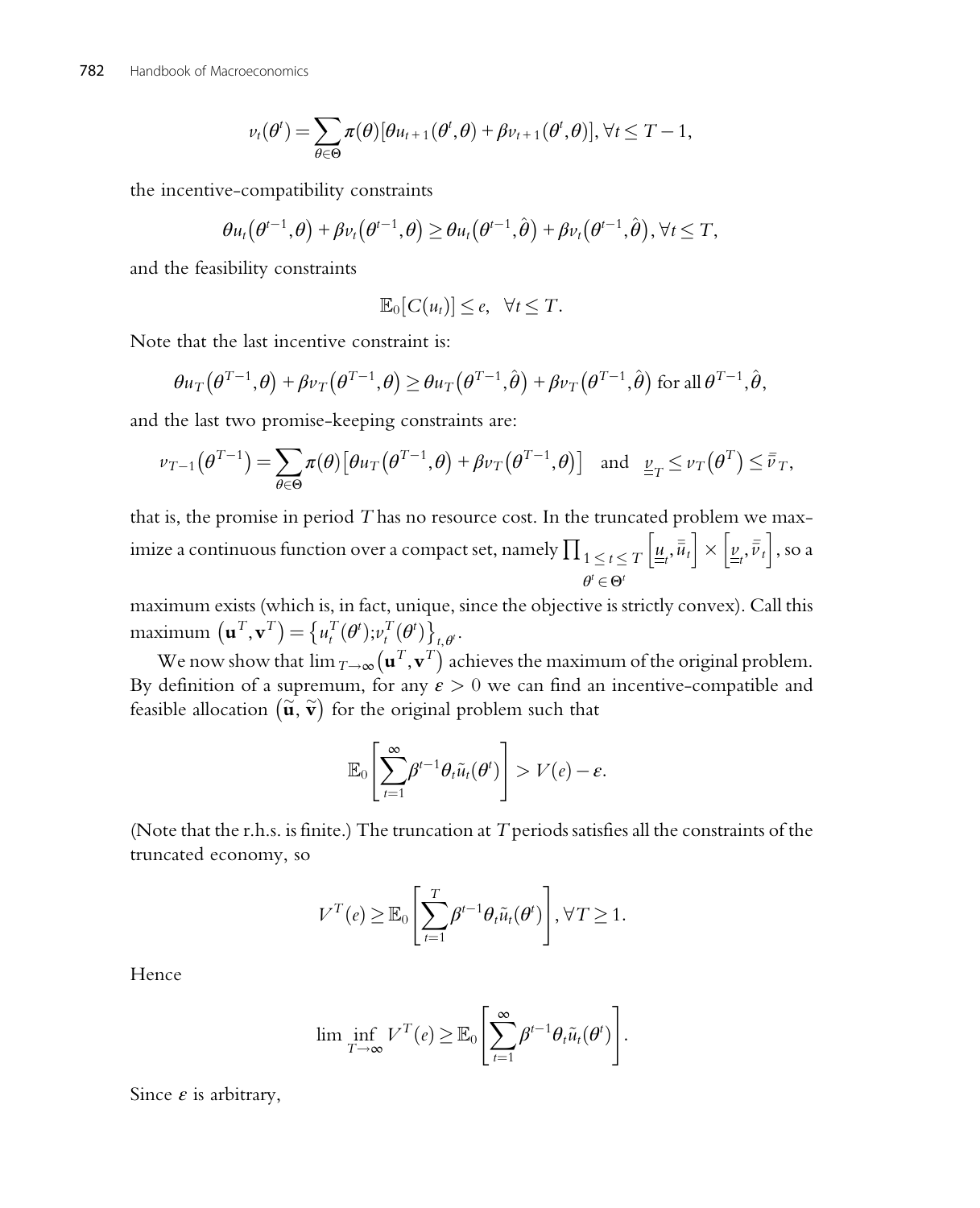$$
\lim \inf_{T \to \infty} V^T(e) \ge V(e).
$$

To show the reverse inequality, fix  $t \geq 1$ . For all  $T \geq t$ ,  $(u_t^T(\theta^t))$ ,  $v_t^T(\theta^t)$   $\in$   $\left[\underline{u}_t, \overline{\bar{u}}_t\right] \times \left[\underline{v}_t, \overline{\bar{v}}_t\right]$ . Thus, the sequences  $\left\{u_t^T(\theta^t)\right\}_{T \geq t}$  and  $\left\{v_t^T(\theta^t)\right\}_{T \geq t}$  must have convergent subsequences as  $T \rightarrow \infty$ . We can then use a diagonal procedure to obtain an incentive-compatible and feasible allocation  $\left\{ \left( u_t^{\infty}(\theta^t), v_t^{\infty}(\theta^t) \right) \right\}_{t \geq 1, \theta^t \in \Theta^t}$ , as follows. Arrange states as

$$
\mathcal{R} = \{\theta_{(1)},...,\theta_{(|\Theta|)},(\theta_{(1)},\theta_{(1)}),...,(\theta_{(1)},\theta_{(|\Theta|)}),...\}.
$$

Choose a subsequence of  $u^T$ , $v^T$  so that the first element converges, ie,

$$
\lim_{T\to\infty}\left(u_1^T(\theta_{(1)}),v_1^T(\theta_{(1)})\right)=\left(u_1^{\infty}(\theta_{(1)}),v_1^{\infty}(\theta_{(1)})\right).
$$

From that subsequence choose another subsequence so that the second element converges, ie,

$$
\lim_{T\to\infty}\left(u_1^T(\theta_{(2)}),v_1^T(\theta_{(2)})\right)=\left(u_1^{\infty}(\theta_{(2)}),v_1^{\infty}(\theta_{(2)})\right).
$$

Repeat the procedure to get  $(u^{\infty}, v^{\infty})$ , and call the final subsequence  $\{T_n\}_{n>0}$ . Since for each  $t \leq T$ ,  $\theta^t \in \Theta^t$ ,  $\left(u_t^T(\theta^t), v_t^T(\theta^t)\right)$  lie in a closed set defined by the incentive constraints,  $(u_t^{\infty}(\theta^t), v_t^{\infty}(\theta^t))$  also lie in the same set, ie, they are incentive compatible. Since  $C(u)$  is converged to  $\overline{u}$  of  $u = C(u^T(\theta^t))$  (and  $C^T(\theta^t) = 0$  for  $t > T$ ) converges continuous on  $\left[\underline{\underline{u}}_t, \overline{\overline{u}}_t\right]$ ,  $C^T(\theta^t) \equiv C(u_t^T(\theta^t))$  (and  $C^T(\theta^t) = 0$  for  $t \geq T$ ) converges pointwise,

$$
\lim_{T_n \to \infty} C^{T_n}(\theta^t) = C^{\infty}(\theta^t) \in \left[ C\left( \underline{u}_t \right), C(\overline{u}_t) \right].
$$

Now we can think of  $\{\pi_1(\theta_{(1)}), ..., \pi_1(\theta_{(|\Theta|)})$ ,  $\beta\pi_2(\theta_{(1)}, \theta_{(1)}), ...\}$  as a measure on  $\mathcal{R}$ . For all  $t \geq 1$ ,  $\left\{\theta_t u_t^{T_n}(\theta^t)\right\}_{n\geq 1}$  is a sequence of positive measurable functions on that space that converges pointwise to  $\theta_t u_t^{\infty}(\theta^t)$  as  $n \to \infty$ . By Fatou's lemma (Lemma 7.9 in [Stokey](#page-116-0) [et al.,](#page-116-0) 1989)  $\theta_t u_t^{\infty}(\theta^t)$  is also measurable, and

$$
\lim \sup_{n \to \infty} \sum_{t=1}^{T_n} \sum_{\theta' \in \Theta'} \beta^{t-1} \pi_t(\theta_t) \theta_t u_t^{T_n}(\theta') \leq \sum_{t=1}^{\infty} \sum_{\theta' \in \Theta'} \beta^{t-1} \pi_t(\theta_t) \theta_t u_t^{\infty}(\theta') \leq V(\epsilon),
$$

where the last inequality follows from the fact that  $\{u_i^{\infty}(\theta')\}$  satisfies the constraints of problem ([9\)](#page-8-0), but may not maximize the objective. Therefore, we obtain

$$
\lim \sup_{n \to \infty} V^{T_n}(e) \le V(e).
$$

We therefore showed that  $\lim_{n\to\infty}V^{T_n}(e)$  exists and

$$
V(e) = \lim_{n \to \infty} V^{T_n}(e).
$$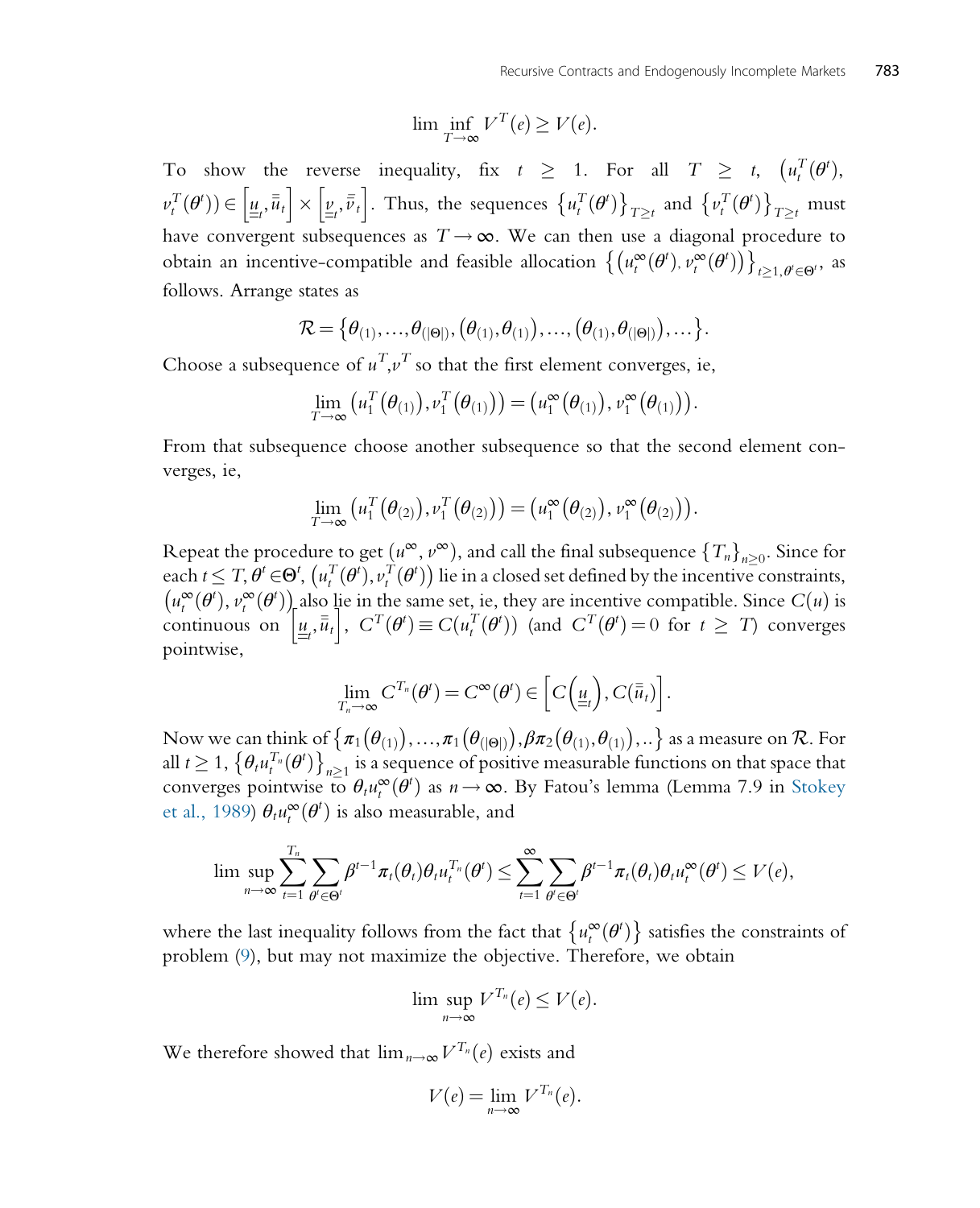<span id="page-59-0"></span>Moreover, we showed that a maximum of  $V(e)$  is achieved by the limit of the sequence  $(\mathbf{u}^{T_n}, \mathbf{v}^{T_n})$ . This concludes the proof.  $\Box$ 

### 3.1.3 Application: Sustainability Constraints

Suppose that in addition to constraint [\(82](#page-53-0)) we further impose a constraint that social welfare in any period cannot drop below a threshold  $U$ ,

$$
\mathbb{E}_0\left[\sum_{s=1}^{\infty}\beta^{s-1}\theta_{t+s}u_{t+s}\right] \geq \underline{U}, \forall t \geq 1.
$$
\n(88)

Such constraints naturally arise in various settings with imperfect commitment, participation constraints, etc. We discuss an example of those in [Section 4.4](#page-107-0) in the context of an international finance model, where they capture the need to provide incentives for the agents to stick to the contract rather than defaulting and reverting to their outside option (in that case, the value of autarky).<sup>u</sup> We add this constraint  $(88)$  to problem  $(83)$  $(83)$  and assume that the utility function is bounded.

As before, we have for all  $t$ ,

$$
\lim_{T\to\infty}\mathbb{E}_0\left[\sum_{s=1}^{\infty}\beta^{s-1}\theta_{t+s}x_t^T(\mathbf{u},\mathbf{u}')\right]=\mathbb{E}_0\left[\sum_{s=1}^{\infty}\beta^{s-1}\theta_{t+s}u_{t+s}\right],
$$

since the utility is bounded; and for  $t$  sufficiently large holding  $T$  fixed, we have

$$
\mathbb{E}_0\left[\sum_{s=1}^{\infty}\beta^{s-1}\theta_{t+s}x_t^T(\mathbf{u},\mathbf{u}')\right]=\mathbb{E}_0\left[\sum_{s=1}^{\infty}\beta^{s-1}\theta_{t+s}u'_{t+s}\right],
$$

which verifies Assumptions 5.ii.a and 5.ii.c for the constraints (88). The other parts of Assumption 5 are verified as before. As long as U is not too high, we can find an interior point  ${\bf x}'$  that satisfies  $\Phi({\bf x}') < 0$ . Theorem 5 thus establishes that there exists a nonnegative summable sequence of Lagrange multipliers  $\{\mu_t\}_{t=1}^{\infty}$ , such that the solution to our prob-<br>lem is also a solution to lem is also a solution to

$$
\max_{\mathbf{u}\in\Gamma}\mathbb{E}_0\left[\sum_{t=1}^{\infty}\beta^{t-1}\theta_t u_t\right]+\sum_{t=1}^{\infty}\mu_t\mathbb{E}_0\left[\sum_{s=1}^{\infty}\beta^{s-1}\theta_{t+s}u_{t+s}\right]-\sum_{t=1}^{\infty}\widetilde{\lambda}_t\mathbb{E}_0[C(u_t)].
$$

Since  $\{\mu_t\}_{t=1}^{\infty}$  is summable, we can rewrite the equation above as

$$
\mathbb{E}_0\left[\sum_{t=1}^{\infty}\beta^{t-1}\theta_t u_t + \sum_{t=1}^{\infty}\sum_{s=1}^{\infty}\beta^{s-1}\mu_t\theta_{t+s}u_{t+s} - \sum_{t=1}^{\infty}\widetilde{\lambda}_t C(u_t)\right] = \mathbb{E}_0\left[\sum_{t=1}^{\infty}\overline{\beta}_t\{\theta_t u_t - \lambda_t C(u_t)\}\right],
$$
\n(89)

<sup>&</sup>lt;sup>u</sup> Such constraints would also appear in models of political economy in which a government is tempted to reoptimize (see, eg, [Acemoglu et al., 2008; Sleet and Yeltekin, 2008; Farhi et al., 2012\)](#page-112-0).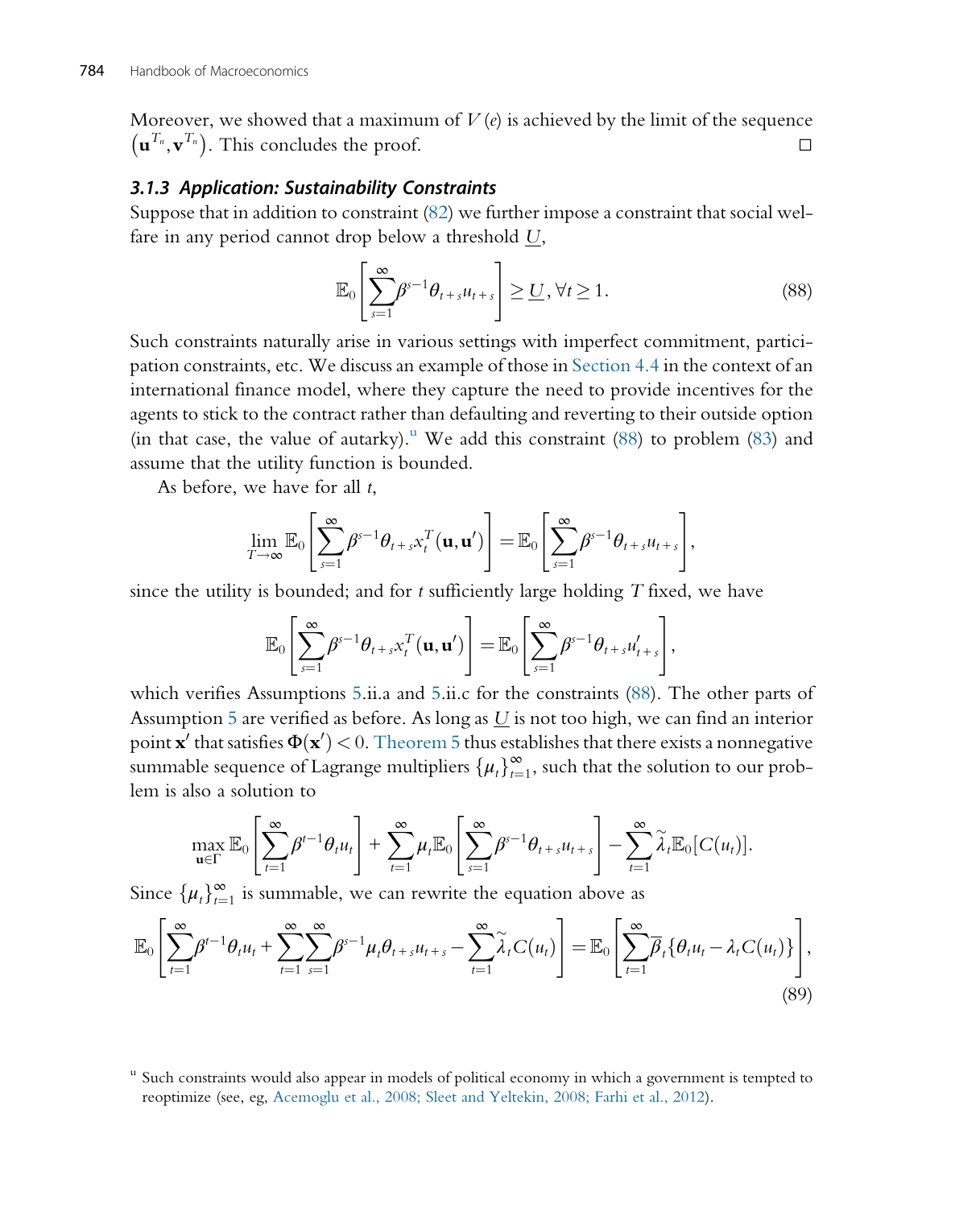<span id="page-60-0"></span>where  $\overline{\beta}_t = \beta^{t-1} + \mu_1 \beta^{t-2} + \dots + \mu_{t-2} \beta + \mu_{t-1}$ , letting  $\mu_0 = 0$ , with  $\sum_{t=1}^{\infty} \overline{\beta}_t < \infty$  and  $\lambda_t = \lambda_t / \overline{\beta}_t$ . This problem can be solved using our usual techniques. Augmenting the problem with a promise keeping constraint, we can replace  $\mathbf{u} \in \Gamma$  with  $(\mathbf{u}, \mathbf{v}) \in \Gamma(u_0)$ . problem with a promise-keeping constraint, we can replace  $\mathbf{u} \in \Gamma$  with  $(\mathbf{u}, \mathbf{v}) \in \Gamma(v_0)$ and observe that the problem can be written recursively, letting  $\hat{\beta}_{t+1} = \overline{\beta}_{t+1}/\overline{\beta}_t$ , as

$$
k_t(v) = \max_{\{u(\theta), w(\theta)\}_{\theta \in \Theta}} \mathbb{E}\big[\theta u - \lambda_t C(u) + \hat{\beta}_{t+1} k_{t+1}(w)\big]
$$
  
subject to (19), (20).

We can extend Lemma 1 directly to  $k_t$ , with the only exception that  $k_t$  is not strictly decreasing but rather inversely U-shaped. (We can easily show that  $v \mapsto k_t(v)$  is concave, continuous, and satisfies  $\lim_{\nu \to \bar{\nu}} k_t(\nu) = -\infty$  and  $\lim_{\nu \to \nu} k_t(\nu) = \nu$ .) Much of the analysis<br>in Section 2.4 continues to hold but the condition (29) now becomes in [Section 2.4](#page-20-0) continues to hold but the condition ([29\)](#page-20-0) now becomes

$$
k'_{t}(v) = \frac{\hat{\beta}_{t+1}}{\beta} \mathbb{E}\left[k'_{t+1}(w_{v})\right].
$$
\n(90)

Observe that  $\hat{\beta}_{t+1} \ge \beta$  with strict inequality if  $\mu_t > 0$ . Therefore the marginal cost  $k'_t$  is no longer a martingale if constraint (88) binds, which implies a form of mean reversion. To longer a martingale if constraint ([88](#page-59-0)) binds, which implies a form of mean reversion. To see this, observe that since k is inversely U-shaped,  $k'_t$  is positive for low  $\nu$  and negative for high v. Therefore Eq. (90) shows that the marginal cost decreases in expectation if v is low

(because then  $\mathbb{E}\big[k'_{t+1}(w_\nu)\big] = \frac{\beta}{\hat{\beta}_{t+1}} k'_t(v) \leq k'_t(v)$ ) and increases if  $\nu$  is high (because then  $\mathbb{E}\big[k'_{t+1}(w_{\nu})\big] = \frac{\beta}{\hat{\beta}_{t+1}}k'_{t}(\nu) \geq k'_{t}(\nu)$ .

#### 3.1.4 Using Lagrange Multipliers Instead of Promised Utilities

In our discussion so far we have used the following technique to solve dynamic incentive problems: we formed a Lagrangian using all the constraints except the incentive constraints, and then introduced the promised utilities in order to write the incentive constraints recursively. In principle, there is nothing special about the incentive constraints per se: we could extend the Lagrangian to those constraints also, eliminating the need to use promised utilities at all. Here we describe how this can be done, using a version of our benchmark partial equilibrium model of [Section 2.3.2](#page-12-0) as an example.

Consider the maximization problem

$$
K(v_0) \equiv \max_{\mathbf{u}} \mathbb{E}\left[-\sum_{t=1}^{\infty} \beta^{t-1} C(u_t)\right]
$$
  
subject to (10)  $\forall t \ge 1$ , and (14), (91)

that we analyzed in [Section 2.3.2](#page-12-0). Since the objective function is strictly concave and the constraint set is convex, its solution  $\hat{\mathbf{u}}$  is unique. Define  $W : \mathbb{R} \to \mathbb{R}$  as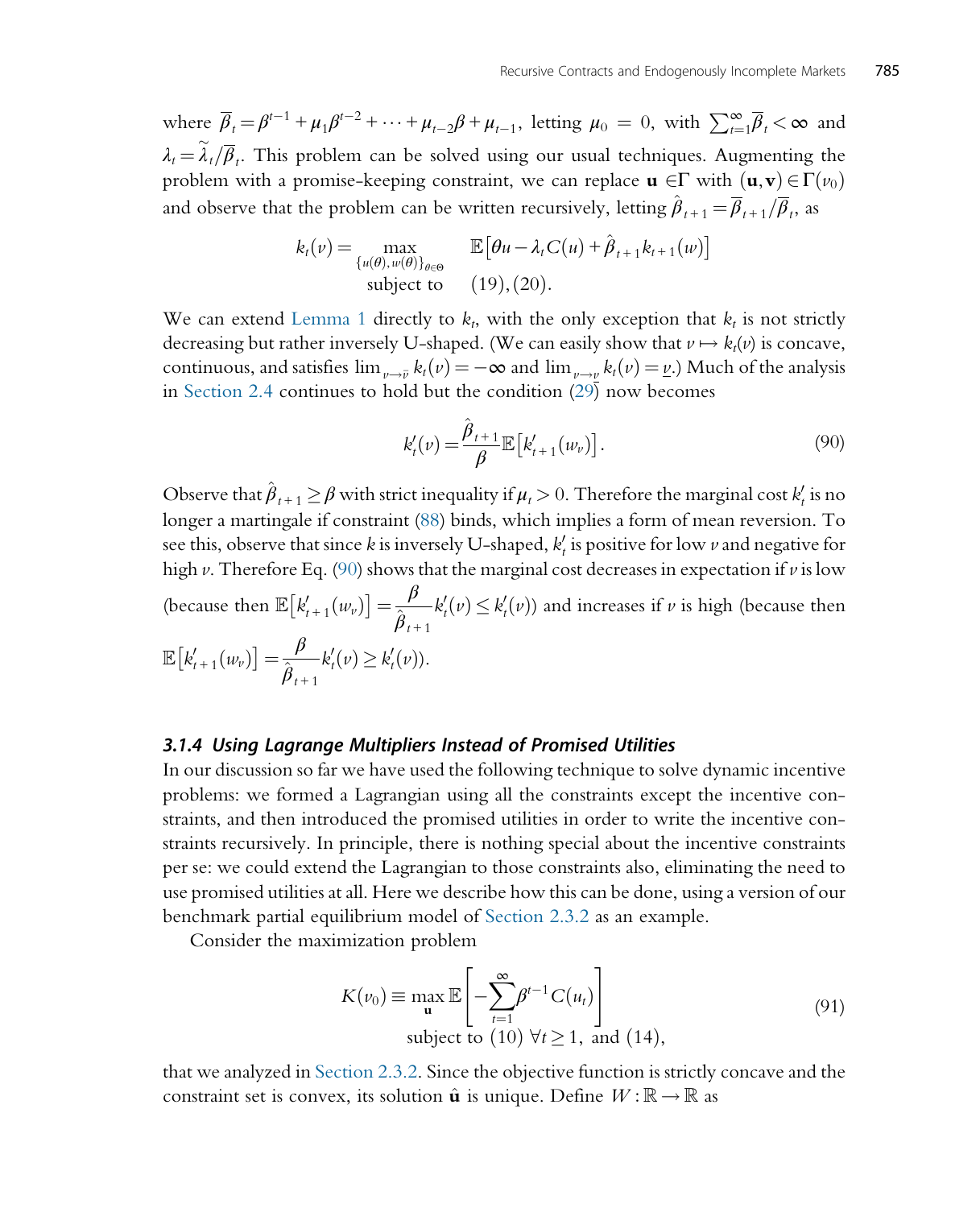$$
W(\alpha) \equiv \max_{\mathbf{u}} \mathbb{E}\left[\sum_{t=1}^{\infty} \beta^{t-1} (\alpha \theta_t u_t - C(u_t))\right]
$$
  
subject to (10)  $\forall t \ge 1$ . (92)

<span id="page-61-0"></span>If  $\hat{\alpha}$  is the Lagrange multiplier on constraint ([14\)](#page-11-0), then  $W(\hat{\alpha})$  is simply the Lagrangian associated with problem [\(91](#page-60-0)), whose unique maximum (the objective is strictly concave and the constraints are linear) is attained at  $\hat{u}$  by Theorem 4.<sup>v</sup>

We now show how applying Corollary 1 leads to a recursive characterization of this problem, using different techniques than those described in [Section 2.3.2](#page-12-0). We then discuss the strengths and weaknesses of these two alternative approaches. For simplicity we assume that  $|\Theta| = 2$ ; the analysis extends straightforwardly to any number of shocks.

When  $\left| \Theta \right| = 2$  there are two incentive constraints ([10](#page-9-0)) in period 1 corresponding to shocks  $\theta_{(1)}$  and  $\theta_{(2)}$ . Adapting the arguments of Proposition 5 shows that the constraint of type  $\theta_{(2)}$  is slack. Let  $\hat{\xi}(\theta_{(1)})$  be the Lagrange multiplier on the first-period incentive constraint of type  $\theta_{(1)}$  in problem (92). By Corollary 1 (written for a maximization rather than minimization problem), $\sqrt[w]{\hat{\xi}(\theta_{(1)})}$  and the solution to (92) are also the solution to

$$
W(\alpha) \equiv \min_{\xi \ge 0} \quad \max_{\mathbf{u}} \quad \mathbb{E}\left[\sum_{t=1}^{\infty} \beta^{t-1} (\alpha \theta_t u_t - C(u_t))\right]
$$

$$
+ \xi \left[\left\{\theta_{(1)} u_1(\theta_{(1)}) + \mathbb{E}\left[\sum_{t=2}^{\infty} \beta^{t-1} \theta_t u_t | \theta_1 = \theta_{(1)}\right]\right\}
$$

$$
- \left\{\theta_{(1)} u_1(\theta_{(2)}) + \mathbb{E}\left[\sum_{t=2}^{\infty} \beta^{t-1} \theta_t u_t | \theta_1 = \theta_{(2)}\right]\right\}
$$
subject to (10)  $\forall t \ge 2$ .

Rearrange these terms and use the definition of  $W$  to obtain

$$
W(\alpha) = \min_{\xi \geq 0} \max_{u(\theta_{(1)}), u(\theta_{(2)})} \frac{\pi(\theta_{(1)}) \left[ \left( \alpha \theta_{(1)} + \frac{\xi \theta_{(1)}}{\pi(\theta_{(1)})} \right) u_1(\theta_{(1)}) - C(u_1(\theta_{(1)})) + \beta W \left( \alpha + \frac{\xi}{\pi(\theta_{(1)})} \right) \right] + \pi(\theta_{(2)}) \left[ \left( \alpha \theta_{(2)} - \frac{\xi \theta_{(1)}}{\pi(\theta_{(2)})} \right) u_1(\theta_{(2)}) - C(u_1(\theta_{(2)})) + \beta W \left( \alpha - \frac{\xi}{\pi(\theta_{(2)})} \right) \right].
$$
\n(93)

 $\sqrt{\alpha}$  can be found from a max min problem as in Corollary 1 by observing that by monotonicity we can replace the equality constraint [\(14](#page-11-0)) in problem [\(91\)](#page-60-0) with the inequality constraint  $\mathbb{E}[\sum_{n}^{\infty}$  $t=1$  $\left[\sum_{t=1}^{\infty} \beta^{t-1} \theta_t u_t(\theta^t)\right] \geq v_0.$ 

<sup>w</sup> We can verify the sufficient conditions allowing us to apply Corollary 1 using the same steps as in [Section 3.1.2](#page-53-0).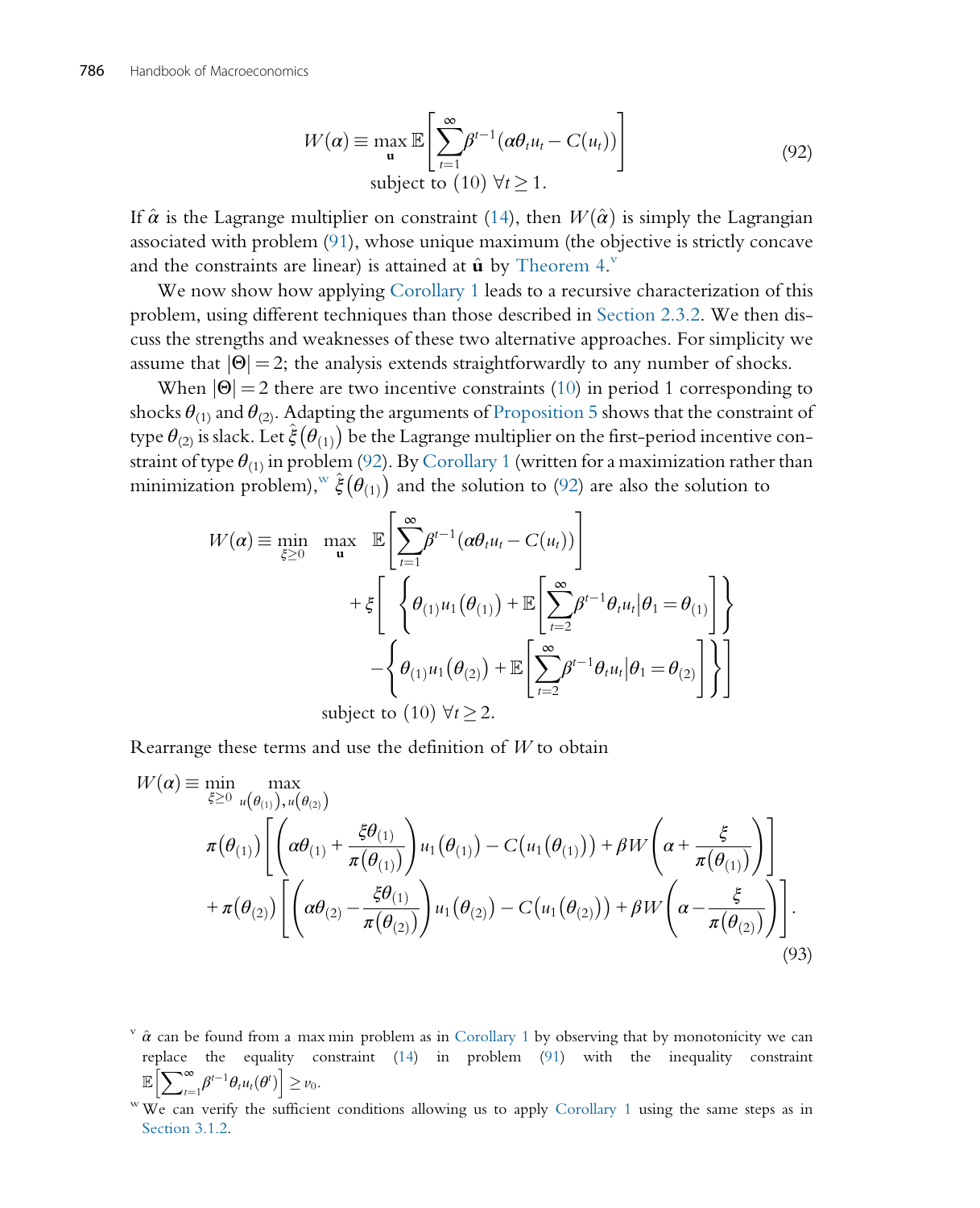<span id="page-62-0"></span>Problem [\(93\)](#page-61-0) is an alternative way to characterize the solution to the maximization problem  $(91)$  $(91)$ . The function W can be found using standard contraction mapping techniques (see [Marcet and Marimon, 2015](#page-115-0) for proofs). The policy functions to this Bellman equation can then be used to generate the solution  $\hat{u}$  the same way we did in [Section 2.3.2](#page-12-0).

We conclude this section by comparing the two alternative recursive formulations ([23\)](#page-13-0) and ([93\)](#page-61-0). On the one hand, the max operator in [\(23\)](#page-13-0) is simpler to handle than the min max operator in  $(93)$  $(93)$ .<sup>x</sup> This makes [\(23\)](#page-13-0) easier to use in many simple applications. On the other hand, the function W is defined over an a priori known domain,  $\mathbb{R}$ , while the domain of  $K$  is endogenous. We could easily characterize the latter in the setup of [Section 2.3.2](#page-12-0) (see Footnote g). In more general settings, however (with Markov shocks, additional constraints, etc.), characterizing the state space is more difficult and requires using the techniques of [Abreu et al. \(1990\)](#page-112-0) (see Proposition 8), so that using the tools described in this section can be simpler. An in-depth discussion of this approach is outside the scope of this chapter and we refer the interested reader to the papers that describe it in more detail. The pioneering work that first developed this approach is [Marcet and](#page-115-0) [Marimon](#page-115-0) (2015). The more recent applications are [Messner et al. \(2012, 2014\),](#page-115-0) [Cole](#page-113-0) [and Kubler](#page-113-0) (2012), and [Espino et al. \(2013\).](#page-113-0)

### 3.2 Mechanism Design Without Commitment

In our discussion so far we assumed that the principal, which provides insurance to agents, has perfect commitment: it implicitly promises a menu of allocations for infinitely many periods and never entertains the possibility of reneging on those promises as time goes by. This assumption was critical in proving the Revelation Principle in Theorem 1. However, this assumption is not innocuous. For example, we saw in Proposition 6 that longrun immiseration is a common feature of the optimal insurance contracts. While such a contract is optimal ex ante in period 0, it provides the worst possible allocation in the long run. Any benevolent principal would like to reoptimize at that point. Thus the assumption that the principal has perfect commitment is very strong in many applications.

In this section we discuss several approaches to analyze dynamic contracting problems in environments where the principal cannot commit. We start with the set up of [Section 2.2](#page-6-0) with two modifications. First, we assume that insurance in that economy

weight  $\alpha\big(\theta_{(1)}\big) \equiv \hat{\alpha} + \frac{\hat{\xi}\big(\theta_{(1)}\big)}{\pi\big(\theta_{(1)}\big)}$  $\frac{\mathbf{C}(\mathbf{C}(1))}{\pi(\theta_{(1)})}$  increases for the agent who reports  $\theta_{(1)}$ , ie,  $\alpha(\theta_{(1)}) \geq \hat{\alpha}$ , while the weight

 $\alpha(\theta_{(2)}) \equiv \hat{\alpha} - \frac{\hat{\xi} \big(\theta_{(1)}\big)}{\pi \big(\theta_{(2)}\big)}$  $\frac{\mathbf{S}(\mathbf{v}(1))}{\pi(\theta_{(2)})}$  decreases, ie,  $\alpha(\theta_{(2)}) \leq \hat{\alpha}$ . To see the implication of this fact, observe that the solu-

tion to [\(92](#page-61-0)),  $\hat{\mathbf{u}}^{\alpha}$ , has the property that  $\mathbb{E}\Big[\sum_{t=1}^{\infty} \beta^{t-1} \theta_t u_t^{\alpha}\Big]$  is increasing in  $\alpha$ , so that higher weights correspond to higher lifetime utilities. Therefore we showed, without explicitly considering the min operator, that the expected lifetime utility starting from next period increases for the agent who reports  $\theta_{(1)}$ , and decreases for the agent who reports  $\theta_{(2)}$ . See [Acemoglu et al. \(2011\)](#page-112-0) for another application of this technique.

x Many insights can be obtained from problem [\(93\)](#page-61-0) without considering the min part. Since  $\hat{\xi}(\theta_{(1)}) \ge 0$  (in foct with a strict inequality from the discussion in Proposition 5), problem (93) immediately shows that the fact, with a strict inequality from the discussion in Proposition 5), problem ([93\)](#page-61-0) immediately shows that the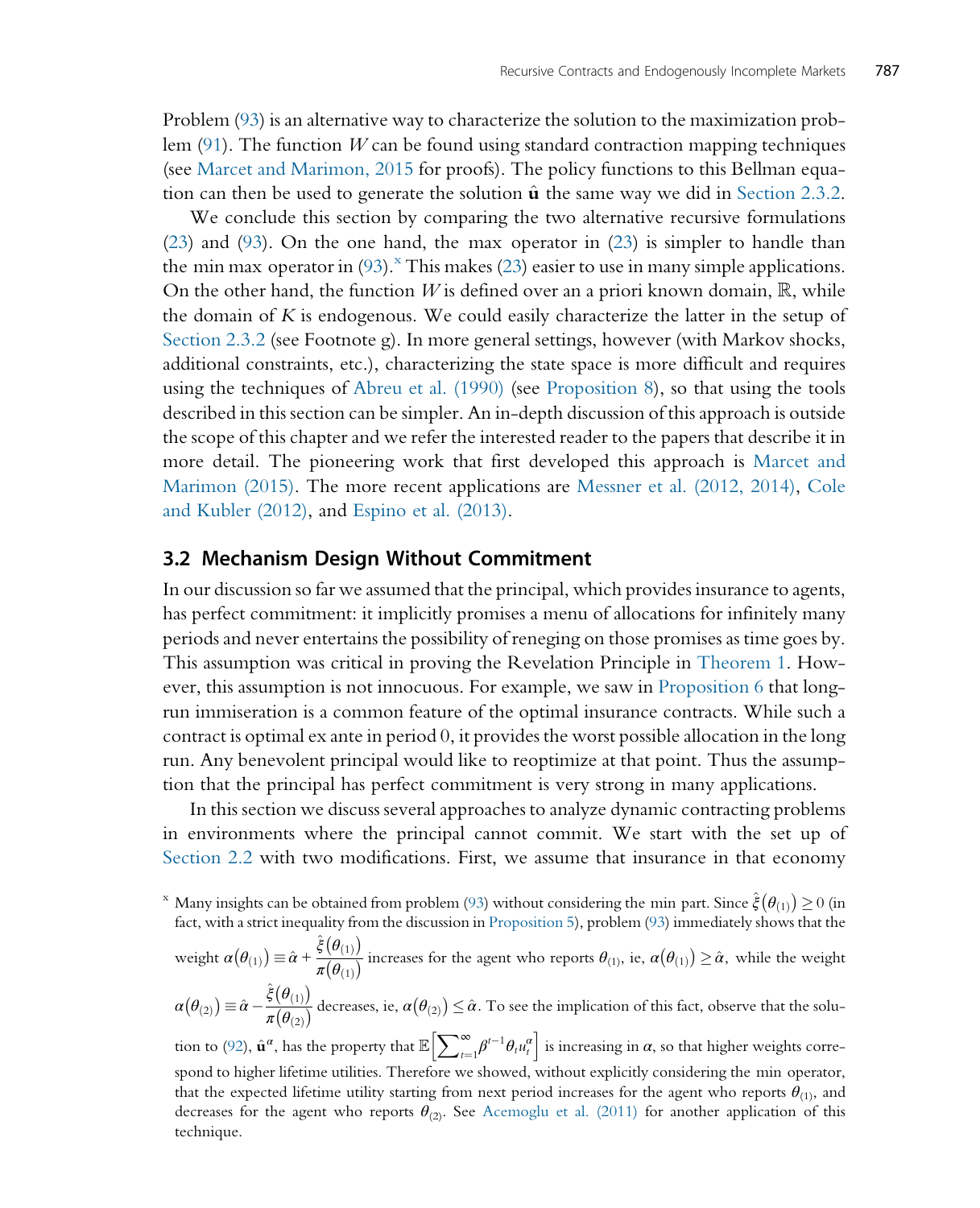is provided by a benevolent principal, which we call "the government," that cannot commit ex ante, in period 0, to its future actions. Second, in order to focus on information revelation and various generalizations of Theorem 1 we abstract from borrowing and lending and assume that the total consumption of all agents should be equal to the total endowment e in each period, as in [Section 3.1.2.](#page-53-0)

Since the government cannot commit, we formally describe the environment as an infinitely repeated game between one large player (the government) and a continuum of atomistic agents. $y$  Each period of the game is divided into two stages. In the first stage agents report information about the realization of their idiosyncratic shock to the government, and in the second stage the government chooses allocations.<sup> $z$ </sup> As in [Section 2.2](#page-6-0), it is helpful to start by describing communication between the agent and the principal using a general message space M.

Agents' reporting strategies in period t are maps  $\widetilde{\sigma}_t : M^{t-1} \times \Theta^t \times H^t \to \Delta(M)$ , and the comment's strategy is a map  $\widetilde{\sigma} : M^t \times \widetilde{H}^t \to \Delta(\mathbb{R}_+)$ , where  $M^{t-1}$  and  $\Theta^t$  are the his government's strategy is a map  $\widetilde{c}_t : M^t \times \breve{H}^t \to \Delta(\mathbb{R}_+),$  where  $M^{t-1}$  and  $\Theta^t$  are the histories of reports and the realizations of shocks for each agent, and  $H^t$  and  $\breve{H}^t$  (described below) are the aggregate histories of the game. To avoid complicating our discussion with measure-theoretic apparatus, we assume that  $\Delta(M)$  and  $\Delta(\mathbb{R}_+)$  only randomize between finitely many elements. The assumption of a continuum of agents simplifies the analysis. By the law of large numbers,  $\overset{\sim}{\sigma}$  generates the aggregate distribution of reports that the government receives from the agents, and  $\stackrel{\sim}{\epsilon}$  generates the distribution of consumption allocations provided by the government. Moreover, these distributions are not affected if an individual agent (who is of measure zero) deviates from his equilibrium strategy. Assuming that these aggregate distributions are observable history  $H<sup>t</sup>$  consists of the aggregate distributions generated by  $\tilde{\sigma}$  and  $\tilde{\epsilon}$  up to period  $t - 1$ , while  $\tilde{H}^t$  consists of  $H^t$  and the distribution of express reports generated by  $\tilde{\epsilon}$  $H^t$  and the distribution of aggregate reports generated by  $\widetilde{\sigma}_t$ .

We describe how to characterize the perfect Bayesian equilibrium (PBE) of this game that delivers the highest ex ante utility to agents. Well-known arguments (see [Chari and](#page-113-0) [Kehoe,](#page-113-0) 1990 or a textbook treatment in Chapter 23 of [Ljungqvist and Sargent, 2012](#page-115-0) for details) imply that to characterize such an equilibrium it is sufficient to focus only on a subset of the histories of the game. Namely, it is sufficient to characterize the reporting done by the agents and allocations provided by the government "on the equilibrium path." If the government ever deviates from the equilibrium path distribution of allocations (up to a measure zero) then in subsequent histories agents and the government switch to the worst PBE. With a slight abuse of notation, we use  $(\widetilde{\sigma},\,\widetilde{\epsilon})$  to describe

<sup>&</sup>lt;sup>y</sup> See [Chari and Kehoe \(1990, 1993\)](#page-113-0) for classic references.<br><sup>z</sup> Although this set up appears a bit stylized, many of its features emerge naturally in more sophisticated models of political economy. For example, models in which policies are chosen via probabilistic voting à la [Lindbeck and Weibull \(1987\)](#page-115-0) in each period often reduce to our set up with a benevolent government that cannot commit to its future actions. See [Farhi et al. \(2012\), Scheuer and Wolitzky \(2014\)](#page-113-0), or [Dovis](#page-113-0) et al. [\(2015\)](#page-113-0) for applications.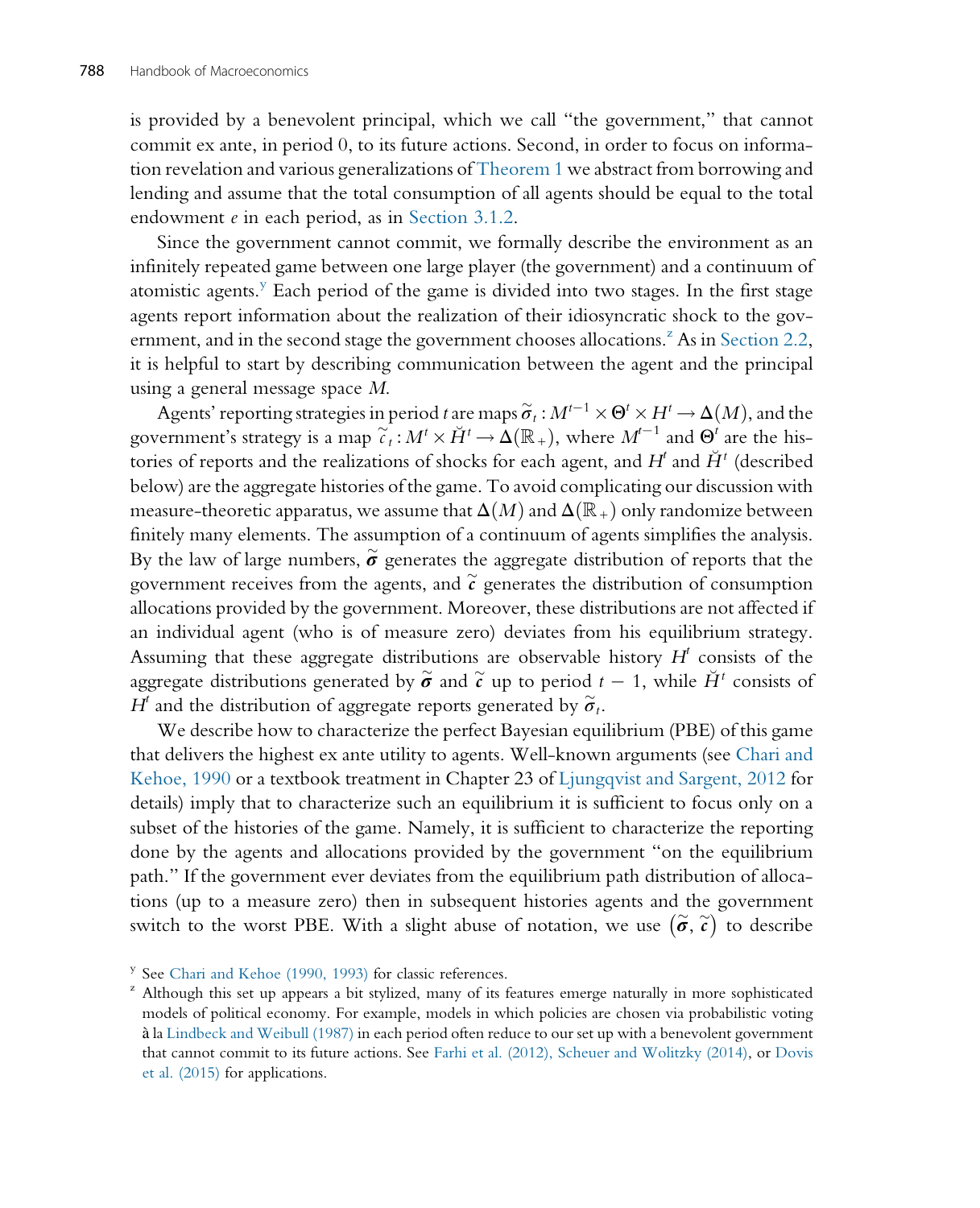<span id="page-64-0"></span>the behavior of agents and the government "on the equilibrium path," ie, the mappings  $\widetilde{\sigma}_t: M^{t-1} \times \Theta^t \to \Delta(M)$  and  $\widetilde{\epsilon}_t: M^t \to \Delta(\mathbb{R}_+)$  which no longer have the aggregate his-<br>tories  $H^t$ ,  $\widetilde{H}^t$  is arouments. We use  $\widetilde{\sigma}_t$  (where  $\widetilde{\sigma}^t$ ) to denote the probability that an agent tories  $H^t$ ,  $\breve{H}^t$  as arguments. We use  $\widetilde{\sigma}_t(m|m^{t-1},\theta^t)$  to denote the probability that an agent with history  $\left( m^{t-1}, \theta^t \right)$  reports the message m in period t.

The pair  $(\widetilde{\sigma},\,\widetilde{\epsilon})$  must satisfy three constraints. First, in equilibrium each individual agent finds it optimal to stick to his reporting strategy  $\overset{\sim}{\sigma}$  rather than to deviate to any other reporting strategy  $\overset{\sim}{\bm{o}}'$ , so that the constraint ([4\)](#page-6-0) is satisfied. Note that to write this constraint we implicitly used the assumption of a continuum of agents. If an individual agent chooses  $\widetilde{\bm{\sigma}}'$  rather than  $\widetilde{\bm{\sigma}}$ , the aggregate distribution of reports to the government remains unchanged and therefore the equilibrium allocations remain the same. Thus the same  $\stackrel{\sim}{{\mathfrak{c}}}$ appears on both sides of the incentive constraint. Second, any allocation that the government chooses must also be feasible, ie, satisfy

$$
\mathbb{E}^{\tilde{\mathfrak{c}} \circ \tilde{\boldsymbol{\sigma}}} [c_t] \leq e, \quad \forall t. \tag{94}
$$

Third, the government should not find it optimal to deviate from its equilibrium play at any point of time. This constraint can be written as

$$
\mathbb{E}_{t}^{\widetilde{c}\circ\widetilde{\sigma}}\left[\sum_{s=t}^{\infty}\beta^{s-t}\theta_{s}U(\mathbf{c}_{s})\right] \geq \widetilde{W}_{t}\left(\left\{\widetilde{\sigma}_{s}\right\}_{s=1}^{t}\right)+\frac{\beta}{1-\beta}U(\mathbf{e}), \quad \forall t.
$$
\n(95)

The left hand side of this constraint is the government's payoff from continuing to play its equilibrium strategy in period t. The right hand side consists of two parts: the value of the best one-time deviation  $\boldsymbol{W}_{t}$  (to be defined below) followed by the value of the worst PBE starting from the next period. Since we assumed that shocks are i.i.d., it is easy to show that the worst PBE is such that agents reveal no information to the government and receive forever the same per capita allocation  $e$  independently of the shock. The expected value of this allocation is  $\frac{1}{1}$  $\frac{1}{1-\beta}U(e).$ 

We now derive the value of deviation  $\tilde{W}_t$ . Let  $\mu_t(m^t)$  denote the measure of agents who report history  $m^t$ . It is defined recursively as  $\mu_{-1} = 1$  and

$$
\mu_t(m^t) = \mu_{t-1}(m^{t-1}) \sum_{\theta' \in \Theta^t} \pi(\theta^t) \widetilde{\sigma}_t(m_t|m^{t-1},\theta^t).
$$

The measure  $\mu_t$  depends on the entire history of reports up to period  $t, {\{\widetilde{\sigma}_s\}}_{s=1}^t$ . We use  $\mathbb{R}^{\widetilde{\sigma}}[{\theta|m^t}]$  to denote the government's posterior expectation of an agent's type being  $\theta$  $\mathbb{E}^{\tilde{\sigma}}[\theta|m^t]$  to denote the government's posterior expectation of an agent's type being  $\theta$ , conditional on the history of reports  $m<sup>t</sup>$ . The best deviation solves

$$
\widetilde{W}_t\left(\left\{\widetilde{\sigma}_s\right\}_{s=1}^t\right) = \max_{\left\{c^w(m^t)\right\}_{m^t \in M^t}} \sum_{m^t \in M^t} \mu_t(m^t) \left[\mathbb{E}^{\widetilde{\sigma}}[\theta|m^t] U(c^w(m^t))\right] \tag{96}
$$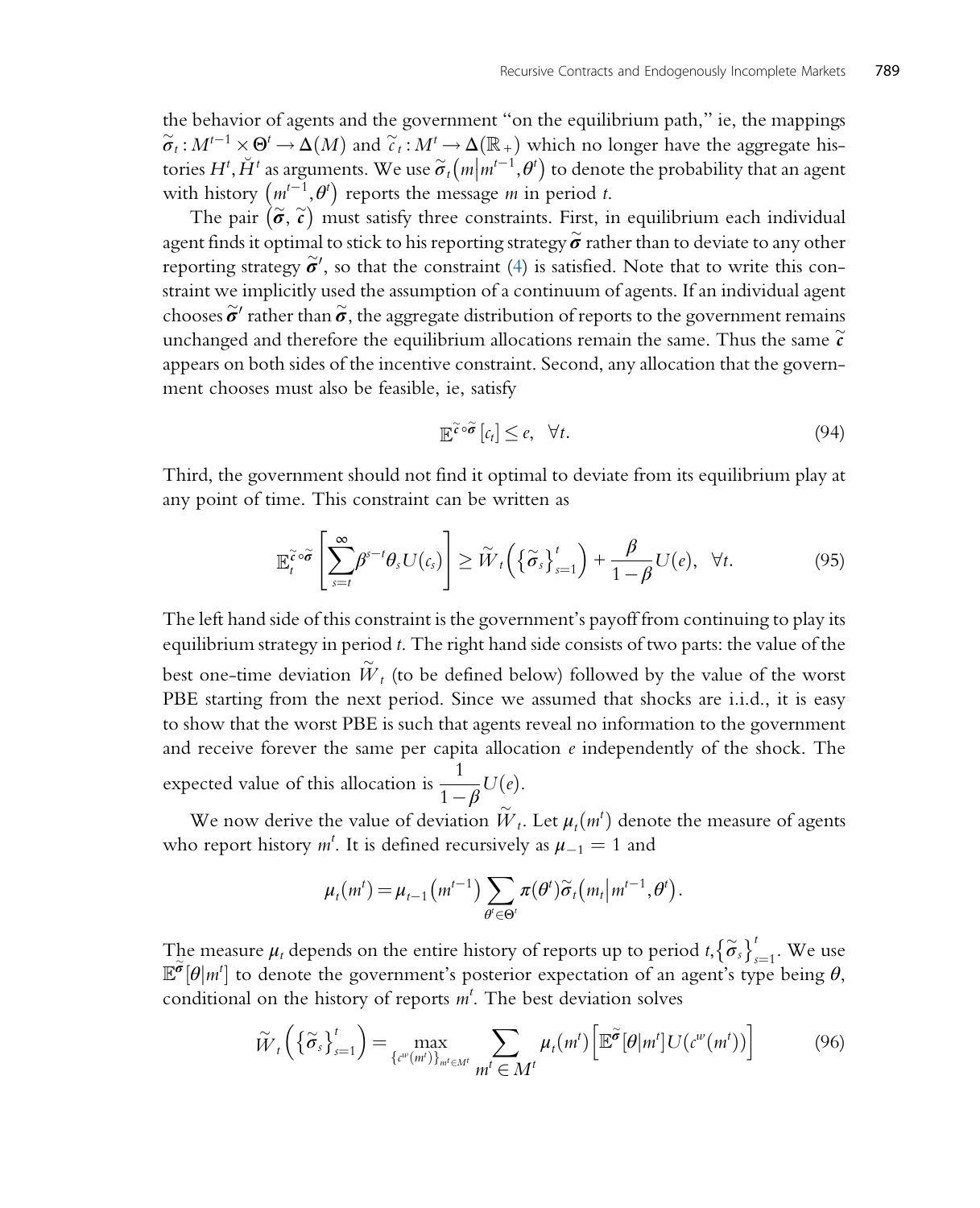<span id="page-65-0"></span>subject to the feasibility constraint

$$
\sum_{m^t \in M^t} \mu_t(m^t) c^w(m^t) \le e.
$$
\n(97)

At this stage of our discussion it is useful to compare our set up to that with commitment in [Section 2.2.](#page-6-0) Relative to the environment in that section, we have one additional constraint, [\(95](#page-64-0)). The important feature of this constraint is that posterior beliefs appear on both sides of this constraint. This changes the analysis. In particular, note that the proof of Theorem 1 does not need to go through when constraint ([95](#page-64-0)) is imposed. If we replace  $\widetilde{\Gamma} = \left( M, \, \widetilde{\mathfrak{c}} \circ \widetilde{\boldsymbol{\sigma}} \right)$  with a direct truthful mechanism  $\left( \Theta, c \circ \boldsymbol{\sigma}^{truth} \right),$  we still obtain feasible and<br>incentive, compatible ellections for ellections as in the proof of Theorem 1. However we incentive-compatible allocations for all agents as in the proof of Theorem 1. However we have  $\widetilde{W}_t \left( \left\{ \sigma_s^{truth} \right\}_s^t$  $s=1$  $\left(\left\{\boldsymbol{\sigma}_{s}^{truth}\right\}_{s=1}^{t}\right) \geq \widetilde{W}_{t}\left(\left\{\widetilde{\boldsymbol{\sigma}}_{s}\right\}_{s}^{t}\right)$  $s=1$  $\left(\{\widetilde{\sigma}_s\}_{s=1}^t\right)$ , generally with a strict inequality, since a direct mechanism reveals more precise information to the government and increases its incentives to deviate. Since by construction we have  $\mathbb{E}^{\widetilde{\epsilon}\circ\widetilde{\sigma}}\Big[\sum]^\infty$  $s = t$  $\left[\sum_{s=t}^{\infty}\beta^{s-t}\theta_s U(\mathfrak{c}_s)\right] = \mathbb{E}^{\mathfrak{c}\circ\sigma^{truth}}\left[\sum_{s=t}^{\infty}\right]$  $\left[\sum_{s=t}^{\infty}\beta^{s-t}\theta_sU(\zeta_s)\right]$ , the direct truthtelling mechanism tightens the sustainability constraint of the government. Intuitively, this mechanism always reveals more information to the government than any other communication mode, increasing the gains for the government from ex post reoptimization and lowering ex ante welfare.

The discussion in the previous paragraph implies that it is generally not without loss of generality to restrict attention to mechanisms in which agents report their type directly to the government, as we did in [Section 2.2](#page-6-0), and that one needs to work with more general message spaces to characterize the optimal insurance in this setting. Here we outline how it can be done. Our discussion is based on [Golosov and Iovino \(2014\)](#page-114-0); for more detailed discussion and proofs we refer the reader to that paper.<sup>aa</sup>

To find the optimal insurance without commitment, the best PBE solves

$$
\max_{\widetilde{\mathfrak{c}}, \widetilde{\sigma}} \mathbb{E}^{\widetilde{\mathfrak{c}} \circ \widetilde{\sigma}} \left[ \sum_{t=1}^{\infty} \beta^{t-1} \theta_t U(\mathfrak{c}_t) \right] \tag{98}
$$

subject to ([4\)](#page-6-0), [\(94](#page-64-0)), and ([95\)](#page-64-0). Under some technical conditions this problem can be significantly simplified. In particular with i.i.d. shocks the history of past realizations of shocks is irrelevant and we can simply restrict attention to reporting strategies of the form  $\widetilde{\sigma}_t$ :  $M^{t-1} \times \Theta_t \to \Delta(M)$ . Similarly, one can also show the analogue of Proposition 1 that

<sup>&</sup>lt;sup>aa</sup> Formally, [Golosov and Iovino \(2014\)](#page-114-0) study a slightly more general game that allows agents' and government's strategies to depend on the realization of payoff-irrelevant variables. This convexifies the set of equilibrium payoffs and ensures that some technical conditions simplifying the analysis hold. To streamline the exposition we simply assume that those conditions are satisfied.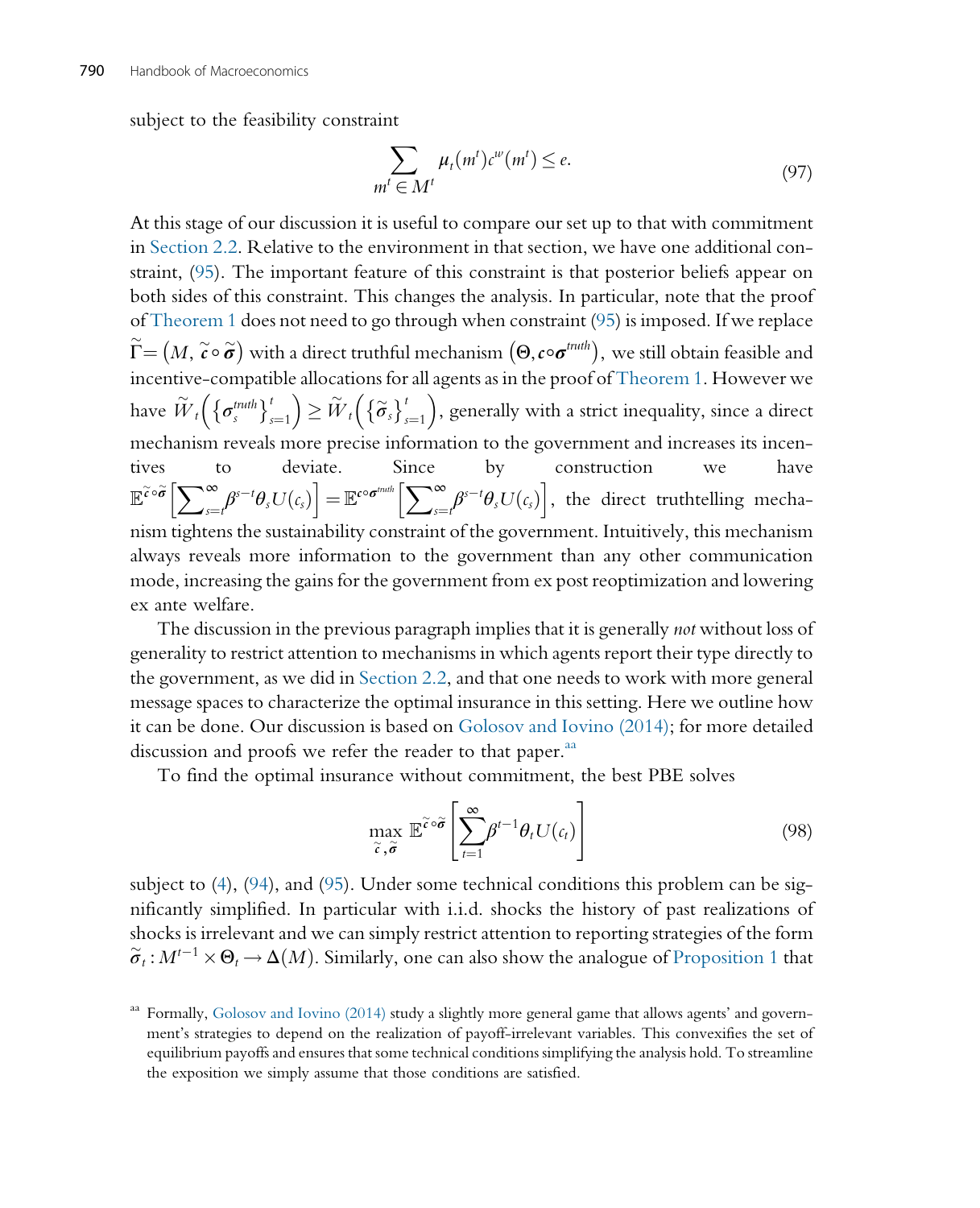<span id="page-66-0"></span>stochastic allocations of consumption are suboptimal, so that we can assume without loss of generality that  $\widetilde{c}_t : M^t \to \mathbb{R}_+$ . Finally without loss of generality we can restrict M to a finite set <sup>ab</sup> finite set.<sup>ab</sup>

We now show how to write this problem recursively. As in [Section 2,](#page-3-0) it is more convenient to change variables and optimize with respect to  $u_t = U(\tilde{\epsilon}_t)$ , and constraint ([4\)](#page-6-0) simplifies if we use a one shot deviation principle. Lising the same arguments as those simplifies if we use a one-shot deviation principle. Using the same arguments as those leading to Eq. [\(13](#page-11-0)), we can rewrite [\(4\)](#page-6-0) as: for all  $m^t \in M^t$ ,

$$
\nu_t(m^t) = \sum_{(\theta,m)\in\Theta\times M} \pi(\theta)\widetilde{\sigma}_{t+1}(m|m^t,\theta)[\theta u_{t+1}(m^t,m) + \beta \nu_{t+1}(m^t,m)],\tag{99}
$$

and for all  $(m^t, \theta) \in M^t \times \Theta$ , for all  $m \in M$ , and some  $m_\theta \in M$ ,

$$
\theta u_{t+1}(m^t, m_\theta) + \beta v_{t+1}(m^t, m_\theta) \ge \theta u_{t+1}(m^t, m) + \beta v_{t+1}(m^t, m) \tag{100}
$$

with for all  $m \in M$ ,

$$
\widetilde{\sigma}_{t+1}(m|m^t,\theta)[\{\theta u_{t+1}(m^t,m_\theta) + \beta v_{t+1}(m^t,m_\theta)\} - \{\theta u_{t+1}(m^t,m) + \beta v_{t+1}(m^t,m)\}] = 0.
$$
\n(101)

Eq.  $(99)$  is simply a generalization of  $(12)$  to the setting in which agents reveal noisy information to the government. The next two equations form the incentive-compatibility conditions. Eq. (100) says that there must be some message  $m_\theta$  that agent  $\theta$  prefers to all others, given the past history of messages  $m<sup>t</sup>$  and shock realization  $\theta$ . Eq. (101) says that if an agent with current shock realization  $\theta$  reports any message m other than  $m_{\theta}$  with positive probability  $\widetilde{\sigma}_{t+1}(m|m^t, \theta)$ , then he must be indifferent between reporting m and<br>the since any report be sends must give him the bighest utility. Eqs. (100) and (101) are a  $m_{\theta}$ , since any report he sends must give him the highest utility. Eqs. (100) and (101) are a generalization of ([13](#page-11-0)) and have a recursive structure, with  $v_t(m^t)$  playing the role of the state variable.

We now show how to write the problem of maximizing [\(98\)](#page-65-0) subject to ([94](#page-64-0)), ([95\)](#page-64-0), and (99)–(101) recursively using the Lagrangian techniques introduced in [Section 3.1.2.](#page-53-0) Let  $\widetilde{\lambda} = \left\{ \widetilde{\lambda}_t \right\}_{t=1}^{\infty}$  $t=1$ and  $\widetilde{\chi} = \left\{ \widetilde{\chi}_t \right\}_{t=1}^{\infty}$  be sequences of multipliers on the constraints ([94](#page-64-0)) and [\(95](#page-64-0)), respectively. Assuming that these sequences are summable (see [Section 3.1.1](#page-49-0)), we can write the Lagrangian, using Abel's formula, as<sup>ac</sup>

$$
\max_{\mathbf{u}, \widetilde{\boldsymbol{\sigma}}} \mathbb{E}^{\widetilde{\boldsymbol{\sigma}}} \sum_{t=1}^{\infty} \overline{\beta}_t \left[ \theta_t u_t - \lambda_t C(u_t) - \chi_t \widetilde{W}_t \right]
$$
(102)

subject to (99)–(101), where  $\overline{\beta}_t = \beta^{t-1} + \sum_{s=1}^t \beta^{t-s} \widetilde{\chi}_s$ ,  $\lambda_t = \widetilde{\lambda}_t / \overline{\beta}_t$ , and  $\chi_t = \widetilde{\chi}_t / \overline{\beta}_t$ . Note that this problem is very similar to the problem considered in [Section 3.1.3](#page-59-0), except that

<sup>&</sup>lt;sup>ab</sup> Specifically, the cardinality of M can be taken to be  $2|\Theta|-1$ .<br><sup>ac</sup> Since consumption allocations are deterministic, we write  $\mathbb{E}^{\widetilde{\sigma}^*}$  rather than  $\mathbb{E}^{\mathbf{u}\circ\widetilde{\sigma}^*}$ .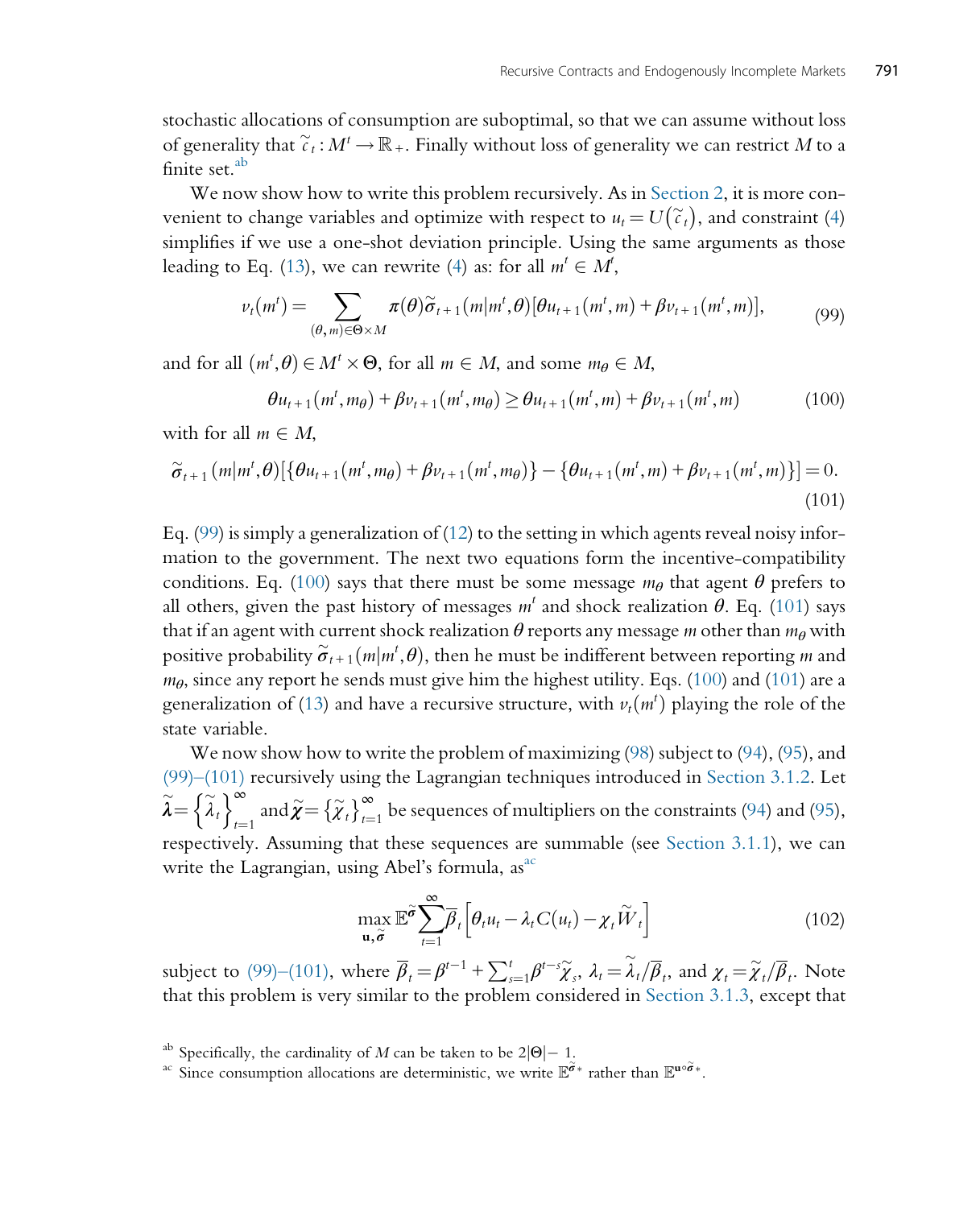<span id="page-67-0"></span>now we choose the optimal amount of information that is revealed to the government,  $\overset{\sim}{\sigma}$ , and the costs of information revelation are captured by the terms  $\chi_t W_t$ .

This problem still does *not* have a natural recursive form. Our recursive characterization in [Section 3.1.2](#page-53-0) relied on the fact that the linearity of the objective function allowed us to separately solve for the optimal allocations after any history  $\theta^t$  (ie, in the setting without commitment, after any history of reports  $m'$ ) without paying attention to the other histories. The key difficulty now is that  ${W}_t$  depends on the distribution of reports that are sent by all agents. We show here how to write a recursive formulation under the assumption that preferences are logarithmic. [Golosov and Iovino \(2014\)](#page-114-0) use the techniques of [Section 3.1.1](#page-49-0) to obtain the same characterization for arbitrary concave utility functions.

When preferences are logarithmic,  $W_t$  is easy to simplify. The first-order conditions of problem ([102\)](#page-66-0) give

$$
\lambda_t^w C'(u_t^w(m^t)) = \mathbb{E}^{\widetilde{\sigma}}[\theta|m^t] = \frac{\widetilde{\sigma}_t(m_t|m^{t-1},\theta)}{\sum_{\theta' \in \Theta} \pi(\theta')\widetilde{\sigma}_t(m_t|m^{t-1},\theta')},
$$

where  $u_t^w \equiv U(u_t^w)$  and  $\lambda_t^w$  is the Lagrange multiplier on constraint [\(97](#page-65-0)). With logarithmic<br>preferences  $C' - C = \exp$ . Using this fact together with (97) we can easily find that preferences,  $C' = C = \exp$ . Using this fact together with [\(97](#page-65-0)) we can easily find that  $\lambda_t^w = 1/e$ . The key property is that this multiplier does not depend on particular values of  $\left\lbrace\widetilde{\sigma}_{t}\right\rbrace_{m',\theta'}$ , and therefore  $\widetilde{W}_{t}$  can be written as

$$
\widetilde{W}_t\left(\left\{\widetilde{\sigma}_s\right\}_{s=1}^t\right)=\sum_{m^{t-1}}\mu_{t-1}\left(m^{t-1}\right)W_t\left(\left\{\widetilde{\sigma}_t\left(m\middle|m^{t-1},\theta\right)\right\}_{(m,\theta)\in M\times\Theta}\right),
$$

where

$$
W_t\Big(\big\{\widetilde{\sigma}(m|\cdot,\theta)\big\}_{(m,\theta)\in M\times\Theta}\Big)=\max_{\{u^w(m)\}_{m\in M}}\sum_{(m,\theta)\in M\times\Theta}\pi(\theta)\widetilde{\sigma}(m|\cdot,\theta)\big[\theta u^w(m)-\lambda_t^wC(u^w(m))\big].
$$

If we substitute this equation into  $(102)$  $(102)$ , we can easily write the problem recursively, letting  $\hat{\beta}_{t+1} \equiv \overline{\beta}_{t+1}/\overline{\beta}_t$ , as

$$
k_t(v) = \max_{\substack{\{u(m), w(m), \sigma(m|\theta)\}_{(m,\theta)\in M\times\Theta}}} \mathbb{E}^{\sigma} \left[\theta u - \lambda_t C(u) + \hat{\beta}_{t+1} k_{t+1}(w)\right] - \chi_t W_t \left(\{\sigma(m|\theta)\}_{m,\theta}\right)
$$
\n
$$
\sigma(\cdot|\theta) \in \Delta(M)
$$
\n(103)

subject to: for all  $\theta$ ,

$$
v = \sum_{(\theta,m)\in\Theta\times M} \pi(\theta)\sigma(m|\theta)[\theta u(m) + \beta w(m)],
$$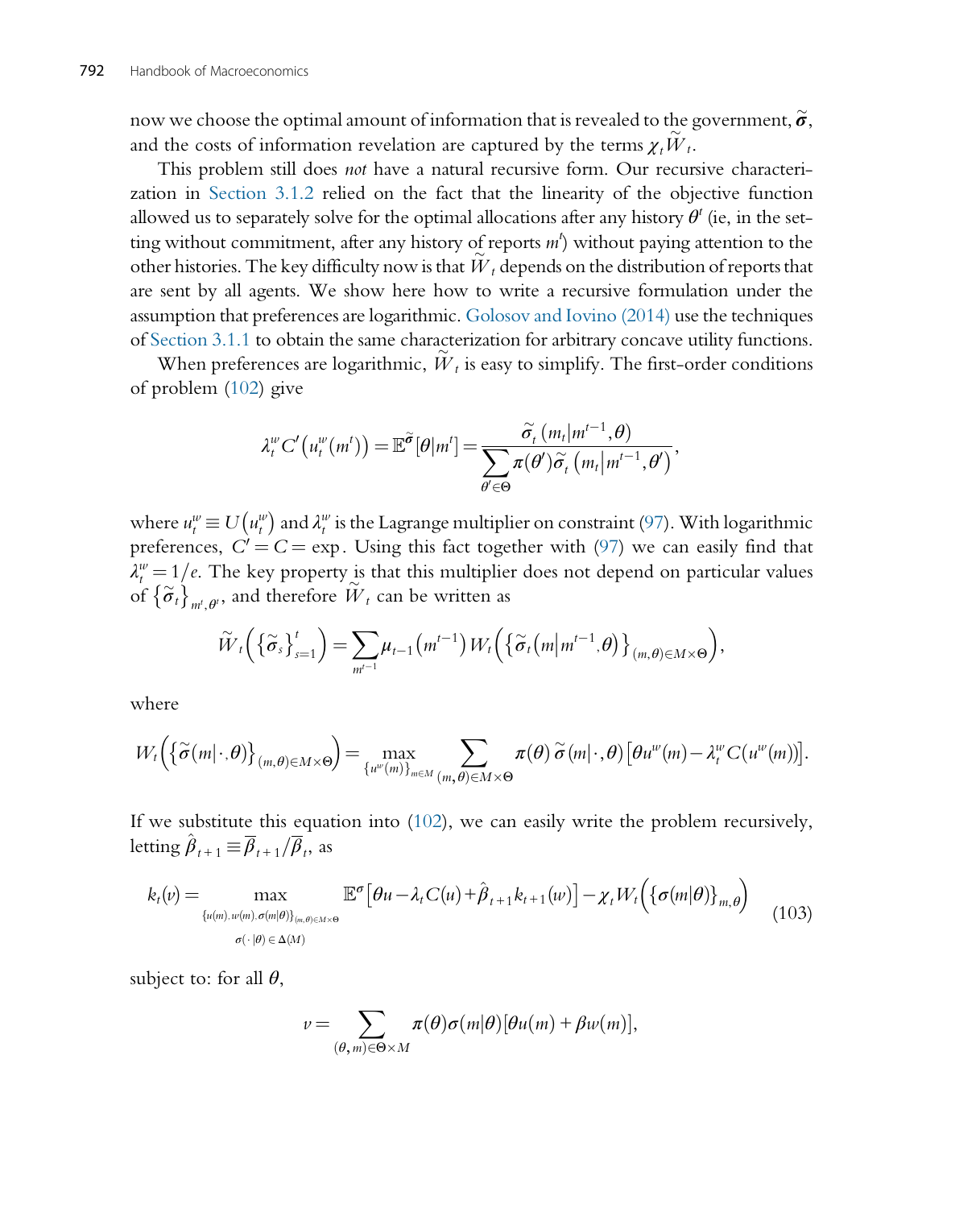<span id="page-68-0"></span>for all *m* and some  $m_{\theta}$ ,

$$
\theta u(m_{\theta}) + \beta w(m_{\theta}) \ge \theta u(m) + \beta w(m),
$$

and for all m,

$$
\sigma(m|\theta)[\{\theta u(m_{\theta}) + \beta w(m_{\theta})\} - \{\theta u(m) + \beta w(m)\}] = 0.
$$

Note that problem [\(103](#page-67-0)) is very similar to problem ([18\)](#page-11-0) in [Section 2,](#page-3-0) with two modifications. First, the objective function has an additional term  $-\chi_tW_t$  which captures the additional cost of information revelation off the equilibrium path. Second, agents generally play mixed strategies over the message space  $M$  rather than a pure reporting strategy over the set Θ.

[Golosov and Iovino \(2014\)](#page-114-0) analyze this problem and show that the optimal amount of information that each agent reveals depends on the promised utility  $\nu$ . The key insight of their paper is that the agents who should reveal more information to the government are those for whom such revelation saves the most resources to the government *on the equi*librium path. In particular, in the set up discussed above, the government loses relatively little resources if it delivers a low value of v without knowing the realization of  $\theta$ , while information revelation by agents with higher  $\nu$  leads the government to save more resources. Golosov and Iovino  $(2014)$  show that for all v sufficiently small agents reveal no information to the government and play the same reporting strategy independently of the realization of their shock; on the other extreme, agents with sufficiently high promise  $\nu$  reveal full information to the government (at least as long as U exhibits decreasing absolute risk aversion) just as in [Section 2.2](#page-6-0). They show that the government's participation constraints imply the existence of an endogenous lower bound in the invariant distribution below which agents' promised utility never falls, preventing the emergence of longrun immiseration which was obtained in [Section 2.4.](#page-20-0) [Golosov and Iovino \(2014\)](#page-114-0) further generalize their analysis by considering Markov shocks and obtaining a recursive char-acterization along the lines of [Section 2.5](#page-28-0).<sup>ad</sup>

#### 3.2.1 Optimal Insurance with a Mediator

In the game described in the previous section we assumed a particular communication protocol between the agents and the government: agents first report some information to the government, then the government takes some action. In settings where the government could commit, as in [Section 2.5](#page-28-0), restricting attention to such communication protocols was without loss of generality due to Theorem 1. As we saw, Theorem 1 fails when the government cannot commit. One may wonder if better outcomes can be attained if richer ways to communicate between agents and the government are available.

<sup>&</sup>lt;sup>ad</sup> The problem of information revelation with persistent shocks is related to the literature on the ratchet effect (see [Freixas et al., 1985; Laffont and Tirole, 1988\)](#page-114-0).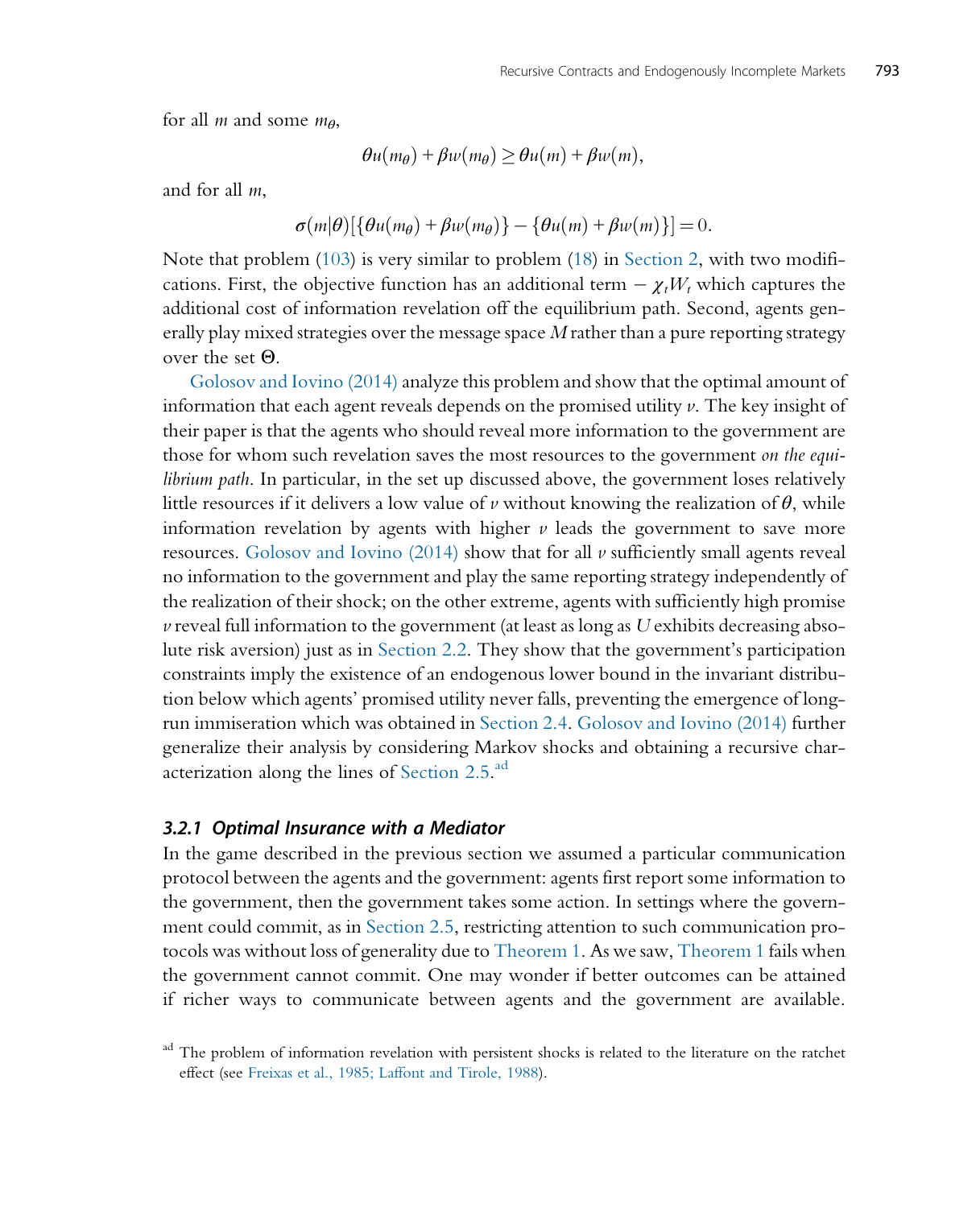The answer to this question turns out to be yes. Here we describe what the optimal communication devices are and how to characterize the optimal contracts in such settings.

Suppose agents and the government can communicate indirectly, using a third party called a "mediator." The mediator can be a trusted third person with no stake in the outcome of the game, or simply a machine that takes reports from the agents and recommends the action to the government as a function of those reports using a predetermined rule. Thus, the game is essentially the same as in the previous section, with the following modification. In each period, the agents first send reports  $\widetilde{\sigma}_t : M^{t-1} \times \Theta^t \to \Delta(M)$  to the mediator, then the mediator makes recommendations  $\tilde{\sigma}_t^{med} : M^t \to \Delta(\mathbb{R}_+)$  to the government about which consumption allocation the government should pick. The government is then free to make any choice it wants.

Studying equilibria in this communication game using a mediator is interesting for the following reason. First, without loss of generality we can restrict attention to direct truthtelling strategies  $\sigma^{truth}$  for the agents, as defined in [Section 2.2](#page-6-0) (and hence we can assume that  $\tilde{\sigma}_t^{med}$  is a mapping from  $\Theta^t$  to  $\Delta(\mathbb{R}_+)$ ). Moreover, with a mediator we can replicate the outcome of any PBE with any other communication device. Thus, we get a version of Theorem 1 for Bayesian Nash equilibria (see [Myerson, 1982, 1986](#page-115-0) and [Mas-Colell](#page-115-0) et al., [1995](#page-115-0) (Sec. 23.D)). Therefore, the equilibrium with a mediator provides an upper bound on what can be achieved using any other communicating device.

We want to make two observations about games with a mediator. First, while without loss of generality we can assume that agents report their types truthfully to the mediator, the mediator generally randomizes to garble the information that the government receives—otherwise the government would be able to learn information perfectly about the agent's type and this mechanism would be equivalent to the direct truthtelling mechanism discussed in the previous section. Second, while any PBE (using arbitrary communicating devices) can be implemented as a PBE in a game with a mediator, the converse is not true. Thus, whether the equilibrium with a mediator provides a reasonable description of the optimal insurance arrangement often depends on the context. For example, many negotiations of the resolutions of conflicts between countries already use mediators, so that this approach may be natural. On the other hand, in many political settings it seems often difficult to introduce an uninterested third party outside of the politician's control, and the approach we described in the previous section may be preferable.

To see how this approach alters the incentive constraints, we consider the analogue of the recursive problem ([103\)](#page-67-0). The mediator generally needs to randomize between different allocations that it recommends to the government. For simplicity we assume that the mediator offers finitely many recommendations  $m_1, \ldots, m_I$  to the government for each agent's report. The reporting strategies of the mediator are now simply  $\widetilde{\sigma}_t^{med}(m|m^{t-1},\theta^t)$ for  $m \in M \equiv \{m_1,...,m_I\}$ . Assuming that the one-shot deviation principle holds and that the dependence of period-t strategies on  $\theta^{t-1}$  is redundant, we can write the agents' incentive constraint as ([99](#page-66-0)) and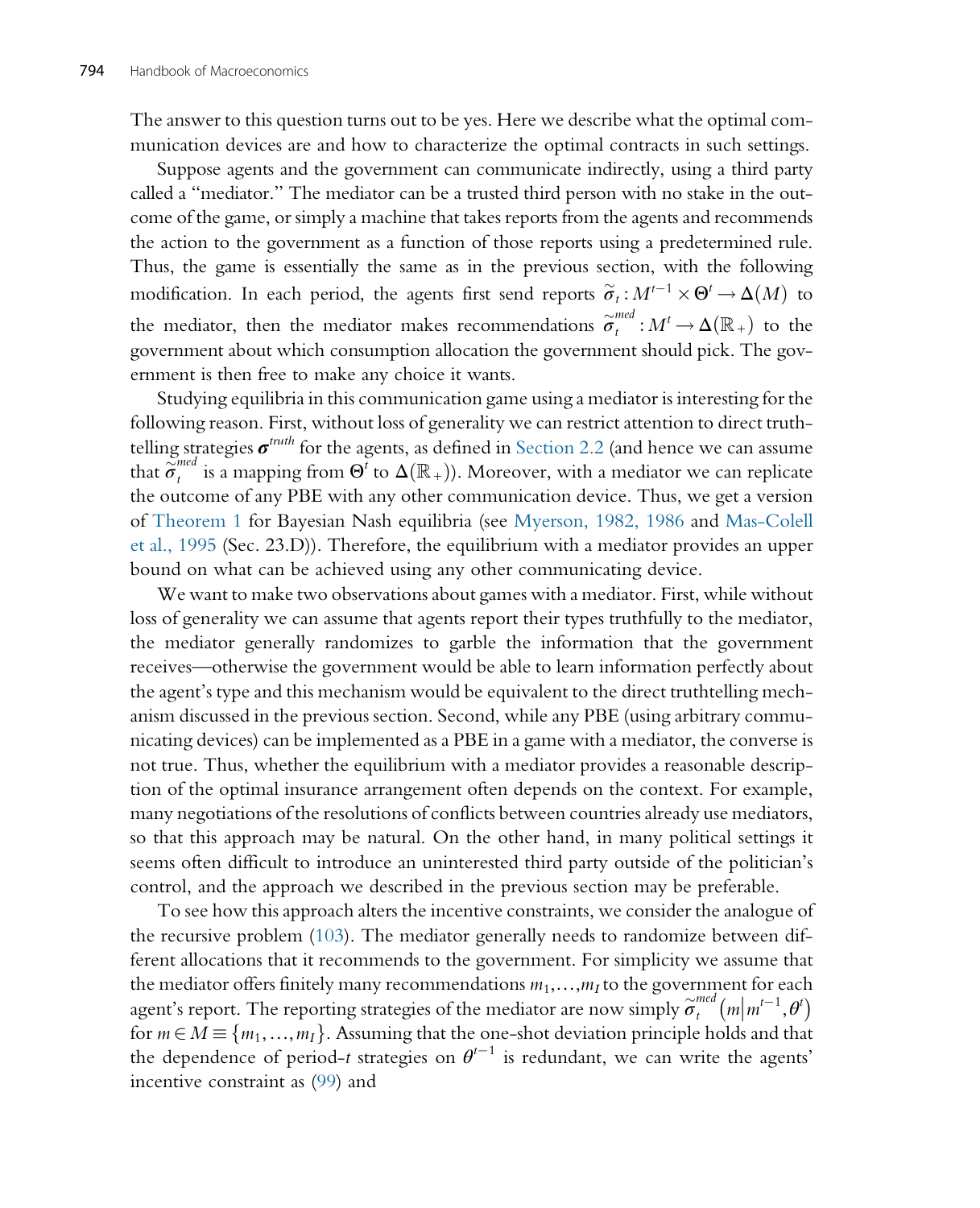$$
\sum_{m} \widetilde{\sigma}_{t+1}^{med}(m|m^{t},\theta) \left[\theta u(m^{t+1}) + \beta v_{t+1}(m^{t+1})\right]
$$
\n
$$
\geq \sum_{m} \widetilde{\sigma}_{t+1}^{med}(m|m^{t},\theta') \left[\theta u(m^{t+1}) + \beta v_{t+1}(m^{t+1})\right], \quad \forall \theta'.
$$
\n(104)

Constraint (104) is weaker than constraints [\(100](#page-66-0)) and ([101\)](#page-66-0), so that more allocations are incentive compatible when a mediator is used. One way to understand the intuition is as follows. When an agent communicates using a mediator, he has no control over which recommendation the mediator makes to the government. Thus his incentive constraint (104) should hold in expectation, over all the recommendations that the mediator may make. When an agent communicates with the government directly, he would never send any message to the government which is dominated by another message. Therefore his incentive constraint ([100\)](#page-66-0), ([101\)](#page-66-0) should be satisfied for all the messages sent to the government.

It remains to describe how the government forms posterior beliefs based on the mediator's recommendations. The government's behavior is formally identical to that in [\(96\)](#page-64-0) except that the value of the best deviation is now simply  $\widetilde{W}_t\left(\left\lbrace\widetilde{\sigma}^{med}_s\right\rbrace\right)^t$  $s=1$  $\left(\left\{\tilde{\sigma}_{s}^{med}\right\}^{t}\right)$  rather than  $\widetilde{W}_t\left(\left\lbrace \widetilde{\sigma}_s\right\rbrace \right)_s$  $s=1$  $\left(\left\{\widetilde{\sigma}_{s}\right\}_{s=1}^{t}\right)$ , so that the government uses the mediator's recommendations described by  $\widetilde{\bm{\sigma}}^{med}$  rather than agents' reports  $\widetilde{\bm{\sigma}}$  to form its posterior beliefs. Nevertheless the mathematical structure of the two problems is identical and we obtain a similar recursive rep-resentation as in [\(103](#page-67-0)), except that the incentive constraints are replaced by: for all  $\theta'$ ,

$$
\sum_{m} \sigma^{med}(m|\theta)[\theta u(m) + \beta w(m)] \ge \sum_{m} \sigma^{med}(m|\theta')[\theta u(m) + \beta w(m)].
$$

### A Word of Caution

We conclude this section with a word of caution about the usage of the term "Revelation Principle" in the literature. Some authors reserve this term only for principal–agent models and Theorem 1. Since Theorem 1 does not hold if the principal cannot commit, those authors often say that "the Revelation Principle fails without commitment" (see, eg, [Laffont and Tirole, 1988](#page-114-0) or [Bester and Strausz, 2001](#page-112-0)). Other authors use this term more broadly as in [Section 3.2.1](#page-68-0), when the mechanism designer is thought not as a principal per se but rather as a mechanical randomizing device. In such settings truthful direct revelation holds both when the agents and the principal can and cannot commit (see, eg, [Myerson, 1982, 1986](#page-115-0) and [Mas-Colell et al., 1995\)](#page-115-0), and one often hears that "the Revelation Principle always holds." While it may be confusing, there is no disagreement about the mathematical facts, and one just needs to be careful about which version of the Revelation Principle one refers to.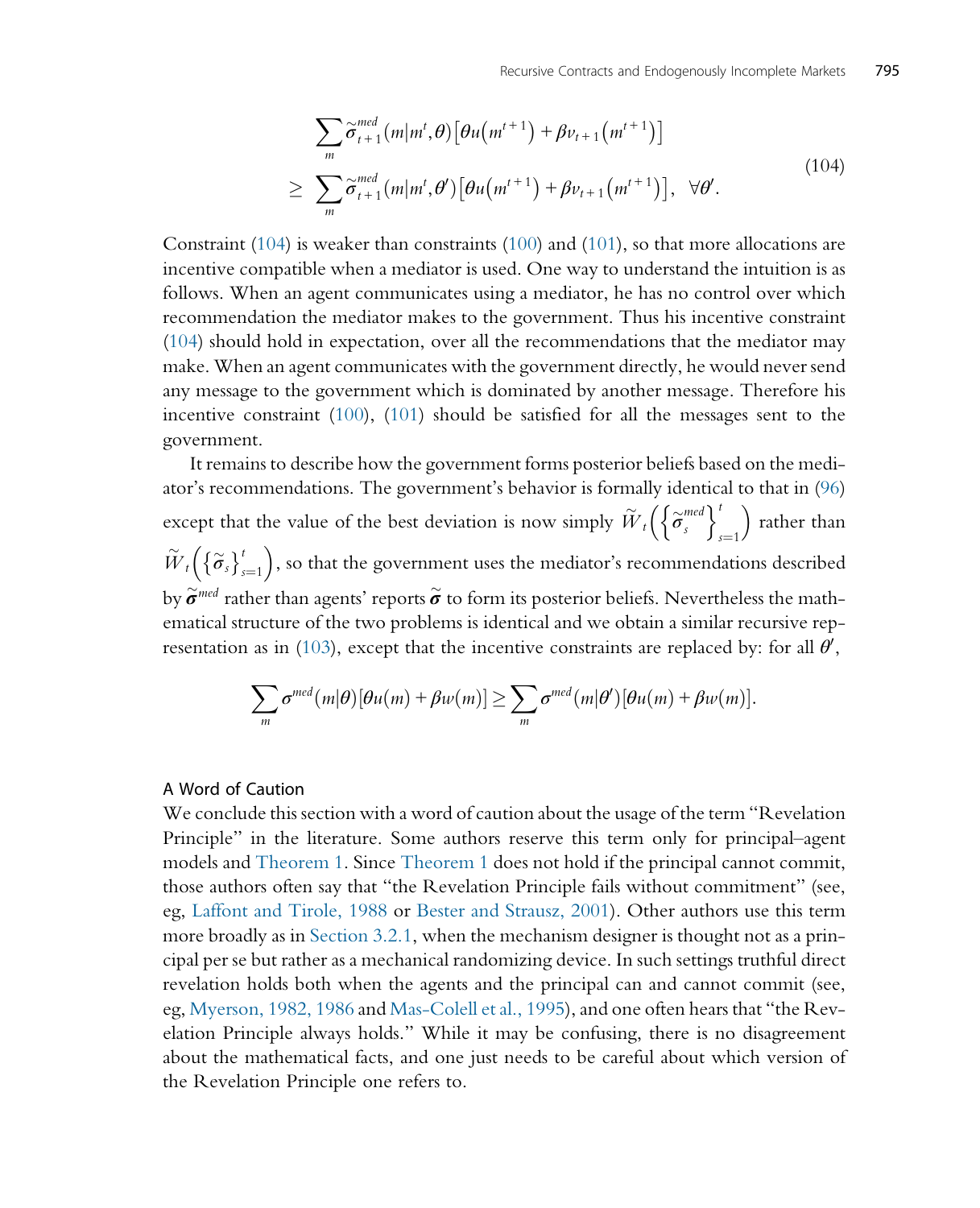## <span id="page-71-0"></span>3.3 Martingale Methods in Continuous Time

We now show how dynamic contracting problems can be conveniently analyzed in continuous time frameworks. We only briefly touch on this literature here. [Sannikov \(2008,](#page-115-0)  $2014$ ) analyzed a continuous-time dynamic moral hazard problem where observable output follows a Brownian motion whose drift is given by the agent's unobservable effort. [Williams \(2009, 2011\)](#page-116-0) uses the stochastic Pontryagin principle based on the work of [Bismut \(1973, 1978\)](#page-113-0) to analyze a continuous-time version of the [Thomas and](#page-116-0) [Worrall](#page-116-0) (1990) endowment shock model, and Cvitanić [and Zhang](#page-113-0) (2013) apply the same techniques to moral hazard and adverse selection problems. [Zhang \(2009\)](#page-116-0) considers a dynamic contracting problem with a finite Markov chain for the types. [Miao and](#page-115-0) Zhang [\(2015\)](#page-115-0) extend the Lagrangian techniques introduced in [Section 3.1](#page-48-0) to a model of limited commitment (see [Section 4](#page-85-0)) in continuous time.

Here we follow [Sannikov \(2008\)](#page-115-0) who uses the dynamic programming principle in continuous time to analyze the moral hazard model described in the discrete time setting in [Section 2.7](#page-45-0). We start with a short section on the mathematical techniques that allow us to solve this problem. A fully rigorous exposition of these techniques is beyond the scope of this paper, but we present the main tools that allow us to describe [Sannikov \(2008\)](#page-115-0)'s model in a self-contained way.

### 3.3.1 Mathematical Background

For the basics of Brownian motion and stochastic processes, see, eg, [Revuz and Yor](#page-115-0) [\(1999\),](#page-115-0) Ø[ksendal \(2003\)](#page-115-0), or [Karatzas and Shreve \(2012\)](#page-114-0). For an exposition of the theory of stochastic optimal control, see, eg, [Yong and Zhou \(1999\)](#page-116-0). In this section, after briefly introducing the basics of stochastic processes, we simply state the three fundamental theorems that will be important in the analysis of the continuous-time dynamic contracting model below, namely Ito's lemma, the Martingale Representation Theorem, and Girsa- ^ nov's theorem. We also describe heuristically the dynamic programming principle in continuous time.

A stochastic process X is a family of random variables  $\{X_t\}_{t>0}$  on a probability space  $(\Omega, \mathcal{F}, \mathbb{P})$ . Define the filtration  $\{\mathcal{F}_t\}_{t\geq 0}$  such that for all t,  $\mathcal{F}_t = \sigma(\{X_s\}_{s\leq t})$  is the  $\sigma$ algebra generated by  $X$  from time  $0$  to time  $t$ . We say that the process  $X$  is Markovian if  $\mathbb{P}(X_t \in A | \mathscr{F}_s) = \mathbb{P}(X_t \in A | X_s)$  for all  $t > s$  and all Borel sets A. The process X is a martingale (resp., submartingale) if  $\mathbb{E}[|X_t|] < \infty$  for all  $t \geq 0$  and  $\mathbb{E}[X_t|\mathscr{F}_s] = X_s$  (resp.,  $\mathbb{E}[X_t|\mathcal{F}_s] \geq X_s$  for all  $t > s$ . An important example of martingale is the Brownian motion. A stochastic process  $\mathcal{Z} = \{Z_t\}_{t>0}$  on  $(\Omega, \mathcal{F}, \mathbb{P})$  is a *Brownian motion* if it satisfies (see Section 37 in [Billingsley, 2008](#page-113-0)):

(i) The process starts at 0:  $\mathbb{P}(\mathcal{Z}_0 = 0) = 1$ ;

(ii) The increments are independent: if  $0 \le t_0 \le \cdots \le t_n$ , then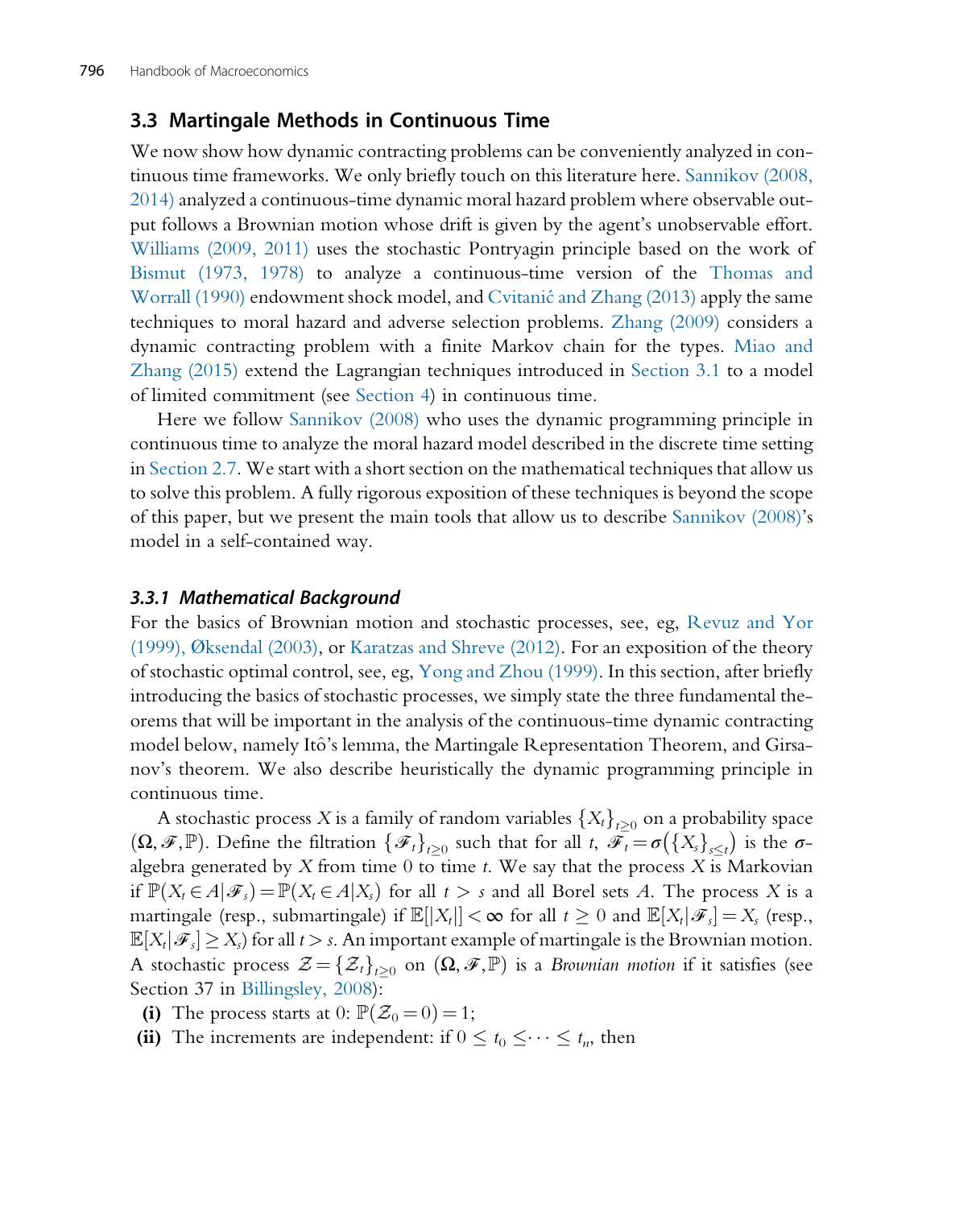$$
\mathbb{P}(\mathcal{Z}_{t_k}-\mathcal{Z}_{t_{k-1}}\in A_k,\ \ \forall k\leq n)=\prod_{k=1}^n\mathbb{P}(\mathcal{Z}_{t_k}-\mathcal{Z}_{t_{k-1}}\in A_k);
$$

(iii) For  $0 \leq s < t$  the increment  $\mathcal{Z}_t - \mathcal{Z}_s$  is normally distributed with mean 0 and variance  $t - s$ :

$$
\mathbb{P}(\mathcal{Z}_t - \mathcal{Z}_s \in A) = \frac{1}{\sqrt{2\pi(t-s)}} \int_A e^{-x^2/2(t-s)} dx;
$$

(iv) The sample paths are continuous: for each  $\omega \in \Omega$ , the function  $t \mapsto \mathcal{Z}_t(\omega)$  is continuous.

We now define the concept of quadratic variation of a martingale. Consider a martingale M that has continuous sample paths. Consider a partition  $\pi_t = \{t_0, \ldots, t_n\}$  of the interval  $[0, t]$  with  $0 = t_0 < t_1 < \cdots < t_n = t$ , and denote its mesh by  $\|\pi_t\| \equiv \max_{1 \leq k \leq n} (t_k - t_{k-1})$ . Denoting by  $\mathbb P$  lim the limit of a process in the sense of the convergence in probability, we can show that

$$
\mathbb{P}\lim_{\|\pi_t\|\to 0}\sum_{k=1}^n (M_{t_k}-M_{t_{k-1}})^2=\langle M\rangle_t,
$$

where  $\langle M \rangle$  is an adapted process with continuous and nondecreasing sample paths, called the *quadratic variation* of the martingale  $M$ . In particular, in the case where  $M$  is a Brownian motion,  $\langle M \rangle$  is the deterministic process  $\langle M \rangle_t = t$ , and the convergence holds almost surely. Since  $\langle M \rangle$  has nondecreasing sample paths  $\omega$ , we can define the (path-by-path) Lebesgue–Stieltjes integral  $\int_0^t X_s(\omega) d\langle M \rangle_s(\omega)$  for each  $\omega$  of a stochastic process X on an<br>integral [0, T], with  $T \leq \infty$  (in the case where M is a Brownian motion,  $d/M = d_0$  is interval [0, T] with  $T < \infty$  (in the case where M is a Brownian motion,  $d\langle M \rangle_s = ds$  is simply the Lebesgue measure).

We refer to [Revuz and Yor \(1999\)](#page-115-0) for the rigorous construction of the stochastic integral  $\int_0^t X_s dM_s$  of a process  $X$  with respect to a martingale  $M$  that has continuous sample paths (eg, a Brownian motion). For such a martingale M, let  $L^2(M)$  denote the (Hilbert) space of processes X such that for all  $t \geq 0$  the map  $(\omega, s) \mapsto X_s(\omega)$  defined on  $\Omega \times [0,t]$  is measurable with respect to  $\mathscr{F}_t \otimes \mathcal{B}([0,t])$ , and  $\mathbb{E}[\int_0^T X_s^2 d\langle M \rangle_s] < \infty$ . The construction of the stochastic integral involves several steps. Suppose first that  $X$  is a "simple" process, in the sense that there exists a partition  $0 = t_0 < t_1 < \cdots < t_n = T$  of  $[0, T]$  such that  $X_s = \xi_j$ for all  $s \in (t_j, t_{j+1}]$ , where  $\xi_j$  is a bounded  $\mathscr{F}_{t_j}$ -measurable random variable. That is, X can<br>he written as be written as

$$
X_{s}(\omega) = \sum_{j=0}^{n-1} \xi_{j}(\omega) \mathbb{I}_{(t_{j}, t_{j+1}]}(s).
$$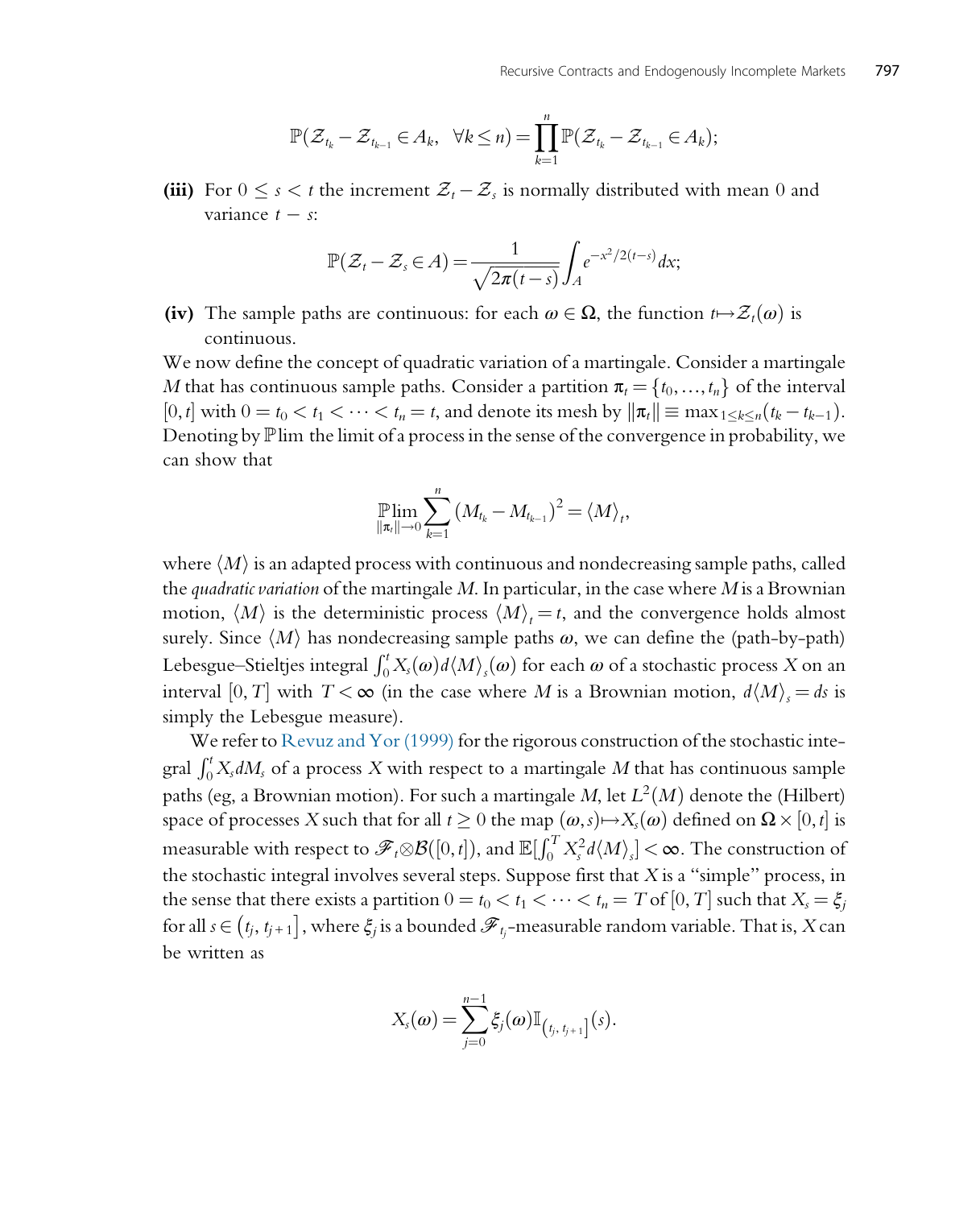<span id="page-73-0"></span>We can then define, for  $t_k < t \leq t_{k+1}$ ,

$$
I_t(X) = \int_0^t X_s dM_s \equiv \sum_{j=0}^{k-1} \xi_j \big(M_{t_j+1} - M_{t_j}\big) + \xi_k (M_t - M_{t_k}).
$$

The integral  $I(X)$  is then a square integrable continuous martingale with quadratic variation given by  $\langle I(X) \rangle_t = \int_0^t X_s^2 d\langle M \rangle_s$ . Next, any process  $X \in L^2(M)$  can be approximated by a sequence of simple processes  $\{X^n\}_{n\geq0}$  in the sense that  $\mathbb{E}[\int_0^T (X_s^n - X_s)^2 d\langle M \rangle_s] \to 0$ . We can then show that the sequence of integrals  $I(X^n)$ is a Cauchy sequence in the complete space  $L^2(M)$ . Its limit defines the stochastic integral. It satisfies  $\mathbb{E}[I_t(X)] = 0$  and is a martingale.

We now state the three main theorems which we use in our analysis. The first,  $I\hat{i}\hat{o}'s$ lemma, is an extension of the chain rule from standard calculus:

**Theorem 6 (Itô's lemma)** Let f be a deterministic  $C^2$  function and M a squared integrable martingale. We have:

$$
f(M_t) = f(M_0) + \int_0^t f'(M_s) dM_s + \frac{1}{2} \int_0^t f''(M_s) d\langle M \rangle_s.
$$

The second important result is the *Martingale Representation Theorem.* If  $M$  is a martingale, define the exponential martingale

$$
\mathcal{E}(M)_t = \exp\left(M_t - \frac{1}{2} \langle M \rangle_t\right). \tag{105}
$$

We can then show that  $\mathcal{E}(M)$ , is a supermartingale, and it is a martingale if in addition  $\mathbb{E}\left[\exp\left(\frac{1}{2}\right)\right]$  $\frac{1}{2}\langle M \rangle_T$  $\left[\exp\left(\frac{1}{2}\langle M\rangle_T\right)\right]<\infty$ . In particular, if  $M_t$  is defined as a stochastic integral with respect to a Brownian motion  $\mathcal{Z}$ , ie,  $M_t = \int_0^t \mu_s d\mathcal{Z}_s$  with  $\int_0^t \mu_s^2 ds < \infty$  a.s., then

$$
\mathcal{E}(M)_t = \exp\left(\int_0^t \mu_s d\mathcal{Z}_s - \frac{1}{2} \int_0^t \mu_s^2 ds\right)
$$
 (106)

is a martingale if  $\mathbb{E}\Big[\exp\Big(\frac{1}{2}\Big)$ 2  $\int_0^T$  $\mathbf{0}$  $\left[\exp\left(\frac{1}{2}\int^T \mu_s^2 ds\right)\right] < \infty.$ 

**Theorem 7 (Martingale Representation Theorem)** Let  $Z$  be a given Brownian motion. Every square integrable continuous martingale M adapted to the filtration  $\mathscr{F}^{\mathbb{Z}}$  generated by  $\mathcal Z$  admits a unique representation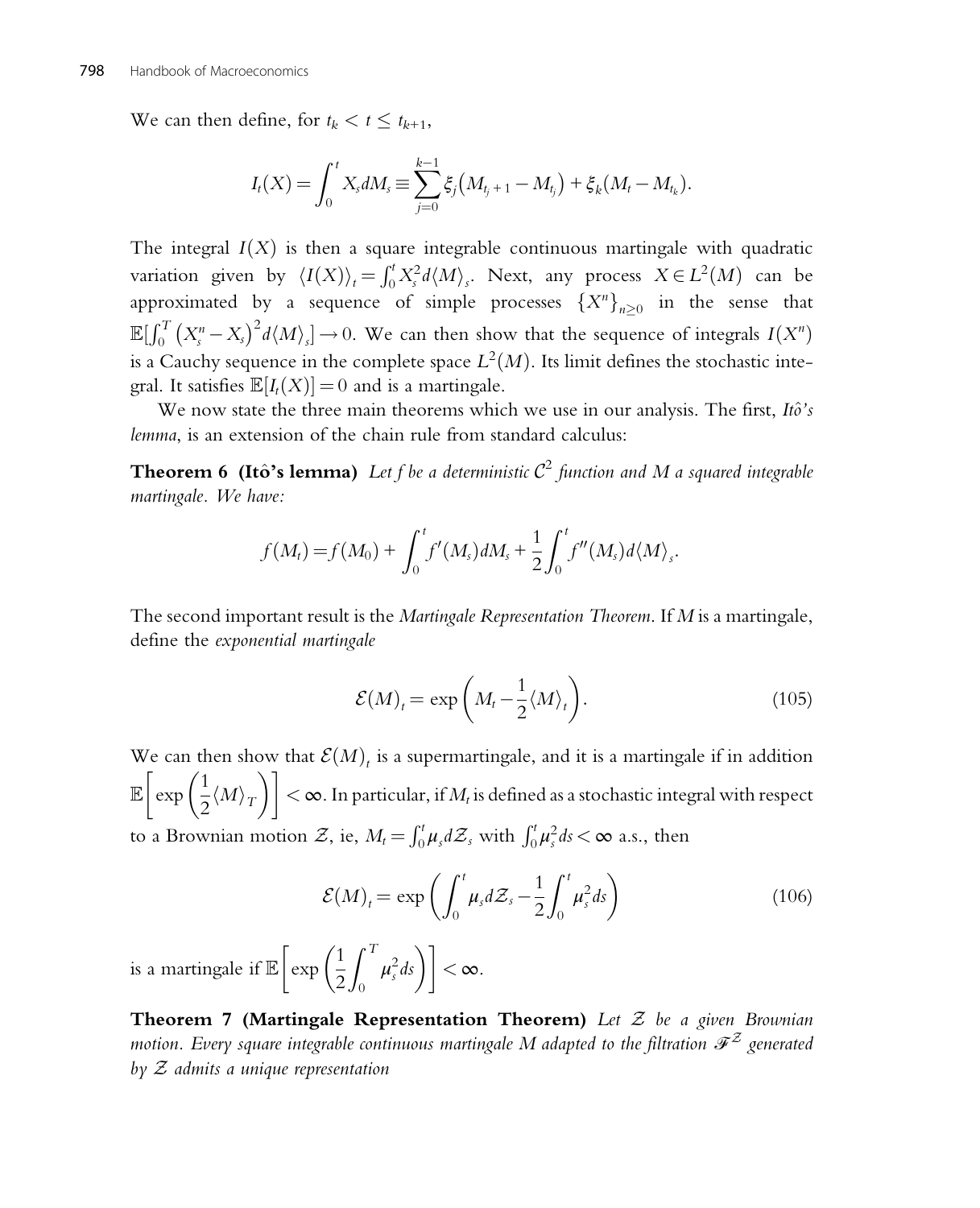<span id="page-74-0"></span>
$$
M_t = M_0 + \int_0^t \beta_s d\mathcal{Z}_s
$$
  
for some process  $\beta$  adapted to  $\mathscr{F}^{\mathbb{Z}}$  that satisfies  $\mathbb{E}\left[\exp\left(\int_0^T \beta_s^2 ds\right)\right] < \infty$ .

Finally, the third important result that we will use is Girsanov's theorem, which concerns the changes of measures.

**Theorem 8 (Girsanov theorem)** Let  $\mathcal{Z}$  be a Brownian motion and  $\mu$  be an adapted process with  $\int_0^t \mu_s^2 ds < \infty$  a.s. Let  $\mathcal{E}(M)_t$  be defined by ([106](#page-73-0)). If  $\mathbb{E}[\mathcal{E}(M)_T] = 1$  (which implies that  $\mathcal{E}(M)$  is a maximale) then under  $\mathcal{E}(M)$  is a martingale) then, under

$$
\mathbb{P}\left(d\omega\right) = \mathcal{E}(M)_T(\omega) \times \mathbb{P}(d\omega),
$$

the process

$$
\widetilde{\mathcal{Z}} = \mathcal{Z} - \int_0^t \mu_s ds
$$

is a Brownian motion.

Finally we describe heuristically the dynamic programming principle in continuous time. We skip many of the technicalities and refer to [Yong and Zhou \(1999\)](#page-116-0) for a rigorous exposition. Consider a filtered probability space  $(\Omega,\mathscr{F},\{\mathscr{F}_t\}_{t>0},\mathbb{P})$ , on which a Brownian motion  $\mathcal Z$  is defined, and let  $T \in (0, \infty)$  and  $A \subset \mathbb R$  be a given Borel set. The state of a system at time t is described by a stochastic process  $X_t \in \mathbb{R}$  that evolves according to

$$
X_{t'} = x + \int_{t}^{t'} b(s, X_s, u_s) ds + \int_{t}^{t'} \sigma(s, X_s, u_s) d\mathcal{Z}_s, \ \ 0 \le t \le t' \le T,
$$
 (107)

where  $u : [0, T] \times \Omega \to A$  is the *control process*, and  $b, \sigma : [0, T] \times \mathbb{R} \times A \to \mathbb{R}$ . The goal is to choose  $\boldsymbol{u}$  to maximize the functional

$$
J(\boldsymbol{u}) \equiv \mathbb{E}\bigg[\int_t^T f(s, X_s, u_s) ds + g(X_T)\bigg],\tag{108}
$$

where  $f : [0, T] \times \mathbb{R} \times A \to \mathbb{R}$  and  $g : \mathbb{R} \to \mathbb{R}^{2e}$ . We assume that the functions  $b, \sigma, f, g$ , satisfy suitable conditions ensuring that there exists a unique solution  $X$  to (107) for any t x the isfy suitable conditions ensuring that there exists a unique solution X to (107) for any  $t, x, u$ and that the functional  $J(\boldsymbol{u})$  in (108) is well defined (see Definition 6.15. and Conditions (S1)<sup> $\prime$ </sup> and (S2)<sup> $\prime$ </sup> p. 177 in [Yong and Zhou, 1999](#page-116-0)). The control process **u** is admissible if: (i)  $u_t$ 

<sup>&</sup>lt;sup>ae</sup> Here the control problem ends at a fixed duration T. In our analysis of the moral hazard problem we will deal instead with random horizons T optimally chosen by the principal (retirement), that is, where T is the stopping time  $T \equiv \inf \{ t \geq 0 : x_t \notin \mathcal{O} \}$  for some open set  $\mathcal{O} \subset \mathbb{R}$ . The dynamic programming principle can be extended to this case, see, eg, [Section 2.7](#page-45-0). in [Yong and Zhou \(1999\)](#page-116-0) and Chapter 4 in Ø[ksendal](#page-115-0) and Sulem [\(2007\).](#page-115-0)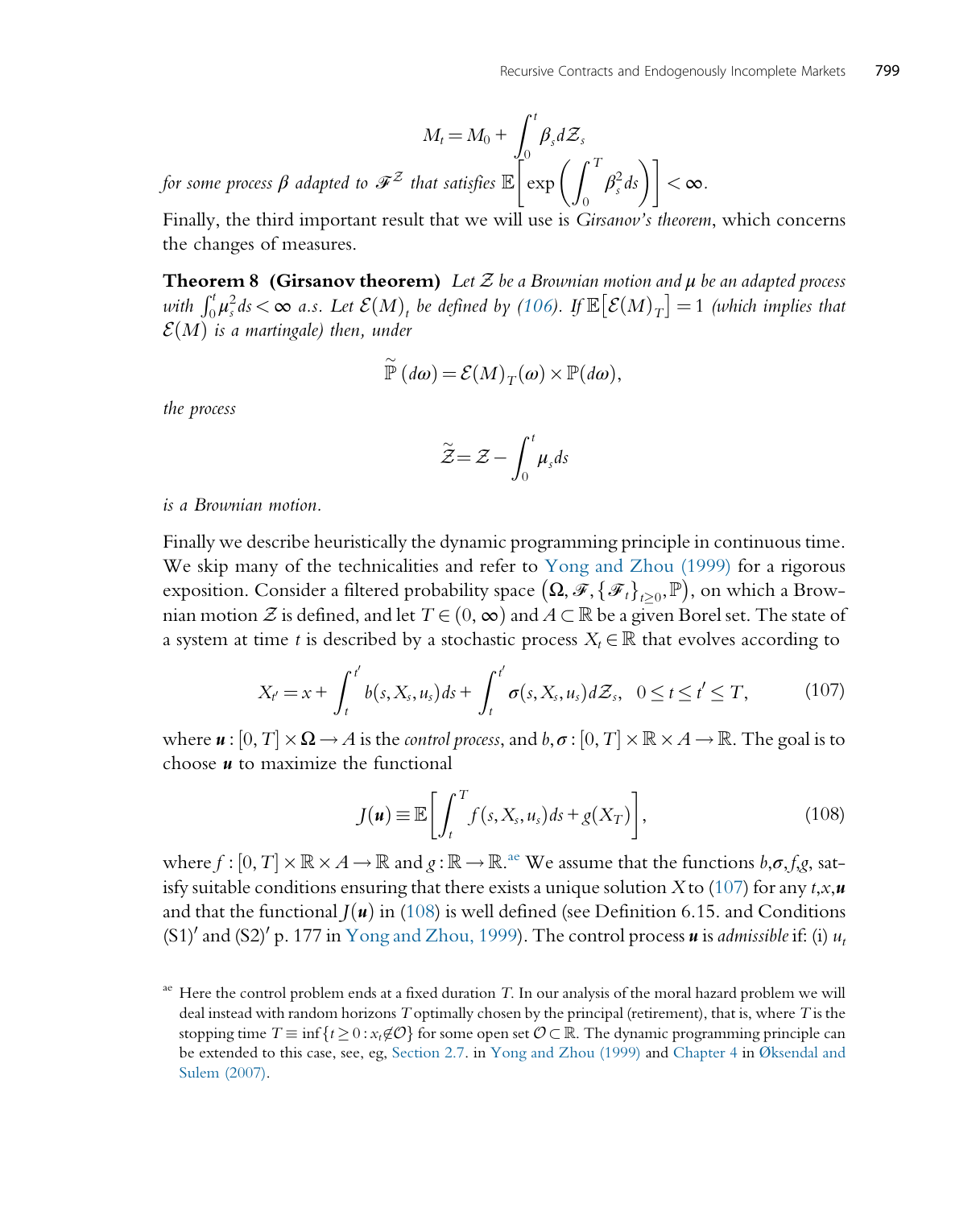<span id="page-75-0"></span>is  $\{\mathscr{F}_t\}_{t>0}$ -adapted; (ii) X is the unique solution of Eq. ([107\)](#page-74-0); and (iii) the functions  $f(\cdot, X, \mu)$  and  $g(X_T)$  are in  $L^1_{\mathscr{F}}([0, T], \mathbb{R})$  and  $L^1_{\mathscr{F}_T}(\Omega, \mathbb{R})$ , respectively. The value function of the stochastic control problem that we consider is

$$
V(t,x) = \sup_{\mathbf{u}} J(\mathbf{u}),
$$

where the supremum is over all admissible controls  $\boldsymbol{\mathit{u}}$ .<sup>af</sup>

**Theorem 9 (Dynamic Programming Principle)** For any stopping time  $\tau$  with values in [0, T], the value function  $V(t, x)$  is equal to

$$
V(t,x) = \sup_{u} \mathbb{E}\left[\int_{t}^{\tau} f(s,X_s,u_s)ds + V(\tau,X_{\tau})|X_t = x\right].
$$

Moreover, for all admissible controls  $\boldsymbol{u}$ ,

$$
M_{t'} \equiv \int_{t}^{t'} f(s, X_s, u_s) ds + V(t', X_{t'})
$$

is a supermartingale (ie,  $-M_t$  is a submartingale), and it is a martingale if and only if **u** is optimal.<br>Suppose that the value function  $V \in C^{1,2}([0, T] \times \mathbb{R})$ . Then V is a solution to the following Suppose that the value function  $V \in C^{1,2}([0,T] \times \mathbb{R})$ . Then V is a solution to the following<br>second order Hamilton–Lecohi–Bellman partial differential equation: second-order Hamilton–Jacobi–Bellman partial differential equation:

$$
\begin{cases}\n-\frac{\partial V}{\partial t} + \sup_{u \in A} \left[ f(t, x, u) + b(t, x, u) \frac{\partial V}{\partial x} + \frac{1}{2} \sigma^2(t, x, u) \frac{\partial^2 V}{\partial x^2} \right] = 0, & \forall (t, x) \in [0, T] \times \mathbb{R}, \\
V(T, x) = g(x), & \forall x \in \mathbb{R}.\n\end{cases}
$$

Note that the last statement assumes smoothness conditions about the value function V, which is endogenous. $48$ 

# 3.3.2 Moral Hazard in Continuous Time

We now analyze the moral hazard problem in a continuous time framework (see [Section 2.7](#page-45-0) for the discrete time version of the model), following [Sannikov \(2008\)](#page-115-0)'s exposition. Our aim is to derive and explain the main results with the minimum of

af Rigorously, it is often natural and necessary to consider a weak formulation of the problem, in which the filtered probability space  $(\Omega, \mathcal{F}, {\{\mathcal{F}_t\}}_{t>0}, \mathbb{P})$  and the Brownian motion  $\mathcal{Z}$  are not fixed, but parts of the control (see [Sections 2.4.4](#page-27-0). and 4.3.1. in [Yong and Zhou, 1999\)](#page-116-0). This is because the objective of the stochastic control problem is to minimize the expectation of a random variable that depends only on the

distribution of the processes involved. We ignore this distinction in the sequel.<br><sup>ag</sup> There exist other notions of solutions to stochastic differential equations, called viscosity solutions, which avoid making such assumptions, see, eg, Section 4.5. in [Yong and Zhou \(1999\)](#page-116-0).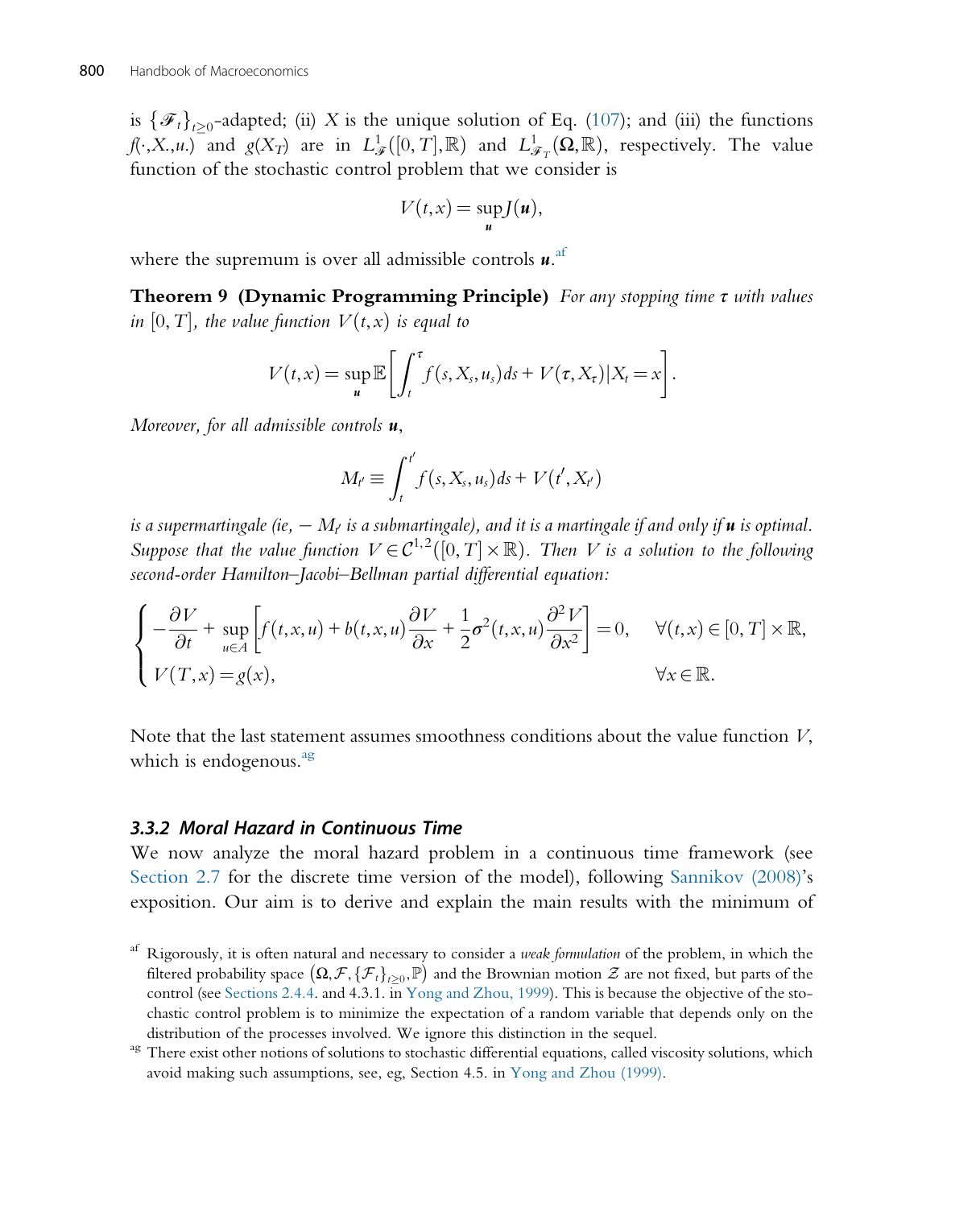technicalities. Therefore we omit many technical details and refer to Sannikov's work for the fully rigorous proofs.

We analyze a model where the agent's current effort affects only current output. The agent derives utility  $U(\mathfrak{c}_t)-h(\theta_t)$  from consumption  $\mathfrak{c}_t\geq 0$  and effort  $\theta_t\in [0,\theta]$  at time t, where U is twice continuously differentiable, increasing, and concave with  $U(0) = 0$  and  $\lim_{\epsilon \to \infty} U'(\epsilon) = 0$ , and h is differentiable, increasing, and convex with  $h(0) = 0$  and  $h'(0) > 0$  $h'(0) > 0.$ 

Fix a reference probability space  $(\Omega,\mathscr{F},\mathbb{P})$  with a standard Brownian motion  $\mathcal Z$  under **P**. If the agent works according to the effort process  $\boldsymbol{\theta} = {\theta_t}_{t \in [0,\infty)}$  with  $0 \le \theta_t \le \overline{\theta}$  for all *t*, he generates an output  $\gamma_t$  given by  $\gamma_t = \int_0^t \theta_s ds + \sigma Z_t$ , ie,

$$
dy_t = \theta_t dt + \sigma d\mathcal{Z}_t,
$$

where  $\sigma > 0$  is a constant. The principal observes  $\gamma_t$ , but not  $\theta_t$  or  $\mathcal{Z}_t$ , and compensates the agent with a consumption process  $\mathbf{c} = \{c_t\}_{t\geq 0}$  with  $c_t \geq 0$  for all t. Denoting by  $\mathcal{F}_t^y$  the filtration conserved by  $y$ , we impose that the process  $\zeta$  is  $\mathcal{F}_t^y$  adopted in the the filtration generated by  $\gamma_t$ , we impose that the process  $c_t$  is  $\mathscr{F}_t^{\gamma}$ -adapted, ie, the agent's compensation  $c_t$  is conditional on past output  $\{y_s\}_{s\leq t}$ .<br>But the solving for the agent's effort choice *A* as a function

Rather than solving for the agent's effort choice  $\theta$  as a function of the fixed underlying Brownian motion  $Z$ , we can instead view the agent as choosing a probability measure  $\mathbb{P}^{\theta}$  on the output space.<sup>ah</sup> That is, for each effort process  $\theta$  we can define a process  $\mathcal{Z}^{\boldsymbol{\theta}}_t = \sigma^{-1} \bigg( \gamma_t - \int_0^t$  $\theta$  $\left(\gamma_t - \int_0^t \theta_s ds\right)$ . By Girsanov's theorem,  $\mathcal{Z}_t^{\theta}$  is a Brownian motion under the measure  $\mathbb{P}^{\theta},$  where

$$
\mathbb{P}^{\theta}(d\omega) = \mathcal{E}(\mathcal{Z})_{t} \mathbb{P}(d\omega) = e^{\int_0^t \theta_s d\mathcal{Z}_s - \frac{1}{2} \int_0^t \theta_s^2 ds} \mathbb{P}(d\omega).
$$

A change of measure from  $\mathbb{P}^{\theta}$  to  $\mathbb{P}^{\hat{\theta}}$  on the space of output paths corresponds to a change in the drift of the output process from  $\theta$  to  $\theta$ .

#### Planner's Problem

If he receives consumption  $\mathbf{c} = \{c_t\}_{t>0}$  and provides effort  $\boldsymbol{\theta} = \{\theta_t\}_{t>0}$ , the agent gets the expected utility

$$
U(\mathbf{c}, \boldsymbol{\theta}) = \mathbb{E}^{\boldsymbol{\theta}} \bigg[ \int_0^{\infty} e^{-rt} (U(\mathbf{c}_t) - h(\boldsymbol{\theta}_t)) dt \bigg], \tag{109}
$$

where  $\mathbb{E}^{\theta}$  denotes the expectation under the probability measure  $\mathbb{P}^{\theta}$  induced by the strategy  $\theta$ , as defined above. The superscript  $\theta$  over the expectation  $\mathbb{E}^{\theta}$  highlights that the agent's strategy affects the probability distribution over the paths of output, and thus over

ah Similarly, in the standard static moral hazard problem, we can view the agent as choosing the probability distribution  $\mathbb{P}(\gamma|\theta)$  over output values y generated by his effort  $\theta$ .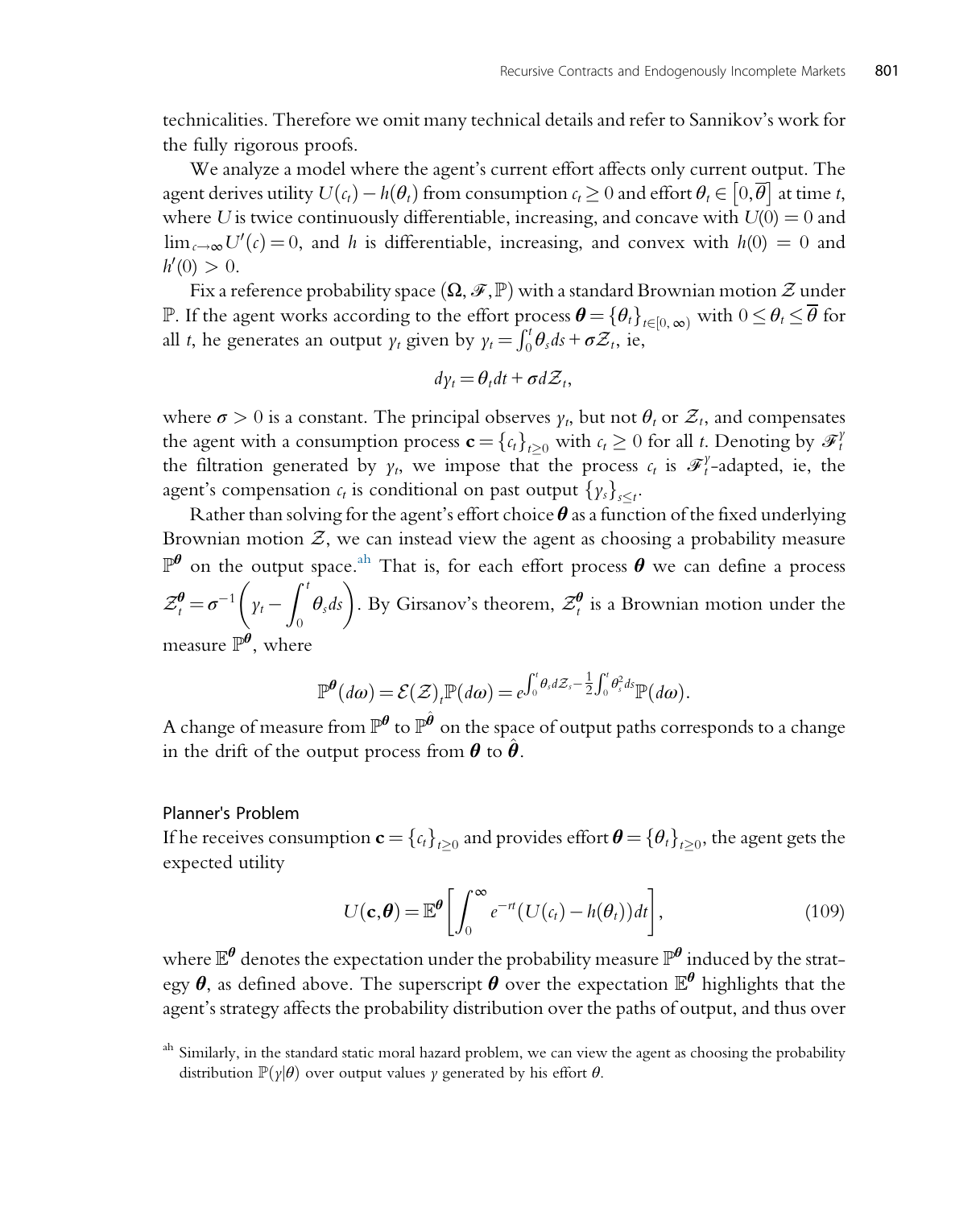<span id="page-77-0"></span>the compensation realizations. Thus, the utility depends on the agent's effort directly, as it enters the cost of effort  $h(\theta_t)$ , and indirectly through its effect on the probability distribution over the paths of  $\gamma_t$ .

The principal gets expected profit

$$
\mathbb{E}^{\theta}\bigg[\int_0^{\infty} e^{-rt} (d\gamma_t - c_t dt)\bigg] = \mathbb{E}^{\theta}\bigg[\int_0^{\infty} e^{-rt} (\theta_t - c_t) dt\bigg].
$$
 (110)

A contract  $(c, \theta)$  is *incentive compatible* if the agent finds it optimal to exert the contractual effort  $\theta_t$  at every t, ie, if  $\{\theta_t\}_{t>0}$  maximizes his expected utility  $U(\mathbf{c}, \theta)$  given  $\{\epsilon_t\}_{t>0}$ :

$$
\mathbb{E}^{\theta}\bigg[\int_0^{\infty} e^{-rt}(U(\mathfrak{c}_t)-h(\theta_t))dt\bigg] \geq \mathbb{E}^{\hat{\theta}}\bigg[\int_0^{\infty} e^{-rt}(U(\mathfrak{c}_t)-h(\hat{\theta}_t))dt\bigg], \forall \hat{\theta}.
$$
 (111)

The contract must deliver initial promised utility  $\hat{v}_0$ , ie,

$$
\mathbb{E}^{\theta}\bigg[\int_0^{\infty} e^{-rt}(U(\mathfrak{c}_t) - h(\theta_t))dt\bigg] \ge \hat{\nu}_0.
$$
\n(112)

The principal's problem consists of choosing the contract  $(c, \theta)$  that maximizes his expected profit (110) among all the contracts that satisfy the incentive-compatibility (111) and promise-keeping (112) constraints, that is,

$$
\max_{\mathbf{c}, \boldsymbol{\theta}} \mathbb{E}^{\boldsymbol{\theta}} \bigg[ \int_0^\infty e^{-rt} (\boldsymbol{\theta}_t - c_t) dt \bigg]
$$
\nsubject to (111), (112).

The principal can commit to the contract he offers.

## Reducing the Planner's Problem to an Optimal Stochastic Control Problem

The planner's problem can be solved by reducing it to an optimal stochastic control problem. As in the discrete time framework, we use the agent's continuation utility  $v_t$  (defined formally below) as state variable. The key simplification of the planner's problem comes again from the (continuous-time equivalent of the) one-shot deviation principle, which substantially reduces the set of incentive constraints: the agent's incentive constraints hold for all alternative strategies  $\hat{\boldsymbol{\theta}} = {\{\hat{\theta}_t\}}_{t \geq 0}$  if they hold just for strategies that differ<br>from  $\boldsymbol{\theta} = {\{\theta_t\}}$  for an instant. The Martingale B epresentation Theorem then allows from  $\boldsymbol{\theta} = {\theta_t}_{t \geq 0}$  for an instant. The Martingale Representation Theorem then allows us to express the instantaneous incentive constraints in terms of  $v_t$ .

Fix an arbitrary consumption process  $\mathbf{c} = \{c_t\}_{t>0}$  and an effort strategy  $\boldsymbol{\theta} = \{\theta_t\}_{t>0}$ (not necessarily optimal for the agent given c). The agent's *continuation value*  $v_t(\mathbf{c}, \theta)$ , defined as his expected future payoff from  $(c, \theta)$  after time t (ie, after a given history of output  $\{ \gamma_s \}_{s \le t}$ ), is given by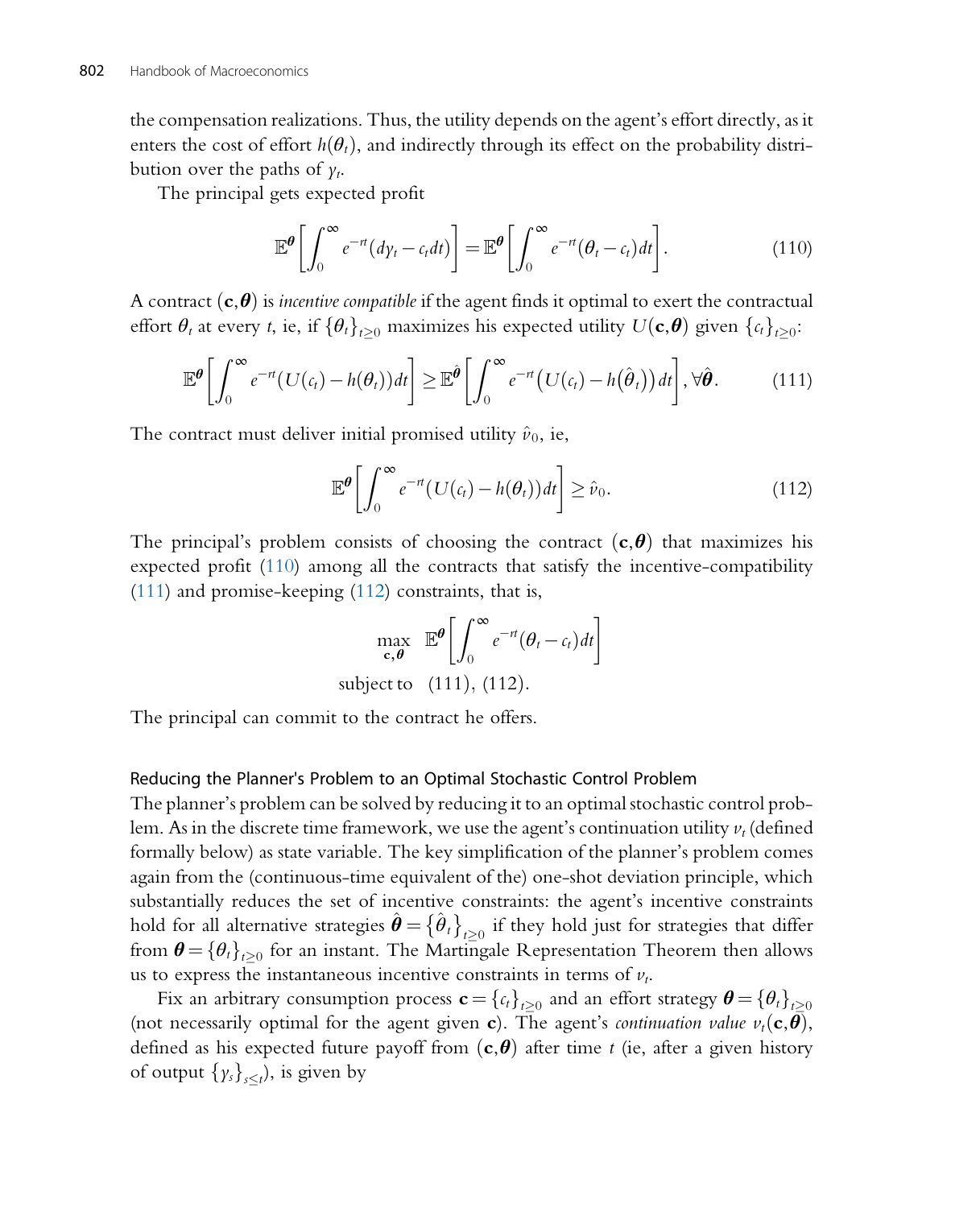$$
\nu_t(\mathbf{c}, \boldsymbol{\theta}) = \mathbb{E}^{\boldsymbol{\theta}} \bigg[ \int_t^{\infty} e^{-r(s-t)} \big( U(\mathbf{c}_s) - h(\boldsymbol{\theta}_s) \big) ds \big| \mathcal{F}_t \bigg]. \tag{113}
$$

<span id="page-78-0"></span>Throughout this section, for a given time t and contract  $(c, \theta)$ , we also define the agent's total expected payoff from the contract  $(c, \theta)$  given the information at time t as:<sup>ai</sup>

$$
V_t^{\mathbf{c},\theta} = \mathbb{E}^{\theta} \bigg[ \int_0^{\infty} e^{-rs} (U(\mathbf{c}_s) - h(\theta_s)) ds | \mathcal{F}_t \bigg] = \int_0^t e^{-rs} (U(\mathbf{c}_s) - h(\theta_s)) ds + e^{-rt} v_t(\mathbf{c}, \theta).
$$
\n(114)

We first derive the law of motion of  $v_t(\mathbf{c}, \theta)$  by applying the Martingale Representation Theorem.

**Proposition 12** Fix a contract  $(c, \theta)$  with finite expected payoff to the agent. An adapted process  $v_t$  is the continuation value process (as defined in (113)) associated with the contract  $(c,\theta)$  if and only if there exists an  $\mathscr{F}_t$ -adapted process  $\pmb{\beta} = {\{\beta_t\}}_{t\geq 0}$  with  $\mathbb E$  $\int_0^t$  $\mathbf{0}$  $\left\lceil \int^t \beta_s^2 ds \right\rceil < \infty$  for all t such that, for all  $t \geq 0$ ,

$$
dv_t = (rv_t - U(c_t) + h(\theta_t))dt + \beta_t (d\gamma_t - \theta_t dt)
$$
\n(115)

and the transversality condition  $\lim_{t\to\infty} \mathbb{E}^{\theta}[e^{-rt}v_{t_0+t}|\mathcal{F}_{t_0}] = 0$  holds almost everywhere.

**Proof** Fix a contract  $(c, \theta)$ . The process  $V_t^{c, \theta}$  defined in (114) is a martingale under the probability measure  $\mathbb{P}^{\theta}.$  Hence by the Martingale Representation Theorem there exists an adapted process  $\beta_t$  such that

$$
V_t^{\mathbf{c},\boldsymbol{\theta}}=V_0^{\mathbf{c},\boldsymbol{\theta}}+\int_0^t e^{-rs}\beta_s\sigma d\mathcal{Z}_s^{\boldsymbol{\theta}},\ \ 0\leq t<\infty,
$$

where  $\mathcal{Z}_t^{\theta} = \sigma^{-1} \left( \gamma_t - \int_0^t \gamma_t \right)$  $\theta$  $\left(\gamma_t-\int^t \theta_s ds\right)$  is a Brownian motion under  $\mathbb{P}^{\theta}$ . Differentiating both expressions for  $V_t^{\mathbf{c},\theta}$  with respect to t and equating them implies that  $v_t(\mathbf{c}, \theta)$  satisfies (115). The transversality condition (for simplicity with  $t_0 = 0$ ) follows from

$$
\lim_{t\to\infty}\mathbb{E}^{\theta}\bigg[\int_0^t e^{-rs}(U(\mathfrak{c}_s)-h(\theta_s))ds\bigg]=\mathbb{E}^{\theta}\bigg[\int_0^\infty e^{-rs}(U(\mathfrak{c}_s)-h(\theta_s))ds\bigg],
$$

by the Dominated Convergence Theorem using that  $\theta_s$ , and thus  $\int_0^t e^{-rs} (U(\zeta_s) - h(\theta_s)) ds$ , is bounded. A similar argument shows that  $\lim_{t\to\infty} \mathbb{E}^{\theta}[e^{-rt}v_{t_0+t}|\mathcal{F}_{t_0}] = 0$  for all times  $t_0 > 0$  $t_0 \geq 0.$ 

ai See Theorem 9 above.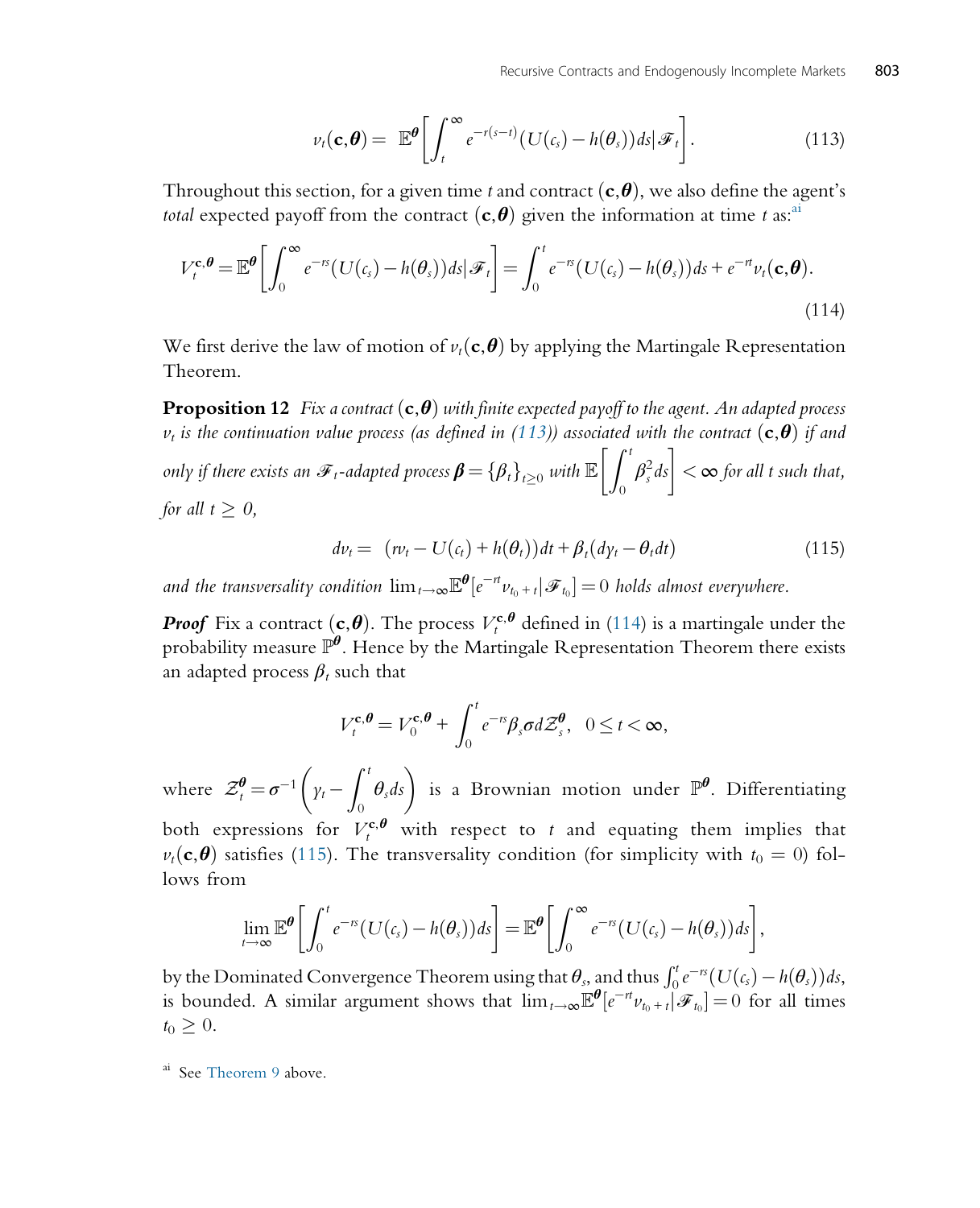Conversely, suppose that  $v_t$  is a process that satisfies ([115\)](#page-78-0) (for some starting value  $v_0$ and some volatility process  $\beta_t$ ) and the transversality condition. Define  $V_t$  as

$$
V_t = \int_0^t e^{-rs} (U(\zeta_s) - h(\theta_s)) ds + e^{-rt} \nu_t.
$$

Differentiating  $V_t$  implies that it is a martingale when the agent is following the effort strategy  $\pmb{\theta}$ , ie, under the probability measure  $\mathbb{P}^{\pmb{\theta}}.$  Therefore

$$
\nu_0 = V_0 = \mathbb{E}^{\boldsymbol{\theta}}[V_t | \mathscr{F}_0] = \mathbb{E}^{\boldsymbol{\theta}} \bigg[ \int_0^t e^{-rs} (U(\mathfrak{c}_s) - h(\boldsymbol{\theta}_s)) ds | \mathscr{F}_0 \bigg] + \mathbb{E}^{\boldsymbol{\theta}} [e^{-rt} \nu_t | \mathscr{F}_0].
$$

Since the transversality condition is satisfied (for  $t_0 = 0$ ), taking limits as  $t \rightarrow \infty$  in the previous equation implies that  $v_0 = v_0(\mathbf{c}, \mathbf{\theta})$ . A similar argument shows that  $v_t$  is the continuation value process  $v_t(\mathbf{c}, \mathbf{\theta})$  defined by (113) at any time  $t \geq 0$ . tinuation value process  $v_t(\mathbf{c}, \theta)$  defined by ([113\)](#page-78-0) at any time  $t \geq 0$ .

The law of motion [\(115](#page-78-0)) of the continuation utility has the following interpretation. Since  $dy_t - \theta_t dt = \sigma dZ_t^{\theta}$  is a Brownian motion when the agent takes the recommended<br>effort level  $\theta$  [m  $(\mathbf{c}, \theta) - (U(\mathbf{c}) - h(\theta))$ ] is the drift of the agent's continuation value. effort level  $\theta$ ,  $[r_{t}(\mathbf{c},\theta) - (U(\mathbf{c}_{t}) - h(\theta_{t}))]$  is the drift of the agent's continuation value. The value that the principal owes to the agent (future expected payoff),  $v_t(\mathbf{c}, \boldsymbol{\theta})$ , grows at the rate of interest r, and falls due to the flow of repayments  $(U(\epsilon_t) - h(\theta_t))$ . The transversality condition has to hold if the debt is eventually repaid. Since the agent's compensation and recommended effort are determined by output  $y_t$ , his continuation payoff  $v_t(\mathbf{c}, \theta)$  is also determined by output, and the process  $\beta_t$  then expresses the sensitivity of the agent's continuation value to output at a given time, which will be the key to affect the agent's incentives.

The previous lemma is useful because it allows us to simplify the set of incentive constraints with a version of the one-shot deviation principle (Proposition 13), which shows that the agent's incentive constraints hold for all alternative strategies  $\theta$  if they hold for all strategies which differ from  $\theta$  for an infinitesimally small amount of time. Heuristically, suppose that the agent has conformed to the contract  $(c_s, \theta_s)$  for  $s \leq t$  and cheats by performing effort  $\theta$  in the interval  $[t, t + dt]$  and reverting to  $\{\theta_{\zeta}\}\$  for  $s \geq t + dt$ . His immediate consumption  $c_t$  is unaffected, his cost on  $[t, t + dt]$  is  $h(\hat{\theta})dt$ , and his expected benefit on  $[0, \infty)$ , ie, the expected impact of effort on his continuation value, is  $\mathbb{E}^{\hat{\theta}}[\beta_t dy_t] = \beta_t \hat{\theta} dt$ . Hence for the contract to be incentive compatible we must have

$$
\beta_t \theta_t - h(\theta_t) = \max_{\hat{\theta} \ge 0} \left\{-h(\hat{\theta}) + \beta_t \hat{\theta}\right\},\
$$

almost everywhere. $a<sup>q</sup>$  This argument can be made rigorous, and in addition the condition is not only necessary but also sufficient: if this one-shot condition holds at each instant  $t$ , then any dynamic deviation strategy  $\hat{\theta} = \left\{\hat{\theta}_s\right\}_{s\geq 0}$  is suboptimal.

<sup>&</sup>lt;sup>aj</sup> Note the fixed point nature of the argument:  $\theta_t$  generates  $v_t(\mathbf{c}, \theta)$  which yields  $\beta_t$ ; in turn, the incentives have to be satisfied given this process  $\beta_t$ .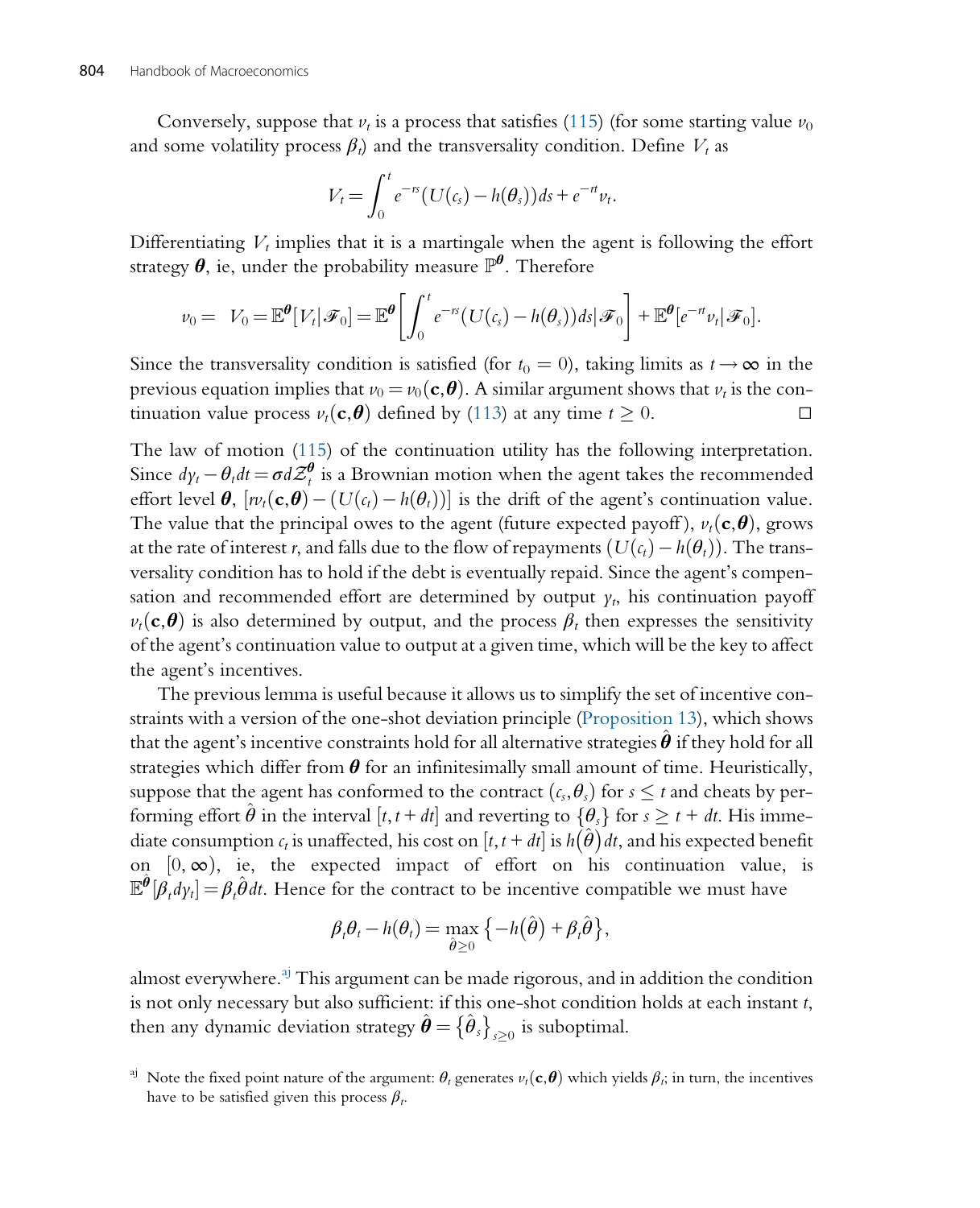**Proposition 13** Let  $(c, \theta)$  be a contract with agent's continuation value  $v_t(c, \theta)$  and let  $\beta_t$  be the process from Proposition 12 that represents  $v_t(\mathbf{c}, \theta)$ . Then  $(\mathbf{c}, \theta)$  is incentive compatible if and only  $if \forall \hat{\theta} \in [0, \overline{\theta}], \forall t \geq 0,$ 

$$
\theta_t \in \arg \max_{\hat{\theta} \ge 0} \{ \beta_t \hat{\theta} - h(\hat{\theta}) \}, \text{a.e.}
$$
 (116)

Proof Suppose that (116) is satisfied. Suppose that an agent follows the alternative effort process  $\hat{\boldsymbol{\theta}} = \{\hat{\theta}_s\}_{s \geq 0}$  until time t and reverts back to  $\boldsymbol{\theta}$  thereafter; denote by  $\hat{\boldsymbol{\theta}}^t$  this strategy. The time-t expectation of his total payoff is given by  $V_t^{\mathbf{e}, \hat{\boldsymbol{\theta}}^t}$  defined

$$
V_t^{\mathbf{c},\hat{\boldsymbol{\theta}}^t} = \int_0^t e^{-rs} \big( U(\mathbf{c}_s) - h(\hat{\boldsymbol{\theta}}_s) \big) ds + e^{-rt} v_t(\mathbf{c}, \boldsymbol{\theta}).
$$

Differentiating  $V_t^{\mathbf{c},\hat{\boldsymbol{\theta}}'}$  and using Eq. [\(115](#page-78-0)) to compute  $d[e^{-rt}v_t(\mathbf{c},\boldsymbol{\theta})]$ , we find<sup>ak</sup>

$$
dV_t^{\mathbf{c},\hat{\boldsymbol{\theta}}^t} = e^{-rt} \left\{ \left( \beta_t \hat{\boldsymbol{\theta}}_t - h(\hat{\boldsymbol{\theta}}_t) \right) - \left( \beta_t \theta_t - h(\theta_t) \right) \right\} dt + e^{-rt} \beta_t \left( d\gamma_t - \hat{\boldsymbol{\theta}}_t dt \right).
$$

Thus, since  $\left(d\gamma_t - \hat{\theta}_t dt\right)$  is a Brownian motion under  $\mathbb{P}^{\hat{\theta}}$ , if (116) holds the drift of  $V_t^{\mathbf{c},\hat{\theta}'}$  under the probability measure  $\mathbb{P}^{\hat{\theta}}$  is nonpositive and thus  $V_t^{\mathbf{c},\hat{\theta}'}$  is a  $\mathbb{P}^$ Hence we have

$$
\mathbb{E}^{\hat{\boldsymbol{\theta}}}\bigg[\int_0^t e^{-rs}\big(U(\mathfrak{c}_s)-h(\hat{\boldsymbol{\theta}}_s)\big)ds\bigg]+\mathbb{E}^{\hat{\boldsymbol{\theta}}}\big[e^{-rt}v_t(\mathbf{c},\boldsymbol{\theta})\big]=\mathbb{E}^{\hat{\boldsymbol{\theta}}}\bigg[V_t^{\mathbf{c},\hat{\boldsymbol{\theta}}'}|\mathscr{F}_0\bigg]\leq V_0^{\mathbf{c},\hat{\boldsymbol{\theta}}^0}=v_0(\mathbf{c},\boldsymbol{\theta}).
$$

Taking the limit as  $t \to \infty$  using the fact that  $\mathbb{E}^{\hat{\theta}}[e^{-rt}v_t(\mathbf{c}, \theta)] \geq -e^{-rt}h(\overline{\theta})$ , we obtain  $v_0\left(\mathbf{c},\hat{\boldsymbol{\theta}}\right) \leq v_0(\mathbf{c},\boldsymbol{\theta}).$ 

Conversely, if (116) does not hold on a set of times and sample paths with positive measure, then pick a deviation  $\hat{\boldsymbol{\theta}}$  defined as  $\hat{\theta}_t = \arg \max_{\hat{\theta}} \left( -h(\hat{\theta}) + \beta_t \hat{\theta} \right)$  everywhere. The drift of  $V_t^{\mathbf{c},\hat{\boldsymbol{\theta}}^t}$  under  $\mathbb{P}^{\hat{\boldsymbol{\theta}}}$  is nonnegative and positive on a set of positive measure, so that for t large enough the time-0 expected payoff from following  $\hat{\theta}$  until time t and switching to  $\boldsymbol{\theta}$  thereafter is  $v_0 \left( \mathbf{c}, \hat{\boldsymbol{\theta}}^t \right) = \mathbb{E}^{\hat{\boldsymbol{\theta}}} \left[ V_t^{\mathbf{c}, \hat{\boldsymbol{\theta}}^t} | \mathcal{F}_0 \right] > V_0^{\mathbf{c}, \hat{\boldsymbol{\theta}}^0} = v_0(\mathbf{c}, \boldsymbol{\theta}).$  Thus the strategy  $\theta$  is suboptimal.  $\square$ 

For a given sensitivity  $\beta$ , denote by  $\theta(\beta)$  the effort that maximizes  $(-h(\theta) + \beta\theta)$ , namely  $\theta(\beta) = h^{-1}(\beta)$  if  $\beta > 0$  and  $\theta(\beta) = 0$  if  $\beta = 0$ . Conversely, for a given effort level  $\theta$ <br>define the sensitivity  $\beta(\theta)$  that ensures incentive connatibility as  $\beta(\theta) = h'(\theta)$  if  $\theta > 0$ . define the sensitivity  $\beta(\theta)$  that ensures incentive compatibility as  $\beta(\theta) = h'(\theta)$  if  $\theta > 0$ ,<br>and  $\beta(\theta) = 0$  if  $\theta = 0$ and  $\beta(\theta) = 0$  if  $\theta = 0$ .

ak This equation evaluates the incremental change in the agent's utility from pursuing the alternative effort strategy  $\hat{\theta}$  for an additional unit of time during  $[t, t + dt]$ , and shows that in expectation such an incremental deviation hurts the agent. The next equation then uses a supermartingale argument to obtain inductively that the whole deviation strategy  $\left\{\hat{\theta}_t\right\}_{t\geq 0}$  is worse than  $\left\{\theta_t\right\}_{t\geq 0}$ .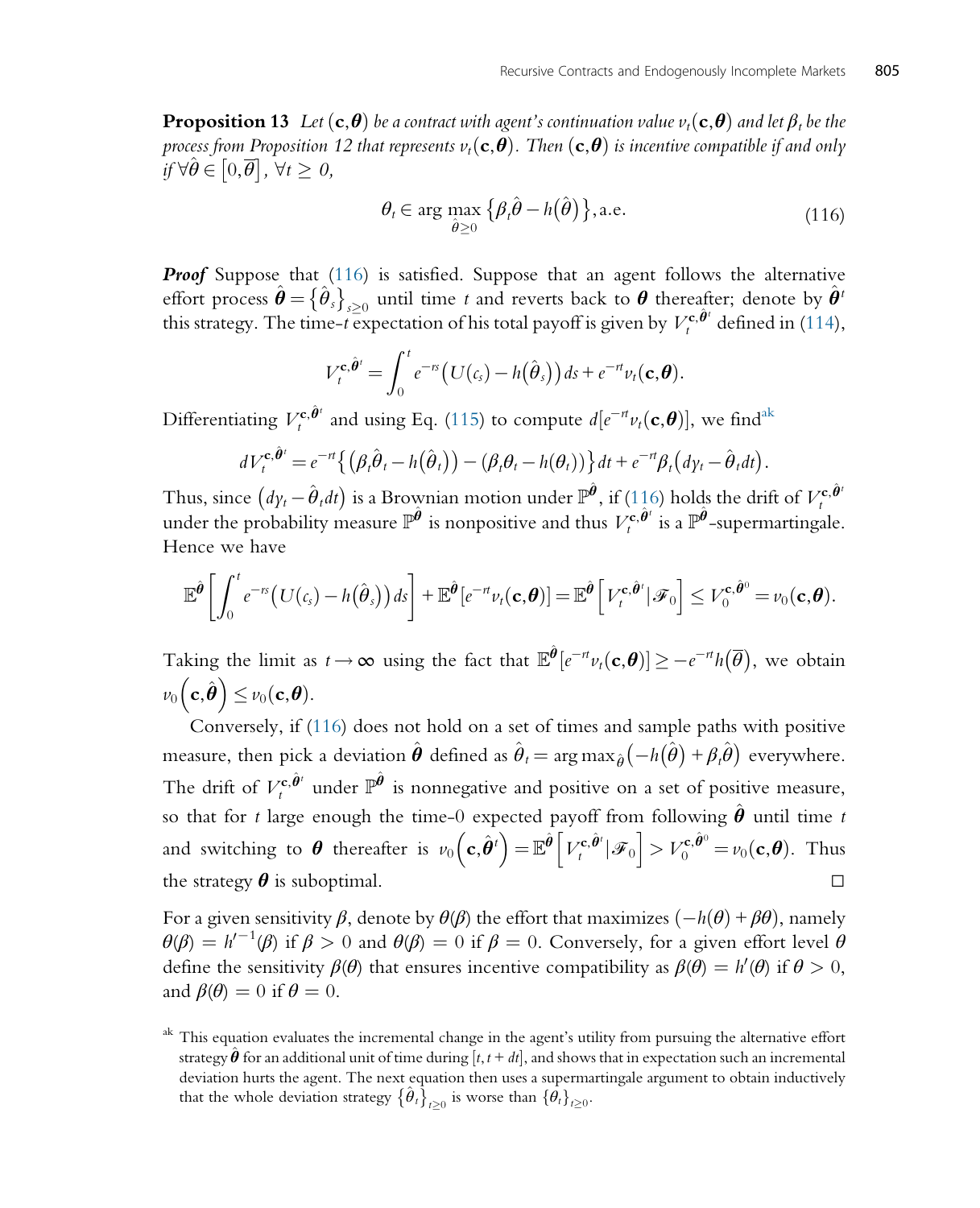<span id="page-81-0"></span>We are now ready to reformulate the planner's problem as a stochastic control problem, using the continuation value  $v_t$  as the single state variable.

#### Solution to the Optimal Stochastic Control Problem

The planner maximizes his expected profit ([110](#page-77-0)) over incentive-compatible contracts  $(c, \theta)$  subject to the law of motion of  $v_t$ , the transversality condition, and delivering initial promised utility  $\hat{v}_0$ . We consider a relaxed problem without the transversality condition (to be checked ex post). Before we analyze this problem, note that as in the discrete time setting, the principal has the option of "retiring" the agent at a given time  $\tau$  by allocating a constant consumption  $c_t = c$  and recommending zero effort  $\theta_t = 0$  for all  $t \geq \tau$ . The continuation value at retirement time  $\tau$  is then  $\nu_{\tau} = r^{-1}U(t)$ , so that  $\tau = U^{-1}(r\nu_{\tau})$ . The retirement time  $\tau$  must be specified in the contract so it is a stopping time with respect to the filtration  $\mathcal{F}$ . specified in the contract, so it is a stopping time with respect to the filtration  $\mathscr{F}_t$ generated by the output process  $\gamma$ . We can thus write the principal's value of the optimal contract as

$$
K(\hat{\nu}_0) = \max_{\mathbf{c}, \theta, \tau} \mathbb{E}^{\theta} \bigg[ \int_0^{\tau} e^{-rt} \big( (\theta_t - c_t) dt + \sigma d\mathcal{Z}_t^{\theta} \big) - \frac{e^{-r\tau}}{r} U^{-1}(r\nu_{\tau}) \bigg] \tag{117}
$$

subject to 
$$
dv_t = (rv_t - U(c_t) + h(\theta_t))dt + \beta(\theta_t)\sigma d\mathcal{Z}_t^{\theta}
$$
 (118)

$$
\nu_0 = \hat{\nu}_0. \tag{119}
$$

Note in particular that the incentive constraints ([111\)](#page-77-0) are automatically satisfied if the constraint (118) holds. The function  $K(v)$  can be found using standard optimal control and optimal stopping techniques, where the control variables are  $\theta_{t}, \tau$  and the state variable is  $v_t$ . The principal's problem can be solved in two steps: first, guess an optimal contract using the appropriate Bellman equation; second, verify ex post that this contract is indeed optimal.

We start by conjecturing the optimal contract. The function  $K$  is continuous on  $[0, \infty)$  with  $K(v) \ge -r^{-1}U^{-1}(v)$  for all v. It satisfies the following Hamilton–Jacobi–Bell-<br>man (HIB) equation<sup>-al</sup> man (HJB) equation:<sup>al</sup>

al In fact, this is a Hamilton–Jacobi–Bellman Variational Inequality (HJBVI), where the HJB comes from the optimal stochastic control problem and the VI comes from the optimal stopping problem. See Chapter 4 in Øksendal and [Sulem \(2005\)](#page-115-0).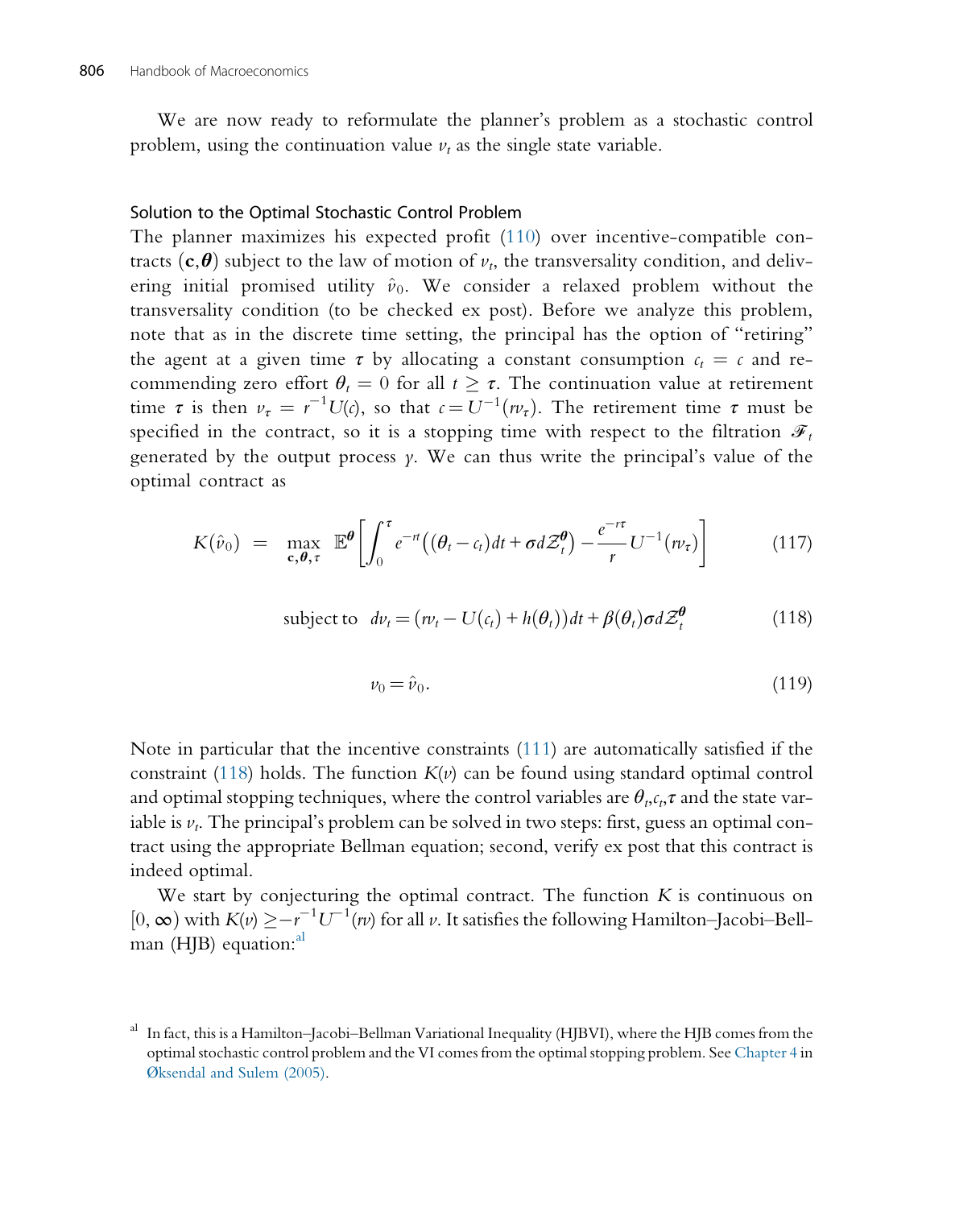<span id="page-82-0"></span>
$$
rK(v) = \max\left\{-U^{-1}(rv); \max_{\substack{0 \le \theta \le \overline{\theta} \\ \epsilon \ge 0}} (\theta - c) + (rv - U(c) + h(\theta))K'(v) + \frac{1}{2}\sigma^2(\beta(\theta))^2 K''(v)\right\}
$$
(120)

with the three boundary conditions

$$
K(0) = 0, \quad K(\bar{\nu}) = -r^{-1}U^{-1}(r\bar{\nu}), \quad K'(\bar{\nu}) = -U^{-1}(\bar{r}\bar{\nu}), \tag{121}
$$

for some  $\bar{v} \ge 0$ . Intuitively, (120) means that the principal maximizes the expected cur-<br>rent flow of profit  $(\theta - \epsilon)$  plus the expected change of future profit due to the drift and rent flow of profit  $(\theta - \epsilon)$  plus the expected change of future profit due to the drift and volatility of the agent's continuation value, until the stopping time  $\tau$  at which the principal either retires the agent (if  $v_{\tau} = \bar{v}$ ) or fires him (if  $v_{\tau} = 0$ ). The second and third<br>boundary conditions in (121) mean that the optimal retirement time occurs at the conboundary conditions in (121) mean that the optimal retirement time occurs at the continuation value  $\bar{\nu}$  where the value-matching condition (which equates the value of retiring the agent with that of continuing with positive effort) and the smooth-pasting condition (which equates the marginal values of retiring and continuing) are satisfied. We can show that there exists a unique function  $K$  that satisfies the HJB equation (120) with the three boundary conditions (121). The stopping time  $\tau = \inf \{ t \geq 0 : K(v) \leq -r^{-1}U^{-1}(v) \}$  satisfies  $\tau < \infty$  a.s.,<sup>am</sup> and the function K is concave.

Define, for an arbitrary control policy  $(c, \theta)$ , the process

$$
G_t^{\epsilon,\theta} = \int_0^t e^{-rs} (\theta_s - c_s) ds + e^{-rt} K(v_t).
$$
 (122)

The following proposition conjectures the optimal contract from the solution to (120), (121) and then verifies that it is indeed optimal using martingale techniques:

**Proposition 14** Denote by  $\theta(v)$ ,  $c(v)$  the maximizers in the right hand side of the HJB equation.<sup>an</sup> Consider the unique solution  $K(v) \ge -r^{-1}U^{-1}(rv)$  to the HJB equation (120) that satisfies<br>the conditions (121) for some  $\overline{v} > 0$ . For any  $\hat{v} \in [0, \overline{v}]$  define the process  $v$  by  $v_0 = \hat{v}$  and the conditions (121) for some  $\bar{v} \ge 0$ . For any  $\hat{v}_0 \in [0, \bar{v}]$ , define the process  $v_t$  by  $v_0 = \hat{v}_0$  and

pensating the agent for his effort,  $- h(\theta) K'(v)$ , and of exposing him to income uncertainty to provide incentives,  $-\frac{\sigma^2}{2}\beta(\theta)^2 K''(v)$ . The optimal consumption is 0 for v small enough (ie, for  $K'(v) \ge -1/u'(0)$ , and it is increasing in v according to  $K'(v) = -1/U'(c)$  otherwise, where  $1/U'(c)$ and  $-K'(v)$  are the marginal costs of giving the agent value through current consumption and through<br>his continuation payoff, respectively. his continuation payoff, respectively.

am If  $h'(0) = 0$ , the retirement point  $\bar{\nu}$  may not be finite, so that  $K(\nu)$ ,  $c(\nu)$ ,  $\theta(\nu)$  asymptote to  $-r^{-1}U^{-1}(n)$ ,  $\infty$ , 0 as *v* → ∞.<br><sup>an</sup> The optimal effort maximizes the difference between the expected flow of output θ, and the costs of com-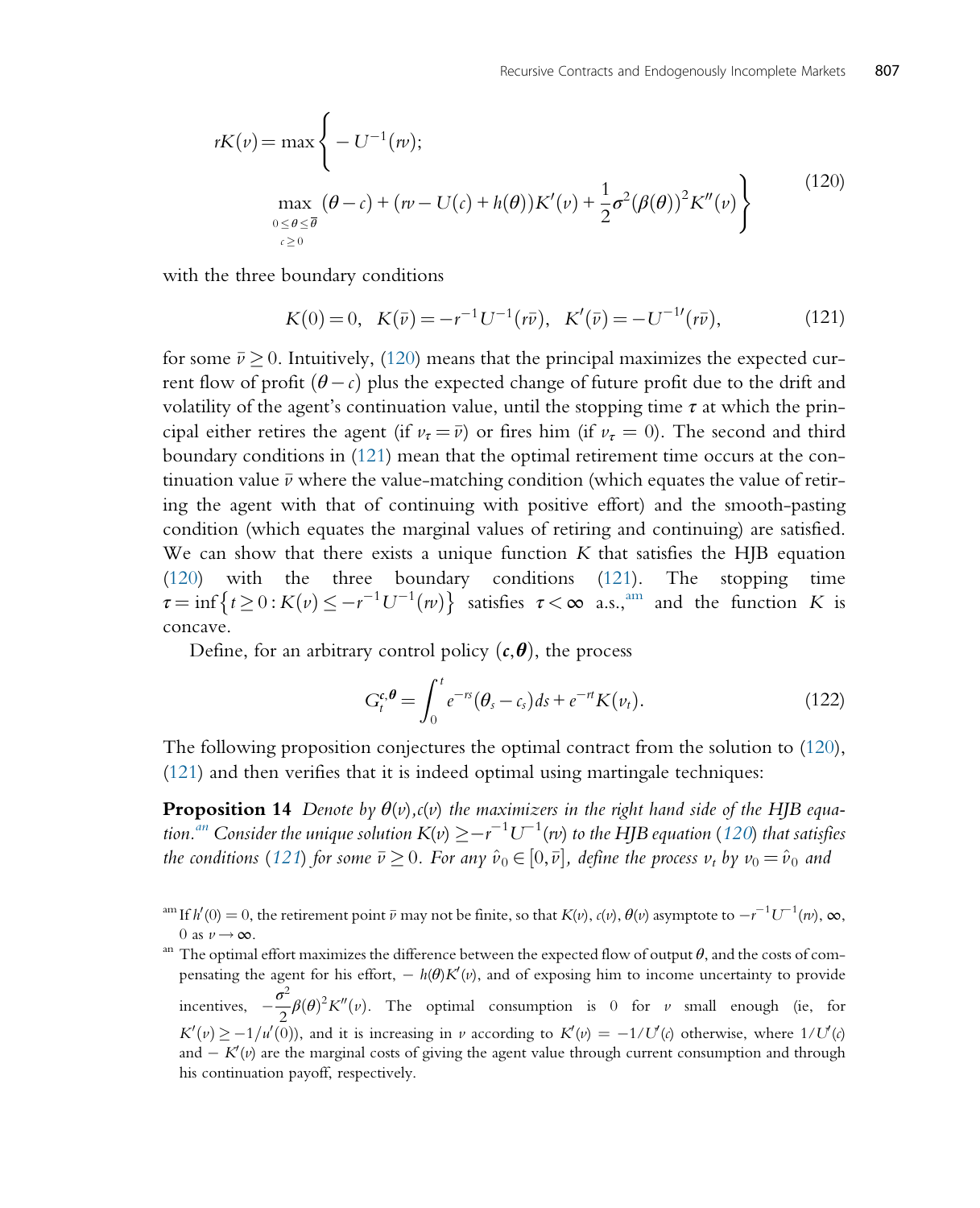$$
dv_t = r(v_t - u(c(v_t)) + h(\theta(v_t)))dt + r\beta(\theta(v_t))(dy_t - \theta(v_t)dt)
$$
\n(123)

until the stopping time  $\tau$  when  $v_{\tau}$  hits 0 or  $\bar{v}$ . Define the contract  $(\mathbf{c}, \boldsymbol{\theta})$  with payments  $c_t = c(v_t)$ <br>and recommended effort  $\theta - \theta(v_t)$  for  $t \leq \tau$  and  $c = U^{-1}(rv_t)$  and  $\theta = 0$  for  $t \geq \tau$ . and recommended effort  $\theta_t = \theta(v_t)$  for  $t < \tau$ , and  $c_t = U^{-1}(rv_{\tau})$  and  $\theta_t = 0$  for  $t \geq \tau$ . Then  $(c, \theta)$  is incentive compatible and it has a value  $\hat{v}_0 = v_0(c, \theta)$  to the agent and profit  $K(\hat{v}_0)$  to the principal. Moreover, consider a concave solution K of the HJB equation [\(120](#page-82-0)). Any incentive-compatible contract  $(c, \theta)$  yields to the principal a profit less than or equal to  $K(\nu_0(\mathbf{c},\boldsymbol{\theta}))$ .

**Proof** Let  $v_t$  be given by the stochastic differential equation (123) for  $t \leq \tau$  and  $v_t = v_\tau$  for t  $> \tau$  (note in particular that  $v_t \in [0, \bar{v}]$  is bounded). We show that  $v_t = v_t(\mathbf{c}, \boldsymbol{\theta})$  for all  $t \ge 0$ ,<br>where  $v(\mathbf{c}, \boldsymbol{\theta})$  is the contribution value in the contract  $(\mathbf{c}, \boldsymbol{\theta})$  contructed where  $v_t(\mathbf{c}, \theta)$  is the agent's true continuation value in the contract  $(\mathbf{c}, \theta)$  constructed above. This will imply in particular that the agent gets value  $v_0(\mathbf{c}, \boldsymbol{\theta}) = \hat{v}_0$  from the contract. From the representation of  $v_t(\mathbf{c}, \boldsymbol{\theta})$  in Proposition 12, we have

$$
d(v_t(\mathbf{c}, \boldsymbol{\theta}) - v_t) = r(v_t(\mathbf{c}, \boldsymbol{\theta}) - v_t)dt + (\beta_t - \beta(\theta(v_t)))\sigma d\mathcal{Z}_t^{\boldsymbol{\theta}},
$$

hence for all  $s \geq 0$ ,  $\mathbb{E}^{\theta}[v_{t+s}(\mathbf{c}, \theta) - v_{t+s}] = e^{rs}(v_t(\mathbf{c}, \theta) - v_t)$ . But  $\mathbb{E}^{\theta}[v_{t+s}(\mathbf{c}, \theta) - v_{t+s}]$ is bounded, hence  $v_t = v_t(\mathbf{c}, \boldsymbol{\theta})$ . Moreover, the contract  $(\mathbf{c}, \boldsymbol{\theta})$  is incentive compatible by construction since the process from Proposition 12 that represents  $v_t(\mathbf{c}, \theta)$  is  $\beta_t = \beta(\theta_t)$ .

Next we show that the principal gets expected profit  $K(\hat{\nu}_0)$  from the contract. Dif-ferentiating expression [\(122](#page-82-0)) and applying Itô's lemma to  $K (v_t)$  yields that the drift of  $G_t^{\mathfrak{c},\theta}$  under  $\mathbb{P}^{\theta}$  is

$$
e^{-rt}\bigg\{(\theta_t - c_t - rK(v_t)) + (rv_t - U(c_t) + h(\theta_t))K'(v_t) + \frac{1}{2}\sigma^2(\beta(\theta_t))^2K''(v_t)\bigg\}.
$$

Thus, when  $c_t = c(v_t)$  and  $\theta_t = \theta(v_t)$ , the drift of  $G_t^{c,\theta}$  under  $\mathbb{P}^{\theta}$  is equal to zero before time  $\tau$ , so that  $G_s^{c,\theta}$  is a martingale. By the Optional Stopping Theorem, we thus obtain that  $\tau$ , so that  $G_t^{\epsilon,\theta}$  is a martingale. By the Optional Stopping Theorem, we thus obtain that the principal's profit from the contract is

$$
\mathbb{E}^{\theta}\bigg[\int_0^{\tau} e^{-rs}(\theta_s-\epsilon_s)ds\bigg] + \mathbb{E}^{\theta}[e^{-r\tau}K(\nu_{\tau})] = \mathbb{E}\big[G_{\tau}^{\epsilon,\theta}\big] = G_0^{\epsilon,\theta} = K(\nu_0(\mathbf{c},\theta)).
$$

Finally, consider an alternative incentive-compatible contract  $(c, \theta)$ . Then ([120\)](#page-82-0) implies that the drift of  $G_t^{c,\theta}$  under  $\mathbb{P}^{\theta}$  is smaller than zero, so that  $G_t^{c,\theta}$  is a bounded supermartingale. By the Optional Stopping Theorem, we obtain that the principal's expected profit at time 0 is less than or equal to  $G_0^{\mathbf{c}, \theta} = K(v_0(\mathbf{c}, \theta))$ . We refer to [Sannikov](#page-115-0)  $(2008)$  for the technical details omitted in this sketch of proof.  $\Box$ 

For any  $v_0 > \bar{v}$ , the function  $K(v)$  is negative and is an upper bound on the principal's value function; thus, there is no profitable contract with positive profit to the principal in that range. In the range  $(0, \bar{\nu})$ , substituting for the optimal consumption  $c(\nu)$  and effort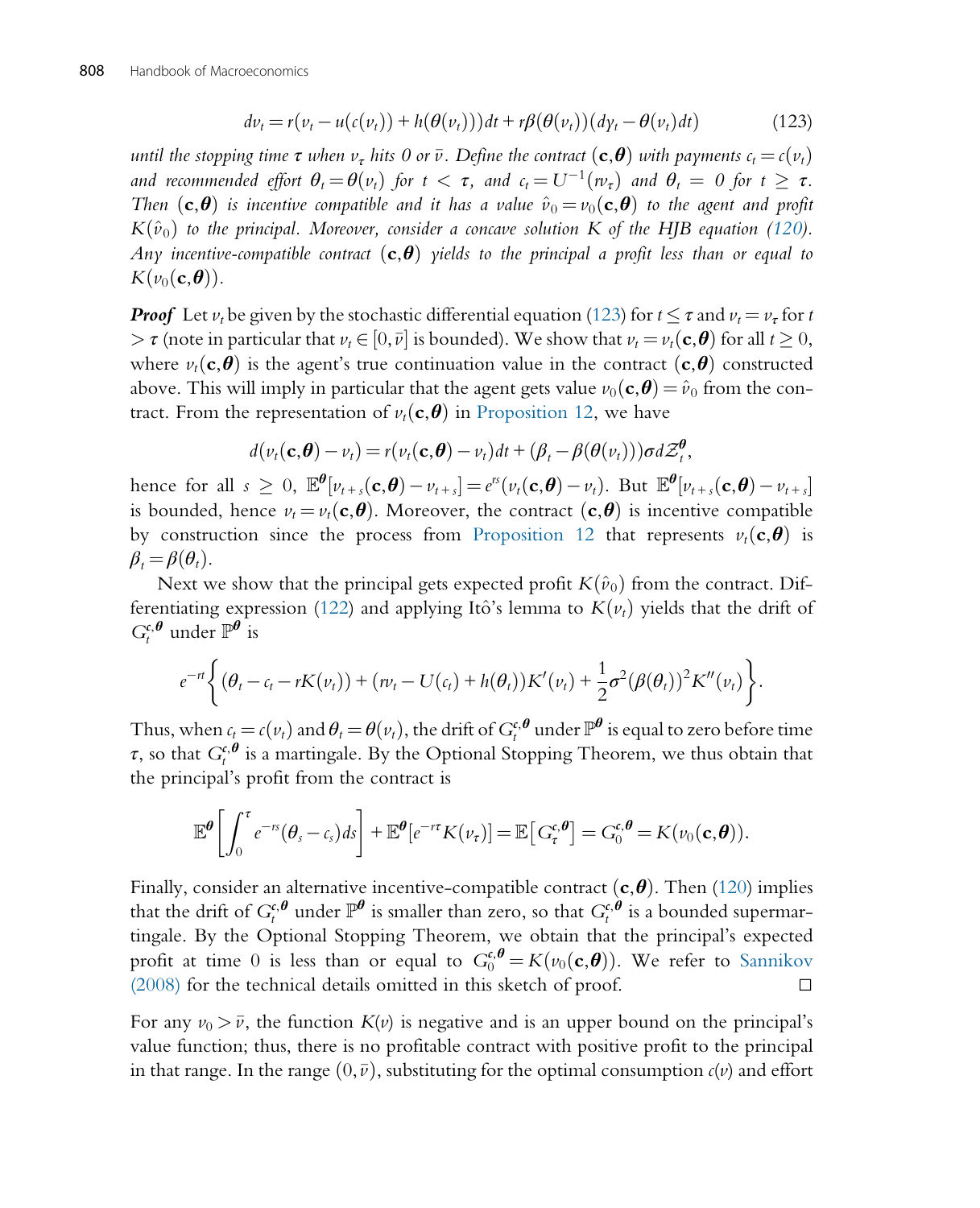$\theta(v)$  into the HJB equation, we obtain a nonlinear second-order differential equation for  $K(v)$  which can be solved numerically. Finally, note that the envelope theorem applied to the HJB equation before retirement implies

$$
(rv - U(c) + h(\theta))K''(v) + \frac{1}{2}\sigma^2(\beta(\theta))^2K'''(v) = 0.
$$

By Itô's lemma, the left hand side is the drift of  $K'(v_t) = -1/U'(c_t)$  on the interval  $[\underline{v}, \overline{v}]$ .<br>Thus the inverse of the agent's marginal utility is a martingale when the agent's consump Thus the inverse of the agent's marginal utility is a martingale when the agent's consumption is positive, a result that parallels the Inverse Euler Equation [\(77\)](#page-47-0) found in the discrete-time model.

[Sannikov](#page-115-0) (2014) extends the analysis of the moral hazard model in continuous time to the case where current actions affect not only current output but also future output. The solution to this problem is more involved than that of [Sannikov \(2008\)](#page-115-0), but the steps and the martingale techniques (using the Martingale Representation Theorem to simplify the set of incentive constraints and reduce the problem to a stochastic control problem) are similar.

We conclude this section with a brief discussion of the benefits of using a continuoustime rather than discrete-time framework to analyze dynamic contracting problems. First, the Hamilton–Jacobi–Bellman equation is more tractable analytically than the discretetime Bellman equation [\(23\)](#page-13-0). In particular [DeMarzo and Sannikov \(2006\)](#page-113-0) show how differentiating the HJB equation and its boundary conditions that characterize the optimal contract allows us to derive comparative statics results analytically. Here we illustrate their method on a simple example. Suppose, for instance, that we are interested in the effect of the volatility  $\sigma^2$  on the principal's profit  $K(v)$ . Differentiating [\(120\)](#page-82-0) yields, for  $v \in (0, \bar{v})$ ,

$$
r\frac{\partial K(v)}{\partial \sigma^2} = \frac{1}{2}(\beta(\theta))^2 K''(v) + (w - U(c) + h(\theta)) \left(\frac{\partial K(v)}{\partial \sigma^2}\right)' + \frac{1}{2}\sigma^2(\beta(\theta))^2 \left(\frac{\partial K(v)}{\partial \sigma^2}\right)'',
$$

with the following boundary condition, obtained by differentiating the value-matching condition [\(121](#page-82-0)) at  $\bar{v}$ :

$$
\frac{\partial K}{\partial \sigma^2}(\bar{v}) = -\left(K'(\bar{v}) + U^{-1'}(r\bar{v})\right) \frac{\partial \bar{v}}{\partial \sigma^2} = 0.
$$

A generalization of the Feynman–Kac formula (see [DeMarzo and Sannikov, 2006](#page-113-0) for the technical details) implies that the solution to this differential equation can be written as a conditional expectation:

$$
\frac{\partial K(v)}{\partial \sigma^2} = \frac{1}{2} \mathbb{E}^{\theta} \left[ \int_0^{\tau} e^{-rt} \beta^2(\theta_t) K''(v_t) dt + e^{-rt} \frac{\partial K}{\partial \sigma^2}(\bar{v}) |v_0 = v \right] < 0,
$$

where  $v_t$  evolves according to ([118\)](#page-81-0), and where the inequality follows from the strict concavity of the profit function  $K$ . Intuitively, the right hand side of this equation sums the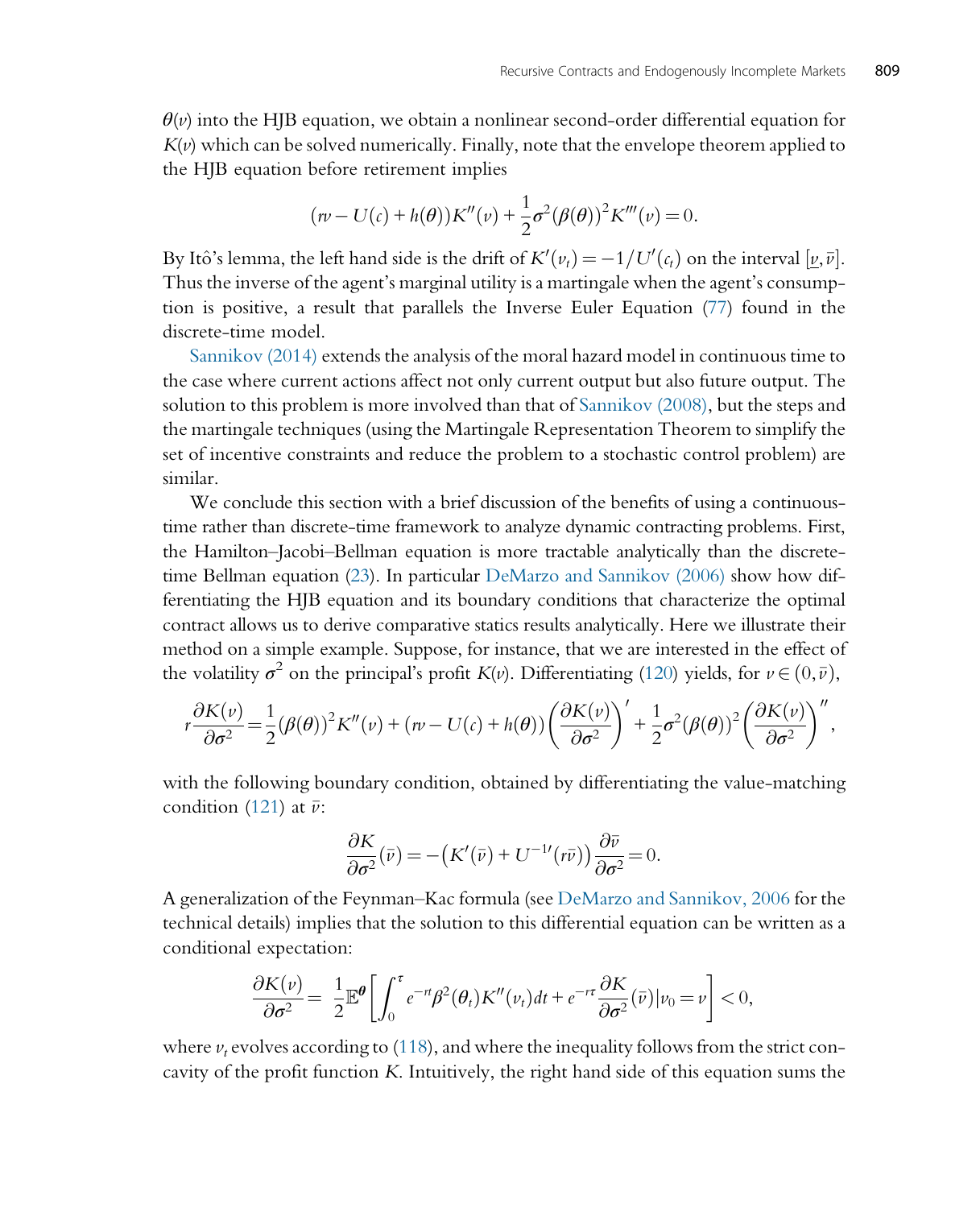profit gains and losses along the path of  $\nu_t$  due to an increase in  $\sigma^2.$  This shows that a higher volatility  $\sigma^2$  reduces the principal's profit. We can similarly evaluate the effects of all the parameters of the model on the principal's profit, the agent's time-0 utility (by differentiating the optimality condition  $K'(v_0) = 0$ ), or the value at retirement  $\bar{v}$  (by differenti-<br>ating the boundary conditions (121)) ating the boundary conditions [\(121](#page-82-0))).

Finally, another advantage of the continuous-time problem is that it is also more tractable computationally. In particular, the continuous-time formulation ([120\)](#page-82-0) can be computed more easily as the solution to an ordinary differential equation with a free boundary, while computing the solution to the discrete time Bellman equation ([23](#page-13-0)) is more involved.

# 4. APPLICATIONS

In this section we discuss several applications of the theory of recursive contracts. The methods developed in the previous sections can be used to analyze questions in public economics, corporate finance, development, international finance, and political economy. Our goal is not to provide a comprehensive overview of those fields. Rather we want to show how several general principles emphasized above can be used to obtain rich insights in very different areas and relate those insights to empirical observations.

# 4.1 Public Finance

Individuals are subject to a variety of idiosyncratic shocks. Illness, disability, job loss, structural changes in the economy that diminish the value of human capital, unexpected promotions and demotions, success and failure in business ventures, all significantly affect individuals' incomes. It has been recognized at least since the work of [Vickrey \(1947\)](#page-116-0) that the tax and transfer system can provide insurance against such shocks and help individuals smooth their consumption across different dates and states. A natural question is then how to design the optimal social insurance system that provides the best insurance given the distortions imposed by those programs.

[Diamond and Mirrlees \(1978, 1986\)](#page-113-0) and [Diamond et al. \(1980\)](#page-113-0) were some of the first papers to systematically study this question. At the same time, solving these problems either analytically or computationally is very difficult even in relatively simple dynamic settings. The advances in the theory of recursive contracts in the late 1980s and 1990s delivered a set of tools that allowed researchers to overcome many of the difficulties. The New Dynamic Public Finance literature applied those tools to the study of dynamic optimal taxation: see, eg, [Golosov et al. \(2003, 2006, 2016\)](#page-114-0), [Albanesi and Sleet \(2006\),](#page-112-0) Golosov and [Tsyvinski \(2006, 2007\)](#page-112-0), [Farhi and Werning \(2013, 2012, 2007\),](#page-113-0) [Werning](#page-116-0) (2009), Kocherlakota [\(2010\), Stantcheva \(2014\).](#page-116-0) In what follows, we describe a model that illustrates some of the main results of this literature.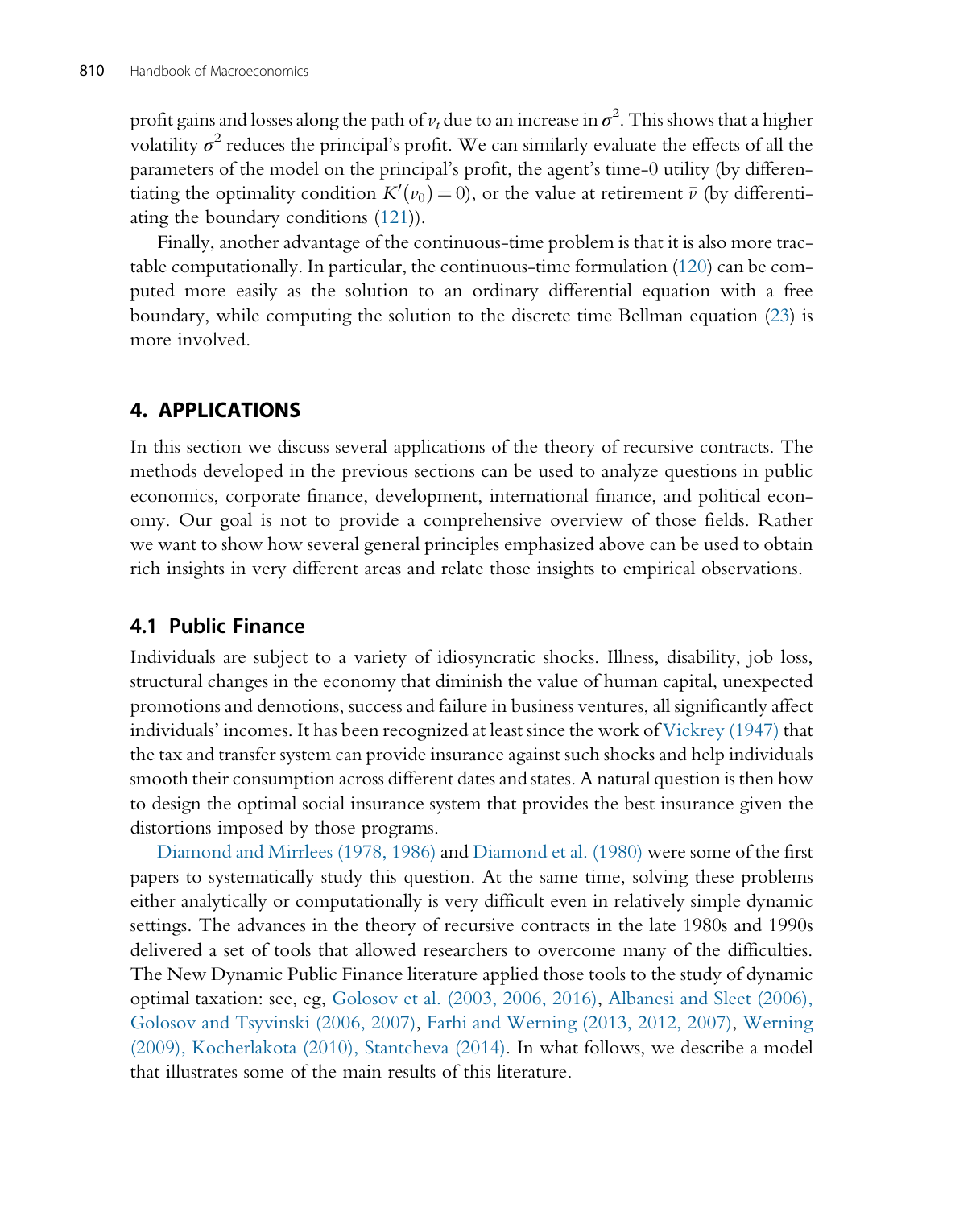<span id="page-86-0"></span>We focus on a partial equilibrium model in which individuals are subject to idiosyncratic shocks to labor productivity.<sup>40</sup> The economy lasts T periods, where T can be finite or infinite. Each agent's preferences are described by a time separable utility function over consumption  $c_t \geq 0$  and labor supply  $l_t \geq 0$ ,

$$
\mathbb{E}_0\left[\sum_{t=1}^T \beta^{t-1} U(c_t, l_t)\right],\tag{124}
$$

where  $\beta \in (0,1)$  is a discount factor,  $\mathbb{E}_0$  is a period-0 expectation operator conditional on the shock at date  $t = 0$ , and  $U : \mathbb{R}^2_+ \to \mathbb{R}$  is differentiable, strictly increasing, and concave<br>in concurration, and decreasing and concave in labor supply. The partial derivatives of in consumption, and decreasing and concave in labor supply. The partial derivatives of the utility function are denoted by  $U_c$  and  $U_l$ .

Agents draw their initial type (skill)  $\theta_1$  from a distribution  $\pi_1(\cdot)$  in period 1. From then on skills follow a Markov process  $\pi_t(\theta_t|\theta_{t-1})$ , where  $\theta_{t-1}$  is the agent's skill realization in period  $t - 1$ . We denote the probability density function of period-t types conditional on  $\theta_{t-1}$  by  $\pi_t(\cdot|\theta_{t-1})$ . Skills are nonnegative:  $\theta_t \in \Theta \subset \mathbb{R}_+$  for all t. At this stage we are agnostic about the dimensionality of  $\Theta$  and allow  $\Theta$  to be discrete or continuous. The set of possible histories up to period t is denoted by  $\Theta^t$ . An agent of type  $\theta_t$  who supplies  $l_t$  units of labor produces  $\gamma_t = \theta_t l_t$  units of output.

In this partial equilibrium economy,  $y_t$  also denotes the labor income of individuals. Individuals can freely borrow and lend at an exogenous interest rate R. We assume that there is no insurance available to individuals except self-insurance through borrowing and lending and through taxes and transfers provided by the government. We are interested in understanding how the government can design the optimal tax system  $\mathcal{T}_t(\cdot)$  as a function of the information it has about individuals. We are thinking of the function  $\mathcal{T}_t$ in very general terms: it is a combination of all taxes and transfers that individuals pay to or receive from the government. We are seeking a function  $\mathcal{T}_t$  that maximizes welfare given by  $(124)$  in a competitive equilibrium.<sup>ap</sup>

If individuals' skills are observable, the optimal tax function is very simple:  $\mathcal{T}_t$  should depend on the realization of the shocks  $\theta^t$  and prescribe positive or negative transfers without distorting either labor supply or savings decisions. In reality idiosyncratic shocks are difficult to observe. Even disability insurance programs which extensively employ medical examinations to determine whether an applicant is subject to medical conditions that make a person unable to work are subject to substantial moral hazard problems and asymmetric information (see [Golosov and Tsyvinski, 2006](#page-114-0) and references therein).

<sup>&</sup>lt;sup>ao</sup> See [Albanesi \(2011\), Shourideh \(2010\)](#page-112-0), and [Abraham and Pavoni \(2008\)](#page-112-0) for applications of recursive contracting tools to taxation with shocks to savings, [Stantcheva \(2014\)](#page-115-0) for human capital accumulation, and [Hosseini et al. \(2013\)](#page-114-0) for fertility choices.<br><sup>ap</sup> It is straightforward to extend this analysis and allow other welfare criteria or expenditures on public goods

<sup>(</sup>see, eg, [Golosov et al., 2003\)](#page-114-0).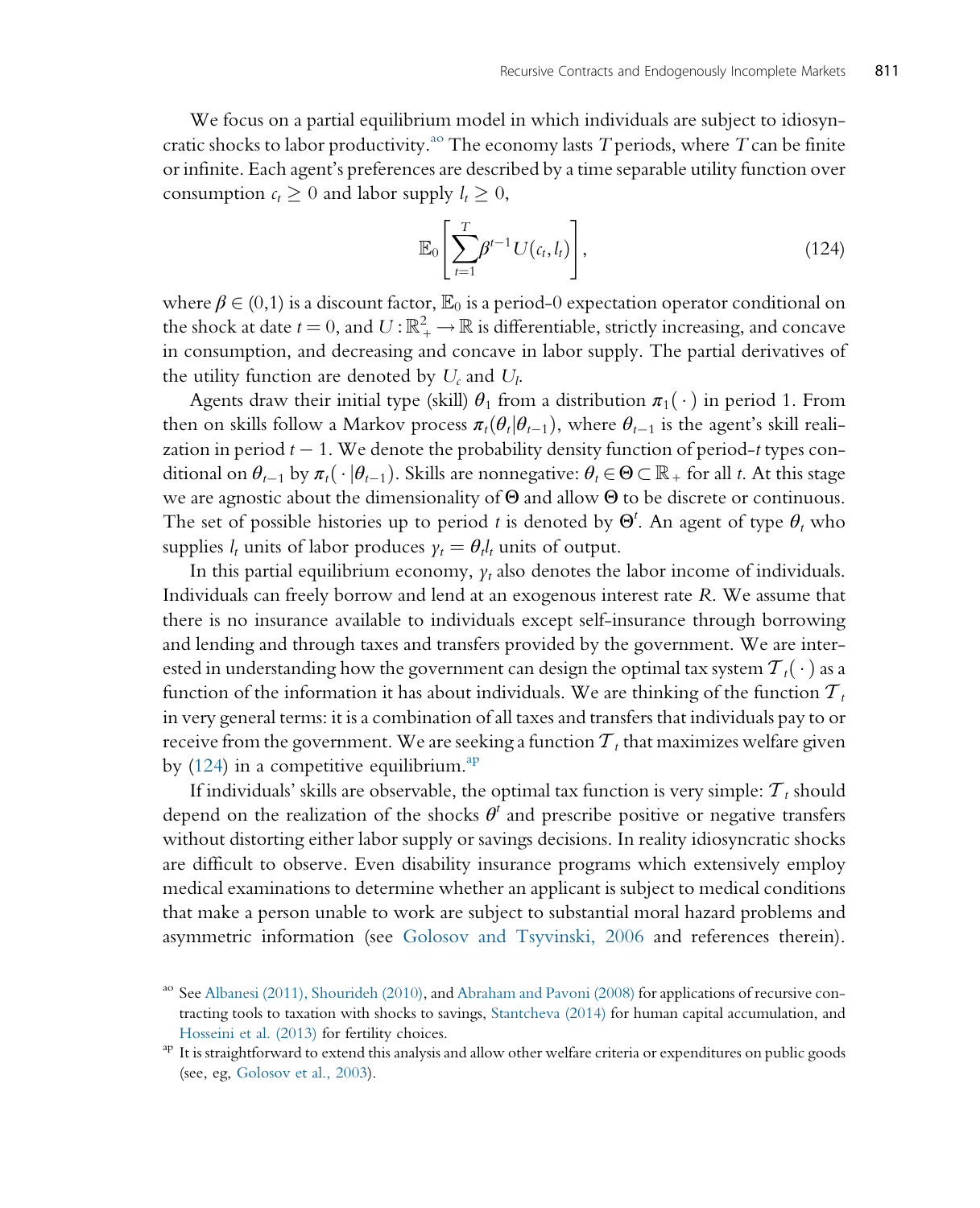Therefore we make the assumption that the realizations of  $\theta_t$  are not observed by the government and the only observable choices are labor income, consumption, and capital.

We study the optimal taxes using a two-step procedure. In the first step, we invoke the Revelation Principle (see [Section 2.2\)](#page-6-0) and write the problem as a mechanism design program whose solution can be characterized using recursive techniques. In the second step, we back out a tax function  $\mathcal{T}_t$  that can implement that solution in a competitive equilibrium.

The mechanism design problem is as follows. Let reports be given by  $\sigma_t : \Theta^t \to \Theta$  and allocations by  $c_t : \Theta^t \to \mathbb{R}_+$ ,  $\gamma_t : \Theta^t \to \mathbb{R}_+$ , for all  $t \geq 1$ . The incentive constraint [\(8\)](#page-8-0) writes

$$
\mathbb{E}_{0}\left[\sum_{t=1}^{T}\beta^{t-1}U\left(c_{t}(\theta^{t}),\frac{\gamma_{t}(\theta^{t})}{\theta_{t}}\right)\right]
$$
\n
$$
\geq \mathbb{E}_{0}\left[\sum_{t=1}^{T}\beta^{t-1}U\left(c_{t}(\sigma^{t}(\theta^{t})),\frac{\gamma_{t}(\sigma^{t}(\theta^{t}))}{\theta_{t}}\right)\right], \forall \sigma^{T} \in \Sigma^{T},
$$
\n(125)

and the feasibility constraint [\(2](#page-5-0)) becomes

$$
\mathbb{E}_0\left[\sum_{t=1}^T R^{1-t}c_t(\theta')\right] \leq \mathbb{E}_0\left[\sum_{t=1}^T R^{1-t}\gamma_t(\theta')\right].
$$
\n(126)

The planner maximizes the ex ante expected utility ([124\)](#page-86-0) of the agents, ie, provides optimal ex ante insurance. This problem is thus similar to that analyzed in [Section 2](#page-3-0) (see Eqs. ([9](#page-8-0)) or ([74\)](#page-46-0)). Solving this problem directly is difficult. There are prohibitively many incentive constraints (125) either for analytical or numerical analysis in most applications. In the next sections we overcome this problem using recursive techniques. For concreteness, we assume separable isoelastic preferences

$$
U(c, l) = \frac{c^{1-\sigma} - 1}{1 - \sigma} - \frac{l^{1+\epsilon}}{1+\epsilon}.
$$
\n(127)

While these preferences are not needed for most of the insights, they simplify the exposition of the main results.

## 4.1.1 Analysis with i.i.d. Shocks

We start the analysis by assuming that shocks are independent and identically distributed over time, so that the probability of realization of any  $\theta \in \Theta$  in any period can be written as  $\pi(\theta)$ . This assumption, although unrealistic, allows us to illustrate many insights very transparently.

We follow the steps familiar from the analysis in [Sections 2.3](#page-9-0) and [2.4](#page-20-0). To ensure convexity, we rewrite our maximization problem in terms of utils of consumption and leisure rather than c and l. To this end we define the functions  $C(u) = [1 + (1 - \sigma)u]^{1/(1 - \sigma)}$  and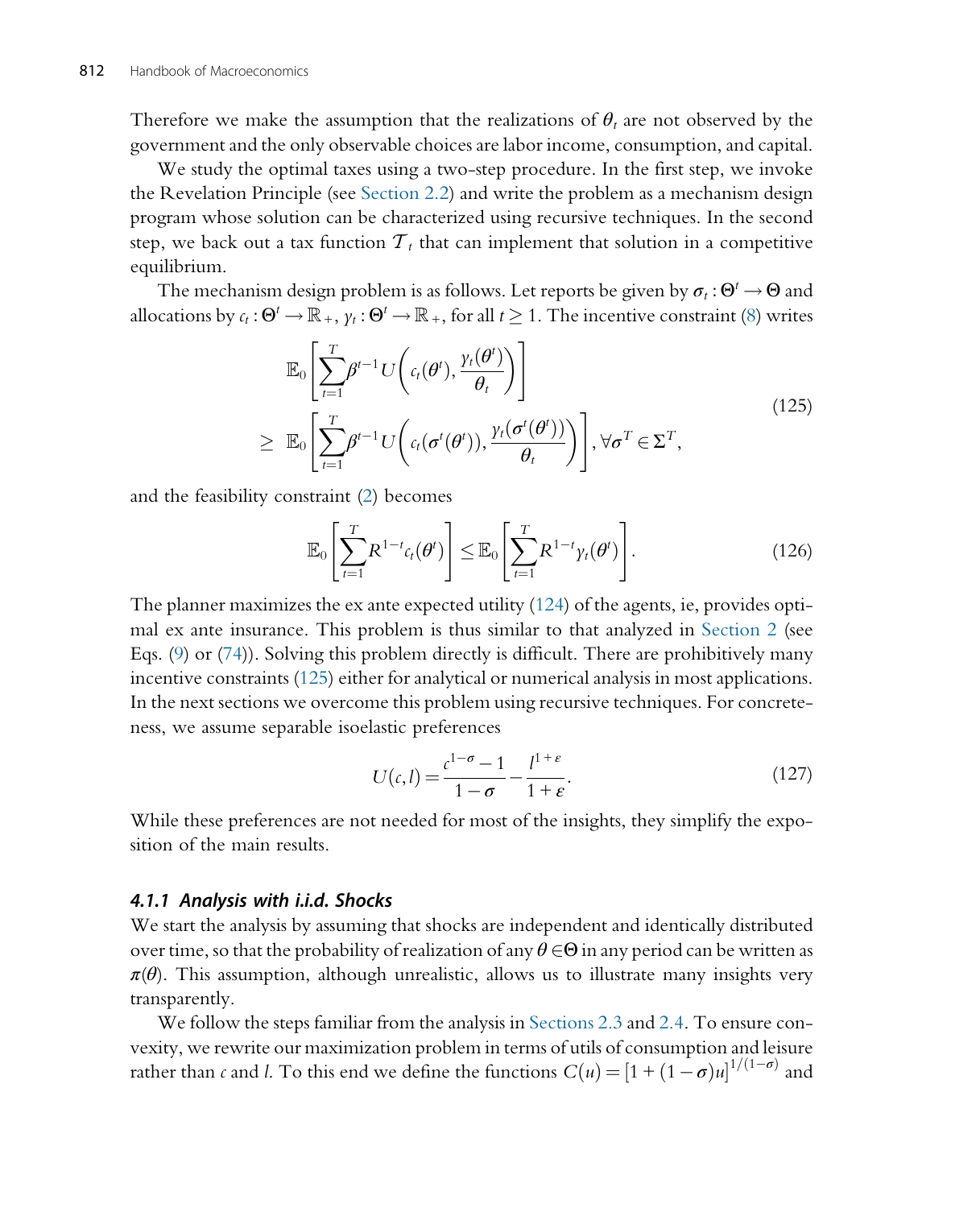<span id="page-88-0"></span> $Y(h) = [(1 + \varepsilon)h]^{1/(1 + \varepsilon)}$ . We apply the one-shot deviation result from Propositions 2 and 3 to write the incentive-compatibility and promise-keeping constraints as:

$$
u_t(\theta^t) - \theta_t^{-(1+\epsilon)} h(\theta^t) + \beta v_t(\theta^t) \ge u_t(\theta^{t-1}, \hat{\theta}) - \theta_t^{-(1+\epsilon)} h(\theta^{t-1}, \hat{\theta}) + \beta v_t(\theta^{t-1}, \hat{\theta})
$$

for all  $\theta^{t-1} \in \Theta^{t-1}$ ,  $\theta_t \in \Theta$ ,  $\hat{\theta} \in \Theta$ , with

$$
\nu_{t-1}(\theta^{t-1}) = \int_{\Theta} \left[ u_t(\theta^{t-1}, \theta) - \theta^{-(1+\epsilon)} h(\theta^{t-1}, \theta) + \beta \nu_t(\theta^{t-1}, \theta) \right] d\pi(\theta).
$$

Following the same steps as in [Section 2.3](#page-9-0) we write the Bellman equation as

$$
K_t(\nu) = \min_{\{u(\theta), h(\theta), w(\theta)\}_{\theta \in \Theta}} \int_{\Theta} \left[ C(u(\theta)) - Y(h(\theta)) + R^{-1} K_{t+1}(w(\theta)) \right] d\pi(\theta) \tag{128}
$$

subject to the incentive constraints: for all  $\theta, \hat{\theta} \in \Theta$ ,

$$
u(\theta) - \theta^{-(1+\varepsilon)}h(\theta) + \beta w(\theta) \ge u(\hat{\theta}) - \theta^{-(1+\varepsilon)}h(\hat{\theta}) + \beta w(\hat{\theta}),
$$

the promise-keeping constraint:

$$
v = \int_{\Theta} \left[ u(\theta) - \theta^{-(1+\varepsilon)} h(\theta) + \beta w(\theta) \right] d\pi(\theta),
$$

and  $K_{T+1}(w) = 0$  for all w if T is finite. When T is infinite, the subscript t drops out of the Bellman equation above.

Many of the qualitative properties of this model can be obtained along the lines of Proposition 5. For example, using steps analogous to those of [Section 2.4](#page-20-0), it is easy to show the analogue of Eqs.  $(29)$  $(29)$  and  $(76)$  $(76)$ :<sup>aq</sup>

$$
K'_{t}(v) = \mathbb{E}[C'(u_{v,t})] = (\beta R)^{-1} \mathbb{E}[K'_{t+1}(w_{v,t})|v].
$$
\n(129)

Moreover, optimality also requires: for all  $\theta, t, v$ ,

$$
C'(u_{\nu,t}(\theta)) = (\beta R)^{-1} K'_{t+1}(w_{\nu,t}(\theta)).
$$
\n(130)

The intuition for this result is simple. The planner can provide incentives to reveal information either intratemporally, by giving an agent higher contemporaneous utility, or intertemporally, by giving higher future promises. Condition (130) implies that it is optimal to equalize the marginal costs of the two ways of providing incentives.

These conditions have some immediate but unexpected implications for taxation. Note that  $C' = \frac{1}{U_c}$ , where  $U_c$  is the marginal utility of consumption, and hence (129) can be rewritten as

<sup>&</sup>lt;sup>aq</sup> This condition is particularly easy to derive if  $\Theta$  is finite, in which case it can be obtained by simple manipulation of the Lagrangians on the incentive constraints.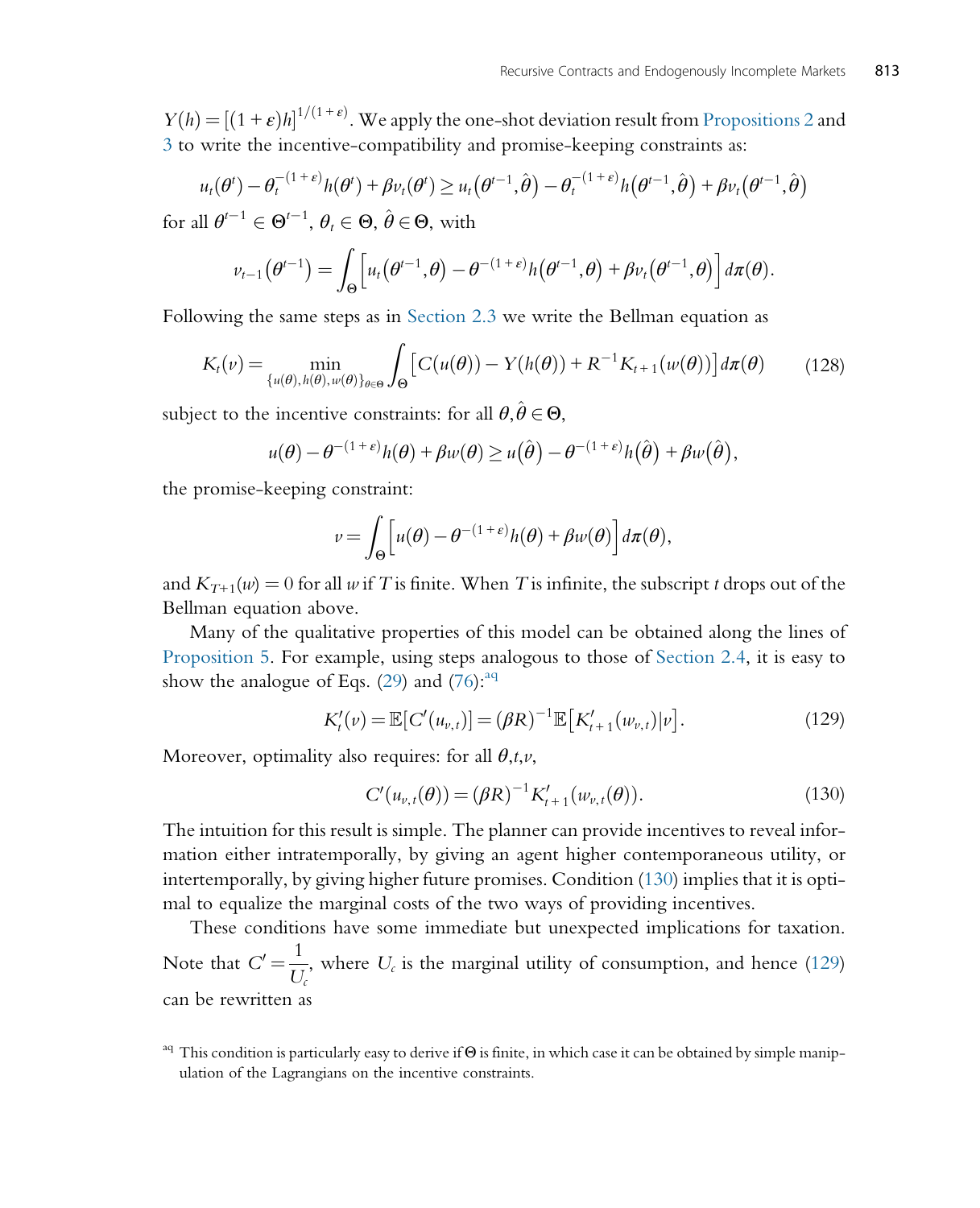$$
\frac{\beta R}{U_c(\mathfrak{c}_{v,t}(\theta))} = \mathbb{E}\bigg[\frac{1}{U_c(\mathfrak{c}_{v,t+1})}\bigg|v\bigg], \ \ \forall v,t,\theta.
$$

<span id="page-89-0"></span>The policy functions generate the constrained-optimal stochastic processes  $\left\{c_t^*, y_t^*\right\}_{t=1}^T$ The poncy functions generate the constrained optimal stochastic processes  $\{v_t, v_t\}_{t=1}$  which satisfy the Inverse Euler Equation (see our discussion in [Section 2.7](#page-45-0) as well as [Golosov et al., 2003](#page-114-0)):

$$
\frac{\beta R}{U_c \left( c_t^* \right)} = \mathbb{E}_t \left[ \frac{1}{U_c \left( c_{t+1}^* \right)} \right]. \tag{131}
$$

By Jensen's inequality, we have  $\mathbb{E}\bigg[\frac{1}{X}\bigg]$  $\lceil 1 \rceil$ Γ  $\frac{1}{\mathbb{E}[X]}$  for any random variable X, with strict<br>are this equation implies that at the optimum inequality if  $X$  is nondeterministic. Therefore this equation implies that at the optimum,

$$
U_{c}(\mathfrak{c}_{t}^{*}) \leq \beta R \mathbb{E}_{t} [U_{c}(\mathfrak{c}_{t+1}^{*})],
$$

with strict inequality if future consumption is uncertain. Therefore, it follows that the optimal tax system must introduce positive savings distortions in this economy. One useful way to summarize the distortions introduced by the tax system is to define the *savings* wedge as

$$
1 - \tau_t^s(\theta^t) \equiv \frac{1}{\beta R} \frac{U_c \left( c_t^*(\theta^t), \gamma_t^*(\theta^t) / \theta_t \right)}{\mathbb{E}_t \left[ U_c \left( c_{t+1}^*(\theta^{t+1}), \gamma_{t+1}^*(\theta^{t+1}) / \theta_{t+1} \right) \right]}.
$$
(132)

Optimality implies that  $\tau_t^s(\theta^t) \ge 0$  for all  $\theta^t$ , with strict equality if consumption in  $t + 1$  is uncertain.

#### Decentralization

We now describe how the government can design a tax system  $\mathcal{T}_t$  such that agents optimally choose consumption and income  $\{c_t^*, y_t^*\}_{t=1}^T$  given a budget constraint

$$
c_t + k_{t+1} \leq \gamma_t + Rk_t - \mathcal{T}_t.
$$

That is, this tax function  $\mathcal{T}_t$  is an *implementation* or *decentralization* of the constrained optimum. We want to understand on what arguments  $\mathcal{T}_t(\cdot)$  should depend, and how to construct this function.

In general, there are many tax systems that implement the same allocation.<sup>ar</sup> Here we consider a particularly simple implementation that arises naturally from the recursive problem. Observe that to find the optimal allocations in period  $t$  in the Bellman equation

ar For example, an extreme tax system  $T_t({y_s}_{s=1}^t)$  defined as  $T_t({y_s}_{s=1}^t) = y_t^*(\theta') - \epsilon_t^*(\theta')$  if  $y_s = y_s^*(\theta')$  for stated the case of and  $\mathcal{T}_t(\{y_s\}_{s=1}^t) = \infty$  otherwise ensures that the only feasible choices for a consumer are<br>  $\mathcal{A} = \begin{pmatrix} f(s) & f(s) \\ f(s) & f(s) \end{pmatrix}$  $\left\{ \zeta_t^*, y_t^* \right\}_{t=1}^T$ . Then the incentive-compatibility constraint ensures that  $\mathcal{T}_t \left\{ \{y_s\}_{s=1}^t \right\}$  implements  $\left\{ \zeta_t^*, y_t^* \right\}_{t=1}^T$ .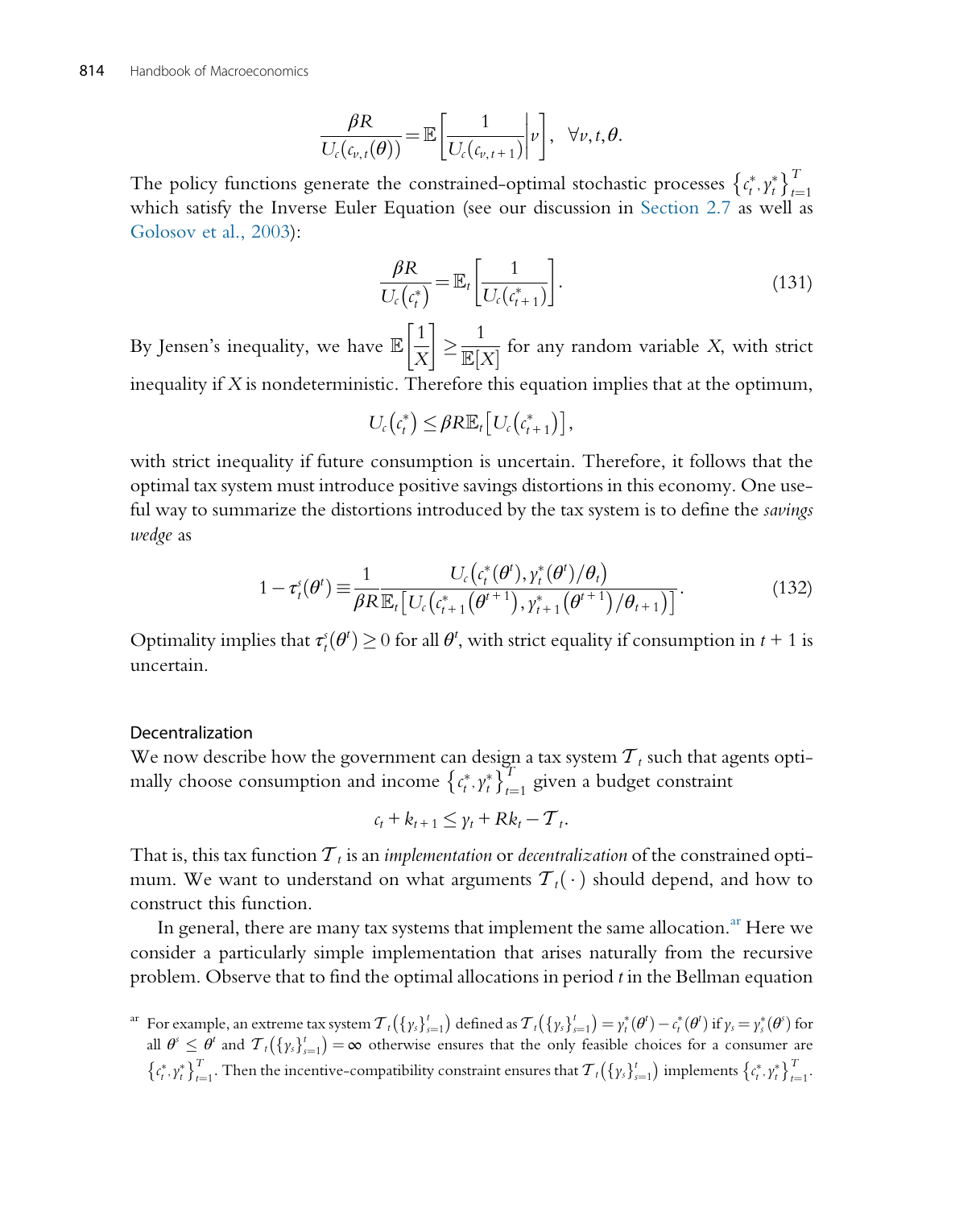([128](#page-88-0)), we did not need to know the whole past history  $\theta^t$ . It was sufficient to know the summary statistics  $v_{t-1} (\theta^{t-1})$  together with the current period shock  $\theta_t$ . A natural analogue of the promised utility in competitive equilibrium is the agent's savings. [Albanesi](#page-112-0) [and Sleet](#page-112-0) (2006) use this insight to show that when types are i.i.d. and the utility function is separable between consumption and labor supply we can construct an optimal tax system in which taxes in period t depend only on labor income  $y_t$  and on savings  $k_t$  at the beginning of that period.

Proposition 15 Assume that shocks are i.i.d. and preferences are separable in consumption and labor. The optimal allocations can be implemented by a tax system  $\mathcal{T}_t(k_t, y_t)$ .

**Proof** We show this result in a two-period economy. Let  $K_2(w_2)$  denote the planner's minimized cost function [\(128](#page-88-0)) in period 2, and  $u_{w_2}^*(\theta)$ ,  $h_{w_2}^*(\theta)$  denote the policy functions that solve the second period planner's problem that solve the second-period planner's problem.

In period 2, consider an individual who enters the period with savings  $k_2$  and chooses labor income  $\gamma_2$ . Suppose that  $k_2 = K_2(w_2)$  for some promised utility  $w_2$ , and  $y_2 = Y(h_{w_2}^*(\theta))$  for some  $\theta \in \Theta = [\underline{\theta}, \overline{\theta}]$ . We then define the tax function  $T_2(k_2, \gamma_2)$  as<sup>as</sup>

$$
T_2\Big(K_2(w_2), Y\Big(h_{w_2}^*(\theta)\Big)\Big) = K_2(w_2) + Y\Big(h_{w_2}^*(\theta)\Big) - C\Big(u_{w_2}^*(\theta)\Big).
$$

By incentive compatibility, an agent with savings  $k_2 = K_2(w_2)$  and type  $\theta$  in period 2<br>chooses labor supply and consumption  $(w_2 \circlearrowright) - \left(\frac{V}{k^*}(\theta)\right) C \left(\frac{k^*}{k^*}(\theta)\right)$ , that is chooses labor supply and consumption  $(y_2, c_2) = \left(Y\left(h_{w_2}^*(\theta)\right), C\left(u_{w_2}^*(\theta)\right)\right)$ , that is, the levels optimally assigned to his promised utility-type pair  $(w_2, \theta)$ .<br>In period 1, consider an individual who enters the period with savi

In period 1, consider an individual who enters the period with savings  $k_1$  and chooses labor income  $\gamma'{}_{1}$  (which may or may not be optimal given his first-period type  $\theta$ ). Denote by  $(c'_1, R^{-1}k'_2)$  his optimal consumption-savings choice given  $(k_1, y'_1)$ , and by  $\tilde{u}' = U(\ell_1') + \beta \mathbb{E} [V_2(k_2', \theta_2)]$  (where  $V_2$  is the maximized objective of the agent in period 2) the utility that he achieves with this combination, gross of the first-period disutility of labor. We can show that the cost-minimizing way for the planner to deliver utility  $\tilde{u}'$  to the agent is to offer the pair  $(u'_1, w'_2) = (U(\zeta'_1), K_2^{-1}(k'_2))$ , and the corresponding cost is  $C_{\tilde{u}} = c_1' + R^{-1}k_2'$ .<br>Now suppose that  $v_1' = v^*(h_1)$ 

Now suppose that  $y'_1 = y_1^*(k_1, \theta')$  for some  $\theta' \in \Theta = [\underline{\theta}, \overline{\theta}]$ , where  $y_1^*(k_1, \theta')$  denotes the first-period income optimally allocated to type  $\theta'$  in the solution to the planner's problem. Define the tax function  $T_1(k_1, y_1')$  as

$$
T_1(k_1, \gamma_1^*(k_1, \theta')) = k_1 + \gamma_1^*(k_1, \theta') - C_{\tilde{u}}'.
$$

as The tax function can be easily extended to deter any move  $y_2 < Y(h_{w_2}^*(\underline{\theta}))$  and  $y_2 > Y(h_{w_2}^*(\overline{\theta}))$ .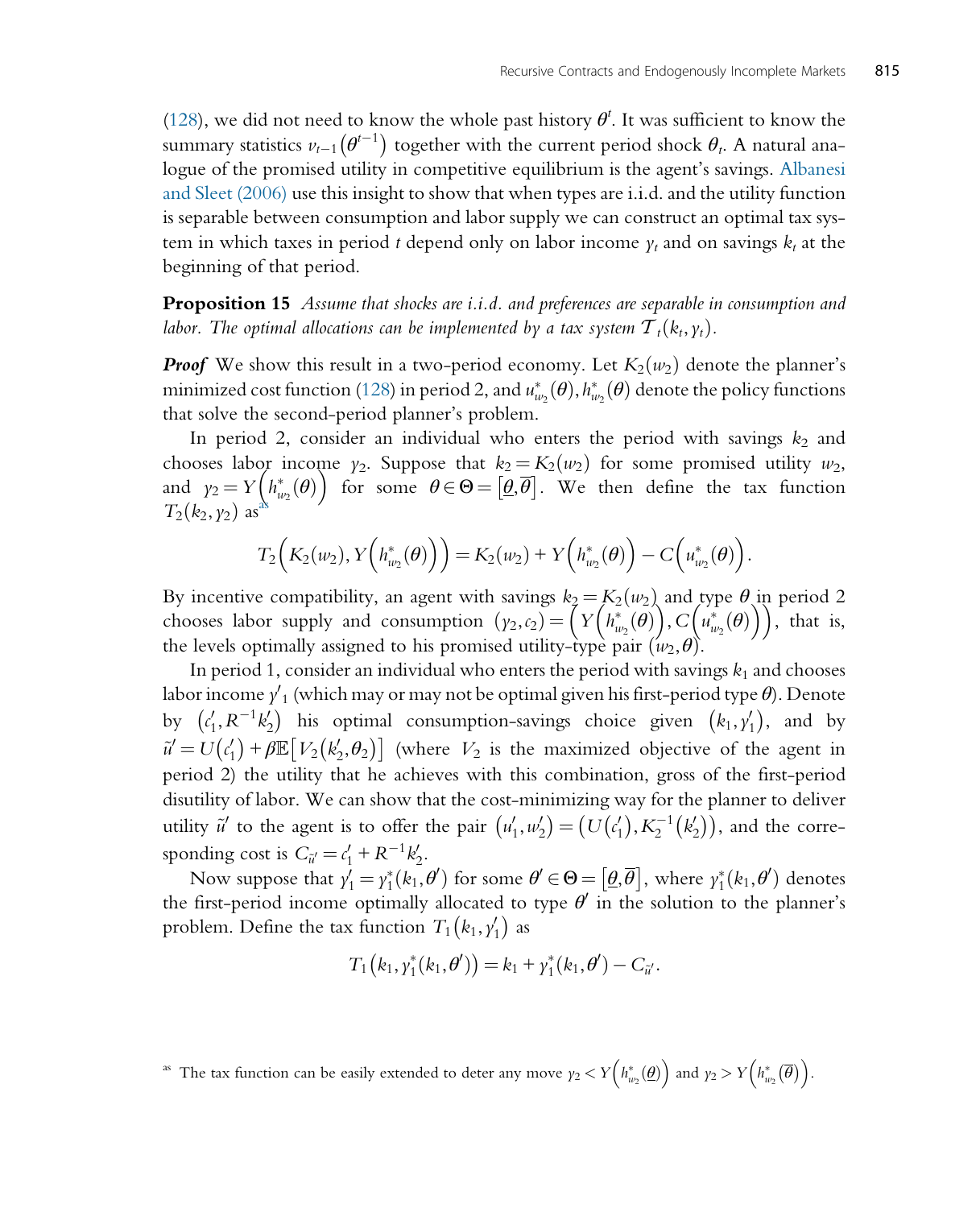If the individual's true type is  $\theta \neq \theta'$ , by lying he reaches utility  $\tilde{u}' - \theta^{-(1+\varepsilon)} h(\gamma_1^*(k_1, \theta')).$ But by incentive compatibility this is smaller than the utility he gets by reporting his true type, namely  $\tilde{u} - \theta^{-(1+\epsilon)} h(y_1^*(k_1, \theta))$ . Thus under this tax function the agent finds it opti-<br>mal to above the income that corresponds to his true type in period 1, and his above a f mal to choose the income that corresponds to his true type in period 1, and his choice of savings will be exactly equal to  $k_2 = K_2(w_2(\theta))$ , since his net income is  $C_{\tilde{u}}$ .  $\Box$ 

This proposition shows simultaneously that optimal allocations can be implemented by a joint tax on current period savings and labor income, and provides a method of constructing this tax.

When thinking about the relationship between this tax  $\mathcal{T}_t$  and taxes in the data, it is important to keep in mind that  $\mathcal{T}_t$  in the model corresponds to the sum of all taxes and transfers in the data. The marginal distortions with respect to capital and labor income,  $\frac{\partial \mathcal{T}_t}{\partial k_t}$  and  $\frac{\partial \mathcal{T}_t}{\partial y_t}$ , correspond to the effective marginal tax rates in the data, which are a sum of statutory tax rates and the rates of phasing out of transfers in capital and labor income, respectively. Because of the phasing out of transfers, there is no reason to expect a priori that marginal taxes in the model and effective marginal taxes in the data are progressive. $a$ <sup>t</sup> For example, if individuals with more wealth receive less insurance against labor income shocks (eg, if they are not eligible to some welfare programs because of means-testing), we should expect the marginal labor taxes to be decreasing in capital.

# 4.1.2 Persistent Shocks

An important limitation of the previous discussion is the assumption that shocks are i.i.d. The empirical labor literature has emphasized that idiosyncratic shocks are highly persistent (for example, [Storesletten et al., 2004](#page-116-0) or [Guvenen et al., 2015\)](#page-114-0). In this section we discuss how to extend our analysis to persistent (Markov) shocks.

It is useful to assume, both for analytical tractability and for connecting the analysis to the empirical literature, that shocks are drawn from a continuous distribution. We focus on a family of stochastic processes frequently used in the applied labor and public finance literatures.<sup>au</sup>

In the United States there is significant heterogeneity in the shapes of the effective tax rates as a function of income as they vary by state, family status, age, type of residence a person lives in, etc. Some typical patterns of the effective marginal rates in the US data are increasing, U-shaped, and inverted S-shaped (see

[CBO, 2007](#page-113-0) and [Maag et al., 2012](#page-115-0)). au For example, [Storesletten et al. \(2004\)](#page-116-0) and [Farhi and Werning \(2013\)](#page-113-0) use lognormal distributions, [Badel](#page-112-0) [and Huggett](#page-112-0) (2014) and [Lockwood et al. \(2014\)](#page-115-0) use Pareto-lognormal distributions, [Geweke and Keane](#page-114-0) [\(2000\)](#page-114-0) and [Guvenen et al. \(2015\)](#page-114-0) use mixtures of lognormals.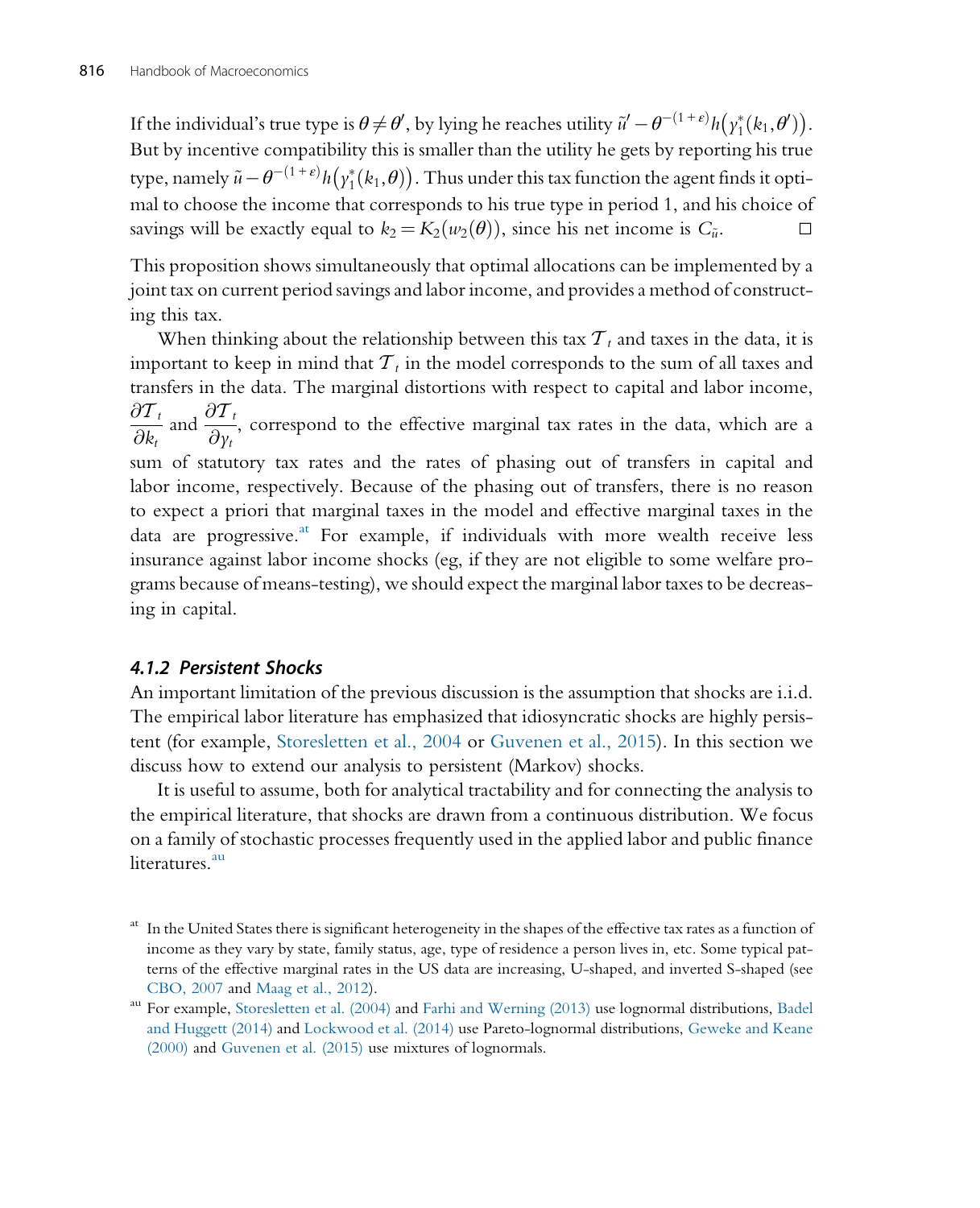**Assumption 6** Suppose that shocks  $\theta_t$  evolve according to

$$
\ln \theta_t = b_t + \rho \ln \theta_{t-1} + \eta_t,
$$

where  $e^{\eta_t}$  is drawn from one of the following three distributions:

- (a) lognormal:  $\eta_t \sim \mathcal{N}(0,\nu)$ ;
- (b) Pareto-lognormal:  $\eta_t \sim \mathcal{NE}(\mu,\nu, a)$ , where  $N\mathcal{E}$  is a normal-exponential distribution;
- (c) mixture of lognormals:  $\eta_t \sim \mathcal{N}(\mu_i, \nu_i)$  with probability  $p_i$  for  $i = 1, ..., I$ ; let  $\nu = \max_{i} \nu_{i}$ .

We can write the planner's problem recursively by applying the first-order approach discussed in [Section 2.5.2](#page-34-0). Under these assumptions the Bellman equation writes:

$$
K_t(\nu,\hat{\nu},\theta_-) = \max_{\{u(\theta),h(\theta),w(\theta),\hat{w}(\theta)\}_{\theta \in \Theta}} \cdots
$$
  

$$
\int_0^\infty \left(Y(h(\theta)) - C(u(\theta)) + R^{-1}K_{t+1}(w(\theta),\hat{w}(\theta),\theta)\right)\pi(\theta|\theta_-)d\theta
$$
 (133)

subject to the promise-keeping and marginal promise-keeping constraints

$$
\nu = \int_0^\infty \varpi(\theta) \pi(\theta | \theta_+) d\theta, \tag{134}
$$

$$
\hat{\nu} = \int_0^\infty \boldsymbol{\varpi}(\theta) \hat{\boldsymbol{\pi}}(\theta | \theta_-) d\theta, \tag{135}
$$

$$
\boldsymbol{\varpi}(\theta) = u(\theta) - \theta^{-(1+\epsilon)}h(\theta) + \beta w(\theta), \qquad (136)
$$

and the envelope condition

$$
\dot{\boldsymbol{\omega}}(\theta) = (1+\varepsilon)\theta^{-(2+\varepsilon)}h(\theta) + \beta\hat{\boldsymbol{\omega}}(\theta). \tag{137}
$$

This problem can then be analyzed using optimal control techniques (see [Golosov](#page-114-0) et al., [2016](#page-114-0)).

The analysis of savings distortions remains unchanged. In particular, the Inverse Euler Equation [\(131](#page-89-0)) continues to hold in this economy. The same arguments as in the previous section immediately imply the optimality of savings distortions.

We now turn to the analysis of labor distortions. We define the *labor wedge* as

$$
1 - \tau_t^{\gamma}(\theta^t) \equiv \frac{-U_l\left(c_t^*(\theta^t), y_t^*(\theta^t)/\theta_t\right)}{\theta_t U_c\left(c_t^*(\theta^t), y_t^*(\theta^t)/\theta_t\right)}.
$$
\n(138)

To simplify the notations, for any history  $\theta^t = (\theta^{t-1}, \theta)$  and random variable  $x_t$ , we use<br>the short hand notations  $x(\theta)$  to denote  $x(\theta^{t-1}, \theta)$  and  $x_t$ , to denote  $x(\theta^{t-1})$ the short-hand notations  $x_t(\theta)$  to denote  $x_t(\theta^{t-1}, \theta)$  and  $x_{t-1}$  to denote  $x_{t-1}(\theta^{t-1})$ . Manipulating the first-order conditions we obtain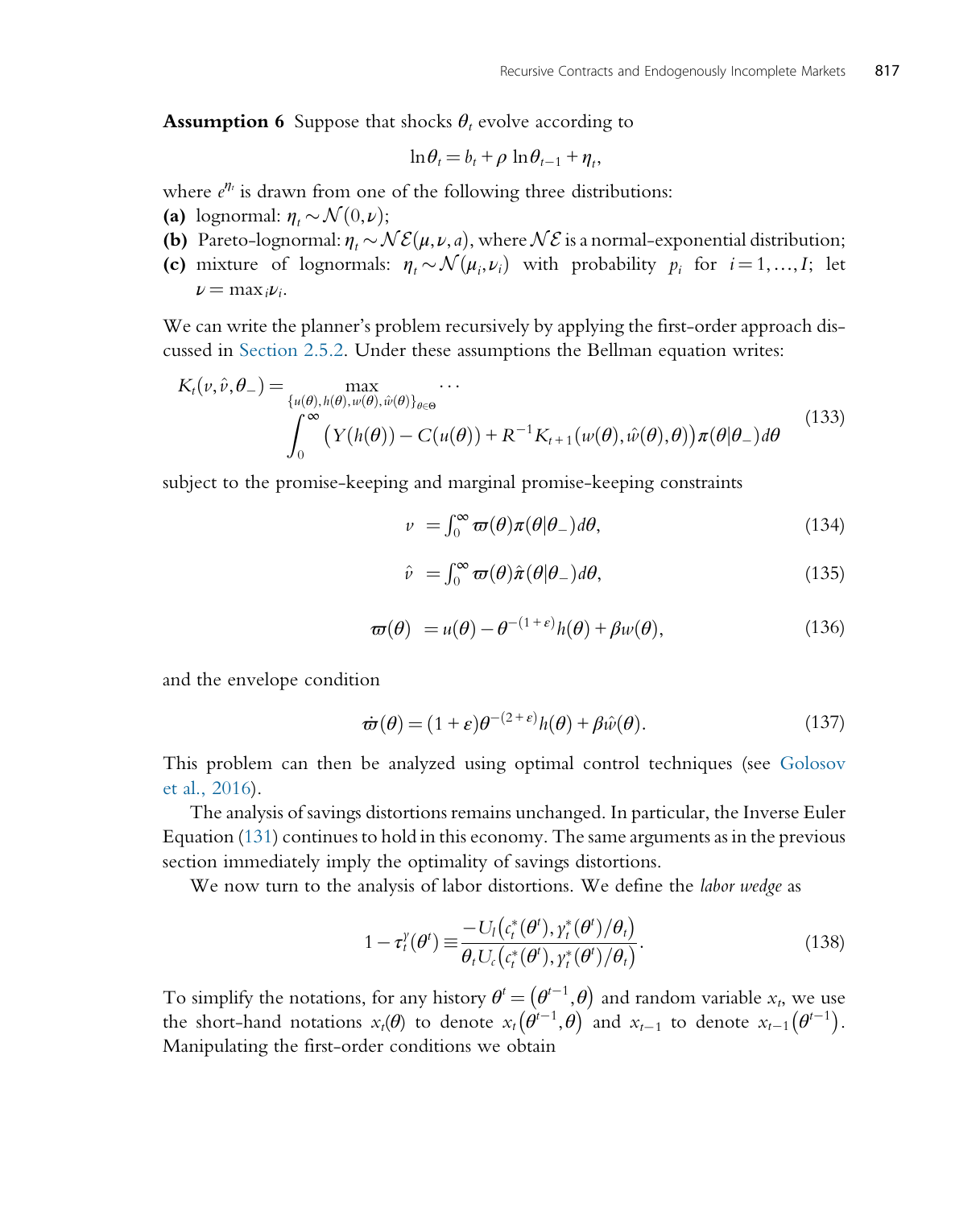<span id="page-93-0"></span>
$$
\frac{\tau_i^{\gamma}(\theta)}{1 - \tau_i^{\gamma}(\theta)} = (1 + \varepsilon) \frac{\int_{\theta}^{\infty} \pi_t(x') dx'}{\theta \pi_t(\theta)} \int_{\theta}^{\infty} \frac{U_{c,t}(\theta)}{U_{c,t}(x)} \left(1 - \int_0^{\infty} \frac{U_{c,t}(x)}{U_{c,t}(x')} \pi_t(x') dx'\right) \frac{\pi_t(x) dx'}{\int_{\theta}^{\infty} \pi_t(x') dx'} + \rho \beta R \frac{\tau_{t-1}^{\gamma}}{1 - \tau_{t-1}^{\gamma}} \frac{U_{c,t}(\theta)}{U_{c,t-1}}.
$$
\n(139)

Eq. (139) shows that the optimal labor distortion is the sum of two terms. The first (intratemporal) term on the right hand side captures the costs and benefits of labor distortions in providing insurance against period-t shocks. A labor distortion for type  $\theta$  discourages that type's labor supply, as captured by the Frisch elasticity of labor supply  $1/\varepsilon$ . This lowers total output in proportion to  $\theta \pi_t(\theta)$  but allows the planner to relax the incentive constraints for all types above  $\theta$ , a trade-off summarized by the hazard ratio (of period-t shocks conditional on a given history  $\theta^{t-1}$ ),  $\frac{\int_{\theta}^{\infty} \pi_t(x') dx'}{Q - (Q)}$  $\frac{\partial H_1(\theta)}{\partial \pi_t(\theta)}$ . Finally, the relaxed incentive<br>ources from individuals with skills above constraints allow the planner to extract more resources from individuals with skills above  $\theta$  and transfer them to all agents. The social value of this transfer is captured by the integral term on the r.h.s., which depends on the marginal utilities of consumption of agents with skills above  $\theta$ , weighted by the average marginal utility. The second term (intertemporal) on the right hand side captures how the planner uses distortions in the current period t to provide incentives for information revelation in earlier periods. It depends on the information that the period-t shock carries about  $\theta^{t-1}$ , summarized by the coefficient  $\rho$ , and on the ratio  $\frac{U_{c,t}(\theta)}{U_{c,t}(\theta)}$  $U_{c,t-1}$ <br> $U_{c,t-1}$  which captures the fact that it is cheaper to provide incentives in those states in which the marginal utility of consumption is high.

We can also use the decomposition (139) to obtain insights about the time series properties of the optimal labor distortions, as studied by [Farhi and Werning \(2013\)](#page-113-0). Multiplying the expression above by  $\frac{1}{\sqrt{1}}$  $\frac{1}{U_{c,t}}\pi_t(\theta)$  and integrating by parts yields

$$
\mathbb{E}_{t-1}\left[\frac{\tau_t^{\gamma}}{1-\tau_t^{\gamma}}\frac{1}{U_{c,t}}\right] = \rho \beta R \frac{\tau_{t-1}^{\gamma}}{1-\tau_{t-1}^{\gamma}}\frac{1}{U_{c,t-1}} + (1+\varepsilon)\text{Cov}_{t-1}\left(\ln \theta, \frac{1}{U_{c,t}}\right). \tag{140}
$$

Eq. (140) shows that the marginal utility-adjusted labor distortions follow an AR(1) process with a drift. The persistence of that process is determined by the persistence of the shock process  $\rho$ , and its drift is strictly positive since we should generally expect that  $\text{Cov}_{t-1} \bigg( \ln \theta, \frac{1}{U_{c,t}}$  $\left(\ln \theta, \frac{1}{\tau} \right) > 0$ . [Farhi and Werning \(2013\)](#page-113-0) conclude that the optimal labor distortions should increase with age.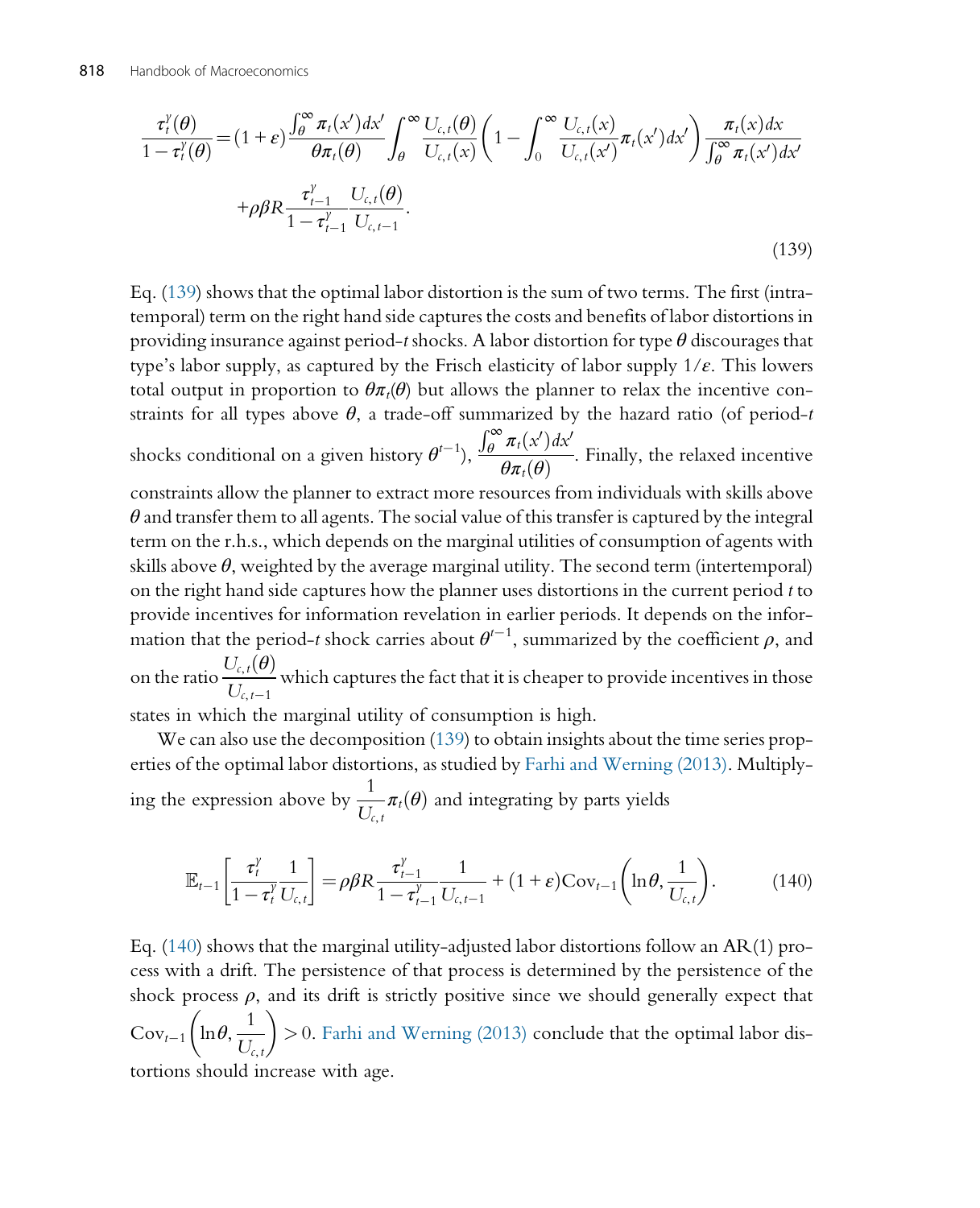[Golosov et al. \(2016\)](#page-114-0) use condition [\(139\)](#page-93-0) to characterize the dependence of labor wedges on the realization of the shock  $\theta$ . In particular they show the asymptotic laws of motion<sup>av</sup>

$$
\frac{\tau_t^{\gamma}(\theta)}{1 - \tau_t^{\gamma}(\theta)} \sim \sqrt{\frac{\left(\frac{a}{1 + \varepsilon} - \frac{\sigma}{\sigma + \varepsilon}\right)^{-1}}{\left(\frac{\ln \theta}{\nu^2} \frac{1}{1 + \varepsilon}\right)^{-1}}, \qquad \text{if } \eta_t \text{ is Pareto} - \text{lognormal}, \frac{a}{1 + \varepsilon} - \frac{\sigma}{\sigma + \varepsilon} > 0 \tag{141}
$$

and

$$
\frac{\tau_i^{\gamma}(\theta)}{1 - \tau_i^{\gamma}(\theta)} \underset{\theta \to 0}{\sim} \rho \beta R \frac{\tau_{t-1}^{\gamma}}{1 - \tau_{t-1}^{\gamma}} \left(\frac{c_t(0)}{c_{t-1}}\right)^{-\sigma}.
$$
\n(142)

Given the fact that  $(\ln \theta)^{-1}$  is very slowly moving, Eq. (141) implies that the labor dis-<br>tortions are approximately flat for high realizations of  $\theta$  for all three classes of distributions tortions are approximately flat for high realizations of  $\theta_t$  for all three classes of distributions (although in the cases of lognormal and mixture of lognormal distributions they eventually converge to zero), they do not depend on the past history of shocks, and they are given by relatively simple closed-form expressions. Eq. (142) shows that the labor distortions for low shocks depend on the persistence, the past history, and the growth rate of consumption, and are generally increasing in age.

Another implication of these equations is that the higher moments, such as the kurtosis, play an important qualitative and quantitative role for the size of the labor distortions. Some of the best estimates of those moments are obtained by [Guvenen et al. \(2014,](#page-114-0) [2015\)](#page-114-0) who use US administrative data on a random sample of 10% of the US male taxpayers to estimate the stochastic process for labor earnings. [Golosov et al. \(2016\)](#page-114-0) use that finding to calibrate their model using newly available estimates of idiosyncratic shocks. The optimal labor distortions are U-shape, while savings distortions are increasing in current earnings. Welfare in the constrained optimum is 2–4% higher than in the equilibrium with affine taxes. These findings (both the U-shaped and the relatively high welfare gains from nonlinear, history-dependent taxation) are largely driven by the high kurtosis found in the labor earnings process in the data. This suggests that a system of progressive taxes and history-dependent transfers that are being phased out relatively quickly with income can capture most of the welfare gains in this economy.

## 4.2 Corporate Finance

In this section we describe some applications of the recursive contract theory to corporate finance. We show how financing frictions arise endogenously from agency problems, leading to implications for the capital structure and dynamics of firms. To cite only a few papers in this literature, such models have been analyzed by [Albuquerque and](#page-112-0) Hopenhayn (2004), [Clementi and Hopenhayn \(2006\),](#page-112-0) and [DeMarzo and Fishman](#page-113-0)

av For any functions  $h,g$  and  $c \in \mathbb{R}$ ,  $h(x) \sim g(x)$  if  $\lim_{x \to c} h(x)/g(x) = 1$ .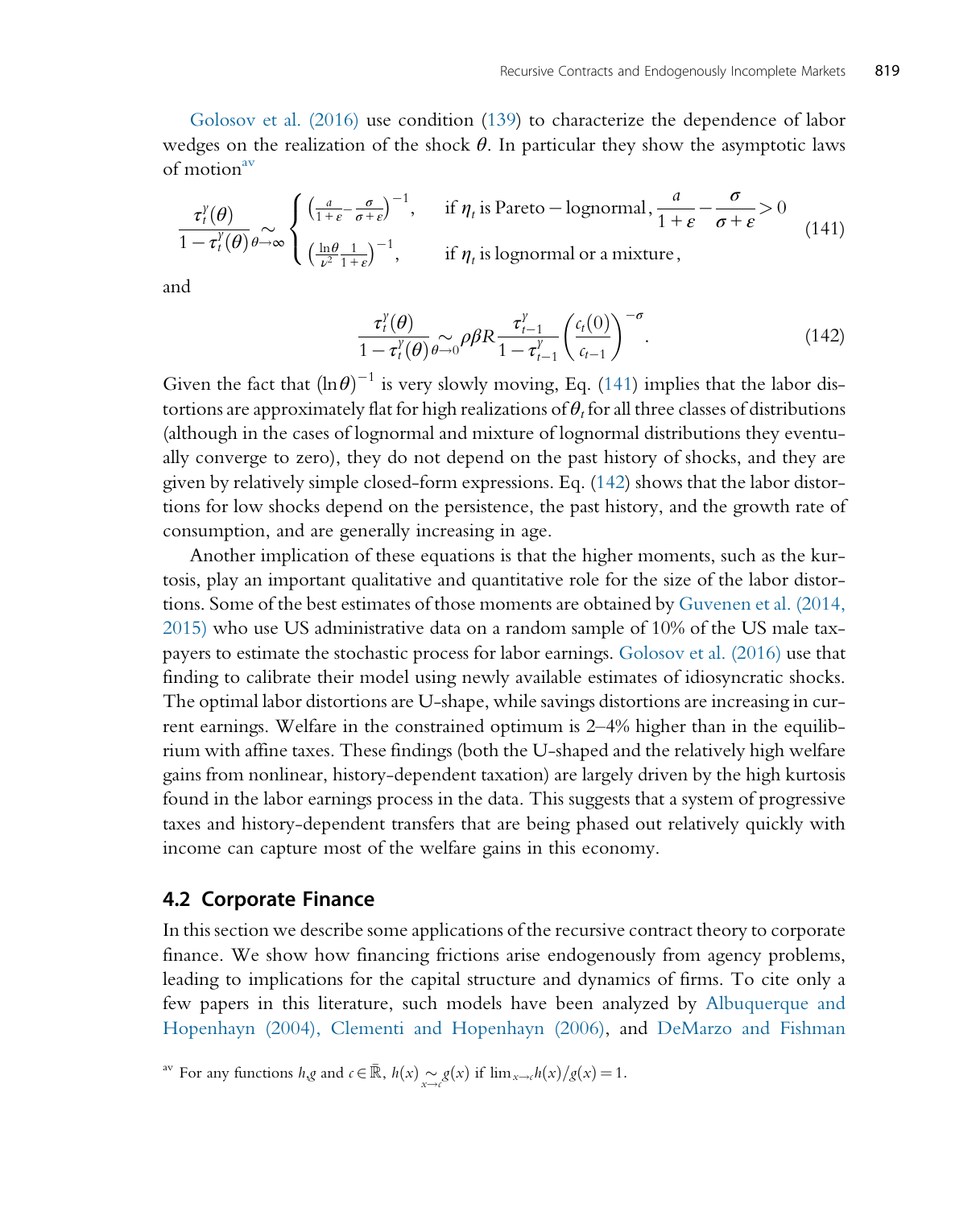[\(2007a,b\)](#page-113-0) in discrete-time environments, and by [DeMarzo and Sannikov \(2006\), Biais](#page-113-0) et al. [\(2007\), DeMarzo et al. \(2012\), Biais et al. \(2010\)](#page-113-0), and [He \(2009\)](#page-114-0) in continuoustime environments.

#### Endogenous Financing Frictions and Firm Dynamics

A large empirical literature (see, eg, [Caves, 1998](#page-113-0) for a survey) describes the properties of firm dynamics, eg, the characteristics and evolution of their size, growth rate, and survival probability. In particular, as firms get older, their size and survival probability increase, the mean and variance of their growth rates decrease, and the hazard rates for exit first increase and then decrease. Moreover, starting with the work of [Fazzari et al. \(1988\)](#page-113-0), many authors have found that firms' investment responds positively to innovations in the cash-flow process (after controlling for Tobin's  $q$ ), suggesting the importance of borrowing constraints, and that the investment-cash flow sensitivity decreases with the firm's age and size.

[Clementi and Hopenhayn \(2006\)](#page-113-0) analyze a dynamic moral hazard model where such features arise endogenously in the optimal contract between a borrower (a firm, or agent) and a lender (bank, or principal) who cannot observe the outcome of the project. They describe the optimal contract and show that the model yields rich testable predictions about firm dynamics that are in line with the evidence presented above.

In their model, the agent's project requires a fixed initial investment  $I_0 > 0$ , and subsequently a per-period investment of capital which we denote by  $k_t$ . At the beginning of each period the bank can liquidate the project, with scrap value  $S \geq 0$ . If the bank decides to finance the project, the firm's revenues are stochastic (i.i.d.) and increase with the amount of capital  $k_t$  advanced by the lender. Specifically, in each period t, with probability  $\pi$  the project is successful and yields revenue  $R(k_t)$ , where R is continuous, bounded, and concave, whereas with probability  $(1 - \pi)$  it yields zero revenues. Denote the outcome of the project in period t by  $\theta_t \in \Theta = \{\theta_{(1)}, \theta_{(2)}\} = \{0, 1\}$ , where  $\theta_{(1)} = 0$  is<br>failure and  $\theta_{(2)} = 1$  is success, and bistories up to period t by  $\theta^t$ . The borrower and the failure and  $\theta_{(2)} = 1$  is success, and histories up to period t by  $\theta^t$ . The borrower and the lender are both risk-neutral, have the same discount factor  $\beta$ , and have the ability to commit to contracts.

Suppose first that revenues are observable. The efficient amount of capital is advanced in every period,  $k^* = \arg \max(\pi R(k_t) - k_t)$ , and running the project is efficient if  $W^* \equiv \frac{1}{1 -}$  $\frac{1}{1-\beta}(\pi R(k^*) - k^*) > I_0$ . Thus, in the benchmark complete-information version<br>model, the firm neither grows, nor shrinks, nor exits; its size  $k^*$  is constant. This of the model, the firm neither grows, nor shrinks, nor exits: its size  $k^*$  is constant. This feature allows us to cleanly analyze the implications of informational frictions on the firm's dynamics.

Now suppose that revenues are private information to the agent, so that the lender must rely on the borrower's reports of the outcome of the project in each period. Denote by  $\boldsymbol{\sigma} = {\{\sigma_t(\theta^t)\}}_{t>1}$  the borrower's reporting strategy.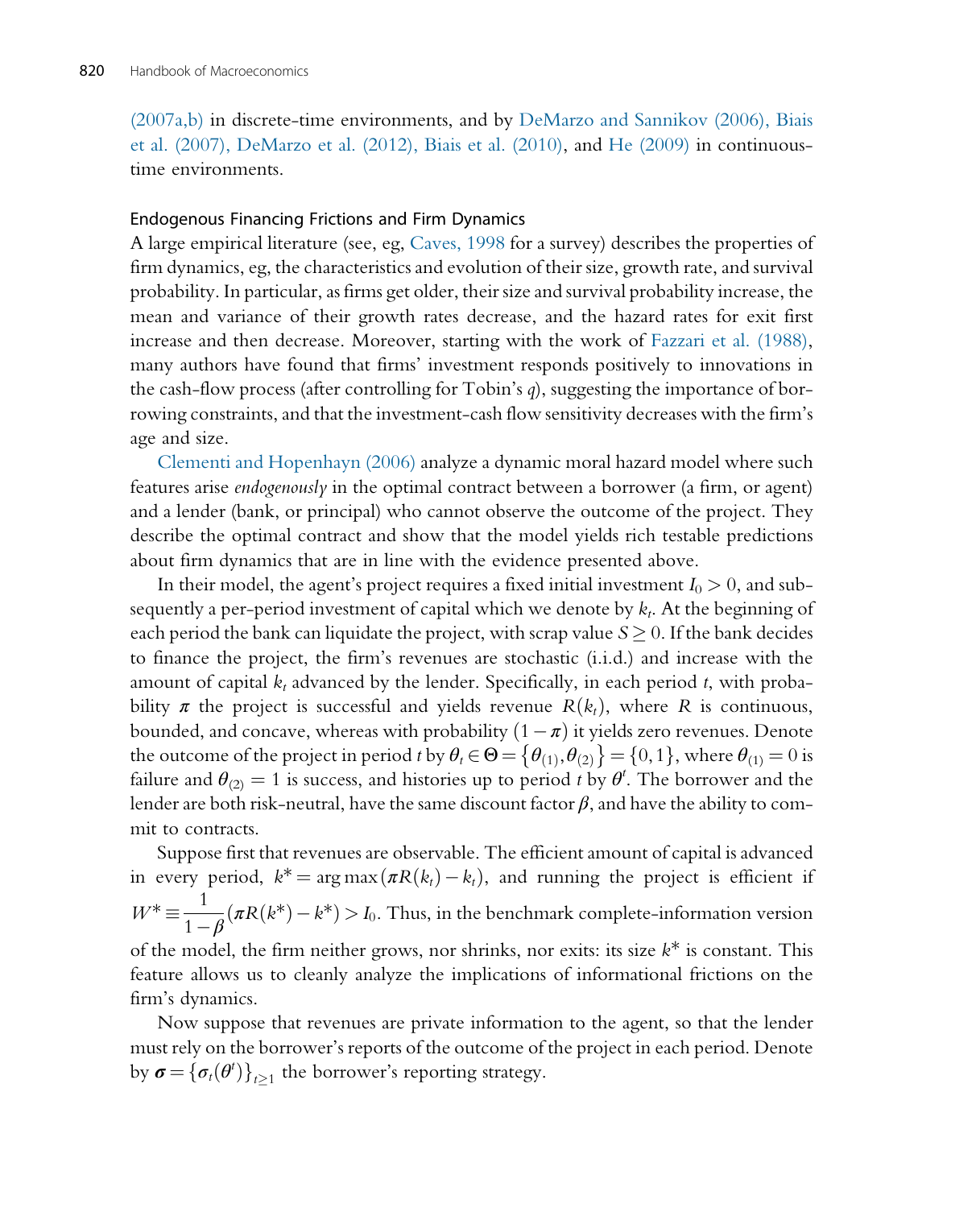<span id="page-96-0"></span>The timing of events is as follows. At the beginning of each period t, the bank decides whether (and if so, with which probability) to liquidate the firm, in which case it gets the scrap value S and compensates the agent with a transfer  $Q_t \geq 0$ . Denote by  $\boldsymbol{\alpha} = \left\{ \alpha_t \big( \sigma^{t-1} \big( \theta^{t-1} \big) \big) \right\}_{t \geq 1}$  the liquidation probabilities and by  $\mathbf{Q} = \left\{ Q_t \big( \sigma^{t-1} \big( \theta^{t-1} \big) \big) \right\}_{t \geq 1}$ the transfers from the lender to the borrower in case of liquidation. Then, if the firm is not liquidated, the bank chooses the amount of capital  $k_t$  it lends to the firm, and the borrower's repayment  $\tau_t$  if the project is successful. Denote by  $\mathbf{k} = \left\{ k_t \left( \sigma^{t-1} \left( \theta^{t-1} \right) \right) \right\}_{t \geq 1}$  the capital advancements and by  $\boldsymbol{\tau} = \{ \tau_t \big( \sigma^{t-1} \big( \theta^{t-1} \big), \sigma_t(\theta_t) \big) \}_{t \geq 1}$  the contingent payments from the borrower to the lender in case of success (there is no transfer in case of failure). The firm is restricted at all times to have a nonnegative cash flow, ie, the following limitedliability constraint must be satisfied:  $\tau_t\big(\sigma^{t-1}\big(\theta^{t-1}\big), \theta_{(2)}\big) \leq R\big(k_t\big(\sigma^{t-1}\big(\theta^{t-1}\big)\big)\big)$  for all  $t, \theta^{t-1}$ .<br>The exitence  $\theta$  of the unit of the unsuling due derivately also and linked a homogeneous subs The outcome  $\theta_t$  of the project is then realized and privately observed by the borrower, who sends a report  $\sigma_t(\theta^t)$  and transfers  $\tau_t(\sigma^t(\theta^t))$  to the bank in case of a (truthfully reported) success.

We define "equity" as the entrepreneur's share of the total firm's value, and "debt" as the lender's share. That is, equity  $V_t(\{\mathbf{k}, \tau, \alpha, \mathbf{Q}, \sigma\}, \sigma^{t-1}(\theta^{t-1}))$  and debt  $B_t(\{\mathbf{k}, \tau, \alpha, \mathbf{Q}, \sigma\}, \sigma^{t-1}(\theta^{t-1}))$  are the expected discounted cash flows (or continuation values) accruing to the borrower and the lender, respectively, under the contract  $\{k,\tau,\alpha,Q\}$  and reporting strategy  $\sigma$ , given the time-t history of reports  $\sigma^{t-1}(\theta^{t-1})$ . Note that the value of equity corresponds to the promised utility variable ([11\)](#page-10-0) in the taste shock model of [Section](#page-3-0) 2.

This setup is formally similar to that in [Section 2.3](#page-9-0) and can be analyzed using the same recursive techniques. Specifically, we write the problem in recursive form using the value of equity  $\nu$  as the state variable. We can show that the set of continuation values  $\nu$  that can be supported by a feasible contract is  $(0, \infty)$ . A constrained-efficient contract maximizes the value obtained by the lender,  $B(v_0)$ , in the space of incentive-compatible and feasible contracts, subject to delivering some utility  $v_0 \geq 0$  to the entrepreneur. The pair  $(v_0, B(v_0))$  defines the capital structure of the firm (equity and debt) and implies a total value for the firm  $W(v_0) = v_0 + B(v_0)$ .

Denote by  $W(\cdot)$  the total value of the firm prior to the liquidation decision, and by  $W(·)$  the total value of the firm conditional on not being liquidated. Following the steps of Proposition 3, we obtain that the latter value function is given by the following Bellman equation:

$$
\hat{W}(\hat{v}) = \max_{k, \tau, \{w(\theta)\}} (\pi R(k) - k) + \beta \big[ (1 - \pi) W \big( w(\theta_{(1)}) \big) + \pi W \big( w(\theta_{(2)}) \big) \big]
$$

subject to the promise-keeping constraint:

$$
\hat{\nu} = \pi (R(k) - \tau) + \beta [(1 - \pi) w(\theta_{(1)}) + \pi w(\theta_{(2)})],
$$
\n(143)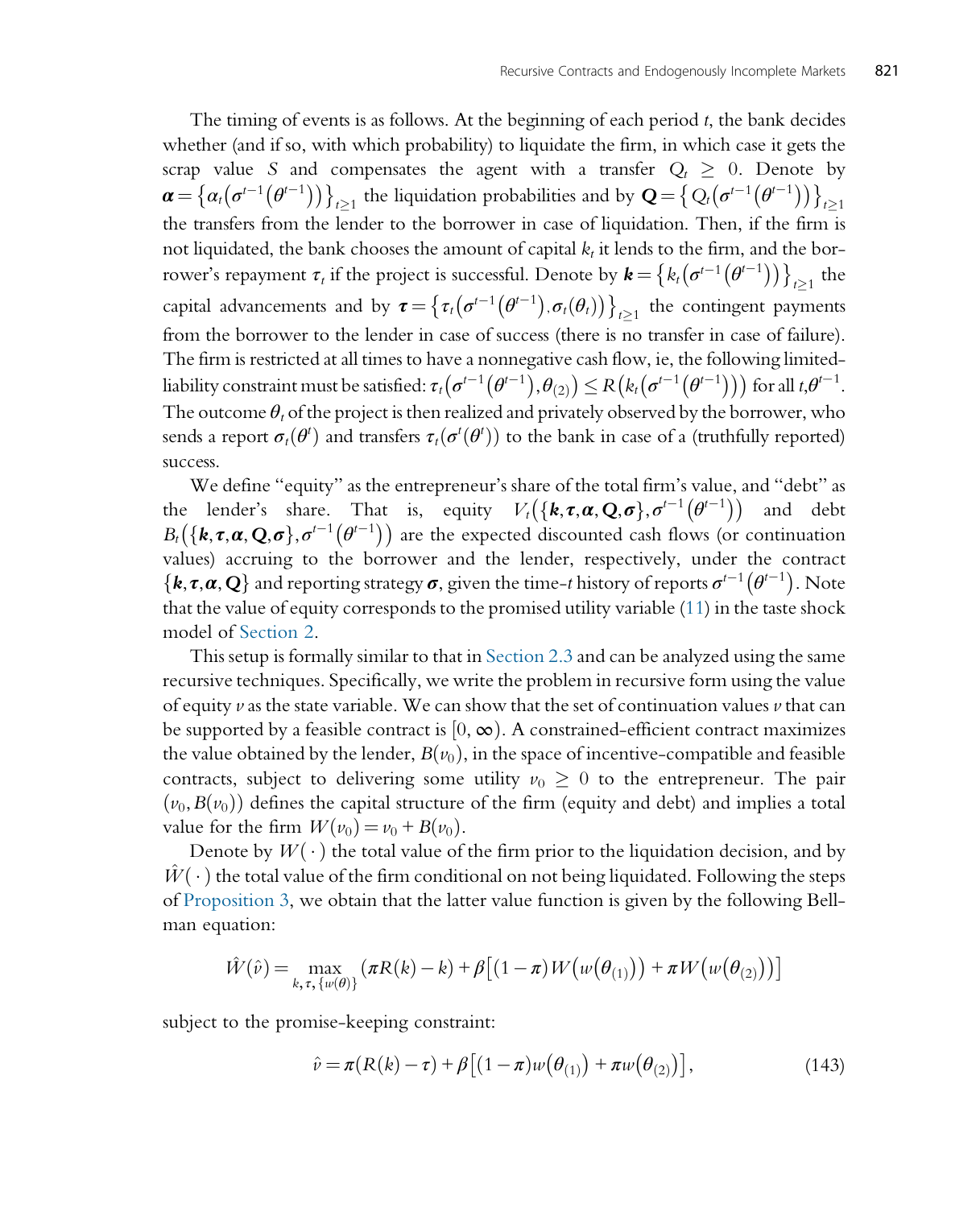the incentive-compatibility constraint in the high state:

$$
R(k) - \tau + \beta w(\theta_{(2)}) \ge R(k) + \beta w(\theta_{(1)}),
$$
\n(144)

and the limited liability constraint:

$$
\tau \le R(k). \tag{145}
$$

The liquidation decision of the firm can be formalized as follows. At the beginning of the period, the firm is liquidated with probability  $\alpha$ , in which case the borrower receives Q, and it is kept in operation with probability  $1 - \alpha$ , in which case the borrower receives the continuation value  $\hat{v}$ . The value function  $W(\cdot)$  then solves the following Bellman equation:

$$
W(v) = \max_{\alpha, Q, \hat{v}} \alpha S + (1 - \alpha) \hat{W}(\hat{v})
$$

subject to

$$
v = \alpha Q + (1 - \alpha)\hat{v}.
$$

[Clementi and Hopenhayn \(2006\)](#page-113-0) characterize the solution to this problem as follows.

First, if the equity (or promised value)  $\nu$  is large enough, then the policy of providing the unconstrained efficient level of capital  $k^*$  in every period is both feasible and incentive compatible. The minimum value  $v^*$  for which this is the case is given by the solution to the following problem:

$$
\nu^* \equiv \min_{\tau, \{\nu(\theta)\}_{\theta \in \Theta}} \pi(R(k^*) - \tau) + \beta[(1 - \pi)\nu(\theta_{(1)}) + \pi\nu(\theta_{(2)})]
$$
  
subject to  

$$
R(k^*) - \tau + \beta\nu(\theta_{(2)}) \ge R(k^*) + \beta\nu(\theta_{(1)}),
$$

$$
\tau \le R(k^*), \quad \nu(\theta_{(1)}) \ge \nu^*, \quad \nu(\theta_{(2)}) \ge \nu^*.
$$

Solving this problem yields  $v^* \equiv \frac{1}{1 -}$  $\frac{1}{1-\beta}\pi R(k^*) = W^* + \frac{1}{1-\beta}$ <br>ere exists a value  $v \in (0, \pi)$  $\frac{1}{1-\beta}k^*.$ <br>0  $v^*$  su

Second, we can show that there exists a value  $\nu_* \in (0, \nu^*)$  such that:<br>when  $\nu > \nu^*$  the firm's value  $W(\nu)$  is equal to  $W^*$ . Letting  $\nu = \nu^*$  at

- (i) when  $v \ge v^*$ , the firm's value  $W(v)$  is equal to  $W^*$ . Letting  $k_v = k^*$  at any future date, with  $\tau_{\nu} = 0$  and  $w_{\nu}(\theta_{(i)}) = \nu^*$  for all  $j \in \{1,2\}$ , is optimal.
- (ii) when  $v \in [v_*, v^*)$ , the value function  $W(v)$  is strictly increasing and concave and the policy functions are  $g(v) = 0$ ,  $h \leq v^* \leq F = B(h)$ , and  $w(G(v)) \leq v \leq w(G(v))$ . The policy functions are  $\alpha(v) = 0$ ,  $k_v < k^*$ ,  $\tau_v = R(k_v)$ , and  $w_v(\theta_{(1)}) < v < w_v(\theta_{(2)})$ . The values  $w_{\nu}(\theta_{(1)})$ ,  $w_{\nu}(\theta_{(2)})$  are given as a function of  $k_{\nu}$  by the promise-keeping and incentive-compatibility constraints ([143](#page-96-0)), (144), which both hold with equality.<sup> $aw$ </sup>

aw If these values are such that  $w_{\nu}(\theta_{(2)}) > \nu^*$ , then other values for the transfer  $\tau_{\nu}$  (along with  $w_{\nu}(\theta_{(2)})$ ) are also optimal.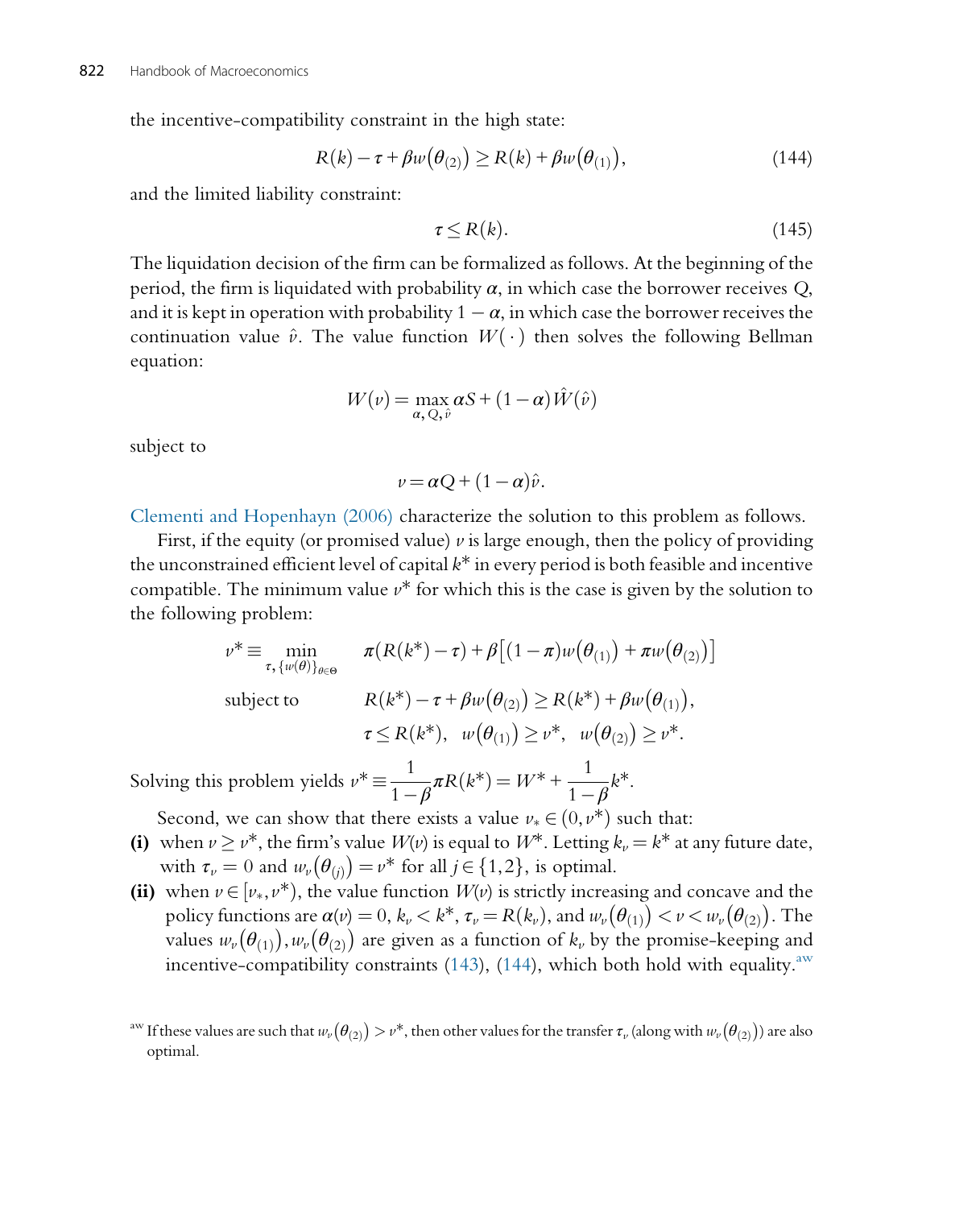Moreover,  $k_{\nu}$  is increasing in  $\nu$  for  $\nu$  close enough to  $\nu^*$ ,  $w_{\nu}(\theta_{(1)}), w_{\nu}(\theta_{(2)})$  are increasing in v, and equity is a submartingale, ie,  $\nu \lt \mathbb{E}[w_{\nu}]$ .

(iii) when  $v < v_*$ , the firm is liquidated with positive probability  $\alpha(v) = 1 - v/v_*$  and<br>transfer  $O = 0$  and continues at value  $\hat{v} = v$ , with probability  $(1 - \alpha(v))$ . The firm's transfer  $Q = 0$ , and continues at value  $\hat{v} = v_*$  with probability  $(1 - \alpha(v))$ . The firm's value is equal to  $W(v) = \alpha(v)S + (1 - \alpha(v))\hat{W}(v)$ . value is equal to  $W(v) = \alpha(v)S + (1 - \alpha(v))\hat{W}(v_*)$ .<br>characterization of the optimal contract has the follow

This characterization of the optimal contract has the following interpretation and implications. The contract determines stochastic processes for the firm size  $k_t$ , equity  $v_t$ , and debt  $B(v_t) = W(v_t) - v_t$ . Specifically, consider an entrepreneur who starts with equity  $v_0 \in (v_*, v^*)$ . Starting from this region, a good shock raises the value of equity to  $(u_0, v_0) > v_0$  and a bod shock reduces it. The submartingale property (which follows  $w_{\nu}(\theta_{(2)}) > \nu$ , and a bad shock reduces it. The submartingale property (which follows from Eq. ([143\)](#page-96-0)) implies that the equity  $v_t$  of surviving firms on average increases over time, and the monotonicity of the functions  $w_{\nu}(\theta)$  implies that this process  $v_t$  displays persistence. Eventually, equity reaches either the lower threshold  $v_*$  (after a series of negative  $\frac{1}{2}$ shocks), leading to the region where it is optimal to liquidate the firm with positive probability, or the upper threshold  $v^*$  (after a series of positive shocks), at which point the incentive constraints no longer bind and the unconstrained efficient level of capital  $k^*$ is advanced from then on. There are therefore two absorbing states: either the firm is liquidated or it attains its efficient size. In the transition, the transfer  $\tau_{\nu}$  in the event of a good shock is set equal to the maximum possible amount  $R(k_v)$ . This is because the bank and the firm are both risk-neutral, so that it is optimal to backload the distribution of dividends to the borrower (by choosing the highest possible value of transfers  $\tau$  and raising  $w_{\nu}(\theta_{(i)})$  accordingly) in order to allow the equity to reach  $\nu^*$  as fast as possible. Finally, when  $v^*$  is attained, the firm's future cash flows are equal to  $v^* = W(v^*) + \frac{k^*}{1-\beta} = W^* + \frac{k^*}{1-\beta}$  $\frac{\pi}{1-\beta}$ , and the lender's continuation value is

 $B(v^*) = -\frac{k^*}{1-\beta}$ . This means that the entrepreneur has accumulated assets at the bank  $1-\beta$ 

(at the interest rate r such that  $\beta = \frac{1}{1+r}$ ) up to the positive balance  $k^*/(1-\beta)$ , while his payments were being postponed and all the cash flows were received by the lender; this balance is exactly enough to self-finance the project at the efficient scale from then on.

Next, the optimal contract shows that when equity v is below the threshold  $v^*$ , the amount of capital advanced by the bank is strictly smaller than the unconstrained efficient level:  $k_v < k^*$ . We can interpret this result as an (endogenous) borrowing constraint to which the entrepreneur is subject. Moreover, if  $\nu$  is close enough to  $\nu^*$ , higher equity relaxes the borrowing constraint and allows the entrepreneur to finance the project on a more efficient scale, as  $k_{\nu}$  is increasing in  $\nu$ . Such financing frictions arise endogenously in the optimal contract due to moral hazard. To provide incentives for the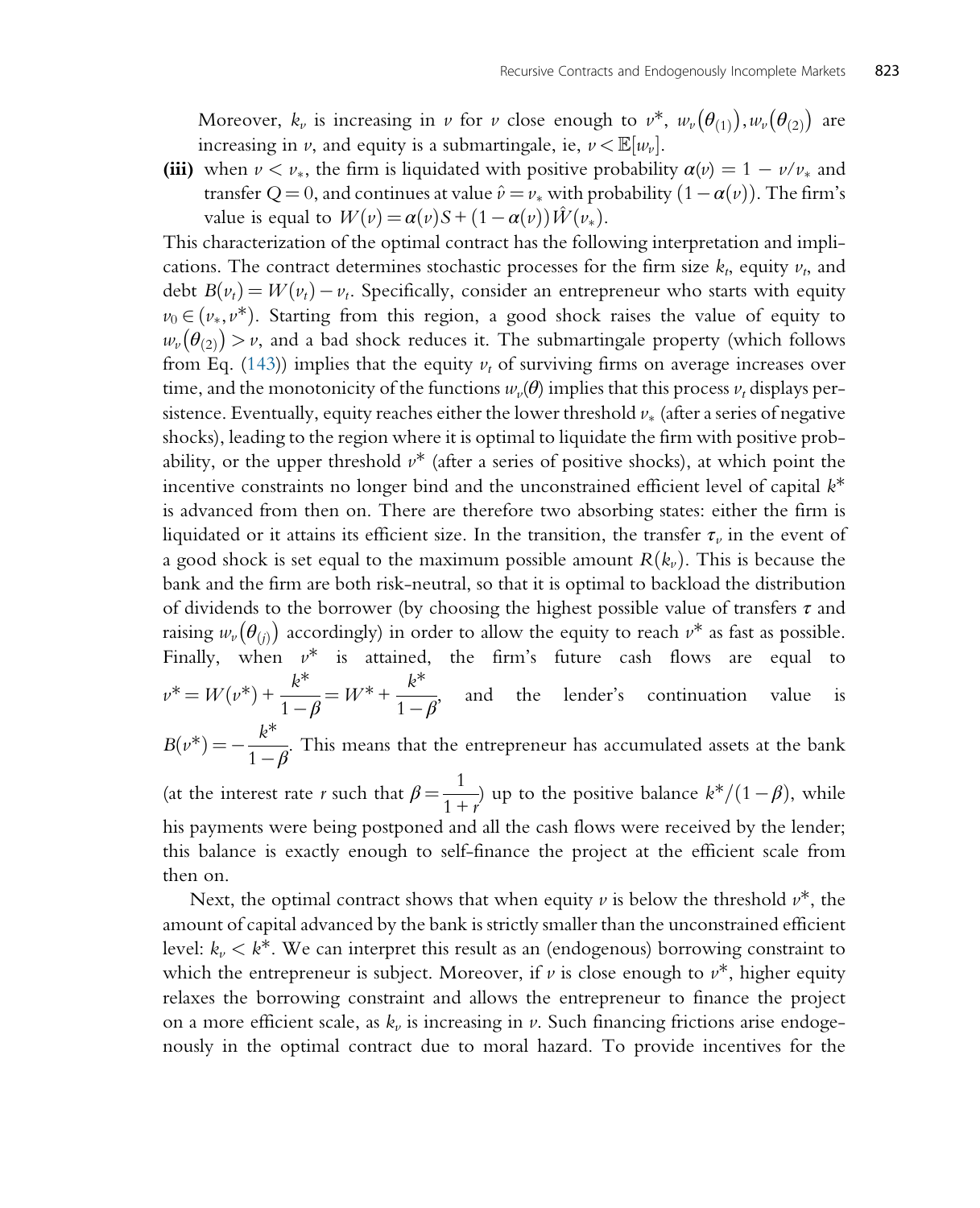successful entrepreneur to truthfully report the (good) outcome of his project, the optimal contract requires the borrower's compensation to be sensitive to reported output, which necessitates a spread  $w_{\nu}(\theta_{(2)}) - w_{\nu}(\theta_{(1)})$  between the future equity values in<br>the successful versus unsuccessful states. Moreover, advancing more capital today tightens the successful versus unsuccessful states. Moreover, advancing more capital today tightens the incentive constraint (as the borrower will have to repay more in case of success, since  $\tau = R(k)$ ) and thus requires a larger spread between future continuation values. But this spread is costly, because the marginal revenue is decreasing in capital and hence the firm's total value  $W(\cdot)$  is concave. Therefore, the trade-off between higher capital and profits today against a lower firm's value in future periods implies an inefficient level of financing  $k_v < k^*$  in the optimal contract.

These results imply that revenue shocks affect the financial structure  $(v, B(v))$  of the firm, and yield rich implications for firm dynamics (size, growth, and survival probability). Defining the firm's size as the level of capital  $k_t$  invested in the project, investment as  $k_t - k_{t-1}$ , and simulating a calibrated version of the model, the authors obtain the following testable predictions. First, firm age and size are positively correlated. Second, the mean and variance of growth decrease with size and age. Third, the survival probability  $\mathbb{P}(T > t | v)$ , where T is the stopping time for exit, increases with the value of equity  $\nu$  and thus with age. The hazard rates for exit follow an inverted U-shaped function of age, as it takes a few periods for young firms to reach the liquidation region from their initial value  $v_0$ , and a selection effect implies that older (surviving) firms have on average higher values and hence lower hazard rates. All these properties are consistent with the empirical evidence on firm dynamics (see the references in [Clementi and Hopenhayn,](#page-113-0) [2006](#page-113-0) for a survey of the empirical literature). Finally, the authors argue that simulated data generated using the policy functions of the model would reproduce the empirical prediction that investment responds positively to innovations in the cash-flow process, and that the sensitivity of investment to cash flows decreases with the age and size of the firm. Importantly, in the model, the financing frictions (borrowing constraints) arise endogenously as a feature of the optimal contract.

## Optimal Capital Structure

We now describe another application of recursive contracts to corporate finance in a continuous-time framework using the techniques described in [Section 3.3.2](#page-75-0), following a simple version of [DeMarzo and Sannikov \(2006\).](#page-113-0)<sup>ax</sup> In their model the agent (firm) can unobservably divert cash flows for its private benefit; investors control its wage and choose when to liquidate the project. While the closely related framework of [Clementi and Hopenhayn \(2006\)](#page-113-0) focused on the importance of informational frictions for firm investment and growth as a function of the history of profit realizations (so that

 $a^x$  A discrete time version of this problem has been analyzed by [DeMarzo and Fishman \(2007b\).](#page-113-0)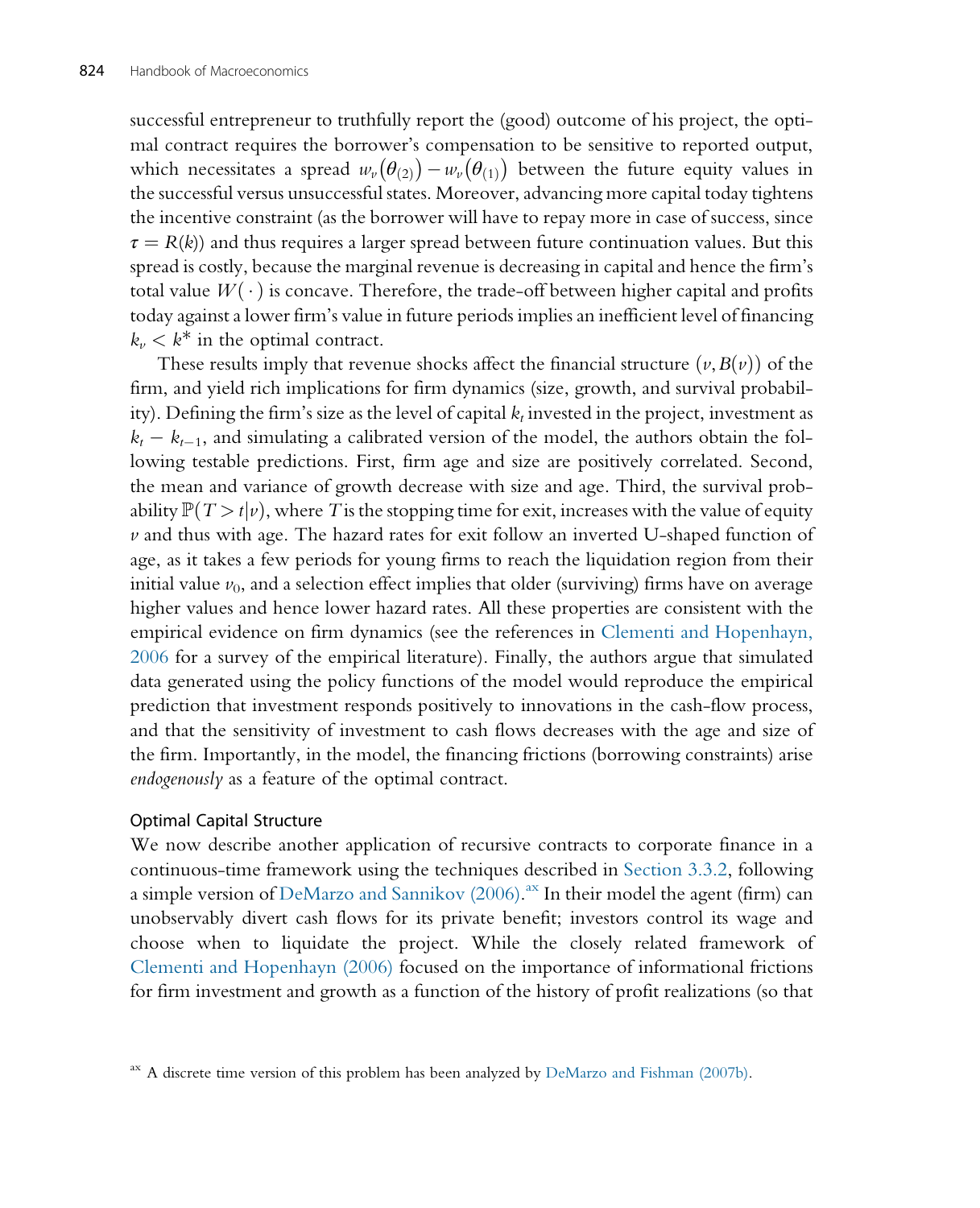the scale, ie, the capital, of the firm is an endogenous part of the optimal incentive contract), [DeMarzo and Sannikov \(2006\)](#page-113-0) assume instead that the firm has a fixed size, and they focus on the optimal choice of the firm's capital structure.<sup>ay</sup> Specifically, they propose an implementation of the optimal contract using simple financial instruments. This implementation is composed of a combination of long-term debt with a constant coupon, a credit line, and equity. In this implementation the firm is compensated by holding a fraction of the equity, and defaults if debt service payments are not made or the credit line is overdrawn; dividends are paid when cash flows exceed debt payments and the credit line is paid off. This analysis can therefore help understand the choice between various forms of borrowing for firms, in particular the characteristics of credit line contracts, an empirically important component of firm financing. Finally, as we saw in [Section 3.3.2](#page-75-0), setting the model in continuous time allows the authors to obtain both a clean characterization of the optimal contract through an ordinary differential equation, and analytical comparative statics of the optimal contract with respect to the parameters of the model.

We now turn to a formal description of the model. An agent manages a project that generates stochastic cash flows given by:

$$
d\hat{\gamma}_t = (\mu - \theta_t) dt + \sigma d\mathcal{Z}_t,
$$

where  $\mathcal{Z}_t$  is a standard Brownian motion, and  $\theta_t \geq 0$  is the agent's private action, which can be interpreted as cash flow diversion. This unobserved diversion generates private benefit to the agent at rate  $\lambda \theta_t$ , with  $\lambda \in (0,1]$ . The principal observes only the reported<br>cash flows  $\int \hat{v} \, d\lambda = a^2$ . The principal and the agent are risk, peutral and discount the future cash flows  $\{\hat{\gamma}_t\}_{t\geq 0}$ .<sup>az</sup> The principal and the agent are risk-neutral and discount the future at rate r and  $\gamma$ , respectively, with  $r < \gamma$ . The project requires an external capital of  $I_0 \geq 0$  to be started. The principal offers a contract  $(c, \tau)$  that specifies the agent's compensation  $d_c$  $\geq 0$  for all t and a termination date  $\tau$ , as functions of the histories  $\{\hat{y}_s\}_{s \leq t}$ . In the event of termination, the event of the outside option  $P > 0$  and the principal receives the of termination, the agent gets his outside option  $R \geq 0$  and the principal receives the liquidation payoff  $L \geq 0$ .

The optimal contract maximizes the principal's expected profit subject to delivering expected utility  $\hat{v}_0$  to the agent and the incentive-compatibility constraints. We can show that in the optimal contract we have  $\theta_t = 0$  for all  $t \geq 0$ . The problem is similar to the model analyzed in [Section 3.3.2](#page-75-0) and can be expressed as:

$$
\max_{\mathbf{c},\tau} \mathbb{E}^{\theta=0} \left[ \int_0^{\tau} e^{-rt} (d\hat{\gamma}_t - d\epsilon_t) + e^{-r\tau} L \right]
$$

<sup>&</sup>lt;sup>ay</sup> [DeMarzo et al. \(2012\)](#page-113-0) extend this model to include investment and nonconstant firm size.<br><sup>az</sup> [DeMarzo and Sannikov \(2006\)](#page-113-0) consider a more general model in which the agent can secretly save and thus overreport, ie,  $\theta_t < 0$ , but show that in the optimal contract the agent always chooses to maintain zero savings.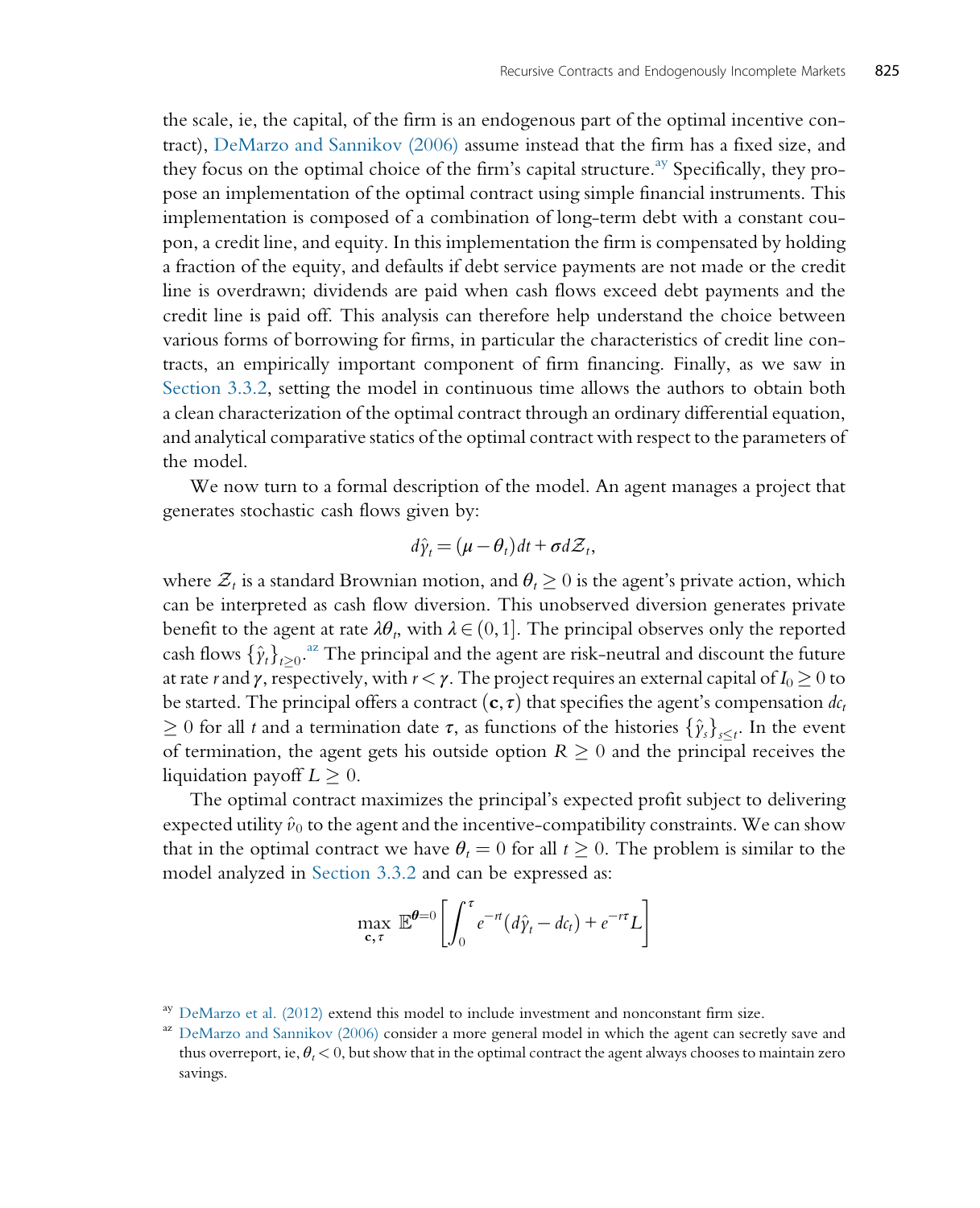<span id="page-101-0"></span>subject to the promise-keeping constraint:

$$
\hat{v}_0 = \mathbb{E}^{\theta=0} \left[ \int_0^{\tau} e^{-\gamma t} d\mathbf{r}_t + e^{-\gamma \tau} R \right]
$$

and the incentive-compatibility constraints:

$$
\hat{\nu}_0 \geq \mathbb{E}^{\hat{\theta}} \left[ \int_0^{\tau} e^{-\gamma t} \left( dc_t + \lambda \hat{\theta}_t dt \right) + e^{-\gamma \tau} R \right],
$$

for any deviation strategy  $\theta$ .

Following identical steps as in [Section 3.3.2](#page-75-0) (see in particular Proposition 12), we find that there is a one-to-one correspondence between incentive-compatible contracts  $(c, \tau)$ and controlled processes (with controls  $(c_t, \beta_t)$ )

$$
dv_t = \gamma v_t dt - d c_t + \beta_t (d \hat{y}_t - \mu dt), \qquad (146)
$$

where the sensitivity of the agent's promised value to his report satisfies  $\beta_t > \lambda$  for all  $t \leq \tau$ . The termination time  $\tau$  is the earliest time that the agent's promised value  $\nu_t$  reaches R. The one-shot incentive constraint (Proposition 13) here says that truthtelling is incentive compatible if and only if  $\beta_t \geq \lambda$  for all t, since the agent has incentives not to steal cash flows if he gets at least  $\lambda$  of promised value for each reported dollar.

[DeMarzo and Sannikov \(2006\)](#page-113-0) characterize the optimal contract as follows. Denote by  $K(v)$  the principal's value function. It is easy to see that the optimal contract must satisfy  $K'(v) \ge -1$  for all v. This is because the principal can always give to the agent with<br>current promised utility u.a lump sum transfer  $d > 0$  and then revert to the optimal concurrent promised utility v a lump-sum transfer  $d c > 0$  and then revert to the optimal contract with utility  $v - dc$ , so that  $K(v) \ge K(v - dc) - dc$ . Defining  $\bar{v}$  as the lowest value such that  $K'(\bar{v}) = -1$  it is optimal to keep the agent's promised utility in the range  $[R, \bar{v}]$  and that  $K'(\bar{\nu}) = -1$ , it is optimal to keep the agent's promised utility in the range  $[R, \bar{\nu}]$  and<br>to set  $ds = (\mu, \bar{\nu})^{\text{T}}(s)$ . The function  $K(u)$  can then be characterized recursively as in to set  $d_v = (v - \bar{v}) \mathbb{I}_{\{v \ge \bar{v}\}}$ . The function  $K(v)$  can then be characterized recursively as in [Section 3.3.2](#page-75-0). The Hamilton–Jacobi–Bellman equation is

$$
rK(v) = \max_{\beta \ge \lambda} \mu + \gamma v K'(v) + \frac{1}{2} \beta^2 \sigma^2 K''(v),
$$
  
with 
$$
K(v) = K(\bar{v}) - (v - \bar{v}) \text{ for } v > \bar{v},
$$

with the following value-matching, smooth-pasting, and super-contact conditions

$$
K(R) = L, K'(\bar{v}) = -1, K''(\bar{v}) = 0.
$$

The function  $K(\cdot)$  is concave so that it is optimal to set  $\beta_t = \lambda$  for all t. The optimal contract (with  $\hat{v}_0 \in [R, \bar{v}]$ ) is such that  $v_t$  evolves according to (146) with  $d\mathfrak{c}_t = 0$  when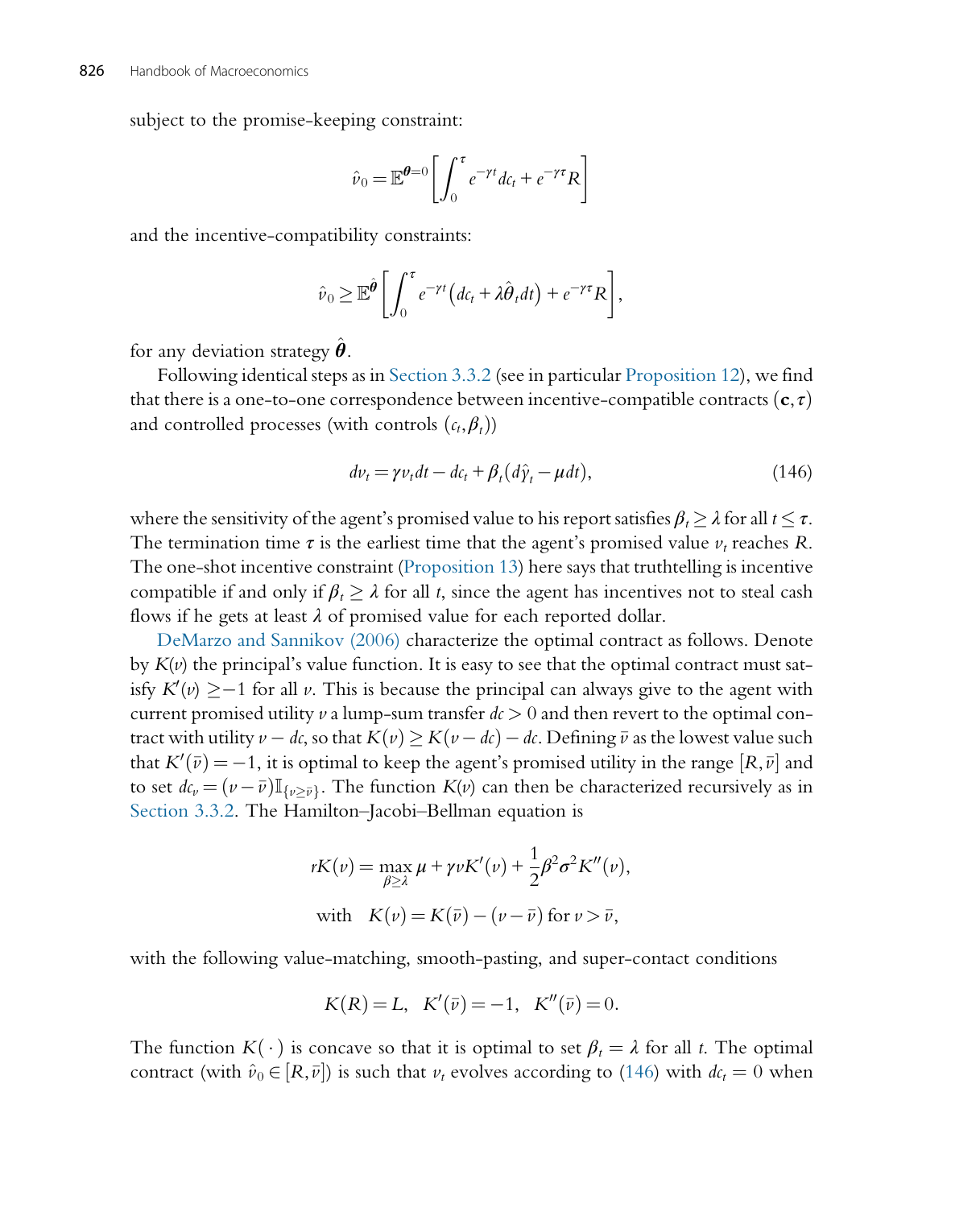$v_t \in [R, \bar{v})$ . If  $v_t = \bar{v}$ , payments  $d\epsilon_t$  cause  $v_t$  to reflect at  $\bar{v}$ . The contract is terminated at time  $\tau$  when  $v$  reaches  $R$  <sup>ba</sup>  $\tau$  when  $\nu_t$  reaches R.

[DeMarzo and Sannikov \(2006\)](#page-113-0) propose an implementation of the optimal contract using equity, long-term debt  $D$ , and a credit line  $C^L$ . If the agent defaults on a debt coupon payment or his credit balance exceeds  $C^L$ , the project is terminated. The idea behind this implementation is to map the interval of continuation values  $[R, \bar{\nu}]$  into a credit line,<br>with point  $\bar{v}$  corresponding to balance 0. From (146), we can write the evolution of the with point  $\bar{\nu}$  corresponding to balance  $0.$  From [\(146](#page-101-0)), we can write the evolution of the credit balance  $\lambda^{-1}(\bar{v}-v_t)$  (where  $\lambda$  is simply a normalization) as

$$
d\left(\frac{\bar{\nu}-\nu_t}{\lambda}\right)=-d\hat{\gamma}_t+\left\{\gamma\left(\frac{\bar{\nu}-\nu_t}{\lambda}\right)dt+\left(\mu-\frac{\gamma}{\lambda}\bar{\nu}\right)dt+\frac{dc_t}{\lambda}\right\}.
$$

The first term in the right hand side of this expression,  $-d\hat{y}_t$ , is the credit balance reduc-<br>tion due to the cash flows, where each dollar of cash flow subtracts exactly one dollar from tion due to the cash flows, where each dollar of cash flow subtracts exactly one dollar from the credit line balance. The next three terms in the right hand side (inside the brackets) are the three components that compose the implementation of the contract. The first term inside the brackets is the interest charged on the credit balance  $\lambda^{-1}(\bar{v} - v_t)$ , so that the implementation of the optimal contract has a credit line  $C^L = \lambda^{-1}(\bar{v} - \bar{v})$ , up to which implementation of the optimal contract has a credit line  $C^L = \lambda^{-1}(\bar{\nu} - R)$ , up to which credit is available to the firm at interest rate  $\gamma$ . The second term inside the brackets is the coupon *rD* on long-term debt, so that the face value of the debt is  $D = r^{-1}(\mu - \gamma \bar{\nu}/\lambda)$ .<br>Finally the third term inside the brackets consists of the dividend payments made by Finally the third term inside the brackets consists of the dividend payments made by the firm, ie, the equity. The agent gets a fraction  $\lambda$  of the dividends  $d\epsilon$ , while outside investors hold the remaining firm's equity, debt, and credit line. Cash flows in excess of the debt coupon payments are issued as dividends once the credit line is fully repaid. Termination occurs when the credit line balance reaches the credit limit  $C^L$ . Observe that the balance on the credit line fluctuates with the past performance of the firm, in particular leverage decreases with its profitability since the firm pays off the credit line when it makes profits.

[DeMarzo and Sannikov \(2006\)](#page-113-0) further analyze this optimal capital structure, ie, how the amount of long-term debt and the size of the credit line depend on the parameters of the model, by deriving analytical comparative statics using the techniques described in [Section 3.3.2.](#page-75-0) We refer the reader to the original paper for an in-depth analysis of these questions.

<sup>&</sup>lt;sup>ba</sup> In the discrete-time setting described in the previous section (based on the work of [Clementi and](#page-113-0) [Hopenhayn \(2006\)\)](#page-113-0), allowing for randomization over the decision to terminate the project could improve the contract. DeMarzo [and Sannikov \(2006\)](#page-113-0) show that in the continuous-time framework, such randomization is not necessary: without loss of generality the termination time  $\tau$  is based only on the firm's (reported) past performance.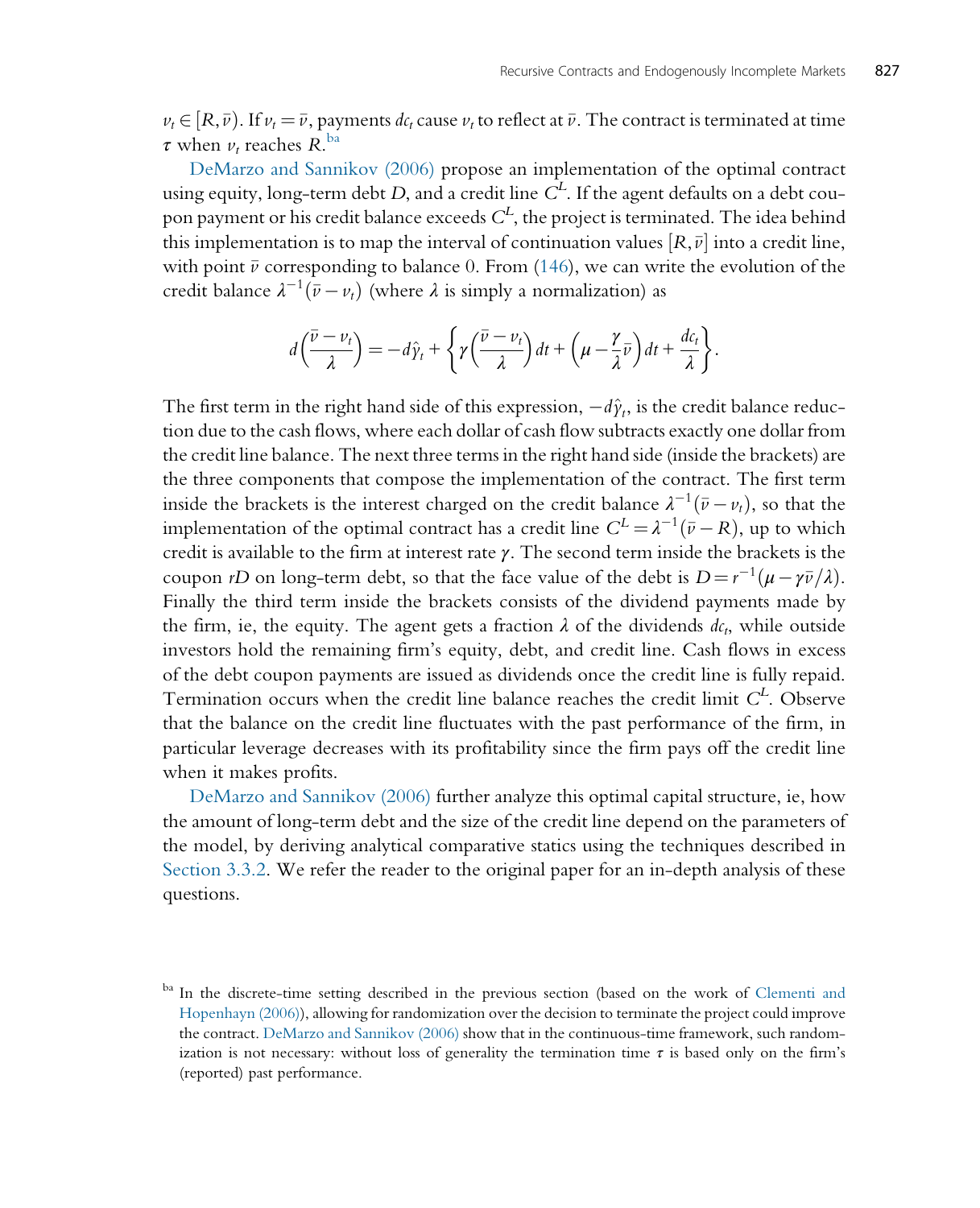## <span id="page-103-0"></span>4.3 Development Economics

There is a large literature that studies informal insurance arrangements in the context of village economies. An early work of [Townsend \(1994\)](#page-116-0), for example, showed that in rural India idiosyncratic variation in consumption is systematically related to idiosyncratic variation in income, implying that households can only achieve partial insurance against their idiosyncratic risks. Models of limited commitment developed by [Thomas and](#page-116-0) Worrall (1988), [Kehoe and Levine \(1993\), Kocherlakota \(1996\), Alvarez and Jermann](#page-116-0) [\(2000\),](#page-116-0) and [Ligon et al. \(2000, 2002\)](#page-114-0) can potentially explain these observations. In these models, all the information is public (there is no information friction); instead there is an enforcement friction: agents are free to walk away from the insurance contract at any time. Nevertheless, these models can be analyzed using the same recursive techniques as those described in [Section 2.](#page-3-0) Analogous to the asymmetric information models we analyzed, the state variable is the utility promised to the agent. The only formal difference is that the incentive-compatibility constraints [\(8\)](#page-8-0) are replaced by participation constraints that we formally define in Eq. (147).

Here we describe the two-sided limited commitment framework analyzed by [Ligon](#page-115-0) et al. [\(2002\)](#page-115-0). The (observable) period-t state of nature  $\theta_t \in \Theta = \{\theta_{(1)},...,\theta_{(|\Theta|)}\}$  is stochastic and follows a Markov process with transition probability  $\pi(\theta_{(i)}|\theta_{(j)}) > 0$  for all *i*,*j*. There are two agents with period-*t* utilities  $U^1\big(\mathbf{x}_t^1\big), U^2\big(\mathbf{x}_t^2\big)$  and exogenous nonstorable endowments  $\left(\gamma^1_t,\gamma^2_t\right)$  determined by  $\theta_t$ . At least one of the two households is risk averse, and they both discount the future at rate  $β$ . A risk-sharing contract  $τ$  specifies for every date t and history  $\theta^t$  a (possibly negative) transfer  $\tau_t(\theta^t)$  from household 1 to household 2. A first-best, or full risk-pooling, contract  $\tau$  is such that the ratio of marginal

utilities  $\frac{U^{2\prime} \left(\gamma_t^2(\theta_t) + \tau_t(\theta^t)\right)}{U^{1\prime}(1/\langle \theta \rangle) - \langle \theta^t \rangle}$  $\frac{U_1(V_1)}{U_1'}(\frac{V_1}{V_1'}(\theta_t) - \tau_t(\theta'))$  is constant across all histories and dates, so that each individ-

ual's consumption is only a function of the aggregate endowment.

The key friction of the model is that agents can walk away from the insurance contract, after which both households consume at autarky levels forever after, ie,  $\tau_t(\theta^t) = 0$ for all  $t, \theta^t$ . Household  $j \in \{1, 2\}$  has no incentive to break the contract if the following<br>sustainability constraint holds: for all  $\theta^t \in \Theta^t$ sustainability constraint holds: for all  $\theta^t \in \Theta^t$ ,

$$
U^{j}(\mathbf{c}_{t}^{j}(\theta^{t})) + \mathbb{E}_{t}\left[\sum_{s=1}^{\infty}\beta^{s}U^{j}(\mathbf{c}_{t+s}^{j}(\theta^{t+s}))\right] \geq U^{j}(\gamma_{t}^{j}(\theta_{t})) + \mathbb{E}_{t}\left[\sum_{s=1}^{\infty}\beta^{s}U^{j}(\gamma_{t+s}^{j}(\theta_{t+s}))\right],\tag{147}
$$

where  $c_s^1(\theta^s) = \gamma_s^1(\theta_s) - \tau_s(\theta^s)$  and  $c_s^2(\theta^s) = \gamma_s^2(\theta_s) + \tau_s(\theta^s)$  for all s, and where  $\mathbb{E}_t$  is the expectation conditional on  $\theta^t$ expectation conditional on  $\theta^t$ .

As in [Section 3.2](#page-62-0) (where the government was unable to commit), it is useful to describe the present environment with bilateral lack of commitment as a repeated game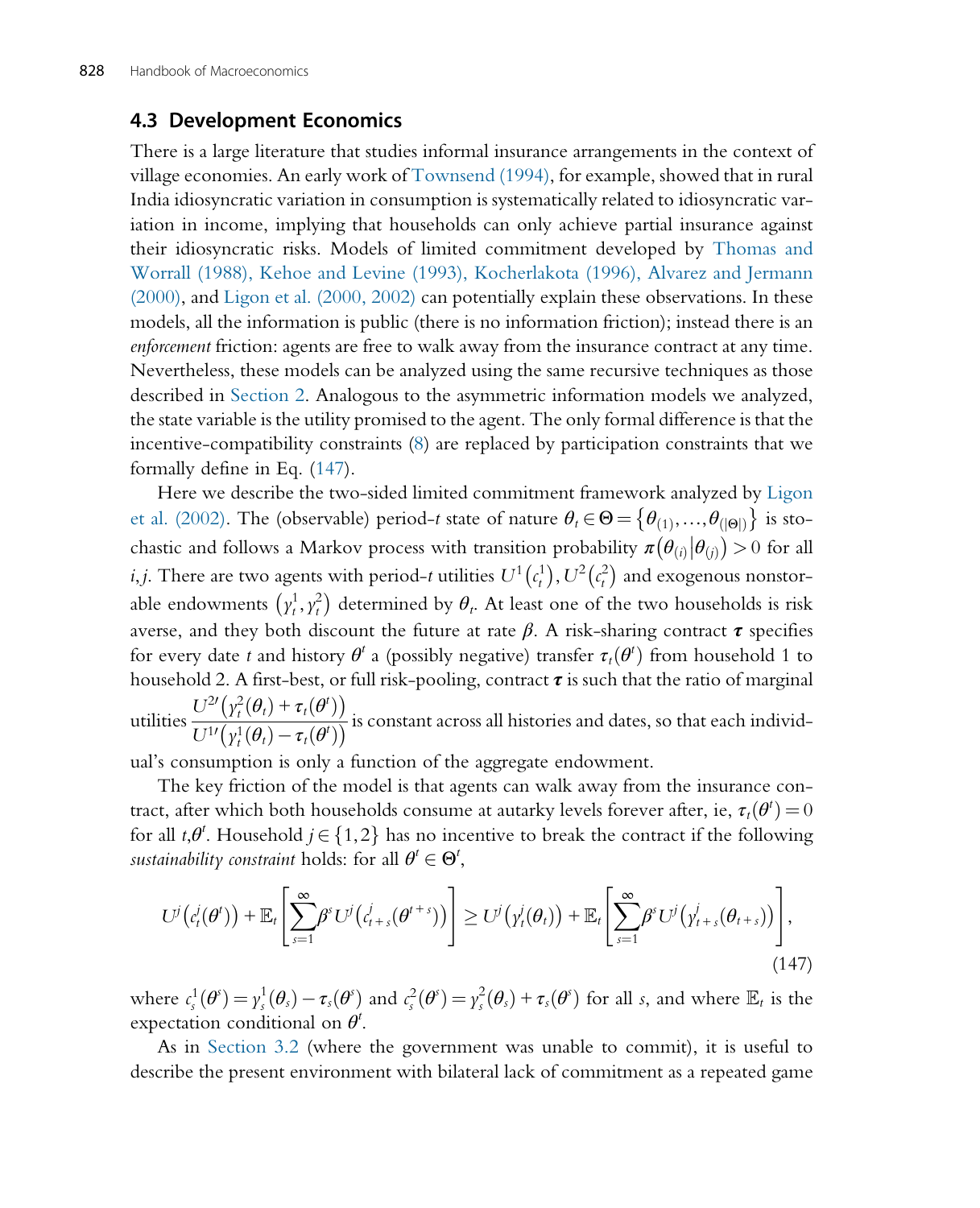<span id="page-104-0"></span>between the two agents. Since reversion to autarky is the worst subgame-perfect punishment, there is a one-to-one relationship between sustainable contracts and subgame-perfect equilibria (see [Abreu, 1988](#page-112-0)).

We now show how to characterize the set of constrained-efficient sustainable contracts, using recursive arguments formally similar to those we used in [Section 2.](#page-3-0) The constrained efficient allocations maximize the expected lifetime utility of agent 2 subject to both sustainability constraints [\(147](#page-103-0)), and to delivering at least a given utility level  $v^1$  to agent 1, given that the current state is  $\theta$ . Before we formally write this problem, we describe the space of discounted expected utilities  $v^1, v^2$  for each agent (defined as in ([11\)](#page-10-0)) for which there exists a sustainable contract that delivers those values, given that the current state is  $\theta$ . We can show that this set is an interval of the form  $[\underline{v}^j(\theta), \overline{v}^j(\theta)]$  for each agent  $j \in \{1,2\}$ , where the minimum sustainable utilities when the current state is  $\theta$  are the current state is  $\theta$  are

$$
\underline{v}^j(\theta) = U^j(\gamma^j(\theta)) + \mathbb{E}\left[\sum_{s=1}^{\infty} \beta^s U^j(\gamma_s^j(\theta_s)) | \theta\right]
$$

for  $j \in \{1,2\}$ , that is, the value of autarky for agent j from state  $\theta$  onward.

The ex post efficiency frontier, calculated once the current state  $\theta$  is known, can then be characterized in recursive form as follows: for  $v^1 \in [\underline{v}^1(\theta), \overline{v}^1(\theta)],$ 

$$
V(v^1, \theta) = \max_{\tau(\theta), \{\omega^1(\theta')\}_{\theta' \in \Theta}} U^2(\gamma^2(\theta) + \tau(\theta)) + \beta \sum_{\theta' \in \Theta} \pi(\theta'|\theta) V(\omega^1(\theta'), \theta')
$$

subject to the promise-keeping constraint

$$
U^1(\gamma^1(\theta) - \tau(\theta)) + \beta \sum_{\theta' \in \Theta} \pi(\theta'|\theta)w^1(\theta') = v^1,
$$
\n(148)

the sustainability constraints

$$
\omega^1(\theta') \ge \underline{\nu}^1(\theta'), \forall \theta', \tag{149}
$$

$$
V(\omega^1(\theta'), \theta') \ge \underline{\nu}^2(\theta'), \forall \theta', \tag{150}
$$

(the constraint  $w^1(\theta') \leq \bar{v}^1(\theta')$  is equivalent to (150)), and the nonnegativity constraints

$$
\gamma^1(\theta) - \tau(\theta) \ge 0 \quad \text{and} \quad \gamma^2(\theta) + \tau(\theta) \ge 0. \tag{151}
$$

The Lagrange multiplier  $\lambda$  associated with the constraint (148) is the key variable in the analysis of optimal insurance contracts. The first-order conditions and envelope condition of the problem imply that  $\lambda$  is related to the ratio of the marginal utilities of consumption by

$$
\lambda = -\frac{\partial}{\partial \nu} V(\nu^1, \theta) = \frac{U^{2\prime}(\gamma^2(\theta) + \tau(\theta))}{U^{1\prime}(\gamma^1(\theta) - \tau(\theta))} + \frac{\psi_2 - \psi_1}{U^{1\prime}(\gamma^1(\theta) - \tau(\theta))},
$$
(152)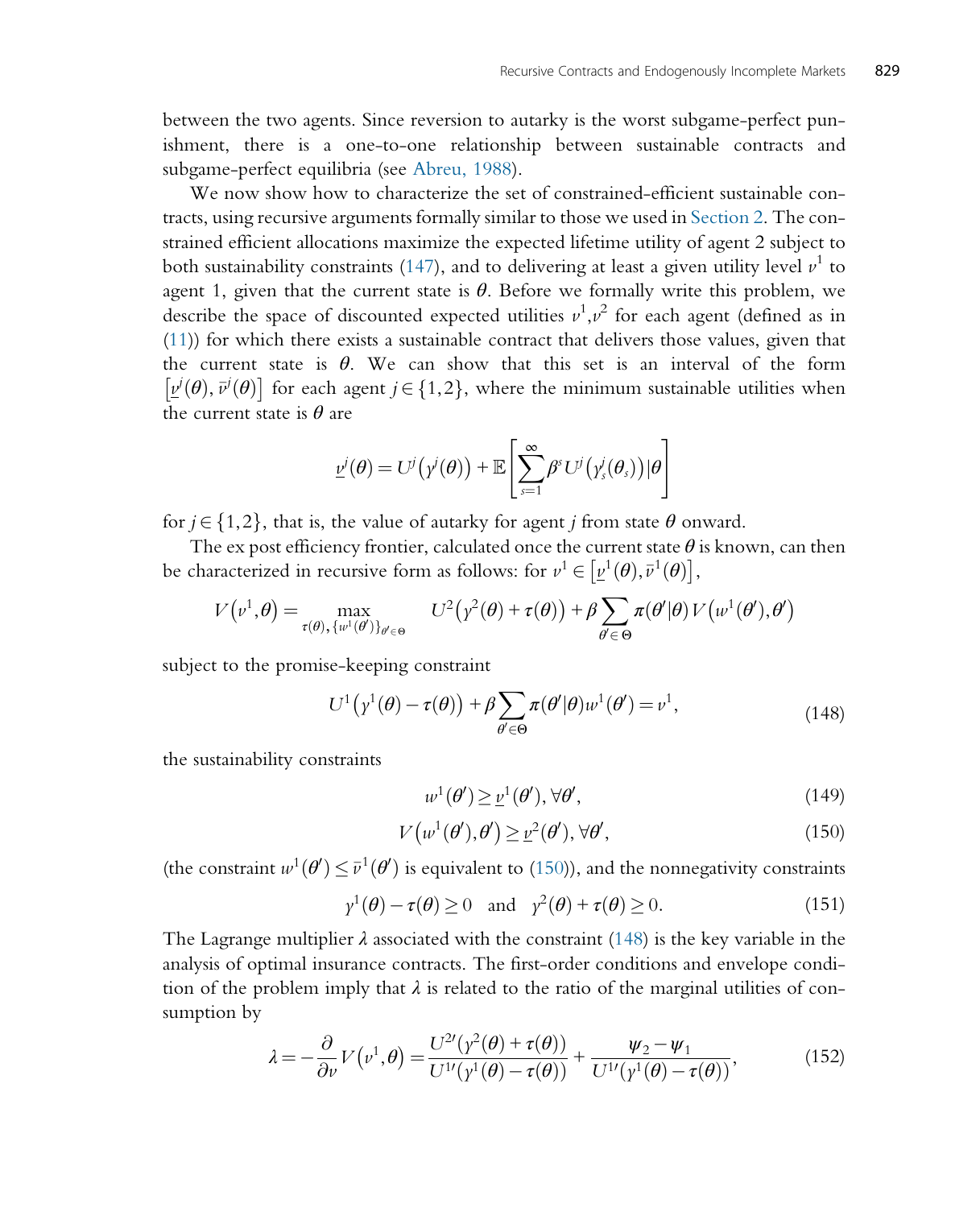<span id="page-105-0"></span>where  $\psi_1, \psi_2$  are the Lagrange multipliers associated with the nonnegativity constraints ([151\)](#page-104-0).

Suppose that the value of  $\lambda$  is known. If  $\lambda$  is in the set of marginal utility ratios  $\frac{U^{2\prime}(\gamma^2(\theta) + \tau(\theta))}{U^{1\prime}(\gamma^1(\theta) - \tau(\theta))}$  $\frac{U^{1}(y^{1}(\theta)-\tau(\theta))}{U^{1}(y^{1}(\theta)-\tau(\theta))}$  which can be generated by feasible transfers in state  $\theta$  (ie, by  $\tau(\theta) \in [-y_{0}(\theta), y_{1}(\theta)]$ ) then there is a unique interior solution and the value of the trans  $\tau(\theta) \in [-\gamma_2(\theta), \gamma_1(\theta)]$ , then there is a unique interior solution and the value of the transfer  $\tau(\theta)$  is pinned down by Eq. ([152](#page-104-0)) with  $\psi_1 = \psi_2 = 0$ . Otherwise, there is a corner solution with all income going to one of the households, ie,  $\tau(\theta) = -\gamma_2(\theta)$  or  $\tau(\theta) =$  $\gamma_1(\theta)$  (with a positive multiplier  $\psi_2$  or  $\psi_1$ , respectively).

Therefore the constrained efficient contracts can be fully characterized by the evolution of the multiplier  $\lambda(\theta')$  (along with an initial value  $\lambda_0$ ). This can be easily done using the first-order conditions with respect to  $w^1(\theta')$ , which writes, for all  $\theta' \in \Theta$ ,

$$
-\frac{\partial}{\partial \nu}V(\nu^1(\theta'),\theta') = \frac{\lambda + \chi_1(\theta')}{1 + \chi_2(\theta')},\tag{153}
$$

where  $\beta \pi(\theta'|\theta) \chi_1(\theta')$  and  $\beta \pi(\theta'|\theta) \chi_2(\theta')$  are the multipliers associated with the con-straints ([149\)](#page-104-0) and ([150\)](#page-104-0). For each  $\theta \in \Theta$ , we can then define an interval  $\left[\underline{\lambda}_{\theta}, \overline{\lambda}_{\theta}\right]$  by

$$
\underline{\lambda}_{\theta} \equiv -\frac{\partial}{\partial \nu} V(\underline{\nu}^{1}(\theta), \theta) \text{ and } \overline{\lambda}_{\theta} \equiv -\frac{\partial}{\partial \nu} V(\overline{\nu}^{1}(\theta), \theta),
$$

where  $\bar{v}^1(\theta)$  is the maximum feasible expected value for agent 1, which satisfies  $V(\bar{v}^1(\theta), \theta) - v^2(\theta)$ . We thus obtain the following law of motion for  $\lambda(\theta')$ .  $V(\bar{v}^1(\theta), \theta) = \underline{v}^2(\theta)$ . We thus obtain the following law of motion for  $\lambda(\theta^t)$ :

$$
\lambda(\theta^t, \theta_{t+1}) = \begin{cases} \frac{\lambda \theta_{t+1}}{\lambda(\theta^t)}, & \text{if } \lambda(\theta^t) < \frac{\lambda \theta_{t+1}}{\lambda}, \\ \lambda(\theta^t), & \text{if } \lambda(\theta^t) \in \left[\frac{\lambda \theta_{t+1}}{\lambda \theta_{t+1}}, \frac{\lambda \theta_{t+1}}{\lambda \theta_{t+1}}\right], \\ \overline{\lambda}_{\theta_{t+1}}, & \text{if } \lambda(\theta^t) > \overline{\lambda}_{\theta_{t+1}}. \end{cases}
$$
(154)

Finally, varying the initial value  $\lambda_0$  in the interval  $\left| \min_{\theta \in \Theta} \right|$  $\min_{\theta \in \Theta} {\{\lambda_{\theta}\}}$ ,  $\max_{\theta \in \Theta}$  $\left[\min_{\theta} {\{\lambda_{\theta}\}}\right]$ ,  $\max_{\theta} {\{\overline{\lambda}_{\theta}\}}$  traces out the Pareto frontier.

To understand intuitively this characterization, suppose for simplicity that the non-negativity constraints on consumption [\(151\)](#page-104-0) never bind, ie,  $\psi_1 = \psi_2 = 0$ . We already argued that in a full risk-pooling contract, the current transfers in every period are chosen such that the ratio of the two households' marginal utilities [\(152](#page-104-0)) is constant. Now consider a constrained-efficient contract, where the evolution of this ratio is given by Eq. (154). Suppose that the marginal utility ratio last period was  $\lambda(\theta')$ , and that the current state is  $\theta_{t+1} = \theta'$ , which defines an interval of possible marginal utility ratios  $[\lambda_{\theta'}, \overline{\lambda}_{\theta'}]$ . If  $\lambda(\theta^t) \in [\underline{\lambda}_{\theta'}, \overline{\lambda}_{\theta'}],$  then we choose  $\tau(\theta^t)$  so that  $\lambda(\theta^t, \theta') = \lambda(\theta^t).$  If instead  $\lambda(\theta^t) < \underline{\lambda}_{\theta'}$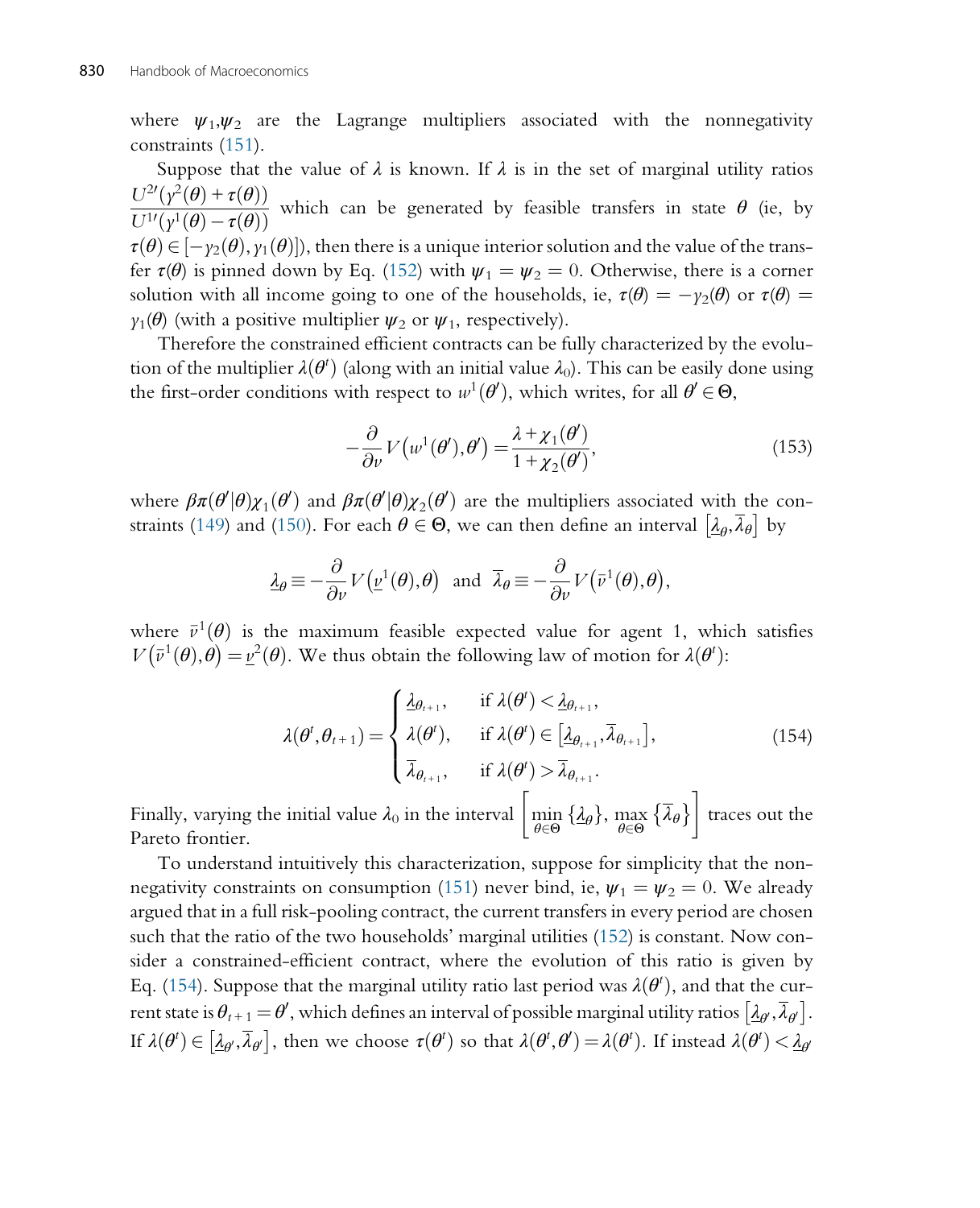(respectively, if  $\lambda(\theta^t) > \overline{\lambda}_{\theta}$ ), household 1 (resp., household 2) would want to break the contract if the ratio of marginal utilities remained constant, as the short-term costs of making the corresponding transfer in the current period would exceed the long-term insurance benefits coming from promises of future reciprocation. That is, the constraint [\(149](#page-104-0)) (resp., ([150\)](#page-104-0)) is binding and the multiplier  $\chi_1(\theta')$  (resp.,  $\chi_2(\theta')$ ) is strictly positive, implying (from ([153\)](#page-105-0)) that  $\lambda(\theta^{t+1}) > \lambda(\theta^t)$  (resp.,  $\lambda(\theta^{t+1}) < \lambda(\theta^t)$ ). Therefore full riskpooling, which would occur with complete markets, is not feasible in this case. We then choose  $\lambda(\theta^t, \theta') = \lambda_{\theta'}$  (resp.,  $\lambda(\theta^t, \theta') = \overline{\lambda}_{\theta'}$ ). The value  $\lambda = \lambda_{\theta'}$  (respectively,  $\lambda = \overline{\lambda}_{\theta'}$ ) corresponds to household 1 receiving its minimum possible sustainable surplus  $v^1(\theta')$  in state  $θ'$  (resp., its maximum surplus  $\bar{v}^1(θ')$ ), or equivalently household 2 getting  $\bar{v}^2(θ')$  (resp.,  $v^2(\theta')$ ). In other words, if full risk sharing is not possible, the ratio of marginal utilities must change to an endpoint (ie, by the minimum possible amount) so that one of the households is just indifferent between staying in the contract and reneging.<sup>bb</sup>

[Ligon et al. \(2002\)](#page-115-0) then test the model on the data for three Indian villages, using the model to predict consumption allocations (by estimating empirically the initial ratio of marginal utilities and values for the model's parameters that provide the best fit to the data), and measuring the difference between these predictions and the actual data. They find that the dynamic limited commitment model does a substantially better job at explaining the dynamic response of consumption to income than do models of full insurance, static limited commitment, or autarky.

In models of limited commitment, the key to the amount of informal insurance that can be provided in the optimal contract depends on how costly reneging is for the households. That is, the value of autarky is the most important determinant of the extent of insurance. Recent work by [Morten \(2013\)](#page-115-0) studies a model of risk sharing with endogenous commitment in which temporary migration is possible. The possibility of migration has the unintended consequence of improving self insurance of individuals and the value of autarky, and worsening the risk sharing in the economy. She studies the joint determination of risk sharing and migration decisions and decomposes the welfare effects of migration between changes in income and changes in the endogenous structure of insurance. [Morten \(2013\)](#page-115-0) further structurally estimates the model on a panel from rural India and argues that the possibility of migration may significantly reduce risk sharing.

bb We can show that for a sufficiently high discount factor  $\beta \ge \beta^* \in [0,1)$  the  $\lambda$ -intervals overlap and thus there is some first best contract which is sustainable, whereas if the households are sufficiently impatien there is some first-best contract which is sustainable, whereas if the households are sufficiently impatient, ie,  $\beta \le \beta_* \in (0,1)$ , then no nonautarkic contract exists. In the former case, irrespective of the initial value of  $\lambda_0$ , and hence of the initial division of the surplus, the contract converges with probability 1 to a firstbest contract. Thus, if people are sufficiently patient, absence of commitment cannot justify the observed lack of diversification in individual consumption as being efficient.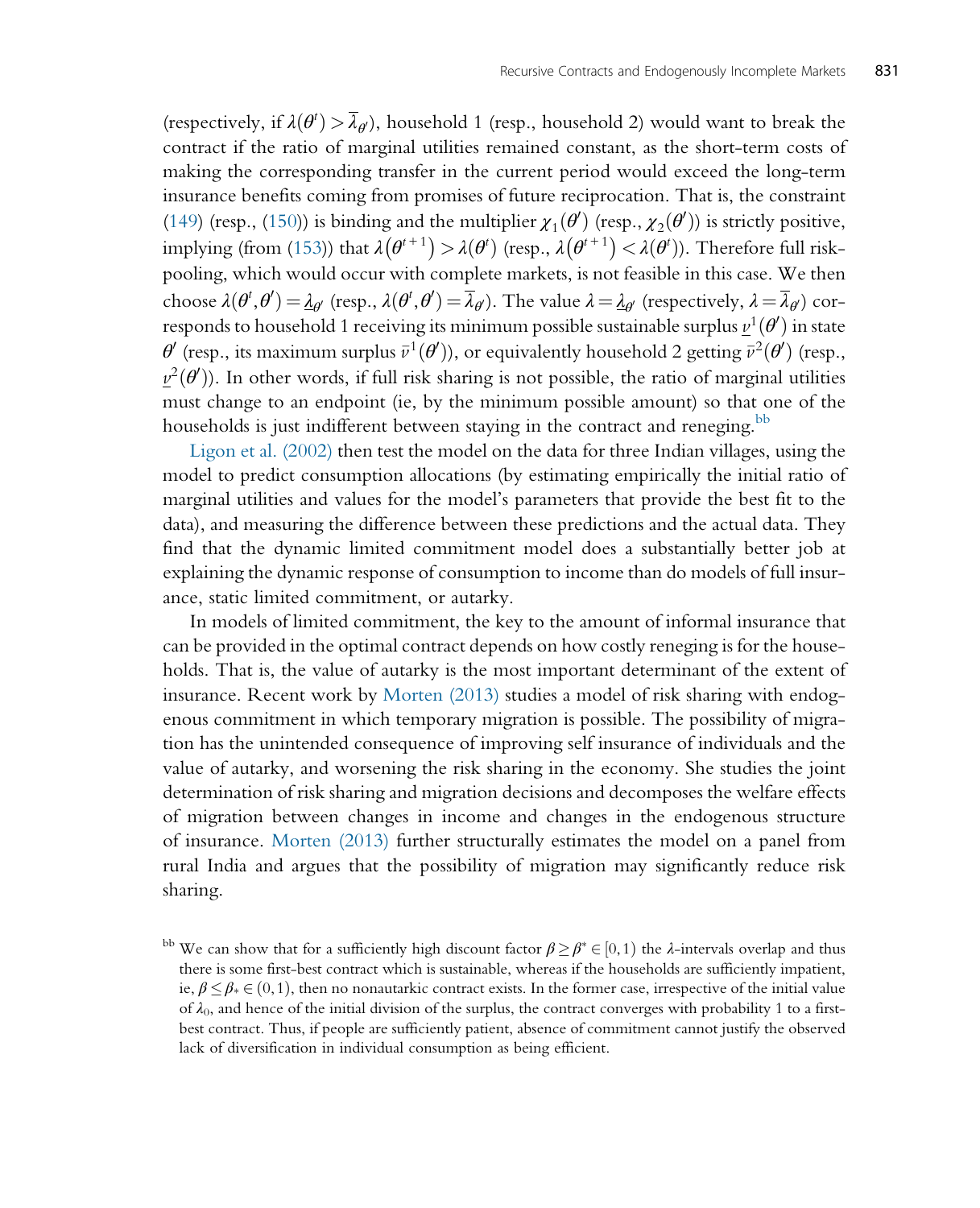There is by now a large literature studying the predictions of models with contracting frictions in the development economics context. For example, [Karaivanov and](#page-114-0) [Townsend \(2014\)](#page-114-0) is a comprehensive study comparing exogenously incomplete markets to markets which are endogenously incomplete due to contractual frictions. Their focus is on consumption, income, investment, and asset behavior of small businesses in Thailand. They conclude that the exogenously incomplete market model has the best fit for their rural sample, while the dynamic moral hazard model is more appropriate for urban households. A recent paper by [Kinnan \(2011\)](#page-114-0) develops a test to distinguish barriers to informal insurance in Thai villages for three types of models: limited commitment, moral hazard, and hidden income, based on the theoretical prediction (see, eg, Eq. ([77](#page-47-0))) that a single lag of inverse marginal utility is sufficient to forecast current inverse marginal utility, which is satisfied by the first two models but not the latter. She concludes that hidden income is more likely to be the cause of barriers to insurance.

## 4.4 International Finance

In this section, we describe an application of the recursive contract models to the international finance context, based on [Kehoe and Perri \(2002\).](#page-114-0) The benchmark model is one of limited commitment similar to that studied in the previous section, but we now analyze it using the duality theory described in [Section 3.1.4](#page-60-0). Models of limited commitment are useful to analyze questions related to sovereign debt default as they provide a framework that can explain the mechanisms by which countries are induced to participate in contracts involving transfers backed only by promises of future repayment, ie, without a legal authority enforcing them. In such models, countries are free to renege on their debts; the only threat is exclusion from future participation in the financial market.

Standard international business cycle models with either complete or exogenously incomplete markets typically deliver predictions that are at odds with the data (see [Backus et al., 1992](#page-112-0)), for instance, that cross-country correlations of consumption are much higher than those for output, and that both employment and investment in different countries comove negatively. Moreover, net exports and investment are much more volatile in these models than in the data. [Kehoe and Perri \(2002\)](#page-114-0) show that introducing endogenously incomplete markets due to limited loan enforcement frictions in an otherwise standard international business cycle model can resolve these puzzles. This feature allows the model to reproduce the data's positive cross-country comovements of factors of production, consumption, and output.

Formally, the model consists of two countries  $i = 1,2$  that produce their output using domestic labor and capital inputs and face exogenous idiosyncratic Markov technology shocks  $A_i(\theta^i)$ . (For simplicity, in this section we ignore the subscripts "t" when there is no ambiguity.) Output in country *i* after a history of shocks  $\theta^t$  is given by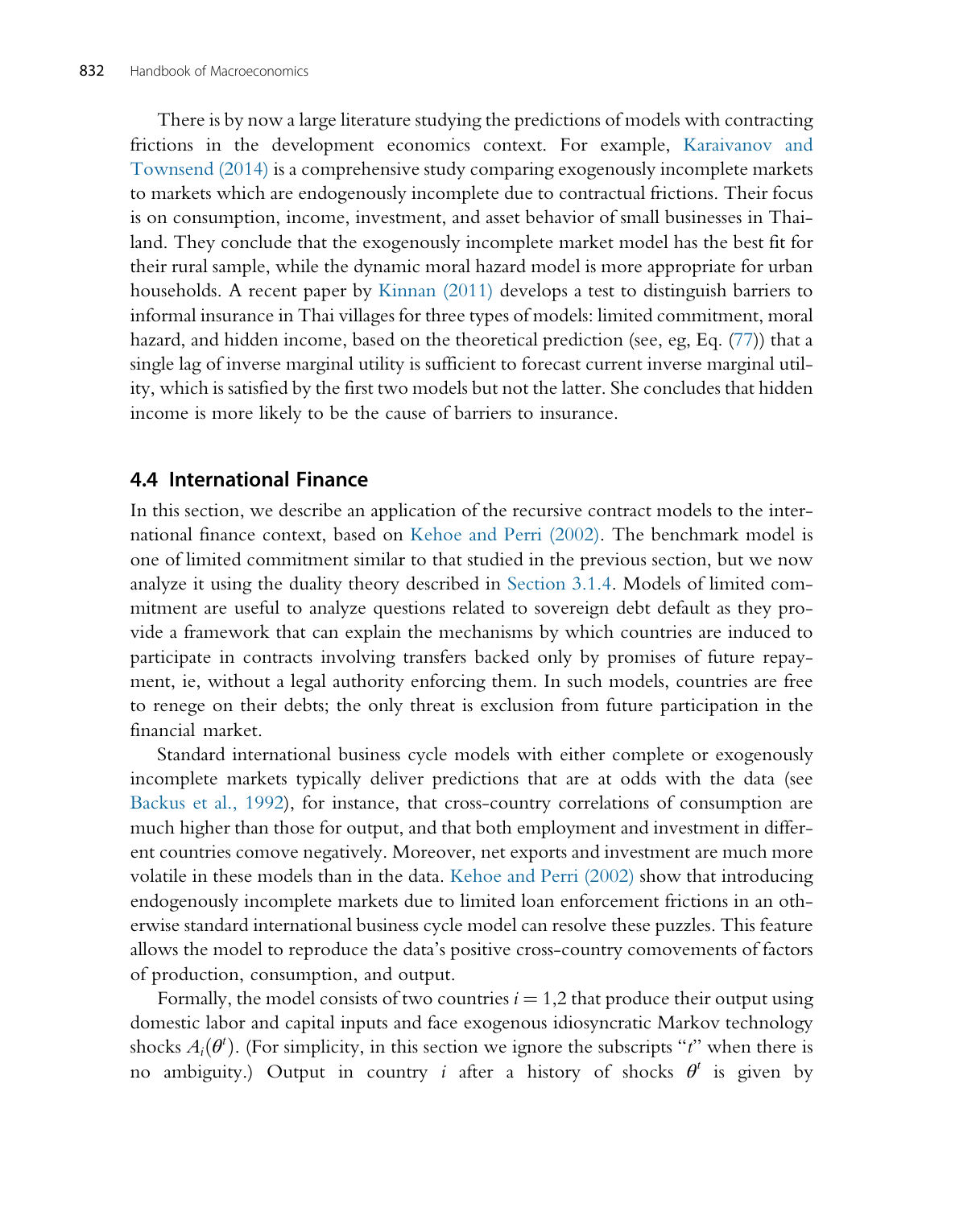<span id="page-108-0"></span> $F(k_i(\theta^{t-1}), A_i(\theta^t)l_i(\theta^t))$ . The social planner's problem consists of choosing allocations  $\{c_i(\theta^i), l_i(\theta^i), k_i(\theta^{t-1})\}_{i,t,\theta^t}$  to maximize a weighted (with weights  $\lambda_i$ ) sum of utilities of the representative consumers in each country:

$$
\max_{\mathbf{c},\mathbf{l},\mathbf{k}} \sum_{i=1,2} \lambda_i \left\{ \sum_{t=0}^{\infty} \sum_{\theta' \in \Theta'} \beta^t \pi_t(\theta^t) U(c_i(\theta^t), l_i(\theta^t)) \right\} \tag{155}
$$

subject to the feasibility constraint

$$
\sum_{i=1,2} (c_i(\theta^t) + k_i(\theta^t)) = \sum_{i=1,2} [F(k_i(\theta^{t-1}), A_i(\theta^t)l_i(\theta^t)) + (1-\delta)k_i(\theta^{t-1})],
$$

and the enforcement constraints (similar to ([147\)](#page-103-0)): for all  $i = 1,2$  and  $t,\theta^t$ ,

$$
\sum_{s=t}^{\infty} \sum_{\theta^s \geq \theta^t} \beta^{s-t} \pi_s(\theta^s | \theta^t) U(c_i(\theta^s), l_i(\theta^s)) \geq \underline{V}_i(k_i(\theta^{t-1}), \theta^t), \tag{156}
$$

where  $\underline{V}_i\big(k_i\big(\theta^{t-1}\big),\theta^t\big)$  denotes country  $i$ 's value of autarky from  $\theta^t$  onward, given by

$$
\underline{V}_{i}\big(k_{i}(\theta^{t-1}),\theta^{t}\big)=\max_{\mathbf{c},\mathbf{l},\mathbf{k}}\sum_{s=t}^{\infty}\sum_{\theta^{s}\geq\theta^{t}}\beta^{s-t}\pi_{s}(\theta^{s}|\theta^{t})U(c_{i}(\theta^{s}),l_{i}(\theta^{s}))
$$
\nsubject to\n
$$
c_{i}(\theta^{s})+k_{i}(\theta^{s})\leq F\big(k_{i}(\theta^{s-1}),A_{i}(\theta^{s})l_{i}(\theta^{s})\big)+(1-\delta)k_{i}(\theta^{s-1}).
$$
\n(157)

The enforcement constraints are formally derived from arguments similar to those we used to obtain [\(95](#page-64-0)) in [Section 3.2.](#page-62-0) They ensure that it is the best response for each country to stick to their equilibrium strategies.

We can rewrite this problem recursively using the [Marcet and Marimon \(2015\)](#page-115-0) approach (see [Section 3.1.4](#page-60-0)). Letting  $\beta^t \pi_t(\theta^t) \mu_i(\theta^t)$  denote the multipliers on the<br>enforcement constraints (156), a similar derivation as Eq. (89) implies that we can write enforcement constraints (156), a similar derivation as Eq. ([89](#page-59-0)) implies that we can write the Lagrangian of the social planner's problem as

$$
\sum_{t=0}^{\infty} \sum_{\theta' \in \Theta'} \sum_{i=1,2} \beta^t \pi_i(\theta') \left\{ M_i(\theta^{t-1}) U(c_i(\theta'), l_i(\theta')) + \mu_i(\theta') \Big[ U(c_i(\theta'), l_i(\theta')) - \underline{V}_i(k_i(\theta^{t-1}), \theta') \Big] \right\}
$$
(158)

subject to the feasibility constraint, where  $M_i(\theta^t)$  is a cumulative Lagrange multiplier defined recursively as

$$
M_i(\theta^t) = M_i(\theta^{t-1}) + \mu_i(\theta^t), \qquad (159)
$$

for  $t \geq 0$ , with  $M_i(\theta^{-1}) = \lambda_i$ . Thus the cumulative multiplier  $M_i(\theta^t)$  is equal to the original planning weight  $\lambda_i$  at time 0, plus the sum of the past multipliers on the enforcement constraints at time t and history  $\theta^t$ . Using the techniques described in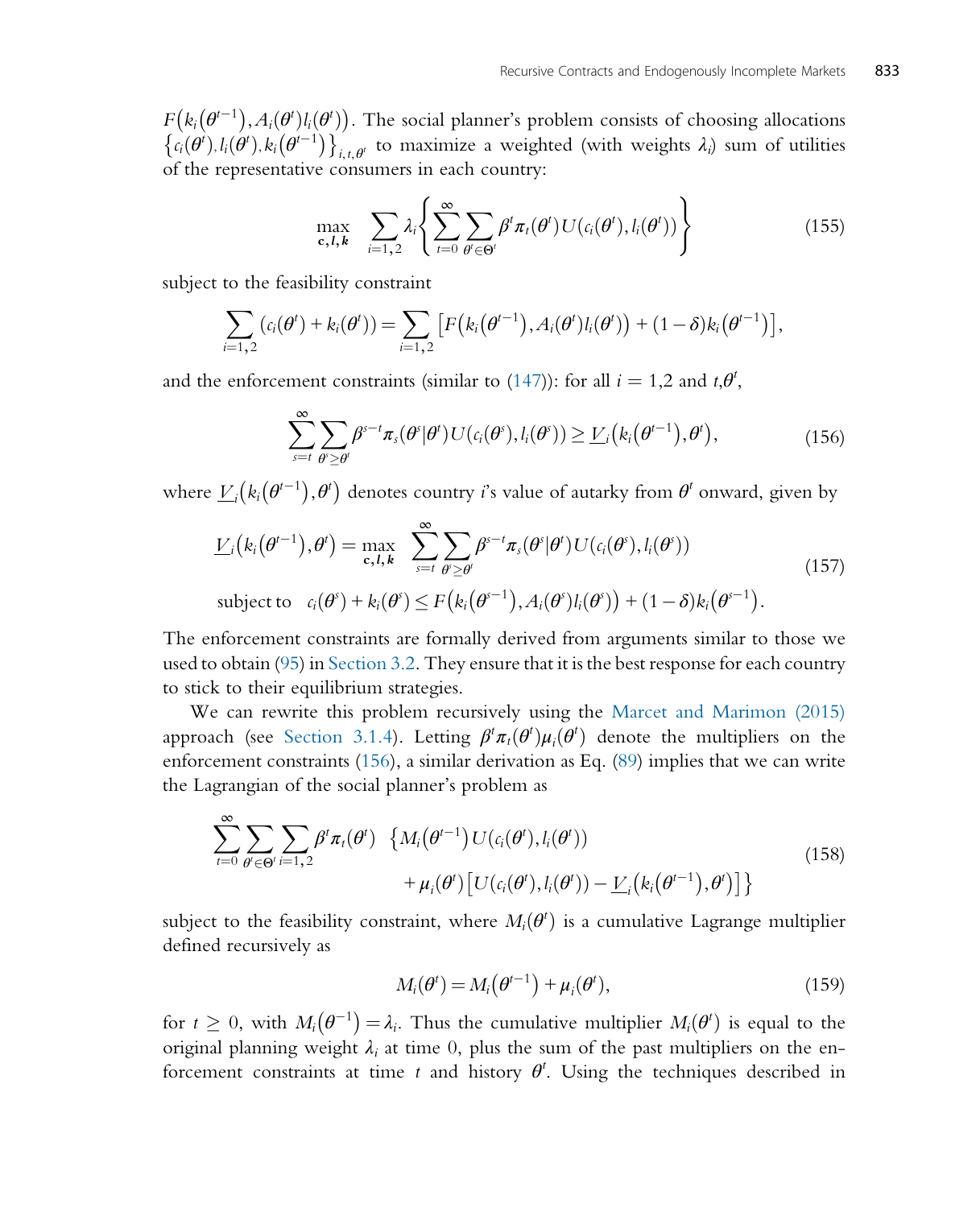<span id="page-109-0"></span>[Section 3.1.4](#page-60-0) and denoting by  $z(\theta^t) = \frac{M_2(\theta^t)}{M_1(\theta^t)}$  the relative weight on country 2, this problem can be written recursively and its solution is stationary in the state space that consists of the current shock, the current capital stocks, and the relative weight, ie,  $x_t = (\theta_t, k_1(\theta^{t-1}), k_2(\theta^{t-1}), z(\theta^{t-1})).$ 

It is instructive to compare this objective [\(158](#page-108-0)) with the unconstrained objective [\(155](#page-108-0)). The enforcement constraints introduce three key differences. First, starting at the beginning of the period, the cumulative Lagrange multiplier  $M_i(\theta^{t-1})$  shifts the (relative) weights of each agent. Second, the current Lagrange multiplier  $\mu_i(\theta^t)$  on the sustainability constraint further changes the weight on current consumption (as well as on future consumption by affecting the future cumulative multiplier  $M_i(\theta^t)$ . These two forces translate in the first-order conditions into a distortion of the relative marginal utilities of consumption (letting  $U_{ic}(\theta')$  denote the marginal utility of consumption in country *i* in history  $\theta$ <sup>*t*</sup>):

$$
\frac{U_{1c}(\theta')}{U_{2c}(\theta')} = \frac{M_2(\theta'^{-1}) + \mu_2(\theta')}{M_1(\theta'^{-1}) + \mu_1(\theta')}.
$$
\n(160)

Third, accumulating more capital  $k_i(\theta^{t-1})$  tightens the enforcement constraint by increasing the value of autarky. As a result, the Euler equation (and capital accumulation) is distorted as follows (letting  $F_{ik}(\theta')$  denote the marginal product of capital in country  $i$  in history  $\theta$ <sup>t</sup>):

$$
U_{i\epsilon}(\theta^{t}) = \beta \sum_{\theta_{t+1}} \pi(\theta_{t+1}|\theta_{t})
$$
  
 
$$
\times \left[ \frac{M_{i}(\theta^{t+1})}{M_{i}(\theta^{t})} U_{i\epsilon}(\theta^{t+1}) \left( F_{i k}(\theta^{t+1}) + 1 - \delta \right) - \frac{\mu_{i}(\theta^{t+1})}{M_{i}(\theta^{t})} \underline{V}_{i k}(\theta^{t+1}) \right].
$$
 (161)

The last first-order condition writes  $\frac{U_{il}(\theta')}{U_{ic}(\theta')} = F_{il}(\theta')$  (letting  $U_{il}(\theta')$  and  $F_{il}(\theta')$  denote the<br>marginal distribution and marginal product of labor in country i in history  $\theta^{k_{ij}}$  there is marginal disutility and marginal product of labor in country i in history  $\theta'$ ): there is no distortion in the consumption–labor decision, since this margin does not affect the enforcement constraint.<sup>bc</sup> These first-order conditions along with the transition law for  $z_2(\theta')$  can be straightforwardly rewritten as functions of  $z_2(\theta^{t-1})$  and the normalized multipliers  $\stackrel{\sim}{\mu}$  $\hat{u}_i(\theta^t) \equiv \frac{\mu_i(\theta^t)}{M_i(\theta^{t-1})}$ . The solution to this problem can then be characterized

bc [Kehoe and Perri \(2004\)](#page-114-0) show how to decentralize the constrained efficient allocation as a competitive equilibrium using a tax on capital income to replicate the wedge in the Euler equation (161) generated by the enforcement constraint.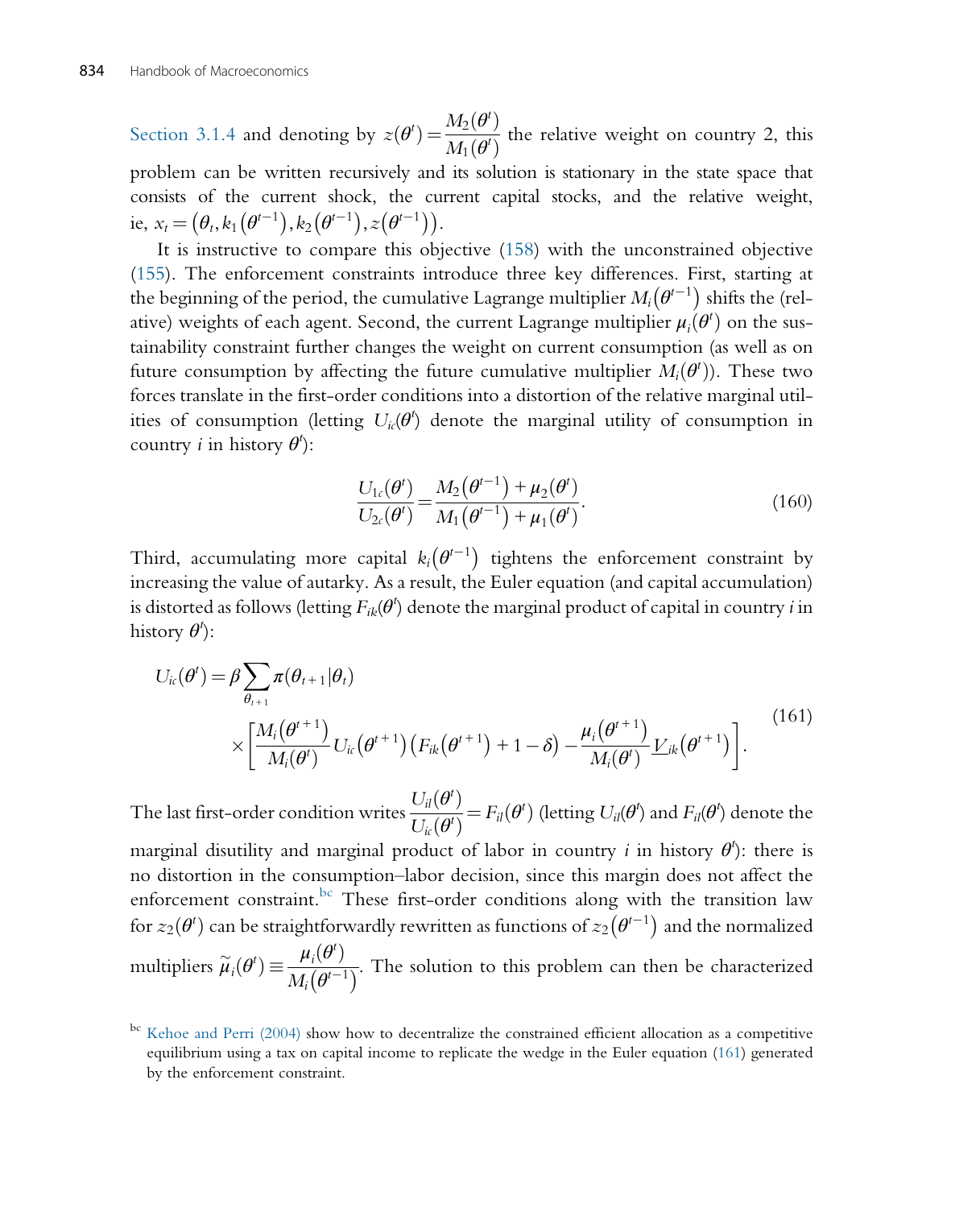by allocations of the form  $(c_i(x_t), l_i(x_t), k_i(x_t))$ , where the state vector is  $x_t = (\theta_t, k_1(\theta^{t-1}), k_2(\theta^{t-1}), z(\theta^{t-1})).$  These policy functions satisfy the first-order conditions above, the feasibility and enforcement constraints, and the complementary slackness conditions on the multipliers.

The model has the following implications. Suppose that the home country (say, country  $i = 1$ ) is hit in history  $(t, \theta^t)$  with a positive and persistent productivity shock  $A_1(\theta^t) > 0$ . Eq. ([157\)](#page-108-0) shows that such a shock increases the home country's value of autarky, and thus tightens its enforcement constraint [\(156](#page-108-0)). This may lead the enforcement constraint to bind, which translates into a positive multiplier  $\mu_1(\theta^t)$  in the first-order condition ([160\)](#page-109-0). This in turn implies that the planner increases the relative weight to the home country in its objective and allocates it higher consumption  $c_1(\theta^t)$ (ie, lower marginal utility  $U_{1c}(\theta^t)$ ) to prevent it from defaulting. Moreover, this increase in consumption is persistent, because the productivity shock is persistent and the positive multiplier  $\mu_1(\theta')$  raises the cumulative multiplier  $M_1(\theta')$  of the home country (defined in ([159](#page-108-0))) in all future periods  $s \geq t$ . In contrast, consumption in the foreign country does not vary much, as risk sharing in this economy is limited. Finally, the planner optimally restricts the investment flow into country 1 in order to reduce the home country's future value of autarky in Eq. [\(161](#page-109-0)) and relax the enforcement constraint. It also increases labor effort and investment in the foreign country to raise country 1's value of participating into the contract, leading to positive cross-country correlations of investment and employment and to a trade surplus (positive net exports) in the home country.

Now compare these effects with those that would occur in an economy without enforcement frictions, ie, with complete markets. In response to a positive productivity shock in the home country, and hence a higher productivity of capital and labor, the planner optimally increases the domestic labor effort and the capital stock, both by saving more and increasing investment flowing from abroad. In contrast, foreign labor effort and investment decrease. Moreover, because of risk sharing, the domestic economy shares its consumption gains, leading to an increase in the consumption of the foreign country. The responses are qualitatively similar but muted in a model where markets are exogenously incomplete (only bonds are allowed). In such models, therefore, output is less correlated across countries than is consumption, the cross-country correlations of investment and employment are negative, and a positive productivity shock leads to a trade deficit in the home country (due to the net inflow of investment).

[Kehoe and Perri \(2002\)](#page-114-0) calibrate the economy and analyze numerically these implications of the model with endogenously incomplete markets. They find that it matches the data's positive cross-country comovements of factors of production (employment, investment) and the cross-country comovements of consumption and output. This resolves several of the puzzles arising in standard (complete or exogenously incomplete market-)models of international finance described in the first paragraph of this section.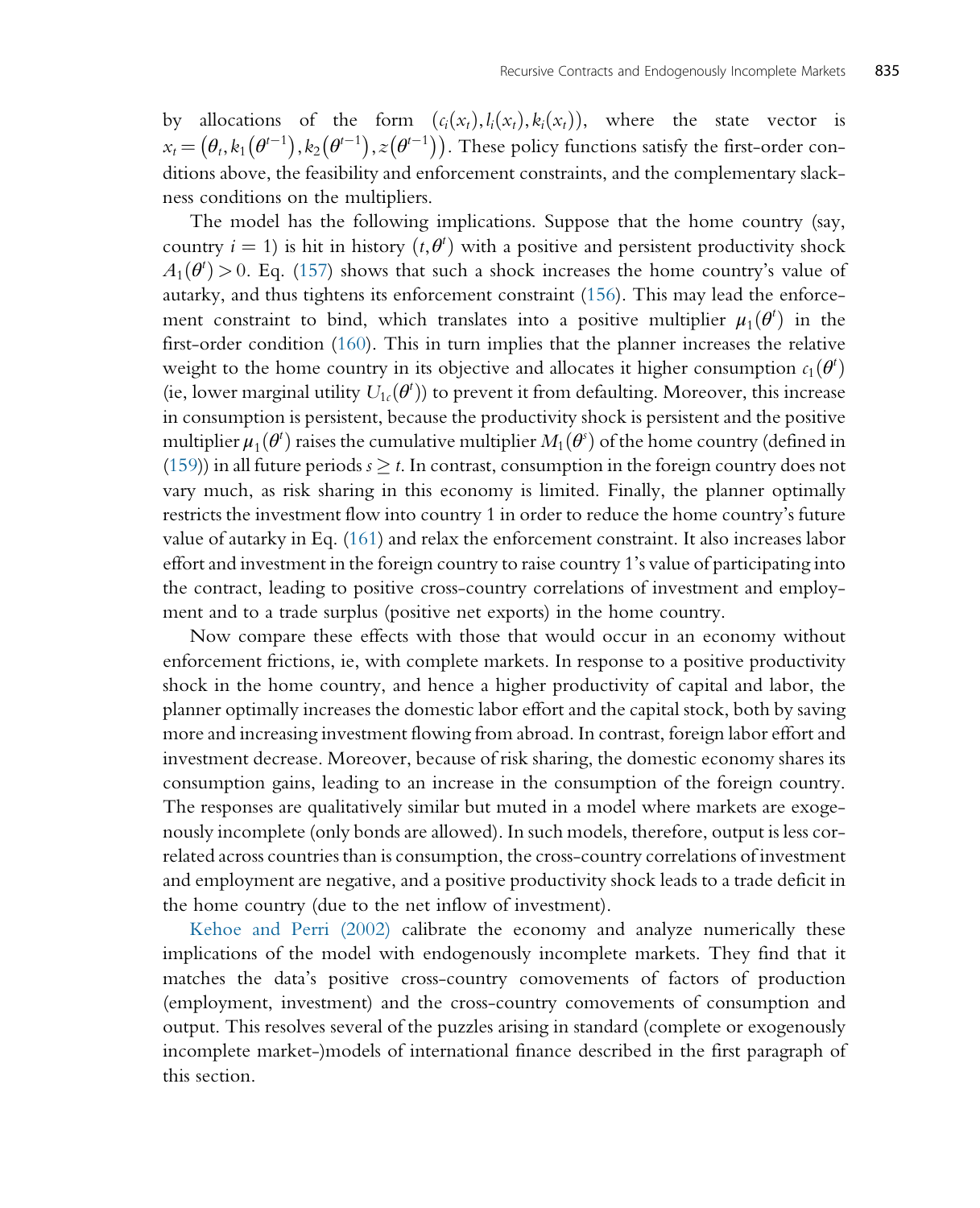There is a large literature that analyzes questions of international debt and sovereign default using models of (one- or two-sided) limited commitment. The seminal paper is [Eaton and Gersovitz \(1981\)](#page-113-0), and this literature has been comprehensively reviewed by [Aguiar and Amador \(2013\)](#page-112-0). In particular, [Aguiar et al. \(2009\)](#page-112-0) analyze the behavior of sovereign debt and foreign direct investment in a small open economy (rather than in a two-country general equilibrium environment as analyzed in the previous paragraphs) where the government lacks commitment (leading to potential default and expropriation of capital) and is more impatient than the market. While the standard one-sided limited commitment model (see [Thomas and Worrall, 1988\)](#page-116-0) predicts that the government will eventually accumulate enough assets to overcome its commitment problem, <sup>bd</sup> the additional assumption of a higher degree of impatience (and hence, the combination of front loading due to impatience and back loading due to limited commitment) leads to cycles in both sovereign debt and foreign direct investment, as well as a "debt overhang" effect whereby investment is distorted by more in recessions than in booms.

## 5. CONCLUSION

The theory of recursive contracts underpins a variety of applications in a range of fields, from public finance to development economics to corporate finance, international finance, and political economy. A unifying feature of these applications is that they feature frictions such as unobservability of shocks or actions or nonenforceability of contracts that endogenously limit the amount of risk sharing and insurance that can be achieved. This chapter provides a self-contained treatment of the fundamental techniques and the more advanced topics of recursive contracts. We also survey a number of applications through the lens of this unified theoretical treatment that illustrate the versatility of the theoretical apparatus.

bd One-sided limited commitment models generally imply that the optimal contract features a form back loading: the profile of consumption is shifted toward the future. The intuition is as follows. Additional consumption in a particular period helps ensure the agent's participation in the contract. Moreover, it also helps satisfy the enforcement constraints in all previous periods as well, since the left-hand side of the enforcement constraint (eg, ([156\)](#page-108-0)) is forward-looking. At the margin, therefore, consumption in the future is preferable as it relaxes all the preceding participation constraints. As a result the relevant Euler equation includes the cumulative sums of Lagrange multipliers that take into account all of the binding constraints in the previous periods. When the government and the market have the same degree of impatience, the economy will eventually achieve perfect risk sharing with constant consumption, so that a country has an incentive to save to grow out of the enforcement constraints if it is patient enough. [Ray \(2002\)](#page-115-0) shows that the backloading result and eventual reaching of the unconstrained allocations apply in very general settings.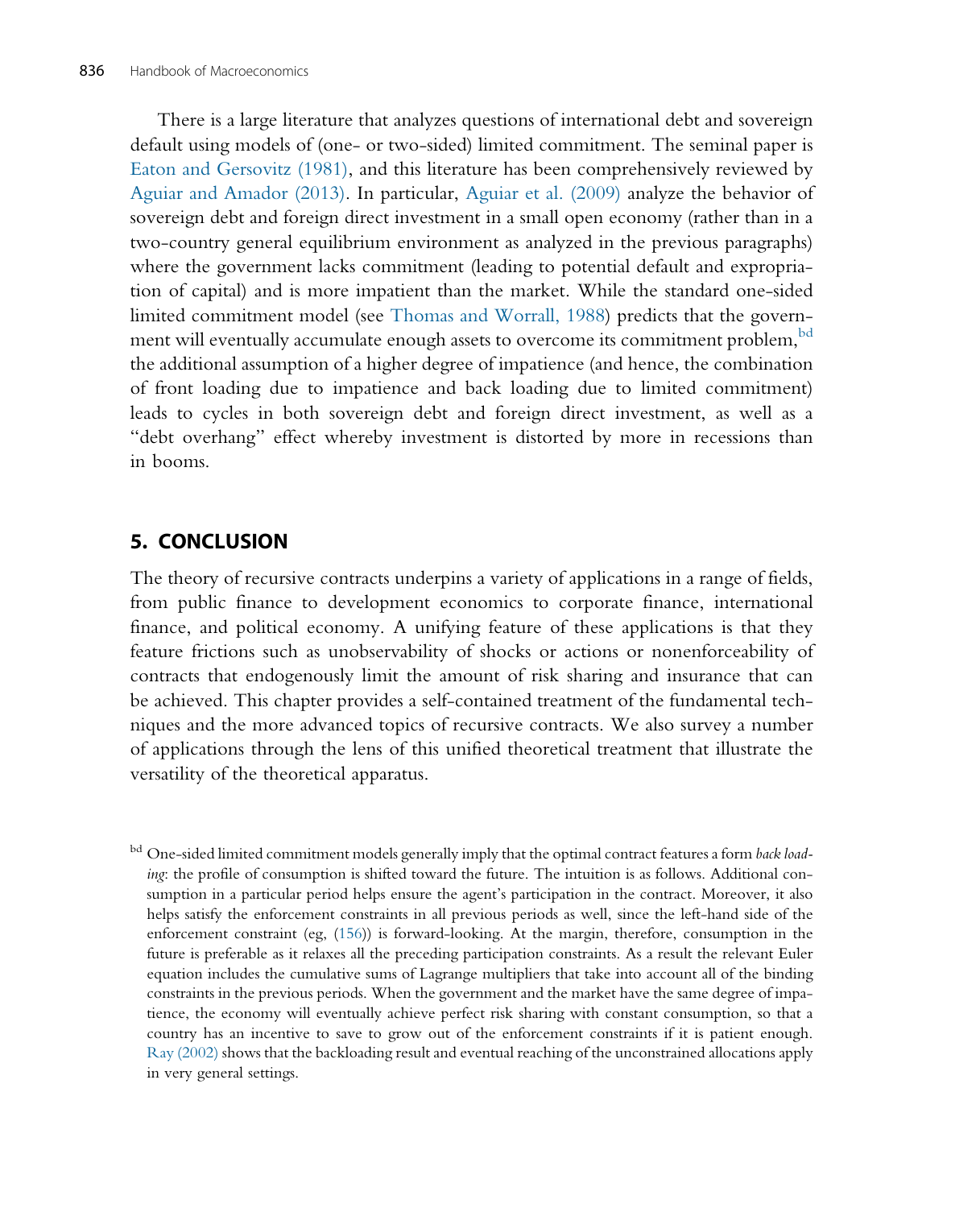## <span id="page-112-0"></span>ACKNOWLEDGMENTS

M.G. and A.T. thank the NSF for financial support.

## **REFERENCES**

- [Abraham, A., Pavoni, N., 2008. Efficient allocations with moral hazard and hidden borrowing and lending: a](http://refhub.elsevier.com/S1574-0048(16)00008-2/rf0010) [recursive formulation. Rev. Econ. Dyn. 11 \(4\), 781](http://refhub.elsevier.com/S1574-0048(16)00008-2/rf0010)–803.
- [Abreu, D., 1988. On the theory of infinitely repeated games with discounting. Econometrica 56, 383](http://refhub.elsevier.com/S1574-0048(16)00008-2/rf0015)–396.
- [Abreu, D., Pearce, D., Stacchetti, E., 1990. Toward a theory of discounted repeated games with imperfect](http://refhub.elsevier.com/S1574-0048(16)00008-2/rf0020) [monitoring. Econometrica 58, 1041](http://refhub.elsevier.com/S1574-0048(16)00008-2/rf0020)–1063.
- [Acemoglu, D., Golosov, M., Tsyvinski, A., 2008. Political economy of mechanisms. Econometrica 76 \(3\),](http://refhub.elsevier.com/S1574-0048(16)00008-2/rf0025) 619–[641.](http://refhub.elsevier.com/S1574-0048(16)00008-2/rf0025)
- [Acemoglu, D., Golosov, M., Tsyvinski, A., 2011. Power fluctuations and political economy. J. Econ. The](http://refhub.elsevier.com/S1574-0048(16)00008-2/rf0030)[ory 146 \(3\), 1009](http://refhub.elsevier.com/S1574-0048(16)00008-2/rf0030)–1041.
- [Aguiar, M., Amador, M., 2013. Sovereign debt. Handbook of International Economics, vol. 4.](http://refhub.elsevier.com/S1574-0048(16)00008-2/rf0035)
- [Aguiar, M., Amador, M., Gopinath, G., 2009. Investment cycles and sovereign debt overhang. Rev. Econ.](http://refhub.elsevier.com/S1574-0048(16)00008-2/rf0040) [Stud. 76 \(1\), 1](http://refhub.elsevier.com/S1574-0048(16)00008-2/rf0040)–31.
- [Aiyagari, S.R., 1994. Uninsured idiosyncratic risk and aggregate saving. Q. J. Econ. 109, 659](http://refhub.elsevier.com/S1574-0048(16)00008-2/rf0045)–684.
- [Aiyagari, S.R., Marcet, A., Sargent, T.J., Sepp](http://refhub.elsevier.com/S1574-0048(16)00008-2/rf0050)a[l](http://refhub.elsevier.com/S1574-0048(16)00008-2/rf0050)[a, J., 2002. Optimal taxation without state-contingent debt.](http://refhub.elsevier.com/S1574-0048(16)00008-2/rf0050) [J. Polit. Econ. 110 \(6\), 1220](http://refhub.elsevier.com/S1574-0048(16)00008-2/rf0050)–1254.
- [Albanesi, S., 2011. Optimal taxation of entrepreneurial capital with private information.](http://refhub.elsevier.com/S1574-0048(16)00008-2/rf0055) Working Paper.
- [Albanesi, S., Sleet, C., 2006. Dynamic optimal taxation with private information. Rev. Econ. Stud. 73 \(1\),](http://refhub.elsevier.com/S1574-0048(16)00008-2/rf0060) 1–[30.](http://refhub.elsevier.com/S1574-0048(16)00008-2/rf0060)
- [Albuquerque, R., Hopenhayn, H., 2004. Optimal lending contracts and firm dynamics. Rev. Econ. Stud.](http://refhub.elsevier.com/S1574-0048(16)00008-2/rf0065) [71 \(2\), 285](http://refhub.elsevier.com/S1574-0048(16)00008-2/rf0065)–315.
- [Ales, L., Maziero, P., 2009. Non-exclusive dynamic contracts, competition, and the limits of insurance.](http://refhub.elsevier.com/S1574-0048(16)00008-2/rf0070) [Working Paper.](http://refhub.elsevier.com/S1574-0048(16)00008-2/rf0070)
- [Allen, F., 1985. Repeated principal-agent relationships with lending and borrowing. Econ. Lett. 17 \(1](http://refhub.elsevier.com/S1574-0048(16)00008-2/rf0075)–2), 27–[31.](http://refhub.elsevier.com/S1574-0048(16)00008-2/rf0075)
- [Alvarez, F., Jermann, U.J., 2000. Efficiency, equilibrium, and asset pricing with risk of default. Econometrica](http://refhub.elsevier.com/S1574-0048(16)00008-2/rf0080) [68, 775](http://refhub.elsevier.com/S1574-0048(16)00008-2/rf0080)–797.
- [Atkeson, A., Lucas, R.E., 1992. On efficient distribution with private information. Rev. Econ. Stud. 59 \(3\),](http://refhub.elsevier.com/S1574-0048(16)00008-2/rf0085) 427–[453.](http://refhub.elsevier.com/S1574-0048(16)00008-2/rf0085)
- [Atkeson, A., Lucas, R.E., 1995. Efficiency and equality in a simple model of efficient unemployment](http://refhub.elsevier.com/S1574-0048(16)00008-2/rf0090) [insurance. J. Econ. Theory 66 \(1\), 64](http://refhub.elsevier.com/S1574-0048(16)00008-2/rf0090)–88.
- [Backus, D.K., Kehoe, P.J., Kydland, F.E., 1992. International real business cycles. J. Polit. Econ.](http://refhub.elsevier.com/S1574-0048(16)00008-2/rf0095) [100, 745](http://refhub.elsevier.com/S1574-0048(16)00008-2/rf0095)–775.
- [Badel, A., Huggett, M., 2014. Taxing top earners: a human capital perspective.](http://refhub.elsevier.com/S1574-0048(16)00008-2/rf0100) Federal Reserve Bank of [St. Louis. Working Paper.](http://refhub.elsevier.com/S1574-0048(16)00008-2/rf0100)
- [Barro, R.J., 1979. On the determination of the public debt. J. Polit. Econ. 87, 940](http://refhub.elsevier.com/S1574-0048(16)00008-2/rf0105)–971.
- [Battaglini, M., Lamba, R., 2015. Optimal dynamic contracting: the first-order approach and beyond.](http://refhub.elsevier.com/S1574-0048(16)00008-2/rf0110) Work[ing Paper.](http://refhub.elsevier.com/S1574-0048(16)00008-2/rf0110)
- [Benveniste, L.M., Scheinkman, J.A., 1979. On the differentiability of the value function in dynamic models](http://refhub.elsevier.com/S1574-0048(16)00008-2/rf0115) [of economics. Econometrica 47 \(3\), 727](http://refhub.elsevier.com/S1574-0048(16)00008-2/rf0115)–732.
- [Bertsekas, D.P., Nedi, A., Ozdaglar, A.E., 2003. Convex Analysis and Optimization. Athena Scientific,](http://refhub.elsevier.com/S1574-0048(16)00008-2/rf0120) [Boston.](http://refhub.elsevier.com/S1574-0048(16)00008-2/rf0120)
- [Bester, H., Strausz, R., 2001. Contracting with imperfect commitment and the revelation principle: the sin](http://refhub.elsevier.com/S1574-0048(16)00008-2/rf0125)[gle agent case. Econometrica 69 \(4\), 1077](http://refhub.elsevier.com/S1574-0048(16)00008-2/rf0125)–1098.
- [Biais, B., Mariotti, T., Plantin, G., Rochet, J.C., 2007. Dynamic security design: convergence to continuous](http://refhub.elsevier.com/S1574-0048(16)00008-2/rf0130) [time and asset pricing implications. Rev. Econ. Stud. 74 \(2\), 345](http://refhub.elsevier.com/S1574-0048(16)00008-2/rf0130)–390.
- [Biais, B., Mariotti, T., Rochet, J.C., Villeneuve, S., 2010. Large risks, limited liability, and dynamic moral](http://refhub.elsevier.com/S1574-0048(16)00008-2/rf0135) [hazard. Econometrica 80, 73](http://refhub.elsevier.com/S1574-0048(16)00008-2/rf0135)–118.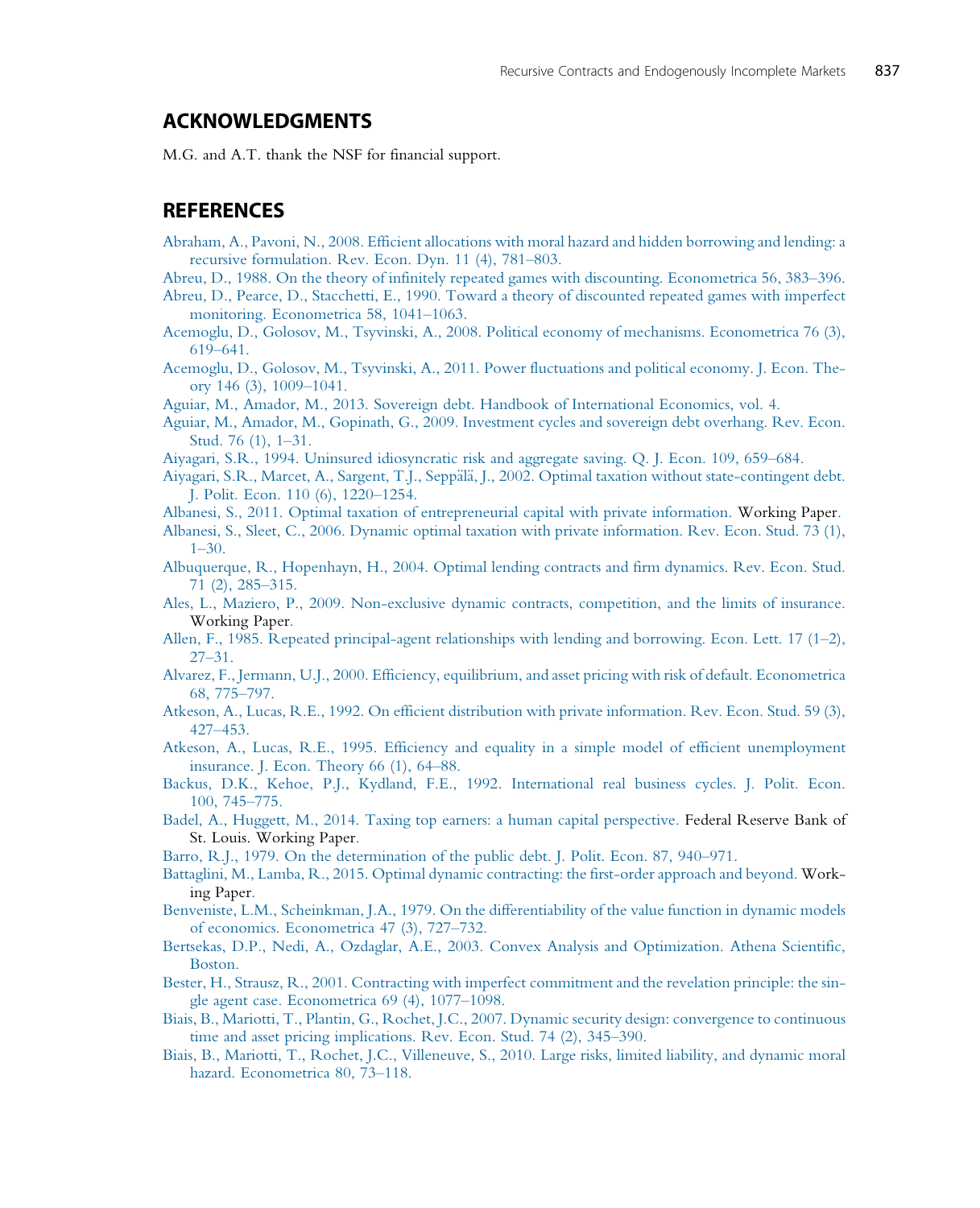<span id="page-113-0"></span>[Billingsley, P., 2008. Probability and Measure. John Wiley & Sons.](http://refhub.elsevier.com/S1574-0048(16)00008-2/rf0145)

- [Bismut, J.M., 1973. Conjugate convex functions in optimal stochastic control. J. Math. Anal. Appl. 44 \(2\),](http://refhub.elsevier.com/S1574-0048(16)00008-2/rf0150) 384–[404.](http://refhub.elsevier.com/S1574-0048(16)00008-2/rf0150)
- [Bismut, J.M., 1978. An introductory approach to duality in optimal stochastic control. SIAM Rev. 20 \(1\),](http://refhub.elsevier.com/S1574-0048(16)00008-2/rf0155) 62–[78.](http://refhub.elsevier.com/S1574-0048(16)00008-2/rf0155)
- [Caves, R.E., 1998. Industrial organization and new findings on the turnover and mobility of firms. J. Econ.](http://refhub.elsevier.com/S1574-0048(16)00008-2/rf0160) [Lit. 36, 1947](http://refhub.elsevier.com/S1574-0048(16)00008-2/rf0160)–1982.
- [CBO, 2007. Historical effective federal tax rates, 1979 to 2005.](http://refhub.elsevier.com/S1574-0048(16)00008-2/rf0165) Congressional Budget Office.
- [Chamberlain, G., Wilson, C.A., 2000. Optimal intertemporal consumption under uncertainty. Rev. Econ.](http://refhub.elsevier.com/S1574-0048(16)00008-2/rf0170) [Dyn. 3 \(3\), 365](http://refhub.elsevier.com/S1574-0048(16)00008-2/rf0170)–395.
- [Chari, V.V., Kehoe, P.J., 1990. Sustainable plans. J. Polit. Econ. 98 \(4\), 783](http://refhub.elsevier.com/S1574-0048(16)00008-2/rf0175)–802.
- [Chari, V.V., Kehoe, P.J., 1993. Sustainable plans and debt. J. Econ. Theory 61 \(2\), 230](http://refhub.elsevier.com/S1574-0048(16)00008-2/rf0180)–261.
- [Clementi, G.L., Hopenhayn, H.A., 2006. A theory of financing constraints and firm dynamics. Q. J. Econ.](http://refhub.elsevier.com/S1574-0048(16)00008-2/rf0185) [121 \(1\), 229](http://refhub.elsevier.com/S1574-0048(16)00008-2/rf0185)–265.
- [Cole, H., Kocherlakota, N., 2001. Efficient allocations with hidden income and hidden storage. Rev. Econ.](http://refhub.elsevier.com/S1574-0048(16)00008-2/rf0190) [Stud. 68 \(3\), 523](http://refhub.elsevier.com/S1574-0048(16)00008-2/rf0190)–542.
- [Cole, H., Kubler, F., 2012. Recursive contracts, lotteries and weakly concave Pareto sets. Rev. Econ. Dyn.](http://refhub.elsevier.com/S1574-0048(16)00008-2/rf0195) [15 \(4\), 479](http://refhub.elsevier.com/S1574-0048(16)00008-2/rf0195)–500.
- [Cvitanic´, J., Zhang, J., 2013. Contract Theory in Continuous-Time Models. Springer Science & Business](http://refhub.elsevier.com/S1574-0048(16)00008-2/rf0200) [Media.](http://refhub.elsevier.com/S1574-0048(16)00008-2/rf0200)
- [DeMarzo, P.M., Fishman, M.J., 2007a. Agency and optimal investment dynamics. Rev. Financ. Stud. 20 \(1\),](http://refhub.elsevier.com/S1574-0048(16)00008-2/rf0205) 151–[188.](http://refhub.elsevier.com/S1574-0048(16)00008-2/rf0205)
- [DeMarzo, P.M., Fishman, M.J., 2007b. Optimal long-term financial contracting. Rev. Financ. Stud. 20 \(6\),](http://refhub.elsevier.com/S1574-0048(16)00008-2/rf0210) 2079–[2128.](http://refhub.elsevier.com/S1574-0048(16)00008-2/rf0210)
- [DeMarzo, P.M., Sannikov, Y., 2006. Optimal security design and dynamic capital structure in a continuous](http://refhub.elsevier.com/S1574-0048(16)00008-2/rf0215)[time agency model. J. Finance 61 \(6\), 2681](http://refhub.elsevier.com/S1574-0048(16)00008-2/rf0215)–2724.
- [DeMarzo, P.M., Fishman, M.J., He, Z., Wang, N., 2012. Dynamic agency and the q theory of investment.](http://refhub.elsevier.com/S1574-0048(16)00008-2/rf0220) [J. Finance 67 \(6\), 2295](http://refhub.elsevier.com/S1574-0048(16)00008-2/rf0220)–2340.
- [Diamond, P., Mirrlees, J., 1978. A model of social insurance with variable retirement. J. Public Econ. 10 \(3\),](http://refhub.elsevier.com/S1574-0048(16)00008-2/rf0225) 295–[336.](http://refhub.elsevier.com/S1574-0048(16)00008-2/rf0225)
- [Diamond, P., Mirrlees, J., 1986. Payroll-tax financed social insurance with variable retirement. Scand. J.](http://refhub.elsevier.com/S1574-0048(16)00008-2/rf0230) [Econ. 88 \(1\), 25](http://refhub.elsevier.com/S1574-0048(16)00008-2/rf0230)–50.
- [Diamond, P.A., Helms, L.J., Mirrlees, J.A., 1980. Optimal taxation in a stochastic economy: a Cobb-](http://refhub.elsevier.com/S1574-0048(16)00008-2/rf0235)[Douglas example. J. Public Econ. 14 \(1\), 1](http://refhub.elsevier.com/S1574-0048(16)00008-2/rf0235)–29.
- [Dovis, A., Golosov, M., Shourideh, A., 2015. Political economy of sovereign debt: cycles of debt crisis and](http://refhub.elsevier.com/S1574-0048(16)00008-2/rf0240) [inequality overhang.](http://refhub.elsevier.com/S1574-0048(16)00008-2/rf0240) Working Paper.
- [Eaton, J., Gersovitz, M., 1981. Debt with potential repudiation: theoretical and empirical analysis. Rev.](http://refhub.elsevier.com/S1574-0048(16)00008-2/rf0245) [Econ. Stud. 48, 289](http://refhub.elsevier.com/S1574-0048(16)00008-2/rf0245)–309.
- [Ekeland, I., Scheinkman, J.A., 1986. Transversality conditions for some infinite horizon discrete time opti](http://refhub.elsevier.com/S1574-0048(16)00008-2/rf0250)[mization problems. Math. Oper. Res. 11 \(2\), 216](http://refhub.elsevier.com/S1574-0048(16)00008-2/rf0250)–229.
- [Espino, E., Kozlowski, J., Sanchez, J.M., 2013. Too big to cheat: efficiency and investment in partnerships.](http://refhub.elsevier.com/S1574-0048(16)00008-2/rf0255) [FRB of St. Louis Working Paper No. 2013-001C.](http://refhub.elsevier.com/S1574-0048(16)00008-2/rf0255)
- [Farhi, E., Golosov, M., Tsyvinski, A., 2009. A theory of liquidity and regulation of financial intermediation.](http://refhub.elsevier.com/S1574-0048(16)00008-2/rf0260) [Rev. Econ. Stud. 76 \(3\), 973](http://refhub.elsevier.com/S1574-0048(16)00008-2/rf0260)–992.
- [Farhi, E., Sleet, C., Werning, I., Yeltekin, S., 2012. Non-linear capital taxation without commitment. Rev.](http://refhub.elsevier.com/S1574-0048(16)00008-2/rf0265) [Econ. Stud. 79 \(4\), 1469](http://refhub.elsevier.com/S1574-0048(16)00008-2/rf0265)–1493.
- [Farhi, E., Werning, I., 2007. Inequality and social discounting. J. Polit. Econ. 115 \(3\), 365](http://refhub.elsevier.com/S1574-0048(16)00008-2/rf0270)–402.
- [Farhi, E., Werning, I., 2012. Capital taxation: quantitative explorations of the inverse Euler equation.](http://refhub.elsevier.com/S1574-0048(16)00008-2/rf0275) [J. Polit. Econ. 120 \(3\), 398](http://refhub.elsevier.com/S1574-0048(16)00008-2/rf0275)–445.
- [Farhi, E., Werning, I., 2013. Insurance and taxation over the life cycle. Rev. Econ. Stud. 80 \(2\),](http://refhub.elsevier.com/S1574-0048(16)00008-2/rf0280) 596–[635.](http://refhub.elsevier.com/S1574-0048(16)00008-2/rf0280)
- Fazzari, S.M., [Hubbard, R.G., Petersen, B.C., Blinder, A.S., Poterba, J.M., 1988. Financing constraints and](http://refhub.elsevier.com/S1574-0048(16)00008-2/rf0285) [corporate investment. Brook. Pap. Econ. Act. 1, 141](http://refhub.elsevier.com/S1574-0048(16)00008-2/rf0285)–206.
- [Fernandes, A., Phelan, C., 2000. A recursive formulation for repeated agency with history dependence.](http://refhub.elsevier.com/S1574-0048(16)00008-2/rf0290) [J. Econ. Theory 91 \(2\), 223](http://refhub.elsevier.com/S1574-0048(16)00008-2/rf0290)–247.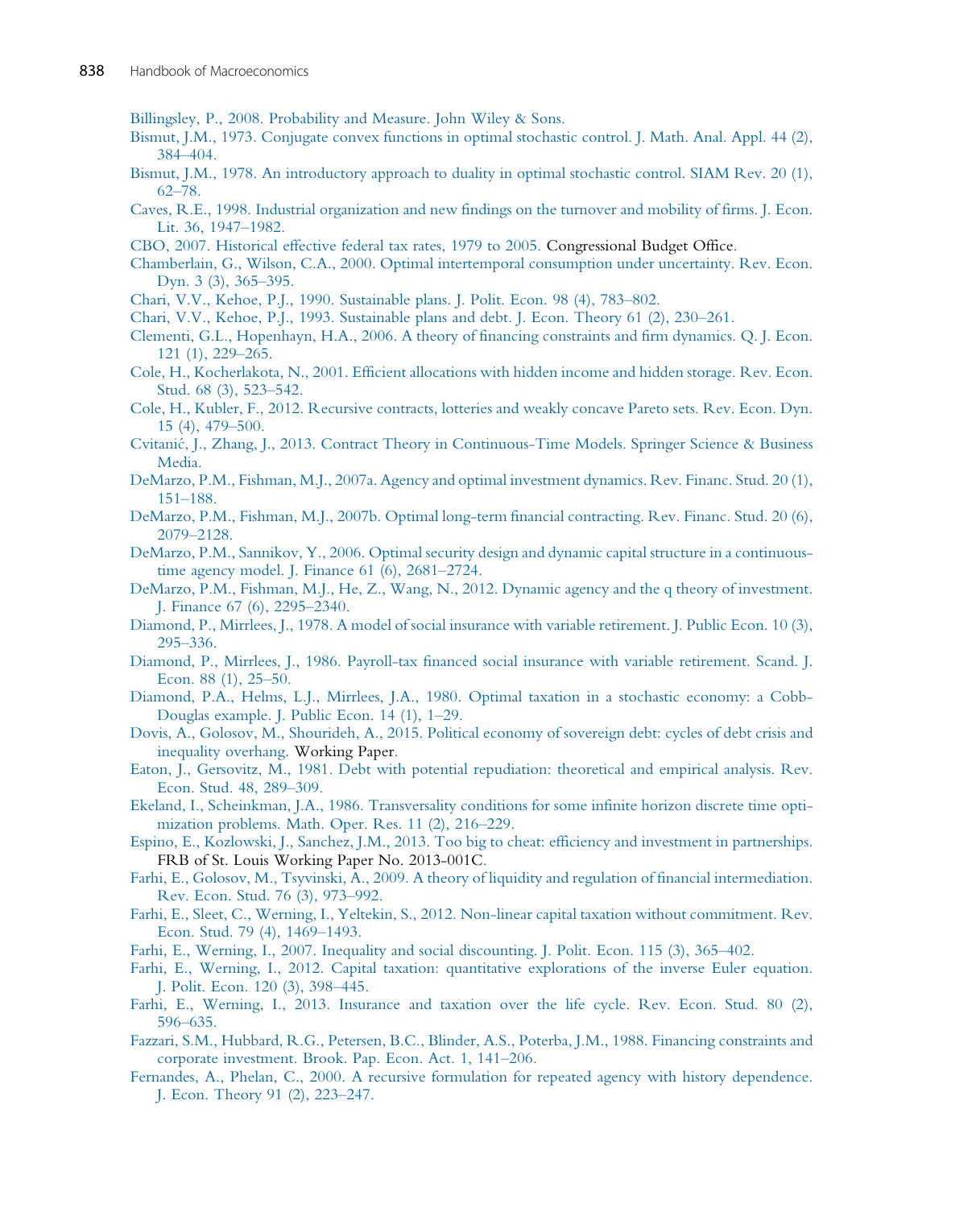<span id="page-114-0"></span>[Freixas, X., Guesnerie, R., Tirole, J., 1985. Planning under incomplete information and the ratchet effect.](http://refhub.elsevier.com/S1574-0048(16)00008-2/rf0295) [Rev. Econ. Stud. 52 \(2\), 173](http://refhub.elsevier.com/S1574-0048(16)00008-2/rf0295)–191.

[Friedman, M., 1957. A theory of the consumption function. National Bureau of Economic Research, Inc.](http://refhub.elsevier.com/S1574-0048(16)00008-2/rf0300)

[Geweke, J., Keane, M., 2000. An empirical analysis of earnings dynamics among men in the PSID: 1968](http://refhub.elsevier.com/S1574-0048(16)00008-2/rf0310)–1989. [J. Econ. 96 \(2\), 293](http://refhub.elsevier.com/S1574-0048(16)00008-2/rf0310)–356.

- [Golosov, M., Iovino, L., 2014. Social insurance, information revelation, and lack of commitment.](http://refhub.elsevier.com/S1574-0048(16)00008-2/rf0315) NBER [Working Paper No. w20633.](http://refhub.elsevier.com/S1574-0048(16)00008-2/rf0315)
- [Golosov, M., Kocherlakota, N., Tsyvinski, A., 2003. Optimal indirect and capital taxation. Rev. Econ. Stud.](http://refhub.elsevier.com/S1574-0048(16)00008-2/rf0320) [70 \(3\), 569](http://refhub.elsevier.com/S1574-0048(16)00008-2/rf0320)–587.
- [Golosov, M., Troshkin, M., Tsyvinski, A., 2016. Redistribution and social insurance. Am. Econ. Rev.](http://refhub.elsevier.com/S1574-0048(16)00008-2/rf0325) [106, 359](http://refhub.elsevier.com/S1574-0048(16)00008-2/rf0325)–386.
- [Golosov, M., Tsyvinski, A., 2006. Designing optimal disability insurance: a case for asset testing. J. Polit.](http://refhub.elsevier.com/S1574-0048(16)00008-2/rf0330) [Econ. 114 \(2\), 257](http://refhub.elsevier.com/S1574-0048(16)00008-2/rf0330)–279.
- [Golosov, M., Tsyvinski, A., 2007. Optimal taxation with endogenous insurance markets. Q. J. Econ.](http://refhub.elsevier.com/S1574-0048(16)00008-2/rf0335) [122 \(2\), 487](http://refhub.elsevier.com/S1574-0048(16)00008-2/rf0335)–534.
- [Golosov, M., Tsyvinski, A., Werning, I., 2006. New dynamic public finance: a user's guide. NBER Macro](http://refhub.elsevier.com/S1574-0048(16)00008-2/rf0340)[econ. Annu. 21, 317](http://refhub.elsevier.com/S1574-0048(16)00008-2/rf0340)–363.
- [Green, E.J., 1987. Lending and the smoothing of uninsurable income. In: Prescott, E.C., Wallace, N. \(Eds.\),](http://refhub.elsevier.com/S1574-0048(16)00008-2/rf0345) [Contractual Arrangements for Intertemporal Trade. University of Minnesota Press, Minneapolis,](http://refhub.elsevier.com/S1574-0048(16)00008-2/rf0345) [Minnesota.](http://refhub.elsevier.com/S1574-0048(16)00008-2/rf0345)
- [Guvenen, F., Ozkan, S., Song, J., 2014. The nature of countercyclical income risk. J. Polit. Econ. 122 \(3\),](http://refhub.elsevier.com/S1574-0048(16)00008-2/rf0350) 621–[660.](http://refhub.elsevier.com/S1574-0048(16)00008-2/rf0350)
- [Guvenen, F., Song, J., Ozkan, S., Karahan, F., 2015. What do data on millions of US workers reveal about](http://refhub.elsevier.com/S1574-0048(16)00008-2/rf0355) life-cycle earnings risk? [NBER Working Paper No. w20913.](http://refhub.elsevier.com/S1574-0048(16)00008-2/rf0355)
- [Hall, R.E., 1978. Stochastic implications of the life cycle-permanent income hypothesis: theory and evi](http://refhub.elsevier.com/S1574-0048(16)00008-2/rf0360)[dence. J. Polit. Econ. 86 \(6\), 971](http://refhub.elsevier.com/S1574-0048(16)00008-2/rf0360)–987.
- [He, Z., 2009. Optimal executive compensation when firm size follows geometric Brownian motion. Rev.](http://refhub.elsevier.com/S1574-0048(16)00008-2/rf0365) [Financ. Stud. 22 \(2\), 859](http://refhub.elsevier.com/S1574-0048(16)00008-2/rf0365)–892.
- [Hosseini, R., Jones, L.E., Shourideh, A., 2013. Optimal contracting with dynastic altruism: family size and](http://refhub.elsevier.com/S1574-0048(16)00008-2/rf0370) [per capita consumption. J. Econ. Theory 148 \(5\), 1806](http://refhub.elsevier.com/S1574-0048(16)00008-2/rf0370)–1840.
- [Hurwicz, L., 1960. Optimality and informational efficiency in resource allocation processes.](http://refhub.elsevier.com/S1574-0048(16)00008-2/rf0375) [In: Mathematical Methods in the Social Sciences, 1959: Proceedings of the First Stanford Symposium.](http://refhub.elsevier.com/S1574-0048(16)00008-2/rf0375) [Stanford University Press, p. 27.](http://refhub.elsevier.com/S1574-0048(16)00008-2/rf0375)
- [Hurwicz, L., 1972. On informationally decentralized systems. In: Decision and Organization: A Volume in](http://refhub.elsevier.com/S1574-0048(16)00008-2/rf0380) [Honor of Jacob Marschak. North-Holland.](http://refhub.elsevier.com/S1574-0048(16)00008-2/rf0380)
- Kapička, M., 2013. Efficient allocations in dynamic private information economies with persistent shocks: a [first order approach. Rev. Econ. Stud. 80 \(3\), 1027](http://refhub.elsevier.com/S1574-0048(16)00008-2/rf0385)–1054.
- [Karaivanov, A., Townsend, R.M., 2014. Dynamic financial constraints: distinguishing mechanism design](http://refhub.elsevier.com/S1574-0048(16)00008-2/rf0390) [from exogenously incomplete regimes. Econometrica 82 \(3\), 887](http://refhub.elsevier.com/S1574-0048(16)00008-2/rf0390)–959.
- [Karatzas, I., Shreve, S., 2012. Brownian Motion and Stochastic Calculus, vol. 113. Springer Science & Busi](http://refhub.elsevier.com/S1574-0048(16)00008-2/rf0395)[ness Media.](http://refhub.elsevier.com/S1574-0048(16)00008-2/rf0395)
- [Kehoe, P.J., Perri, F., 2002. International business cycles with endogenous incomplete markets.](http://refhub.elsevier.com/S1574-0048(16)00008-2/rf0400) [Econometrica 70 \(3\), 907](http://refhub.elsevier.com/S1574-0048(16)00008-2/rf0400)–928.
- [Kehoe, P.J., Perri, F., 2004. Competitive equilibria with limited enforcement. J. Econ. Theory 119 \(1\),](http://refhub.elsevier.com/S1574-0048(16)00008-2/rf0405) 184–[206.](http://refhub.elsevier.com/S1574-0048(16)00008-2/rf0405)
- [Kehoe, T.J., Levine, D.K., 1993. Debt-constrained asset markets. Rev. Econ. Stud. 60, 865](http://refhub.elsevier.com/S1574-0048(16)00008-2/rf0410)–888.
- [Kinnan, C., 2011. Distinguishing barriers to insurance in Thai villages.](http://refhub.elsevier.com/S1574-0048(16)00008-2/rf0415) Working Paper.
- [Kocherlakota, N.R., 1996. Implications of efficient risk sharing without commitment. Rev. Econ. Stud.](http://refhub.elsevier.com/S1574-0048(16)00008-2/rf0420) [63 \(4\), 595](http://refhub.elsevier.com/S1574-0048(16)00008-2/rf0420)–609.
- [Kocherlakota, N.R., 2010. The New Dynamic Public Finance. Princeton University Press, Princeton, NJ.](http://refhub.elsevier.com/S1574-0048(16)00008-2/rf0425) [Laffont, J.J., Tirole, J., 1988. The dynamics of incentive contracts. Econometrica 56 \(5\), 1153](http://refhub.elsevier.com/S1574-0048(16)00008-2/rf0430)–1175.
- [Le Van, C., Saglam, H.C., 2004. Optimal growth models and the Lagrange multiplier. J. Math. Econ. 40 \(3\),](http://refhub.elsevier.com/S1574-0048(16)00008-2/rf0435) 393–[410.](http://refhub.elsevier.com/S1574-0048(16)00008-2/rf0435)
- [Ligon, E., Thomas, J.P., Worrall, T., 2000. Mutual insurance, individual savings, and limited commitment.](http://refhub.elsevier.com/S1574-0048(16)00008-2/rf0440) [Rev. Econ. Dyn. 3 \(2\), 216](http://refhub.elsevier.com/S1574-0048(16)00008-2/rf0440)–246.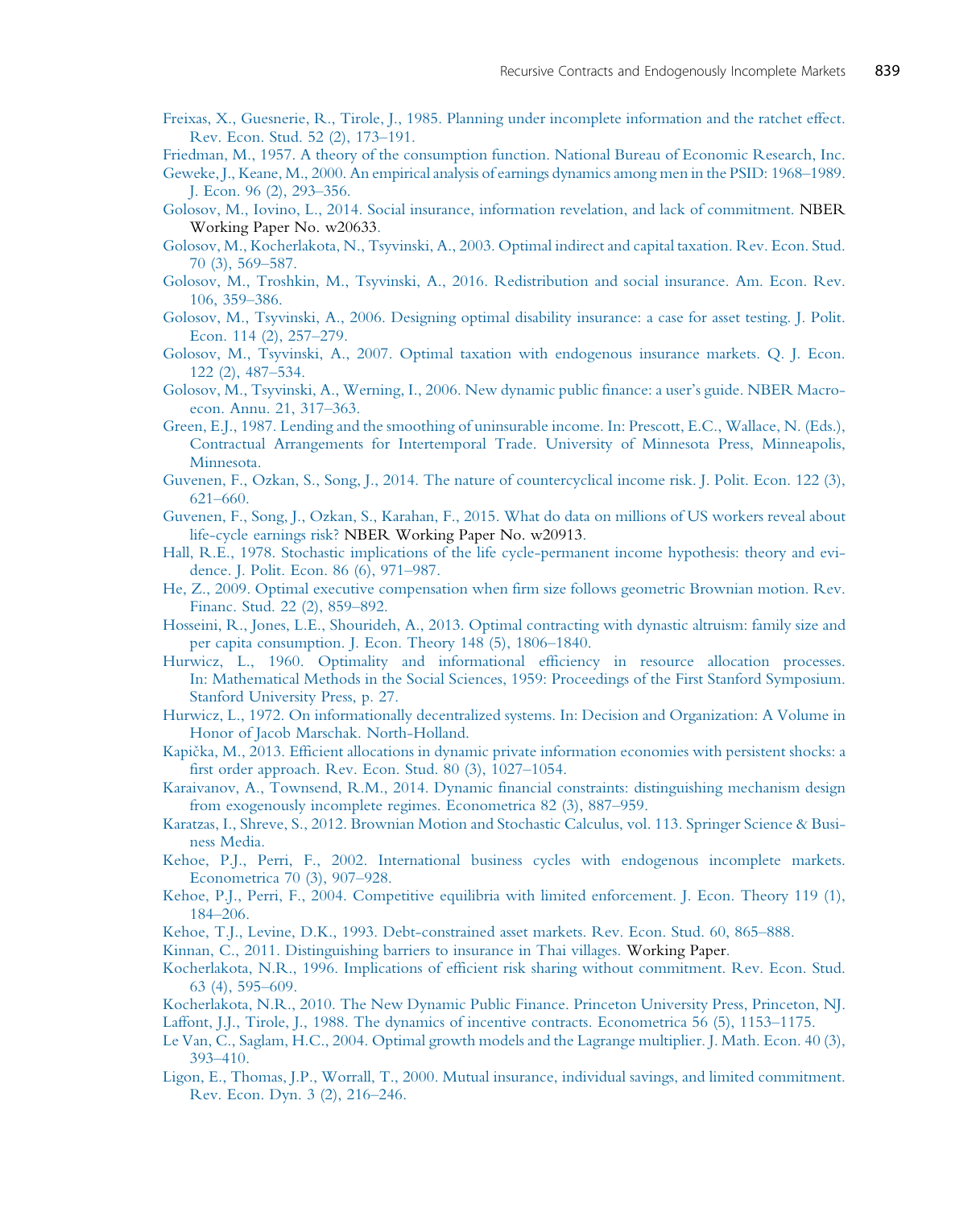- <span id="page-115-0"></span>[Ligon, E., Thomas, J.P., Worrall, T., 2002. Informal insurance arrangements with limited commitment:](http://refhub.elsevier.com/S1574-0048(16)00008-2/rf0445) [theory and evidence from village economies. Rev. Econ. Stud. 69 \(1\), 209](http://refhub.elsevier.com/S1574-0048(16)00008-2/rf0445)–244.
- [Lindbeck, A., Weibull, J.W., 1987. Balanced-budget redistribution as the outcome of political competition.](http://refhub.elsevier.com/S1574-0048(16)00008-2/rf0450) [Public Choice 52 \(3\), 273](http://refhub.elsevier.com/S1574-0048(16)00008-2/rf0450)–297.

[Ljungqvist, L., Sargent, T., 2012. Recursive Macroeconomic Theory. MIT Press, Cambridge, Massachusetts.](http://refhub.elsevier.com/S1574-0048(16)00008-2/rf0455)

[Lockwood, B.B., Nathanson, C.G., Weyl, E.G., 2014. Taxation and the allocation of talent.](http://refhub.elsevier.com/S1574-0048(16)00008-2/rf0460) Working Paper.

[Luenberger, D., 1969. Optimization by Vector Space Methods. Wiley-Interscience.](http://refhub.elsevier.com/S1574-0048(16)00008-2/rf0465)

- [Maag, E., Steuerle, C.E., Chakravarti, R., Quakenbush, C., 2012. How marginal tax rates affect families at](http://refhub.elsevier.com/S1574-0048(16)00008-2/rf0470) [various levels of poverty. Natl. Tax J. 65 \(4\), 759](http://refhub.elsevier.com/S1574-0048(16)00008-2/rf0470)–782.
- [Marcet, A., Marimon, R., 2015. Recursive contracts.](http://refhub.elsevier.com/S1574-0048(16)00008-2/rf0475) European University Institute, Mimeo.
- [Mas-Colell, A., Whinston, M., Green, J., 1995. Microeconomic Theory. Oxford University Press, New](http://refhub.elsevier.com/S1574-0048(16)00008-2/rf0480) [York.](http://refhub.elsevier.com/S1574-0048(16)00008-2/rf0480)
- [Messner, M., Pavoni, N., 2016. On the recursive saddle point method. Dyn. Games Appl. 6, 161](http://refhub.elsevier.com/S1574-0048(16)00008-2/rf0485)–173.
- [Messner, M., Pavoni, N., Sleet, C., 2012. Recursive methods for incentive problems. Rev. Econ. Dyn.](http://refhub.elsevier.com/S1574-0048(16)00008-2/rf0490) [15 \(4\), 501](http://refhub.elsevier.com/S1574-0048(16)00008-2/rf0490)–525.
- [Messner, M., Pavoni, N., Sleet, C., 2014. The dual approach to recursive optimization: theory and examples.](http://refhub.elsevier.com/S1574-0048(16)00008-2/rf0495) [In: 2014 Meeting Papers, 1267.](http://refhub.elsevier.com/S1574-0048(16)00008-2/rf0495)
- [Miao, J., Zhang, Y., 2015. A duality approach to continuous-time contracting problems with limited com](http://refhub.elsevier.com/S1574-0048(16)00008-2/rf0500)[mitment. J. Econ. Theory 159 \(Part B\), 929](http://refhub.elsevier.com/S1574-0048(16)00008-2/rf0500)–988.
- [Milgrom, P., Segal, I., 2002. Envelope theorems for arbitrary choice sets. Econometrica 70 \(2\),](http://refhub.elsevier.com/S1574-0048(16)00008-2/rf0505) 583–[601.](http://refhub.elsevier.com/S1574-0048(16)00008-2/rf0505)
- [Morten, M., 2013. Temporary migration and endogenous risk sharing in village India.](http://refhub.elsevier.com/S1574-0048(16)00008-2/rf0510) Working Paper.
- [Myerson, R.B., 1981. Optimal auction design. Math. Oper. Res. 6 \(1\), 58](http://refhub.elsevier.com/S1574-0048(16)00008-2/rf0515)–73.
- [Myerson, R.B., 1982. Optimal coordination mechanisms in generalized principal-agent problems. J. Math.](http://refhub.elsevier.com/S1574-0048(16)00008-2/rf0520) [Econ. 10 \(1\), 67](http://refhub.elsevier.com/S1574-0048(16)00008-2/rf0520)–81.
- [Myerson, R.B., 1986. Multistage games with communication. Econometrica 54, 323](http://refhub.elsevier.com/S1574-0048(16)00008-2/rf0525)–358.
- Ø[ksendal, B., 2003. Stochastic Differential Equations: An Introduction with Applications. Springer Berlin](http://refhub.elsevier.com/S1574-0048(16)00008-2/rf0530) [Heidelberg, Berlin, Heidelberg.](http://refhub.elsevier.com/S1574-0048(16)00008-2/rf0530)
- Ø[ksendal, B.K., Sulem, A., 2007. Applied Stochastic Control of Jump Diffusions. Springer Berlin Heidel](http://refhub.elsevier.com/S1574-0048(16)00008-2/rf0535)[berg, Berlin, Heidelberg.](http://refhub.elsevier.com/S1574-0048(16)00008-2/rf0535)
- [Pavan, A., Segal, I., Toikka, J., 2014. Dynamic mechanism design: a myersonian approach. Econometrica](http://refhub.elsevier.com/S1574-0048(16)00008-2/rf0540) 82 (2), 601–[653. ISSN 1468-0262.](http://refhub.elsevier.com/S1574-0048(16)00008-2/rf0540)
- [Phelan, C., 1995. Repeated moral hazard and one-sided commitment. J. Econ. Theory 66 \(2\), 488](http://refhub.elsevier.com/S1574-0048(16)00008-2/rf0545)–506.
- [Phelan, C., Townsend, R.M., 1991. Computing multi-period, information-constrained optima. Rev.](http://refhub.elsevier.com/S1574-0048(16)00008-2/rf0550) [Econ. Stud. 58 \(5\), 853](http://refhub.elsevier.com/S1574-0048(16)00008-2/rf0550)–881.
- [Ray, D., 2002. The time structure of self-enforcing agreements. Econometrica 70 \(2\), 547](http://refhub.elsevier.com/S1574-0048(16)00008-2/rf0555)–582.
- [Revuz, D., Yor, M., 1999. Continuous Martingales and Brownian Motion. Grundlehren der Mathema](http://refhub.elsevier.com/S1574-0048(16)00008-2/rf0560)[tischen Wissenschaften \[Fundamental Principles of Mathematical Sciences\], vol. 293.](http://refhub.elsevier.com/S1574-0048(16)00008-2/rf0560) Springer-Verlag, [Berlin.](http://refhub.elsevier.com/S1574-0048(16)00008-2/rf0560)
- [Rogerson, W.P., 1985. Repeated moral hazard. Econometrica 53 \(1\), 69](http://refhub.elsevier.com/S1574-0048(16)00008-2/rf0565)–76.
- [Rudin, W., 1976. Principles of Mathematical Analysis, third ed. McGraw-Hill Book Co., New York.](http://refhub.elsevier.com/S1574-0048(16)00008-2/rf0570)
- [Rustichini, A., 1998. Lagrange multipliers in incentive-constrained problems. J. Math. Econ. 29 \(4\),](http://refhub.elsevier.com/S1574-0048(16)00008-2/rf0575) 365–[380.](http://refhub.elsevier.com/S1574-0048(16)00008-2/rf0575)
- [Sannikov, Y., 2008. A continuous-time version of the principal-agent problem. Rev. Econ. Stud. 75 \(3\),](http://refhub.elsevier.com/S1574-0048(16)00008-2/rf0580) 957–[984.](http://refhub.elsevier.com/S1574-0048(16)00008-2/rf0580)
- [Sannikov, Y., 2014. Moral hazard and long-run incentives.](http://refhub.elsevier.com/S1574-0048(16)00008-2/rf0585) Princeton University, Mimeo.
- [Scheuer, F., Wolitzky, A., 2014. Capital taxation under political constraints. Working Paper Series. National](http://refhub.elsevier.com/S1574-0048(16)00008-2/rf0590) [Bureau of Economic Research.](http://refhub.elsevier.com/S1574-0048(16)00008-2/rf0590)
- [Shourideh, A., 2010. Optimal taxation of capital income: a Mirrleesian approach to capital accumulation.](http://refhub.elsevier.com/S1574-0048(16)00008-2/rf0595) [Working Paper.](http://refhub.elsevier.com/S1574-0048(16)00008-2/rf0595)
- [Sleet, C., Yeltekin, S., 2008. Politically credible social insurance. J. Monet. Econ. 55 \(1\), 129](http://refhub.elsevier.com/S1574-0048(16)00008-2/rf0600)–151.
- [Spear, S., Srivastava, S., 1987. On repeated moral hazard with discounting. Rev. Econ. Stud. 54 \(4\),](http://refhub.elsevier.com/S1574-0048(16)00008-2/rf0605) 599–[617.](http://refhub.elsevier.com/S1574-0048(16)00008-2/rf0605)
- Stantcheva, S., [2014. Optimal taxation and human capital policies over the life cycle.](http://refhub.elsevier.com/S1574-0048(16)00008-2/rf0610) Working Paper.